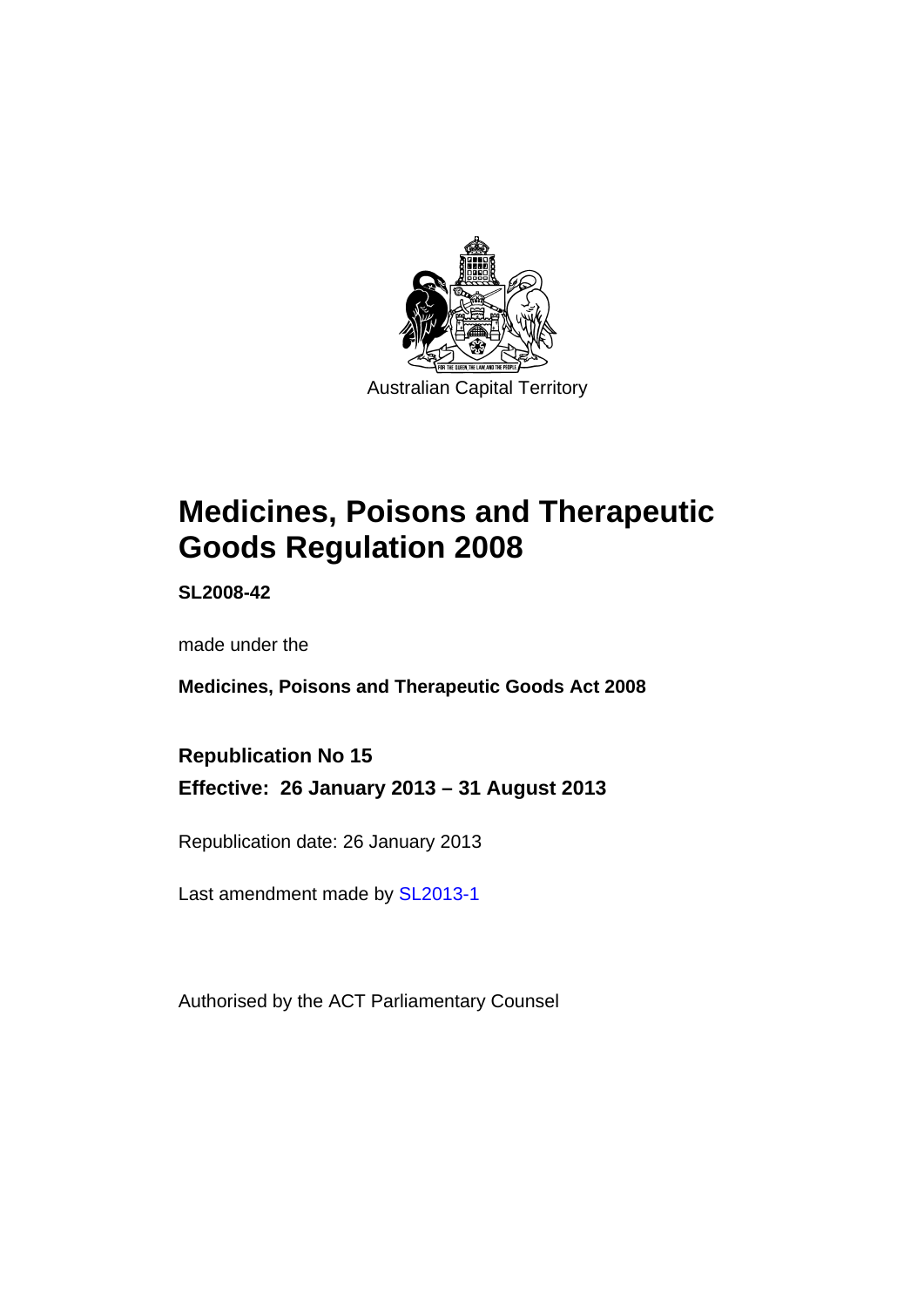### **About this republication**

#### **The republished law**

This is a republication of the *Medicines, Poisons and Therapeutic Goods Regulation 2008*, made under the *Medicines, Poisons and Therapeutic Goods Act 2008* (including any amendment made under the *[Legislation Act 2001](http://www.legislation.act.gov.au/a/2001-14)*, part 11.3 (Editorial changes)) as in force on 26 January 2013*.* It also includes any commencement, amendment, repeal or expiry affecting this republished law to 26 January 2013.

The legislation history and amendment history of the republished law are set out in endnotes 3 and 4.

#### **Kinds of republications**

The Parliamentary Counsel's Office prepares 2 kinds of republications of ACT laws (see the ACT legislation register at [www.legislation.act.gov.au](http://www.legislation.act.gov.au/)):

- authorised republications to which the *[Legislation Act 2001](http://www.legislation.act.gov.au/a/2001-14)* applies
- unauthorised republications.

The status of this republication appears on the bottom of each page.

#### **Editorial changes**

The *[Legislation Act 2001](http://www.legislation.act.gov.au/a/2001-14)*, part 11.3 authorises the Parliamentary Counsel to make editorial amendments and other changes of a formal nature when preparing a law for republication. Editorial changes do not change the effect of the law, but have effect as if they had been made by an Act commencing on the republication date (see *[Legislation Act 2001](http://www.legislation.act.gov.au/a/2001-14)*, s 115 and s 117). The changes are made if the Parliamentary Counsel considers they are desirable to bring the law into line, or more closely into line, with current legislative drafting practice.

This republication does not include amendments made under part 11.3 (see endnote 1).

#### **Uncommenced provisions and amendments**

If a provision of the republished law has not commenced, the symbol  $\mathbf{U}$  appears immediately before the provision heading. Any uncommenced amendments that affect this republished law are accessible on the ACT legislation register [\(www.legislation.act.gov.au\)](http://www.legislation.act.gov.au/). For more information, see the home page for this law on the register.

#### **Modifications**

If a provision of the republished law is affected by a current modification, the symbol  $\mathbf{M}$ appears immediately before the provision heading. The text of the modifying provision appears in the endnotes. For the legal status of modifications, see the *[Legislation Act 2001](http://www.legislation.act.gov.au/a/2001-14)*, section 95.

#### **Penalties**

At the republication date, the value of a penalty unit for an offence against this law is \$110 for an individual and \$550 for a corporation (see *[Legislation Act 2001](http://www.legislation.act.gov.au/a/2001-14)*, s 133).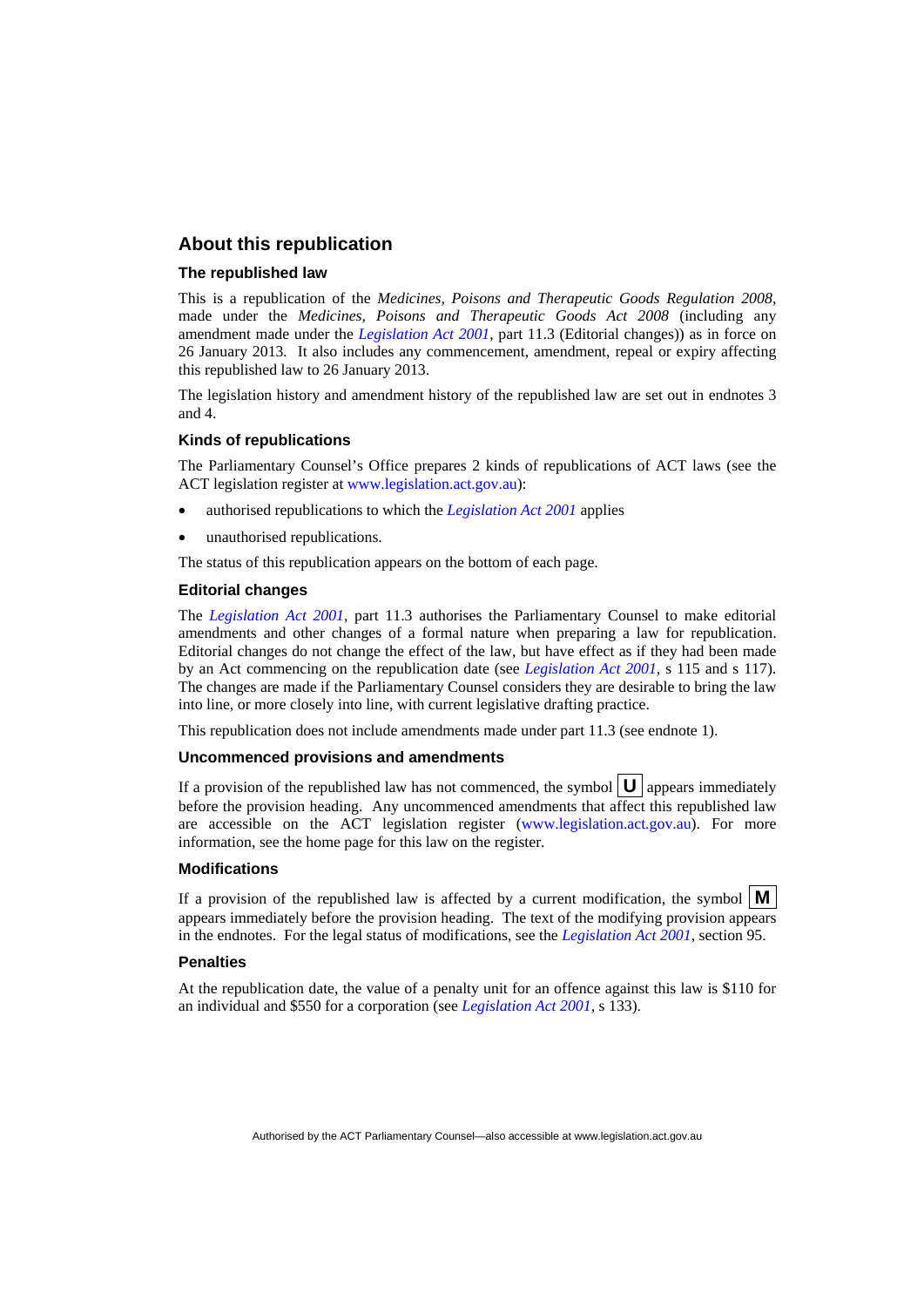

# **Medicines, Poisons and Therapeutic Goods Regulation 2008**

made under the

**Medicines, Poisons and Therapeutic Goods Act 2008** 

# **Contents**

Page

# **Chapter 1 [Preliminary](#page-25-0)**

|   | Name of regulation                                                           |               |
|---|------------------------------------------------------------------------------|---------------|
| 3 | Dictionary                                                                   | $\mathcal{P}$ |
| 4 | <b>Notes</b>                                                                 | $\mathcal{P}$ |
| 5 | Offences against regulation—application of Criminal Code etc                 |               |
| 6 | Overview of things to which medicines and poisons standard does not<br>apply |               |

| R <sub>15</sub> | Medicines, Poisons and Therapeutic Goods Regulation | contents 1 |
|-----------------|-----------------------------------------------------|------------|
| 26/01/13        | 2008                                                |            |
|                 | Effective: 26/01/13-31/08/13                        |            |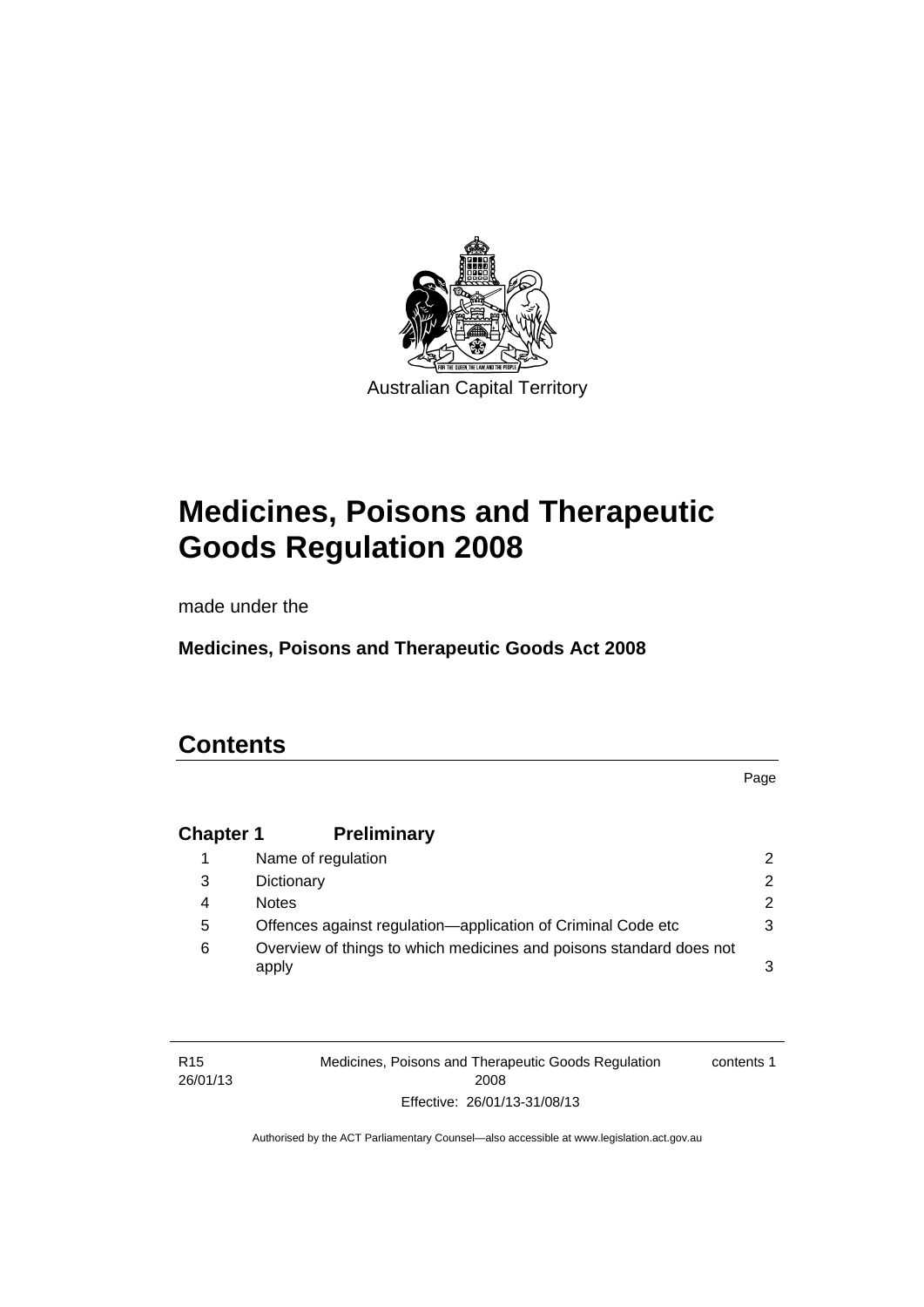#### **Contents**

| <b>Chapter 2</b> | <b>Medicines-authorisations generally</b>                                                             | Page                        |
|------------------|-------------------------------------------------------------------------------------------------------|-----------------------------|
| <b>Part 2.1</b>  | <b>Overview of medicines authorisations</b>                                                           |                             |
| 10               | General overview of authorisations for medicines                                                      | 5                           |
| 11               | Overview of medicines authorisations under this regulation                                            | 6                           |
| 12               | General overview of authorisation conditions for medicines                                            | 8                           |
| <b>Part 2.2</b>  | <b>Relationship with registration laws</b>                                                            |                             |
| 20               | Medicines authorisations subject to Health Practitioner Regulation<br>National Law (ACT) restrictions | 10                          |
| 21               | Medicines authorisations subject to Health Professionals Act<br>restrictions                          | 11                          |
| <b>Chapter 3</b> | <b>Medicines-supply authorities</b>                                                                   |                             |
| <b>Part 3.1</b>  | <b>Prescribing medicines</b>                                                                          |                             |
| Division 3.1.1   | Authorisation to prescribe medicines                                                                  |                             |
| 30               | Authorisation under sch 1 to prescribe medicines—Act, s 40 (1) (b), (2)<br>(b) and $(3)$ (b)          | 12                          |
| 31               | Authorisation conditions for prescribing medicines—Act, s 44 (1) (b)<br>and $(2)$ $(b)$               | 13                          |
| 32               | Additional requirements for prescribing controlled medicines for human<br>use                         | 14                          |
| 33               | Additional requirements for designated appendix D medicines<br>prescriptions for human use            | 16                          |
| Division 3.1.2   | <b>Prescriptions</b>                                                                                  |                             |
| 40               | General requirements for written prescriptions                                                        | 16                          |
| 41               | Particulars for prescriptions                                                                         | 17                          |
| <b>Part 3.2</b>  | <b>Requisitioning medicines</b>                                                                       |                             |
| Division 3.2.1   | Authorisation to issue requisitions                                                                   |                             |
| 50               | Authorisation under sch 1 to issue requisitions for medicines-Act, s<br>41 (b)                        | 20                          |
| 51               | Authorisation conditions for issuing requisitions for medicines-Act,<br>s 44 (1) (b) and (2) (b)      | 20                          |
| contents 2       | Medicines, Poisons and Therapeutic Goods Regulation<br>2008                                           | R <sub>15</sub><br>26/01/13 |
|                  | Effective: 26/01/13-31/08/13                                                                          |                             |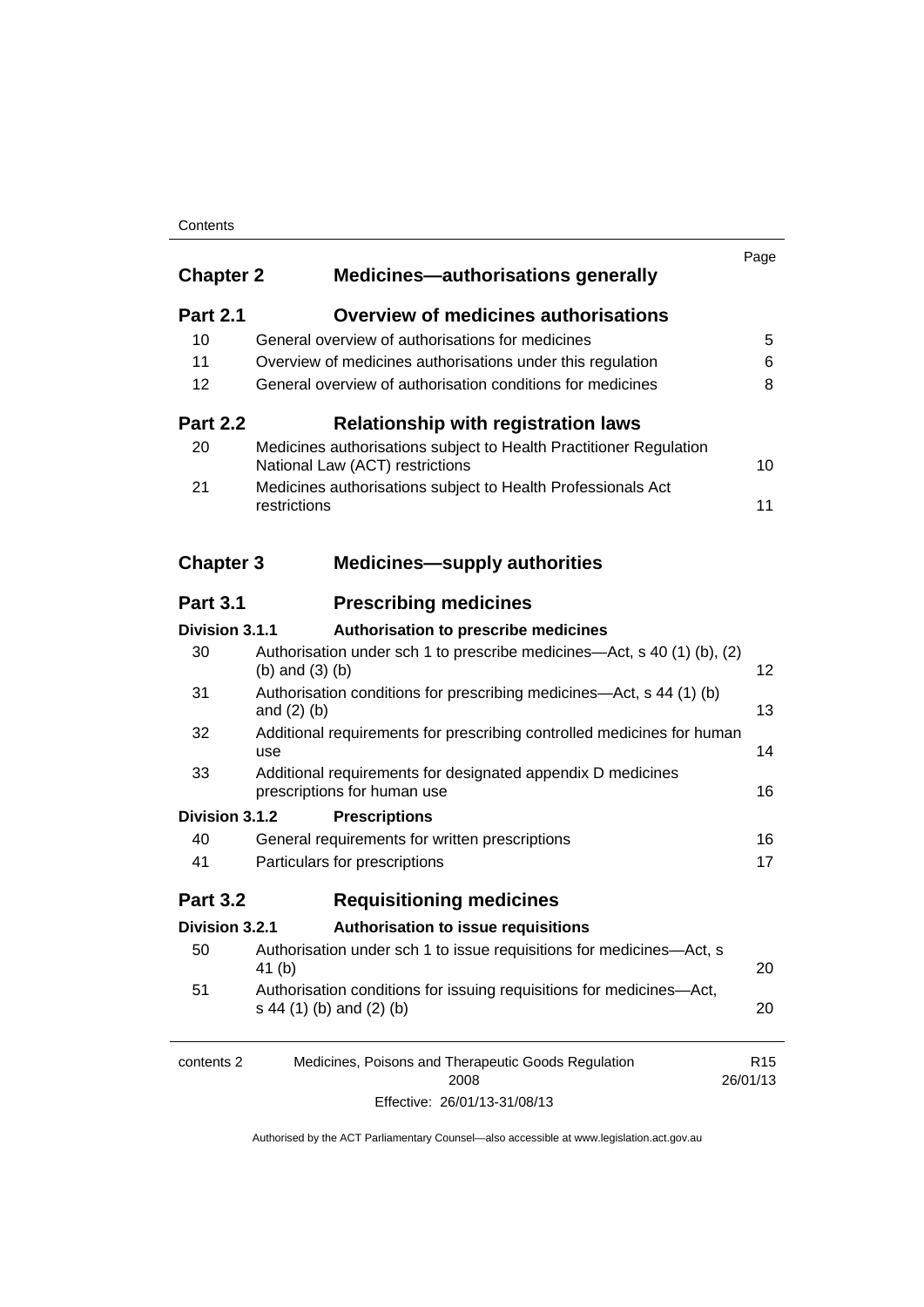|                                                                                                                                      | Contents                                                                                                                                                                                                                 |
|--------------------------------------------------------------------------------------------------------------------------------------|--------------------------------------------------------------------------------------------------------------------------------------------------------------------------------------------------------------------------|
|                                                                                                                                      | Page                                                                                                                                                                                                                     |
|                                                                                                                                      | 21                                                                                                                                                                                                                       |
|                                                                                                                                      | 21                                                                                                                                                                                                                       |
|                                                                                                                                      |                                                                                                                                                                                                                          |
| <b>Medicines purchase orders</b>                                                                                                     |                                                                                                                                                                                                                          |
| Authorisation to issue purchase orders                                                                                               |                                                                                                                                                                                                                          |
| Authorisation under sch 1 to issue purchase orders for medicines-<br>Act, $s$ 38 (1) (b) and (2) (a)                                 | 22                                                                                                                                                                                                                       |
| Authorisation conditions for issuing purchase orders for medicines-<br>Act, $s$ 44 (1) (b) and (2) (b)                               | 22                                                                                                                                                                                                                       |
| <b>Purchase orders</b>                                                                                                               |                                                                                                                                                                                                                          |
| General requirements for medicines purchase orders—Act, s 38 (2) (c)                                                                 | 23                                                                                                                                                                                                                       |
| <b>Standing orders for medicines</b>                                                                                                 |                                                                                                                                                                                                                          |
| <b>CHO standing orders</b>                                                                                                           |                                                                                                                                                                                                                          |
| Authorisation of CHO to issue standing orders for supply of medicines<br>in public health emergencies—Act, s 42 (b)                  | 24                                                                                                                                                                                                                       |
| Authorisation of CHO to issue standing orders for administration of<br>medicines for public health matters-Act, s 42 (b)             | 24                                                                                                                                                                                                                       |
| Particulars for CHO standing orders for administration of medicines for<br>public health matters                                     | 24                                                                                                                                                                                                                       |
| <b>Standing orders for institutions</b>                                                                                              |                                                                                                                                                                                                                          |
| Authorisation of doctors to issue standing orders for administration of<br>medicines at institutions-Act, s 42 (b)                   | 25                                                                                                                                                                                                                       |
| Particulars for standing orders for administration of medicines at<br>institutions                                                   | 26                                                                                                                                                                                                                       |
| <b>Standing orders for walk-in centre</b>                                                                                            |                                                                                                                                                                                                                          |
| Authorisation of CHO to issue standing orders for supply and<br>administration of medicines at walk-in centre-Act, s 42 (b)          | 27                                                                                                                                                                                                                       |
| Particulars for CHO standing orders for supply and administration of<br>medicines at walk-in centre                                  | 27                                                                                                                                                                                                                       |
| <b>Medicines supply authorities generally</b>                                                                                        |                                                                                                                                                                                                                          |
| Cancellation of invalid supply authorities—Act, s 30 (2) (d)                                                                         | 29                                                                                                                                                                                                                       |
| Information for CHO about controlled medicines supplied on supply<br>authorities-Act, s 31 (1) (b) and (4), def required information | 29                                                                                                                                                                                                                       |
| Medicines, Poisons and Therapeutic Goods Regulation<br>contents 3                                                                    |                                                                                                                                                                                                                          |
| Effective: 26/01/13-31/08/13                                                                                                         |                                                                                                                                                                                                                          |
|                                                                                                                                      | Division 3.2.2<br><b>Requisitions</b><br>General requirements for written requisitions<br>Particulars for requisitions<br>Division 3.3.1<br>Division 3.3.2<br>Division 3.4.1<br>Division 3.4.2<br>Division 3.4.3<br>2008 |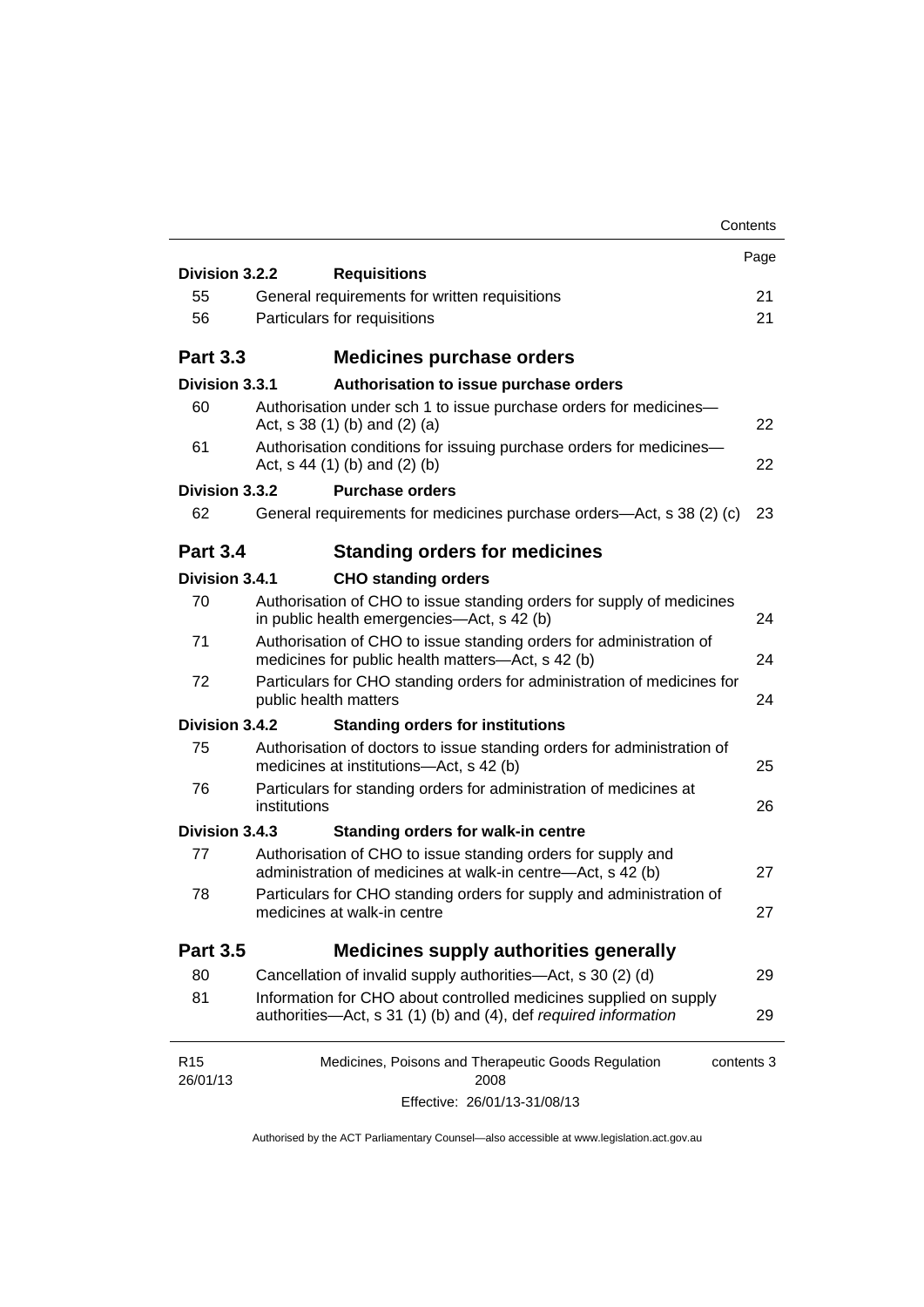#### **Contents**

| <b>Chapter 4</b> | <b>Supplying medicines</b>                                                                              | Page                        |
|------------------|---------------------------------------------------------------------------------------------------------|-----------------------------|
| <b>Part 4.1</b>  | <b>Preliminary</b>                                                                                      |                             |
| 100              | Overview of supply authorisations for medicines                                                         | 31                          |
| <b>Part 4.2</b>  | <b>Medicines—supply authorisations under</b><br>sch 1                                                   |                             |
| Division 4.2.1   | Sch 1 medicines supply authorisations                                                                   |                             |
| 110              | Authorisation under sch 1 to supply medicines-<br>Act, $s$ 26 (1) (b) and (2) (b)                       | 32                          |
| Division 4.2.2   | <b>Dispensing medicines</b>                                                                             |                             |
| 120              | Authorisation conditions for dispensing medicines—Act, s 44 (1) (b)<br>and $(2)$ $(b)$                  | 33                          |
| 121              | How medicines are dispensed                                                                             | 34                          |
| 122              | Noting changes to prescriptions on oral direction of prescriber-Act, s<br>$27(2)$ (b) (ii)              | 36                          |
| 123              | Labelling dispensed medicines—Act, s 60 (1) (c) (i) and (2) (c) (i)                                     | 37                          |
| 124              | Marking dispensed prescriptions                                                                         | 38                          |
| 125              | Recording dispensing of medicines                                                                       | 39                          |
| Division 4.2.3   | <b>Supplying medicines on requisitions</b>                                                              |                             |
| 130              | Authorisation conditions for supplying medicines on requisitions-<br>Act, $s$ 44 (1) (b) and (2) (b)    | 40                          |
| 131              | Supplying medicines on requisitions                                                                     | 41                          |
| 132              | Labelling medicines supplied on requisition-Act, s 60 (1) (c) (i) and<br>$(2)$ (c) (i)                  | 42                          |
| 133              | Marking filled requisitions                                                                             | 42                          |
| 134              | Recording supply of medicines on requisitions                                                           | 43                          |
| Division 4.2.4   | Supplying medicines on purchase orders                                                                  |                             |
| 140              | Authorisation conditions for supplying medicines on purchase orders-<br>Act, s 44 (1) (b) and (2) (b)   | 44                          |
| 141              | Supplying medicines on purchase orders                                                                  | 45                          |
| 142              | Recording supply of medicines on purchase orders                                                        | 46                          |
| Division 4.2.5   | Supplying medicines on standing orders                                                                  |                             |
| 150              | Authorisation conditions for supplying medicines on standing orders-<br>Act, $s$ 44 (1) (b) and (2) (b) | 47                          |
| contents 4       | Medicines, Poisons and Therapeutic Goods Regulation<br>2008                                             | R <sub>15</sub><br>26/01/13 |
|                  | Effective: 26/01/13-31/08/13                                                                            |                             |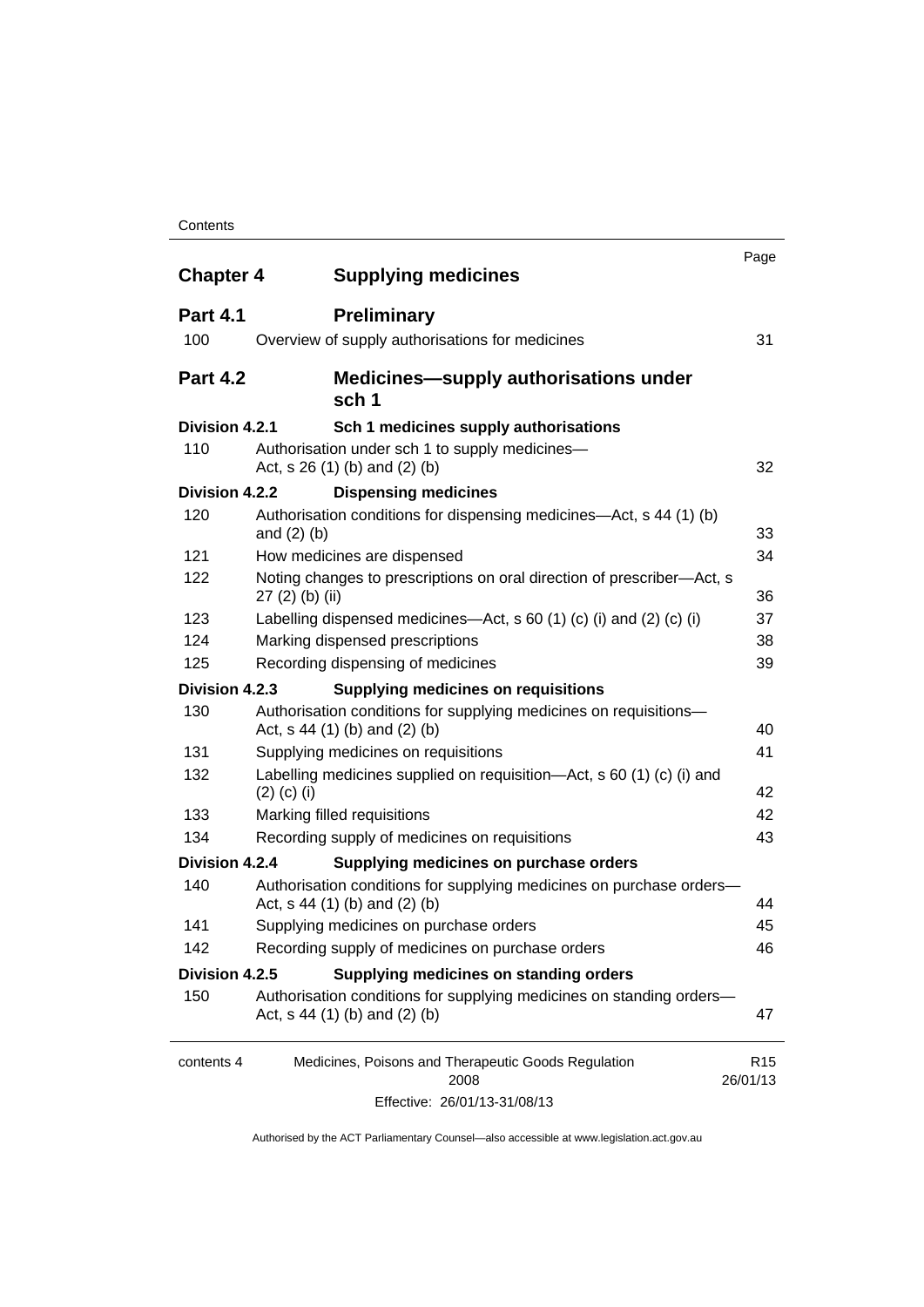| Contents |
|----------|
|----------|

| 151             | Supplying medicines on standing orders                                                                                                                            | Page<br>48 |
|-----------------|-------------------------------------------------------------------------------------------------------------------------------------------------------------------|------------|
| 152             | Labelling medicines supplied on standing order-Act, s 60 (1) (c) (i)<br>and $(2)$ $(c)$ $(i)$                                                                     | 48         |
| 153             | Recording supply of medicines on standing orders                                                                                                                  | 49         |
| Division 4.2.6  | <b>Supplying medicines during consultations</b>                                                                                                                   |            |
| 160             | Authorisation conditions for supplying medicines during                                                                                                           |            |
|                 | consultations-Act, s 44 (1) (b) and (2) (b)                                                                                                                       | 50         |
| 161             | Labelling medicines supplied during consultations                                                                                                                 | 51         |
| 162             | Recording medicines supplied during consultations                                                                                                                 | 53         |
| 163             | Additional requirements for supplying controlled medicines for human<br>use during consultations                                                                  | 53         |
| 164             | Information for CHO about controlled medicines supplied during<br>consultations-Act, s 31 (2) (b) and (4), def required information                               | 54         |
| Division 4.2.7  | Selling pseudoephedrine by retail                                                                                                                                 |            |
| 170             | Meaning of retail sale-div 4.2.7                                                                                                                                  | 55         |
| 171             | Authorisation conditions for retail sale of pseudoephedrine-Act, s 44<br>$(1)$ (b) and $(2)$ (b)                                                                  | 55         |
| 172             | Requirement to tell buyer about pseudoephedrine sales record                                                                                                      | 56         |
| 173             | Required information for pseudoephedrine sales records                                                                                                            | 57         |
| 174             | Failure to amend pseudoephedrine sales record                                                                                                                     | 59         |
| 175             | Pseudoephedrine sales record-decision by CHO                                                                                                                      | 60         |
| Division 4.2.8  | <b>Supplying pharmacist only medicines</b>                                                                                                                        |            |
| 180             | Authorisation conditions for supply of pharmacist only medicines-Act,<br>s 44 (1) (b) and (2) (b)                                                                 | 60         |
| <b>Part 4.3</b> | Authorisation to supply without prescription<br>in emergencies                                                                                                    |            |
| 250             | Meaning of designated prescription only medicine-pt 4.3                                                                                                           | 62         |
|                 |                                                                                                                                                                   |            |
| 251             | Authorisation to supply certain medicines without prescription in                                                                                                 | 62         |
| 252             | emergencies-Act, s 26 (1) (b)<br>Authorisation conditions for supplying of certain medicines without<br>prescription in emergencies—Act, s 44 (1) (b) and (2) (b) | 63         |
| 253             | Labelling medicines supplied without prescription in emergencies-<br>Act, s 60 (1) (c) (i) and (2) (c) (i)                                                        | 64         |

| R <sub>15</sub> | Medicines, Poisons and Therapeutic Goods Regulation | contents 5 |
|-----------------|-----------------------------------------------------|------------|
| 26/01/13        | 2008                                                |            |
|                 | Effective: 26/01/13-31/08/13                        |            |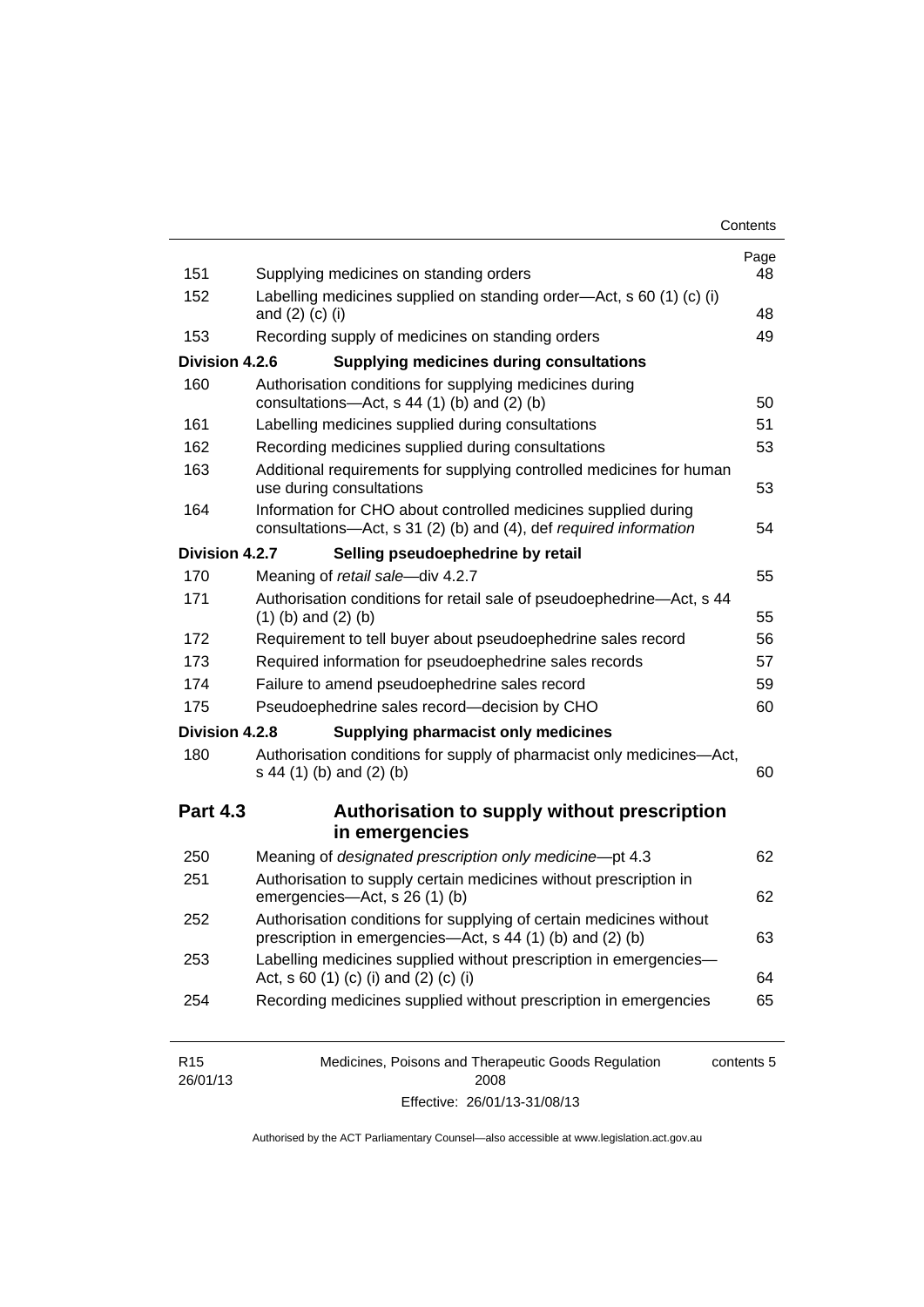| <b>Part 4.4</b>  | Authorisation to supply medicines for<br>disposal                                                                                                 | Page                        |
|------------------|---------------------------------------------------------------------------------------------------------------------------------------------------|-----------------------------|
| 260              | Authorisation to supply medicines to pharmacists for disposal-Act, s<br>26(1)(b)                                                                  | 66                          |
| 261              | Authorisation to supply medicines to commercial disposal operators for<br>disposal—Act, s $26(1)(b)$                                              | 66                          |
| <b>Part 4.5</b>  | Wholesale supply of medicines under<br>corresponding laws                                                                                         |                             |
| 270              | Conditions for wholesalers supplying medicines under corresponding<br>laws-Act, s $20(4)(c)$                                                      | 67                          |
| <b>Chapter 5</b> | <b>Administering medicines</b>                                                                                                                    |                             |
| <b>Part 5.1</b>  | <b>Authorisations for health-related occupations</b>                                                                                              |                             |
| 350              | Authorisation under sch 1 for people in health-related occupations to<br>administer medicines—Act, s 37 (1) (b) and (3) (b)                       | 68                          |
| 351              | Authorisation conditions for administration of medicines at institutions<br>by people in health-related occupations—Act, s 44 (1) (b) and (2) (b) | 68                          |
| <b>Part 5.2</b>  | Other administration authorisations                                                                                                               |                             |
| 360              | Authorisation for self-administration etc of medicines—Act, s 37 (2) (b)<br>and $(3)$ $(b)$                                                       | 70                          |
| 361              | Authorisation for administration of medicines by assistants-Act,<br>$s 37(1)$ (b)                                                                 | 71                          |
| <b>Chapter 6</b> | <b>Obtaining and possessing medicines</b>                                                                                                         |                             |
| 370              | Authorisation under sch 1 to obtain and possess medicines—Act, s 35<br>$(1)$ (b), (2) (b) and s 36 (b)                                            | 72                          |
| 371              | Authorisation to obtain and possess medicines for certain personal<br>use-related dealings-Act, s 35 (1) (b), (2) (b) and s 36 (b)                | 72                          |
| <b>Chapter 7</b> | <b>Manufacturing medicines</b>                                                                                                                    |                             |
| 380              | Authorisation under sch 1 to manufacture medicines-Act, s 33 (b)                                                                                  | 73                          |
| contents 6       | Medicines, Poisons and Therapeutic Goods Regulation<br>2008                                                                                       | R <sub>15</sub><br>26/01/13 |
|                  | Effective: 26/01/13-31/08/13                                                                                                                      |                             |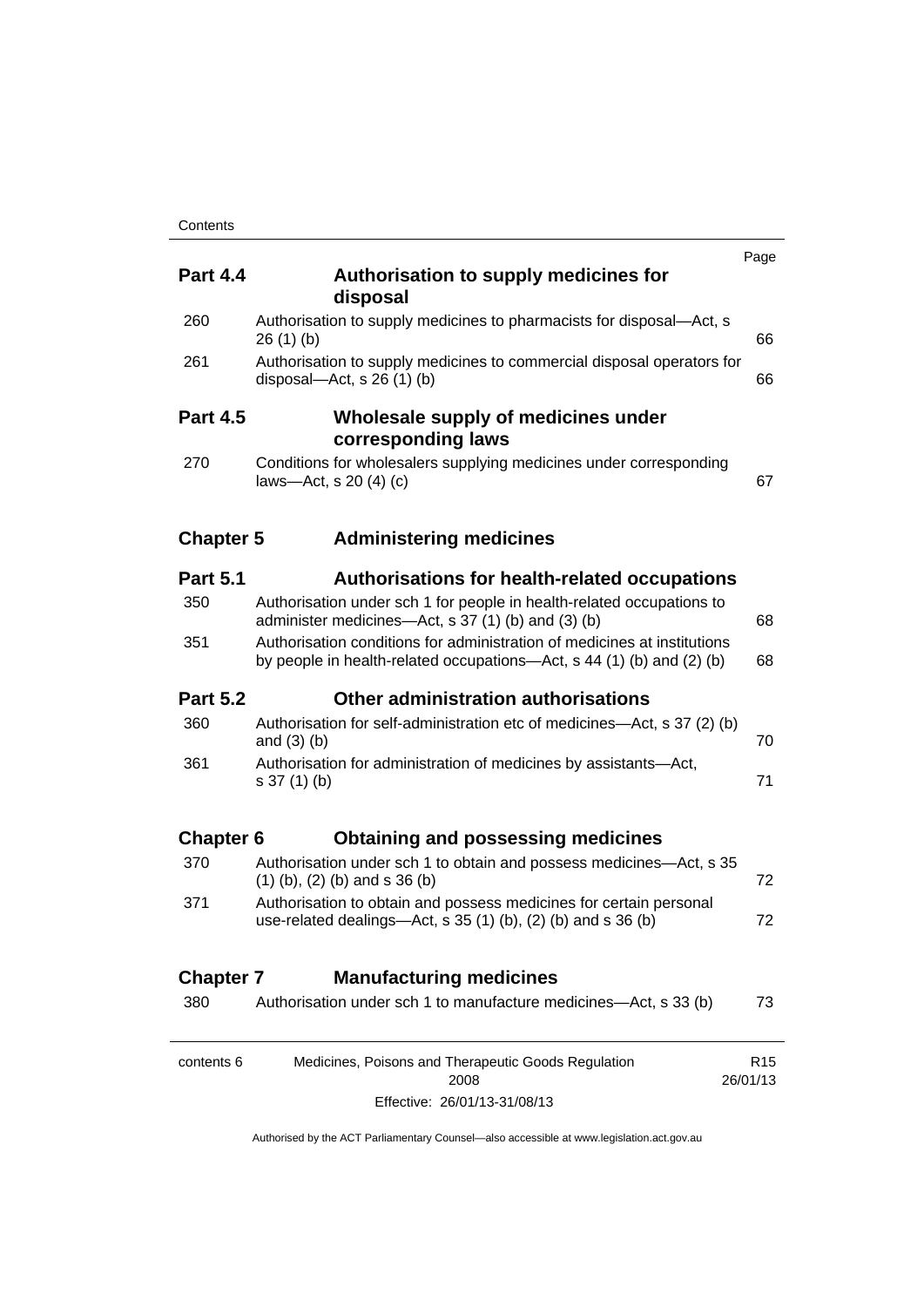|                  |                                                                                                                                | Contents |
|------------------|--------------------------------------------------------------------------------------------------------------------------------|----------|
| <b>Chapter 8</b> | <b>Discarding medicines</b>                                                                                                    | Page     |
| 390              | Discarding controlled medicines—Act, s 34 (1) (a)                                                                              | 74       |
| <b>Chapter 9</b> | <b>Other medicines authorisations</b>                                                                                          |          |
| <b>Part 9.1</b>  | Authorisations for delivery people and<br>commercial disposal operators                                                        |          |
| 400              | Authorisations to deliver medicines under supply authorities-Act,<br>s 26 (1) (b), (2) (b), s 35 (1) (b), (2) (b) and s 36 (b) | 75       |
| 401              | Authorisations for commercial disposal operators—Act, s 26 (1) (b)<br>and (2) (b), s 35 (1) (b) and (2) (b) and s 36 (b)       | 76       |
| <b>Part 9.2</b>  | <b>Emergency supply and administration of</b><br>adrenaline and salbutamol                                                     |          |
| 410              | Authorisations to supply and administer adrenaline and salbutamol-<br>Act, s 26 (1) (b) and s 37 (1) (b)                       | 77       |
| <b>Part 9.3</b>  | <b>Medicines authorisations for corrections</b><br>functions                                                                   |          |
| 420              | Authorisations for CYP authorised people-Act, s 26 (1) (b),<br>s 35 (1) (b), (2) (b), s 36 (b) and s 37 (1) (b)                | 78       |
| 421              | Authorisations for corrections officers—Act, s 26 (1) (b), s 35 (1) (b),<br>$(2)$ (b), s 36 (b) and s 37 (1) (b)               | 79       |
| 422              | Authorisations for court and police cell custodians—Act, s 26 (1) (b),<br>s 35 (1) (b), (2) (b), s 36 (b) and s 37 (1) (b)     | 79       |
| <b>Part 9.4</b>  | Authorisations for medicines research and<br>education program purposes other than<br>controlled medicines                     |          |
| 430              | Authorisations for non-controlled medicines research and education-<br>Act, s 26 (1) and (2) (b)                               | 81       |
| 431              | Authorisation conditions for non-controlled medicines research and<br>education- $Act$ , s 44 (1) (b) and (2) (b)              | 82       |

Medicines, Poisons and Therapeutic Goods Regulation 2008 Effective: 26/01/13-31/08/13

contents 7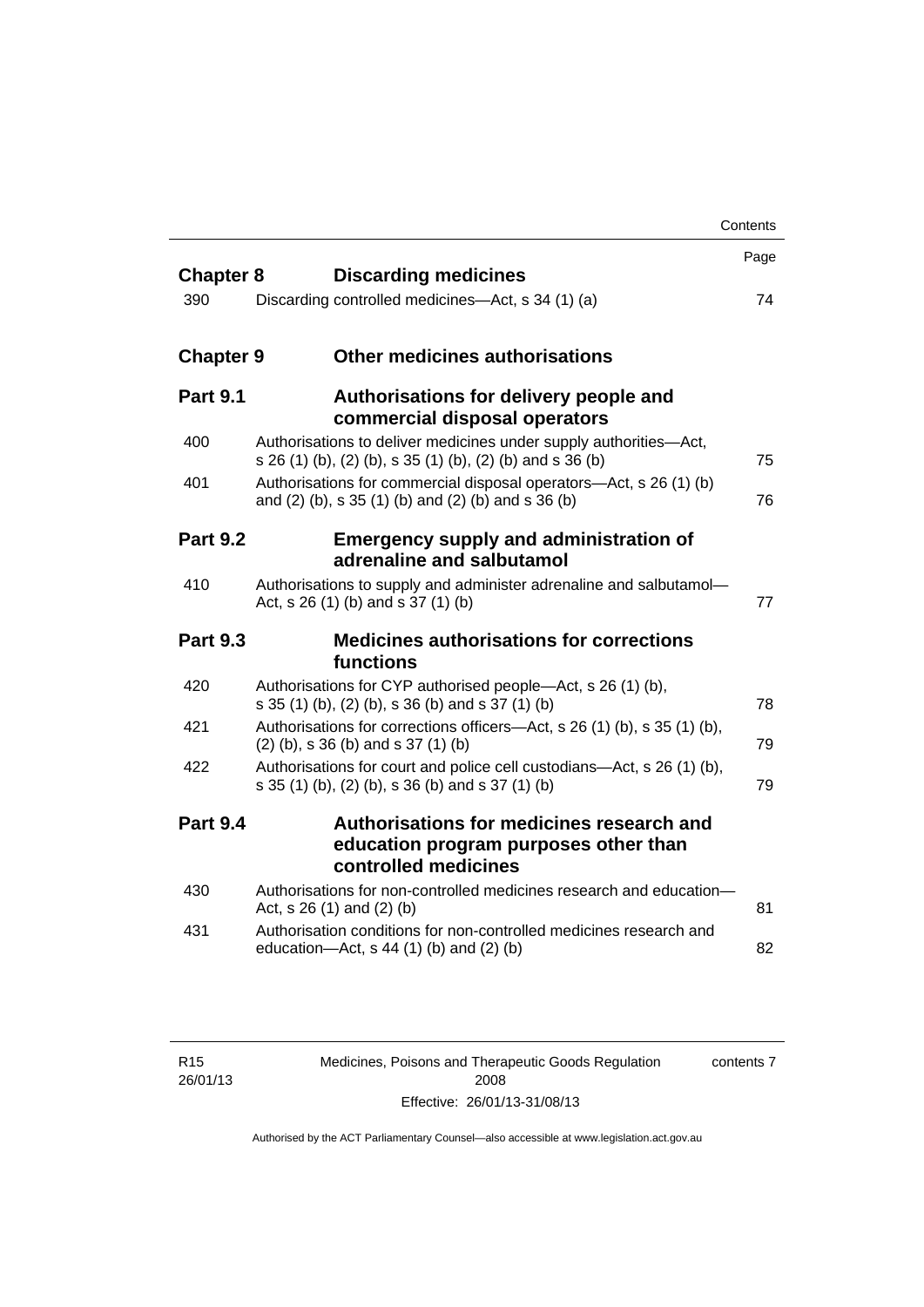|                   |                                                                                                                                       | Page |
|-------------------|---------------------------------------------------------------------------------------------------------------------------------------|------|
| <b>Part 9.5</b>   | <b>Authorisations under medicines licences</b>                                                                                        |      |
| Division 9.5.1    | Controlled medicines research and education program<br>licence authorisations                                                         |      |
| 440               | Authorisations under controlled medicines research and education<br>program licences—Act, s 20 (1) (a)                                | 84   |
| 441               | Authorisation condition for controlled medicines research and<br>education program licences—Act, s 44 (1) (b) and (2) (b)             | 85   |
| Division 9.5.2    | <b>First-aid kit licence authorisations</b>                                                                                           |      |
| 450               | Authorisations under first-aid kit licences—Act, s 20 (1) (a)                                                                         | 86   |
| 451               | Authorisation condition for first-aid kit licences-Act, s 44 (1) (b) and<br>$(2)$ (b)                                                 | 87   |
| Division 9.5.3    | Wholesalers licence authorisations                                                                                                    |      |
| 460               | Authorisations under medicines wholesalers licences—Act, s 20 (1) (a)                                                                 | 87   |
| 461               | Authorisation conditions for medicines wholesalers licences-Act,<br>s 44 (1) (b) and (2) (b)                                          | 88   |
| Division 9.5.4    | Opioid dependency treatment licence authorisations                                                                                    |      |
| 470               | Authorisations under opioid dependency treatment licences-Act,<br>s 20(1)(a)                                                          | 89   |
| 471               | Authorisation condition for opioid dependency treatment licences-<br>Act, $s$ 44 (1) (b) and (2) (b)                                  | 90   |
| Division 9.5.5    | Pharmacy medicines rural communities licences                                                                                         |      |
| 480               | Authorisations under pharmacy medicines rural communities<br>licences- $-\text{Act}$ , s 20 (1) (a)                                   | 91   |
| 481               | Authorisation conditions for pharmacy medicines rural communities<br>licences—Act, $s$ 44 (1) (b) and (2) (b)                         | 92   |
| <b>Chapter 10</b> | Packaging and labelling of medicines                                                                                                  |      |
|                   | generally                                                                                                                             |      |
| 500               | When pharmacy medicines and pharmacist only medicines to be<br>supplied in manufacturer's packs-Act, s 59 (1) (c) (i) and (2) (c) (i) | 94   |
| 501               | Packaging of supplied manufacturer's packs of medicines-Act, s 59<br>$(1)$ (c) (i) and (2) (c) (i)                                    | 94   |
| 502               | Labelling of supplied manufacturer's packs of medicines-Act,<br>s 60 (1) (c) (i) and (2) (c) (i)                                      | 95   |

| contents 8 | Medicines, Poisons and Therapeutic Goods Regulation | R <sub>15</sub> |
|------------|-----------------------------------------------------|-----------------|
|            | 2008                                                | 26/01/13        |
|            | Effective: 26/01/13-31/08/13                        |                 |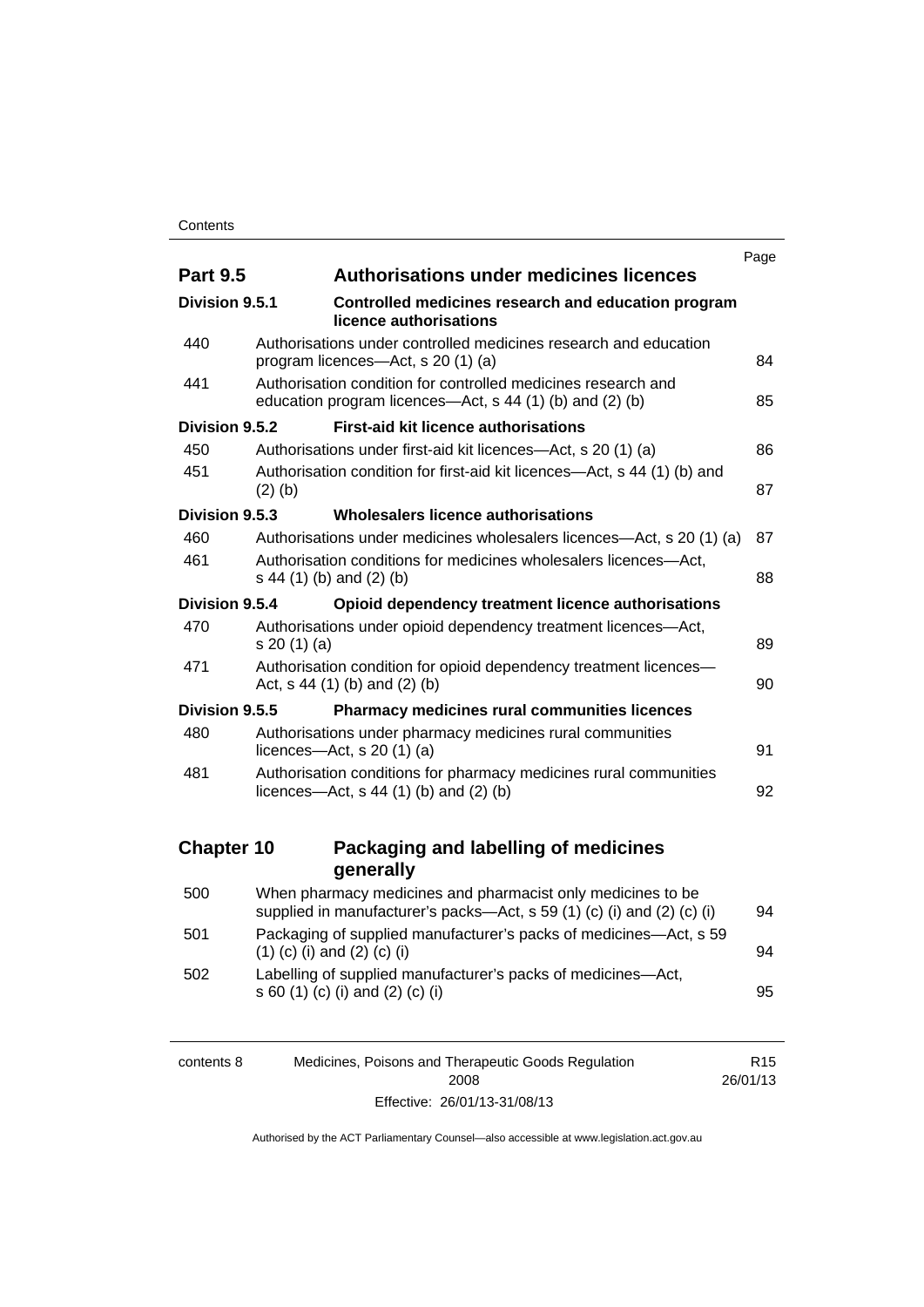|                   |                                                                                                                       | Contents |  |
|-------------------|-----------------------------------------------------------------------------------------------------------------------|----------|--|
| <b>Chapter 11</b> | <b>Storage of medicines</b>                                                                                           | Page     |  |
|                   |                                                                                                                       |          |  |
| <b>Part 11.1</b>  | <b>Preliminary</b>                                                                                                    |          |  |
| 510               | Meaning of prescribed person-ch 11                                                                                    | 96       |  |
| 511               | Meaning of key-ch 11                                                                                                  | 97       |  |
| <b>Part 11.2</b>  | Storage requirements for medicines generally                                                                          |          |  |
| 515               | Storage of medicines generally—Act, s 61 (b) and (c)                                                                  | 98       |  |
| <b>Part 11.3</b>  | <b>Additional storage requirements for</b><br>medicines other than controlled medicines                               |          |  |
| 520               | Storage of medicines other than controlled medicines in community<br>pharmacies-Act, s 61 (b) and (c)                 | 99       |  |
| 521               | Storage of medicines other than controlled medicines by other<br>people—Act, s 61 (b) and (c)                         | 100      |  |
| 522               | Storage of pharmacy medicines by pharmacy medicines rural<br>communities licence-holders—Act, s 61 (b) and (c)<br>100 |          |  |
| Part 11.4         | Additional storage requirements for                                                                                   |          |  |
|                   | controlled medicines                                                                                                  |          |  |
| 530               | Meaning of personal custody-pt 11.4                                                                                   | 101      |  |
| 531               | Storage of controlled medicines by wholesalers licence-holders-<br>Act, $s \ 61$ (b) and (c)                          | 101      |  |
| 532               | Storage of controlled medicines for certain health-related<br>occupations-Act, s 61 (b) and (c)                       | 102      |  |
| 533               | Storage of controlled medicines by certain other prescribed people-<br>Act, $s 61$ (b) and (c)                        | 103      |  |
| <b>Chapter 12</b> | <b>Controlled medicines registers</b>                                                                                 |          |  |
| 540               | Keeping of controlled medicines registers by certain people-Act, s 48<br>(a) and $s$ 50 (1) (b) and (2) (b)           | 106      |  |
| 541               | Keeping of controlled medicines registers by first-aid kit holders-Act,<br>s 48 (a) and s 50 (1) (b) and (2) (b)      | 108      |  |
| 542               | Form of controlled medicines registers—Act, s 49 (1) (b) and (2) (b)                                                  | 109      |  |
| 543               | Making entries in controlled medicines registers-Act, s 51 (1) (b)                                                    | 109      |  |
|                   |                                                                                                                       |          |  |

| R <sub>15</sub> | Medicines, Poisons and Therapeutic Goods Regulation | contents 9 |
|-----------------|-----------------------------------------------------|------------|
| 26/01/13        | 2008                                                |            |
|                 | Effective: 26/01/13-31/08/13                        |            |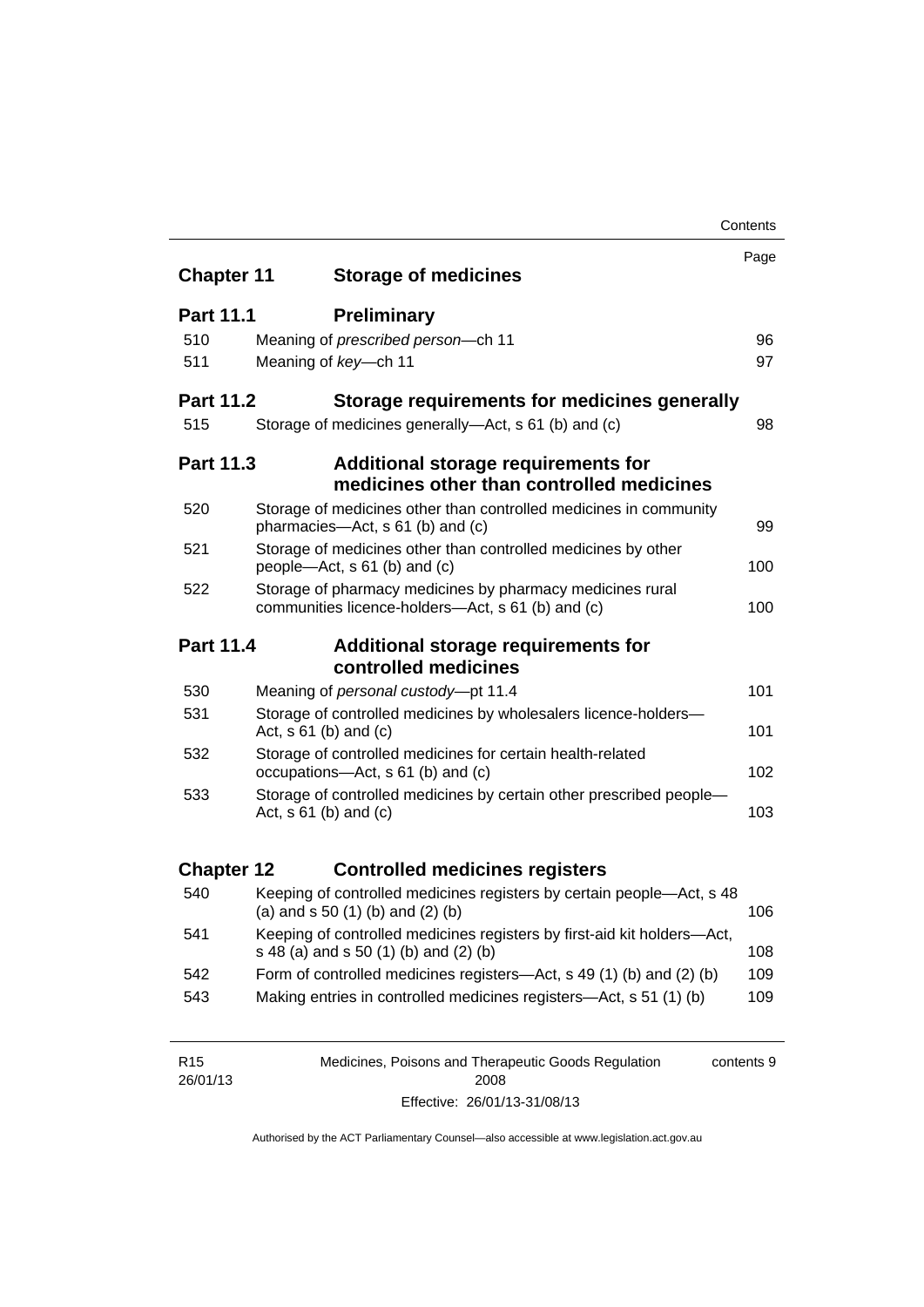|     |                                                                                            | Page |
|-----|--------------------------------------------------------------------------------------------|------|
| 544 | Prescribed witnesses for administration of controlled medicines-Act,<br>$s 53$ (a) and (b) | 111  |
| 545 | Prescribed witnesses for discarding of controlled medicines—Act, s 54<br>$(a)$ and $(b)$   | 111  |
| 546 | Changes etc to entries in controlled medicines registers—Act, s 55 (2)<br>(b)              | 112  |

## **Chapter 13 [Controlled medicines and appendix D](#page-137-0)  [medicines approvals for human use](#page-137-0)**

| <b>Part 13.1</b> | <b>Controlled medicines approvals</b> |  |
|------------------|---------------------------------------|--|
|------------------|---------------------------------------|--|

| Division 13.1.1 |                   | Preliminary                                                                                                |     |
|-----------------|-------------------|------------------------------------------------------------------------------------------------------------|-----|
| 550             |                   | Meaning of controlled medicines approval                                                                   | 114 |
| 551             |                   | Meaning of designated prescriber-pt 13.1                                                                   | 114 |
| Division 13.1.2 |                   | <b>Standing controlled medicines approvals</b>                                                             |     |
| 555             | patients          | Standing approval to prescribe controlled medicines for hospital in-                                       | 115 |
| 556             | treatment         | Standing approval to prescribe controlled medicines for short-term                                         | 115 |
| 557             |                   | Standing interim approval to prescribe buprenorphine and methadone<br>for patients of certain institutions | 115 |
| Division 13.1.3 |                   | Chief health officer controlled medicines approvals                                                        |     |
| 560             |                   | Applications for CHO controlled medicines approvals                                                        | 117 |
| 561             |                   | Requirements for CHO controlled medicines approval applications                                            | 118 |
| 562             |                   | CHO decision on applications to prescribe controlled medicines                                             | 119 |
| 563             |                   | Restrictions on CHO power to approve applications for approvals                                            | 120 |
| 564             |                   | Term of CHO controlled medicines approvals                                                                 | 121 |
| 565             |                   | Applications for review of unfavourable CHO decisions for approvals                                        | 121 |
| 566             |                   | Medicines advisory committee-referred applications and review of<br>unfavourable CHO decisions             | 122 |
| 567             |                   | Amendment and revocation of controlled medicines approvals                                                 | 123 |
| 568             |                   | Application for review of amendment and revocation on CHO initiative                                       | 124 |
| 569             | on CHO initiative | Medicines advisory committee—review of amendment or revocation                                             | 125 |

| contents 10 | Medicines, Poisons and Therapeutic Goods Regulation | R <sub>15</sub> |
|-------------|-----------------------------------------------------|-----------------|
|             | 2008                                                | 26/01/13        |
|             | Effective: 26/01/13-31/08/13                        |                 |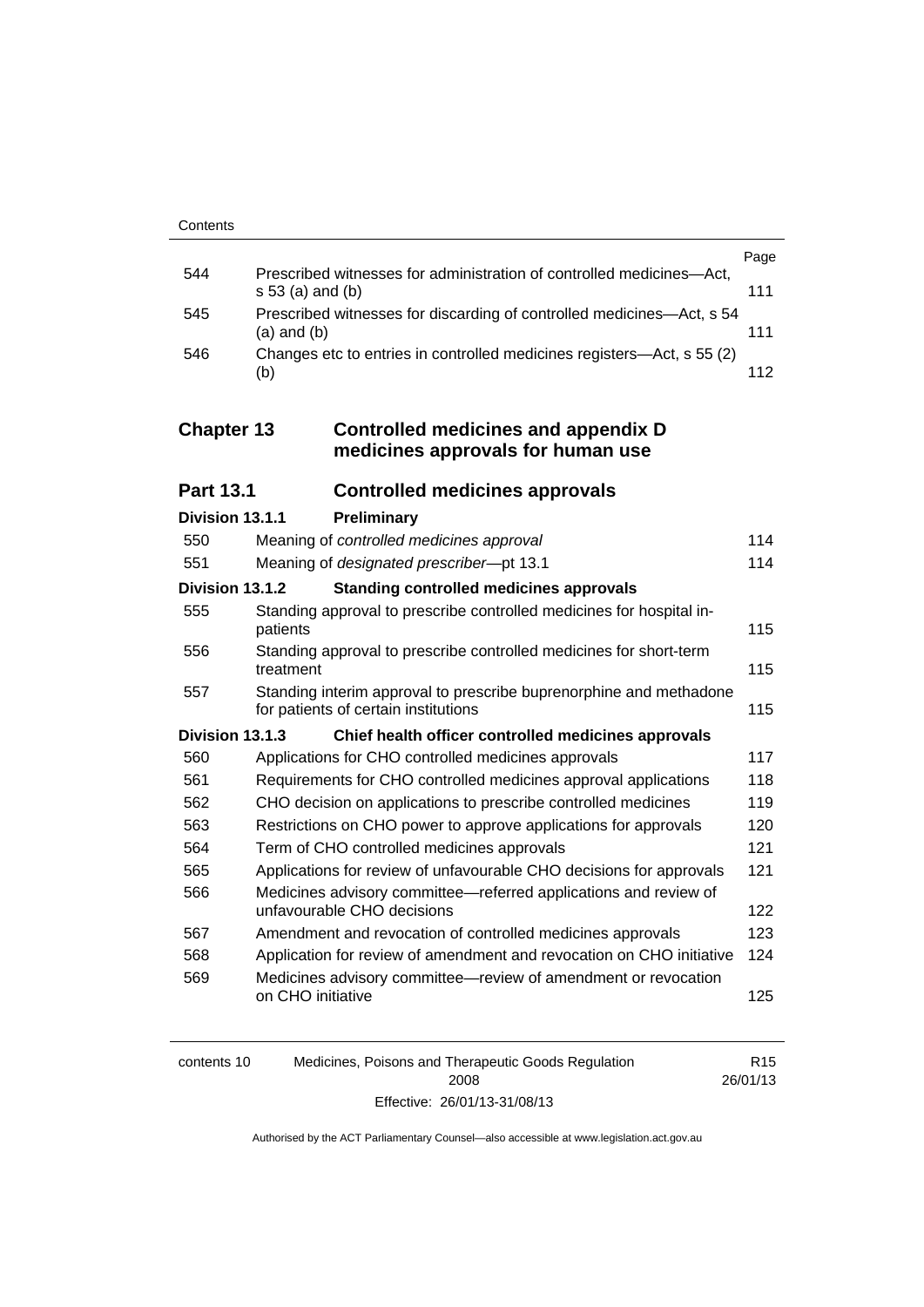| Contents |
|----------|
|----------|

| 570                         | Conditional controlled medicines approvals                                                                   | Page<br>125 |  |
|-----------------------------|--------------------------------------------------------------------------------------------------------------|-------------|--|
| 571                         | Form of CHO controlled medicines approvals                                                                   | 126         |  |
| 572                         | When controlled medicines approvals etc take effect                                                          | 127         |  |
| 573                         | Medicines advisory committee-directions to CHO                                                               |             |  |
| 574                         | Medicines advisory committee—guidelines for CHO decisions on<br>applications                                 | 127<br>128  |  |
| Division 13.1.4             | <b>Endorsements to treat drug-dependency</b>                                                                 |             |  |
| 580                         | Meaning of endorsement-div 13.1.4                                                                            | 128         |  |
| 581                         | Applications for CHO endorsement to treat drug-dependency                                                    | 128         |  |
| 582                         | CHO decisions on applications for endorsement to treat<br>drug-dependency                                    |             |  |
| 583                         | Form of CHO endorsements to treat drug-dependency                                                            | 129         |  |
| 584                         | Medicines advisory committee-review of CHO decisions to refuse<br>endorsements to treat drug-dependency      | 130         |  |
| <b>Part 13.2</b>            | Appendix D medicines approvals                                                                               |             |  |
| 590                         | Meaning of appendix D medicines approval                                                                     | 131         |  |
| 591                         | Standing approval to prescribe designated appendix D medicines                                               | 131         |  |
| 592                         | Applications for CHO approval to prescribe designated appendix D<br>medicines                                | 132         |  |
| 593                         | CHO decisions on applications to prescribe designated appendix D<br>medicines                                | 132         |  |
| 594                         | Form of CHO appendix D medicines approvals                                                                   | 133         |  |
| <b>Chapter 14</b>           | <b>Medicines licences</b>                                                                                    |             |  |
| <b>Part 14.1</b>            | <b>Medicines licences generally</b>                                                                          |             |  |
| 600                         | Medicines licences that may be issued—Act, s 78 (2)                                                          | 134         |  |
| <b>Part 14.2</b>            | Controlled medicines research and education<br>program licences                                              |             |  |
| 605                         | Applications for controlled medicines research and education program<br>licences                             | 135         |  |
| 606                         | Restrictions on issuing of controlled medicines research and education<br>program licences—Act, s 85 (1) (a) | 136         |  |
| R <sub>15</sub><br>26/01/13 | Medicines, Poisons and Therapeutic Goods Regulation<br>2008                                                  | contents 11 |  |

Effective: 26/01/13-31/08/13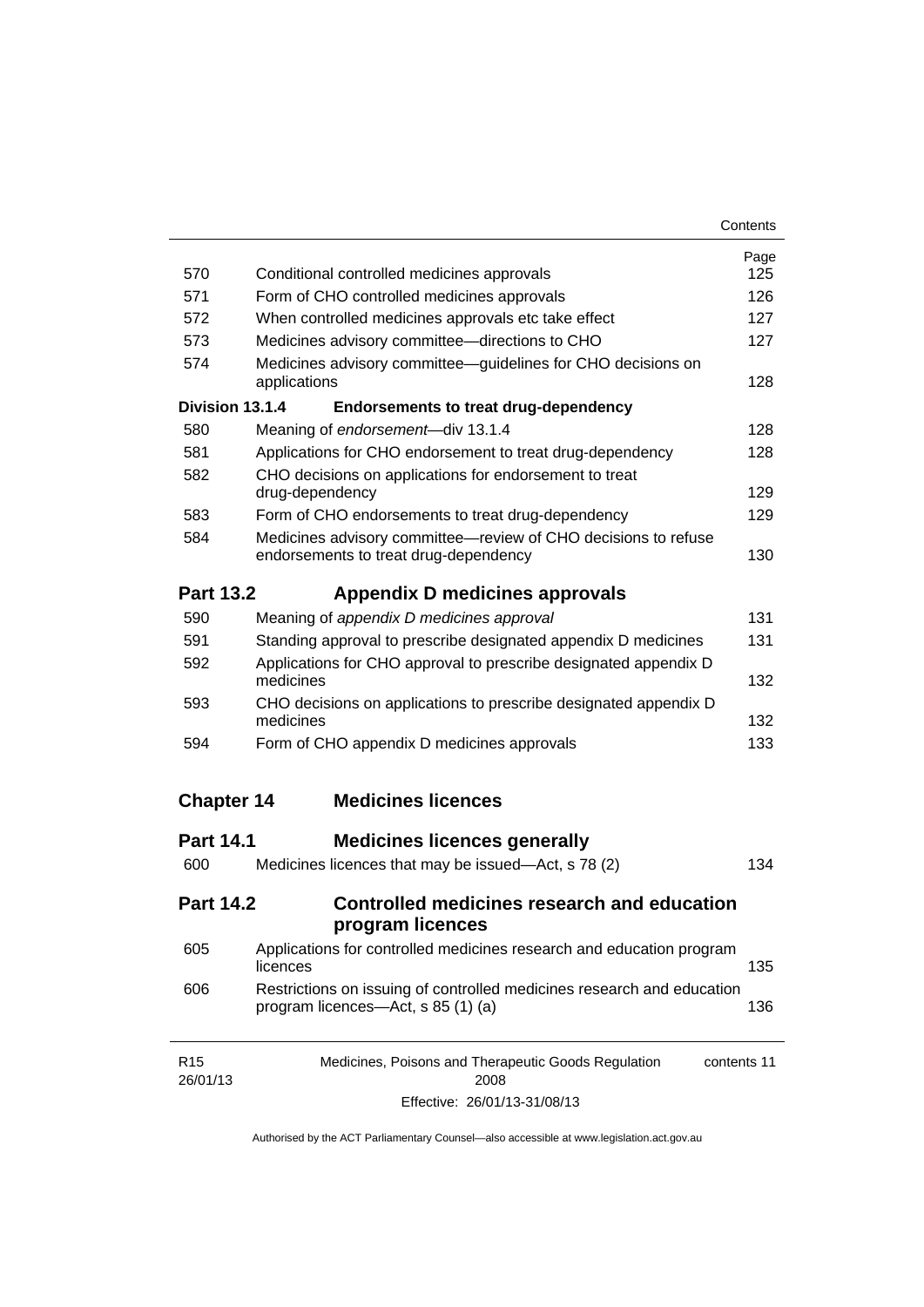|                   |                                                                                                            |                                                                                                              | Page                        |
|-------------------|------------------------------------------------------------------------------------------------------------|--------------------------------------------------------------------------------------------------------------|-----------------------------|
| 607               |                                                                                                            | Additional information for controlled medicines research and education<br>program licences—Act, s 88 (1) (k) | 136                         |
| <b>Part 14.3</b>  |                                                                                                            | <b>First-aid kit licences</b>                                                                                |                             |
| 610               |                                                                                                            | Applications for first-aid kit licences                                                                      | 138                         |
| 611               |                                                                                                            | Restrictions on issuing of first-aid kit licences-Act, s 85 (1) (a)                                          | 139                         |
| 612               |                                                                                                            | Additional information for first-aid kit licences—Act, s 88 (1) (k)                                          | 140                         |
| <b>Part 14.4</b>  |                                                                                                            | <b>Medicines wholesalers licences</b>                                                                        |                             |
| 615               |                                                                                                            | Applications for medicines wholesalers licences                                                              | 141                         |
| 616               | $(1)$ (a)                                                                                                  | Restrictions on issuing of medicines wholesalers licences—Act, s 85                                          | 141                         |
| 617               | $(1)$ (k)                                                                                                  | Additional information for medicines wholesalers licences—Act, s 88                                          | 142                         |
| <b>Part 14.5</b>  |                                                                                                            | <b>Opioid dependency treatment licences</b>                                                                  |                             |
| 620               |                                                                                                            | Applications for opioid dependency treatment licences                                                        | 143                         |
| 621               | Restriction on issuing of opioid dependency treatment licences-Act, s<br>85(1)(a)                          |                                                                                                              | 143                         |
| 622               | Witnessing not required for administration under opioid dependency<br>treatment licence-Act, s 190 (1) (a) |                                                                                                              | 143                         |
| <b>Part 14.6</b>  |                                                                                                            | <b>Pharmacy medicines rural communities</b><br><b>licences</b>                                               |                             |
| 625               |                                                                                                            | Applications for pharmacy medicines rural communities licences                                               | 144                         |
| 626               | Restrictions on issuing of pharmacy medicines rural communities<br>licences—Act, s $85(1)(a)$              |                                                                                                              | 144                         |
| <b>Chapter 15</b> |                                                                                                            | <b>Medicines-other provisions</b>                                                                            |                             |
| <b>Part 15.1</b>  |                                                                                                            | Opioid dependency treatment guidelines                                                                       |                             |
| 630               |                                                                                                            | Guidelines for treatment of opioid dependency                                                                | 145                         |
| <b>Part 15.2</b>  |                                                                                                            | <b>Medicines advisory committee</b>                                                                          |                             |
| 635               |                                                                                                            | Medicines advisory committee-membership                                                                      | 146                         |
| 636               |                                                                                                            | Medicines advisory committee-term of appointments                                                            | 147                         |
| contents 12       |                                                                                                            | Medicines, Poisons and Therapeutic Goods Regulation<br>2008                                                  | R <sub>15</sub><br>26/01/13 |
|                   |                                                                                                            | Effective: 26/01/13-31/08/13                                                                                 |                             |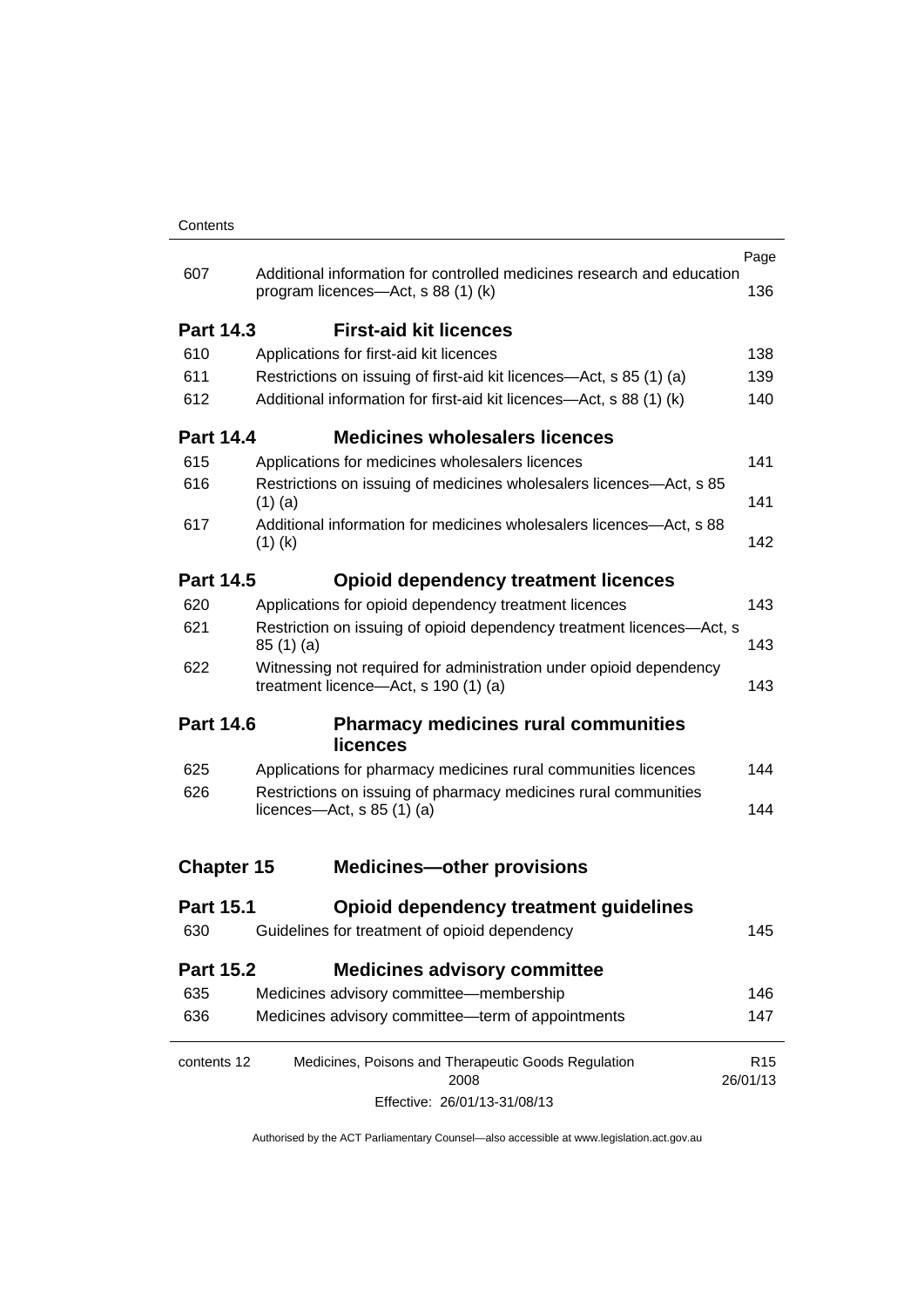| 637               | Medicines advisory committee-conditions of appointments                                                    | Page<br>147 |
|-------------------|------------------------------------------------------------------------------------------------------------|-------------|
| 638               | Medicines advisory committee—time and place of meetings                                                    | 147         |
| 639               | Medicines advisory committee-presiding member                                                              | 147         |
| 640               | Medicines advisory committee-quorum                                                                        | 148         |
| 641               | Medicines advisory committee-voting                                                                        | 148         |
| 642               | Medicines advisory committee-conduct of meetings                                                           | 148         |
| 643               | Medicines advisory committee-disclosure of interests by members                                            | 149         |
| 644               | Medicines advisory committee—ending appointments                                                           | 151         |
| <b>Part 15.3</b>  | <b>Other medicines provisions</b>                                                                          |             |
| 650               | Advertising controlled medicines—Act, s 66 (3) (b)                                                         | 153         |
| 651               | Advertising other medicines                                                                                | 153         |
| 652               | Prescribed institutions-Act, dict, def institution, par (b)                                                | 154         |
| <b>Chapter 16</b> | Low and moderate harm poisons                                                                              |             |
|                   |                                                                                                            |             |
| <b>Part 16.1</b>  | <b>Preliminary</b>                                                                                         |             |
| 660               | Meaning of relevant law-ch 16                                                                              | 155         |
| <b>Part 16.2</b>  | Authorisation to supply low and moderate                                                                   |             |
|                   | harm poisons                                                                                               |             |
| 661               | Authorisation to supply low and moderate harm poisons—Act, s 26 (1)<br>(b) and $(2)$ (b)                   | 156         |
| 662               | Authorisation condition for supplying low and moderate harm<br>poisons-Act, s 44 (1) (b) and (2) (b)       | 156         |
| <b>Part 16.3</b>  | <b>Authorisation to manufacture low and</b>                                                                |             |
|                   | moderate harm poisons                                                                                      |             |
| 663               | Authorisation to manufacture low and moderate harm poisons-Act, s<br>33 <sub>(b)</sub>                     | 157         |
| 664               | Authorisation condition for manufacturing low and moderate harm<br>poisons-Act, $s$ 44 (1) (b) and (2) (b) | 157         |

| R <sub>15</sub> |  |
|-----------------|--|
| 26/01/13        |  |

Medicines, Poisons and Therapeutic Goods Regulation 2008 Effective: 26/01/13-31/08/13 contents 13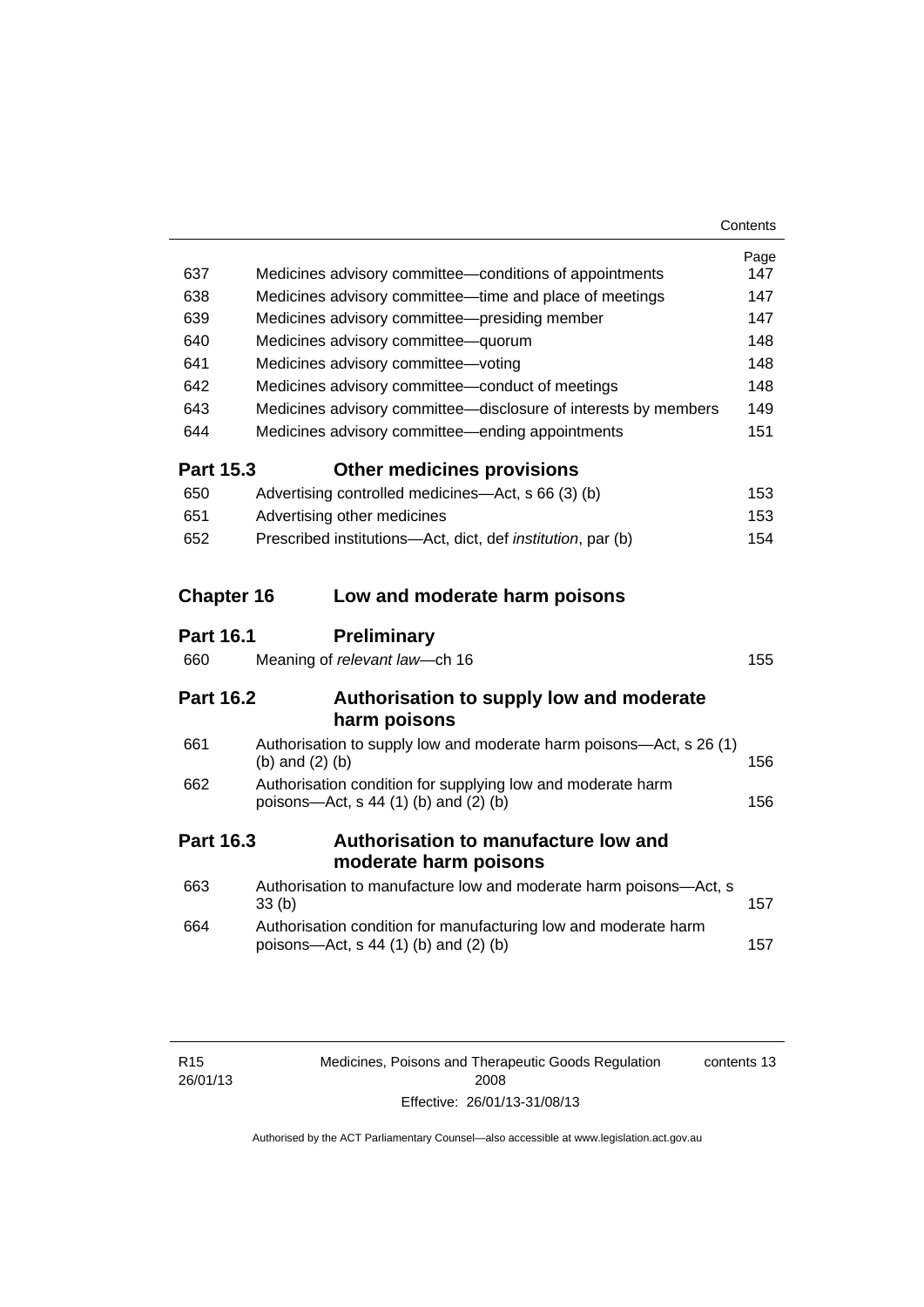| <b>Part 16.4</b>  | Packaging and labelling of low and moderate<br>harm poisons                                                              | Page |
|-------------------|--------------------------------------------------------------------------------------------------------------------------|------|
| 665               | Packaging of supplied manufacturer's packs of low and moderate<br>harm poisons—Act, s 59 (1) (c) (i) and (2) (c) (i)     | 158  |
| 666               | Labelling of supplied manufacturer's packs of low and moderate harm<br>poisons—Act, s 60 (1) (c) (i) and (2) (c) (i)     | 158  |
| <b>Chapter 17</b> | Dangerous poisons authorisations                                                                                         |      |
| <b>Part 17.1</b>  | <b>Overview of dangerous poisons</b><br>authorisations                                                                   |      |
| 670               | General overview of authorisations for dangerous poisons                                                                 | 159  |
| 671               | Overview of dangerous poisons authorisations under this regulation                                                       | 160  |
| 672               | General overview of authorisation conditions for dangerous poisons                                                       | 161  |
| <b>Part 17.2</b>  | Authorisations under dangerous poisons<br>licences                                                                       |      |
| Division 17.2.1   | Dangerous poisons manufacturers licence<br>authorisations                                                                |      |
| 675               | Authorisations under dangerous poisons manufacturers licences-Act,<br>s 20 (1) (a)                                       | 162  |
| 676               | Authorisation conditions for dangerous poisons manufacturers<br>licences—Act, $s$ 44 (1) (b) and (2) (b)                 | 163  |
| Division 17.2.2   | Dangerous poisons-research and education program<br>licence authorisations                                               |      |
| 680               | Authorisations under dangerous poisons research and education<br>program licences-Act, s 20 (1) (a)                      | 165  |
| 681               | Authorisation condition for dangerous poisons research and education<br>program licences—Act, $s$ 44 (1) (b) and (2) (b) | 166  |
| Division 17.2.3   | Dangerous poisons suppliers licence authorisations                                                                       |      |
| 685               | Authorisations under dangerous poisons suppliers licences—Act,<br>s 20(1)(b)                                             | 167  |
| 686               | Authorisation conditions for dangerous poisons suppliers licences-<br>Act, $s$ 44 (1) (b) and (2) (b)                    | 168  |
|                   |                                                                                                                          |      |

| contents 14 | Medicines, Poisons and Therapeutic Goods Regulation | R <sub>15</sub> |
|-------------|-----------------------------------------------------|-----------------|
|             | 2008                                                | 26/01/13        |
|             | Effective: 26/01/13-31/08/13                        |                 |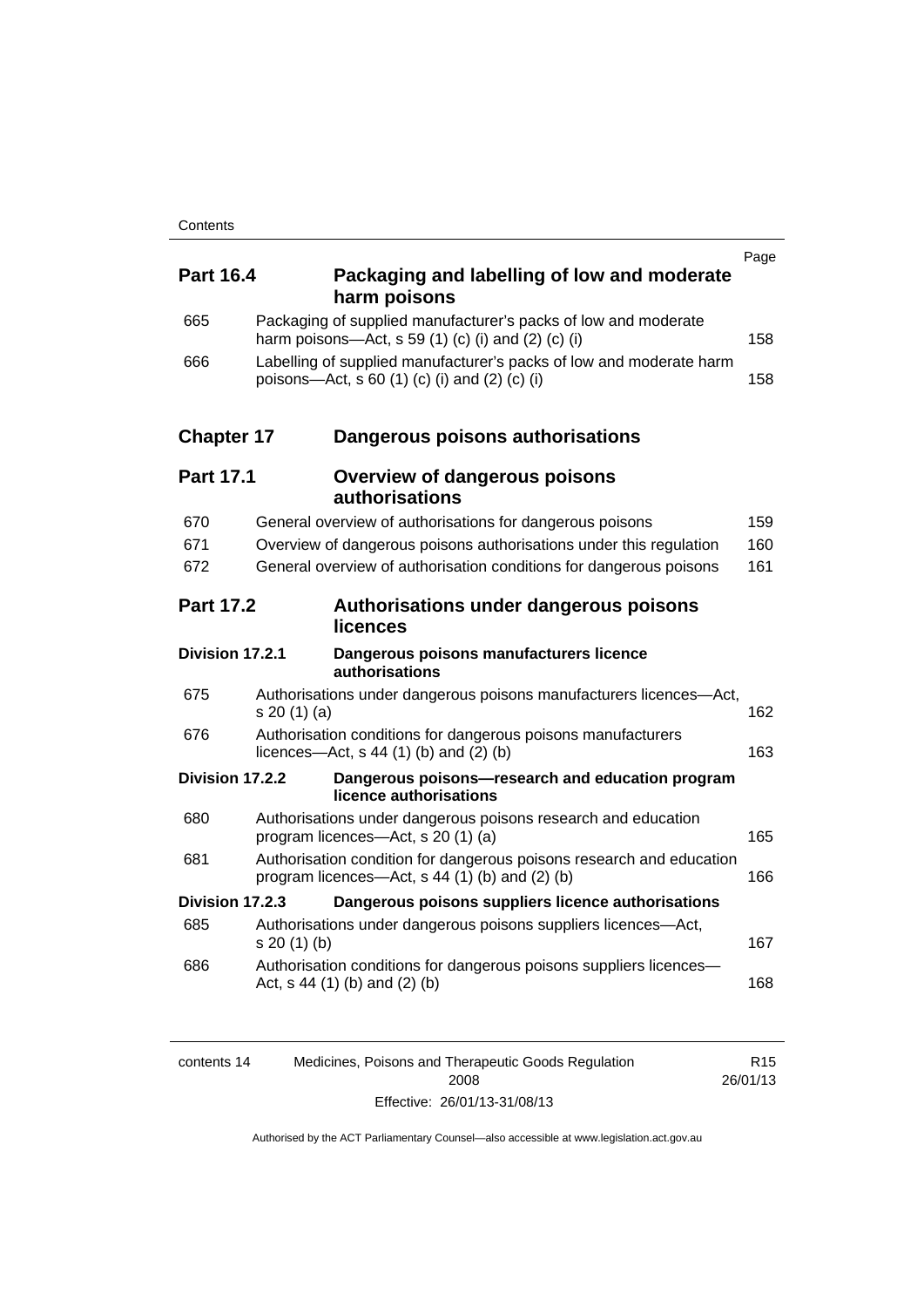**Contents** 

|                   |          |                                                                                                                                         | Page |
|-------------------|----------|-----------------------------------------------------------------------------------------------------------------------------------------|------|
| <b>Part 17.3</b>  |          | Other dangerous poisons authorisations                                                                                                  |      |
| Division 17.3.1   |          | Authorisations for manufacturing etc purposes                                                                                           |      |
| 690               | (a)      | Manufacturing etc authorisations for dangerous poisons—Act, s 20 (2)                                                                    | 170  |
| Division 17.3.2   |          | Authorisations for delivery people and commercial<br>disposal operators                                                                 |      |
| 692               |          | Authorisations to deliver dangerous poisons under purchase orders-<br>Act, s 26 (1) (b) and (2) (b), s 35 (1) (b), (2) (b) and s 36 (b) | 171  |
| 693               |          | Authorisation to supply dangerous poisons to commercial disposal<br>operator for disposal—Act, s 26 (1) (b)                             | 172  |
| 694               |          | Authorisations for commercial disposal operators—Act, s 26 (1) (b)<br>and (2) (b), s 35 (1) (b) and (2) (b) and s 36 (b)                | 172  |
| Division 17.3.3   |          | Authorisations for dangerous poisons research and<br>education programs by scientifically qualified people                              |      |
| 695               |          | Authorisations for dangerous poisons research and education-Act, s<br>$26(1)$ and $(2)(b)$                                              | 173  |
| 696               |          | Authorisation conditions for dangerous poisons research and<br>education- $Act$ , s 44 (1) (b) and (2) (b)                              | 174  |
|                   |          |                                                                                                                                         |      |
| <b>Chapter 18</b> |          | Dangerous poisons licences                                                                                                              |      |
| <b>Part 18.1</b>  |          | Dangerous poisons licences generally                                                                                                    |      |
| 700               |          | Dangerous poisons licences that may be issued-Act, s 78 (2)                                                                             | 175  |
| <b>Part 18.2</b>  |          | Dangerous poisons manufacturers licences                                                                                                |      |
| 705               |          | Applications for dangerous poisons manufacturers licences                                                                               | 176  |
| 706               |          | Restrictions on issuing of dangerous poisons manufacturers<br>licences- $-\text{Act}$ , s 85 (1) (a)                                    | 177  |
| 707               |          | Additional information for dangerous poisons manufacturers<br>licences—Act, $s$ 88 (1) (k)                                              | 177  |
| Part 18.3         |          | Dangerous poisons research and education                                                                                                |      |
|                   |          | program licences                                                                                                                        |      |
| 710               | licences | Applications for dangerous poisons research and education program                                                                       | 178  |

Effective: 26/01/13-31/08/13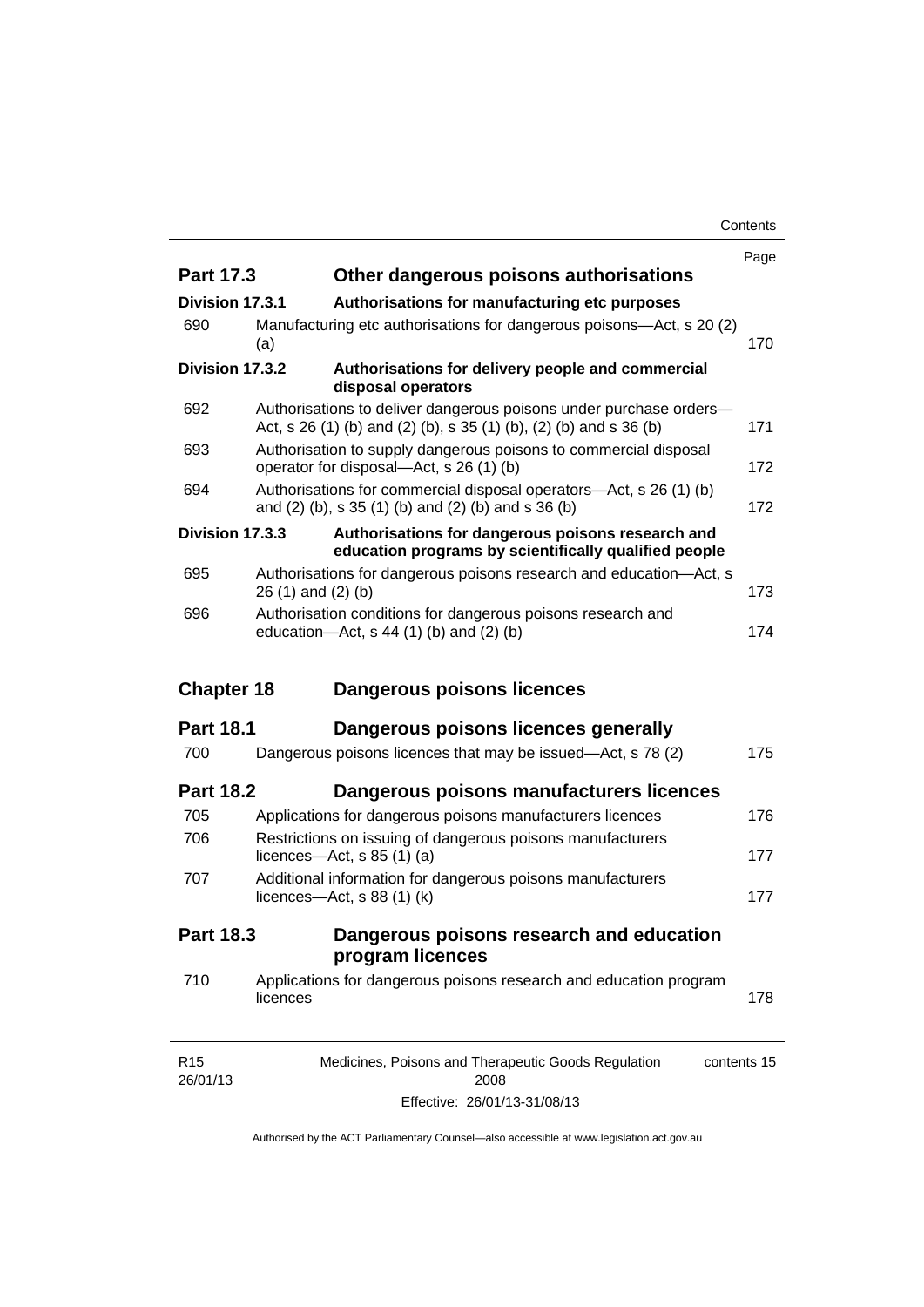|                   |                                                                                                               | Page            |
|-------------------|---------------------------------------------------------------------------------------------------------------|-----------------|
| 711               | Restrictions on issuing of dangerous poisons research and education<br>program licences-Act, s 85 (1) (a)     | 179             |
| 712               | Additional information for dangerous poisons research and education<br>licences- $-\text{Act}$ , s 88 (1) (k) |                 |
| <b>Part 18.4</b>  | Dangerous poisons suppliers licences                                                                          |                 |
| 715               | Applications for dangerous poisons suppliers licences                                                         | 181             |
| 716               | Restrictions on issuing of dangerous poisons suppliers licences-Act,<br>s 85(1)(a)                            | 181             |
| 717               | Additional information for dangerous poisons suppliers licences-Act,<br>s 88 (1) (k)                          | 182             |
| <b>Chapter 19</b> | Dangerous poisons-other provisions                                                                            |                 |
| <b>Part 19.1</b>  | Dangerous poisons purchase orders                                                                             |                 |
| 720               | Supplying dangerous poisons on purchase orders                                                                | 183             |
| 721               | General requirements for dangerous poisons purchase orders-Act, s<br>38(2)(c)                                 | 184             |
| 722               | Recording supply of dangerous poisons on purchase orders                                                      | 184             |
| <b>Part 19.2</b>  | Wholesale supply of dangerous poisons<br>under corresponding laws                                             |                 |
| 725               | Conditions for wholesalers supplying dangerous poisons under<br>corresponding laws-Act, s 20 (4) (c)          | 186             |
| <b>Part 19.3</b>  | Packaging and labelling of dangerous<br>poisons                                                               |                 |
| 730               | Meaning of relevant law-pt 19.3                                                                               | 187             |
| 731               | Packaging of supplied manufacturer's packs of dangerous poisons-<br>Act, s 59 (1) (c) (i) and (2) (c) (i)     | 187             |
| 732               | Labelling of supplied manufacturer's packs of dangerous poisons-<br>Act, s 60 (1) (c) (i) and (2) (c) (i)     | 188             |
| <b>Part 19.4</b>  | <b>Storage of dangerous poisons</b>                                                                           |                 |
| 735               | Storage of dangerous poisons-Act, s 61 (b) and (c)                                                            | 189             |
| contents 16       | Medicines, Poisons and Therapeutic Goods Regulation                                                           | R <sub>15</sub> |

26/01/13

2008 Effective: 26/01/13-31/08/13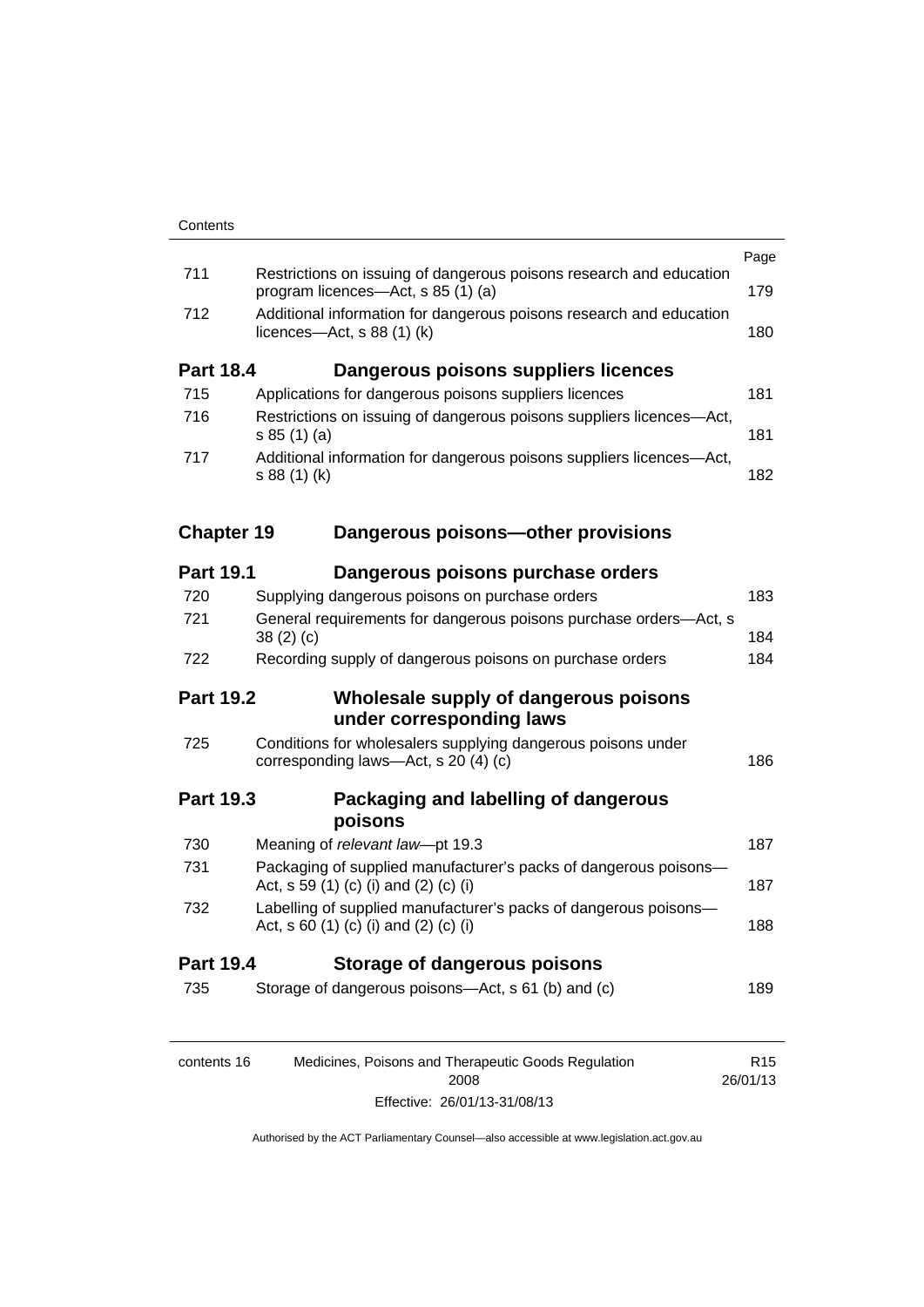| <b>Part 19.5</b>  | Dangerous poisons registers                                                                                   | Page |
|-------------------|---------------------------------------------------------------------------------------------------------------|------|
|                   |                                                                                                               |      |
| 740               | Keeping of dangerous poisons registers by certain people-Act, s 48<br>and s 50 (1) (b) and (2) (b)            | 190  |
| 741               | Form of dangerous poisons registers—Act, s 49 (1) (b)                                                         | 191  |
| 742               | Making entries in dangerous poisons registers—Act, s 51 (1) (b)                                               | 191  |
| 743               | Prescribed witnesses for discarding of dangerous poisons-Act, s 54<br>$(a)$ and $(b)$                         | 191  |
| 744               | Changes to entries in dangerous poisons registers—Act, s 55 (2) (b)                                           | 192  |
| <b>Chapter 20</b> | <b>Paints</b>                                                                                                 |      |
| 750               | Manufacture, supply and use of paints containing white lead-Act, s<br>70 (1) (b), (2) (b) and (3) (b)         | 193  |
| 751               | Manufacture, supply and use of paints for certain purposes-Act, s 71<br>$(1)$ and $(3)$                       | 193  |
| 752               | Manufacture, supply and use of paints for toys—Act, s 72 (b)                                                  | 194  |
| 753               | Manufacture, supply and use of paints containing pesticides-Act, s<br>73(b)                                   | 194  |
| <b>Chapter 21</b> | <b>Prohibited and appendix C substances</b>                                                                   |      |
| <b>Part 21.1</b>  | <b>Preliminary</b>                                                                                            |      |
| 760               | Meaning of prohibited substance-ch 21                                                                         | 196  |
| 761               | Prohibited substances licences-Act, s 78 (2)                                                                  | 196  |
| <b>Part 21.2</b>  | <b>Prohibited substances research and</b><br>education program licences                                       |      |
| Division 21.2.1   | Issue of prohibited substances research and education<br>program licences                                     |      |
| 765               | Applications for prohibited substances research and education<br>program licences                             | 197  |
| 766               | Restrictions on issuing of prohibited substances research and                                                 |      |
|                   | education program licences—Act, s 85 (1) (a)                                                                  | 198  |
| 767               | Additional information for prohibited substances research program and<br>education licences-Act, s 88 (1) (k) | 199  |

| R15      | Medicines, Poisons and Therapeutic Goods Regulation | contents 17 |
|----------|-----------------------------------------------------|-------------|
| 26/01/13 | 2008                                                |             |
|          | Effective: 26/01/13-31/08/13                        |             |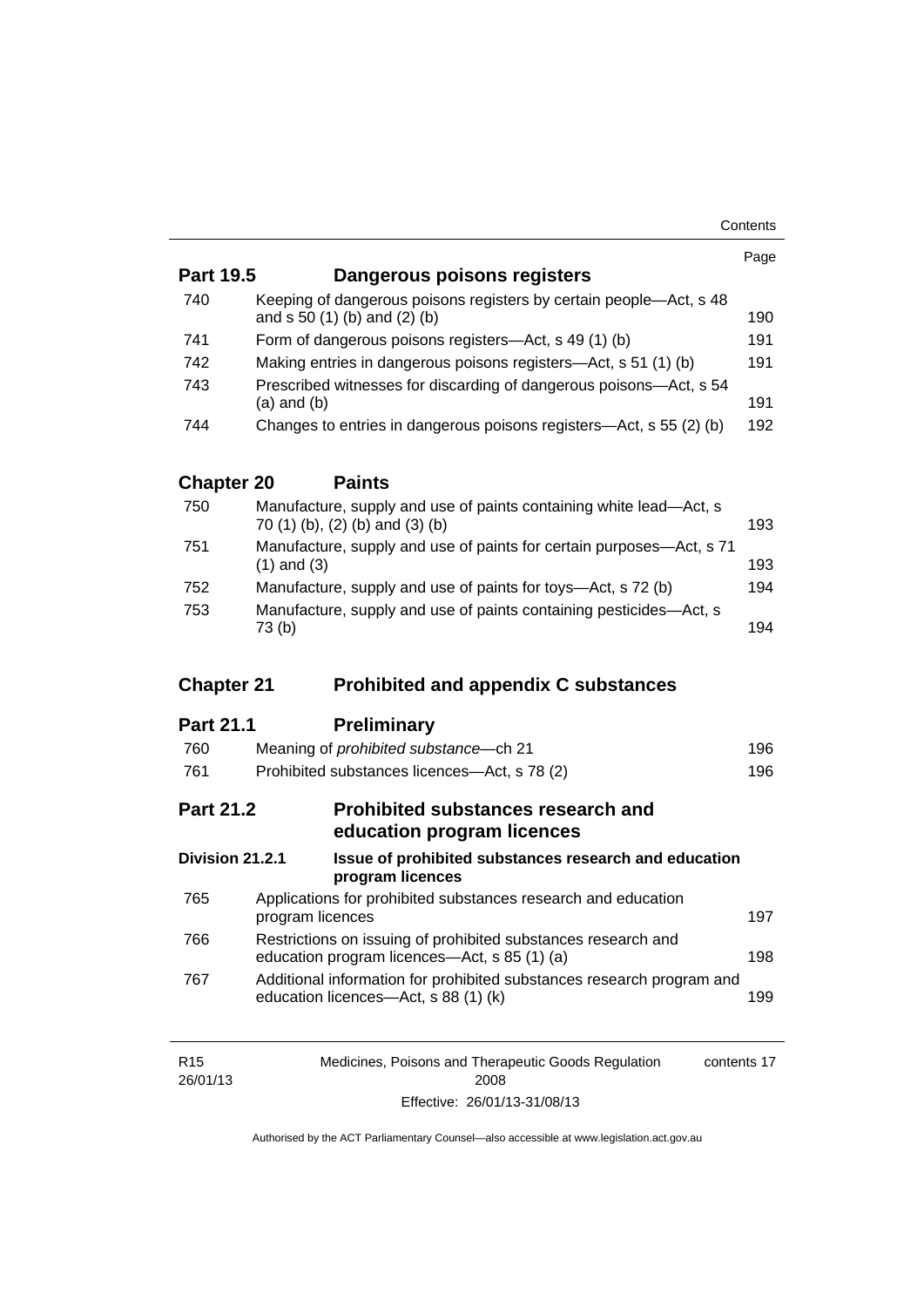|                   |                                                                                                                                                                           | Page |
|-------------------|---------------------------------------------------------------------------------------------------------------------------------------------------------------------------|------|
| Division 21.2.2   | Prohibited substances research and education<br>program authorisations                                                                                                    |      |
| 768               | Authorisations under prohibited substances research and education<br>program licences—Act, s 20 (1) (a)                                                                   | 199  |
| 769               | Authorisation condition for prohibited substances research and<br>education program licences—Act, s 44 (1) (b) and (2) (b)                                                | 200  |
| Division 21.2.3   | Other provisions-prohibited substances research and<br>education program licences                                                                                         |      |
| 770               | Approvals of dealings for prohibited substances research and<br>education program licences—Act, s 20 (1) (c)                                                              | 201  |
| 771               | Authorisation condition for approval-holders—Act, s 44 (1) (b) and (2)<br>(b)                                                                                             | 202  |
| 772               | General requirements for prohibited substances purchase orders-<br>Act, s 38 (2) (c)                                                                                      | 202  |
| 773               | Recording supply of prohibited substances on purchase orders                                                                                                              | 203  |
| 774               | Information for CHO about supplied prohibited substances research<br>and education program licences—Act, s 31 (1) (a) (ii), (1) (b), (2) (a)<br>(ii), $(2)$ (b) and $(4)$ | 203  |
| Part 21.3         | <b>Prohibited substances registers</b>                                                                                                                                    |      |
| 775               | Keeping of prohibited substances registers by certain people-Act,<br>s 48 and s 50 (1) (b) and (2) (b)                                                                    | 205  |
| 776               | Form of prohibited substances registers-Act, s 49 (1) (b)                                                                                                                 | 205  |
| 777               | Making entries in prohibited substances registers—Act, s 51 (1) (b)                                                                                                       | 206  |
| 778               | Prescribed witnesses for discarding of prohibited substances-Act, s<br>54 (a) and (b)                                                                                     | 206  |
| 779               | Changes to entries in prohibited substances registers—Act, s 55 (2)<br>(b)                                                                                                | 207  |
| <b>Chapter 22</b> | <b>Therapeutic goods</b>                                                                                                                                                  |      |
| 800               | Definitions-ch 22                                                                                                                                                         | 208  |
| 801               | Prescribed regulated therapeutic goods-Act, s 14, def regulated<br>therapeutic good, par (b)                                                                              | 208  |
| 802               | Authorisation to supply optical devices—Act, s 74 (1) (b) and (2) (b)                                                                                                     | 208  |
| 803               | Authorisation conditions for supplying optical devices—Act, s 75 (1) (b) 209                                                                                              |      |

| contents 18 | Medicines, Poisons and Therapeutic Goods Regulation | R <sub>15</sub> |
|-------------|-----------------------------------------------------|-----------------|
|             | 2008                                                | 26/01/13        |
|             | Effective: 26/01/13-31/08/13                        |                 |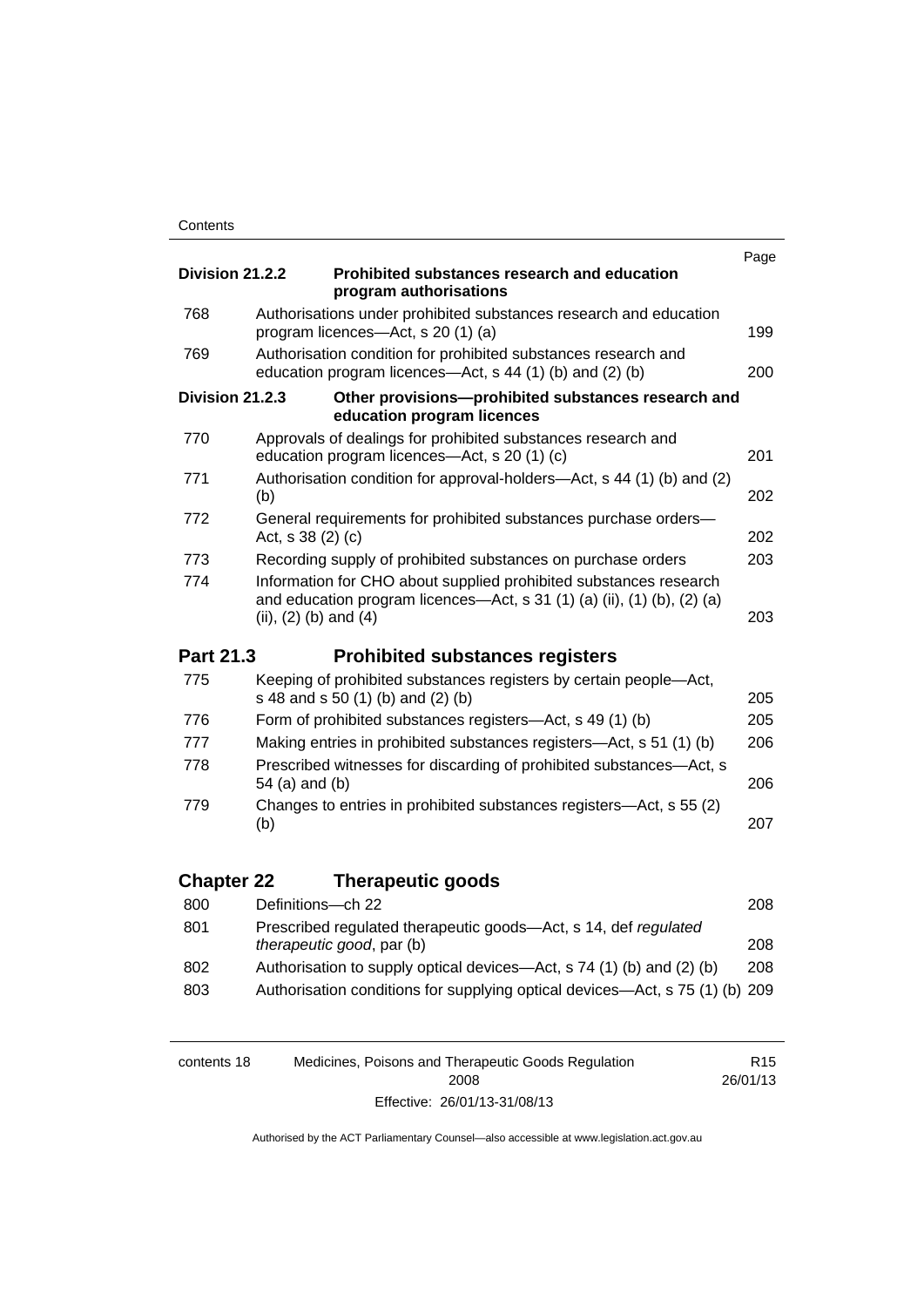| <b>Chapter 23</b> | Notification and review of decisions    | Page |
|-------------------|-----------------------------------------|------|
| 850               | Meaning of reviewable decision--- ch 23 | 210  |
| -851              | Reviewable decision notices             | 211  |
| 852               | Applications for review                 | 212. |

# **Chapter 24 [Miscellaneous](#page-236-0)**

| 860 | Authorisations for public employees—Act, s 26 (1) (b), (2) (b), s 35 (1)<br>(b), $(2)$ (b) and s $36$ (b) | 213 |
|-----|-----------------------------------------------------------------------------------------------------------|-----|
| 861 | Other authorisations for public employees—Act, s 20 (1) (a), (2) (a)<br>and $s$ 74 (1) (b)                | 214 |
| 862 | Certain containers not to be used for human-use substances—Act, s<br>63(1)(b)                             | 215 |
| 863 | Displacement of Legislation Act, s 47 (6)                                                                 | 215 |
| 864 | Exemption of piper methysticum (kava)—Act, s 190 (1) (a)                                                  | 215 |

| <b>Schedule 1</b> | <b>Medicines-health-related occupations</b><br><b>authorisations</b>                       | 218 |
|-------------------|--------------------------------------------------------------------------------------------|-----|
| <b>Part 1.1</b>   | <b>Ambulance services and officers</b>                                                     | 218 |
| <b>Part 1.2</b>   | Dentists, dental hygienists and dental therapists                                          | 219 |
| <b>Part 1.3</b>   | <b>Doctors</b>                                                                             | 221 |
| <b>Part 1.4</b>   | <b>Health professionals at institutions</b>                                                | 223 |
| <b>Part 1.5</b>   | <b>Midwives</b>                                                                            | 224 |
| <b>Part 1.6</b>   | <b>Nurses</b>                                                                              | 226 |
| <b>Part 1.7</b>   | Opioid dependency treatment centres operated by<br><b>Territory</b>                        | 229 |
| <b>Part 1.8</b>   | <b>Optometrists</b>                                                                        | 230 |
| <b>Part 1.9</b>   | <b>Pharmacists and employees</b>                                                           | 231 |
| Part 1.10         | <b>Podiatrists</b>                                                                         | 234 |
| <b>Part 1.11</b>  | <b>Residential care facilities</b>                                                         | 235 |
| Part 1.12         | Sales representatives for medicines manufacturers<br>and wholesalers                       | 237 |
|                   | $\sim$ $\sim$<br>$\sim$ $ \sim$ $\sim$<br>$\cdots$ $\sim$ $\cdots$<br>$\sim$ $\sim$ $\sim$ |     |

| R <sub>15</sub> | Medicines, Poisons and Therapeutic Goods Regulation | contents 19 |
|-----------------|-----------------------------------------------------|-------------|
| 26/01/13        | 2008                                                |             |
|                 | Effective: 26/01/13-31/08/13                        |             |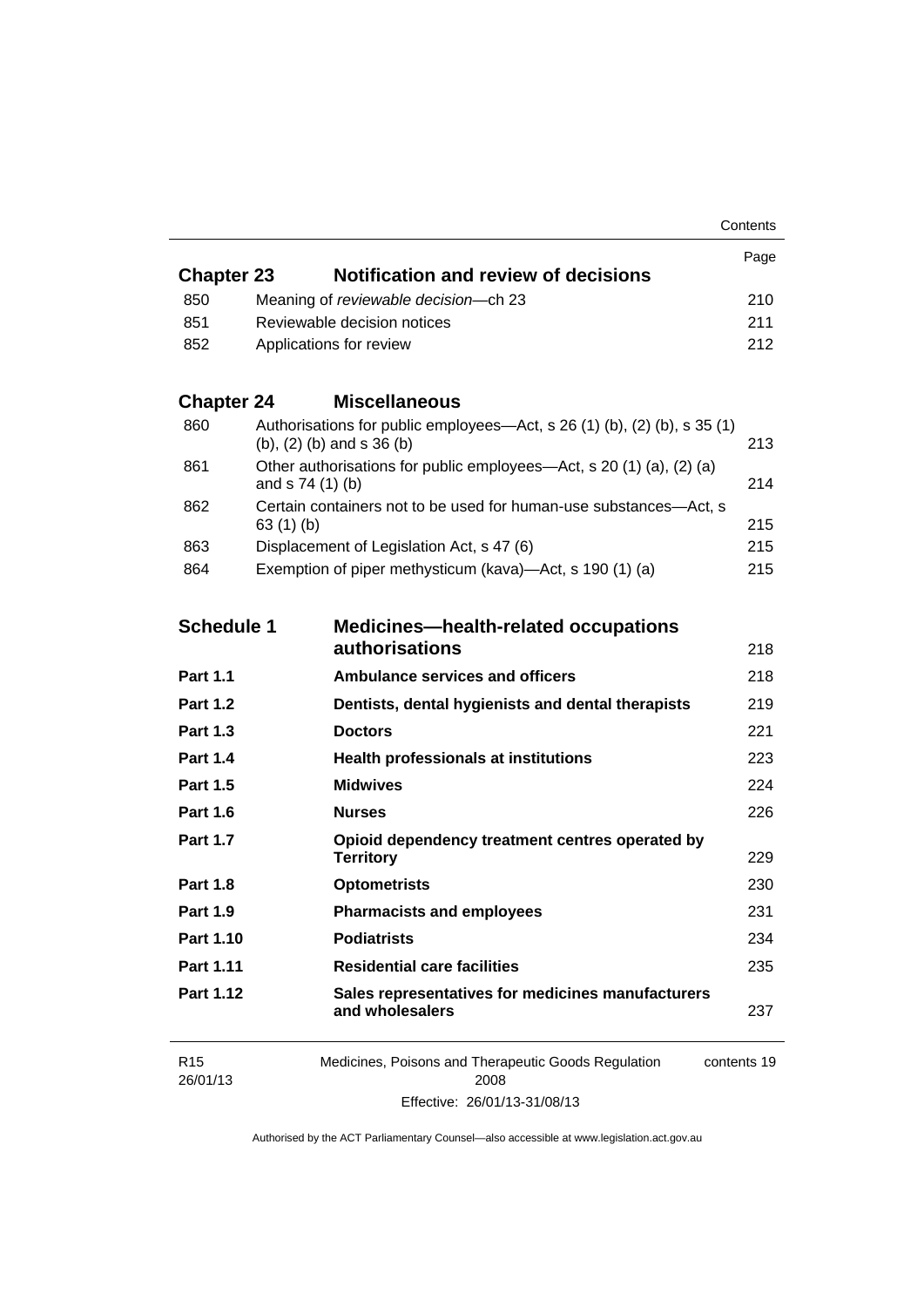| Part 1.13         |                     | Veterinary surgeons and employees                            | Page<br>238 |
|-------------------|---------------------|--------------------------------------------------------------|-------------|
| <b>Schedule 3</b> |                     | Designated appendix D medicines—standing                     |             |
|                   |                     | approvals                                                    | 241         |
| <b>Part 3.1</b>   |                     | <b>Approval conditions</b>                                   | 241         |
| 3.1               | Definitions-sch 3   |                                                              | 241         |
| <b>Part 3.2</b>   |                     | Standing approvals for designated appendix D<br>medicines    | 242         |
| <b>Schedule 4</b> |                     | Dangerous poisons-manufacturing etc<br><b>authorisations</b> | 244         |
| <b>Schedule 5</b> |                     | <b>Requirements for storage receptacles</b>                  | 247         |
| <b>Part 5.1</b>   |                     | <b>Medicines cabinets</b>                                    | 247         |
| 5.1               |                     | Medicines cabinets-general requirements                      | 247         |
| 5.2               |                     | Medicines cabinets-body requirements                         | 247         |
| 5.3               |                     | Medicines cabinets-door requirements                         | 248         |
| 5.4               |                     | Medicines cabinets-lock requirements                         | 248         |
| 5.5               |                     | Medicines cabinets-mounting requirements                     | 249         |
| <b>Part 5.2</b>   |                     | Safes, strong rooms and vaults                               | 250         |
| 5.6               |                     | Requirements for safes                                       | 250         |
| 5.7               |                     | Requirements for strong rooms                                | 250         |
| 5.8               |                     | Requirements for vaults                                      | 250         |
| <b>Dictionary</b> |                     | 251                                                          |             |
| <b>Endnotes</b>   |                     |                                                              |             |
| 1                 | About the endnotes  |                                                              | 262         |
| $\overline{2}$    | Abbreviation key    |                                                              | 262         |
| 3                 | Legislation history |                                                              | 263         |
|                   |                     |                                                              |             |

| contents 20 | Medicines, Poisons and Therapeutic Goods Regulation | R <sub>15</sub> |
|-------------|-----------------------------------------------------|-----------------|
|             | 2008                                                | 26/01/13        |
|             | Effective: 26/01/13-31/08/13                        |                 |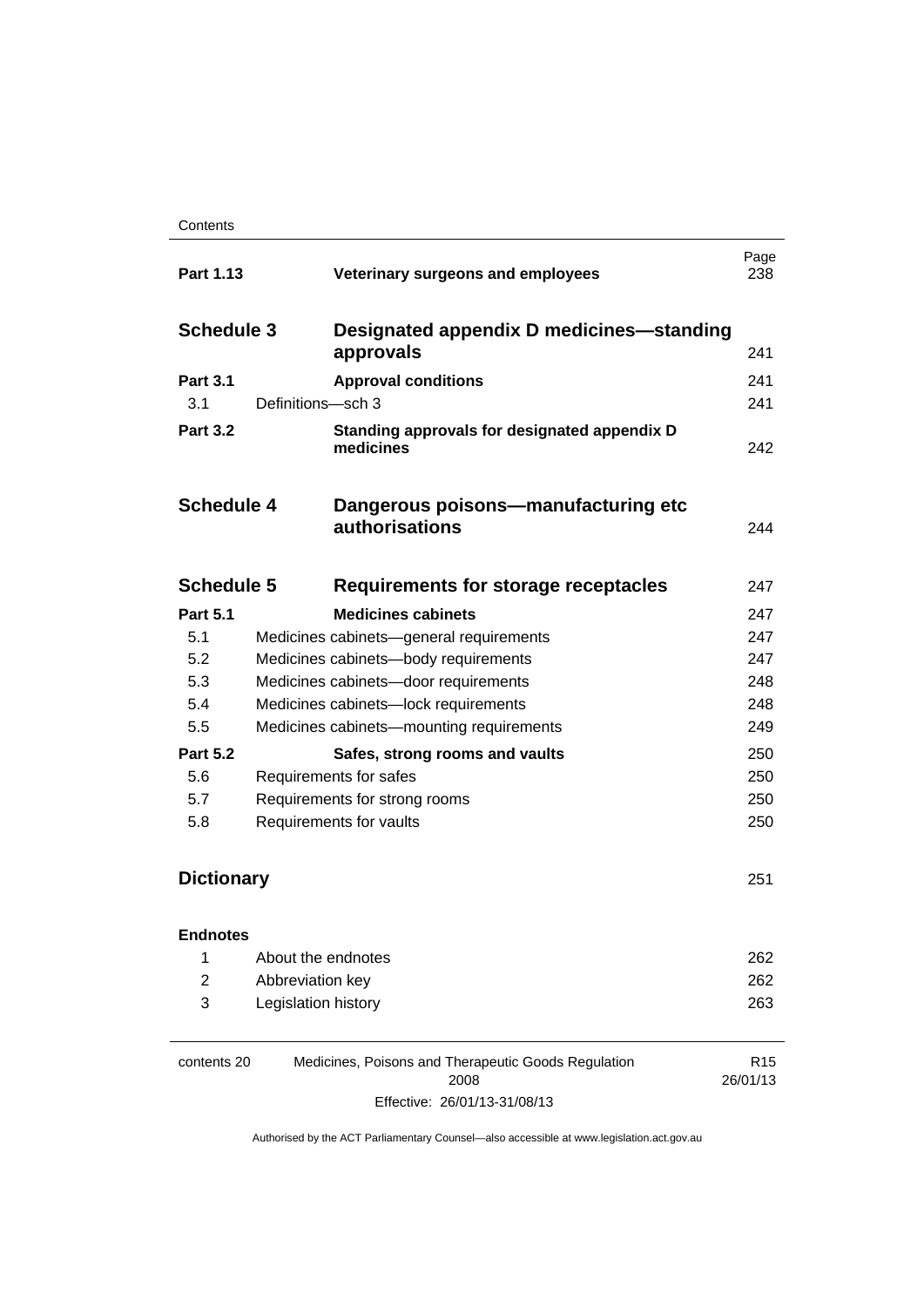|   |                        | Contents    |
|---|------------------------|-------------|
| 4 | Amendment history      | Page<br>266 |
|   |                        |             |
| 5 | Earlier republications | 271         |

R15 26/01/13 Medicines, Poisons and Therapeutic Goods Regulation 2008 Effective: 26/01/13-31/08/13

contents 21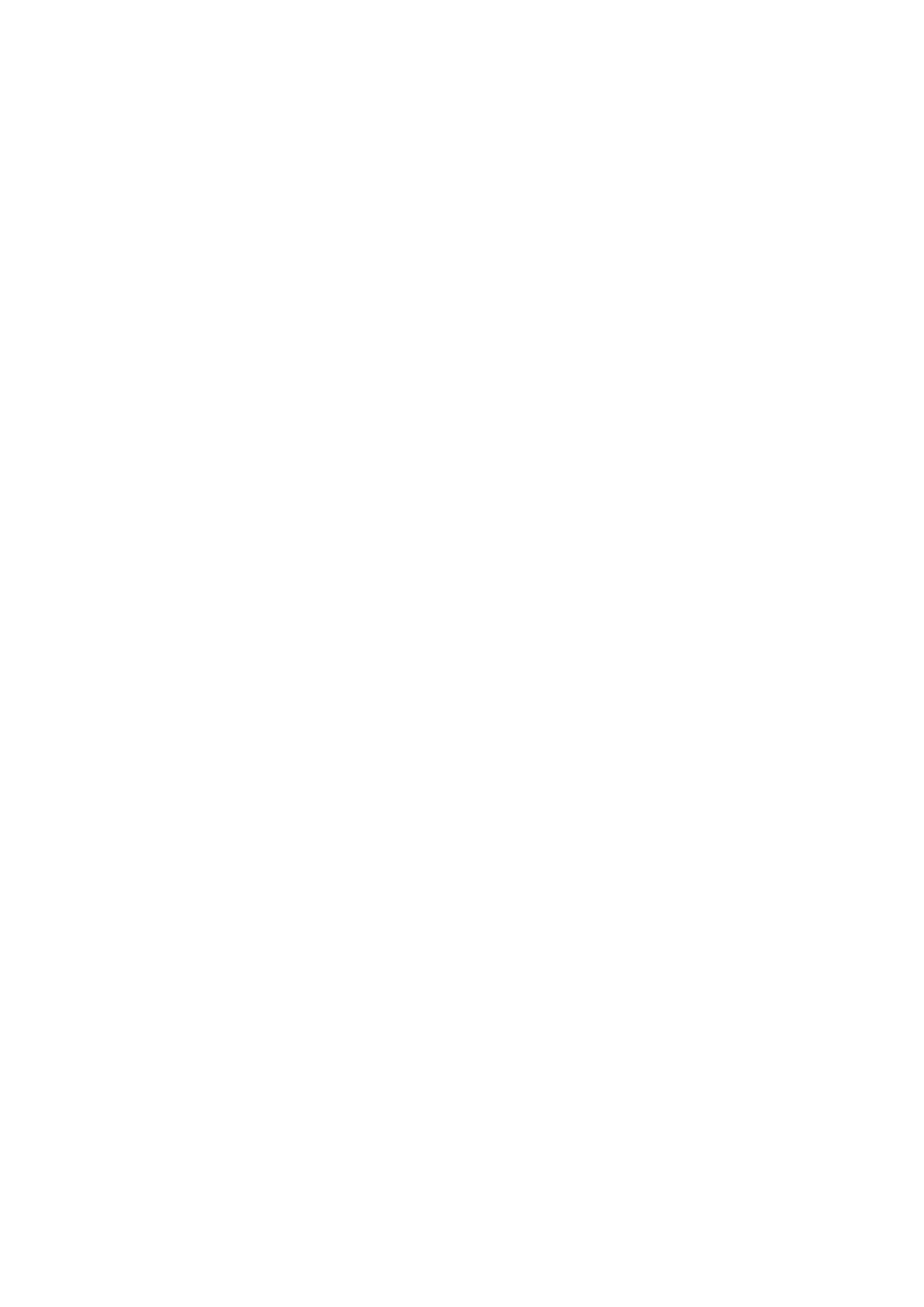

# **Medicines, Poisons and Therapeutic Goods Regulation 2008**

made under the

**[Medicines, Poisons and Therapeutic Goods Act 2008](http://www.legislation.act.gov.au/a/2008-26)**

R15 26/01/13

l

Medicines, Poisons and Therapeutic Goods Regulation 2008 Effective: 26/01/13-31/08/13

page 1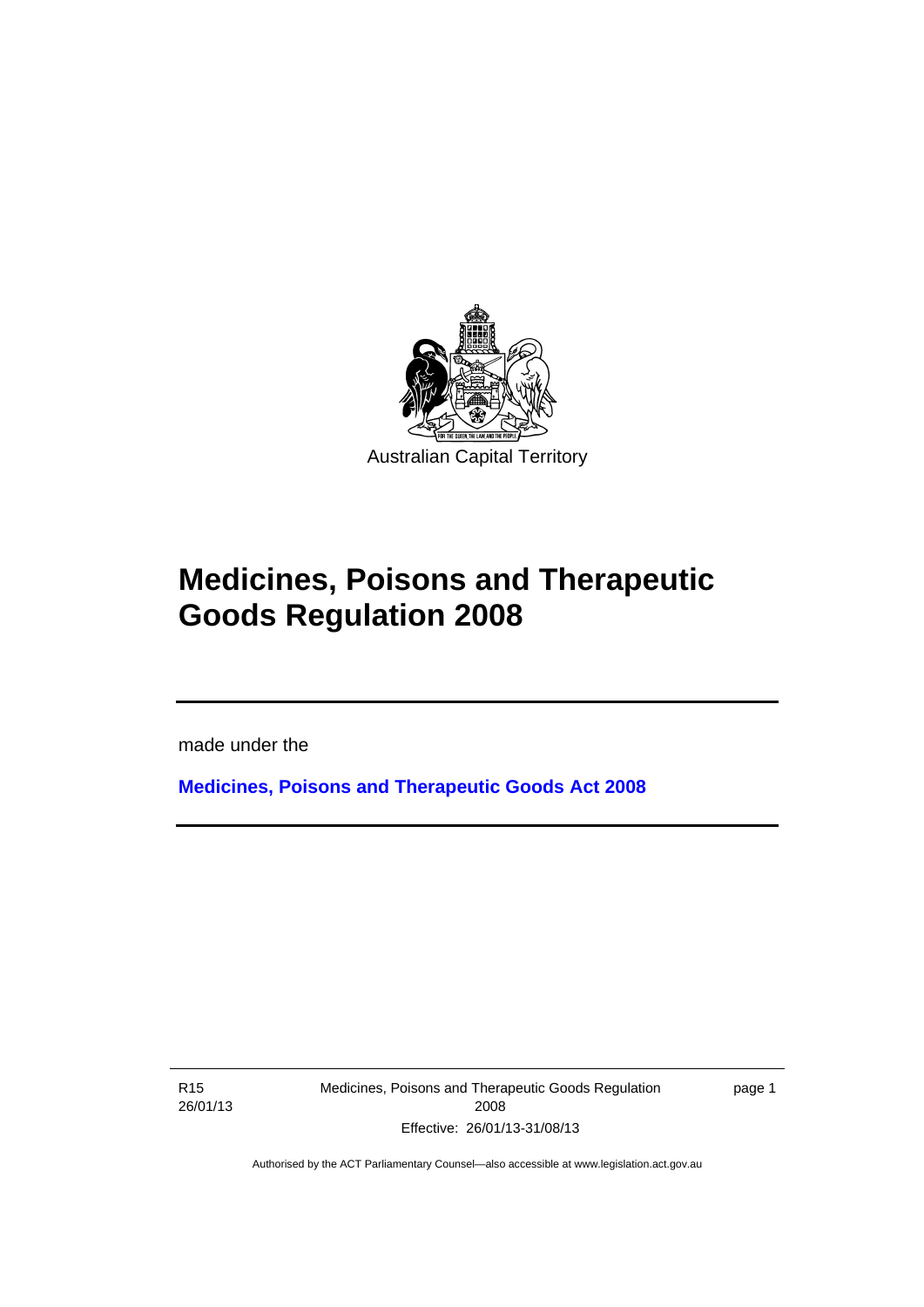Section 1

# <span id="page-25-0"></span>**Chapter 1 Preliminary**

#### <span id="page-25-1"></span>**1 Name of regulation**

This regulation is the *Medicines, Poisons and Therapeutic Goods Regulation 2008*.

## <span id="page-25-2"></span>**3 Dictionary**

The dictionary at the end of this regulation is part of this regulation.

*Note 1* The dictionary at the end of this regulation defines certain terms used in this regulation, and includes references (*signpost definitions*) to other terms defined elsewhere. For example, the signpost definition '*health profession*—see the *[Health](http://www.legislation.act.gov.au/a/2004-38)* 

*[Professionals Act 2004](http://www.legislation.act.gov.au/a/2004-38)*, dictionary.' means that the term 'health profession' is defined in that dictionary and the definition applies to this regulation.

*Note 2* A definition in the dictionary (including a signpost definition) applies to the entire regulation unless the definition, or another provision of the regulation, provides otherwise or the contrary intention otherwise appears (see [Legislation Act,](http://www.legislation.act.gov.au/a/2001-14) s 155 and s 156 (1)).

#### <span id="page-25-3"></span>**4 Notes**

A note included in this regulation is explanatory and is not part of this regulation.

*Note* See the [Legislation Act,](http://www.legislation.act.gov.au/a/2001-14) s 127 (1), (4) and (5) for the legal status of notes.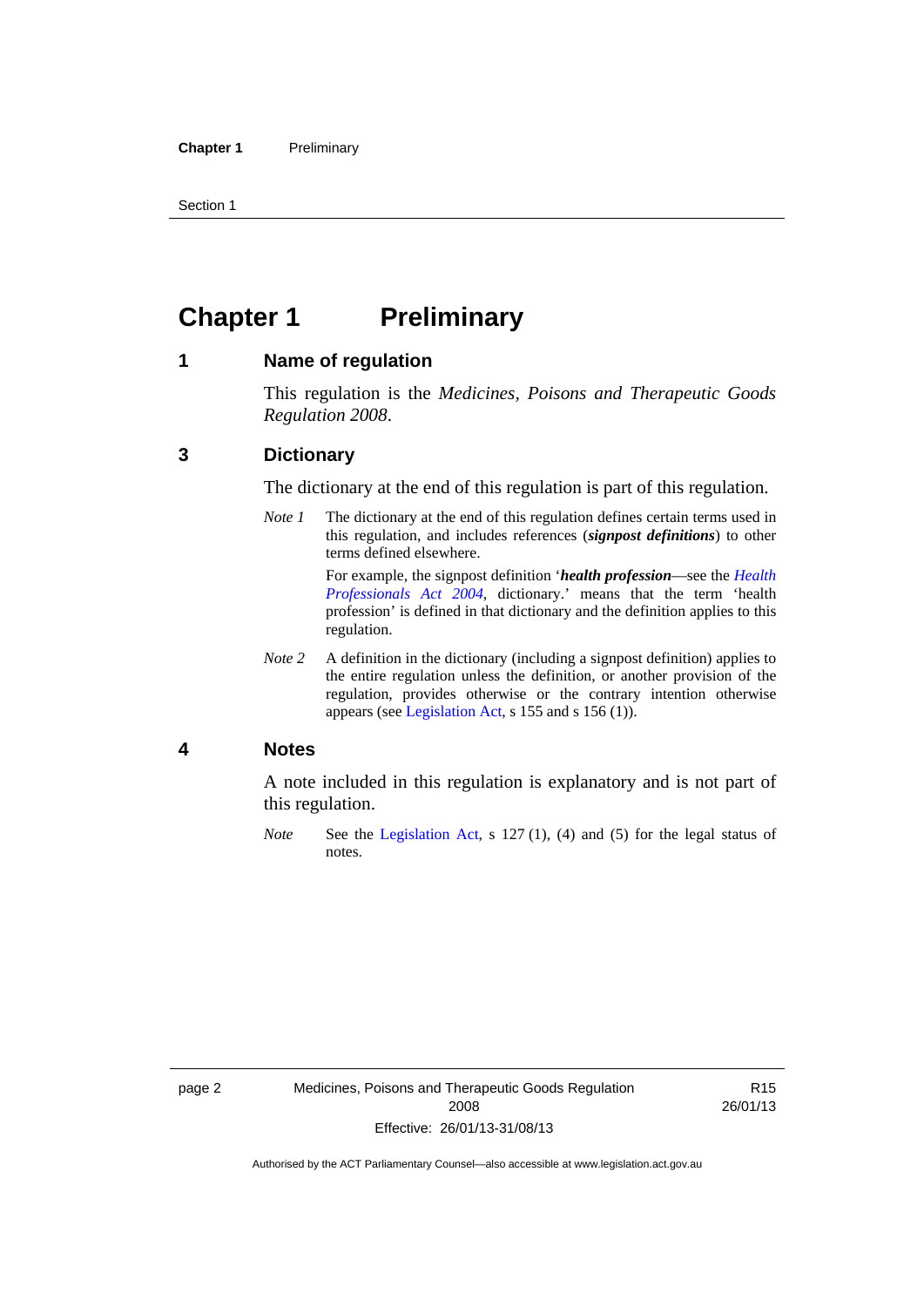## <span id="page-26-0"></span>**5 Offences against regulation—application of Criminal Code etc**

Other legislation applies in relation to offences against this regulation.

*Note 1 Criminal Code* The [Criminal Code](http://www.legislation.act.gov.au/a/2002-51), ch 2 applies to all offences against this regulation (see Code, pt 2.1).

> The chapter sets out the general principles of criminal responsibility (including burdens of proof and general defences), and defines terms used for offences to which the Code applies (eg *conduct*, *intention*, *recklessness* and *strict liability*).

*Note 2 Penalty units* 

The [Legislation Act](http://www.legislation.act.gov.au/a/2001-14), s 133 deals with the meaning of offence penalties that are expressed in penalty units.

<span id="page-26-1"></span>

## **6 Overview of things to which medicines and poisons standard does not apply**

- (1) The medicines and poisons standard applies to regulated substances (see the  $Act$ , pt 3.1 and s 17).
- (2) However, the medicines and poisons standard sets out the following things to which it does not apply (unless there is a contrary intention in the standard):
	- (a) a substance in a preparation or product included in the standard, appendix A (General Exemptions) (see the [standard](http://www.comlaw.gov.au/Series/F2012L01200), par 1 (2) (h));
	- (b) a substance and the reason for its entry in the standard, appendix B (Substances considered not to require control by scheduling) (see the [standard,](http://www.comlaw.gov.au/Series/F2012L01200) par  $1(2)(h)$ );
	- (c) a substance to which the standard, appendix G (Dilute Preparations) applies (see the [standard,](http://www.comlaw.gov.au/Series/F2012L01200) par 1 (2) (i));

page 3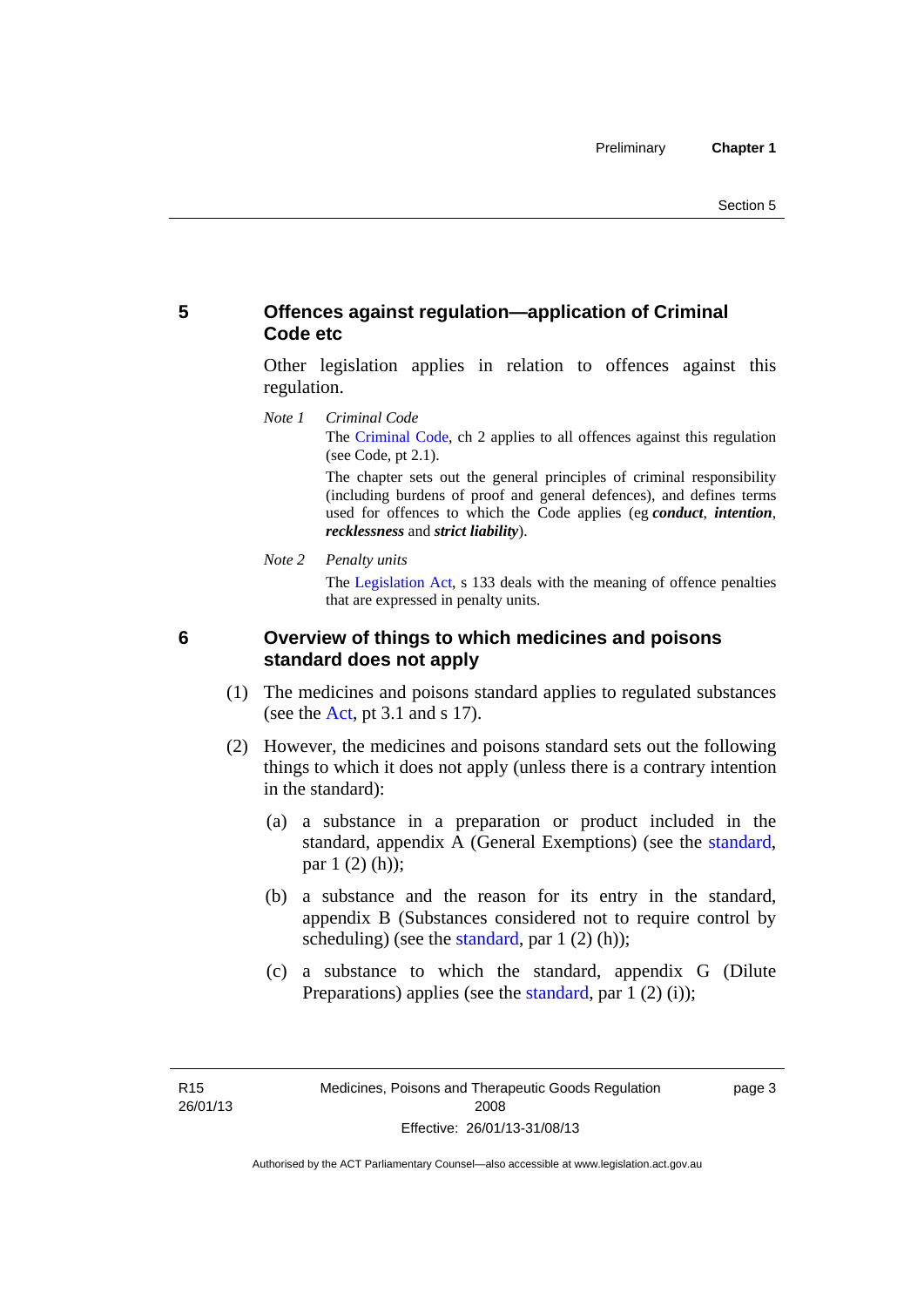#### **Chapter 1** Preliminary

Section 6

- (d) certain low concentrations of substances included in the standard, schedules 1 to 6 if the substance is not also included in schedule 7 or 8 (see the [standard,](http://www.comlaw.gov.au/Series/F2012L01200) par 1 (2) (j));
- (e) certain impurities in pesticides (see the [standard,](http://www.comlaw.gov.au/Series/F2012L01200) par  $1(2)(k)$ ).

page 4 Medicines, Poisons and Therapeutic Goods Regulation 2008 Effective: 26/01/13-31/08/13

R15 26/01/13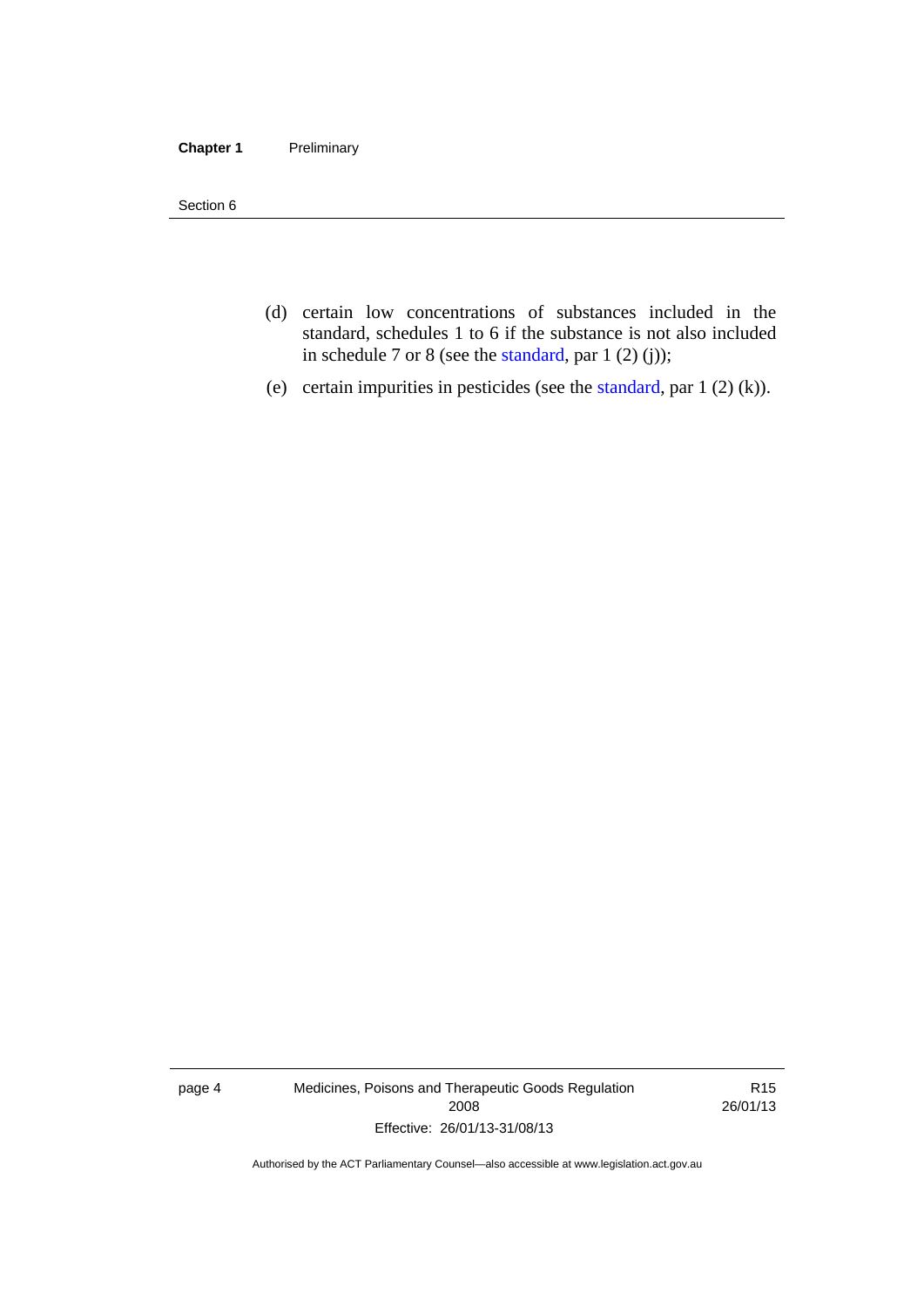# <span id="page-28-0"></span>**Chapter 2 Medicines—authorisations generally**

# <span id="page-28-1"></span>**Part 2.1 Overview of medicines authorisations**

## <span id="page-28-2"></span>**10 General overview of authorisations for medicines**

 (1) The Act requires that a person must not deal with a medicine in a particular way unless the person is authorised to deal with the medicine.

#### **Example**

the [Act](http://www.legislation.act.gov.au/a/2008-26/default.asp), s 35 is about obtaining certain substances (which include medicines)

- *Note 1* The [Act,](http://www.legislation.act.gov.au/a/2008-26/default.asp) s 19 sets out when a person *deals* with a medicine.
- *Note 2* An example is part of the regulation, is not exhaustive and may extend, but does not limit, the meaning of the provision in which it appears (see [Legislation Act,](http://www.legislation.act.gov.au/a/2001-14) s 126 and s 132).
- (2) The [Act](http://www.legislation.act.gov.au/a/2008-26/default.asp), section 20 sets out when a person is authorised to deal with a medicine.
- (3) This regulation authorises certain dealings with medicines.

*Note* An authorisation is not required to deal with the following:

- a substance excluded from the medicines and poisons standard by the [standard,](http://www.comlaw.gov.au/Series/F2012L01200) par  $1(2)$  (see s 6);
- a substance mentioned in the [medicines and poisons standard,](http://www.comlaw.gov.au/Series/F2012L01200) sch 2, 3, 4 or 8 if none of the schedules apply to the substance because of an exception in the standard (eg Aspirin in packets available from supermarkets).

R15 26/01/13 page 5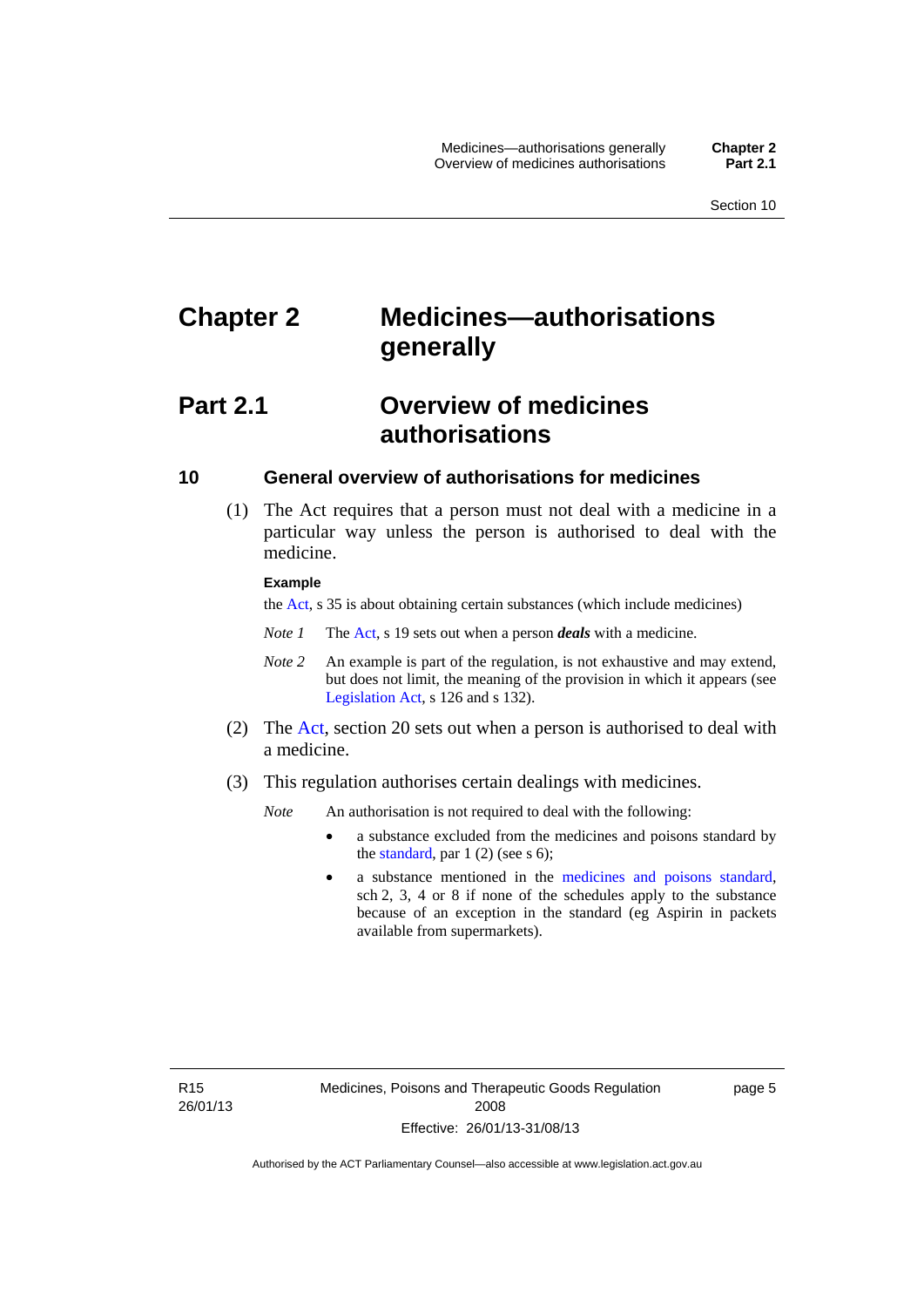Section 11

(4) An authorisation under this regulation may be subject to limitations.

#### **Examples—s (4)**

- 1 a health practitioner's authorisation is subject to any condition or restriction to which the health practitioner is subject to under the *[Health Practitioner](http://www.legislation.act.gov.au/a/db_39269/default.asp)  [Regulation National Law \(ACT\)](http://www.legislation.act.gov.au/a/db_39269/default.asp)* (see s 20)
- 2 the authorisation of a person to prescribe a medicine is subject to any restriction included in sch 1 in relation to the person (see s 30 (1) (b))

*Note* For the power to impose other restrictions, see the [Act](http://www.legislation.act.gov.au/a/2008-26/default.asp), ch 8.

## <span id="page-29-0"></span>**11 Overview of medicines authorisations under this regulation**

- (1) Medicines authorisations under this regulation that are specific to health-related occupations are given by the following provisions (and are set out in schedule 1):
	- (a) section 30 (which is about authorisations under schedule 1 to prescribe medicines);
	- (b) section 50 (which is about authorisations under schedule 1 to issue requisitions for medicines);
	- (c) section 60 (which is about authorisations under schedule 1 to issue purchase orders for medicines);
	- (d) section 110 (which is about authorisations under schedule 1 to supply medicines);

*Note Supply* includes dispense on prescription (see [Act,](http://www.legislation.act.gov.au/a/2008-26/default.asp) s 24).

- (e) section 350 (which is about authorisations under schedule 1 for people in health-related occupations to administer medicines);
- (f) section 370 (which is about authorisations under schedule 1 to obtain and possess medicines);
- (g) section 380 (which is about authorisations under schedule 1 to manufacture medicines).

R15 26/01/13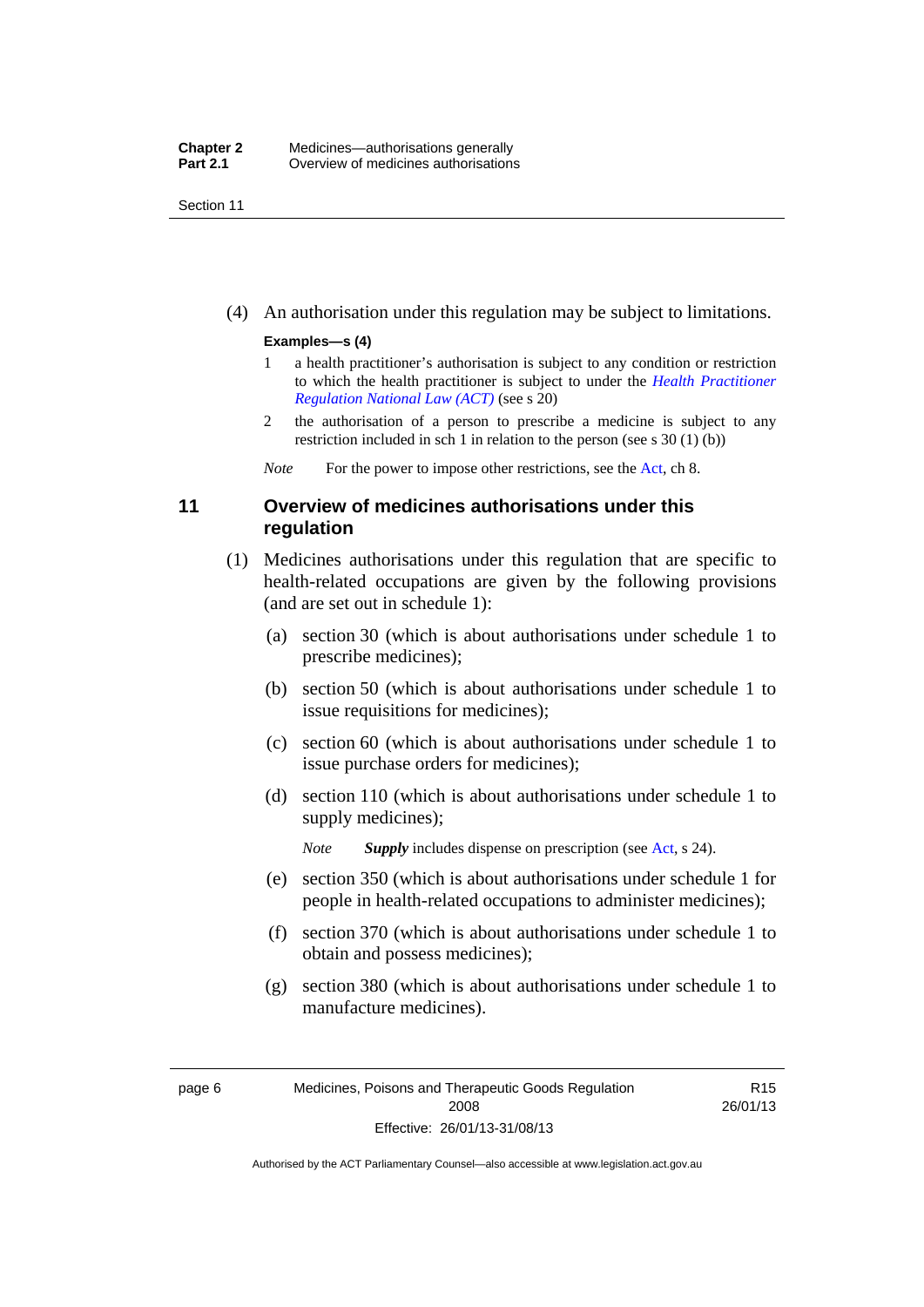- (2) For other authorisations, see the following provisions:
	- (a) section 70 (which is about authorisation of CHO to issue standing orders for supply of medicines in public health emergencies);
	- (b) section 71 (which is about authorisation of CHO to issue standing orders for administration of medicines for public health matters);
	- (c) section 75 (which is about authorisation of doctors to issue standing orders for administration of medicines at institutions);
	- (d) section 77 (which is about authorisation of CHO to issue standing orders for supply and administration of medicines at walk-in centres);
	- (e) section 251 (which is about authorisation to supply certain medicines without prescription in emergencies);
	- (f) section 260 (which is about authorisation to supply medicines to pharmacists for disposal);
	- (g) section 261 (which is about authorisation to supply medicines to commercial disposal operators for disposal);
	- (h) section 360 (which is about authorisation for self-administration of medicines);
	- (i) section 361 (which is about authorisation for the administration of medicines by assistants);
	- (j) section 371 (which is about authorisation to obtain and possess medicines for certain personal use-related dealings);
	- (k) section 400 (which is about authorisation to deliver medicines under supply authorities);
	- (l) section 401 (which is about authorisation for commercial disposal operators for disposal of medicines);

R15 26/01/13 page 7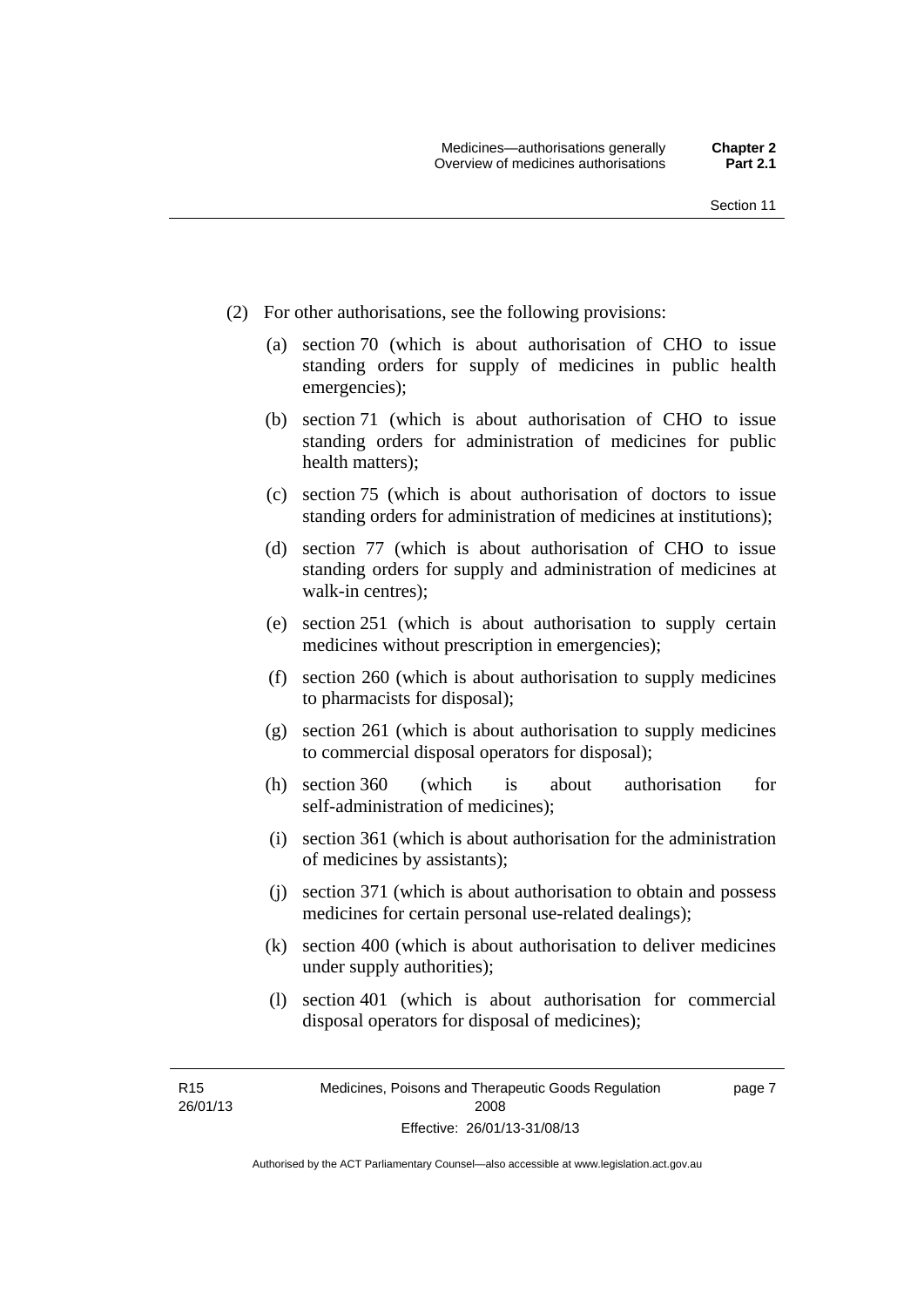Section 12

- (m) section 410 (which is about authorisation to supply and administer adrenaline and salbutamol);
- (n) section 420 (which is about authorisations for CYP authorised people);
- (o) section 421 (which is about authorisations for corrections officers);
- (p) section 430 (which is about authorisations for non-controlled medicines research and education);
- (q) section 440 (which is about authorisations under controlled medicines research and education program licences);
- (r) section 450 (which is about authorisations under first-aid kit licences);
- (s) section 460 (which is about authorisations under medicines wholesalers licences);
- (t) section 470 (which is about authorisations under opioid dependency treatment licences);
- (u) section 480 (which is about authorisations under pharmacy medicines rural communities licences).

## <span id="page-31-0"></span>**12 General overview of authorisation conditions for medicines**

 (1) The [Act](http://www.legislation.act.gov.au/a/2008-26/default.asp), section 44 requires a person who is authorised to deal with a medicine to comply with any condition to which the authorisation is subject.

#### **Example**

Section 31 sets out the authorisation conditions for an authorised person to prescribe a medicine.

*Note* An example is part of the regulation, is not exhaustive and may extend, but does not limit, the meaning of the provision in which it appears (see [Legislation Act,](http://www.legislation.act.gov.au/a/2001-14) s 126 and s 132).

page 8 Medicines, Poisons and Therapeutic Goods Regulation 2008 Effective: 26/01/13-31/08/13

R15 26/01/13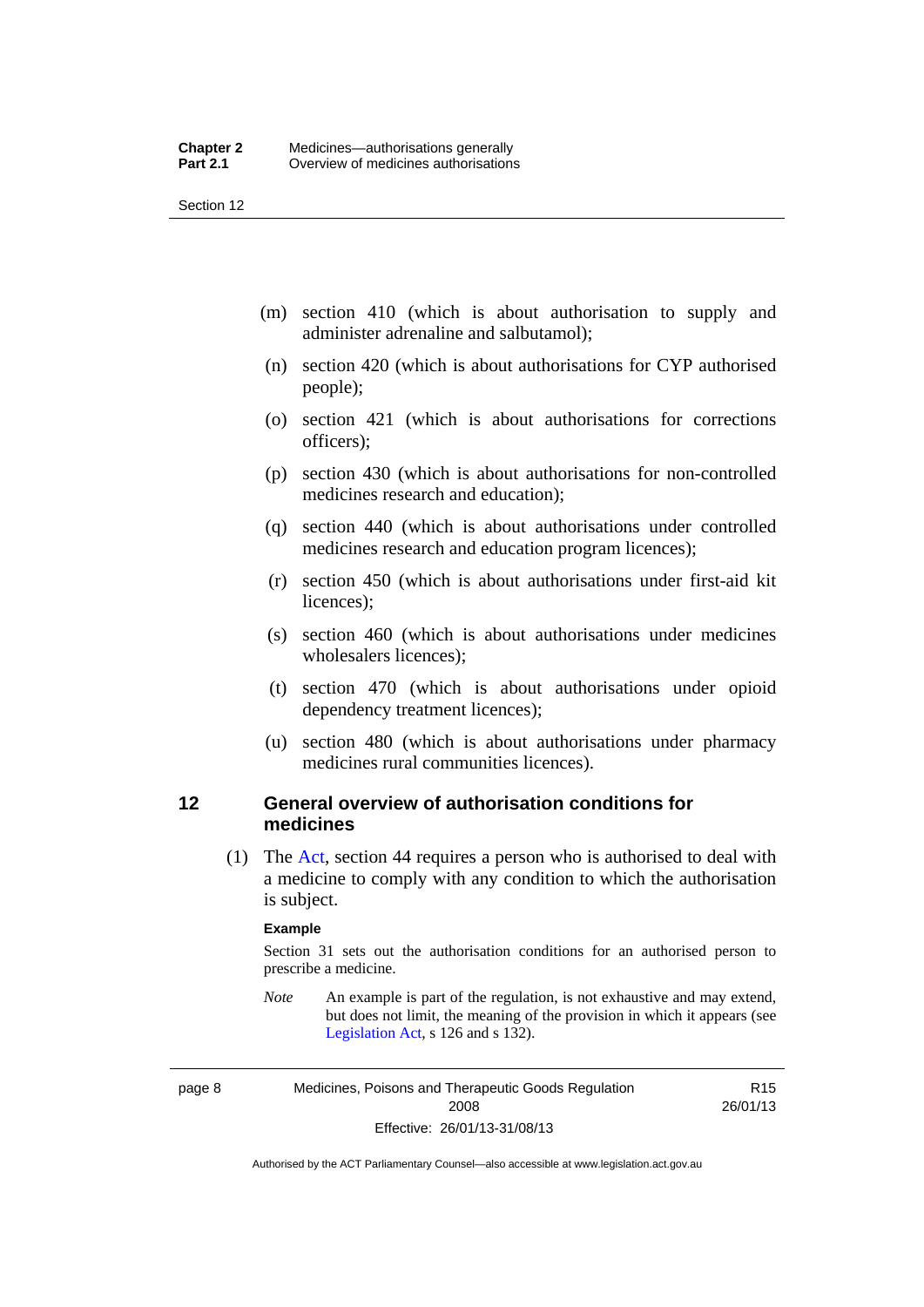(2) The conditions are additional to other restrictions on an authorised person's authority to deal with a medicine.

#### **Example—s (2)**

Sch 1 limits the prescription by eligible midwives of medicines that are listed on the pharmaceutical benefits scheme (see sch 1, part 1.5) to eligible midwives who hold a particular authority.

*Note* Conditions may also be imposed under other provisions of the [Act](http://www.legislation.act.gov.au/a/2008-26/default.asp) including, for example, s 89 which sets out conditions on licences.

R15 26/01/13 Medicines, Poisons and Therapeutic Goods Regulation 2008 Effective: 26/01/13-31/08/13

page 9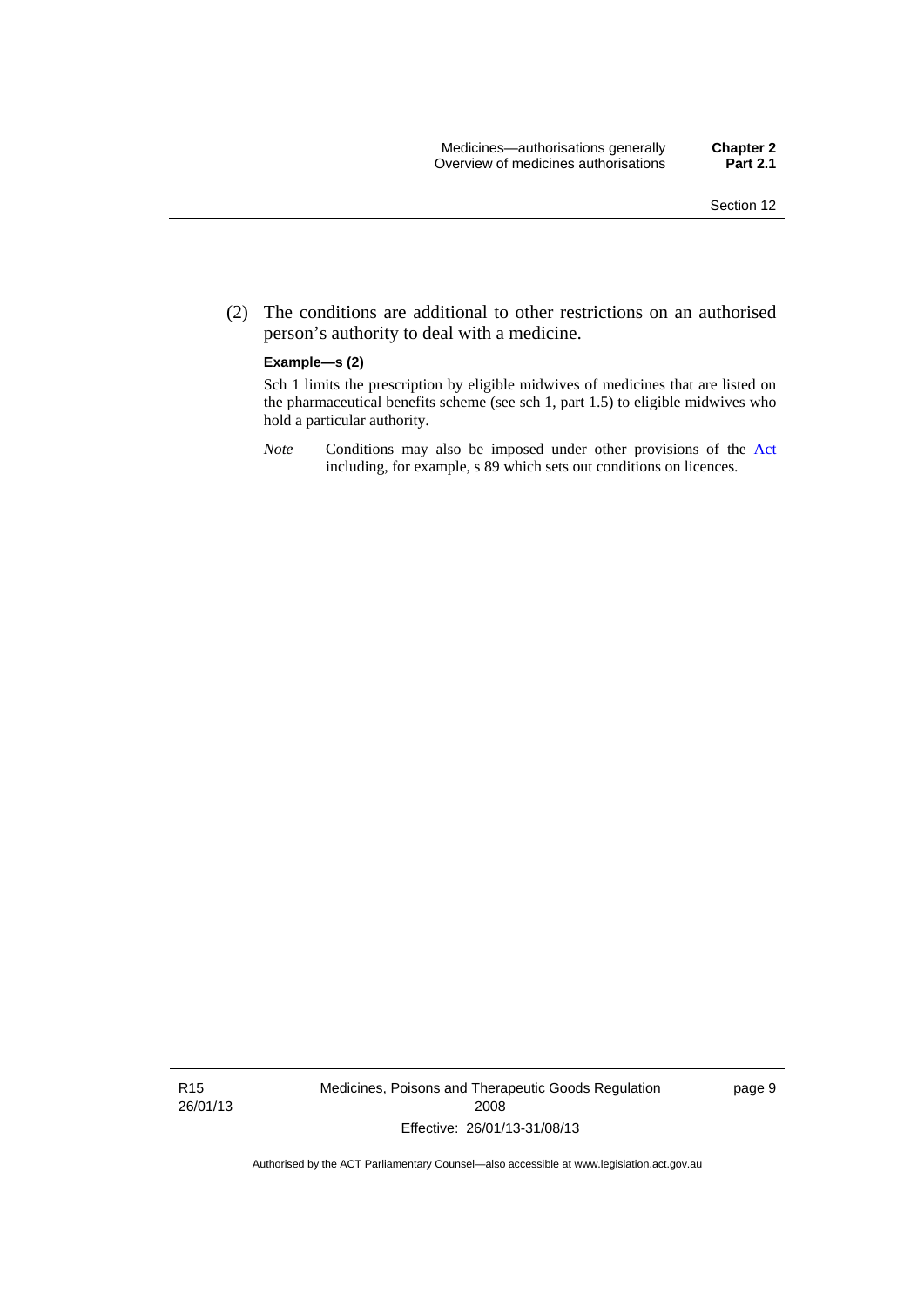Section 20

# <span id="page-33-0"></span>**Part 2.2 Relationship with registration laws**

## <span id="page-33-1"></span>**20 Medicines authorisations subject to Health Practitioner Regulation National Law (ACT) restrictions**

 (1) A health practitioner's authorisation under the Act to deal with a medicine is subject to any condition or other restriction to which the health practitioner is subject under the *[Health Practitioner](http://www.legislation.act.gov.au/a/db_39269/default.asp)  [Regulation National Law \(ACT\)](http://www.legislation.act.gov.au/a/db_39269/default.asp)*.

#### **Example**

Section 31 places conditions on the prescribing of medicines by a health practitioner authorised to prescribe the medicines. If a particular health practitioner's registration under the *[Health Practitioner Regulation National Law](http://www.legislation.act.gov.au/a/db_39269/default.asp)  [\(ACT\)](http://www.legislation.act.gov.au/a/db_39269/default.asp)* is subject to the condition or restriction that the person may not prescribe certain medicines, the health practitioner's authorisation under the *[Medicines,](http://www.legislation.act.gov.au/a/2008-26)  [Poisons and Therapeutic Goods Act 2008](http://www.legislation.act.gov.au/a/2008-26)* to prescribe medicines is also subject to that condition or restriction.

- *Note 1* A reference to an Act includes a reference to the statutory instruments made or in force under the Act, including any regulation (see [Legislation Act,](http://www.legislation.act.gov.au/a/2001-14) s 104).
- *Note 2* An example is part of the regulation, is not exhaustive and may extend, but does not limit, the meaning of the provision in which it appears (see [Legislation Act,](http://www.legislation.act.gov.au/a/2001-14) s 126 and s 132).
- (2) A health professional's authorisation under the Act to deal with a medicine is subject to any condition or other restriction to which the health professional is subject under the *[Health Professionals](http://www.legislation.act.gov.au/a/2004-38)  [Act 2004](http://www.legislation.act.gov.au/a/2004-38)*.

R15 26/01/13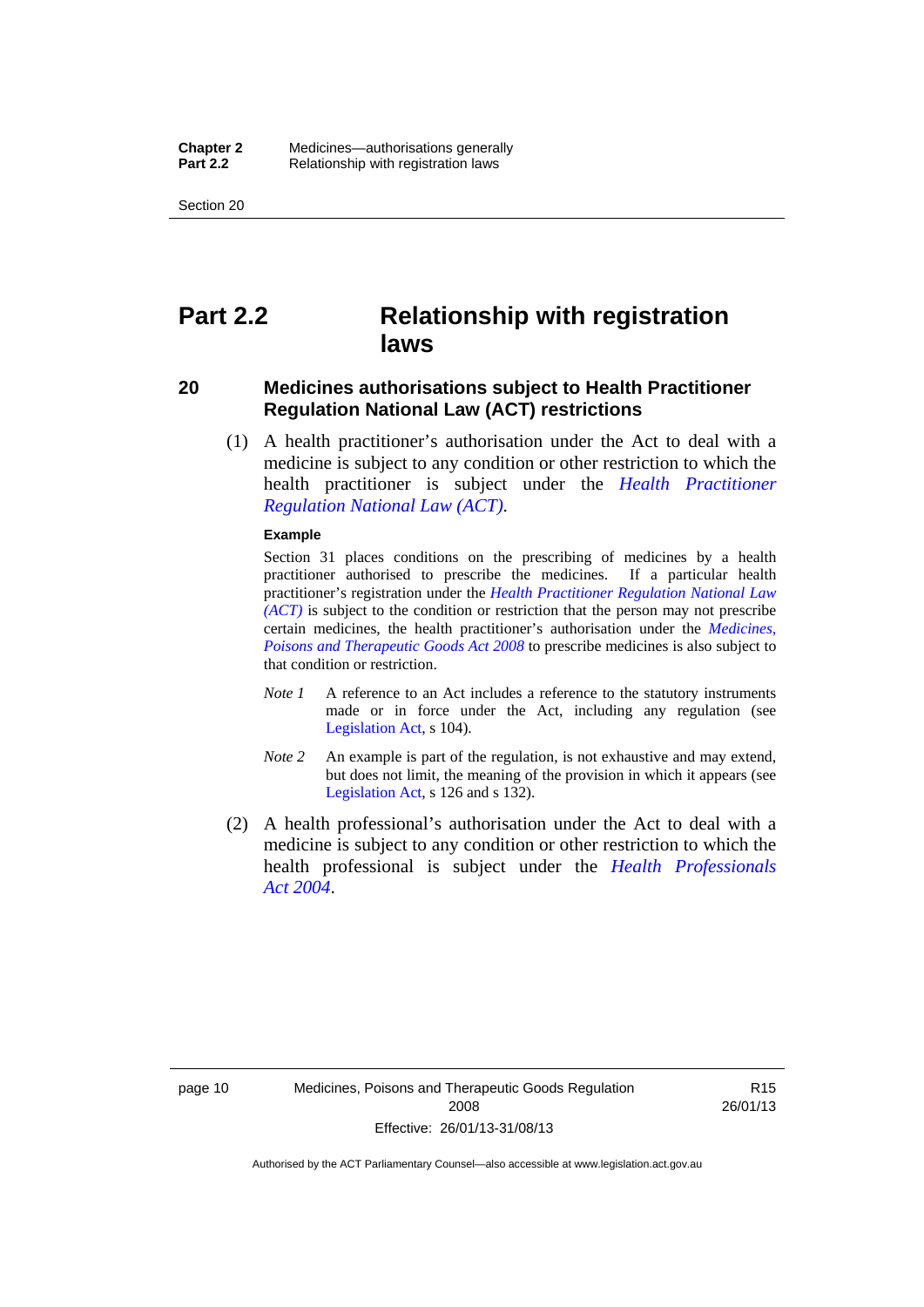## <span id="page-34-0"></span>**21 Medicines authorisations subject to Health Professionals Act restrictions**

A health professional's authorisation under the Act to deal with a medicine is subject to any condition or other restriction to which the health professional is subject under the *[Health Professionals](http://www.legislation.act.gov.au/a/2004-38)  [Act 2004](http://www.legislation.act.gov.au/a/2004-38)*.

R15 26/01/13 Medicines, Poisons and Therapeutic Goods Regulation 2008 Effective: 26/01/13-31/08/13

page 11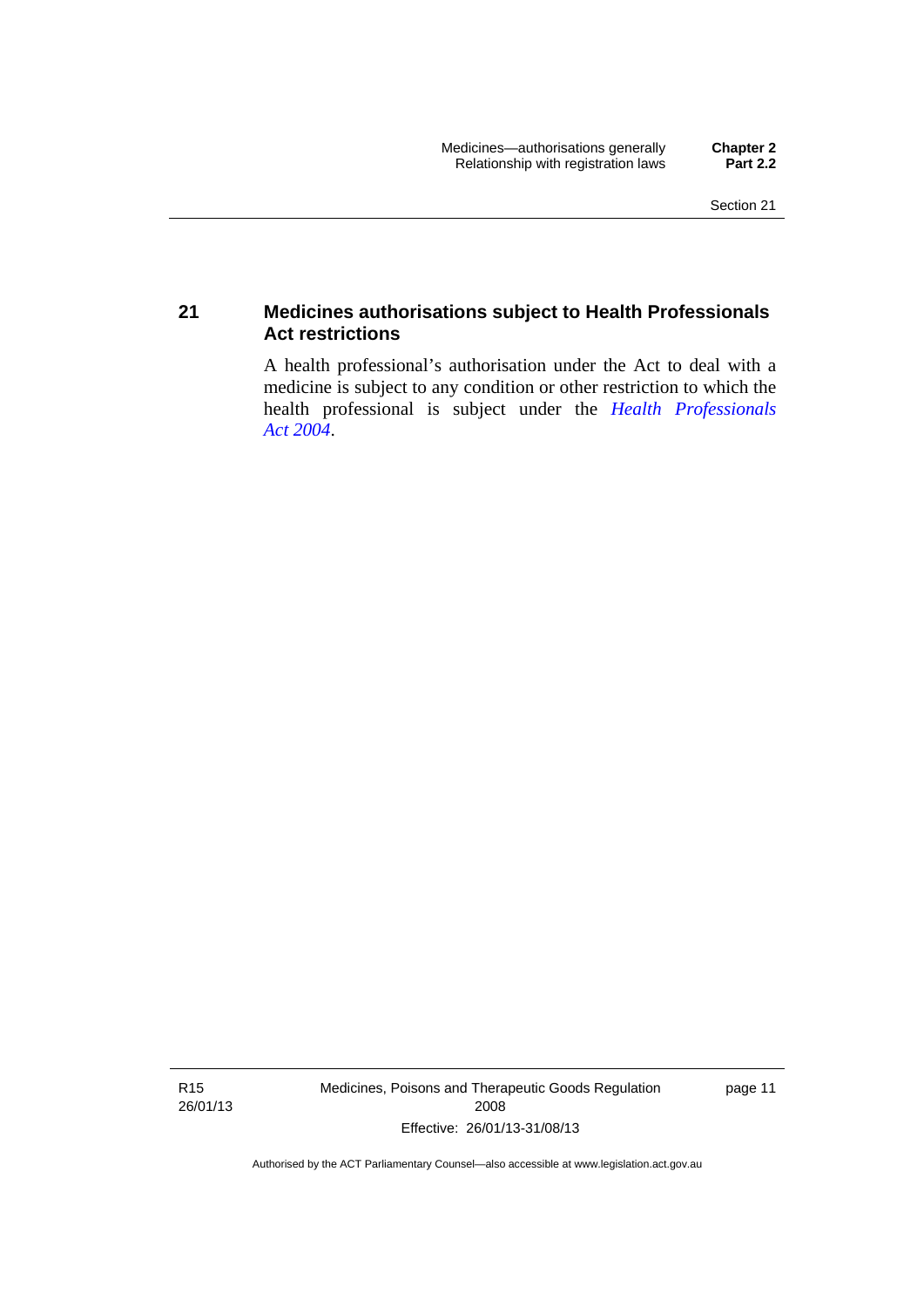# <span id="page-35-0"></span>**Chapter 3 Medicines—supply authorities**

# <span id="page-35-1"></span>**Part 3.1 Prescribing medicines**

# <span id="page-35-2"></span>**Division 3.1.1 Authorisation to prescribe medicines**

## <span id="page-35-3"></span>**30 Authorisation under sch 1 to prescribe medicines— Act, s 40 (1) (b), (2) (b) and (3) (b)**

- (1) A person mentioned in schedule 1, column 2 is authorised to prescribe a medicine if—
	- (a) prescribing the medicine is included in the schedule, column 3 in relation to the person; and
	- (b) the prescribing is consistent with any restriction for the prescribing mentioned in the schedule, column 3; and
	- (c) if the prescription is a self-prescription of the medicine—
		- (i) the person is not a trainee dentist, trainee nurse practitioner, intern doctor or person training to be an eligible midwife; or
		- (ii) the medicine is not a restricted medicine.
- (2) In this section:

## *restricted medicine* means—

- (a) an anabolic steroid; or
- (b) a designated appendix D medicine; or
- (c) a benzodiazepine; or
- (d) a controlled medicine.

R15 26/01/13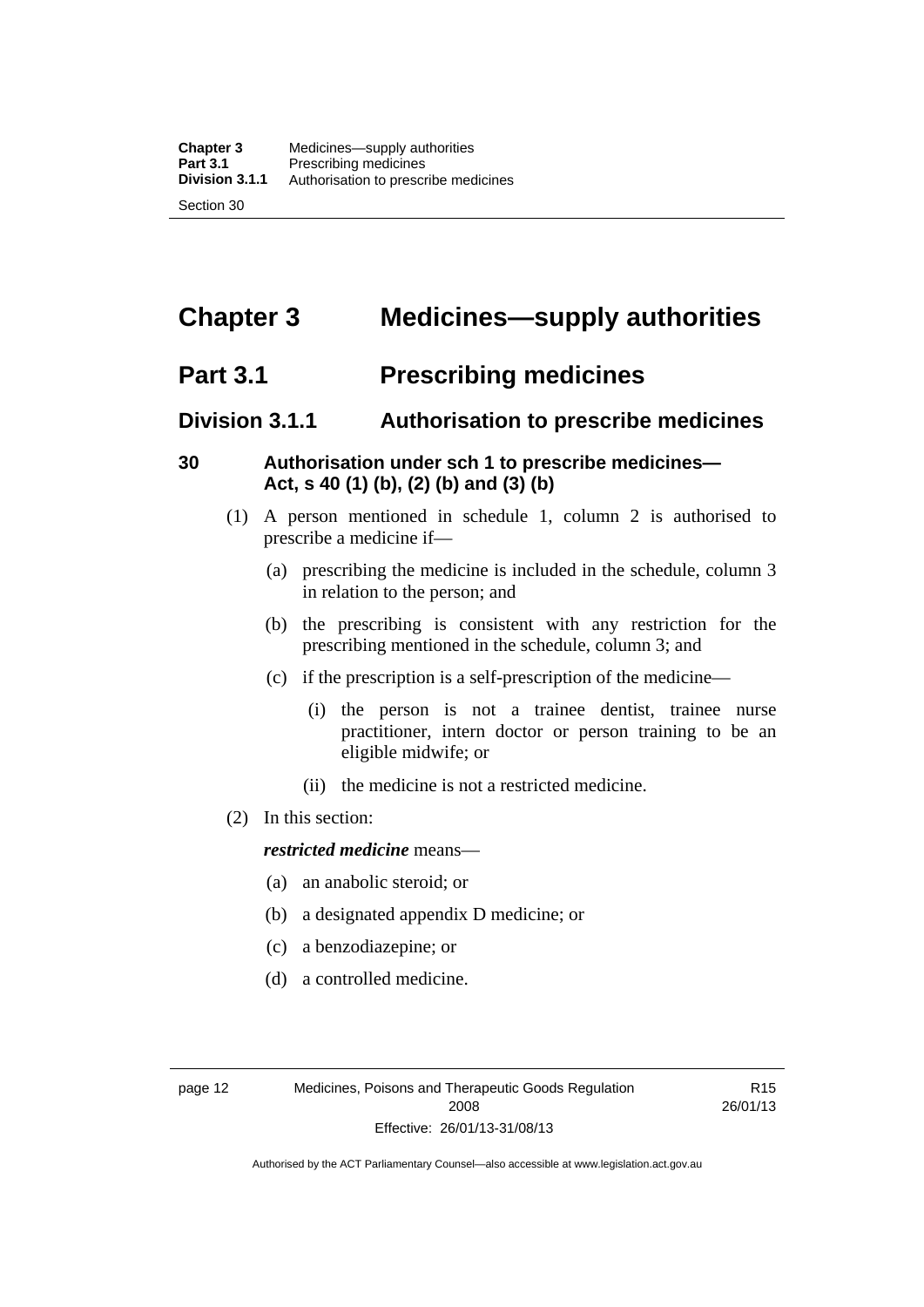## **31 Authorisation conditions for prescribing medicines—Act, s 44 (1) (b) and (2) (b)**

A prescriber's authorisation under section 30 to prescribe a medicine is subject to the following conditions:

- (a) the medicine is prescribed in accordance with the [Act](http://www.legislation.act.gov.au/a/2008-26/default.asp), section 7 (Appropriate prescription and supply of medicines);
- (b) if the prescription is a written prescription—
	- (i) the prescription complies with section 40 (General requirements for written prescriptions); and
	- (ii) the prescription includes the particulars mentioned in section 41 on the front of the prescription; and
	- (iii) if the prescription is faxed by a prescriber to a pharmacist—the prescriber sends the original prescription to the pharmacist not later than 24 hours after the prescriber faxes the prescription to the pharmacist;
		- *Note 1* For the endorsement of faxed prescriptions, see s 41 (1) (m).
		- *Note 2 Pharmacist* does not include an intern pharmacist (see dict).
- (c) if the prescription is an oral prescription—
	- (i) the prescriber believes on reasonable grounds that giving an oral prescription for the medicine is reasonably necessary for the patient's treatment; and
	- (ii) if the prescription is for an unusual or dangerous dose of a medicine—the prescription includes a statement telling the person who is to dispense or administer the medicine that the prescription is for an unusual or dangerous dose; and

page 13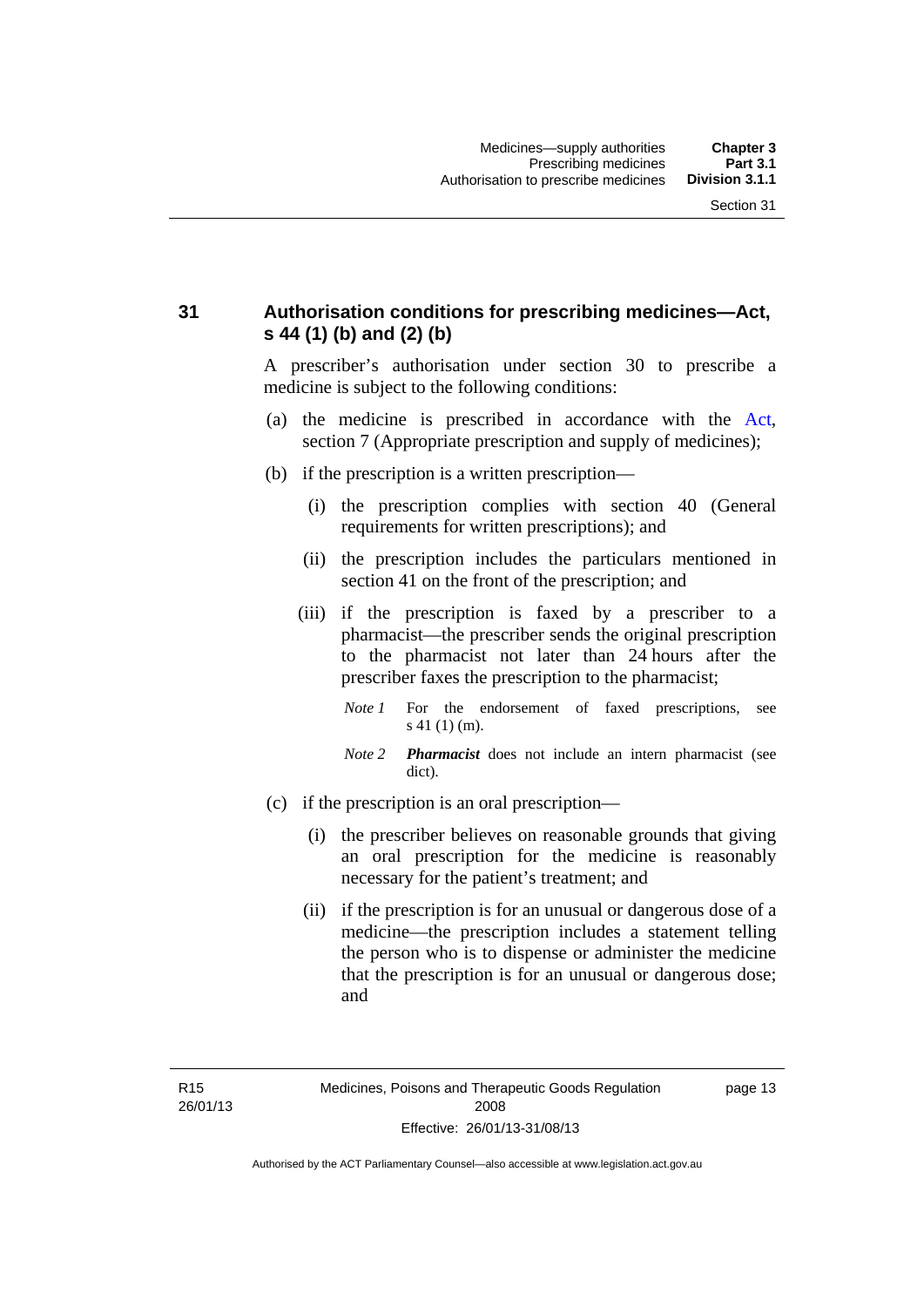- (iii) the prescription includes the particulars mentioned in section 41; and
- (iv) the prescriber sends a written prescription for the medicine to the pharmacist not later than 24 hours after the prescriber gives the oral prescription to the pharmacist;
	- *Note* For the endorsement of written prescriptions confirming oral prescriptions, see s 41 (1) (n).
- (d) if the medicine is a controlled medicine for human use—
	- (i) the prescriber complies with the additional requirements under section 32 for prescribing a controlled medicine; and
	- (ii) if the controlled medicines approval is an oral approval the prescriber sends the chief health officer a written application for the approval in accordance with section 561 (Requirements for CHO controlled medicines approval applications) not later than 7 days after the day the oral approval is given;
- (e) if the medicine is a designated appendix D medicine prescribed for a purpose mentioned in schedule 3 (Designated appendix D medicines—standing approvals), part 3.2, column 3 in relation to the medicine—the prescriber complies with the additional requirements under section 33 in relation to the prescription.

#### **32 Additional requirements for prescribing controlled medicines for human use**

The following are the additional requirements for prescribing a controlled medicine for human use:

- (a) the prescriber has a controlled medicines approval to prescribe the medicine;
- page 14 Medicines, Poisons and Therapeutic Goods Regulation 2008 Effective: 26/01/13-31/08/13 R15 26/01/13

*Note* For controlled medicines approvals, see pt 13.1.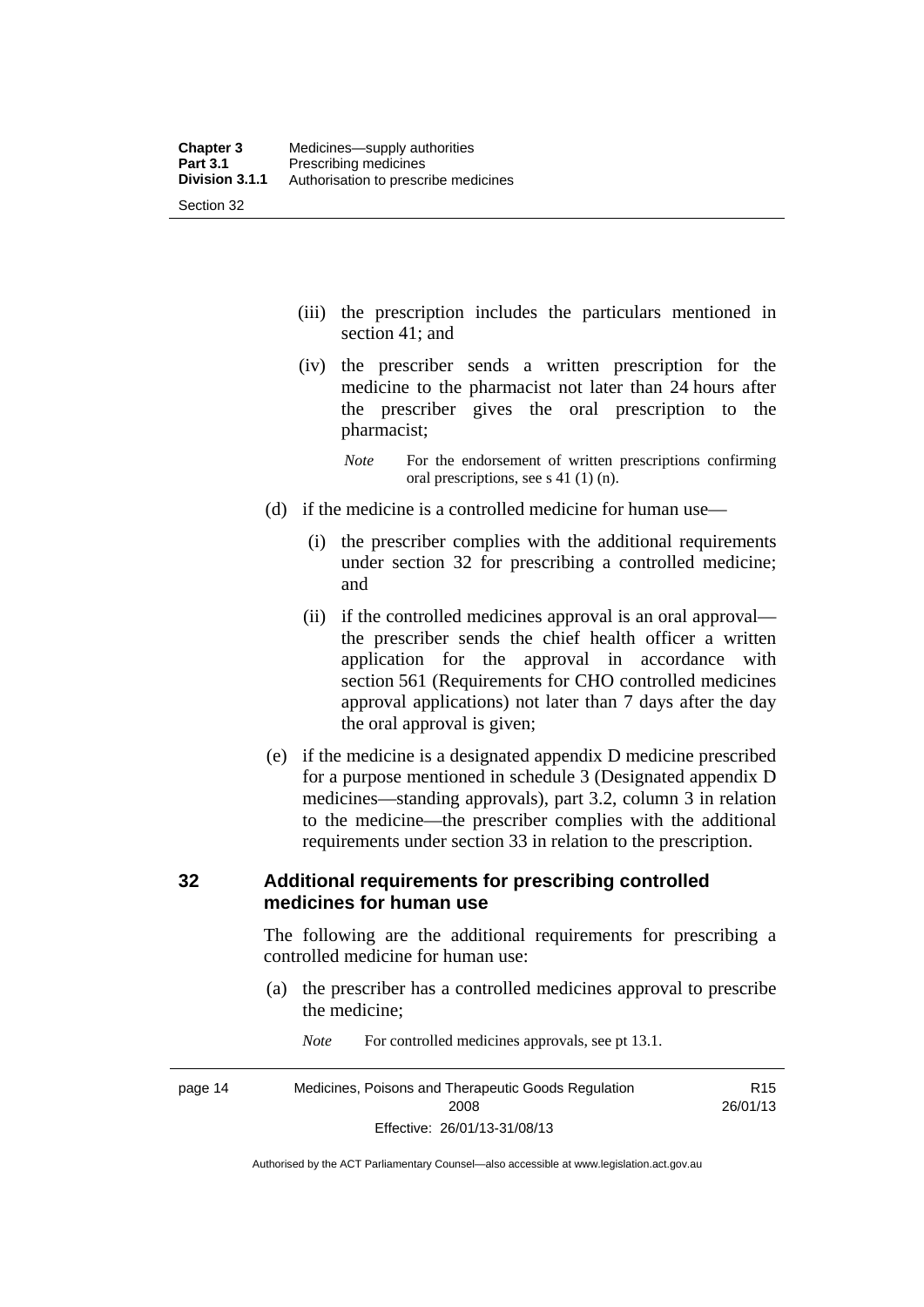(b) if the approval is for a particular form of the medicine—the prescription is for the form of the medicine approved or a bioequivalent form;

*Note Bioequivalent*—see the dictionary.

- (c) if the approval is for a particular strength of the medicine—the prescription is for the strength approved or a weaker strength;
- (d) if the approval is for a particular quantity of the medicine—the prescription is for not more than the quantity approved;
- (e) the prescriber complies with each condition (if any) of the approval;
- (f) if the controlled medicine is dronabinol for human use—
	- (i) the prescriber also has an authorisation under the *[Therapeutic Goods Act 1989](http://www.comlaw.gov.au/Series/C2004A03952)* (Cwlth), section 19 to supply the medicine; and
	- (ii) the prescriber complies with each condition (if any) of the authorisation.

#### **Example—par (b)**

If a slow release form of a medicine is approved, the prescriber is not authorised to prescribe an immediate release form of the medicine.

#### **Example—par (c) and par (d)**

If a doctor is given an approval to prescribe 25 morphine 20mg capsules, the doctor may prescribe 5 20mg capsules and 10 15mg capsules. Later, if the approval is still in force, the doctor may prescribe not more than 10 morphine capsules of any strength up to and including 20mg.

*Note* An example is part of the regulation, is not exhaustive and may extend, but does not limit, the meaning of the provision in which it appears (see [Legislation Act,](http://www.legislation.act.gov.au/a/2001-14) s 126 and s 132).

R15 26/01/13 page 15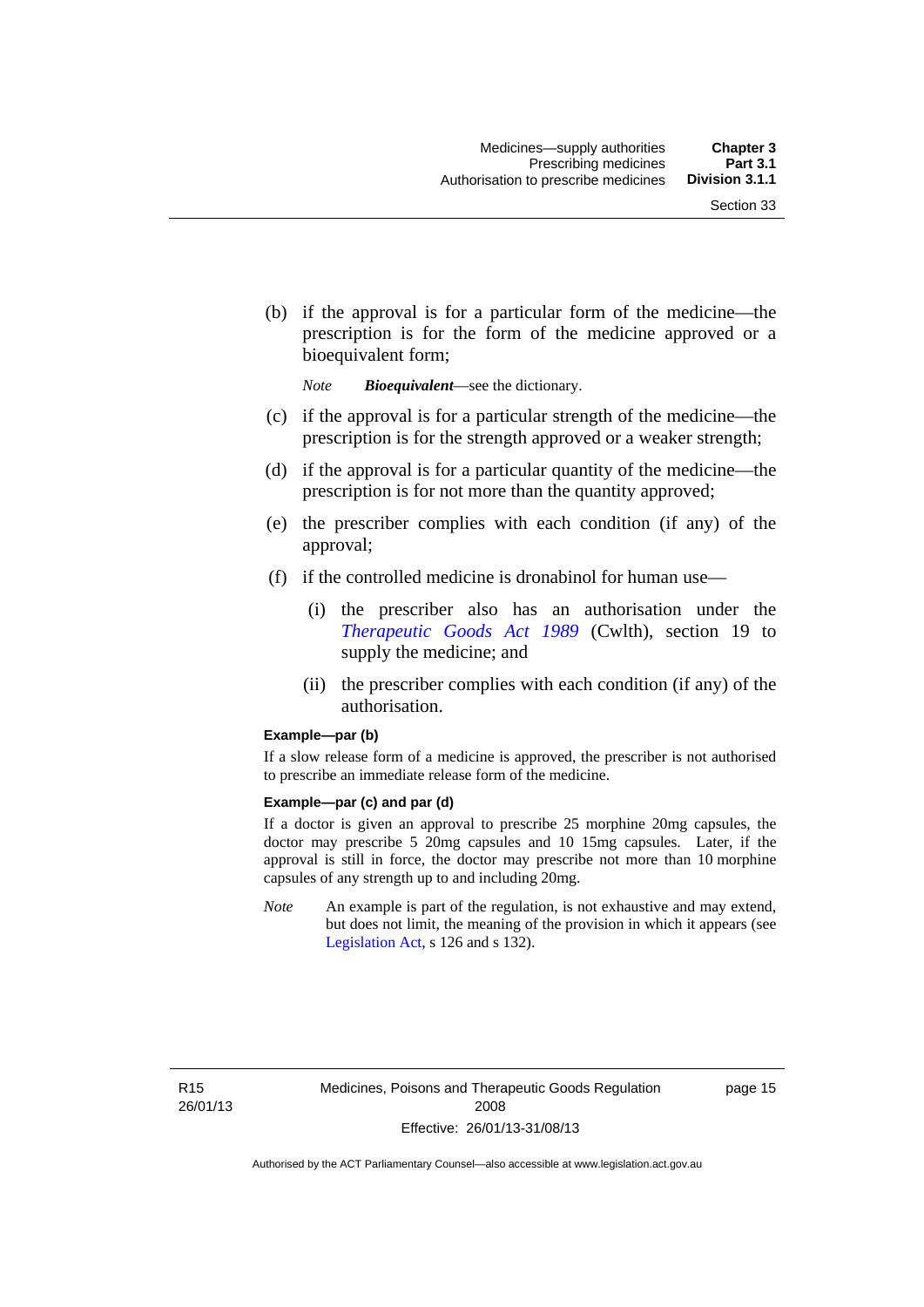## **33 Additional requirements for designated appendix D medicines prescriptions for human use**

The following are the additional requirements for prescribing a designated appendix D medicine for a purpose mentioned in schedule 3 (Designated appendix D medicines—standing approvals), part 3.2, column 3 in relation to the medicine:

- (a) the prescriber has an appendix D medicines approval to prescribe the medicine;
- (b) the prescriber complies with each condition (if any) of the approval (including any condition in schedule 3, part 3.2, column 4 in relation to the medicine).

## **Division 3.1.2 Prescriptions**

*Note* A prescription may provide for a medicine to be dispensed or administered (see [Act](http://www.legislation.act.gov.au/a/2008-26/default.asp), dict, def *prescription*).

#### **40 General requirements for written prescriptions**

A written prescription for a medicine must—

- (a) be signed by the prescriber; and
	- *Note* The prescription must be signed with the prescriber's usual signature (see [Act](http://www.legislation.act.gov.au/a/2008-26/default.asp), dict, def *signs*).
- (b) if the prescriber amends the prescription—be initialled and dated beside the amendment by the prescriber; and
- (c) be written in terms and symbols used in ordinary professional practice; and
- (d) if the prescription is for an unusual or dangerous dose include the prescriber's initials beside an underlined reference to the dose.
- *Note Written* includes in electronic form (see [Act,](http://www.legislation.act.gov.au/a/2008-26/default.asp) dict).

page 16 Medicines, Poisons and Therapeutic Goods Regulation 2008 Effective: 26/01/13-31/08/13

R15 26/01/13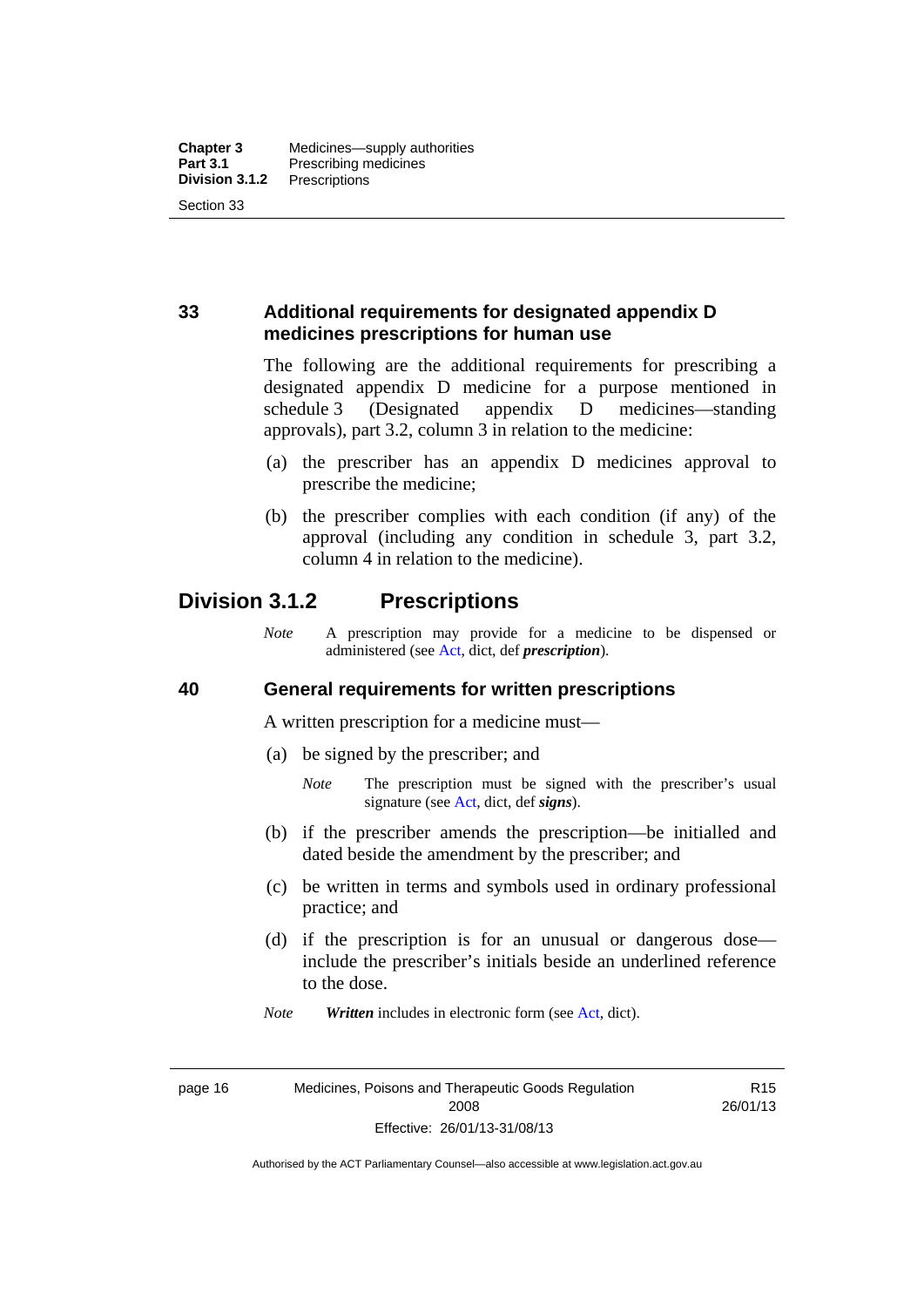#### **41 Particulars for prescriptions**

- (1) A prescription must include the following particulars:
	- (a) the prescriber's name, professional qualifications and business address and telephone number;
	- (b) the date the prescription is given;
	- (c) the medicine, and the form, strength and quantity of the medicine, to be dispensed or administered under the prescription;
	- (d) the name and address of the person for whom the medicine is prescribed;
	- (e) directions about the use of the medicine, including the dose and regimen of the medicine, that are adequate to allow the medicine to be taken or administered safely;
	- (f) the number of times the medicine may be dispensed or administered under the prescription;
	- (g) if the prescription is for a controlled medicine for human use—
		- (i) the relevant approval particulars; and
		- (ii) if the medicine is dronabinol—the relevant TGA authorisation particulars; and
		- (iii) if the prescription is a repeat prescription—the period that must elapse between each dispensing or administration of the medicine;
	- (h) if the prescription is for a designated appendix D medicine for a purpose mentioned in schedule 3 (Designated appendix D medicines—standing approvals), part 3.2, column 3 in relation to the medicine—the relevant approval particulars;
	- (i) if the prescriber is a dentist—the words 'for dental treatment only';

R15 26/01/13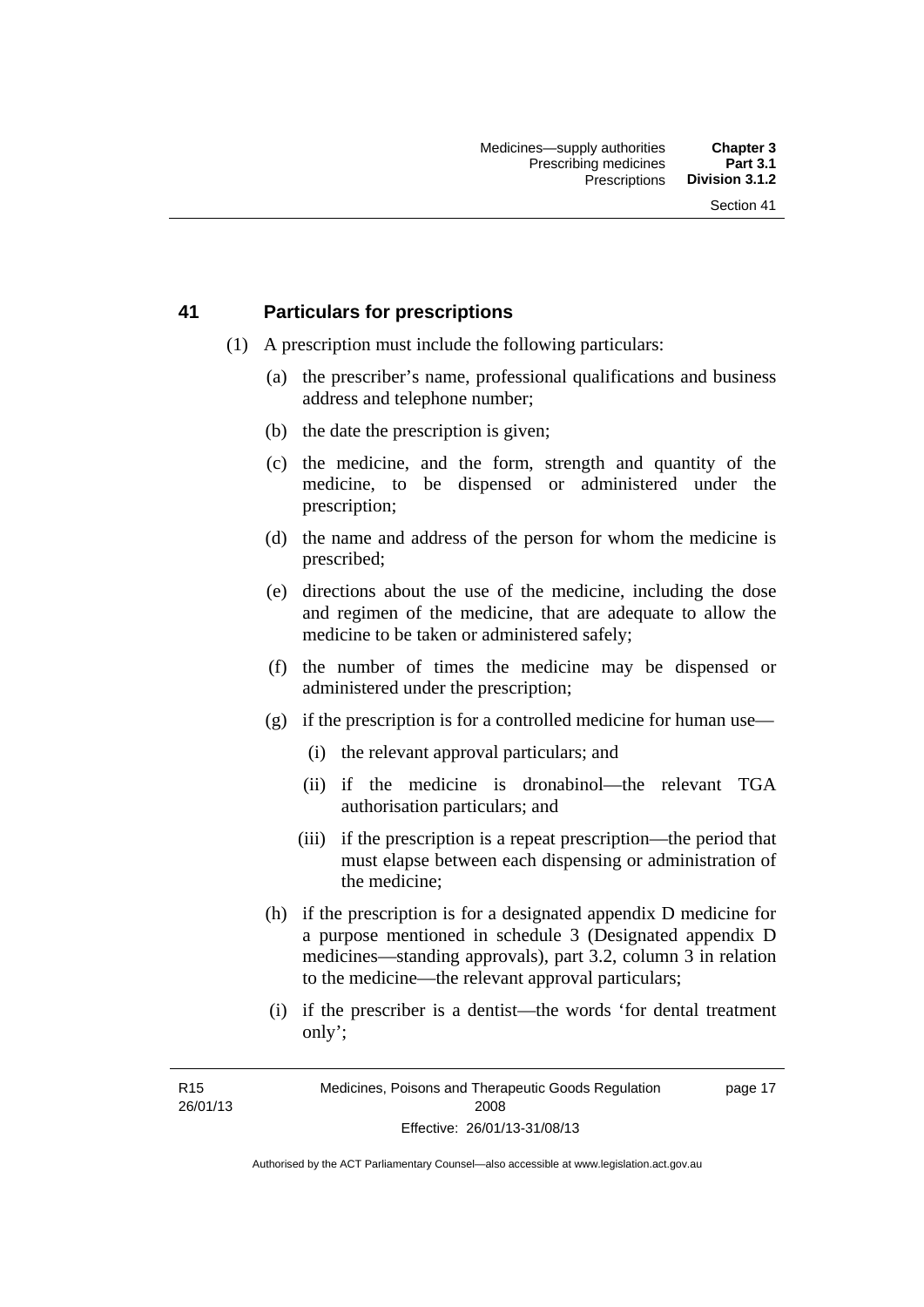- (j) if the prescriber is an eligible midwife—the words 'for midwifery use only';
- (k) if the prescriber is an optometrist—the words 'for optometry use only';
- (l) if the prescriber is a veterinary surgeon—
	- (i) the words 'for animal treatment only'; and
	- (ii) the species of the animal for which the medicine is to be dispensed; and
	- (iii) if possible, a way of identifying the animal;
- (m) if the prescription is an original of a prescription that was faxed by a prescriber to a pharmacist—the prescription is endorsed with words to the effect that the prescription was faxed to a named pharmacy on a stated date;
- (n) if the prescription is a written prescription under section 31 (c) (iv) (which is about oral prescriptions)—the prescription is endorsed with words to the effect that the prescription is a confirmation copy of an oral prescription issued to a named pharmacist on a stated date.
- (2) However, if the prescription is written for an in-patient at a hospital in the patient's medical records, the prescription need not include any of the following:
	- (a) the prescriber's professional qualifications and business address and telephone number;
	- (b) if the medicine prescribed is a controlled medicine or designated appendix D medicine—the relevant approval particulars.
	- *Note 1 Hospital* means a public hospital, private hospital or day hospital and includes a body prescribed by regulation as a hospital (see [Act,](http://www.legislation.act.gov.au/a/2008-26/default.asp) dict).
	- *Note 2* A *hospice* is a hospital (see *The Macquarie Dictionary*, 4th ed).

page 18 Medicines, Poisons and Therapeutic Goods Regulation 2008 Effective: 26/01/13-31/08/13

R15 26/01/13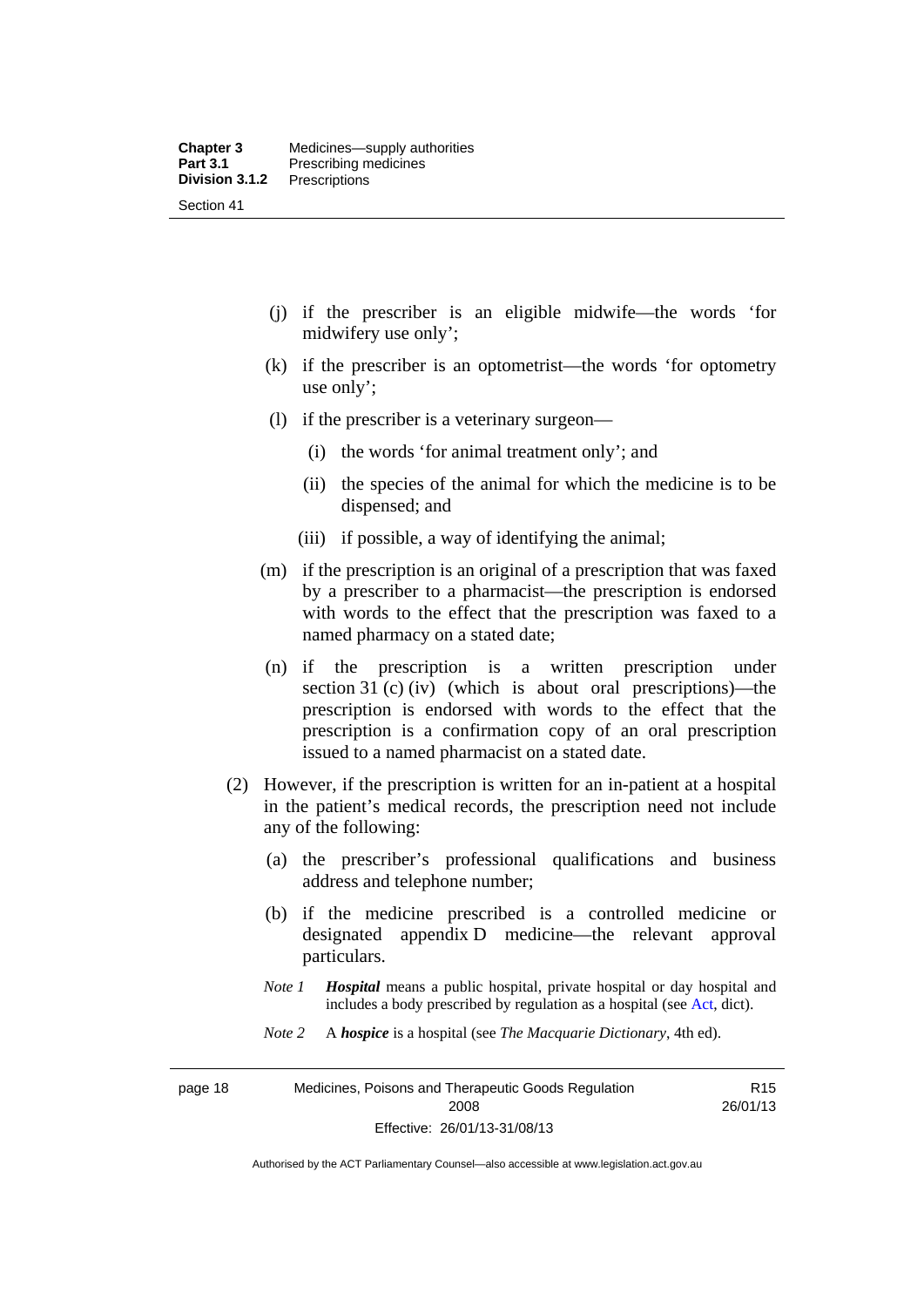(3) In this section:

#### *relevant approval particulars* means—

- (a) for a controlled medicine—
	- (i) for an approval under section 556 (Standing approval to prescribe controlled medicines for short-term treatment)—the words 'standing short-term approval'; or
	- (ii) for an approval under section 557 (Standing interim approval to prescribe buprenorphine and methadone for patients of certain institutions)—the words 'standing opioid dependency treatment approval'; or
	- (iii) for an approval under division 13.1.3 (Chief health officer controlled medicines approvals)—the words 'CHO approval number' followed by the identifying number for the approval; or
- (b) for a designated appendix D medicine—
	- (i) for an approval under section 591 (Standing approval to prescribe designated appendix D medicines)—the words 'standing approval' and the specialist area, or the area, in which the prescriber practises; or
	- (ii) for an approval under section 593 (CHO decisions on applications to prescribe designated appendix D medicines)—the words 'CHO approval number' followed by the identifying number for the approval.

*relevant TGA authorisation particulars* means the words 'TGA authorisation' followed by—

- (a) the identifying number for the authorisation; or
- (b) if no identifying number is given for the authorisation—the date of the approval.

R15 26/01/13 page 19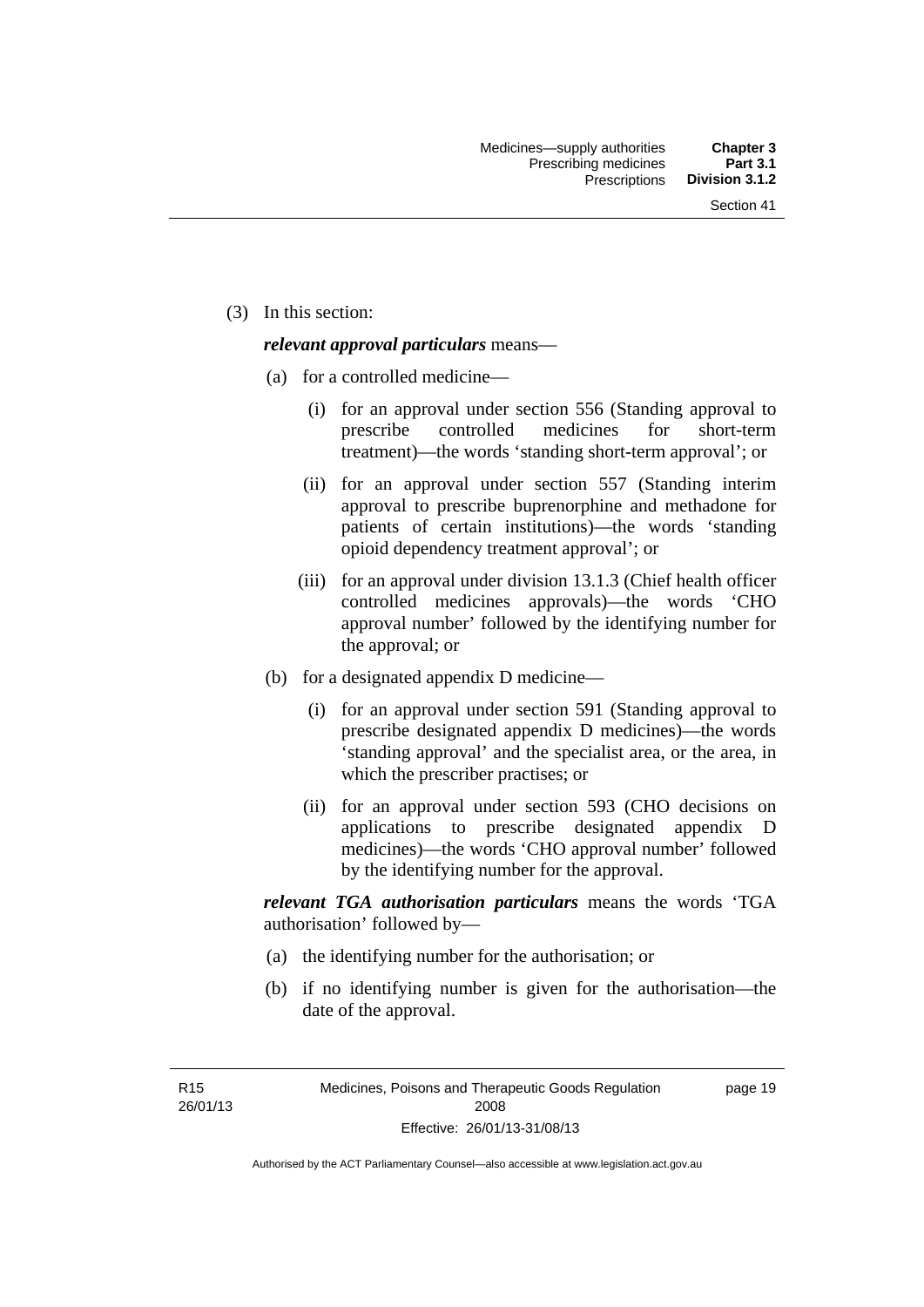# **Part 3.2 Requisitioning medicines**

## **Division 3.2.1 Authorisation to issue requisitions**

#### **50 Authorisation under sch 1 to issue requisitions for medicines—Act, s 41 (b)**

A person mentioned in schedule 1, column 2 is authorised to issue a requisition for a medicine if—

- (a) issuing the requisition is included in the schedule, column 3 in relation to the person; and
- (b) the issue of the requisition is consistent with any restriction for the issue of the requisition mentioned in the schedule, column 3.

#### **51 Authorisation conditions for issuing requisitions for medicines—Act, s 44 (1) (b) and (2) (b)**

A person's authorisation under section 50 to issue a requisition for a medicine is subject to the following conditions:

- (a) if the requisition is a written requisition—the requisition complies with section 55 (General requirements for written requisitions) and section 56 (Particulars for requisitions);
- (b) if the requisition is an oral requisition—
	- (i) the person believes on reasonable grounds that issuing the requisition is reasonably necessary for the treatment of a person; and
	- (ii) the quantity of the medicine requisitioned is not more than the amount reasonably necessary for the person's treatment; and
	- (iii) the requisition complies with section 56.

page 20 Medicines, Poisons and Therapeutic Goods Regulation 2008 Effective: 26/01/13-31/08/13

R15 26/01/13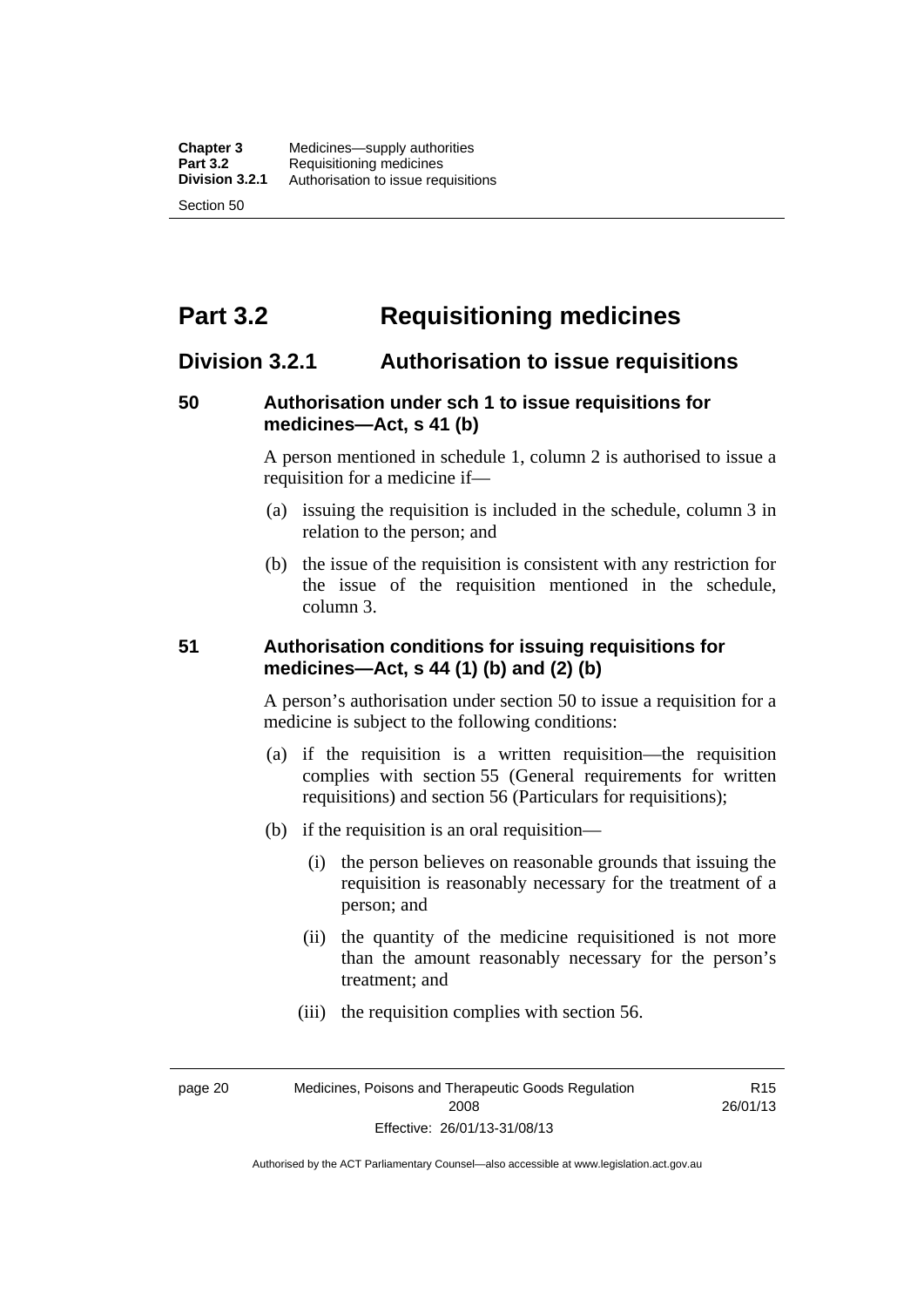# **Division 3.2.2 Requisitions**

#### **55 General requirements for written requisitions**

A written requisition for a medicine must be—

(a) signed by the person (the *issuer*) issuing the requisition; and

 (b) if the issuer amends the requisition—initialled and dated by the issuer beside the amendment.

*Note Written* includes in electronic form (see [Act,](http://www.legislation.act.gov.au/a/2008-26/default.asp) dict).

#### **56 Particulars for requisitions**

A requisition must include the following particulars:

- (a) the name of the person issuing the requisition;
- (b) the capacity in which the person is issuing the requisition;
- (c) the date the requisition is issued;
- (d) the medicine, and the form, strength and quantity of the medicine, to be supplied on the requisition;
- (e) the pharmacy or ward to which the medicine is to be supplied.

*Note Ward*—see the [Act](http://www.legislation.act.gov.au/a/2008-26/default.asp), dictionary.

R15 26/01/13

*Note* The requisition must be signed with the issuer's usual signature (see [Act](http://www.legislation.act.gov.au/a/2008-26/default.asp), dict, def *signs*).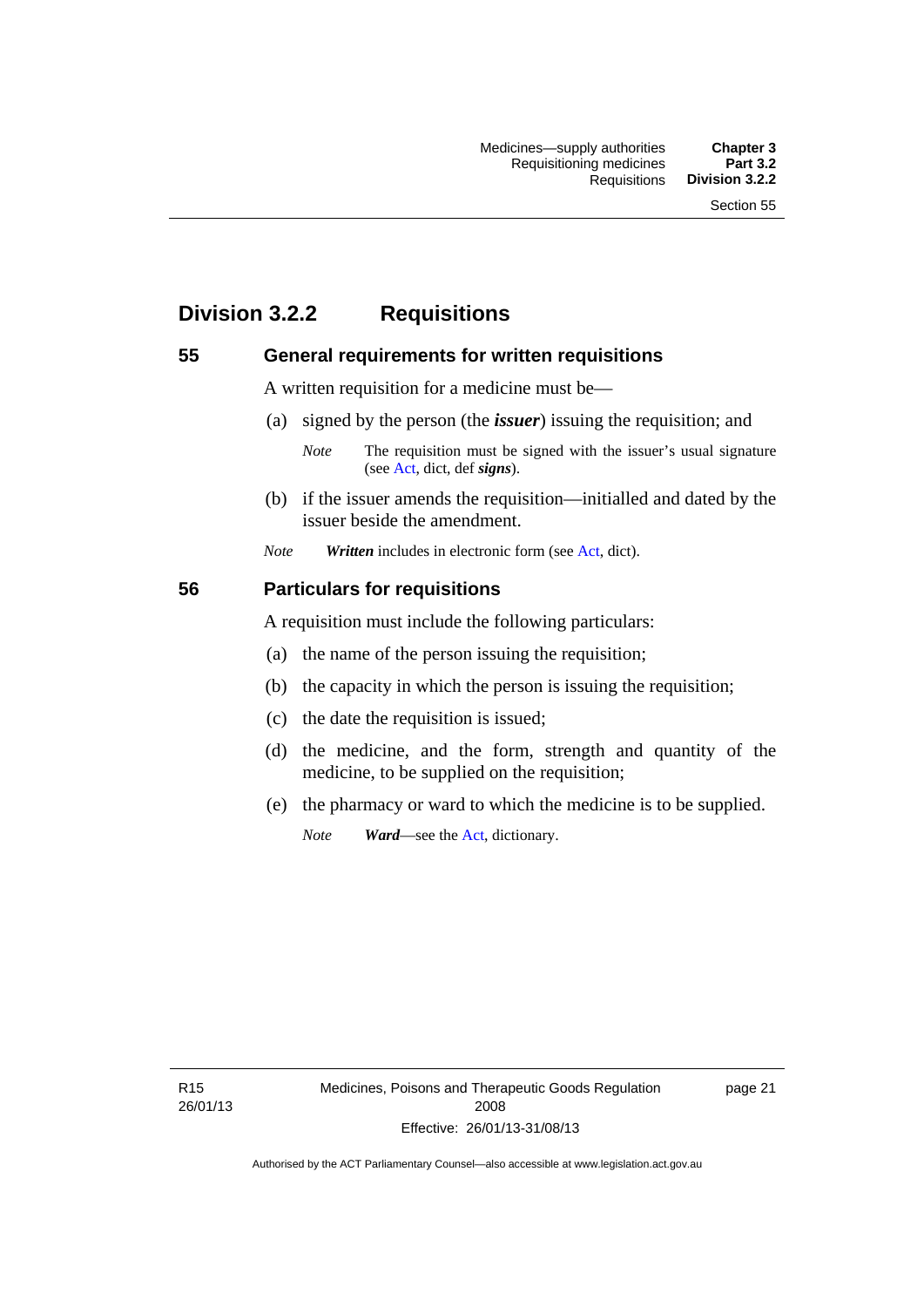# **Part 3.3 Medicines purchase orders**

## **Division 3.3.1 Authorisation to issue purchase orders**

#### **60 Authorisation under sch 1 to issue purchase orders for medicines—Act, s 38 (1) (b) and (2) (a)**

A person mentioned in schedule 1, column 2 is authorised to issue a purchase order for a medicine if—

- (a) issuing the purchase order is included in the schedule, column 3 in relation to the person; and
- (b) the issue of the purchase order is consistent with any restriction for the issue of the purchase order mentioned in the schedule, column 3.

#### **61 Authorisation conditions for issuing purchase orders for medicines—Act, s 44 (1) (b) and (2) (b)**

A person's authorisation under section 60 to issue a purchase order for a medicine is subject to the following conditions:

- (a) the purchase order complies with section 62 (General requirements for medicines purchase orders[—Act](http://www.legislation.act.gov.au/a/2008-26/default.asp), s 38 (2) (c));
	- *Note* A purchase order must be in writing (see [Act,](http://www.legislation.act.gov.au/a/2008-26/default.asp) dict, def *purchase order*).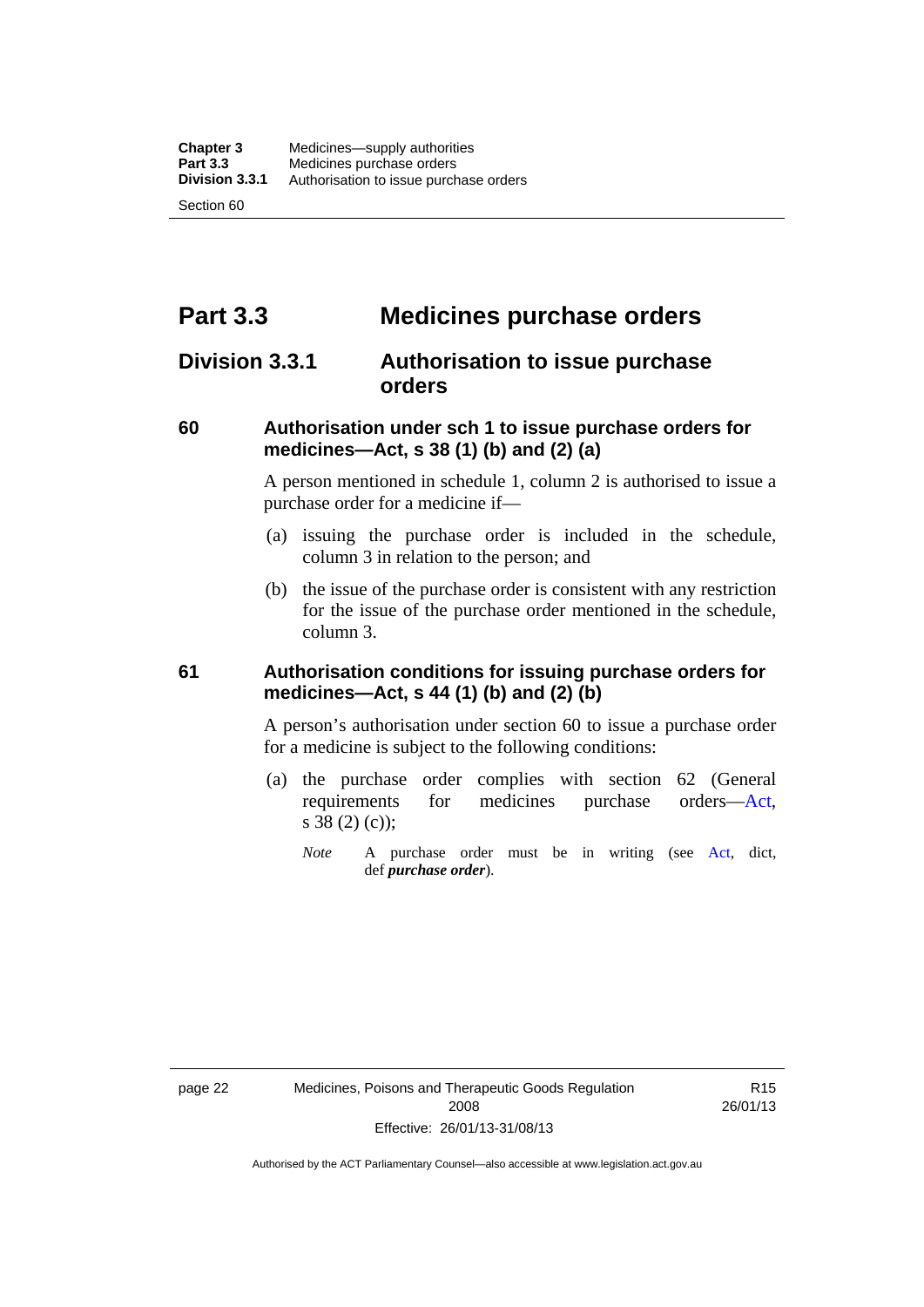(b) the person must, not later than 24 hours after the person receives the medicine, send the supplier a document signed by the person acknowledging receipt of the medicine.

#### **Example—document**

a copy of the supplier's delivery docket signed by the buyer

*Note* An example is part of the regulation, is not exhaustive and may extend, but does not limit, the meaning of the provision in which it appears (see [Legislation Act,](http://www.legislation.act.gov.au/a/2001-14) s 126 and s 132).

## **Division 3.3.2 Purchase orders**

#### **62 General requirements for medicines purchase orders— Act, s 38 (2) (c)**

- (1) A purchase order for a medicine must be—
	- (a) signed by the person (the *issuer*) issuing the order; and
		- *Note* The purchase order must be signed with the issuer's usual signature (see [Act](http://www.legislation.act.gov.au/a/2008-26/default.asp), dict, def *signs*).
	- (b) if the issuer amends the order—initialled and dated by the issuer beside the amendment.
- (2) A purchase order for a medicine must include the following:
	- (a) the issuer's name and business address and telephone number;
	- (b) the issuer's authority to issue the order;
	- (c) the medicine, and the form, strength and quantity of the medicine, to be supplied on the order.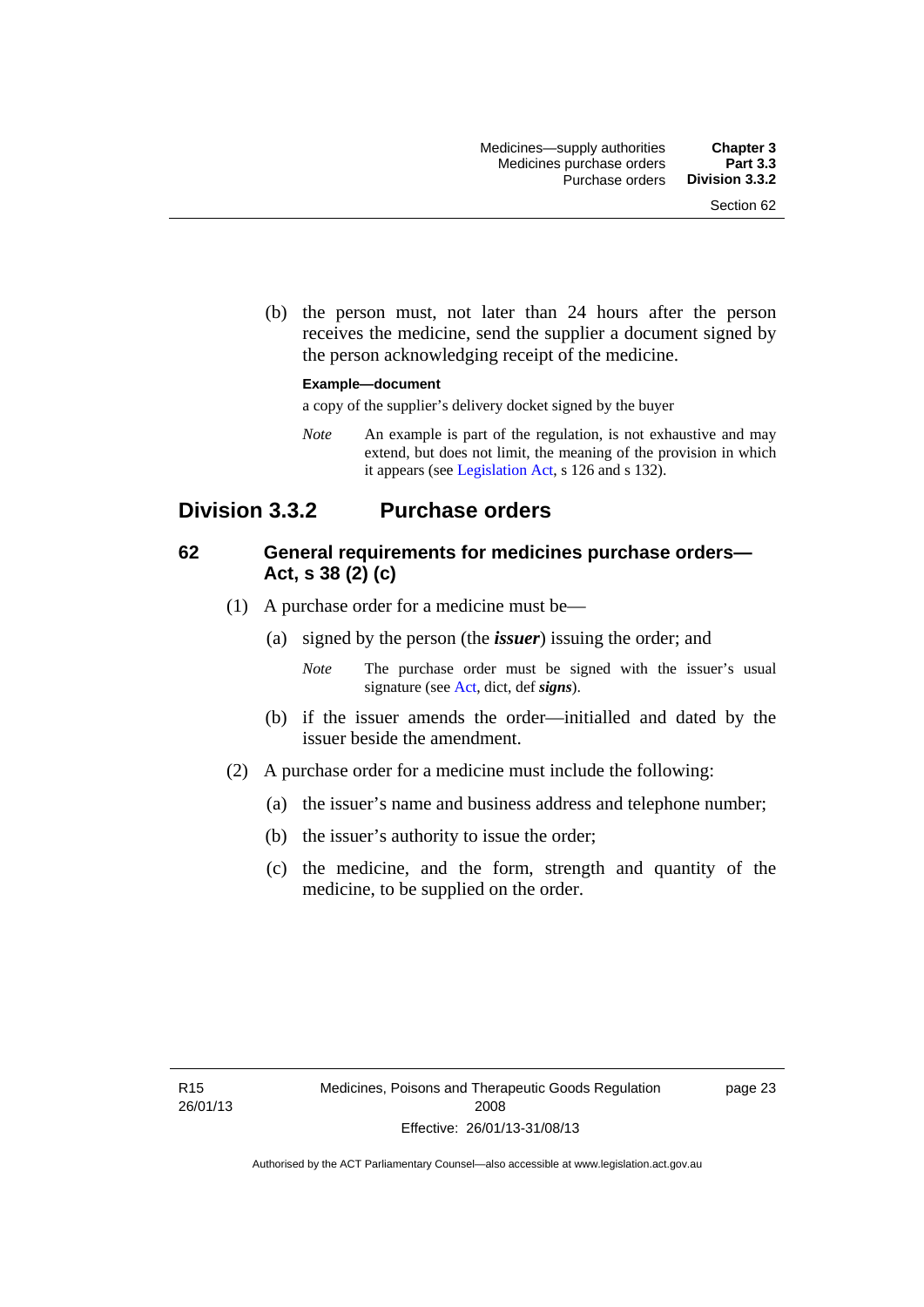**Chapter 3** Medicines—supply authorities<br>**Part 3.4** Standing orders for medicines **Part 3.4 Standing orders for medicines<br>
<b>Division 3.4.1** CHO standing orders **Division 3.4.1** CHO standing orders Section 70

# **Part 3.4 Standing orders for medicines**

#### **Division 3.4.1 CHO standing orders**

#### **70 Authorisation of CHO to issue standing orders for supply of medicines in public health emergencies—Act, s 42 (b)**

 (1) The chief health officer is authorised to issue a standing order for the supply of a medicine in an emergency relating to public health.

*Note 1 Supply* does not include administer (see [Act,](http://www.legislation.act.gov.au/a/2008-26/default.asp) s 24).

*Note 2* A standing order must be in writing (see [Act](http://www.legislation.act.gov.au/a/2008-26/default.asp), dict, def *standing order*).

 (2) To remove any doubt, a standing order may be issued under subsection (1) even if no emergency declaration under the *[Public](http://www.legislation.act.gov.au/a/1997-69)  [Health Act 1997](http://www.legislation.act.gov.au/a/1997-69)* is in force.

#### **71 Authorisation of CHO to issue standing orders for administration of medicines for public health matters— Act, s 42 (b)**

The chief health officer is authorised to issue a standing order for the administration of a medicine in relation to a public health matter.

*Note* A standing order must be in writing (see [Act](http://www.legislation.act.gov.au/a/2008-26/default.asp), dict, def *standing order*).

#### **72 Particulars for CHO standing orders for administration of medicines for public health matters**

A standing order under section 71 must include the following particulars:

- (a) a description of the public health matter to which the order relates;
- (b) the date of effect of the order and the date (not longer than 2 years after the date of effect) when the order ends;

R15 26/01/13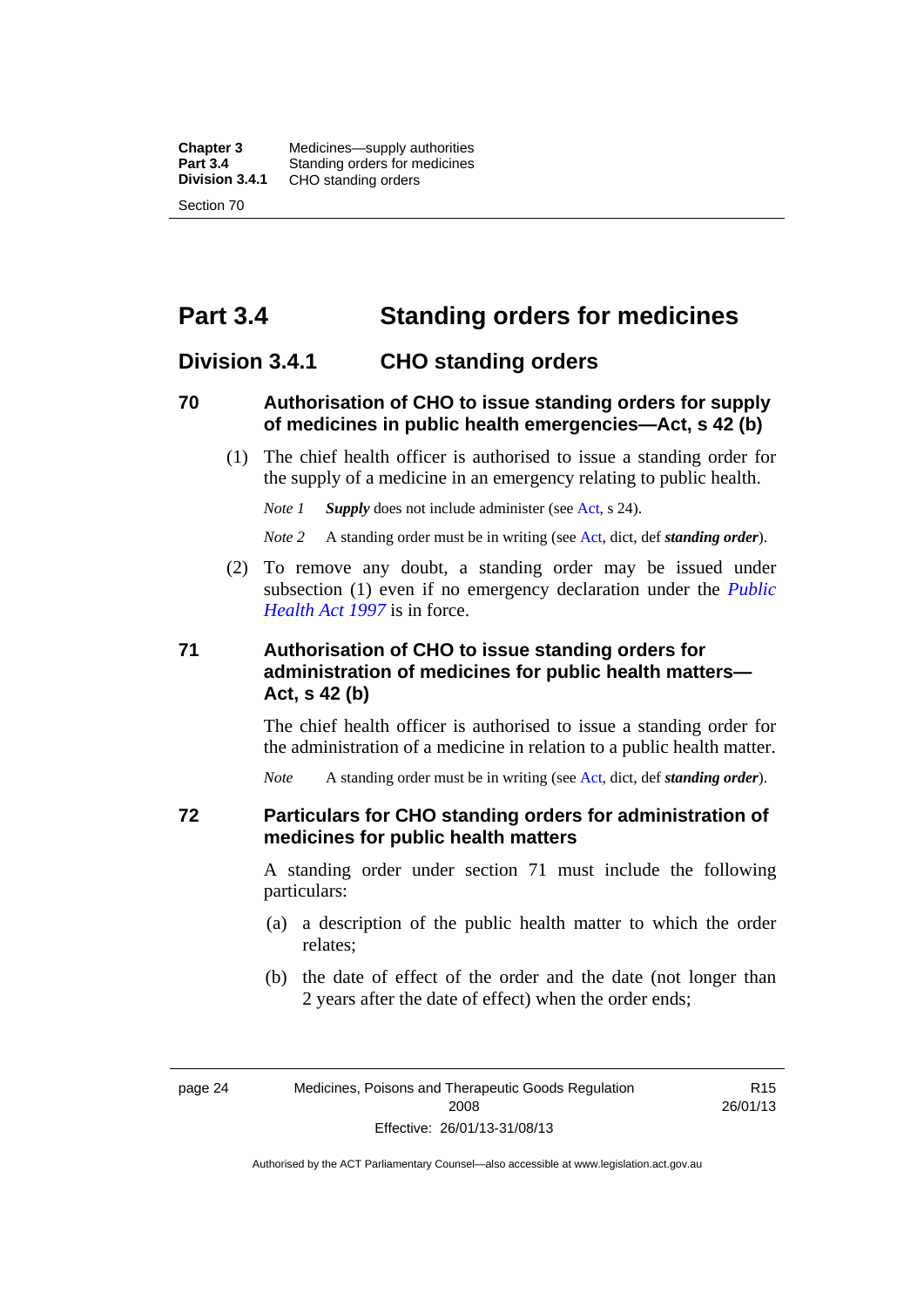- (c) the clinical circumstances in which the medicine may be administered;
- (d) a description of the people to whom the medicine may be administered;
- (e) the medicine's approved name and, if applicable, brand name;

- (f) if applicable, the form and strength of the medicine;
- (g) the dose and route of administration;
- (h) if applicable, the frequency of administration.

#### **Example—par (e) and par (f)**

Adrenaline (EpiPen) 300 micrograms in 0.3mL pre-filled syringe

*Note* An example is part of the regulation, is not exhaustive and may extend, but does not limit, the meaning of the provision in which it appears (see [Legislation Act,](http://www.legislation.act.gov.au/a/2001-14) s 126 and s 132).

## **Division 3.4.2 Standing orders for institutions**

*Note Institution* includes a correctional centre and a CYP detention place (see s 652).

#### **75 Authorisation of doctors to issue standing orders for administration of medicines at institutions—Act, s 42 (b)**

- (1) A doctor is authorised to issue a standing order for the administration of a medicine to patients at an institution if—
	- (a) a medicines and therapeutics committee for the institution has approved the order; and
	- (b) the order is signed by the chair of the committee.
	- *Note Doctor* does not include an intern doctor (see dict).

R15 26/01/13 page 25

*Note Approved name*—see the [medicines and poisons standard,](http://www.comlaw.gov.au/Series/F2012L01200) par 1 (1).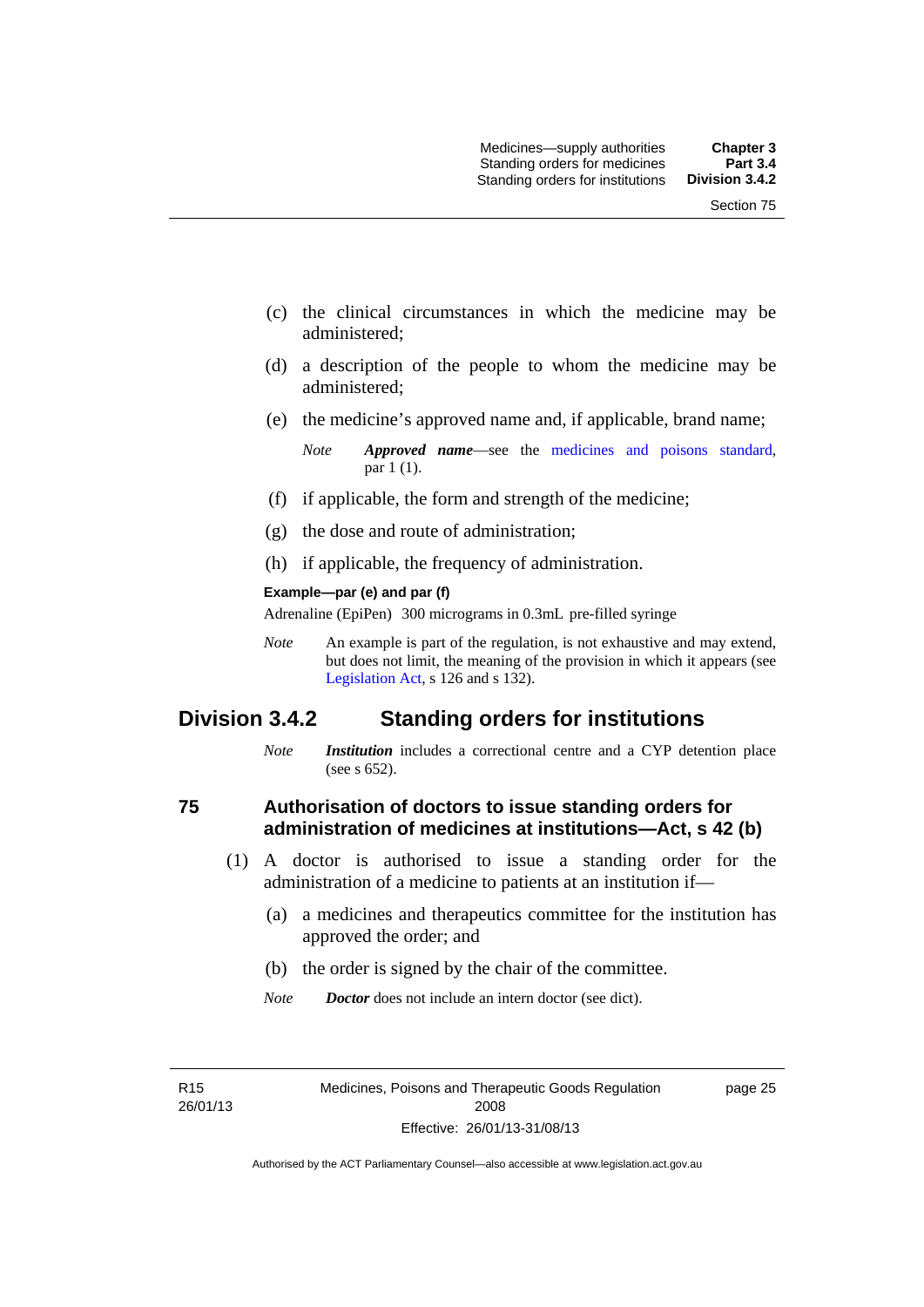(2) In this section:

*medicines and therapeutics committee*, for an institution, means a body—

- (a) established by the institution to approve standing orders for the administration of medicines to patients at the institution; and
- (b) that includes (but is not limited to) a doctor, nurse and pharmacist.
	- *Note 1 Doctor* and *pharmacist* do not include an intern (see dict).
	- *Note 2 Nurse* does not include an enrolled nurse (see [Legislation Act,](http://www.legislation.act.gov.au/a/2001-14) dict, pt 1).

#### **76 Particulars for standing orders for administration of medicines at institutions**

A standing order under section 75 must include the following particulars:

- (a) an approval number for the order that is different from the number given to each other standing order approved for the institution;
- (b) the date of effect of the order and the date (not longer than 2 years after the date of effect) when the order ends;
- (c) each ward to which the order applies;
- (d) the clinical circumstances in which the medicine may be administered;
- (e) a description of the people to whom the medicine may be administered;
- (f) the medicine's approved name and, if applicable, brand name;
	- *Note Approved name*—see the [medicines and poisons standard,](http://www.comlaw.gov.au/Series/F2012L01200) par 1 (1).

page 26 Medicines, Poisons and Therapeutic Goods Regulation 2008 Effective: 26/01/13-31/08/13

R15 26/01/13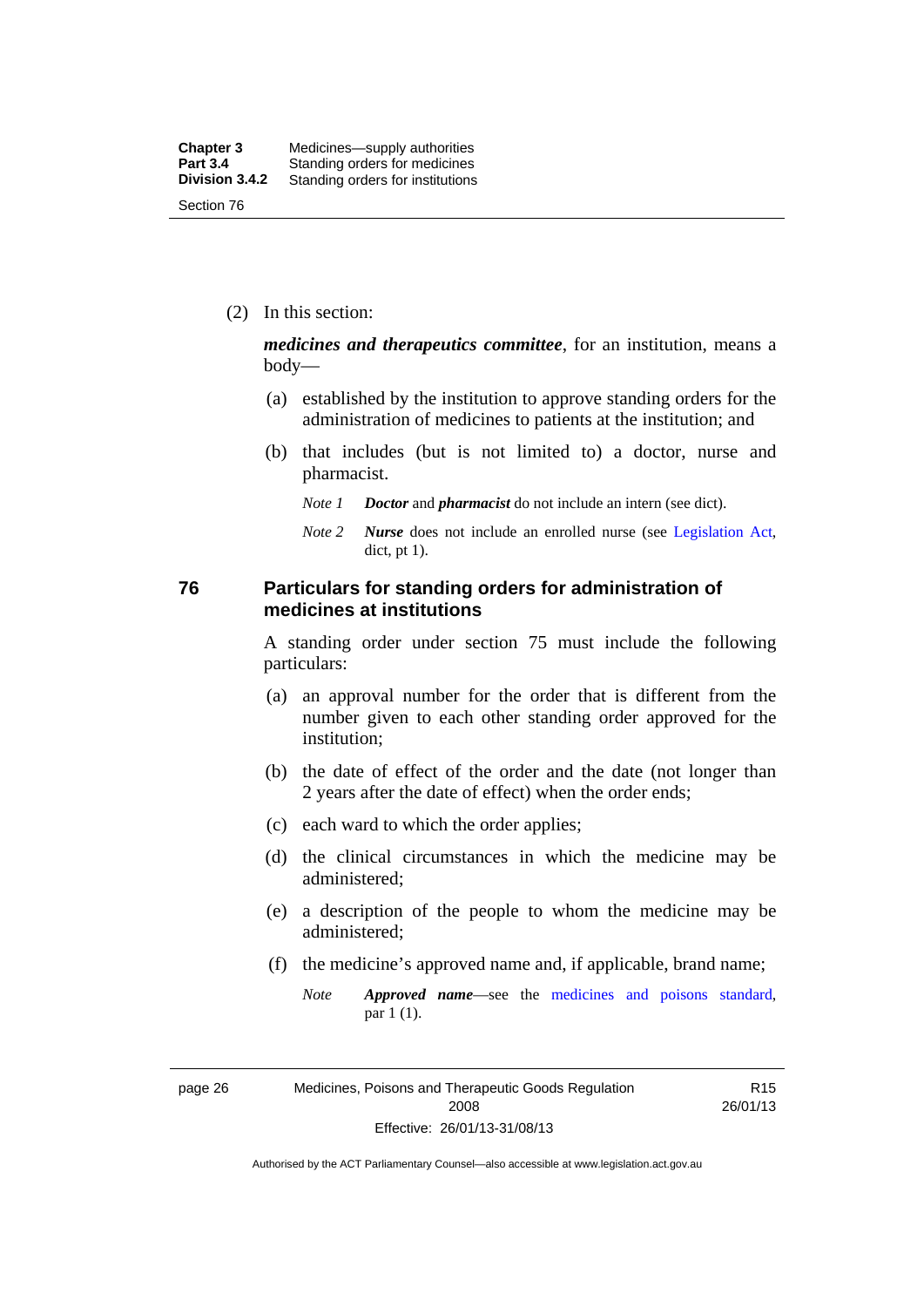- (g) if applicable, the form and strength of the medicine;
- (h) the dose and route of administration;
- (i) if applicable, the frequency of administration.

#### **Example—par (f) and par (g)**

Adrenaline (EpiPen) 300 micrograms in 0.3mL pre-filled syringe

*Note* An example is part of the regulation, is not exhaustive and may extend, but does not limit, the meaning of the provision in which it appears (see [Legislation Act,](http://www.legislation.act.gov.au/a/2001-14) s 126 and s 132).

## **Division 3.4.3 Standing orders for walk-in centre**

#### **77 Authorisation of CHO to issue standing orders for supply and administration of medicines at walk-in centre—Act, s 42 (b)**

The chief health officer is authorised to issue a standing order for—

- (a) the supply of a medicine at a walk-in centre; and
- (b) the administration of a medicine at a walk-in centre.

*Note 1 Supply* does not include administer (see [Act,](http://www.legislation.act.gov.au/a/2008-26/default.asp) s 24).

*Note 2* A standing order must be in writing (see [Act](http://www.legislation.act.gov.au/a/2008-26/default.asp), dict, def *standing order*).

#### **78 Particulars for CHO standing orders for supply and administration of medicines at walk-in centre**

A standing order under section 77 must include the following particulars:

- (a) an approval number for the order that is different from the number given to each other standing order approved for the walk-in centre;
- (b) the date of effect of the order and the date (not longer than 2 years after the date of effect) when the order ends;

page 27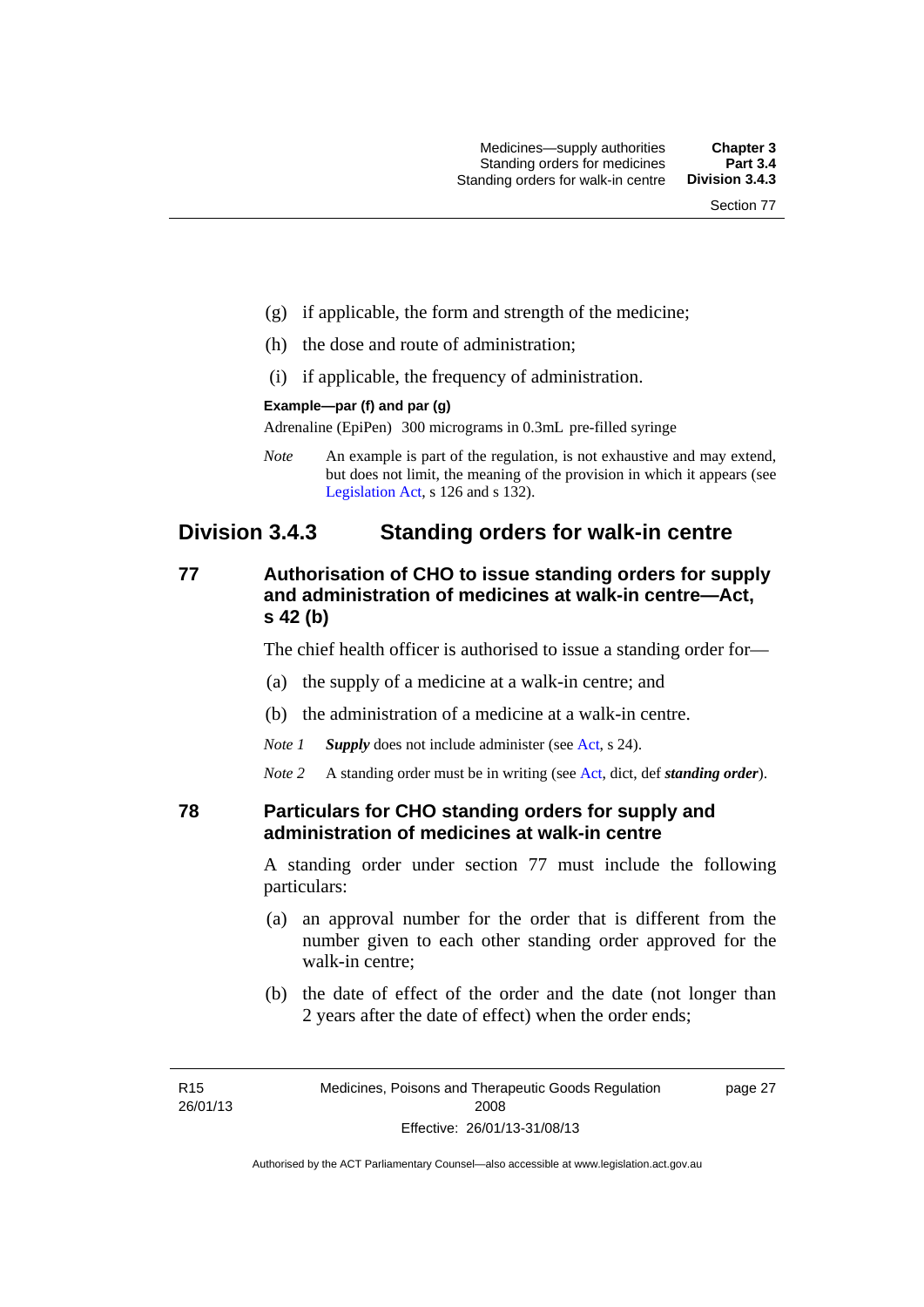- (c) each walk-in centre to which the order applies;
- (d) the clinical circumstances in which the medicine may be supplied or administered;
- (e) a description of the people to whom the medicine may be supplied or administered;
- (f) the medicine's approved name and, if applicable, brand name;

*Note Approved name*—see the [medicines and poisons standard,](http://www.comlaw.gov.au/Series/F2012L01200) par 1 (1).

- (g) if applicable, the form and strength of the medicine;
- (h) the dose and route of administration of the medicine;
- (i) if applicable, the frequency of administration of the medicine;
- (j) if applicable, the maximum duration of supply or administration of the medicine;
- (k) if applicable, the maximum quantity of the medicine for supply or administration.

page 28 Medicines, Poisons and Therapeutic Goods Regulation 2008 Effective: 26/01/13-31/08/13

R15 26/01/13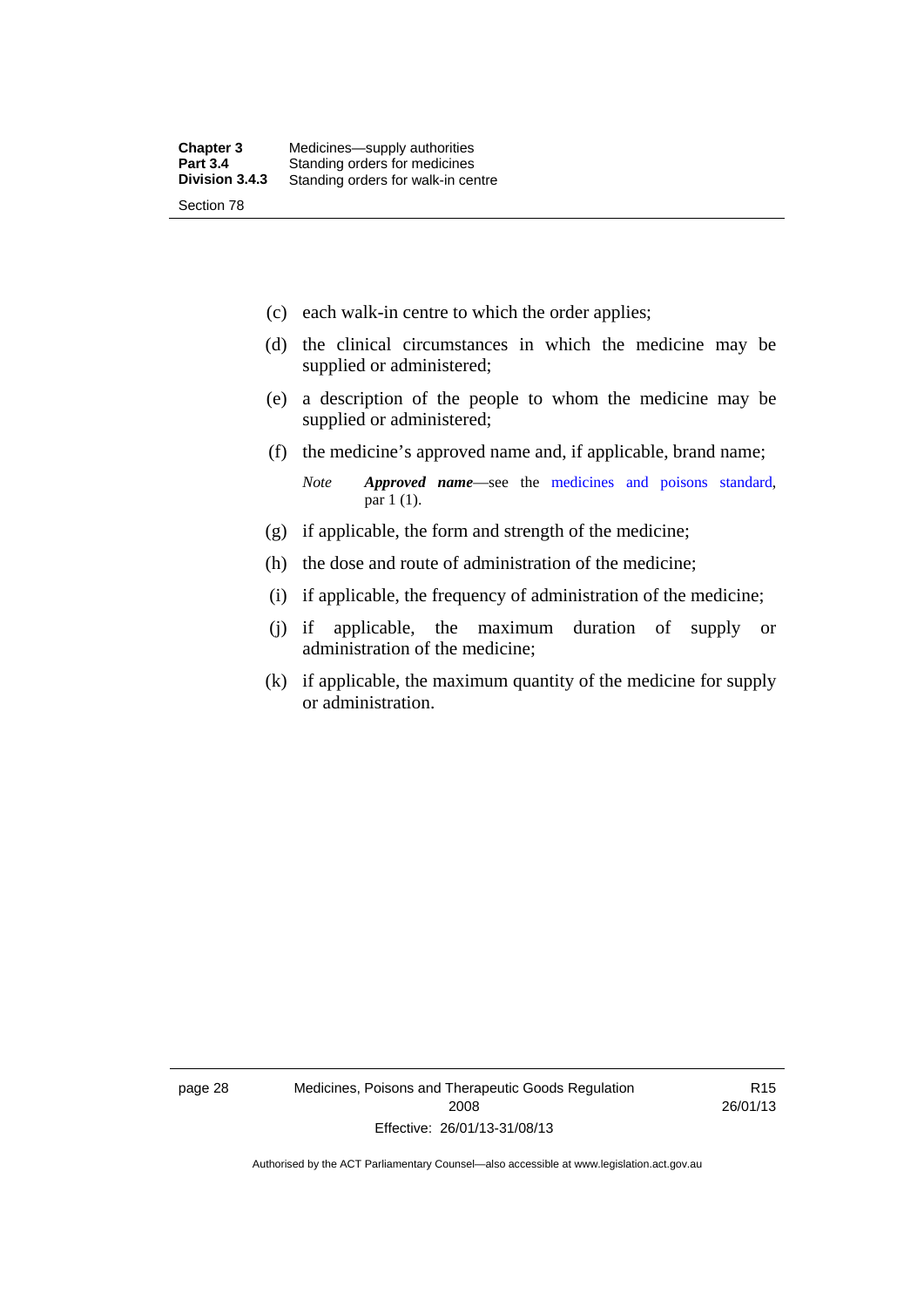# **Part 3.5 Medicines supply authorities generally**

#### **80 Cancellation of invalid supply authorities— Act, s 30 (2) (d)**

- (1) A paper-based supply authority is cancelled by a person if the person—
	- (a) marks the word 'cancelled', and the person's name and business address, on the front of the supply authority; and
	- (b) signs and dates the cancellation of the supply authority.
- (2) An electronic supply authority is cancelled by a person if the person—
	- (a) marks the word 'cancelled' on the supply authority; and
	- (b) links an electronic document to the supply authority that includes the person's name and business address and signature.

#### **81 Information for CHO about controlled medicines supplied on supply authorities—Act, s 31 (1) (b) and (4), def**  *required information*

- (1) A person (the *supplier*) who supplies a controlled medicine on a supply authority must, not later than 7 days after the end of the month when the medicine is supplied, give the chief health officer the following information in writing:
	- (a) the supplier's name, business address and telephone number;
	- (b) the name of the person who issued the supply authority;
	- (c) the date of the supply authority;
	- (d) the name and address of the person to whom the medicine is supplied;

R15 26/01/13 page 29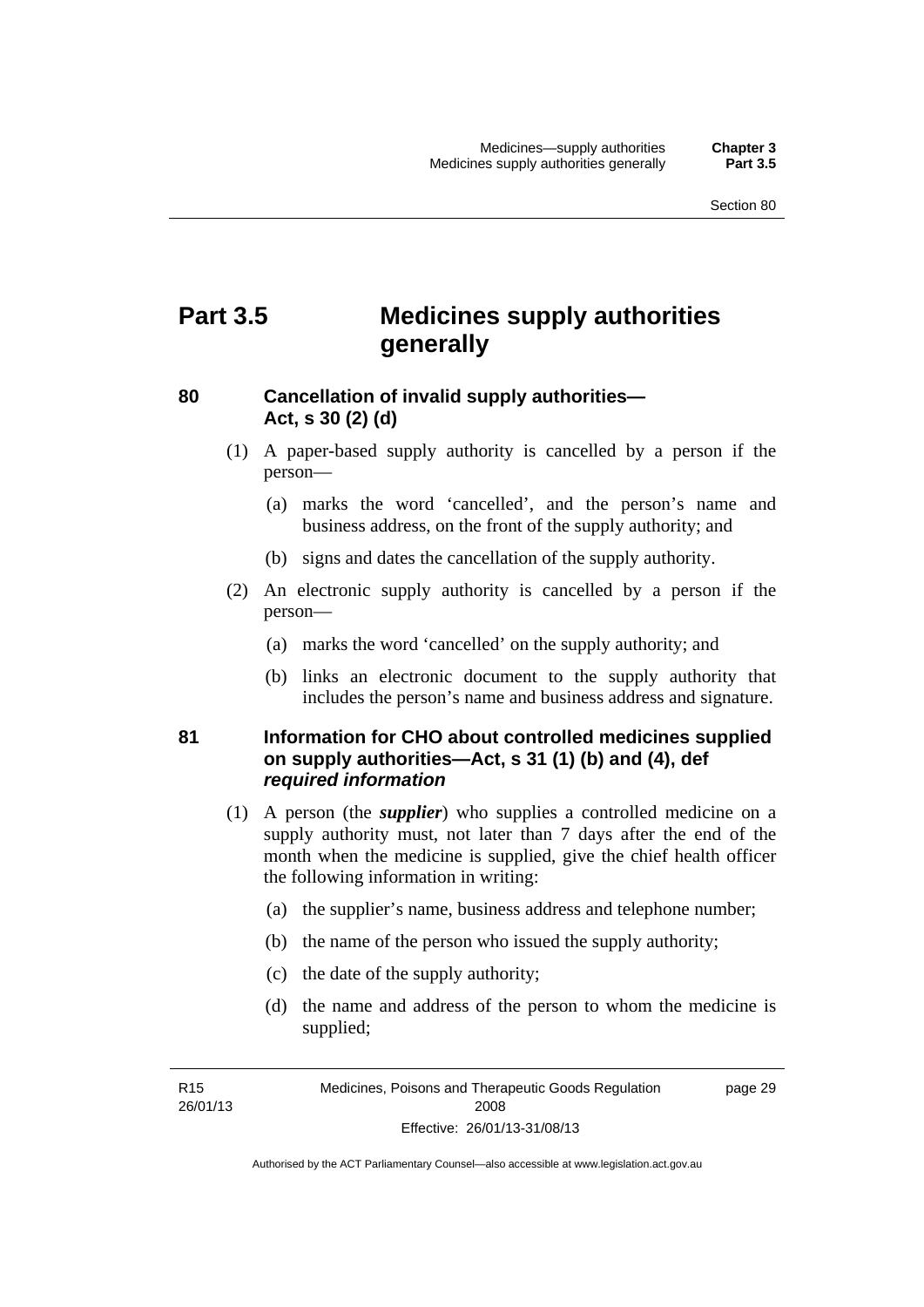Section 81

- (e) the date of supply;
- (f) the controlled medicine, and the form, strength and quantity of the medicine, supplied.
- (2) However, this section does not apply to any of the following who report the supply of a controlled medicine on a supply authority to the Therapeutic Goods Administration:
	- (a) a medicines wholesalers licence-holder;
	- (b) a person who is authorised (however described) under a Commonwealth or State law to manufacture controlled medicines or supply controlled medicines by wholesale.

page 30 Medicines, Poisons and Therapeutic Goods Regulation 2008 Effective: 26/01/13-31/08/13

R15 26/01/13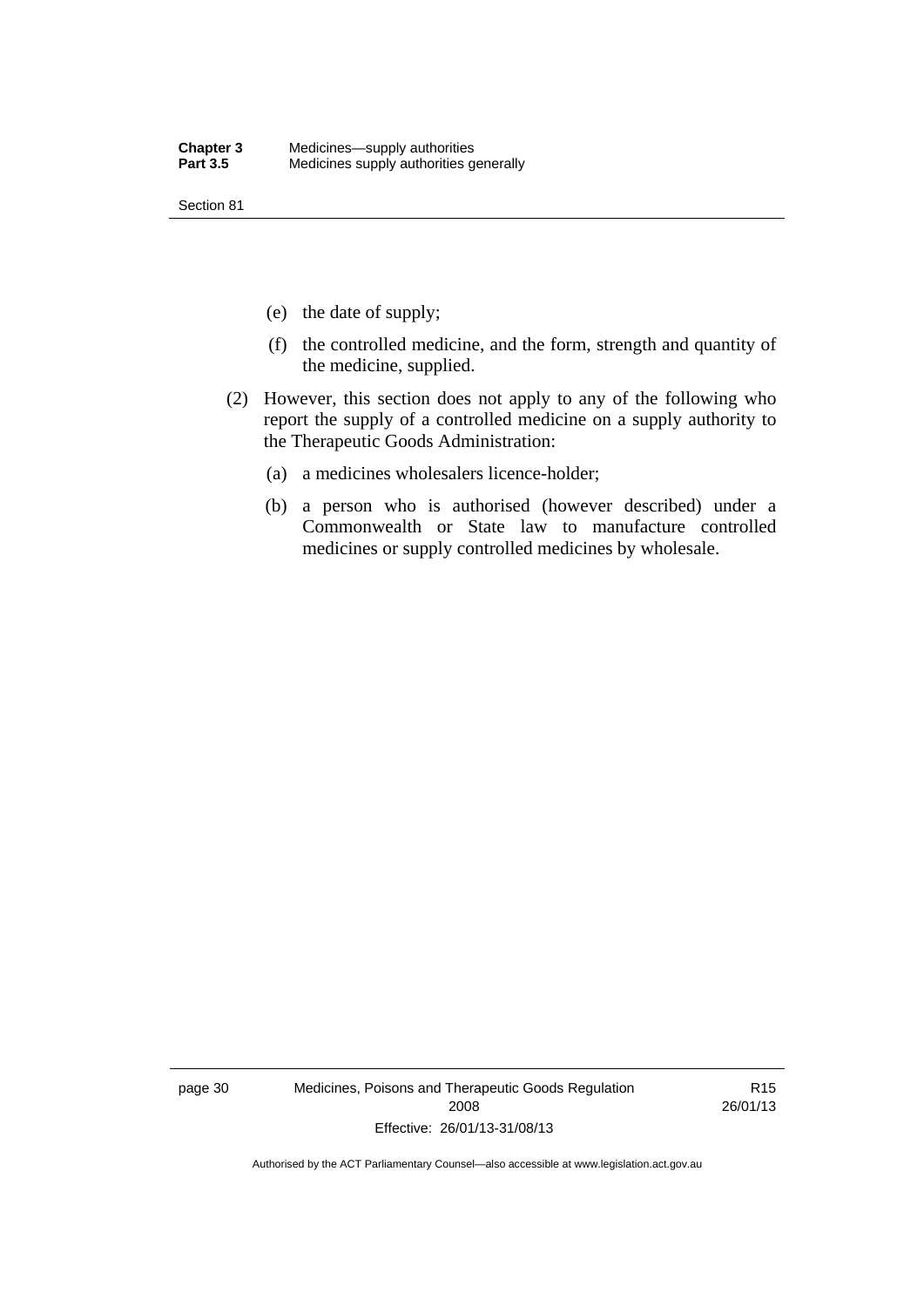# **Chapter 4 Supplying medicines**

# **Part 4.1** Preliminary

#### **100 Overview of supply authorisations for medicines**

The following provisions of this chapter authorise a person to supply a medicine:

- (a) section 110 (which is about supply authorisations set out in schedule 1, including dispensing on prescription, supply on requisition, purchase order and standing order and supply during consultations);
- (b) section 251 (which is about authorisation of pharmacists to supply certain prescription only medicines without a prescription in emergencies);
- (c) section 260 (which is about authorisation to supply medicines to pharmacists for disposal).
- *Note* A person may also be authorised to supply a medicine in a way mentioned in s 11 (2) (Overview of medicines authorisations under this regulation) (including under a licence, see pt 9.5).

R15 26/01/13 page 31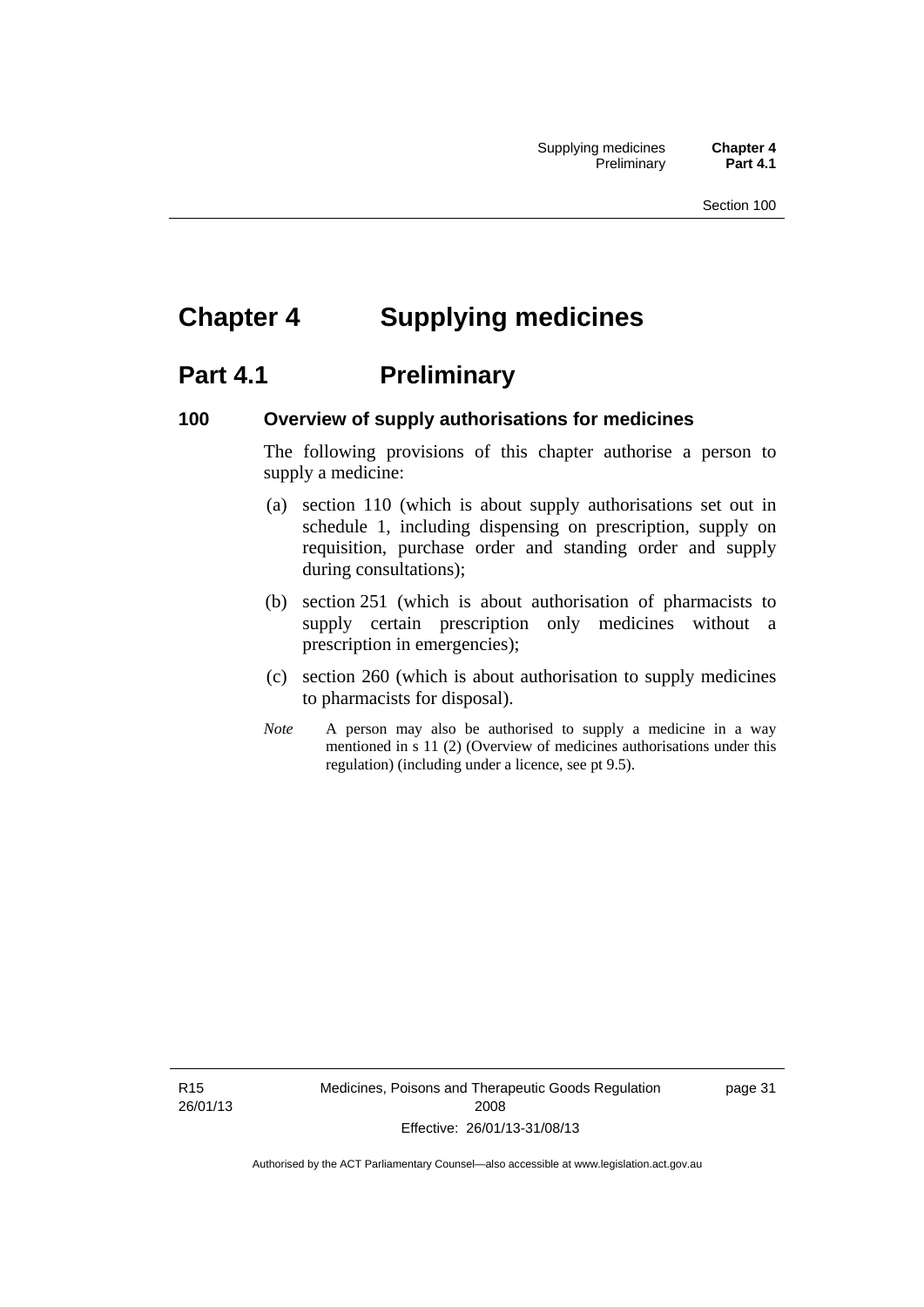# **Part 4.2 Medicines—supply authorisations under sch 1**

## **Division 4.2.1 Sch 1 medicines supply authorisations**

#### **110 Authorisation under sch 1 to supply medicines— Act, s 26 (1) (b) and (2) (b)**

- (1) A person mentioned in schedule 1, column 2 is authorised to supply a medicine if—
	- (a) supplying the medicine is included in the schedule, column 3 in relation to the person; and
	- (b) the supply is consistent with any restriction for the supply mentioned in the schedule, column 3.
- (2) However, a pharmacist is not authorised under schedule 1 to supply a medicine if—
	- (a) the pharmacist is working for, or providing services to, a corporation when supplying the medicine; and
	- (b) the corporation is not—
		- (i) a pharmacist; or
		- (ii) a complying pharmacy corporation under the *[Health](http://www.legislation.act.gov.au/a/1993-13)  [Act 1993](http://www.legislation.act.gov.au/a/1993-13)*, part 9 (Pharmacists and pharmacy premises).
	- *Note Supply* includes dispense (see [Act,](http://www.legislation.act.gov.au/a/2008-26/default.asp) s 24).

R15 26/01/13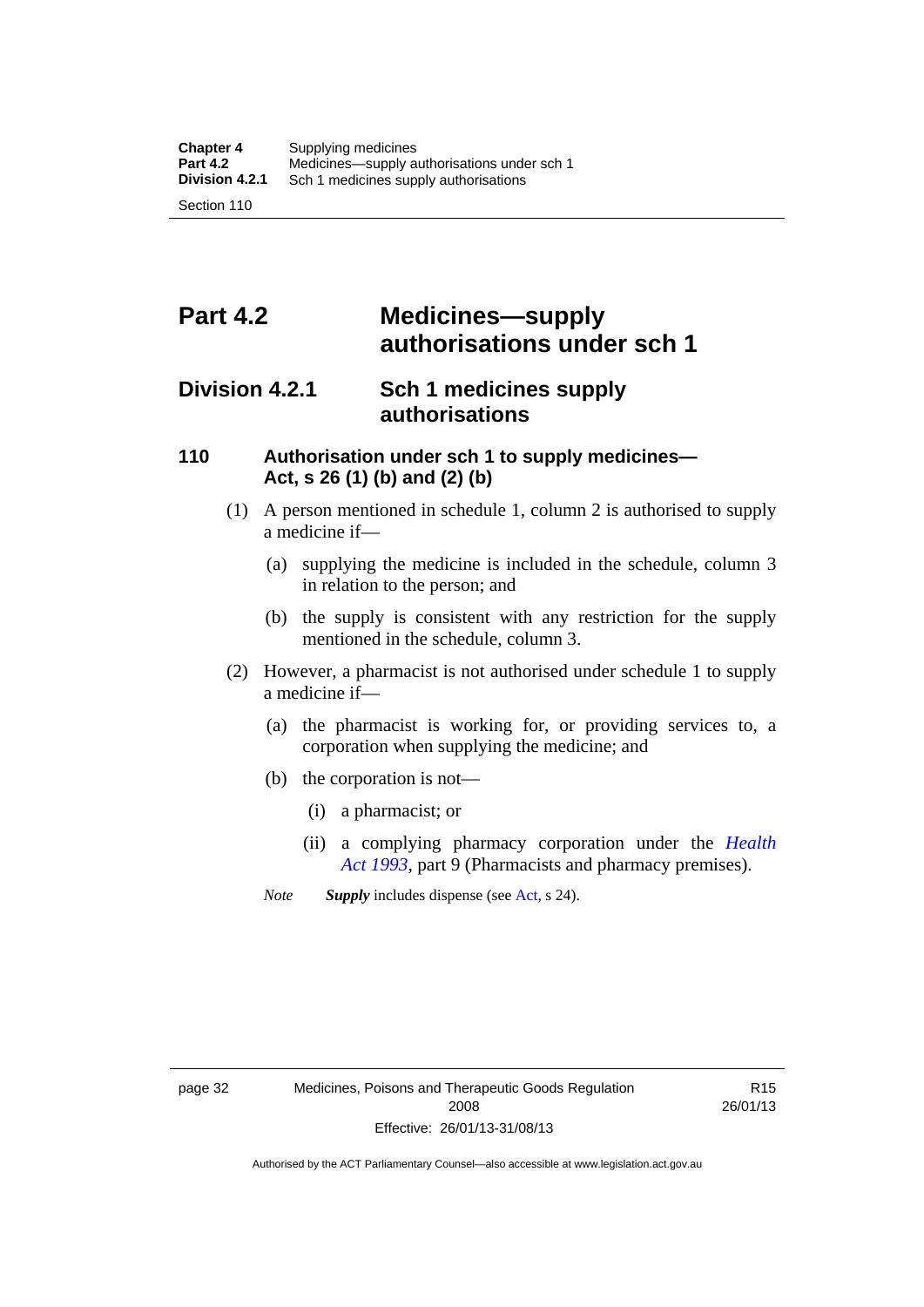## **Division 4.2.2 Dispensing medicines**

## **120 Authorisation conditions for dispensing medicines— Act, s 44 (1) (b) and (2) (b)**

- (1) A person's authorisation under section 110 to dispense a medicine is subject to the following conditions:
	- (a) the medicine is dispensed in accordance with the requirements of section 121;

*Note* Only a pharmacist may dispense a medicine (see sch 1).

- (b) if the prescription is dispensed under section 121 (2), the pharmacist notes on the prescription the reasons that the pharmacist was satisfied that it was not practicable for a complying prescription to be issued for the medicine;
- (c) if the prescription is changed by a pharmacist at the oral direction of the prescriber—the note of the change complies with section 122:
- (d) the medicine is labelled in accordance with section 123;
- (e) the dispensed prescription is marked in accordance with section 124;
- (f) the dispensing of the prescription is recorded in accordance with section 125:
- (g) if the prescription is an oral prescription for the dispensing of the medicine, or is faxed by a prescriber to a pharmacist, and the pharmacist does not receive an original of the prescription within 7 days after the day the prescription is given—the pharmacist must, within 24 hours after the end of the 7-day period, tell the chief health officer, in writing, of the failure to receive the original prescription;
- (h) the prescription, if completed, and the record for paragraph (f), are kept at the pharmacy or, if the chief health officer approves

R15 26/01/13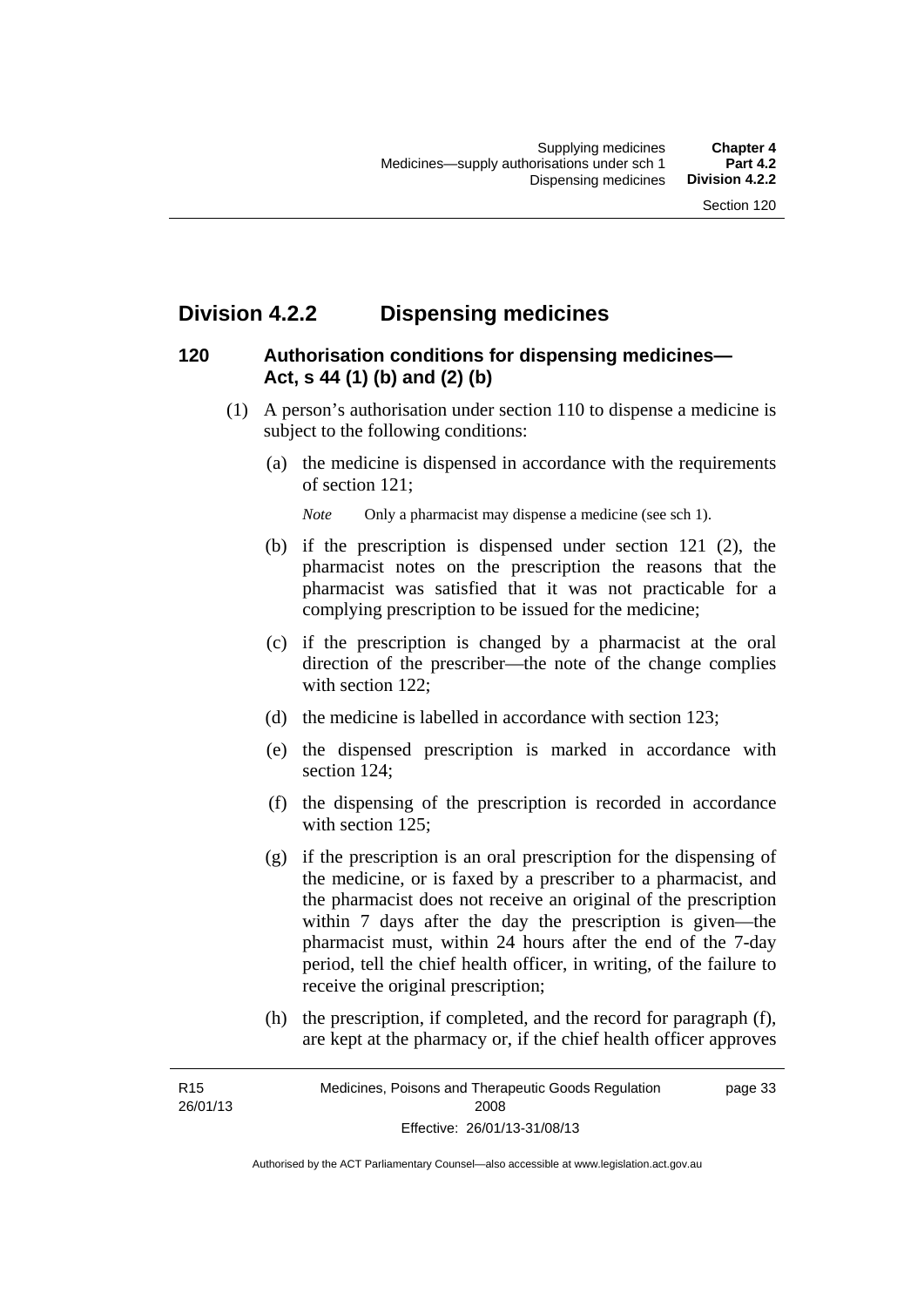Section 121

in writing another place, the place approved by the chief health officer, for at least 2 years after the day the prescription becomes a completed prescription.

- (2) However, subsection (1) (d), (e), (f) and (h) do not apply if the prescription is written for an in-patient at a hospital in the patient's medical records.
- (3) In this section:

*completed*—a prescription is *completed* when—

- (a) for a single prescription—the prescription is dispensed; or
- (b) for a repeat prescription—the last repeat of the prescription is dispensed.

#### **121 How medicines are dispensed**

- (1) The following are the requirements for dispensing a medicine:
	- (a) the prescription is issued by an authorised prescriber;

*Note Authorised prescriber*—see s (3).

- (b) the prescription complies with the applicable provisions of division 3.1.2 (Prescriptions);
- (c) the medicine is dispensed in accordance with the prescription (including the prescription as changed by a pharmacist at the oral direction of the prescriber).
	- *Note 1 Dispensed in accordance with the prescription*—see s (3).
	- *Note* 2 For changes to a prescription by the dispenser, see the [Act,](http://www.legislation.act.gov.au/a/2008-26/default.asp) s 29 (3).
	- *Note 3 Pharmacist* does not include an intern pharmacist (see dict).
- (2) However, a pharmacist may dispense a prescription that does not include all of the applicable provisions for subsection (1) (b) if—
	- (a) the prescription is issued by an authorised prescriber; and

page 34 Medicines, Poisons and Therapeutic Goods Regulation 2008 Effective: 26/01/13-31/08/13 R15 26/01/13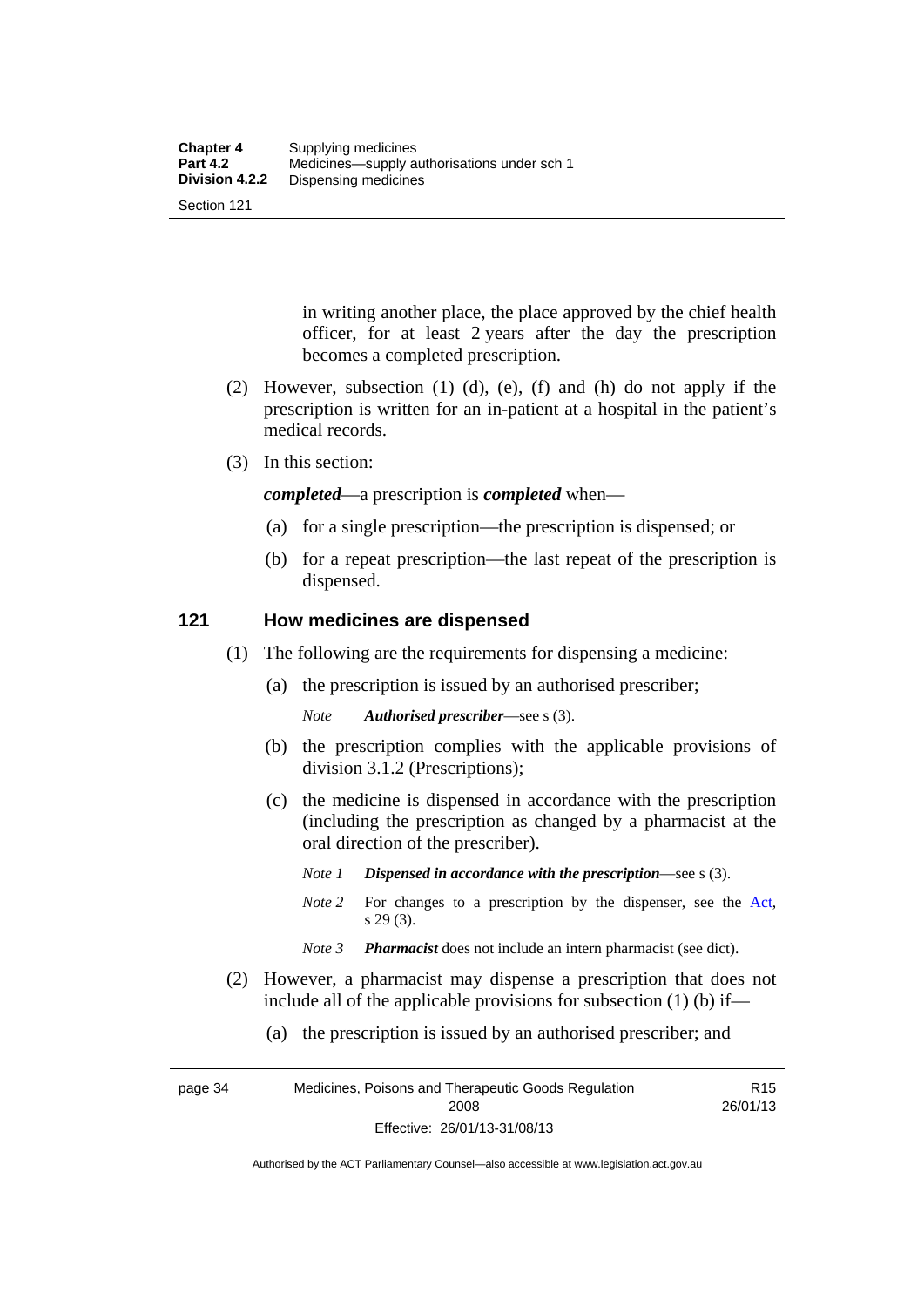- (b) the medicine is—
	- (i) dispensed in accordance with the prescription; and
	- (ii) if the prescription is changed by a pharmacist at the oral direction of the prescriber—the prescription complies with section 122; and

*Note Pharmacist* does not include an intern pharmacist (see dict).

- (c) the medicine is supplied in a package that is labelled in accordance with section 123; and
- (d) the pharmacist is satisfied that, because of a circumstance affecting the prescriber or the person for whom the medicine is to be dispensed, it is not practicable for a complying prescription to be issued for the medicine.
- (3) In this section:

*authorised prescriber*, in relation to a prescription, means—

- (a) for a medicine other than a controlled medicine—a person who is authorised to issue the prescription under the Act or another territory law; and
- (b) for a controlled medicine—a person who is authorised to issue the prescription under part 13.1 (Controlled medicines approvals).

#### **Examples—authorised prescribers**

1 A NSW registered doctor practising in Queanbeyan is authorised under a NSW law to prescribe medicines. The doctor gives a patient a prescription for a controlled medicine and another prescription for a prescription only medicine. The prescription only medicine can be dispensed in the ACT because the prescription is issued by a person who is authorised under a State law to prescribe the medicine. The prescription for the controlled medicine cannot be dispensed in the ACT because the doctor is not registered in the ACT.

page 35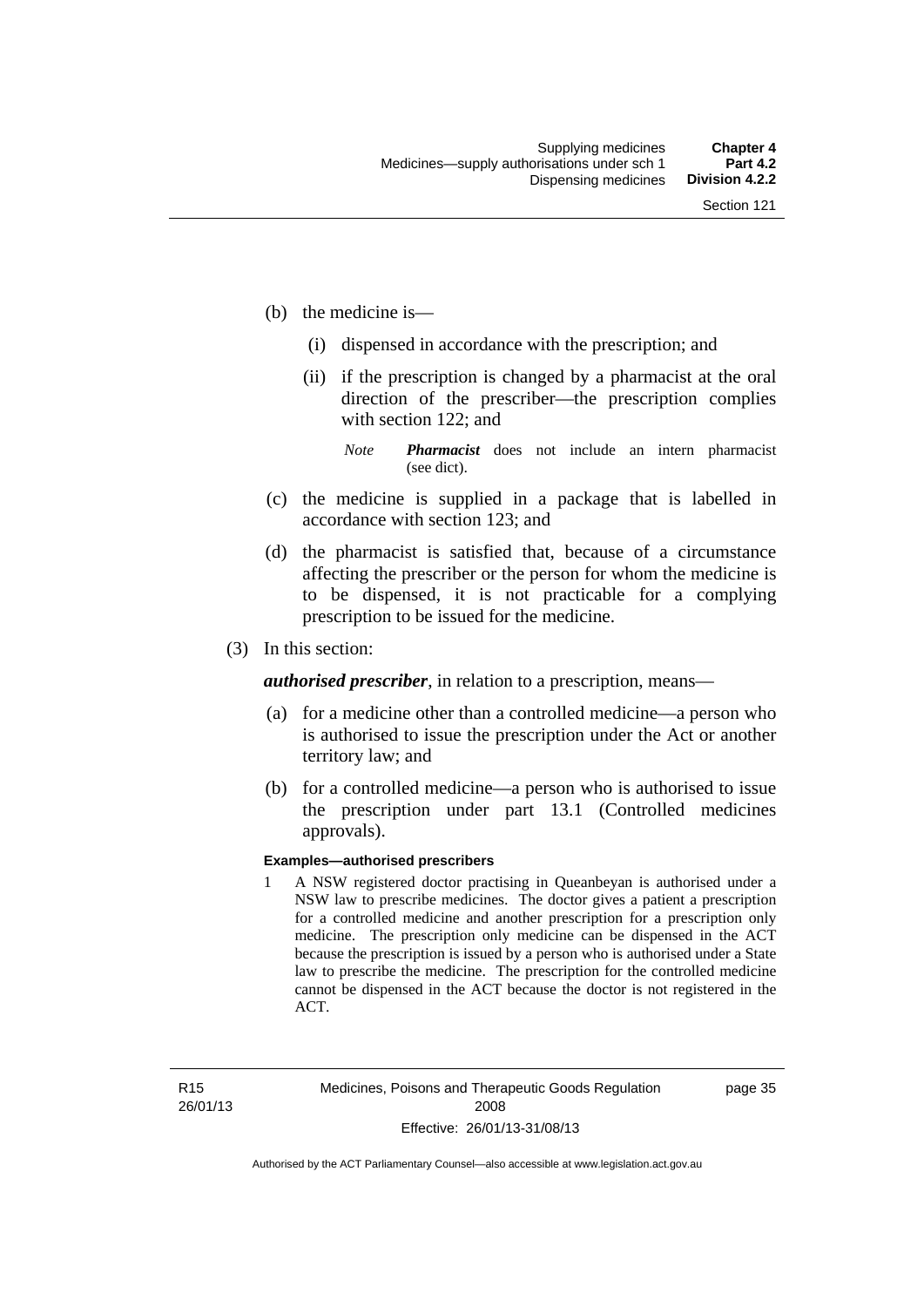- 2 If the doctor in example 1 is registered in both the ACT and NSW, the prescription for the controlled medicine can be dispensed in the ACT.
- 3 A special event exemption under the *[Health Professionals \(Special Events](http://www.legislation.act.gov.au/a/2000-25)  [Exemptions\) Act 2000](http://www.legislation.act.gov.au/a/2000-25)* authorises a visiting health professional to prescribe a medicine, including a controlled medicine. A Victorian registered doctor who is a visiting health professional within the meaning of that Act prescribes a controlled medicine. The prescription can be dispensed in the ACT.
- *Note* An example is part of the regulation, is not exhaustive and may extend, but does not limit, the meaning of the provision in which it appears (see [Legislation Act,](http://www.legislation.act.gov.au/a/2001-14) s 126 and s 132).

*dispensed in accordance with the prescription*, for a prescribed medicine, includes dispensing another brand of the medicine that is a bioequivalent form of the prescribed medicine.

*Note Bioequivalent*—see the dictionary.

#### **122 Noting changes to prescriptions on oral direction of prescriber—Act, s 27 (2) (b) (ii)**

The following must be noted, in writing, on the prescription:

- (a) the name of the prescriber giving the oral direction to change the prescription;
- (b) the change to the prescription;
- (c) the date the oral direction is given;
- (d) the pharmacist's signature.
- *Note* The notation must be made as soon as possible (see [Legislation Act,](http://www.legislation.act.gov.au/a/2001-14) s 151B).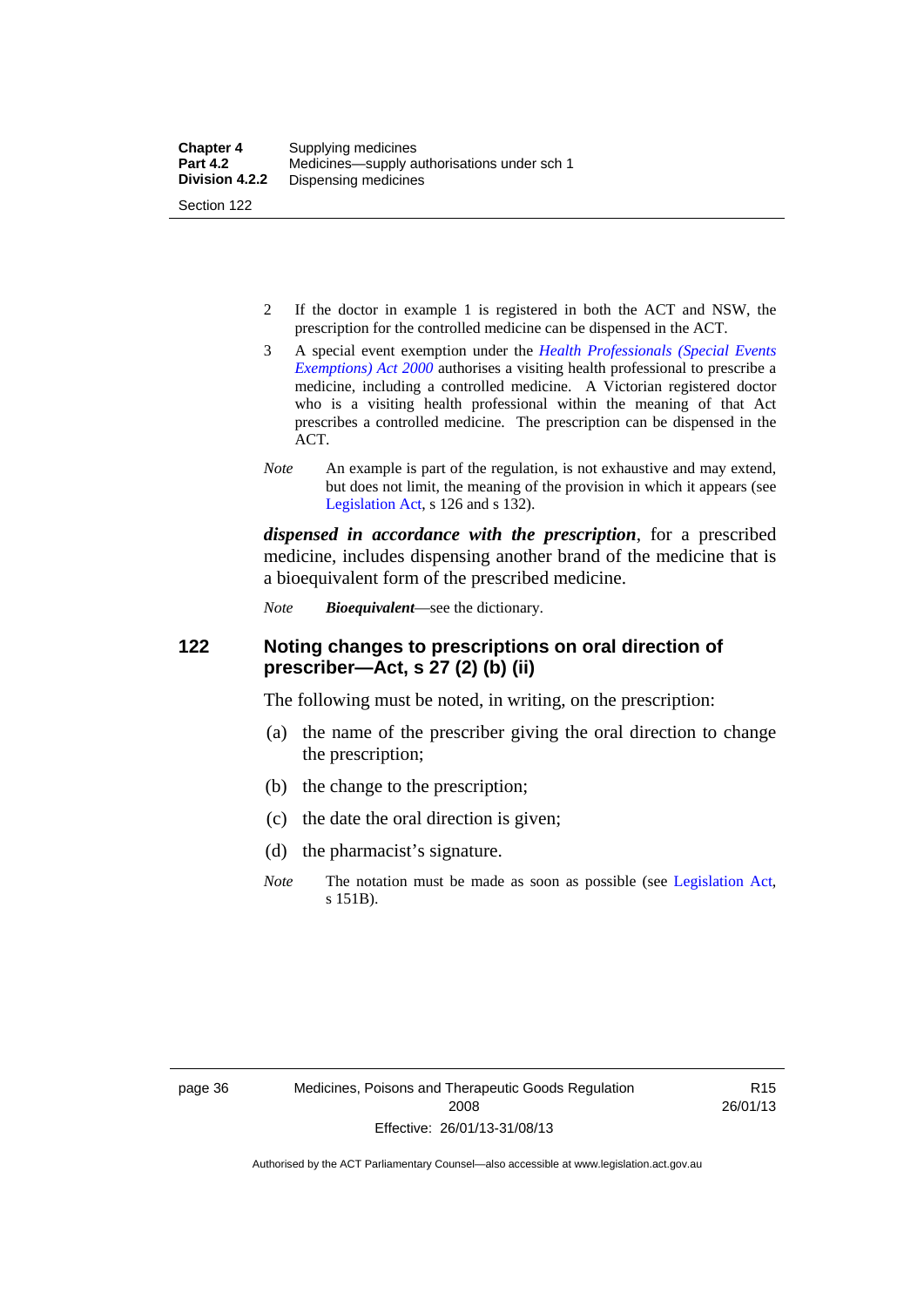## **123 Labelling dispensed medicines—Act, s 60 (1) (c) (i) and (2) (c) (i)**

The dispensed medicine must have a label that includes the following:

- (a) the name of the person for whom the medicine is dispensed;
- (b) if the prescriber is a dentist—the words 'for dental treatment only';
- (c) if the prescriber is an eligible midwife—the words 'for midwifery use only';
- (d) if the prescriber is an optometrist—the words 'for optometry use only';
- (e) if the prescriber is a veterinary surgeon—
	- (i) words to the effect of 'for animal treatment only'; and
	- (ii) the species of the animal for which the medicine is dispensed; and
	- (iii) if a way of identifying the animal is stated on the prescription—the way of identifying the animal;
- (f) the medicine's approved name and brand name;
	- *Note Approved name*—see the [medicines and poisons standard,](http://www.comlaw.gov.au/Series/F2012L01200) par 1 (1).
- (g) the form, strength and quantity of the medicine dispensed;
- (h) if the package of the dispensed medicine is not a manufacturer's pack—the relevant expiry date for the medicine;
- (i) the date the medicine is dispensed;
- (j) the name and the business address and telephone number of the pharmacy from which the medicine is dispensed;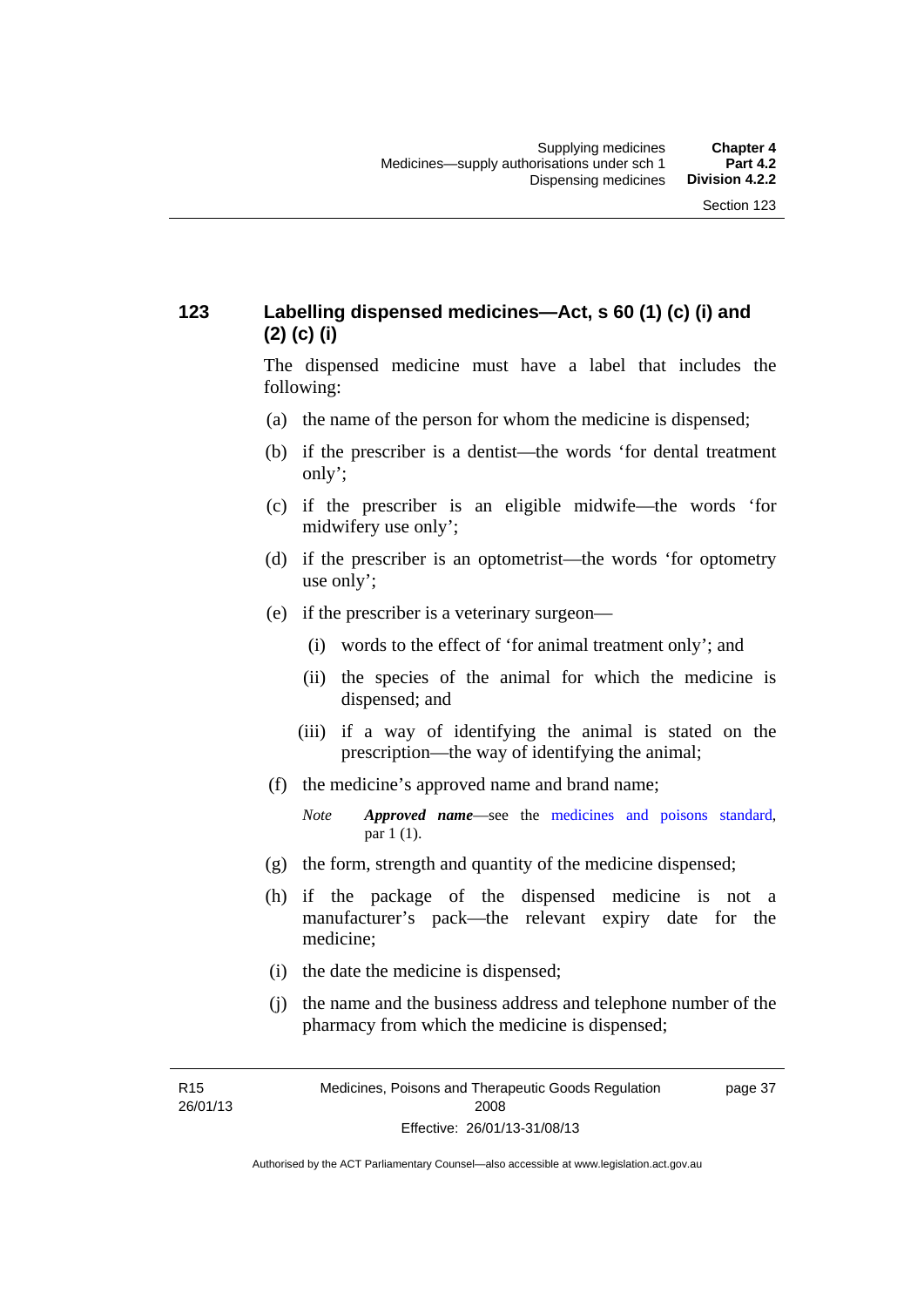- (k) the initials or other identification of the dispensing pharmacist;
- (l) a number that is different from the number given to each other prescription dispensed at the pharmacy;
- (m) directions about the use of the medicine that are adequate to allow the medicine to be taken or administered safely, including any warning statement in the medicines and poisons standard, appendix K (Drugs required to be labelled with a sedation warning) applying to the medicine;
- (n) words to the effect of 'keep out of reach of children'.

#### **Example—par (f) and par (g)**

Warfarin tablets (Coumadin) 5mg 50

*Note* An example is part of the regulation, is not exhaustive and may extend, but does not limit, the meaning of the provision in which it appears (see [Legislation Act,](http://www.legislation.act.gov.au/a/2001-14) s 126 and s 132).

#### **124 Marking dispensed prescriptions**

- (1) This section does not apply to a prescription for an in-patient at a hospital written in the patient's medical records.
- (2) A dispensed paper-based prescription for a medicine must be marked with—
	- (a) if the prescription is a single prescription or the last repeat of a repeat prescription—the word 'cancelled' on the front of the prescription; and
	- (b) the prescribed particulars.
- (3) A dispensed electronic prescription for a medicine must be marked with—
	- (a) if the prescription is a single prescription or the last repeat of a repeat prescription—the word 'cancelled'; and

R15 26/01/13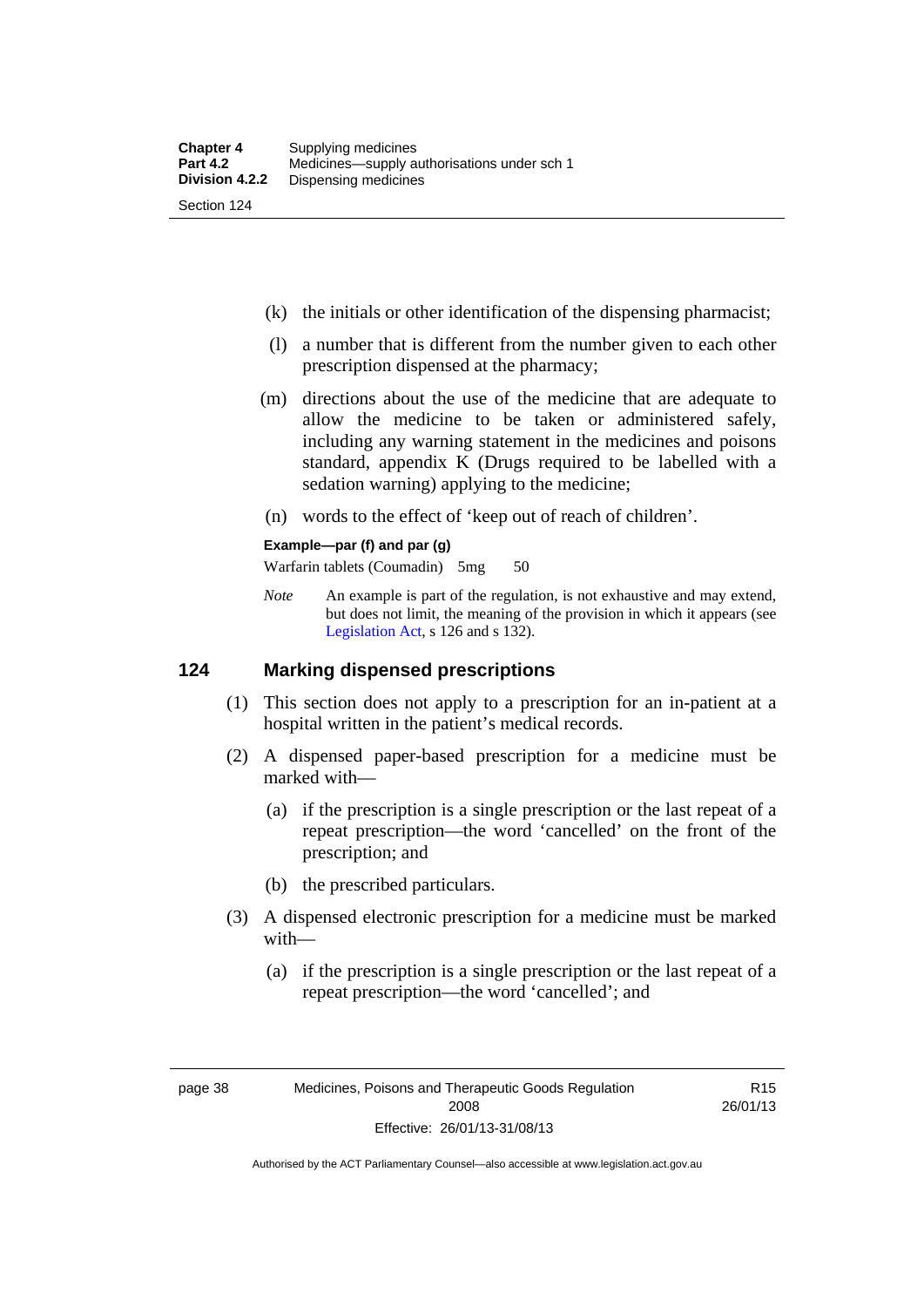- (b) a link to an electronic document containing the prescribed particulars.
- (4) In this section:

*paper-based prescription* includes a faxed copy of a prescription.

*prescribed particulars*, for a dispensed prescription for a medicine, means—

- (a) the date the medicine is dispensed; and
- (b) the name and business address of the dispensing pharmacy; and
- (c) if another brand of the medicine is dispensed for the prescribed medicine—the brand name of the medicine dispensed; and
- (d) for a repeat prescription—the number of the repeat dispensed; and
- (e) the prescription's number under section 123 (l); and
- (f) the pharmacist's initials or signature.

*single prescription* means a prescription that is not a repeat prescription.

#### **125 Recording dispensing of medicines**

The dispensing pharmacist must ensure that a written record is made of the following information in relation to the dispensing of the medicine:

- (a) the pharmacist's name;
- (b) the date of the prescription;
- (c) the prescriber's name;

R15 26/01/13

- (d) the date the prescription is dispensed;
- (e) for a repeat prescription—the number of the repeat dispensed;

Medicines, Poisons and Therapeutic Goods Regulation 2008 Effective: 26/01/13-31/08/13 page 39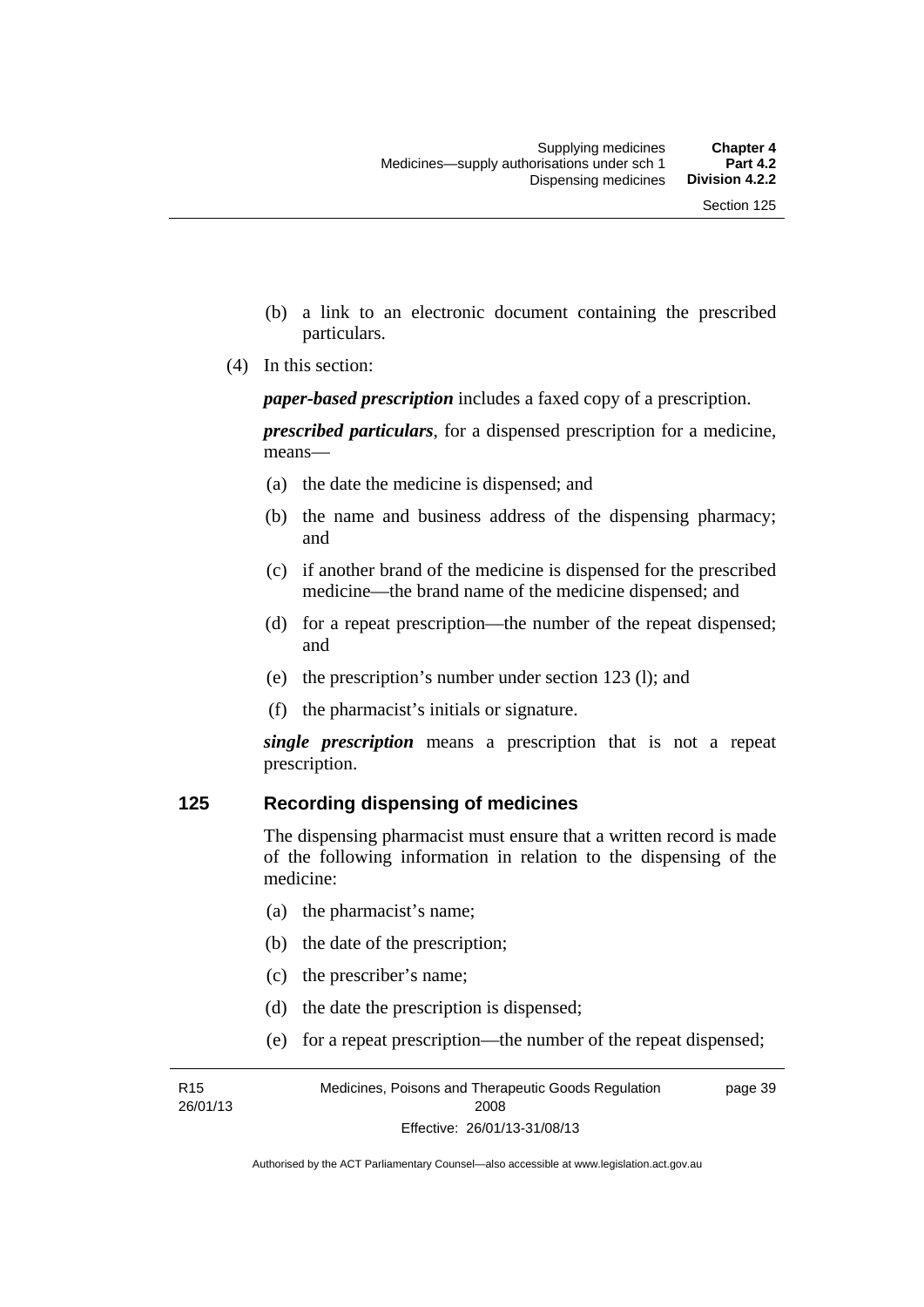(f) the prescription's number under section 123 (l);

- (g) the name and address of the person for whom the medicine is dispensed;
- (h) the medicine's approved name and brand name;
	- *Note Approved name*—see the [medicines and poisons standard,](http://www.comlaw.gov.au/Series/F2012L01200) par 1 (1).
- (i) the form, strength and quantity of the medicine dispensed.
- *Note Written* includes in electronic form (see [Act,](http://www.legislation.act.gov.au/a/2008-26/default.asp) dict).

## **Division 4.2.3 Supplying medicines on requisitions**

*Note* For authorisation to issue a requisition, see s 50.

#### **130 Authorisation conditions for supplying medicines on requisitions—Act, s 44 (1) (b) and (2) (b)**

A person's authorisation under section 110 to supply a medicine on a requisition is subject to the following conditions:

- (a) the medicine is supplied in accordance with the requirements under section 131;
- (b) the medicine is supplied in a package that is labelled in accordance with section 132;
- (c) the filled requisition is marked in accordance with section 133;
- (d) the supply is recorded in accordance with section 134;
- (e) the filled requisition and record under section 134 are kept at the institution where the medicine is supplied or, if the chief health officer approves in writing another place, the place approved by the chief health officer, for at least 2 years after the day the medicine is supplied.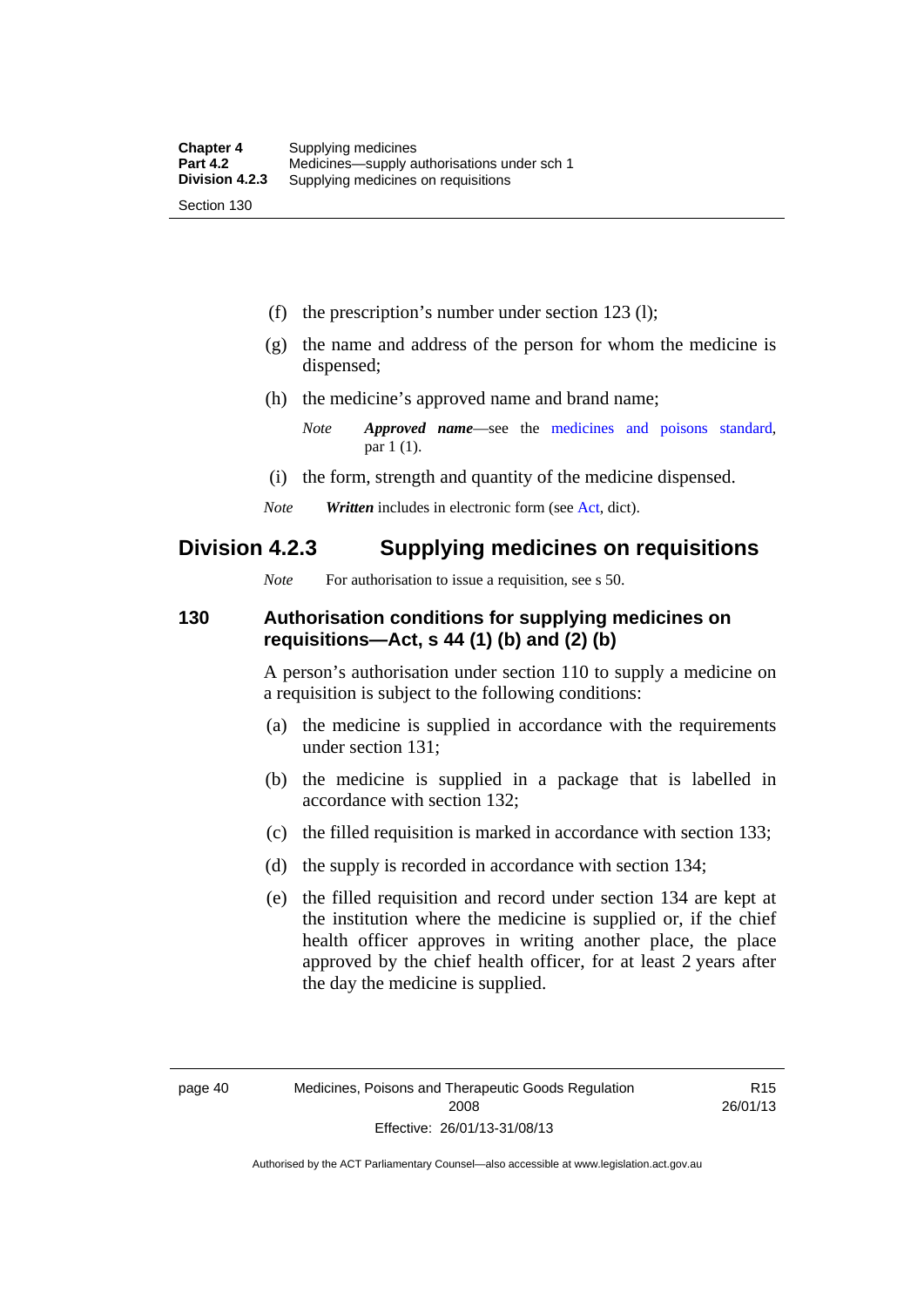#### **131 Supplying medicines on requisitions**

- (1) The following are the requirements for the supply of a medicine on a requisition:
	- (a) the medicine is supplied in accordance with the requisition (including the requisition as changed by the person supplying the medicine at the oral direction of the person issuing the requisition);

- (b) if the requisition is a written requisition—the requisition complies with section 55 (General requirements for written requisitions) and section 56 (Particulars for requisitions);
- (c) if the requisition is an oral requisition—the requisition complies with section 56.
- (2) However, if the requisition does not comply with section 55 or section 56 (as appropriate), a pharmacist may supply the medicine on the requisition if satisfied that it is not practicable for a complying requisition to be issued for the medicine.

*Note Pharmacist* does not include an intern pharmacist (see dict).

(3) In this section:

*supplied in accordance with the requisition*, for a requisitioned medicine, includes supplying another brand of the medicine that is a bioequivalent form of the requisitioned medicine.

*Note Bioequivalent*—see the dictionary.

R15 26/01/13 page 41

*Note* For changes to a requisition by the person supplying a medicine on a requisition (see [Act,](http://www.legislation.act.gov.au/a/2008-26/default.asp) s 29 (3)).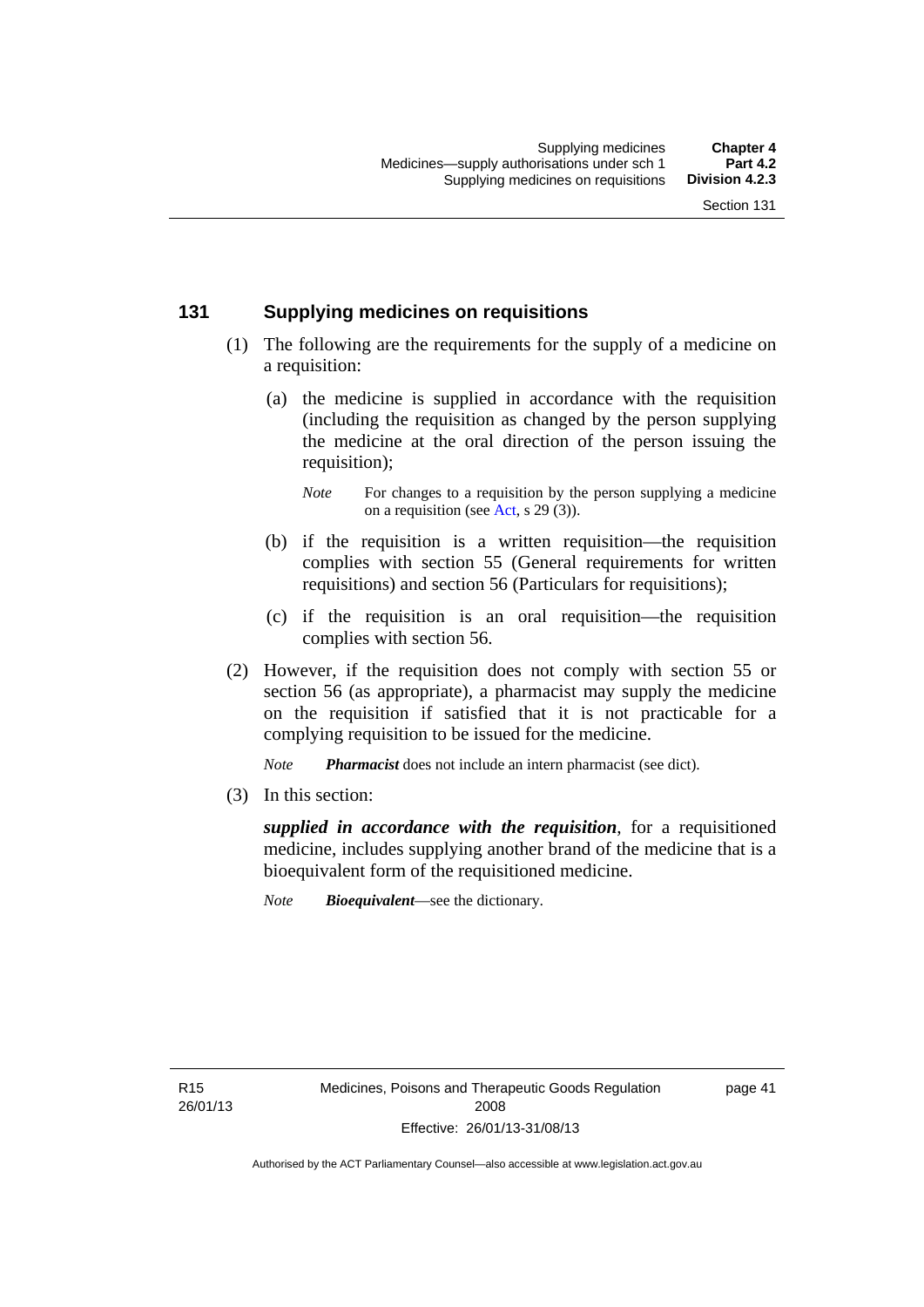## **132 Labelling medicines supplied on requisition—Act, s 60 (1) (c) (i) and (2) (c) (i)**

The package of a medicine supplied on requisition to a ward for the supply to a patient must have a label that includes the following:

(a) the medicine's approved name or brand name;

*Note Approved name*—see the [medicines and poisons standard,](http://www.comlaw.gov.au/Series/F2012L01200) par 1 (1).

- (b) the form, strength and quantity of the medicine;
- (c) if the package of the medicine is not a manufacturer's pack—
	- (i) the batch number or numbers of the medicine; and
	- (ii) the relevant expiry date for the medicine;
- (d) the name or other identifier of the pharmacy or ward from which the medicine is supplied;
- (e) if the medicine is a controlled medicine—a number that is different from the number given to each other requisition supplied from the pharmacy or ward.

#### **Examples—par (a) and par (b)**

- 1 Warfarin tablets 5mg 50
- 2 Coumadin tablets 5mg 50
- *Note* An example is part of the regulation, is not exhaustive and may extend, but does not limit, the meaning of the provision in which it appears (see [Legislation Act,](http://www.legislation.act.gov.au/a/2001-14) s 126 and s 132).

#### **133 Marking filled requisitions**

- (1) A filled paper-based requisition for a medicine must be marked with—
	- (a) the name or other identifier of the pharmacy or ward from which the medicine is supplied; and

page 42 Medicines, Poisons and Therapeutic Goods Regulation 2008 Effective: 26/01/13-31/08/13

R15 26/01/13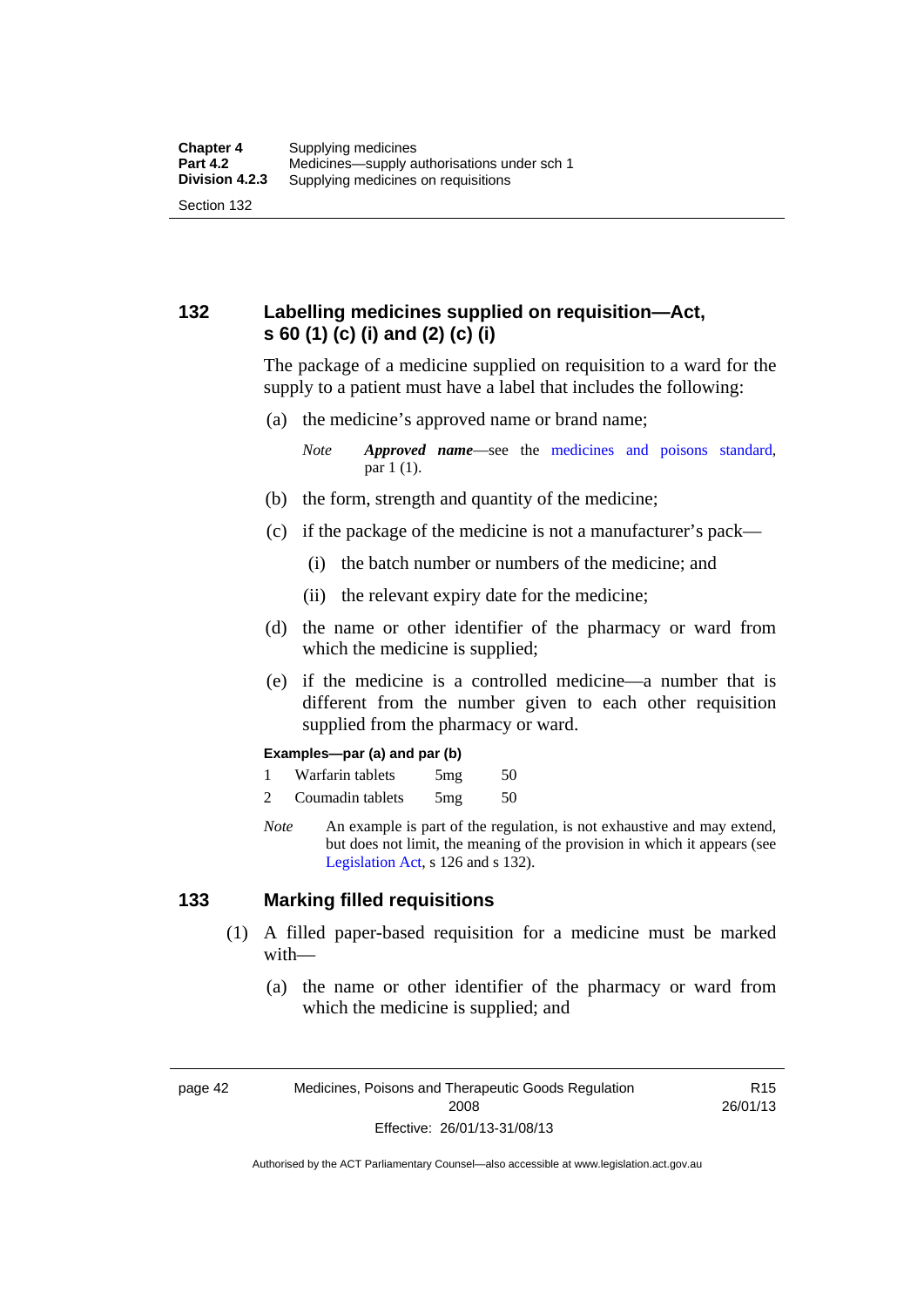- (b) if the medicine is a controlled medicine—the requisition's number under section 132 (e); and
- (c) the supplier's initials or signature.
- (2) A filled electronic requisition for a medicine must be marked with a link to an electronic document containing—
	- (a) the name or other identifier of the pharmacy or ward from which the medicine is supplied; and
	- (b) if the medicine is a controlled medicine—the requisition's number under section 132 (e); and
	- (c) the supplier's initials or signature.
- (3) However, subsection (1) (a) and (2) (a) do not apply to a requisition filled at a pharmacy at an institution.
- (4) In this section:

*paper-based requisition* includes a faxed copy of a requisition.

#### **134 Recording supply of medicines on requisitions**

A person who supplies a medicine to someone else on requisition must make a written record of the following information:

- (a) the date of the requisition;
- (b) the name of the person who issued the requisition;
- (c) the date the requisition is filled;
- (d) the medicine, and the form, strength and quantity of the medicine, supplied;
- (e) the name or initials of the person supplying the medicine.
- *Note Written* includes in electronic form (see [Act,](http://www.legislation.act.gov.au/a/2008-26/default.asp) dict).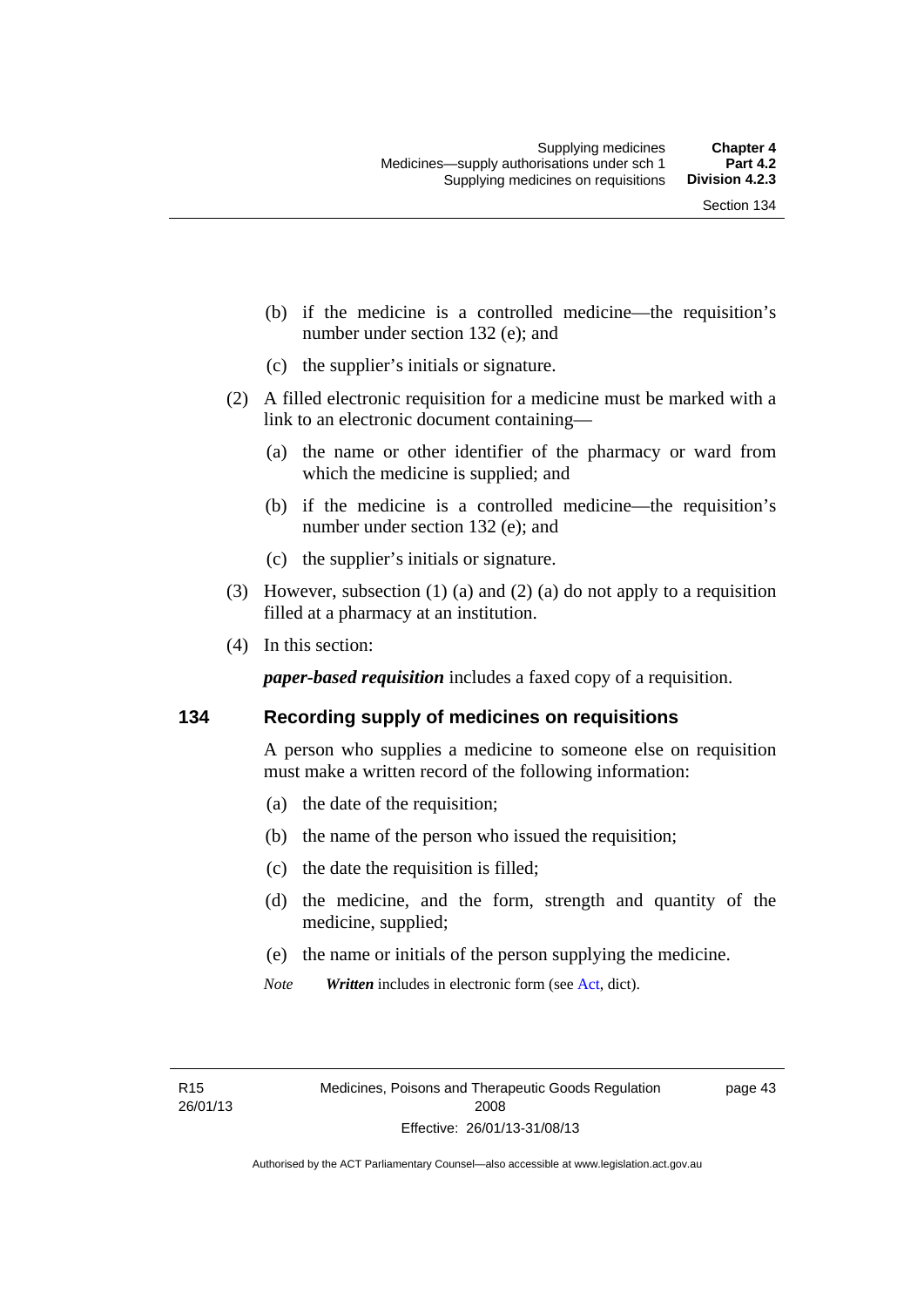Section 140

# **Division 4.2.4 Supplying medicines on purchase orders**

*Note* For authorisation to issue a purchase order, see s 60.

#### **140 Authorisation conditions for supplying medicines on purchase orders—Act, s 44 (1) (b) and (2) (b)**

A person's authorisation under section 110 to supply a medicine on a purchase order is subject to the following conditions:

- (a) the purchase order is a complying purchase order;
- (b) the medicine is supplied in accordance with the requirements of section 141;
- (c) the supply is recorded in accordance with section 142;
- (d) if the supplier does not receive a document signed by the buyer acknowledging receipt of the medicine within 7 days after the day the medicine is delivered—the supplier must, within 24 hours after the end of the 7-day period, tell the chief health officer, in writing, of the failure to receive the document;
- (e) the following are kept at the supplier's business premises or, if the chief health officer approves in writing another place, the place approved by the chief health officer, for at least 2 years after the day the medicine is supplied:
	- (i) the filled purchase order;
	- (ii) the delivery acknowledgement under paragraph (d) or section 141 $(1)$  $(d)$  $(ii)$ ;
	- (iii) the record for section 142.

R15 26/01/13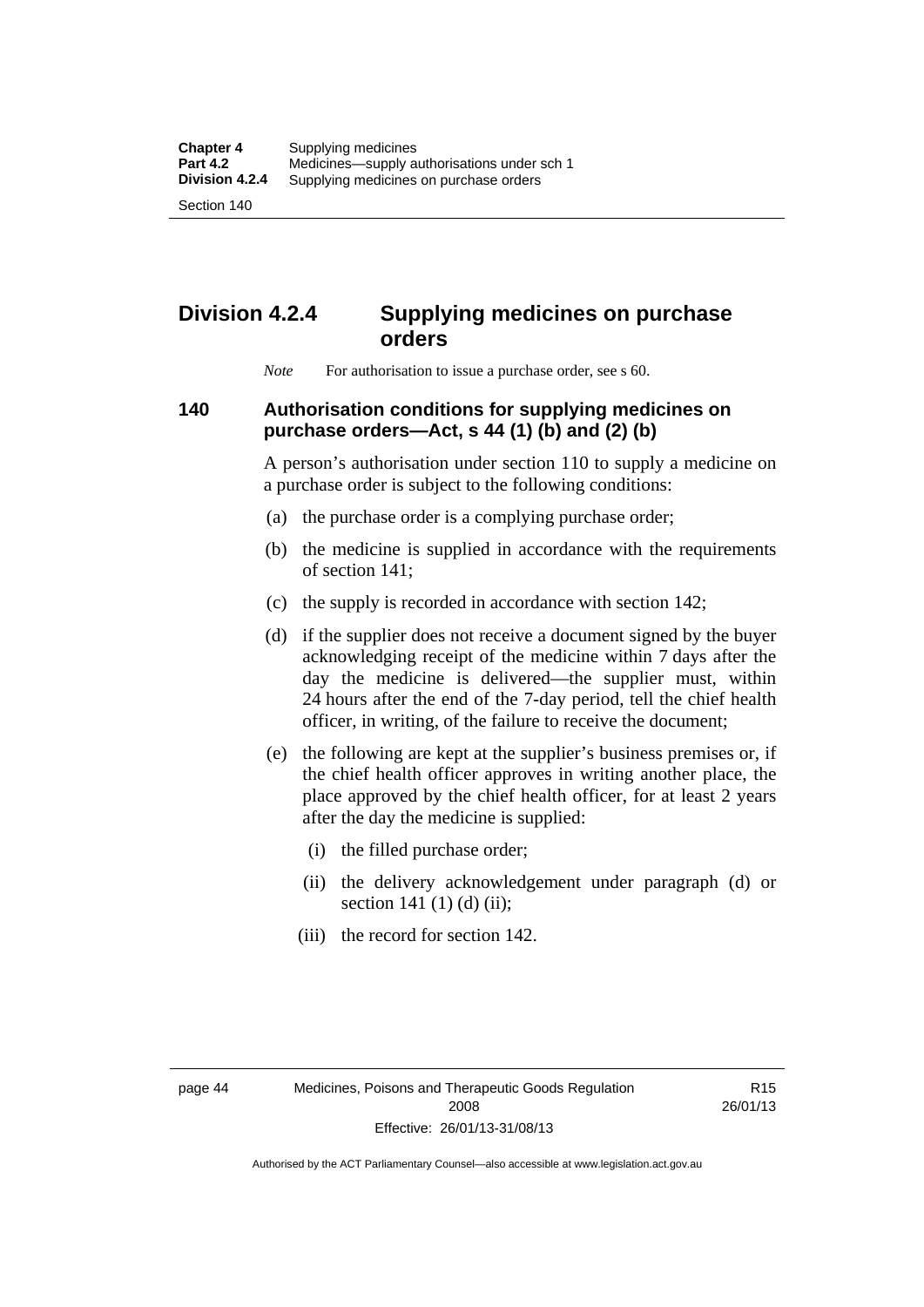#### **141 Supplying medicines on purchase orders**

- (1) The following are the requirements for the supply of a medicine on a purchase order:
	- (a) the medicine is supplied in manufacturer's packs that comply with—
		- (i) section 501 (Packaging of supplied manufacturer's packs of medicines—[Act](http://www.legislation.act.gov.au/a/2008-26/default.asp), s 59 (1) (c) (i) and (2) (c) (i)); or
		- (ii) an approval under the [Act](http://www.legislation.act.gov.au/a/2008-26/default.asp), section 193 (Approval of non-standard packaging and labelling);
	- (b) the manufacturer's packs are labelled in accordance with—
		- (i) section 502 (Labelling of supplied manufacturer's packs of medicines—[Act](http://www.legislation.act.gov.au/a/2008-26/default.asp), s  $60(1)$  (c) (i) and (2) (c) (i)); or
		- (ii) an approval under the [Act,](http://www.legislation.act.gov.au/a/2008-26/default.asp) section 193;
	- (c) the manufacturer's packs are securely wrapped and packed;
	- (d) if the medicine is delivered in person by the supplier to the buyer—
		- (i) the medicine is delivered to an adult; and
		- (ii) the delivery is acknowledged by the adult signing and dating a copy of the purchase order;
	- (e) if the medicine is not delivered in person by the supplier to the buyer—the medicine is delivered to the buyer by a person whose procedures require the delivery of the medicine to be signed for by the buyer or an adult employee of the buyer.

page 45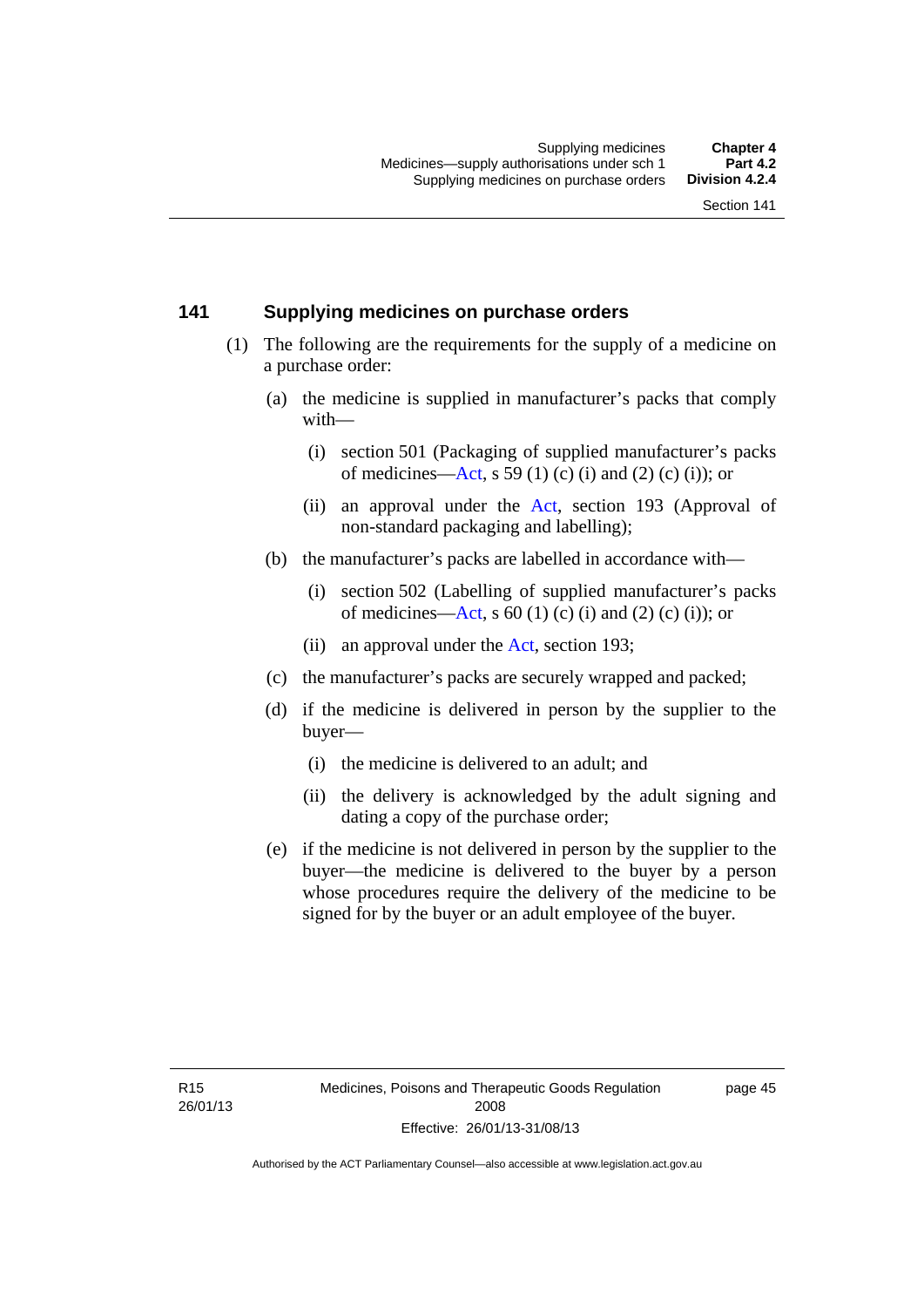- (2) However, subsection (1) (a), (b) and (c) do not apply in relation to a medicine supplied by a pharmacist to a prescriber who is authorised to supply the medicine during a consultation if the medicine is supplied in a package that is labelled with the following particulars:
	- (a) the approved name and brand name of the medicine;

*Note Approved name*—see the [medicine and poisons standard,](http://www.comlaw.gov.au/Series/F2012L01200) par 1 (1).

- (b) the form, strength and quantity of the medicine, supplied;
- (c) if the package of the medicine is not a manufacturer's pack the relevant expiry date for the medicine.

#### **142 Recording supply of medicines on purchase orders**

A person who supplies a medicine to someone else on a purchase order must make a written record of the following information:

- (a) the date of the order;
- (b) the issuer's authority to issue the order;
- (c) the name, and the business address and telephone number, of the person to whom the medicine is supplied;
- (d) the date the order is supplied;
- (e) the medicine, and the form, strength and quantity of the medicine, supplied.
- *Note Written* includes in electronic form (see [Act,](http://www.legislation.act.gov.au/a/2008-26/default.asp) dict).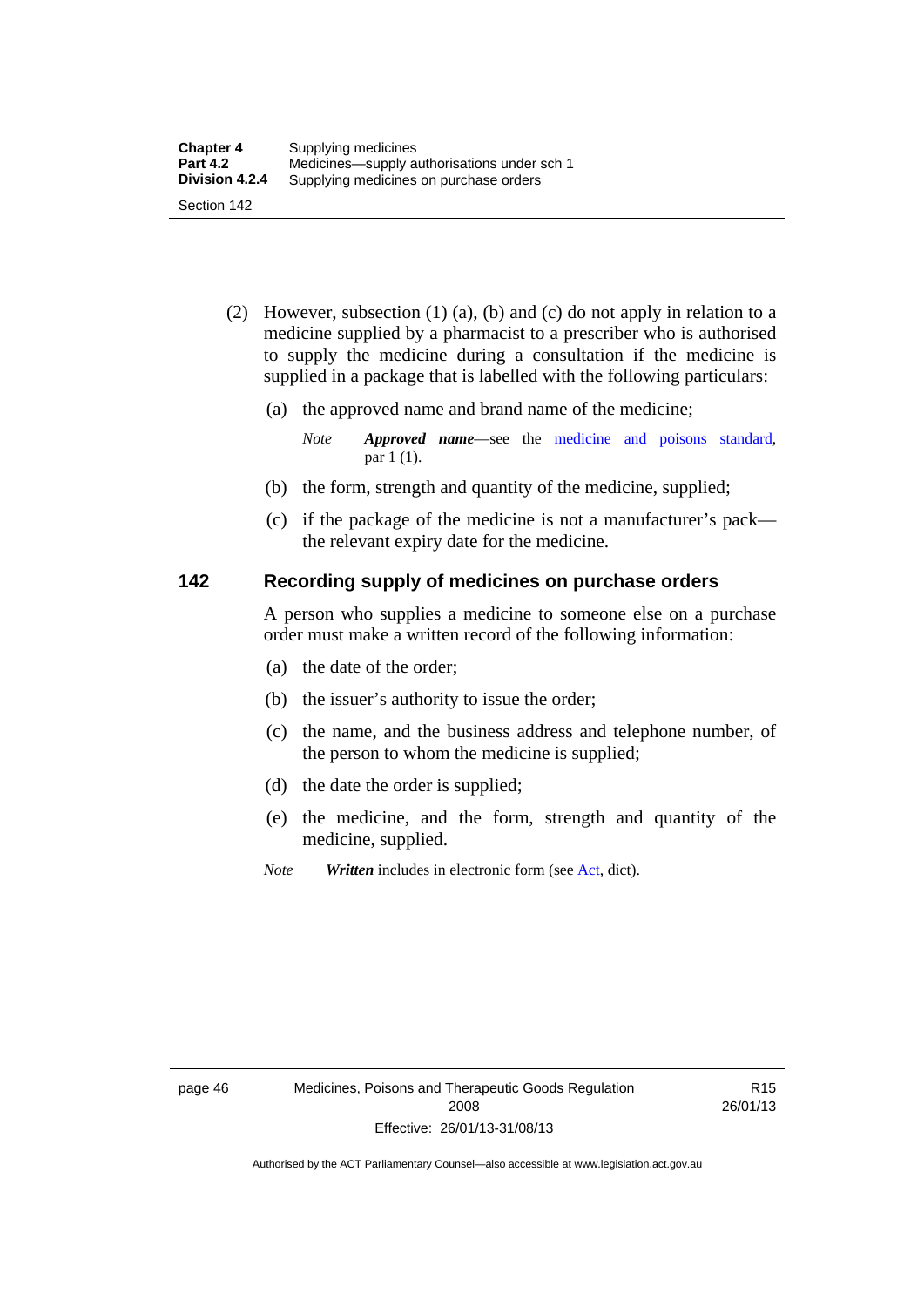## **Division 4.2.5 Supplying medicines on standing orders**

- *Note 1* For the issue of a standing order, see pt 3.4.
- *Note 2 Supply* does not include administer (see [Act,](http://www.legislation.act.gov.au/a/2008-26/default.asp) s 24).

#### **150 Authorisation conditions for supplying medicines on standing orders—Act, s 44 (1) (b) and (2) (b)**

- (1) A person's authorisation under section 110 to supply a medicine on a standing order is subject to the following conditions:
	- (a) the medicine is supplied in accordance with the requirements of section 151;
	- (b) the supply is recorded in accordance with section 153;
	- (c) the record for section 153 is kept at the person's business premises or, if the chief health officer approves in writing another place, the place approved by the chief health officer, for at least 2 years after the day the medicine is supplied;
	- (d) if the supplier is not the person who would ordinarily have prescribed the medicine for the recipient, the required information is given in writing to—
		- (i) the prescriber (the *usual prescriber*) who would ordinarily have prescribed the medicine for the recipient not later than 24 hours after supplying the medicine; or
		- (ii) if the recipient does not have a usual prescriber—the recipient.
- (2) However, subsection (1) (c) and (d) do not apply if the record is made in a patient's medical records.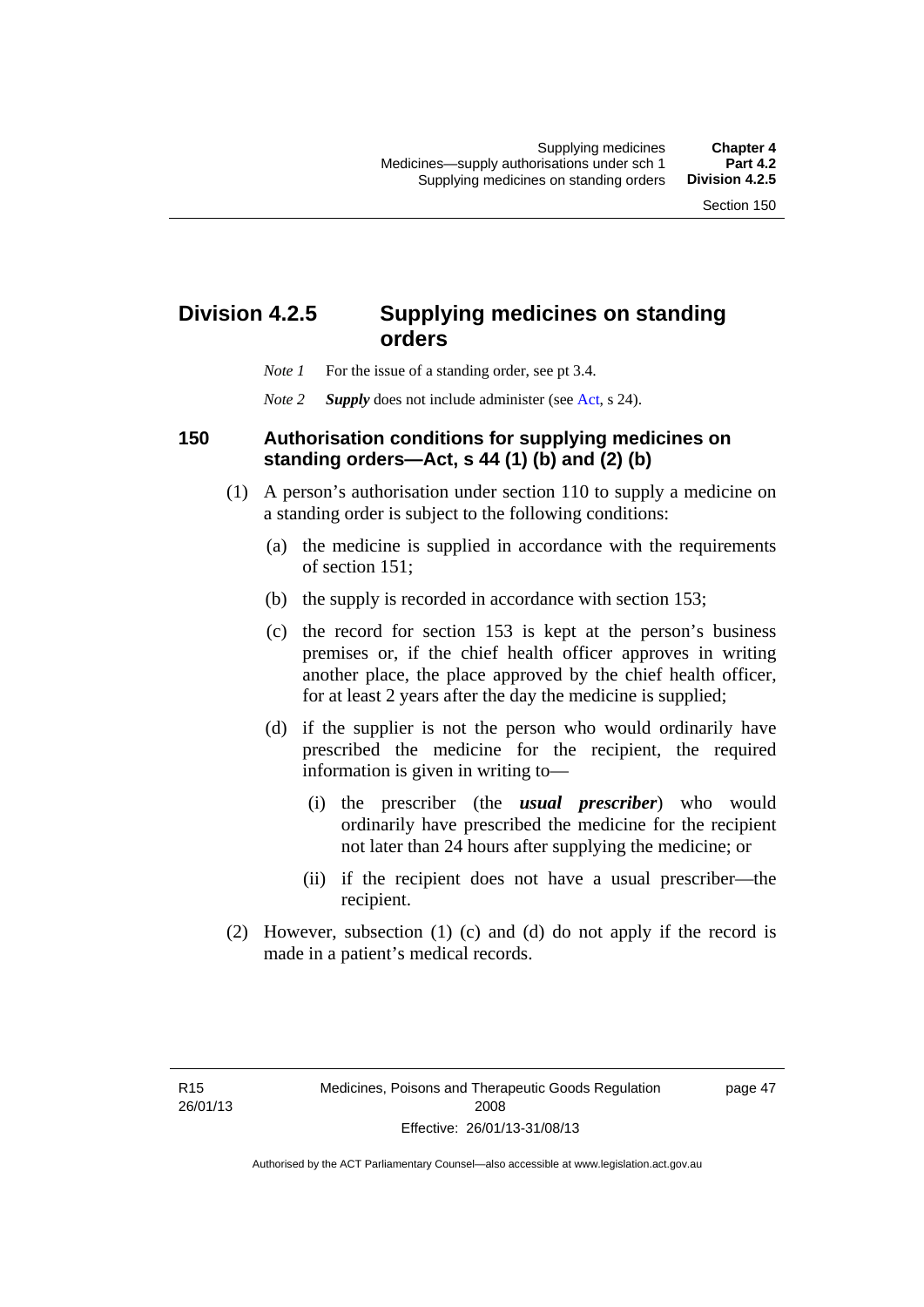(3) In this section:

*required information*, for the supply of a medicine on a standing order, means—

- (a) the supplier's name; and
- (b) the date the medicine is supplied; and
- (c) the name and address of the person to whom the medicine is supplied; and
- (d) the medicine's approved name and brand name; and
- (e) the form, strength and quantity of the medicine supplied.

#### **151 Supplying medicines on standing orders**

The following are the requirements for the supply of a medicine on a standing order:

- (a) the medicine is supplied in accordance with the standing order;
- (b) the medicine is supplied in a package that is labelled in accordance with section 152.

#### **152 Labelling medicines supplied on standing order— Act, s 60 (1) (c) (i) and (2) (c) (i)**

The package of a medicine supplied on a standing order must have a label that includes the following:

- (a) the name of the person to whom the medicine is to be supplied;
- (b) the date the medicine is supplied;
- (c) the medicine, and the form, strength and quantity of the medicine, supplied;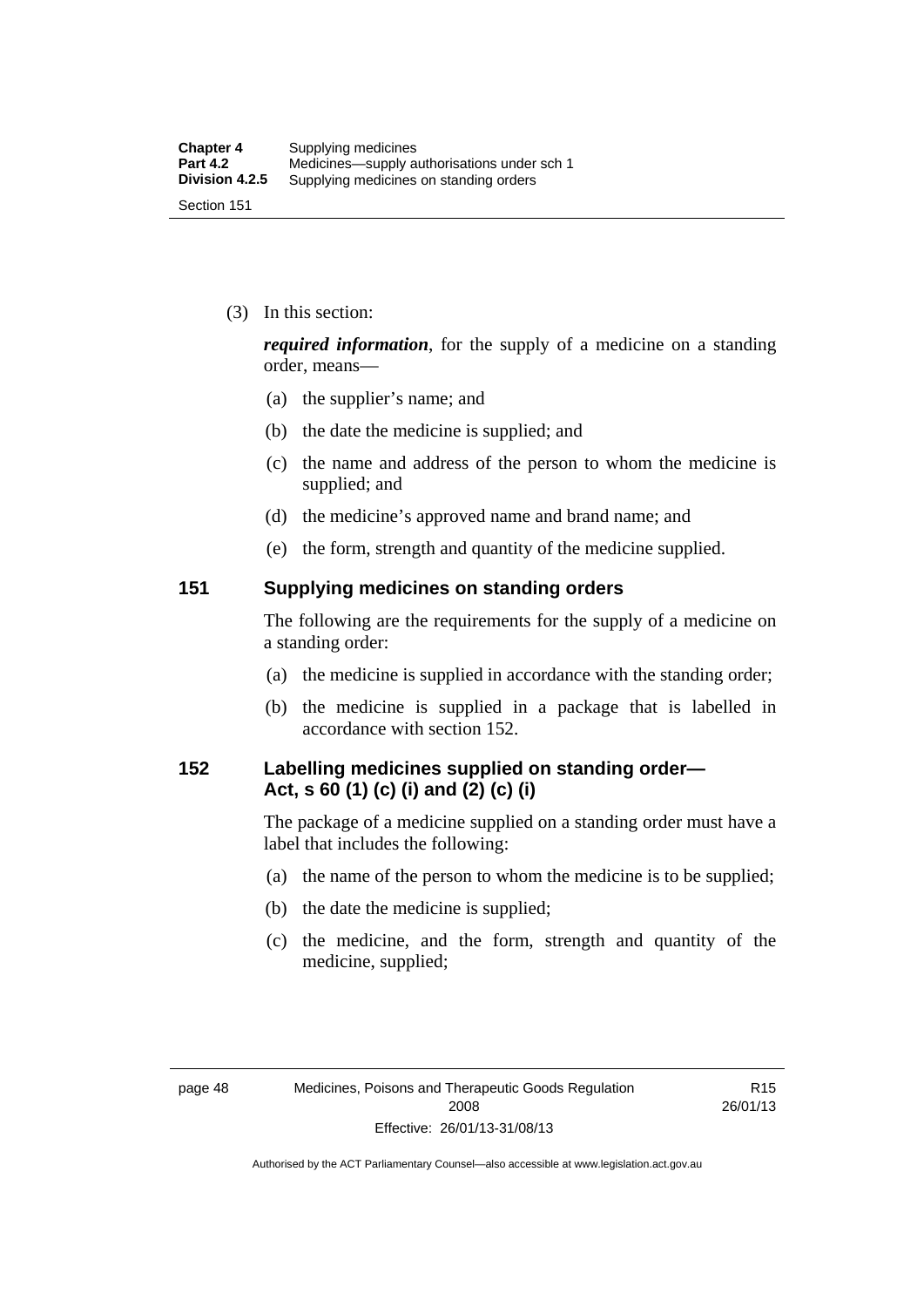- (d) if the package of the dispensed medicine is not a manufacturer's pack—
	- (i) the batch number or numbers of the medicine; and
	- (ii) the relevant expiry date for the medicine;
- (e) the supplier's name, business address and telephone number;
- (f) directions about the use of the medicine that are adequate to allow the medicine to be taken or administered safely, including any warning statement in the medicines and poisons standard, appendix K (Drugs required to be labelled with a sedation warning) applying to the medicine;
- (g) words to the effect of 'keep out of reach of children'.

#### **153 Recording supply of medicines on standing orders**

- (1) A person (the *supplier*) who supplies a medicine to a person (the *patient*) on a standing order must make a written record of the following information:
	- (a) the supplier's name;
	- (b) the patient's name and address;
	- (c) the date the medicine is supplied;
	- (d) the medicine's approved name and brand name;
	- (e) the form, strength and quantity of the medicine;
	- (f) the date of the standing order.
	- *Note Written* includes in electronic form (see [Act,](http://www.legislation.act.gov.au/a/2008-26/default.asp) dict).
- (2) However, subsection (1) (b) does not apply if the record is made in the patient's medical records.

page 49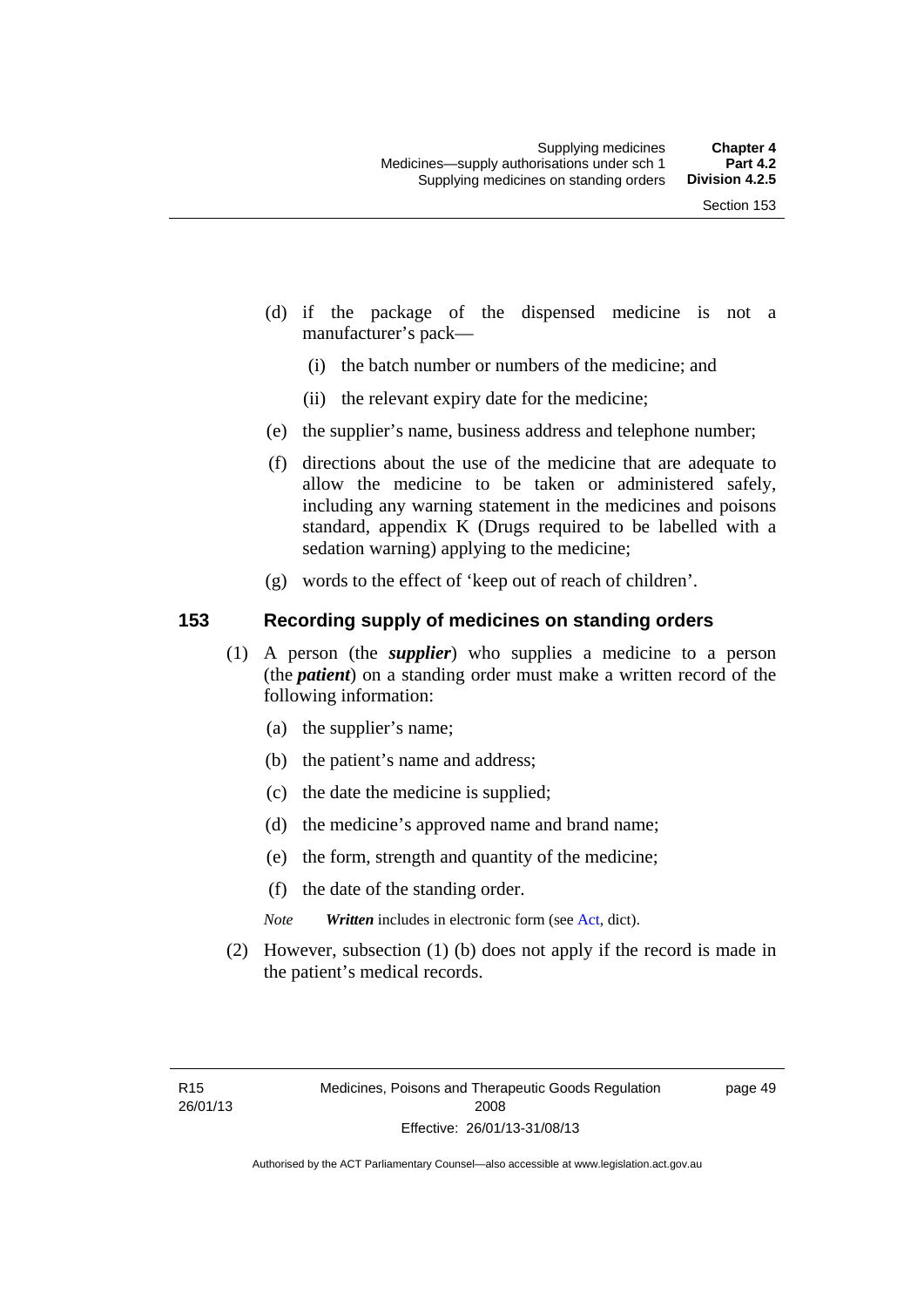## **Division 4.2.6 Supplying medicines during consultations**

*Note Supply* does not include administer (see [Act,](http://www.legislation.act.gov.au/a/2008-26/default.asp) s 24).

### **160 Authorisation conditions for supplying medicines during consultations—Act, s 44 (1) (b) and (2) (b)**

A prescriber's authorisation under section 110 to supply a medicine during a consultation is subject to the following conditions:

- (a) the medicine is supplied in accordance with the [Act](http://www.legislation.act.gov.au/a/2008-26/default.asp), section 7 (Appropriate prescription and supply of medicines);
- (b) if the medicine is a controlled medicine for human use—
	- (i) the prescriber complies with the additional requirements under section 163 (Additional requirements for supplying controlled medicines for human use during consultations) in relation to the supply; and
	- (ii) if the medicine is dronabinol—the prescriber has an authorisation under the *[Therapeutic Goods Act 1989](http://www.comlaw.gov.au/Series/C2004A03952)* (Cwlth), section 19 to supply the medicine; and
		- *Note* Dronabinol cannot be prescribed for veterinary use because it is a prohibited substance (see [medicine and poisons](http://www.comlaw.gov.au/Series/F2012L01200)  [standard,](http://www.comlaw.gov.au/Series/F2012L01200) sch 9, entry for tetrahydrocannabinols).
	- (iii) the prescriber complies with section 164 (Information for CHO about controlled medicines supplied during consultations[—Act,](http://www.legislation.act.gov.au/a/2008-26/default.asp) s 31 (2) (b) and (4), def *required information*);

R15 26/01/13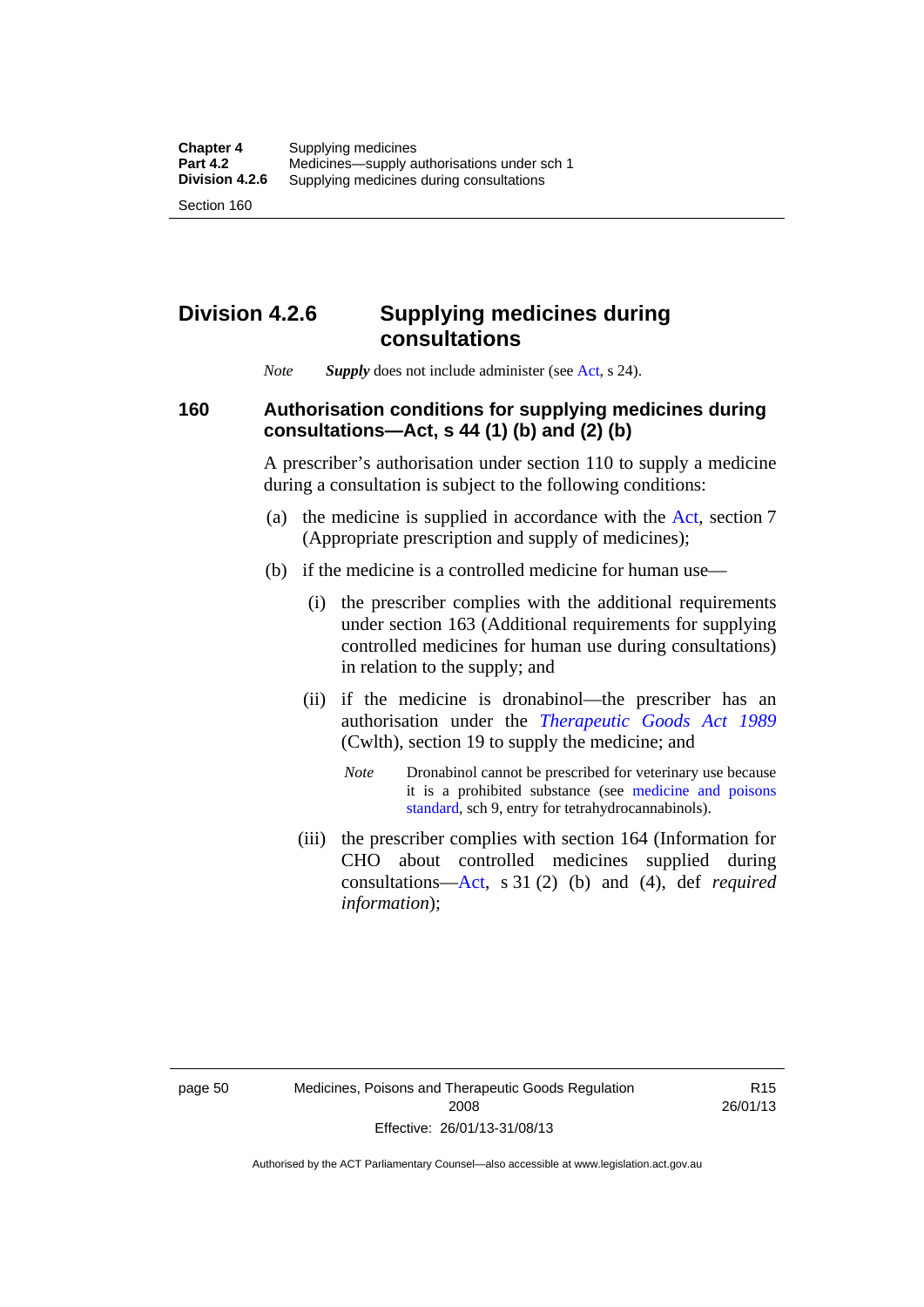- (c) if the medicine is a designated appendix D medicine prescribed for a purpose mentioned in schedule 3 (Designated appendix D medicines—standing approvals), part 3.2, column 3 in relation to the medicine—
	- (i) the prescriber has an appendix D medicines approval to prescribe the medicine; and
	- (ii) the prescriber complies with each condition (if any) of the approval (including any conditions in the schedule, part 3.2, column 4 in relation to the medicine);
- (d) the medicine is labelled in accordance with section 161;
- (e) the supply is recorded in accordance with section 162;
- (f) the record is kept at the prescriber's business premises or, if the chief health officer approves in writing another place, the place approved by the chief health officer, for at least 2 years after the day the medicine is supplied.

#### **161 Labelling medicines supplied during consultations**

The supplied medicine must have a label that includes the following:

- (a) the name of the person to whom the medicine is supplied;
- (b) the date the medicine is supplied;
- (c) the prescriber's name, business address and telephone number;
- (d) the medicine's approved name or brand name;
	- *Note Approved name*—see the [medicines and poisons standard,](http://www.comlaw.gov.au/Series/F2012L01200) par 1 (1).
- (e) the form, strength and quantity of the medicine;

page 51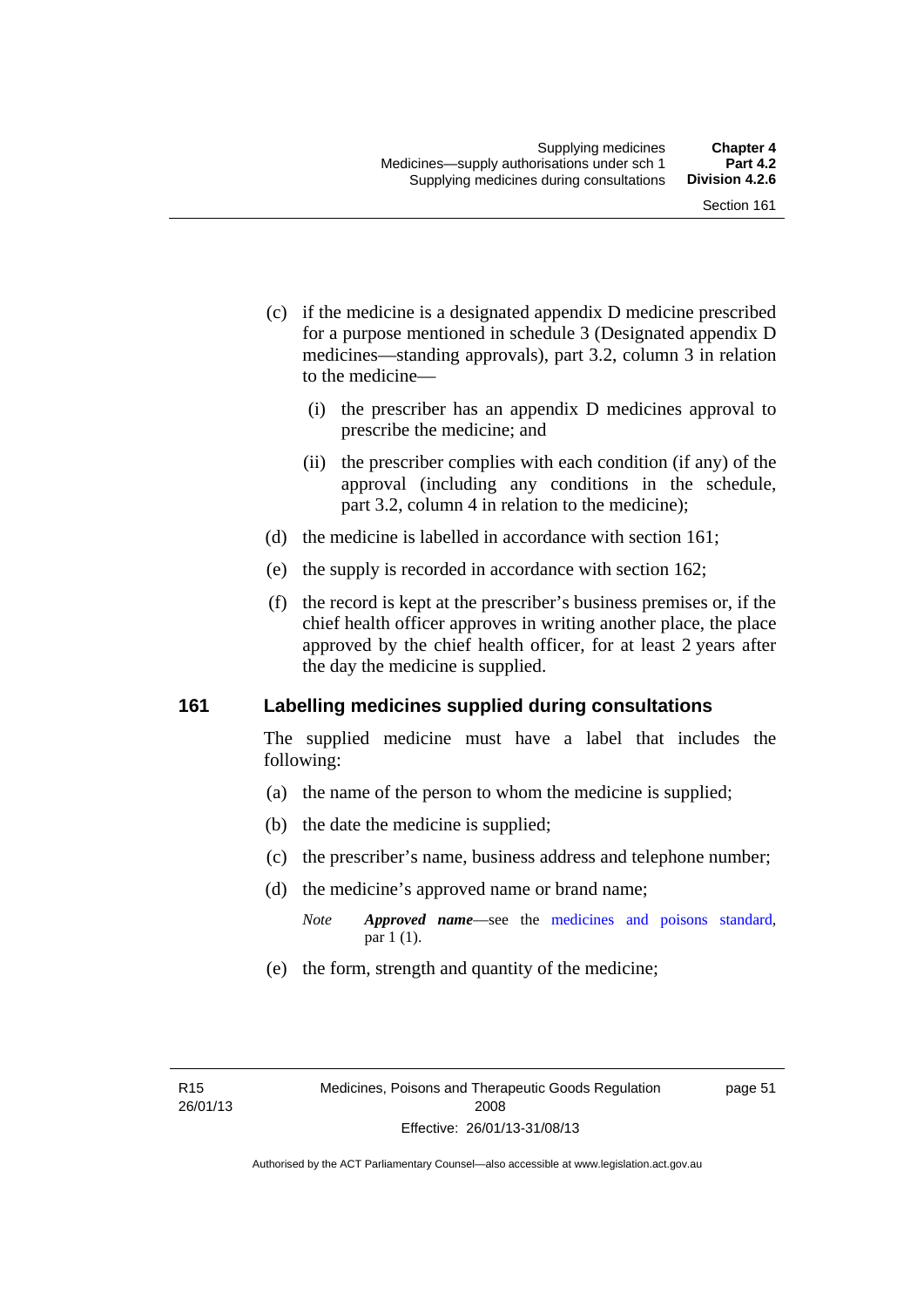- (f) if the package of the supplied medicine is not a manufacturer's pack—the relevant expiry date for the medicine;
- (g) directions about the use of the medicine that are adequate to allow the medicine to be taken or administered safely, including any warning statement in the medicines and poisons standard, appendix K (Drugs required to be labelled with a sedation warning) applying to the medicine;
- (h) words to the effect of 'keep out of reach of children';
- (i) if the prescriber is a dentist—the words 'for dental treatment only';
- (j) if the prescriber is an eligible midwife—the words 'for midwifery use only';
- (k) if the prescriber is an optometrist—the words 'for optometry use only';
- (l) if the prescriber is a veterinary surgeon—
	- (i) words to the effect of 'for animal treatment only'; and
	- (ii) the species of the animal for which the medicine is supplied; and
	- (iii) if possible, a way of identifying the animal.

#### **Examples—par (d) and par (e)**

| Warfarin tablets | 5mg | 50 |
|------------------|-----|----|
| Coumadin tablets | 5mg | 50 |

*Note* An example is part of the regulation, is not exhaustive and may extend, but does not limit, the meaning of the provision in which it appears (see [Legislation Act,](http://www.legislation.act.gov.au/a/2001-14) s 126 and s 132).

page 52 Medicines, Poisons and Therapeutic Goods Regulation 2008 Effective: 26/01/13-31/08/13

R15 26/01/13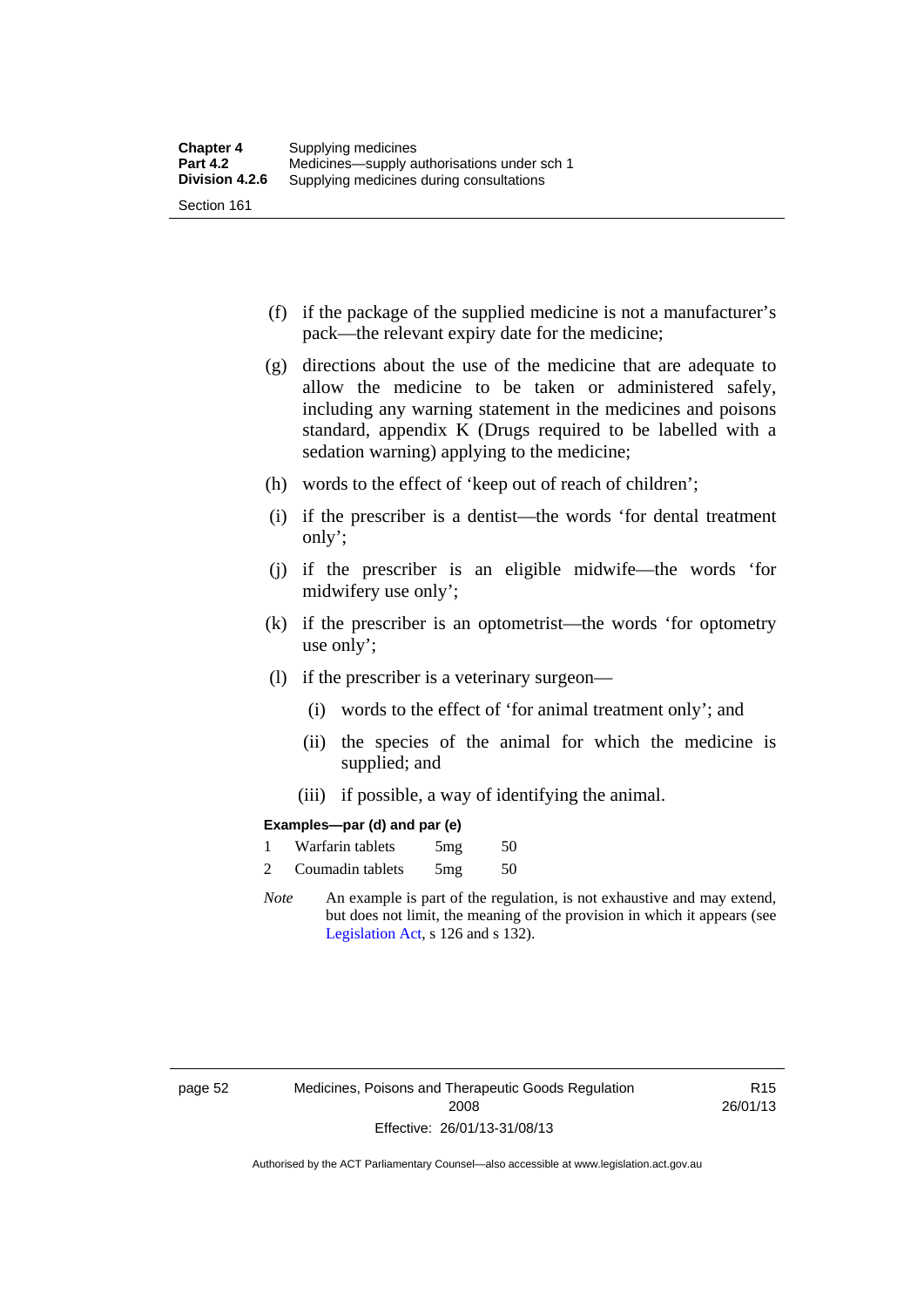#### **162 Recording medicines supplied during consultations**

A prescriber who supplies a medicine during a consultation must make a written record of the following information in the medical records of the person to whom, or animal to which, the consultation related:

- (a) the date the medicine is supplied;
- (b) the medicine's approved name or brand name;

*Note Approved name*—see the [medicines and poisons standard,](http://www.comlaw.gov.au/Series/F2012L01200) par 1 (1).

- (c) the form, strength and quantity of the medicine;
- (d) the directions given to the person for the use of the medicine.

*Note Written* includes in electronic form (see [Act,](http://www.legislation.act.gov.au/a/2008-26/default.asp) dict).

#### **163 Additional requirements for supplying controlled medicines for human use during consultations**

The following are the additional requirements for supplying a controlled medicine for human use during a consultation:

- (a) the prescriber has a controlled medicines approval to prescribe the medicine;
	- *Note* For controlled medicines approvals, see pt 13.1.
- (b) if the approval is for a particular form of the medicine—the supply is for the form of the medicine approved or a bioequivalent form;

*Note Bioequivalent*—see the dictionary.

- (c) if the approval is for a particular strength of the medicine—the supply is for the strength approved or a weaker strength;
- (d) if the approval is for a particular quantity of the medicine—the supply is for not more than the quantity approved;

R15 26/01/13 page 53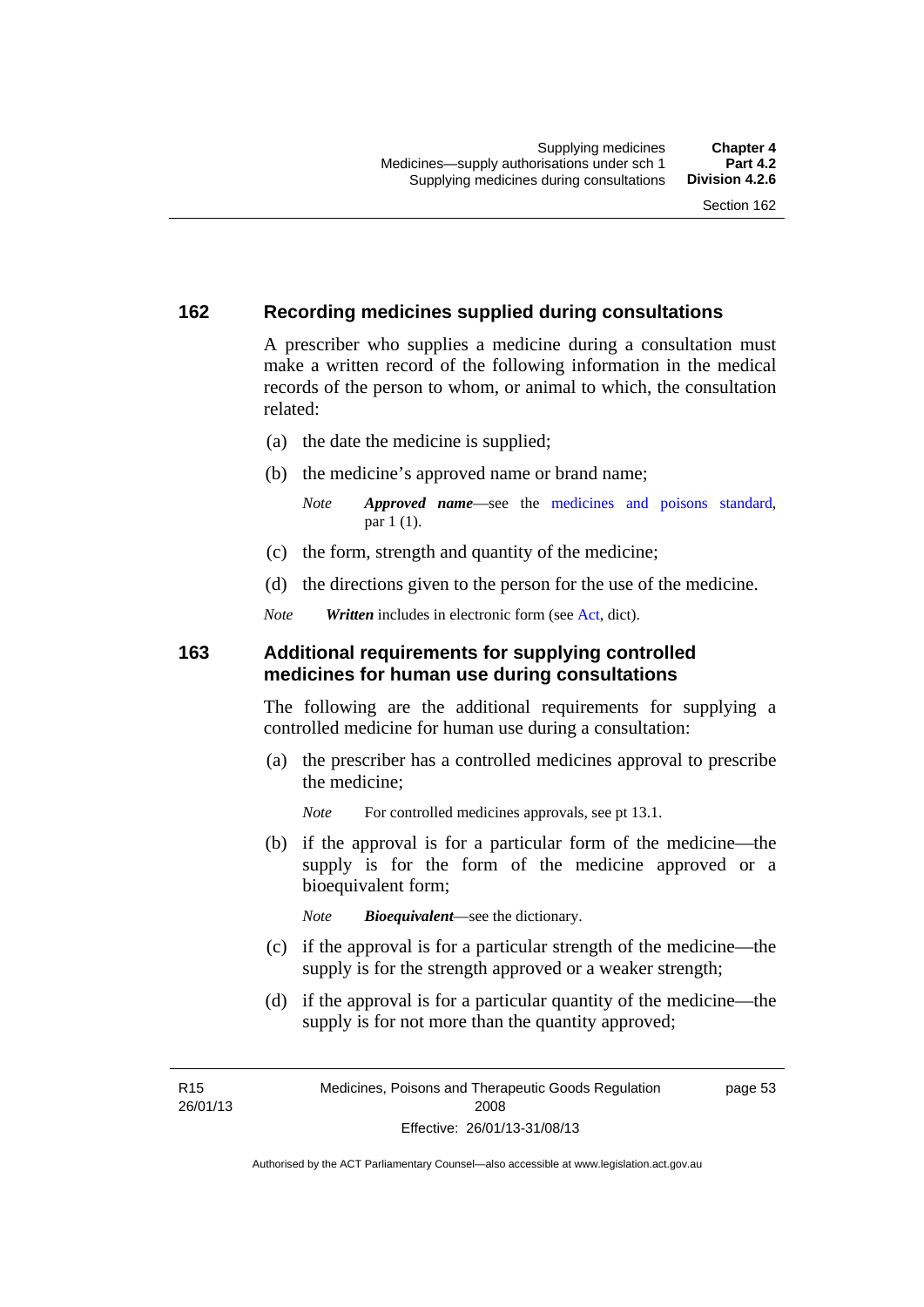(e) the prescriber complies with each condition (if any) of the approval.

#### **Example—par (b)**

If a slow release form of a medicine is approved, the prescriber is not authorised to prescribe an immediate release form of the medicine.

#### **Example—par (c) and par (d)**

If a doctor is given an approval to prescribe 25 morphine 20mg capsules, the doctor may prescribe 5 20mg capsules and 10 15mg capsules. Later, if the approval is still in force, the doctor may prescribe not more than 10 morphine capsules of any strength up to and including 20mg.

*Note* An example is part of the regulation, is not exhaustive and may extend, but does not limit, the meaning of the provision in which it appears (see [Legislation Act,](http://www.legislation.act.gov.au/a/2001-14) s 126 and s 132).

#### **164 Information for CHO about controlled medicines supplied during consultations—Act, s 31 (2) (b) and (4), def** *required information*

 (1) This section applies if a prescriber supplies a controlled medicine for human use during a consultation.

*Note Supply* does not include administer (see [Act,](http://www.legislation.act.gov.au/a/2008-26/default.asp) s 24).

- (2) The prescriber must, not later than 7 days after the end of the month when the controlled medicine is supplied, give the chief health officer the following information in writing:
	- (a) the prescriber's name, business address and telephone number;
	- (b) the name and address of the person to whom the medicine is supplied;
	- (c) the date of supply;
	- (d) the medicine, and the form, strength and quantity of the medicine, supplied.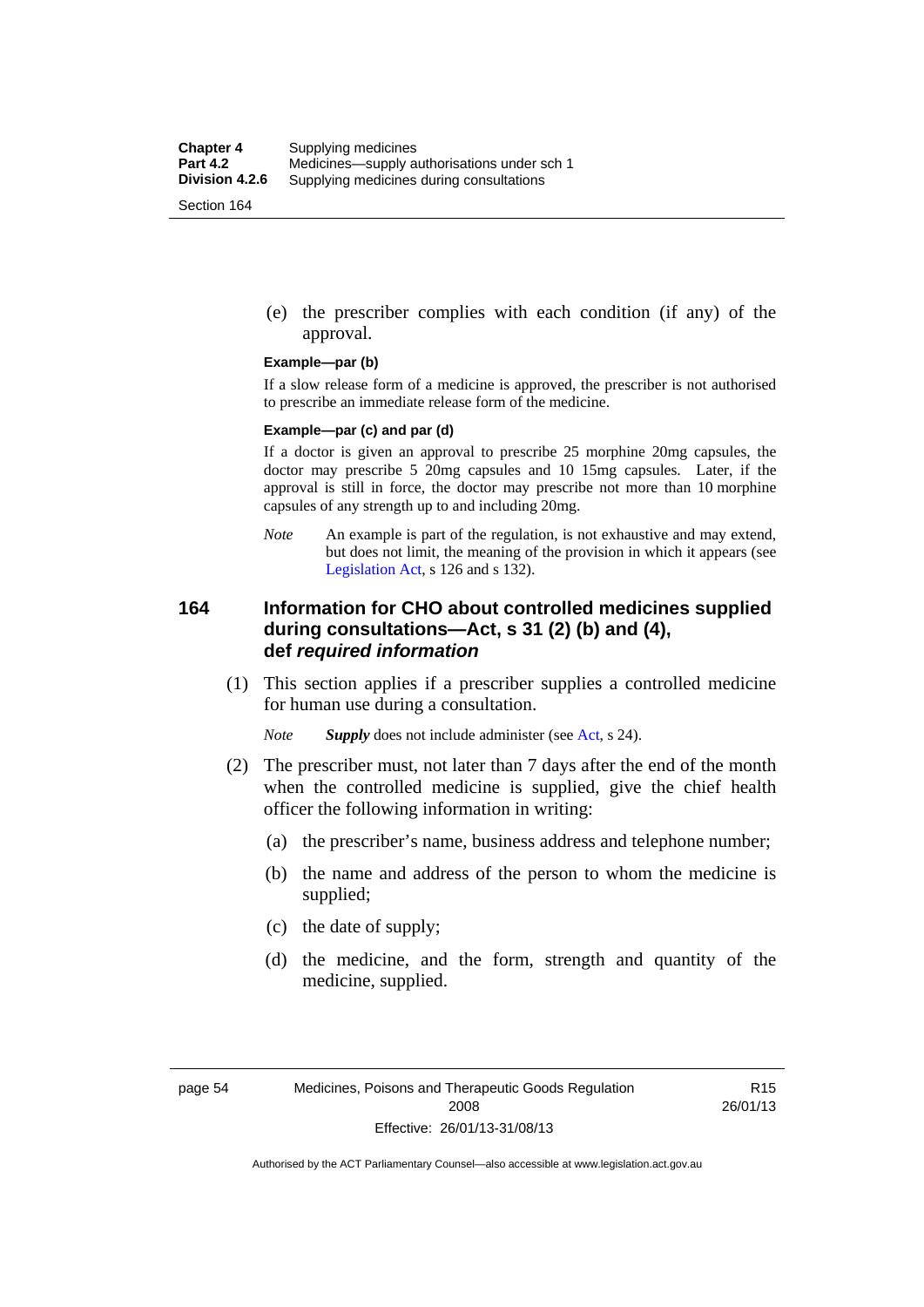### **Division 4.2.7 Selling pseudoephedrine by retail**

#### **170 Meaning of** *retail sale***—div 4.2.7**

In this division:

*retail sale* does not include supply on prescription.

#### **171 Authorisation conditions for retail sale of pseudoephedrine—Act, s 44 (1) (b) and (2) (b)**

A person's authorisation under section 110 to supply pseudoephedrine is subject to the following conditions if the pseudoephedrine is sold by retail sale:

- (a) the pseudoephedrine is supplied in accordance with the [Act](http://www.legislation.act.gov.au/a/2008-26/default.asp), section 7 (Appropriate prescription and supply of medicines);
- (b) the seller complies with section 172;
- (c) the seller makes a record (the *pseudoephedrine record*) of the required information under section 173;

*Note* For how the record must be made, see the [Act,](http://www.legislation.act.gov.au/a/2008-26/default.asp) s 46.

- (d) the record is kept at the seller's business premises or, if the chief health officer approves in writing another place, the place approved by the chief health officer, for at least 2 years after the day the sale is made;
- (e) if the buyer of the pseudoephedrine asks the seller to see the record during the period it is kept under paragraph (d), the seller—
	- (i) allows the buyer to see the record within a reasonable period of a request being made by the buyer; and
	- (ii) if satisfied that the record is incorrect, amends the record;

R15 26/01/13 page 55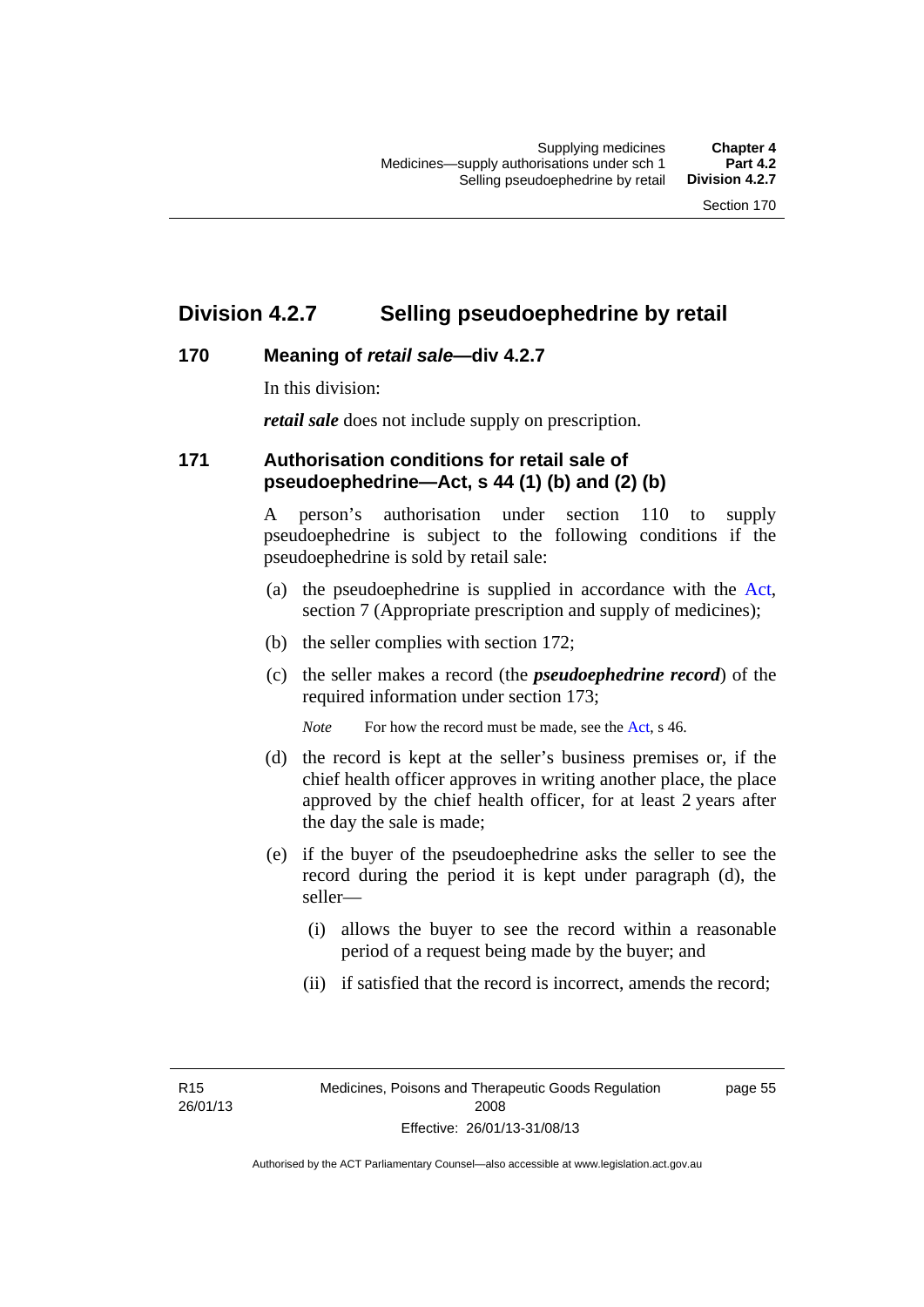(f) the seller complies with—

- (i) a request under section 174 (4) (b) (Failure to amend pseudoephedrine sales record); and
- (ii) a direction under section 175 (Pseudoephedrine sales record—decision by CHO) to amend the record.

#### **172 Requirement to tell buyer about pseudoephedrine sales record**

- (1) The authorised person selling pseudoephedrine by retail sale, must tell the buyer the following:
	- (a) the seller is required to make a record of the sale;
	- (b) the buyer may refuse to provide information for the record but, if the buyer refuses, the seller must not sell pseudoephedrine to the buyer;
	- (c) the record may be made available to the following people:
		- (i) a police officer;
		- (ii) a public servant who is a member of the administrative unit to which the chief health officer belongs;
		- (iii) a Commonwealth or State public servant (however described) who is a member of an administrative unit (however described) that administers legislation about medicines;
			- *Note State* includes the Northern Territory (see [Legislation Act,](http://www.legislation.act.gov.au/a/2001-14) dict, pt 1).
		- (iv) anyone other than the seller who supplies pseudoephedrine to the public in Australia;
		- (v) the Pharmacy Guild of Australia;

page 56 Medicines, Poisons and Therapeutic Goods Regulation 2008 Effective: 26/01/13-31/08/13

R15 26/01/13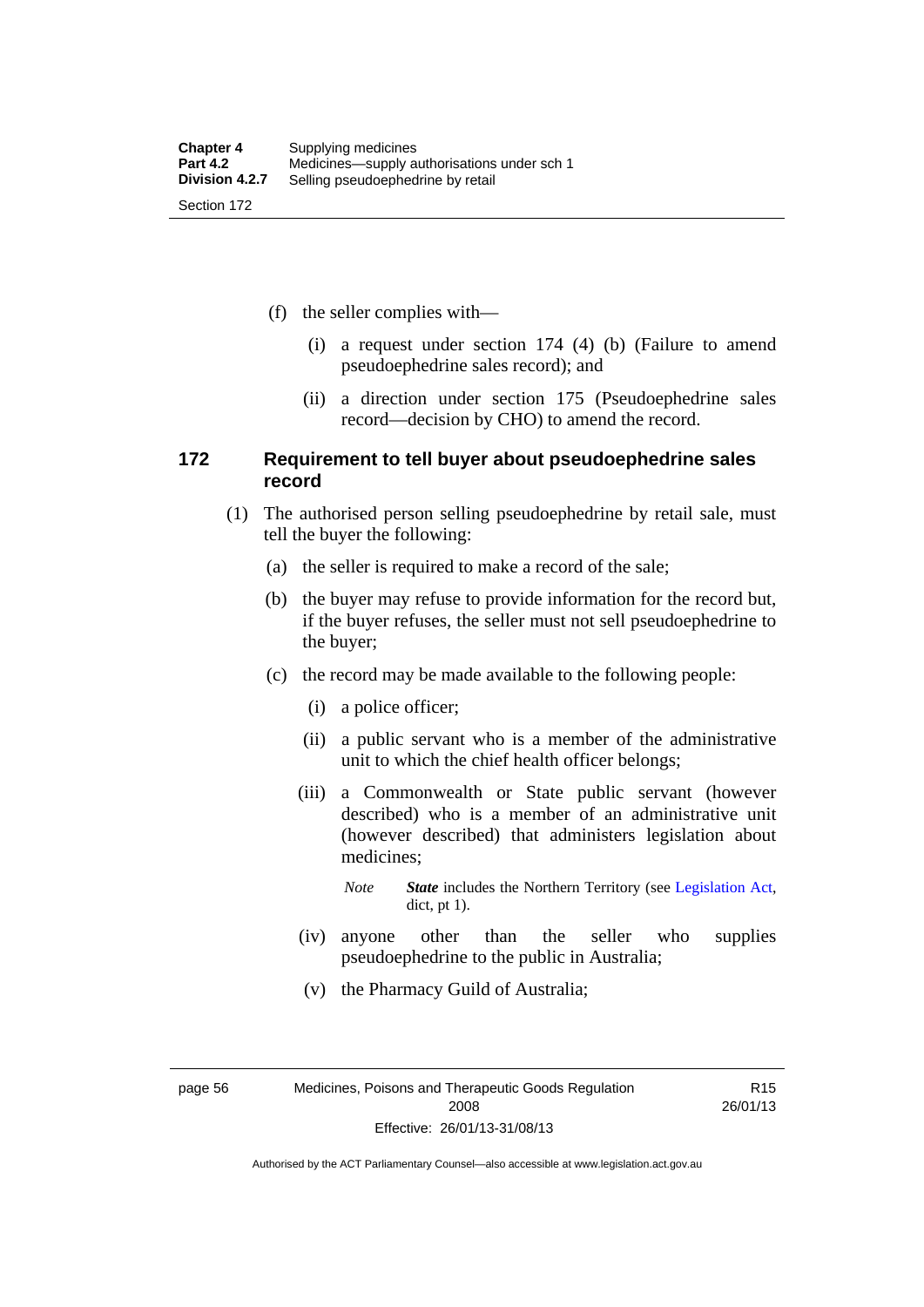- (d) the buyer has the right to see the record and have any mistake corrected.
- *Note* If a form is approved under the [Act](http://www.legislation.act.gov.au/a/2008-26/default.asp), s 198 for this provision, the form must be used.
- (2) In this section:

*police officer* includes a member of a police force (however described) of a State.

#### **173 Required information for pseudoephedrine sales records**

- (1) The following is the required information for a pseudoephedrine record:
	- (a) the date of sale;
	- (b) the brand name, form, strength and quantity of pseudoephedrine sold;
	- (c) the buyer's name and address;
	- (d) a unique identification number for the buyer from—
		- (i) a photo identification document produced to the seller by the buyer; or
		- (ii) if the buyer does not produce a photo identification document—
			- (A) the buyer's birth certificate; or
			- (B) an Australian or New Zealand seniors card for the buyer;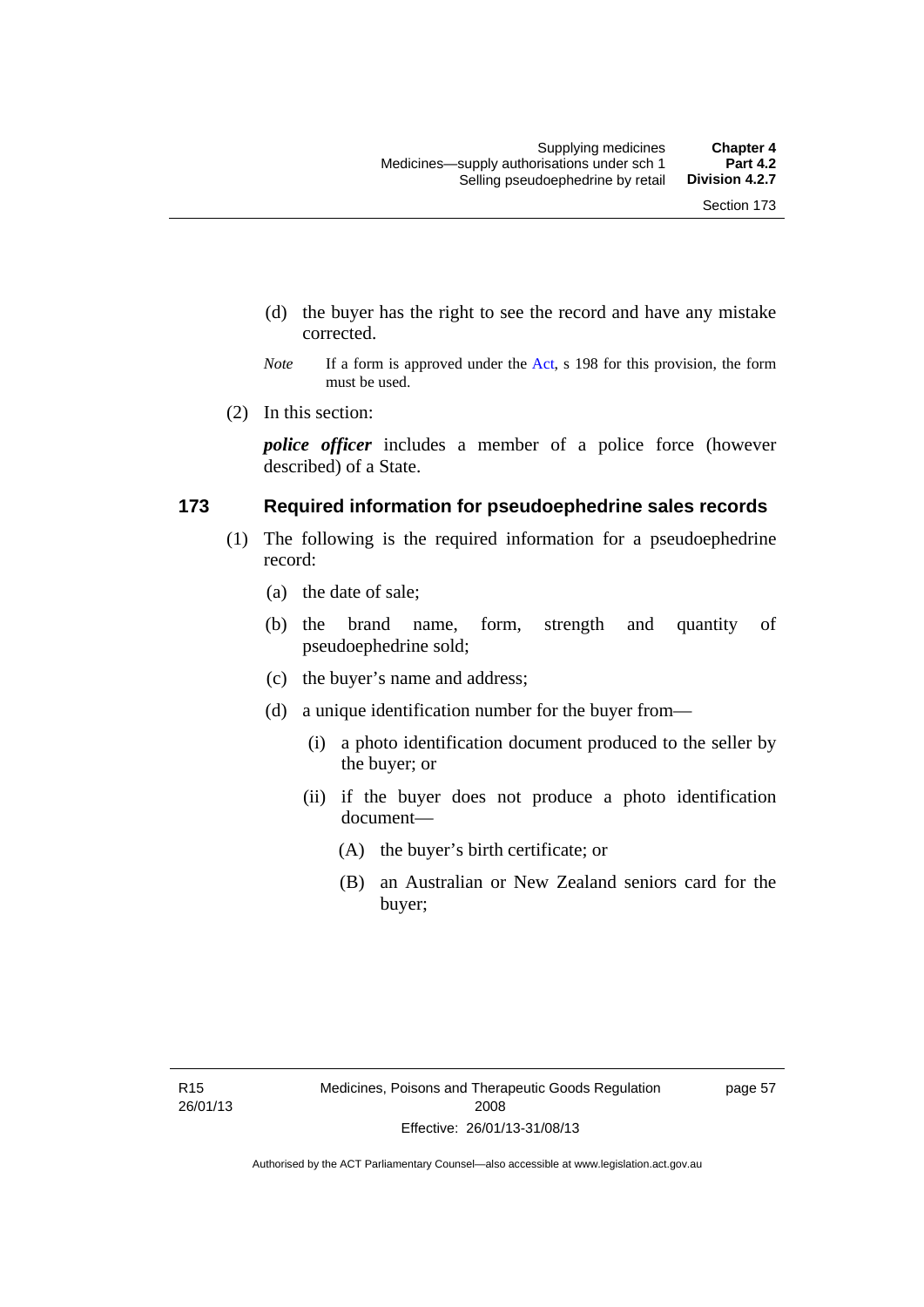(e) the kind of identification the buyer produces.

#### **Example—unique identification number**

a person's driver licence number

- *Note 1* If a form is approved under the [Act](http://www.legislation.act.gov.au/a/2008-26/default.asp), s 198 for this provision, the form must be used.
- *Note 2* An example is part of the regulation, is not exhaustive and may extend, but does not limit, the meaning of the provision in which it appears (see [Legislation Act,](http://www.legislation.act.gov.au/a/2001-14) s 126 and s 132).
- (2) In this section:

*Australian student identification card* means a card issued to a person who is a student at an Australian secondary or tertiary education institution to identify the person as a student at the institution.

*birth certificate*, for a person, means—

- (a) the person's birth certificate, or a certified extract from the register about the person's birth, under the *[Births, Deaths and](http://www.legislation.act.gov.au/a/1997-112)  [Marriages Registration Act 1997](http://www.legislation.act.gov.au/a/1997-112)*; or
- (b) a document issued under a law of a State, an external Territory or New Zealand that corresponds to a birth certificate or extract mentioned in paragraph (a) if the document identifies the issuing jurisdiction and states its date of issue.

*photo identification document*, for a person, means any of the following documents for the person if it is current and contains the person's photograph:

- (a) an Australian driver licence or external driver licence within the meaning of the *[Road Transport \(Driver Licensing\)](http://www.legislation.act.gov.au/a/1999-78)  [Act 1999](http://www.legislation.act.gov.au/a/1999-78)*;
- (b) a passport, other than an Australian passport;
- (c) a proof of age card;

page 58 Medicines, Poisons and Therapeutic Goods Regulation 2008 Effective: 26/01/13-31/08/13

R15 26/01/13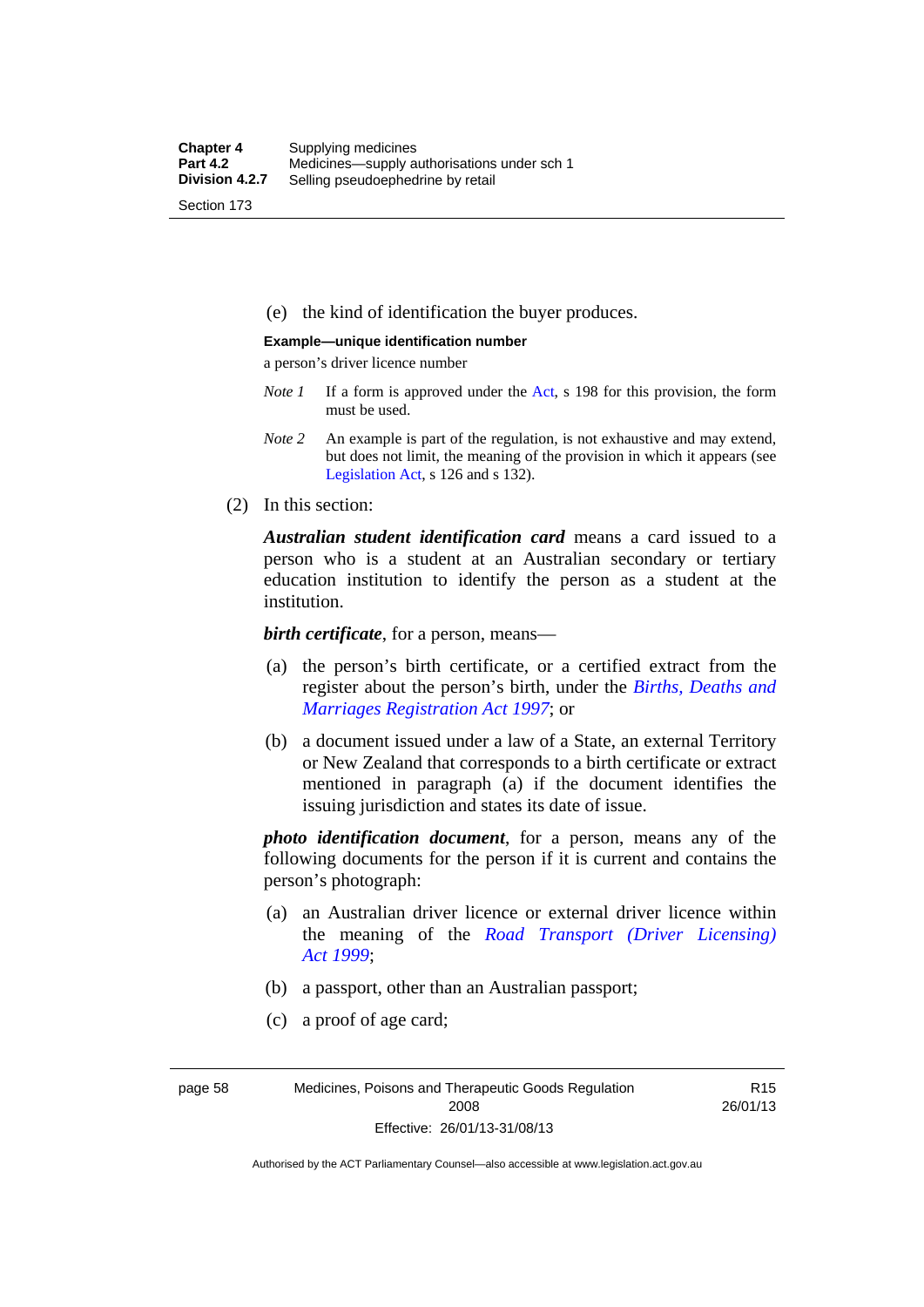(d) an Australian student identification card.

*proof of age card* means a proof of age card issued under—

- (a) the *[Liquor Act 2010](http://www.legislation.act.gov.au/a/2010-35)*, section 210 (Proof of age cards); or
- (b) the law of a state, an external territory or New Zealand.

#### **174 Failure to amend pseudoephedrine sales record**

- (1) This section applies if the seller of pseudoephedrine does not amend a pseudoephedrine record in accordance with section 171 (e) (ii) (Authorisation conditions for retail sale of pseudoephedrine—[Act](http://www.legislation.act.gov.au/a/2008-26/default.asp), s 44 (1) (b) and (2) (b)).
- (2) The buyer may, in writing, apply to the chief health officer for a direction to the seller to make the amendment.
- (3) The application must give reasons why the buyer thinks the record is incorrect.
- (4) The chief health officer must—
	- (a) give a copy of the application to the seller; and
	- (b) ask the seller to—
		- (i) make the amendment and tell the chief health officer; or
		- (ii) if the seller is satisfied that the amendment should not be made—send written reasons to the chief health officer not later than 10 working days after the day the seller receives the application why the amendment should not be made.

page 59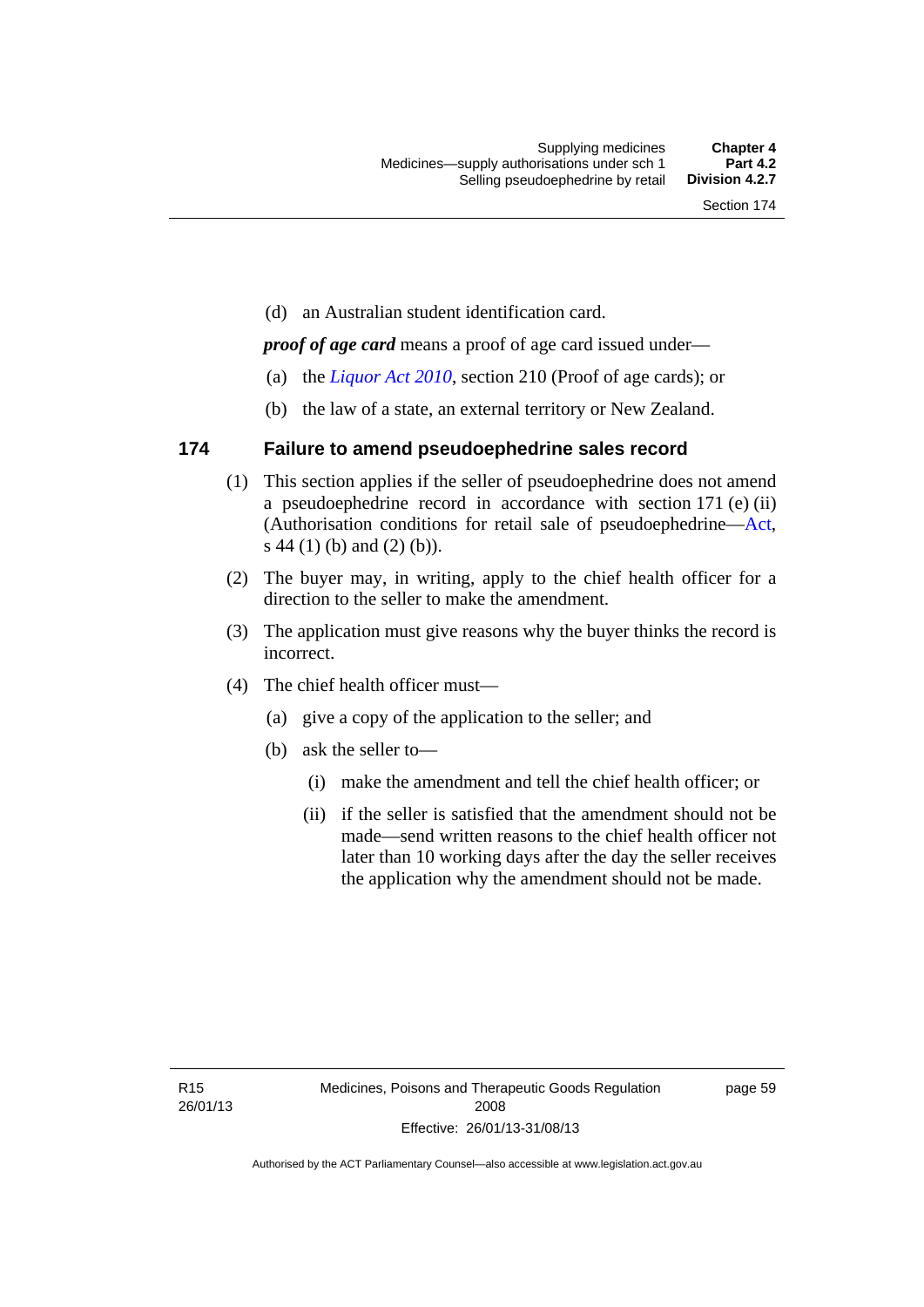#### **175 Pseudoephedrine sales record—decision by CHO**

- (1) After considering an application under section 174 (2) and any reasons given in accordance with the request under section 174  $(4)$  (b)  $(ii)$ , the chief health officer must—
	- (a) direct the seller to amend the pseudoephedrine record—
		- (i) in accordance with the application; or
		- (ii) in a stated way other than in accordance with the application; or
	- (b) refuse the application.
- (2) The chief health officer must give the buyer and seller written notice of the decision.

### **Division 4.2.8 Supplying pharmacist only medicines**

#### **180 Authorisation conditions for supply of pharmacist only medicines—Act, s 44 (1) (b) and (2) (b)**

- (1) This section does not apply to the supply of a pharmacist only medicine—
	- (a) at an institution; or
	- (b) on a supply authority.
	- *Note 1 Supply* does not include administer (see [Act,](http://www.legislation.act.gov.au/a/2008-26/default.asp) s 24).
	- *Note 2 Supply authority* includes a written prescription or requisition or a purchase order or standing order (see [Act,](http://www.legislation.act.gov.au/a/2008-26/default.asp) s 23).

R15 26/01/13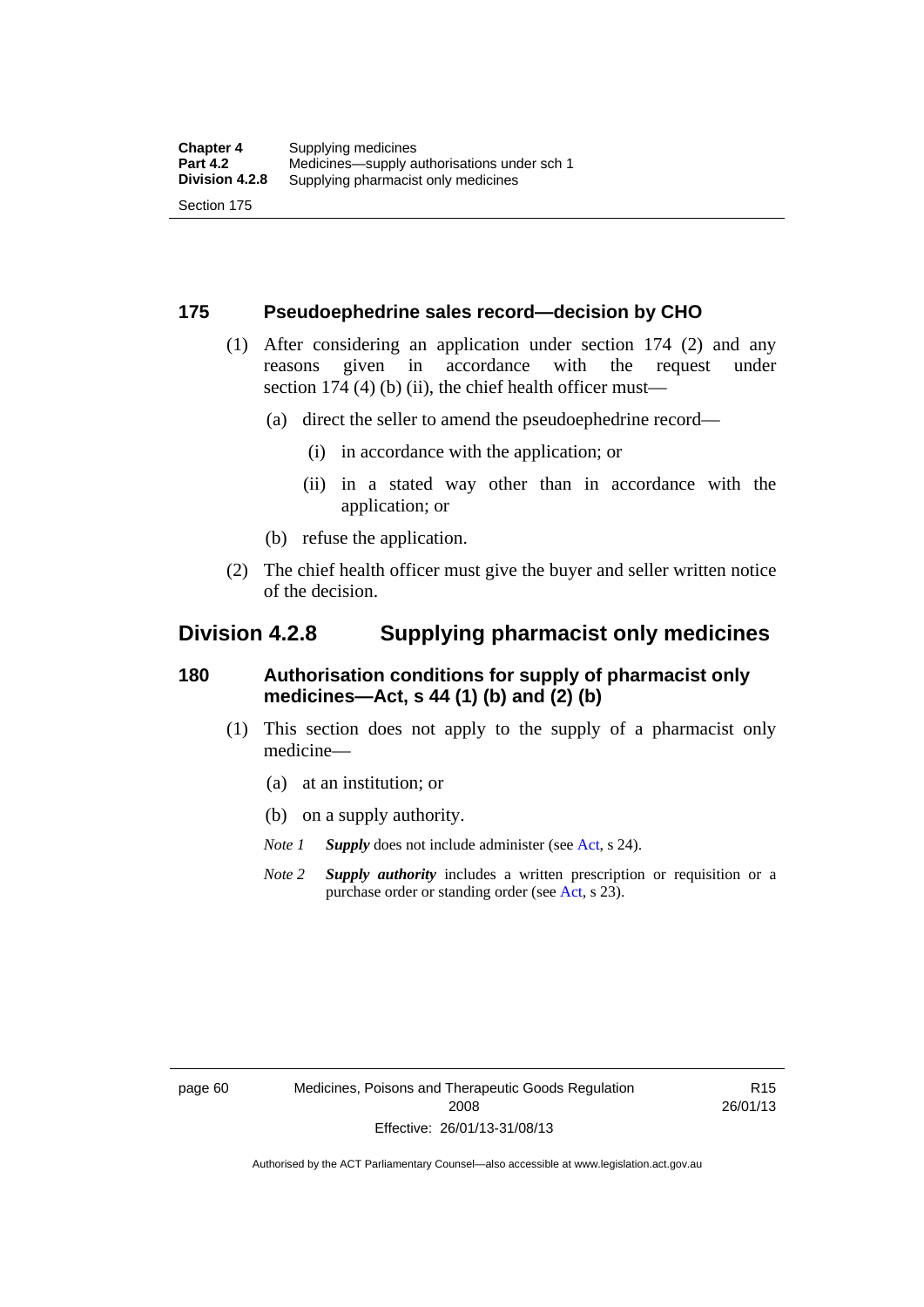- (2) A person's authorisation under section 110 to supply a pharmacist only medicine is subject to the following conditions:
	- (a) the person personally hands the medicine to a customer attending in person;
	- (b) the person gives the customer adequate instructions, either orally or in writing, for the medicine's use at the time of supply.

R15 26/01/13 Medicines, Poisons and Therapeutic Goods Regulation 2008 Effective: 26/01/13-31/08/13

page 61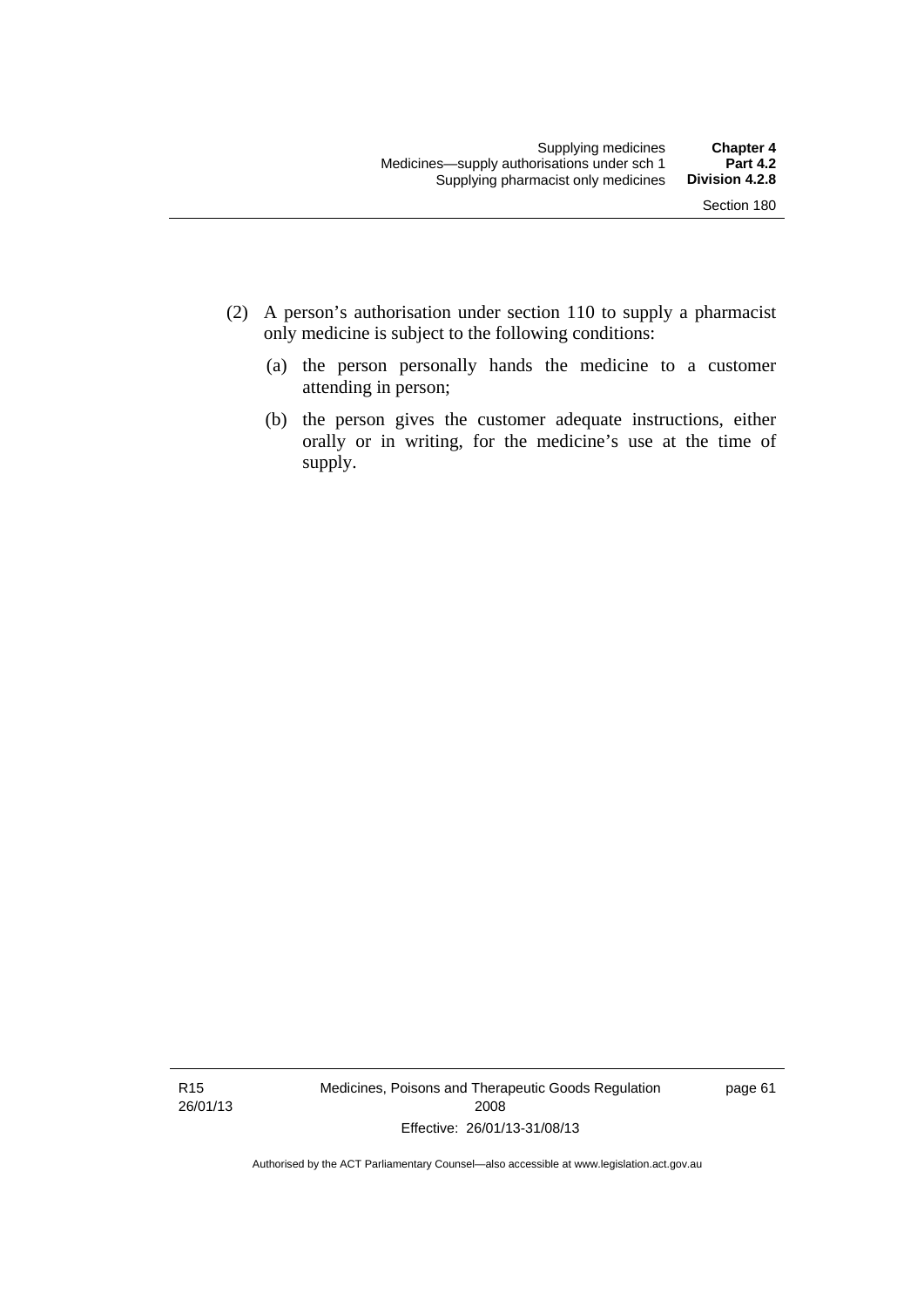## **Part 4.3 Authorisation to supply without prescription in emergencies**

#### **250 Meaning of** *designated prescription only medicine***—pt 4.3**

In this part:

*designated prescription only medicine* means a prescription only medicine other than—

- (a) an anabolic steroid; and
- (b) a designated appendix D medicine; and
- (c) a benzodiazepine.
- *Note Prescription only medicine* does not include a controlled medicine (see [Act](http://www.legislation.act.gov.au/a/2008-26/default.asp), s 11)

#### **251 Authorisation to supply certain medicines without prescription in emergencies—Act, s 26 (1) (b)**

A pharmacist is authorised to supply a designated prescription only medicine to someone else without a prescription if the pharmacist is satisfied that—

- (a) the person is undergoing treatment essential to the person's health or wellbeing; and
- (b) the designated prescription only medicine has previously been prescribed for the person's treatment by a prescriber; and
- (c) the person is in immediate need of the medicine to continue the treatment; and
- (d) because of an emergency, it is not practicable for the person to obtain a prescription for the medicine from a prescriber.

*Note Pharmacist* does not include an intern pharmacist (see dict).

page 62 Medicines, Poisons and Therapeutic Goods Regulation 2008 Effective: 26/01/13-31/08/13

R15 26/01/13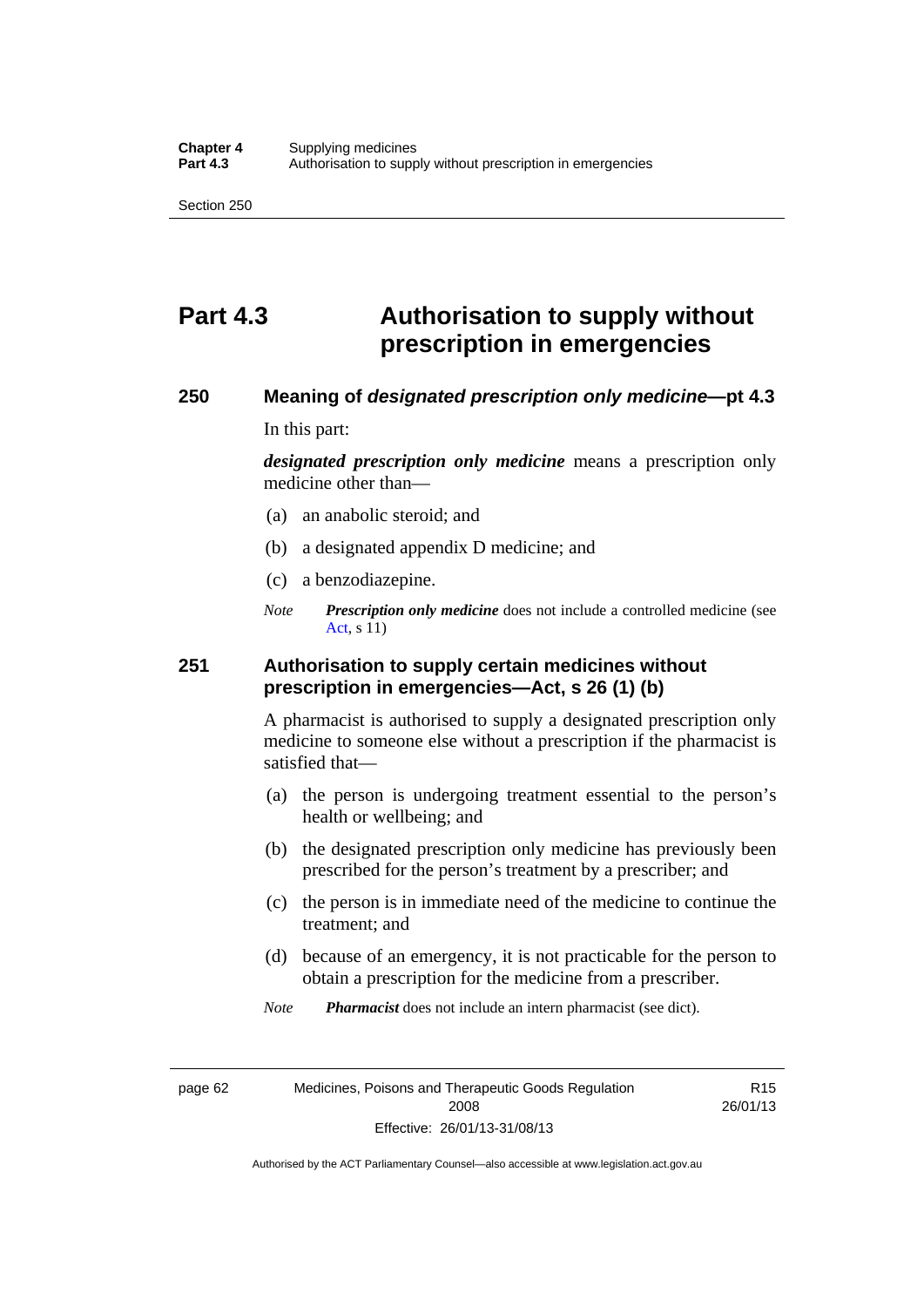### **252 Authorisation conditions for supplying of certain medicines without prescription in emergencies—Act, s 44 (1) (b) and (2) (b)**

- (1) A pharmacist's authorisation under section 251 to supply a designated prescription only medicine without a prescription is subject to the following conditions:
	- (a) the quantity supplied is—
		- (i) if the medicine is a liquid, aerosol, cream, ointment or anovulant tablet packaged in a manufacturer's pack—the smallest manufacturer's pack in which the medicine is generally available; or
		- (ii) in any other case—not more than the quantity required for 3 days treatment for the person;
	- (b) the medicine is supplied in a package that is labelled in accordance with section 253;
	- (c) the supply is recorded in accordance with section 254;
	- (d) the record of the supply is kept at the pharmacy or, if the chief health officer approves in writing another place, the place approved by the chief health officer, for at least 2 years after the day medicine is supplied;
	- (e) the pharmacist sends the prescriber who would have ordinarily prescribed the medicine for the recipient the required information for the supply in writing not later than 24 hours after supplying the medicine.
- (2) In this section:

*required information*, for the supply of a designated prescription only medicine, means—

(a) the pharmacist's name; and

page 63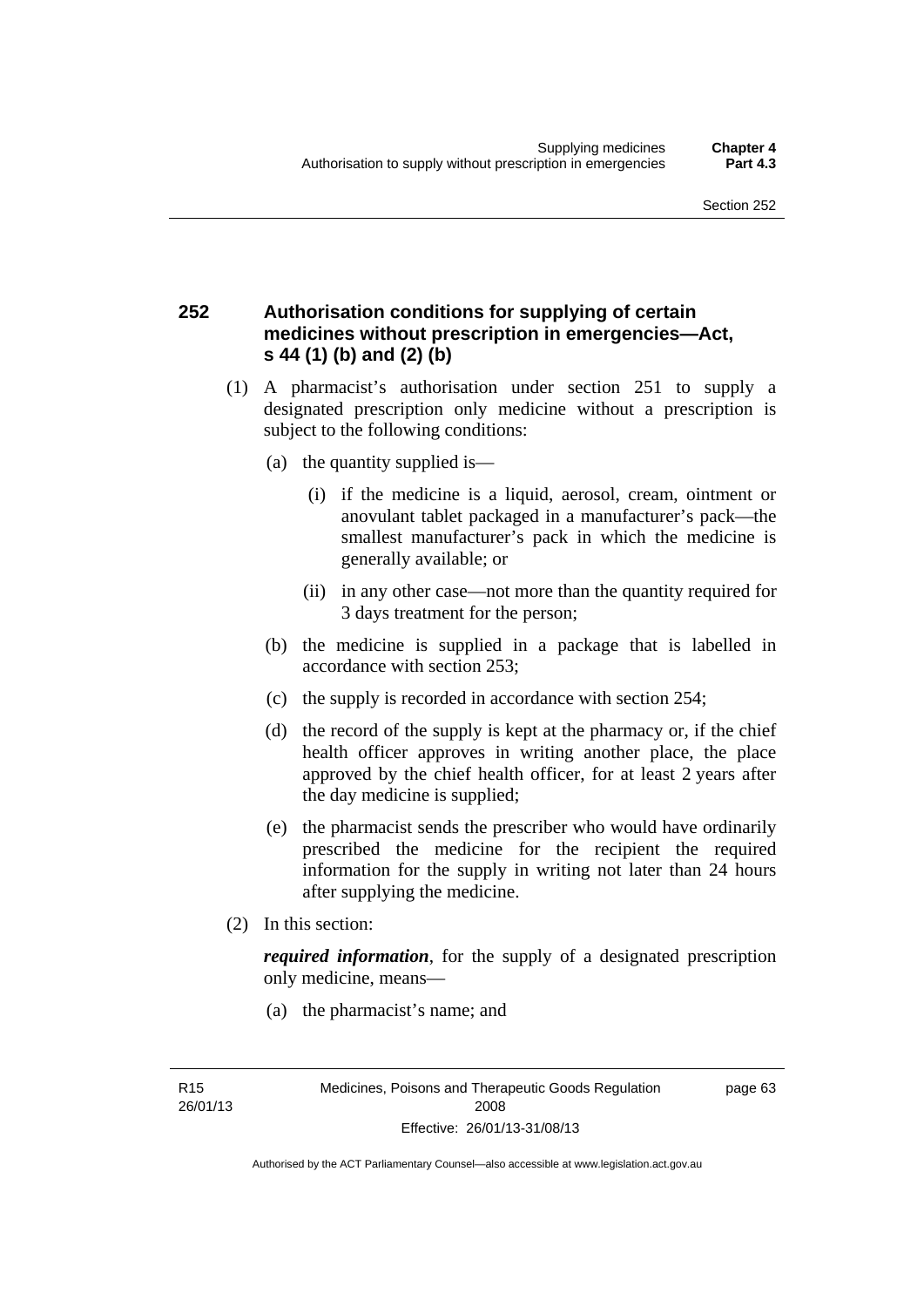- (b) the name, business address and telephone number of the pharmacy from which the medicine is supplied; and
- (c) the date the medicine is supplied; and
- (d) the name and address of the person to whom the medicine is supplied; and
- (e) the medicine's approved name or brand name; and
- (f) the form, strength and quantity of the medicine supplied.

### **253 Labelling medicines supplied without prescription in emergencies—Act, s 60 (1) (c) (i) and (2) (c) (i)**

The package of a designated prescription only medicine supplied to a person under section 251 must have a label that includes the following:

- (a) the name of the person to whom the medicine is supplied;
- (b) the date the medicine is supplied;
- (c) the name, business address and telephone number of the pharmacy from which the medicine is supplied;
- (d) the initials or other identification of the pharmacist supplying the medicine;
- (e) the medicine's approved name and brand name;

*Note Approved name*—see the [medicines and poisons standard,](http://www.comlaw.gov.au/Series/F2012L01200) par 1 (1).

- (f) the form, strength and quantity of the medicine;
- (g) if the package of the supplied medicine is not a manufacturer's pack—the relevant expiry date for the medicine;

R15 26/01/13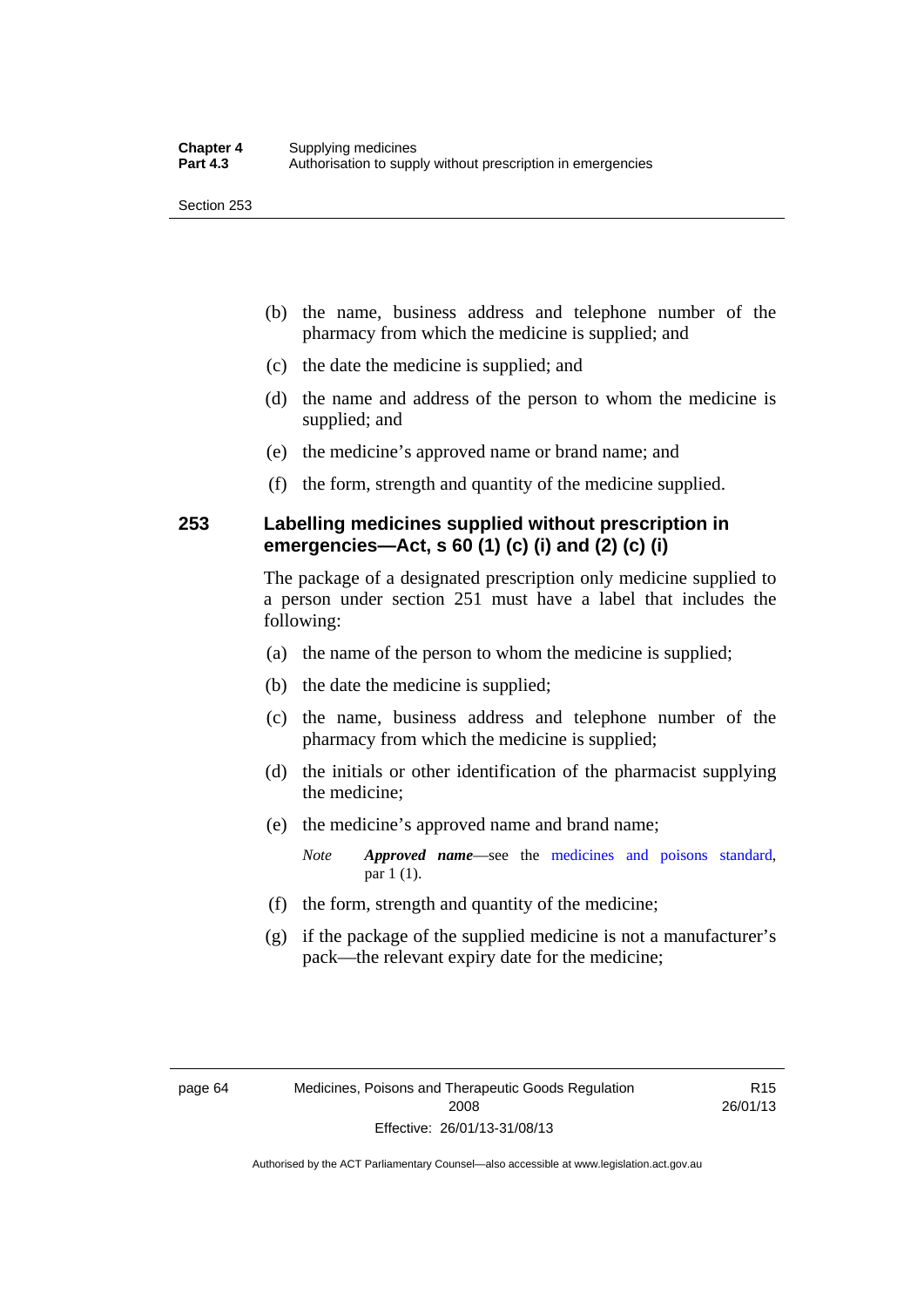- (h) directions about the use of the medicine that are adequate to allow the medicine to be taken or administered safely, including any warning statement in the medicines and poisons standard, appendix K (Drugs required to be labelled with a sedation warning) applying to the medicine;
- (i) words to the effect of 'keep out of reach of children'.

#### **Example—par (e) and par (f)**

Warfarin tablets (Coumadin) 5mg 3

*Note* An example is part of the regulation, is not exhaustive and may extend, but does not limit, the meaning of the provision in which it appears (see [Legislation Act,](http://www.legislation.act.gov.au/a/2001-14) s 126 and s 132).

#### **254 Recording medicines supplied without prescription in emergencies**

A pharmacist who supplies a designated prescription only medicine to a person under section 251 must make a written record of the following information in relation to the supply of the medicine:

- (a) the pharmacist's name;
- (b) the name of the prescriber who would ordinarily have prescribed the medicine;
- (c) the date the medicine is supplied;
- (d) the name and address of the person to whom the medicine is supplied;
- (e) the medicine's approved name and brand name;
- (f) the form, strength and quantity of the medicine supplied.
- *Note Written* includes in electronic form (see [Act,](http://www.legislation.act.gov.au/a/2008-26/default.asp) dict).

page 65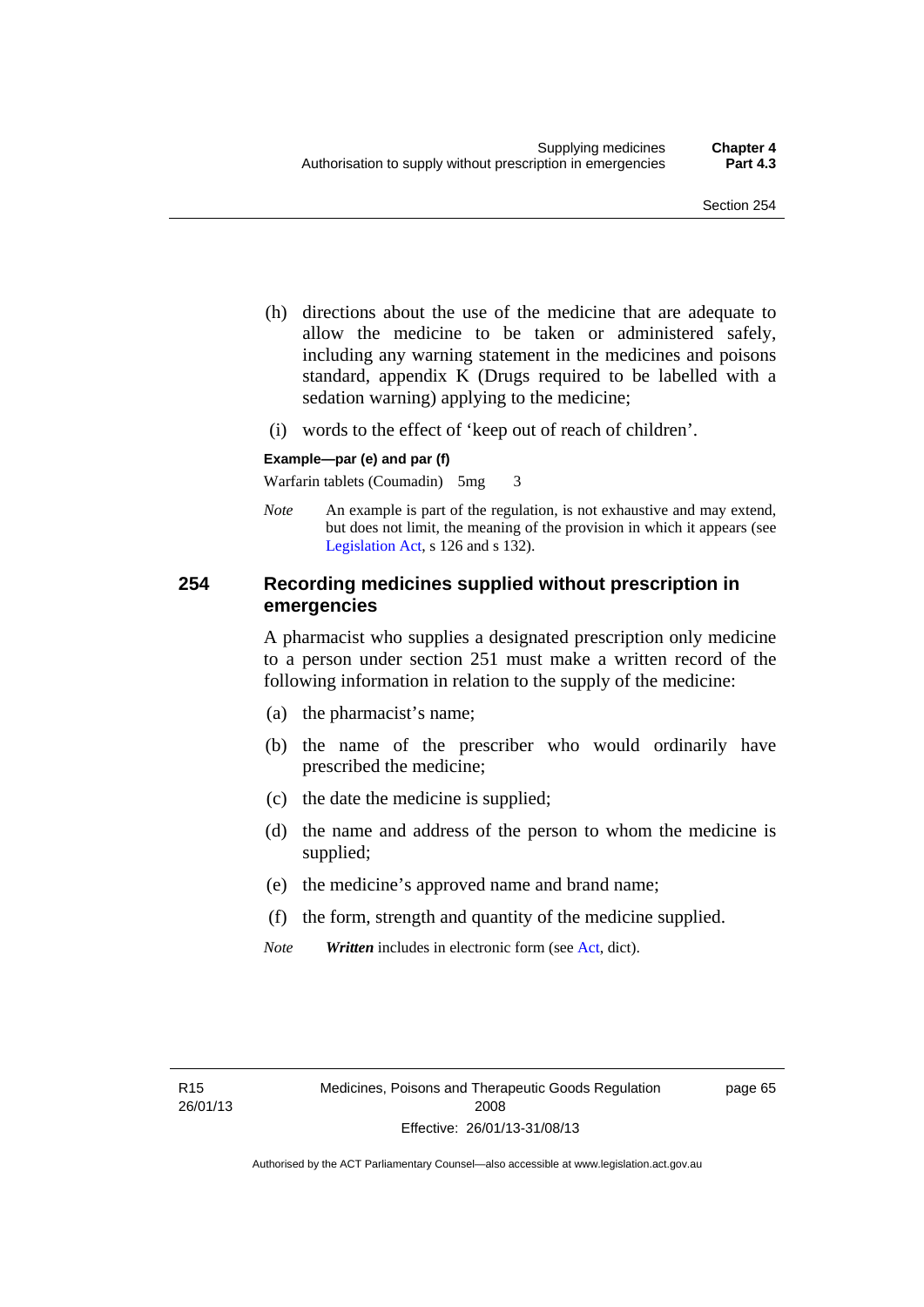## **Part 4.4 Authorisation to supply medicines for disposal**

#### **260 Authorisation to supply medicines to pharmacists for disposal—Act, s 26 (1) (b)**

A person is authorised to supply a medicine to a pharmacist for disposal.

*Note Pharmacist* does not include an intern pharmacist (see dict).

### **261 Authorisation to supply medicines to commercial disposal operators for disposal—Act, s 26 (1) (b)**

A person is authorised to supply a medicine to another person for disposal if the other person—

- (a) holds an environmental authorisation for the disposal of the medicine; or
- (b) is an adult acting for a person mentioned in paragraph (a).
- *Note* For related authorisations, see pt 9.1.

page 66 Medicines, Poisons and Therapeutic Goods Regulation 2008 Effective: 26/01/13-31/08/13

R15 26/01/13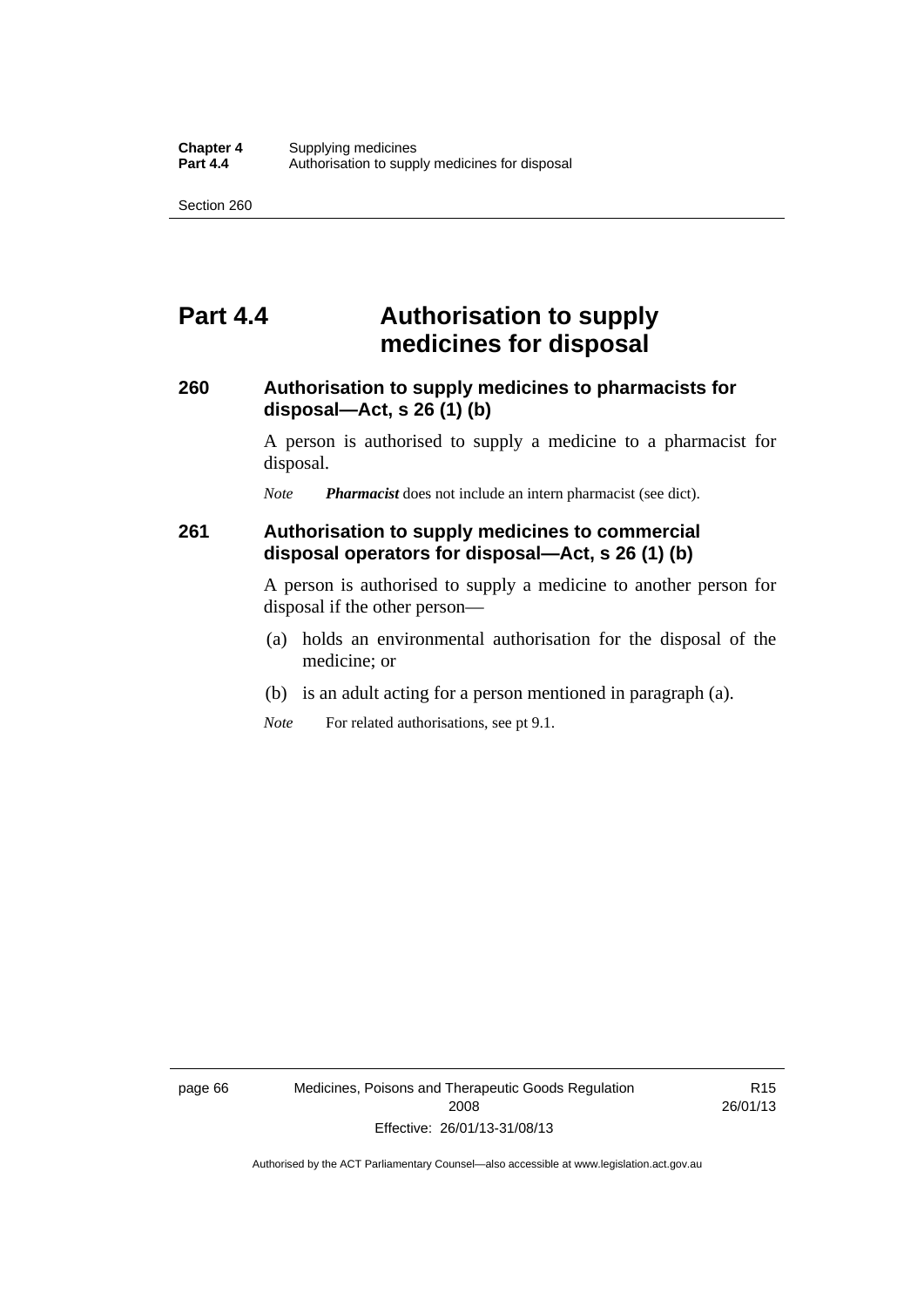## **Part 4.5 Wholesale supply of medicines under corresponding laws**

### **270 Conditions for wholesalers supplying medicines under corresponding laws—Act, s 20 (4) (c)**

The following conditions apply to a person who supplies medicines by wholesale under a corresponding law:

- (a) the person must comply with, and must ensure that the person's agents and employees comply with—
	- (i) the Australian code of good wholesaling practice for therapeutic goods for human use; and
	- (ii) the medicines Australia code of conduct;
	- *Note Australian code of good wholesaling practice for therapeutic goods for human use* and *medicines Australia code of conduct*—see the dictionary.
- (b) the person must not supply sample packs of a controlled medicine;
- (c) the person must not supply a medicine to someone else (the *buyer*) unless—
	- (i) the buyer is authorised to possess the medicine; and
	- (ii) the supply is in accordance with section 140 (Authorisation conditions for supplying medicines on purchase orders—[Act,](http://www.legislation.act.gov.au/a/2008-26/default.asp) s 44 (1) (b) and (2) (b));
- (d) the person must store medicines—
	- (i) within the manufacturer's recommended storage temperature range; and
	- (ii) in any other environmental condition that is necessary to preserve the medicine's stability and therapeutic quality.

R15 26/01/13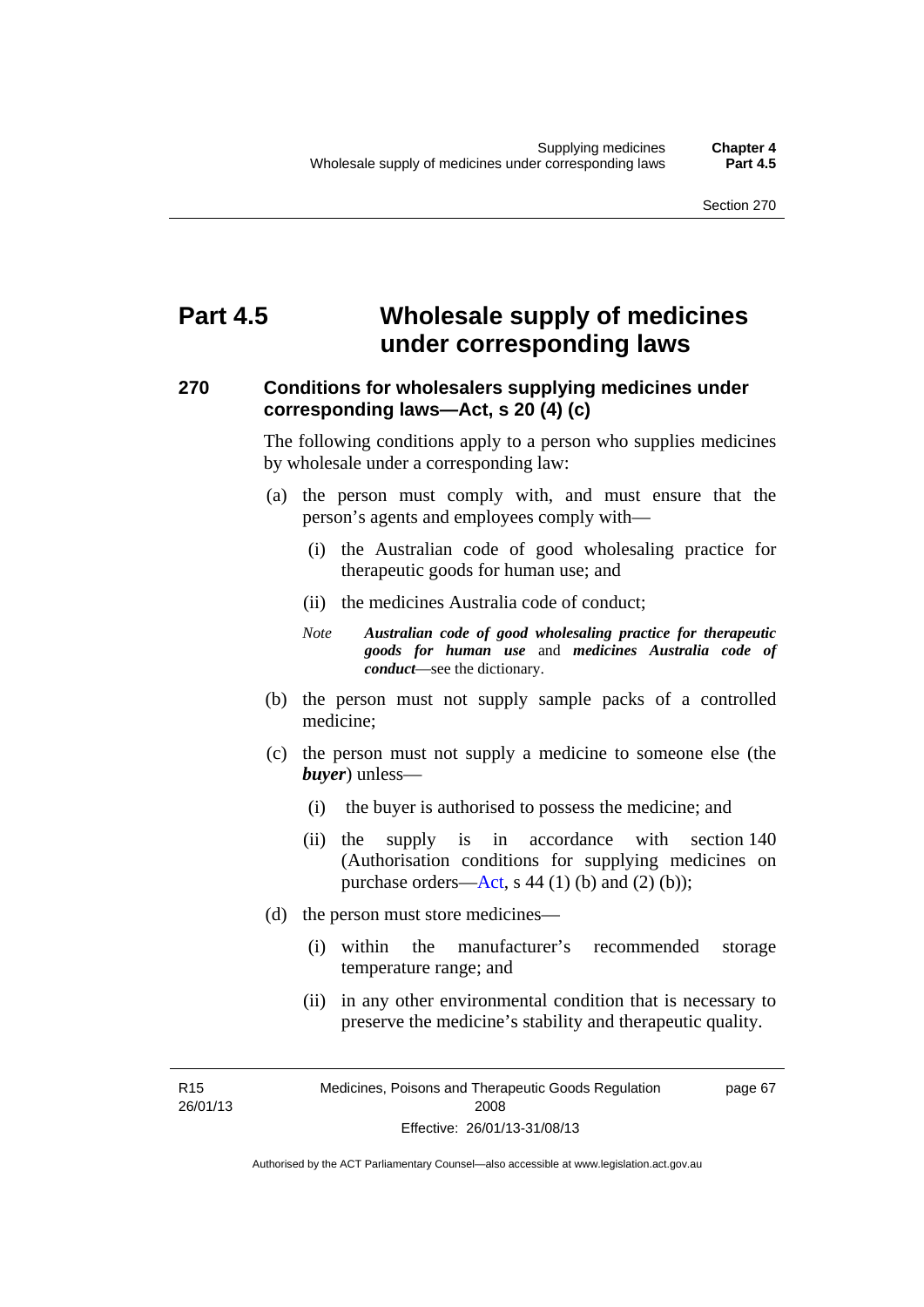## **Chapter 5 Administering medicines**

## **Part 5.1 Authorisations for health-related occupations**

### **350 Authorisation under sch 1 for people in health-related occupations to administer medicines—Act, s 37 (1) (b) and (3) (b)**

A person mentioned in schedule 1, column 2 is authorised to administer a medicine if—

- (a) administering the medicine is included in the schedule, column 3 in relation to the person; and
- (b) the administration is consistent with any restriction for the administration mentioned in the schedule, column 3.
- *Note* For authorisation to self-administer a medicine, see s 360.

#### **351 Authorisation conditions for administration of medicines at institutions by people in health-related occupations— Act, s 44 (1) (b) and (2) (b)**

- (1) An authorisation under section 350 to administer a medicine is subject to the following conditions:
	- (a) if the medicine is administered under a standing order to a patient at an institution—the administration is recorded in the patient's medical records;
		- *Note Institution* includes a correctional centre and a CYP detention place (see s 652).

R15 26/01/13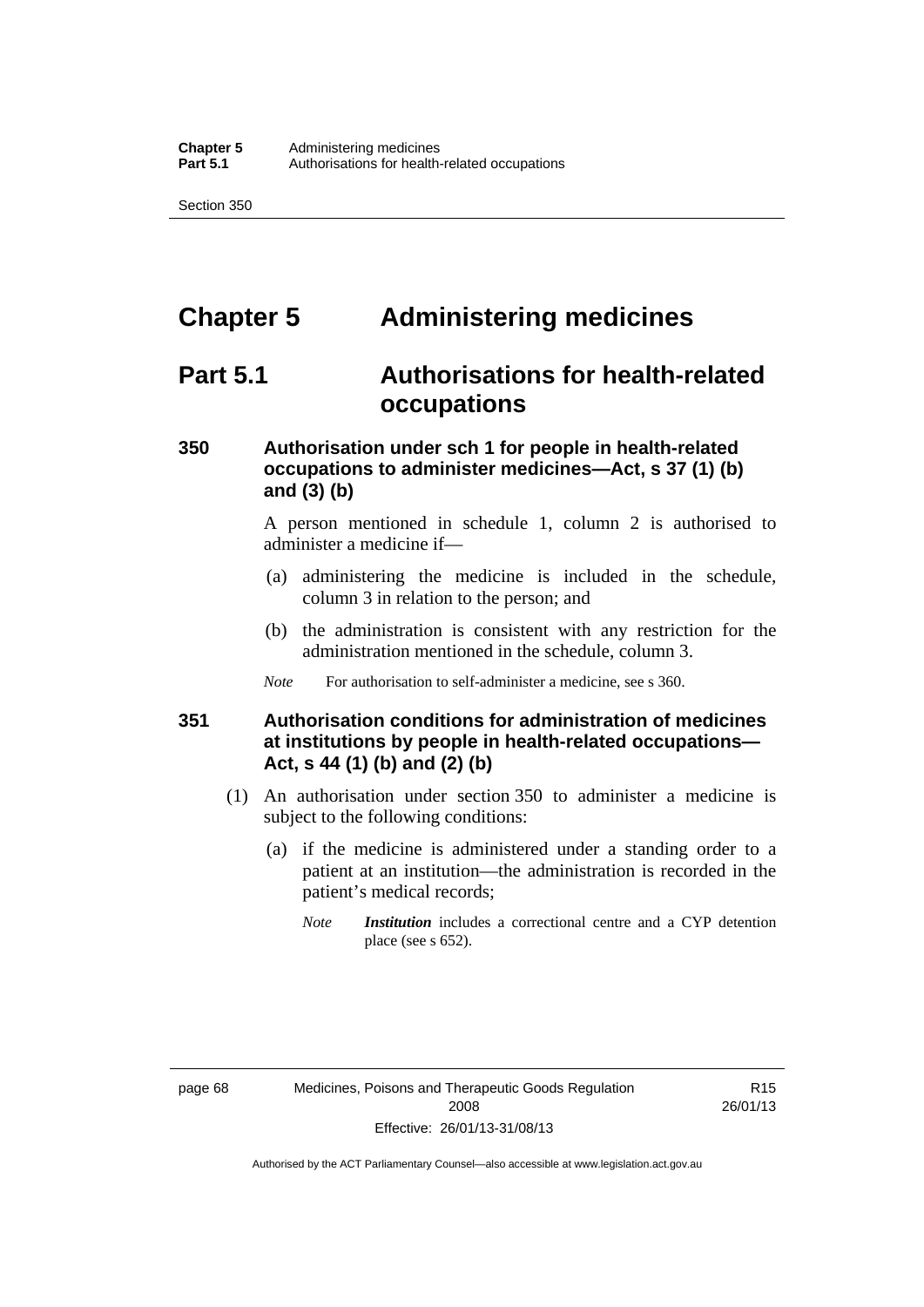- (b) if the medicine is a controlled medicine administered to a patient at an institution—
	- (i) the medicine is not removed from a storage receptacle until immediately before its administration; and
	- (ii) the administration is witnessed by a prescribed administration witness or, if a prescribed administration witness is not reasonably available to witness the administration, the administration is witnessed by another person; and
		- *Note* The witness must sign the record of the administration as witness (see [Act,](http://www.legislation.act.gov.au/a/2008-26/default.asp) s 53 (e)).
	- (iii) the administration is recorded in—
		- (A) the patient's medical records; and
		- (B) the applicable controlled medicines register mentioned in section 543 (3) (Making entries in controlled medicines registers[—Act](http://www.legislation.act.gov.au/a/2008-26/default.asp), s 51 (1) (b)).
- (2) However, subsection (1) (b) does not apply in relation to a controlled medicine dispensed in a dose administration aid for—
	- (a) a patient at a residential aged care facility or residential disability care facility; or
	- (b) a detainee at a correctional centre; or
	- (c) a young detainee at a CYP detention place.
- (3) In this section:

*prescribed administration witness* means a person prescribed under section 544 (Prescribed witnesses for administration of controlled medicines—[Act](http://www.legislation.act.gov.au/a/2008-26/default.asp), s 53 (a) and (b)) for the administration of a controlled medicine.

page 69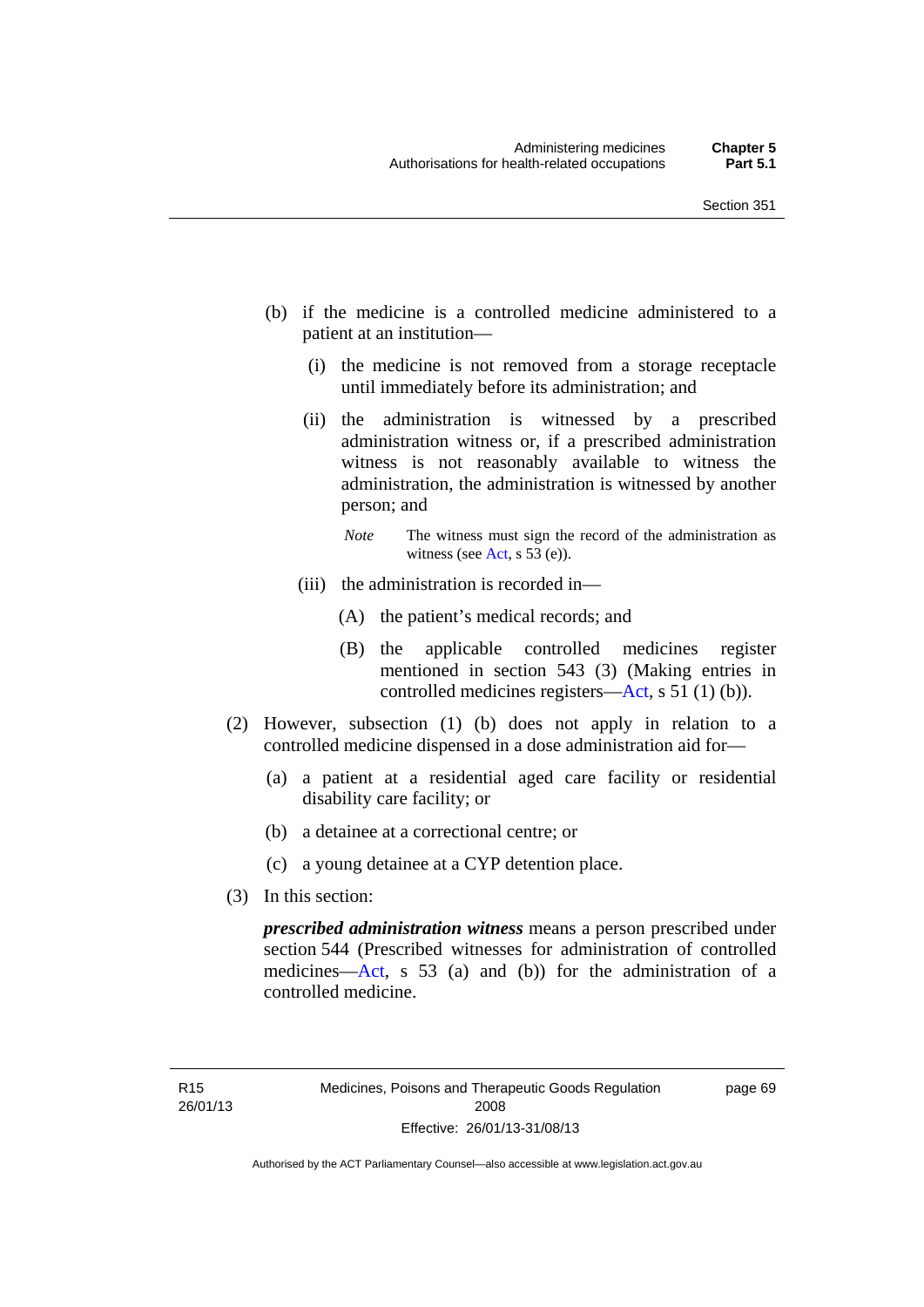## **Part 5.2 Other administration authorisations**

#### **360 Authorisation for self-administration etc of medicines— Act, s 37 (2) (b) and (3) (b)**

- (1) This section applies in relation to a medicine obtained by a person from someone who is authorised to supply the medicine to the person.
- (2) The following dealings by the person with the medicine are authorised:
	- (a) if the person is a prescriber and the medicine is a restricted medicine—self-administration of a medicine prescribed or supplied by another prescriber who is not—
		- (i) a trainee dentist, trainee nurse practitioner, intern doctor or person training to be an eligible midwife; or
		- (ii) related to or employed by the person;
	- (b) if the person is a prescriber and the medicine is not a restricted medicine—self-administration of the medicine;
	- (c) if the person is not a prescriber and the medicine is supplied for the person's own use—self-administration of the medicine;
	- (d) if the person is the custodian of an animal and the medicine is supplied for the animal's use—administering the medicine to the animal.
		- *Note Custodian*, of an animal—see the dictionary.
- (3) In this section:

*restricted medicine*—see section 30.

page 70 Medicines, Poisons and Therapeutic Goods Regulation 2008 Effective: 26/01/13-31/08/13

R15 26/01/13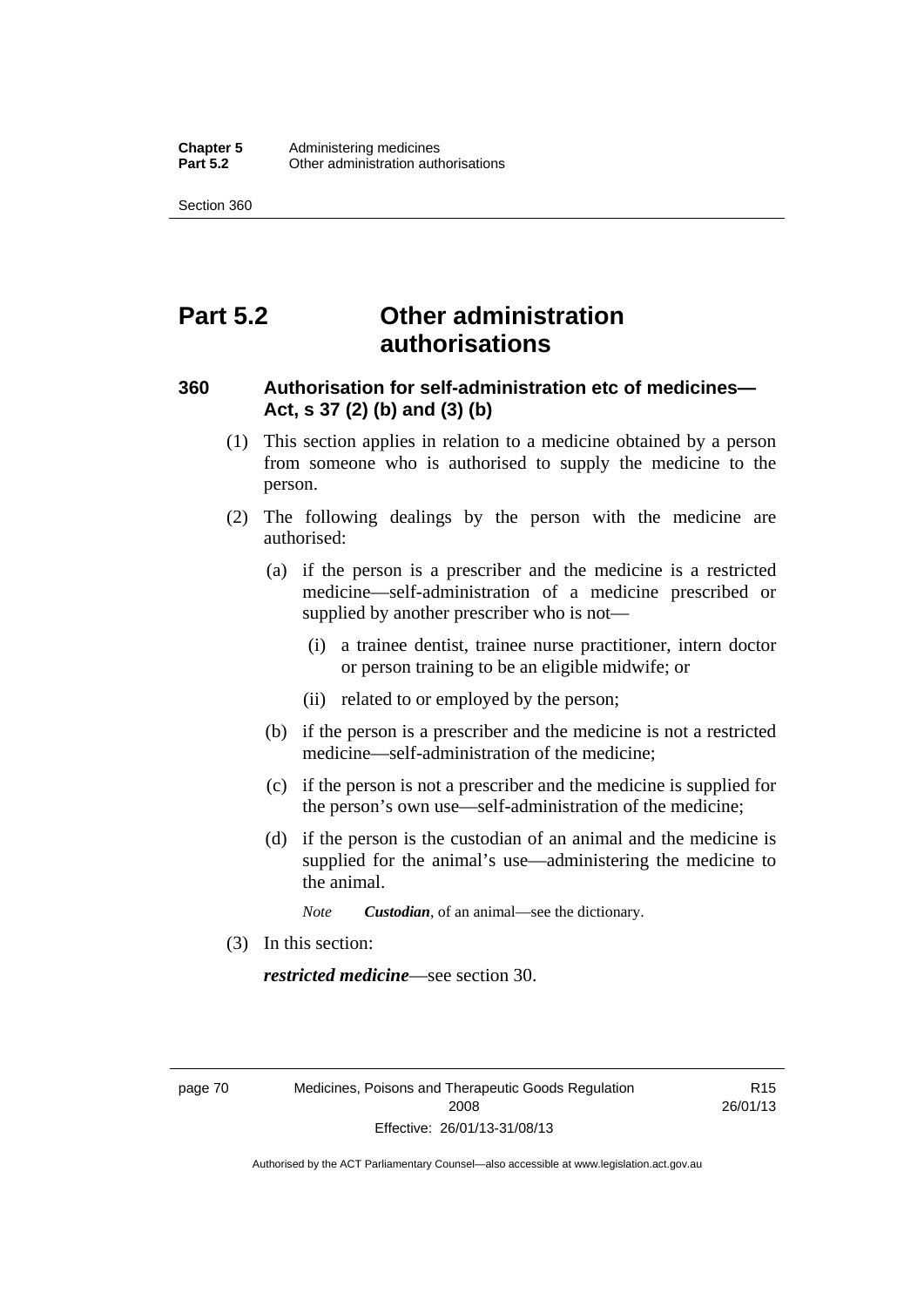### **361 Authorisation for administration of medicines by assistants—Act, s 37 (1) (b)**

- (1) A person (the *assistant*) is authorised to administer a medicine to someone else (the *assisted person*) if—
	- (a) the medicine is obtained by or for the assisted person from someone who is authorised to supply the medicine to the assisted person; and
	- (b) the medicine is administered in accordance with the directions on the medicine's labelling; and
	- (c) if the assisted person is not a person under a legal disability the assisted person asks for the assistant's help to take the medicine; and
	- (d) if the assisted person is a person under a legal disability—the assistant is authorised by the assisted person's parent or guardian to administer the medicine.
- (2) In this section:

*impaired decision-making ability*—a person has *impaired decision-making ability* if the person's decision-making ability is impaired because of a physical, mental, psychological or intellectual condition or state, whether or not the condition or state is a diagnosable illness.

#### *person under a legal disability* means—

- (a) a child; or
- (b) a person with impaired decision-making ability in relation to a matter relating to the person's health.

page 71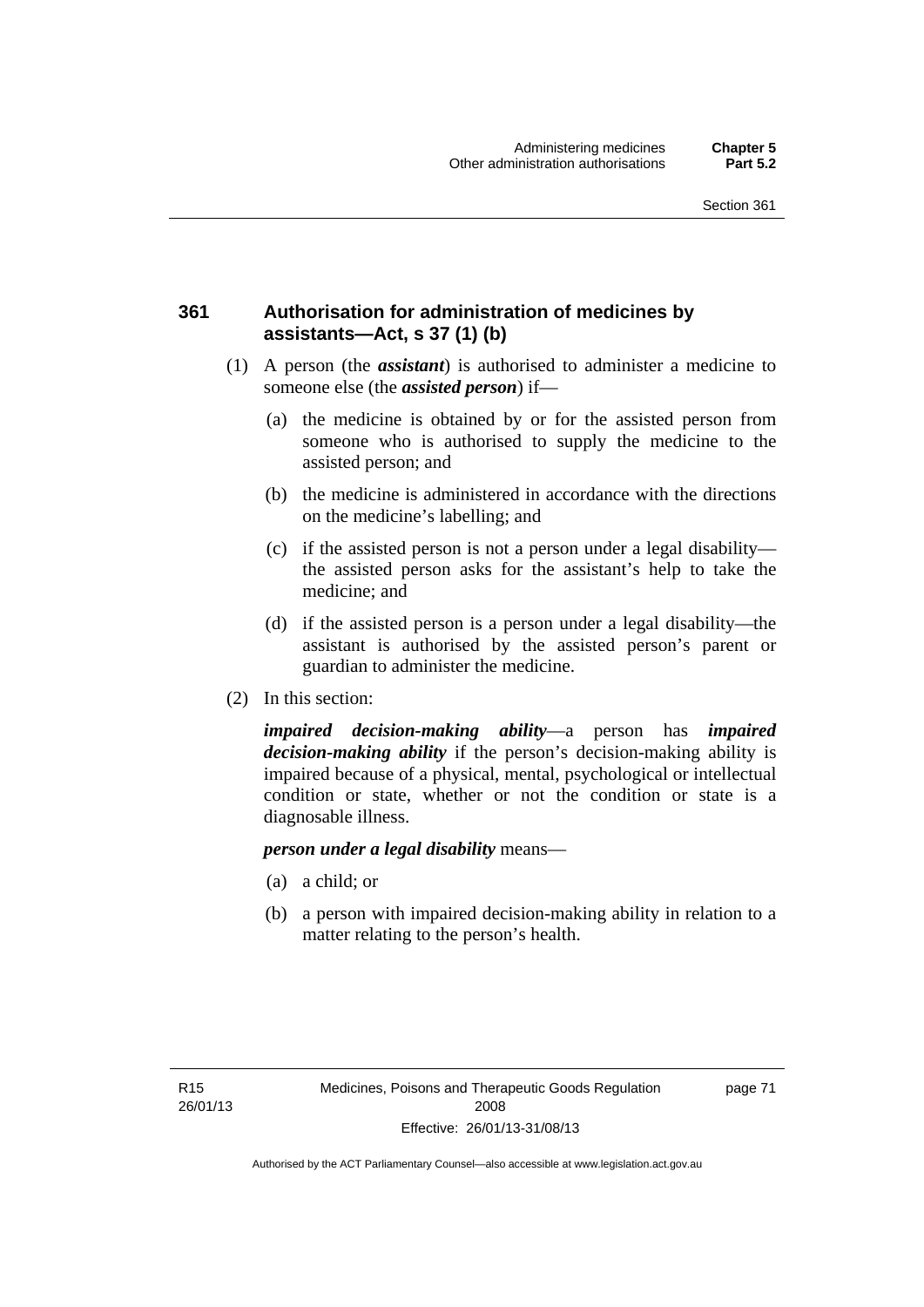# **Chapter 6 Obtaining and possessing medicines**

### **370 Authorisation under sch 1 to obtain and possess medicines—Act, s 35 (1) (b), (2) (b) and s 36 (b)**

- (1) A person mentioned in schedule 1, column 2 is authorised to obtain a medicine if obtaining the medicine—
	- (a) is included in the schedule, column 3 in relation to the person; and
	- (b) is consistent with any restriction for obtaining the medicine mentioned in the schedule, column 3.
- (2) A person mentioned in schedule 1, column 2 is authorised to possess a medicine if—
	- (a) possessing the medicine is included in the schedule, column 3 in relation to the person; and
	- (b) the possession is consistent with any restriction for the possession mentioned in the schedule, column 3.

### **371 Authorisation to obtain and possess medicines for certain personal use-related dealings—Act, s 35 (1) (b), (2) (b) and s 36 (b)**

- (1) A person is authorised to obtain or possess a medicine if the person obtains the medicine from someone who is authorised to supply the medicine to the person.
- (2) Subsection (1) applies in relation to a person whether the medicine is obtained by the person for the person's own use or as an agent for someone else.

R15 26/01/13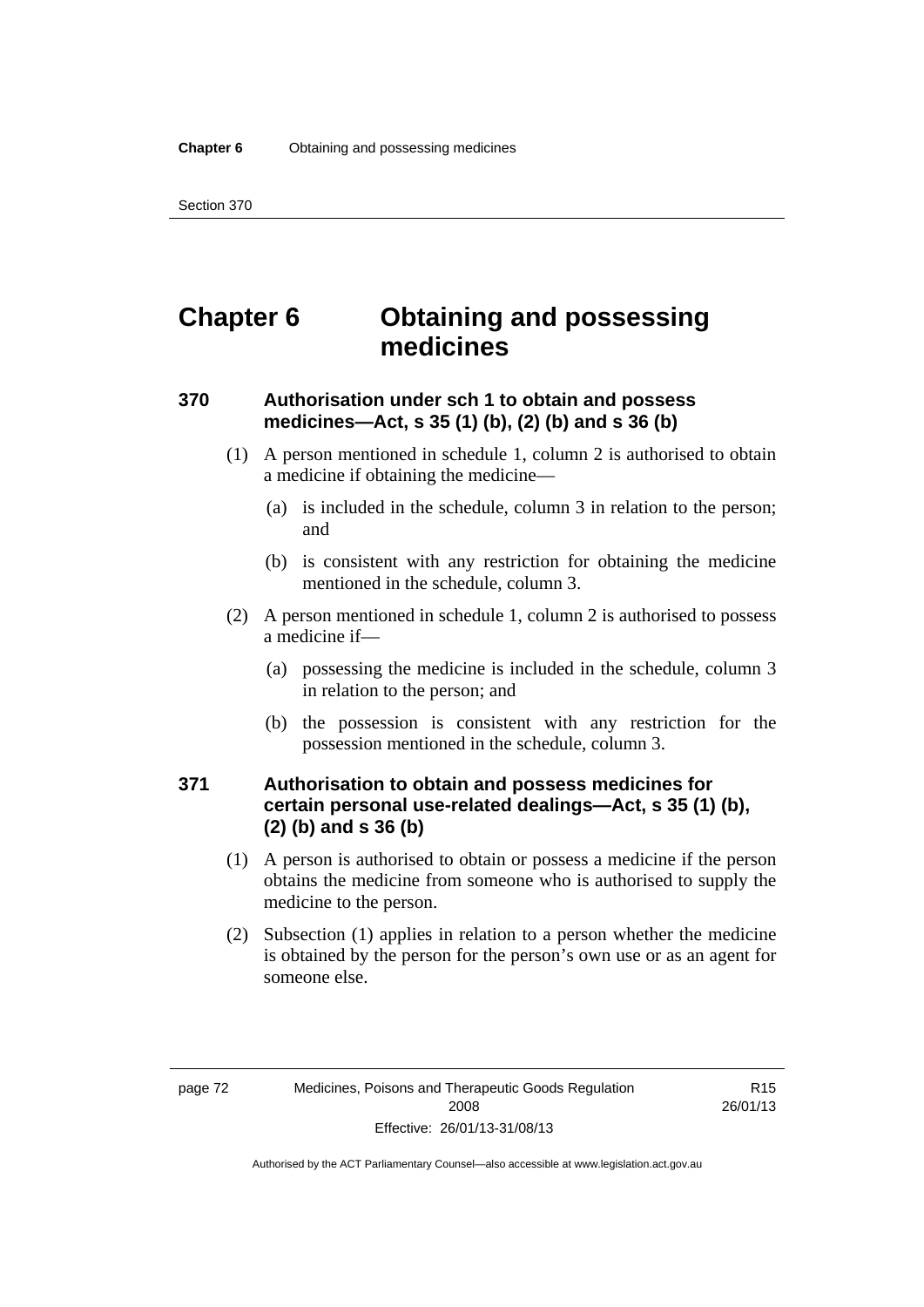## **Chapter 7 Manufacturing medicines**

#### **380 Authorisation under sch 1 to manufacture medicines— Act, s 33 (b)**

A person mentioned in schedule 1, column 2 is authorised to manufacture a medicine if—

- (a) manufacturing the medicine is included in the schedule, column 3 in relation to the person; and
- (b) the manufacturing is consistent with any restriction for the manufacturing mentioned in the schedule, column 3.

R15 26/01/13 Medicines, Poisons and Therapeutic Goods Regulation 2008 Effective: 26/01/13-31/08/13

page 73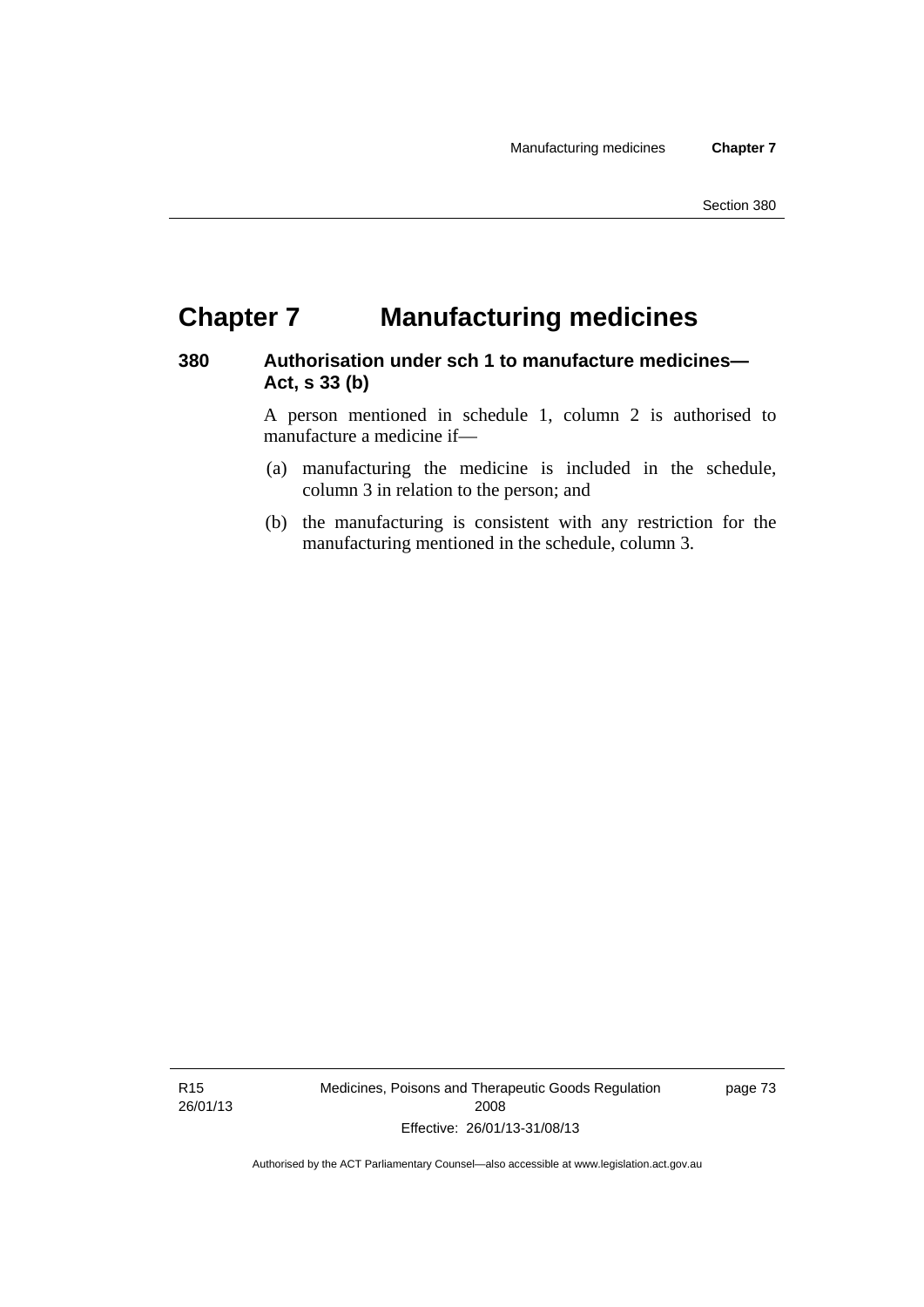# **Chapter 8 Discarding medicines**

#### **390 Discarding controlled medicines—Act, s 34 (1) (a)**

 (1) A controlled medicine must be discarded in accordance with this section.

*Note* See also the *[Drugs of Dependence Act 1989](http://www.legislation.act.gov.au/a/alt_a1989-11co)*, div 11.4 about the disposal of seized substances.

- (2) A prescribed discarding witness may discard a controlled medicine in the presence of another prescribed discarding witness.
- (3) However, a person who is authorised to administer a controlled medicine may discard the residue of the medicine after administration in the presence of a person who is not a prescribed discarding witness if no other prescribed discarding witness is reasonably available to witness its discarding.
- (4) A person complies with this section if the person destroys the medicine so that it is unable to be used.
- (5) In this section:

*prescribed discarding witness* means a person prescribed under section 545 (Prescribed witnesses for discarding of controlled medicines—[Act](http://www.legislation.act.gov.au/a/2008-26/default.asp), s 54 (a) and (b)) for the discarding of a controlled medicine.

*Note* A medicine must not be discarded in a way that creates a risk to the health or safety of people or is likely to cause damage to property or the environment (see [Act](http://www.legislation.act.gov.au/a/2008-26/default.asp), s 34 (3)).

R15 26/01/13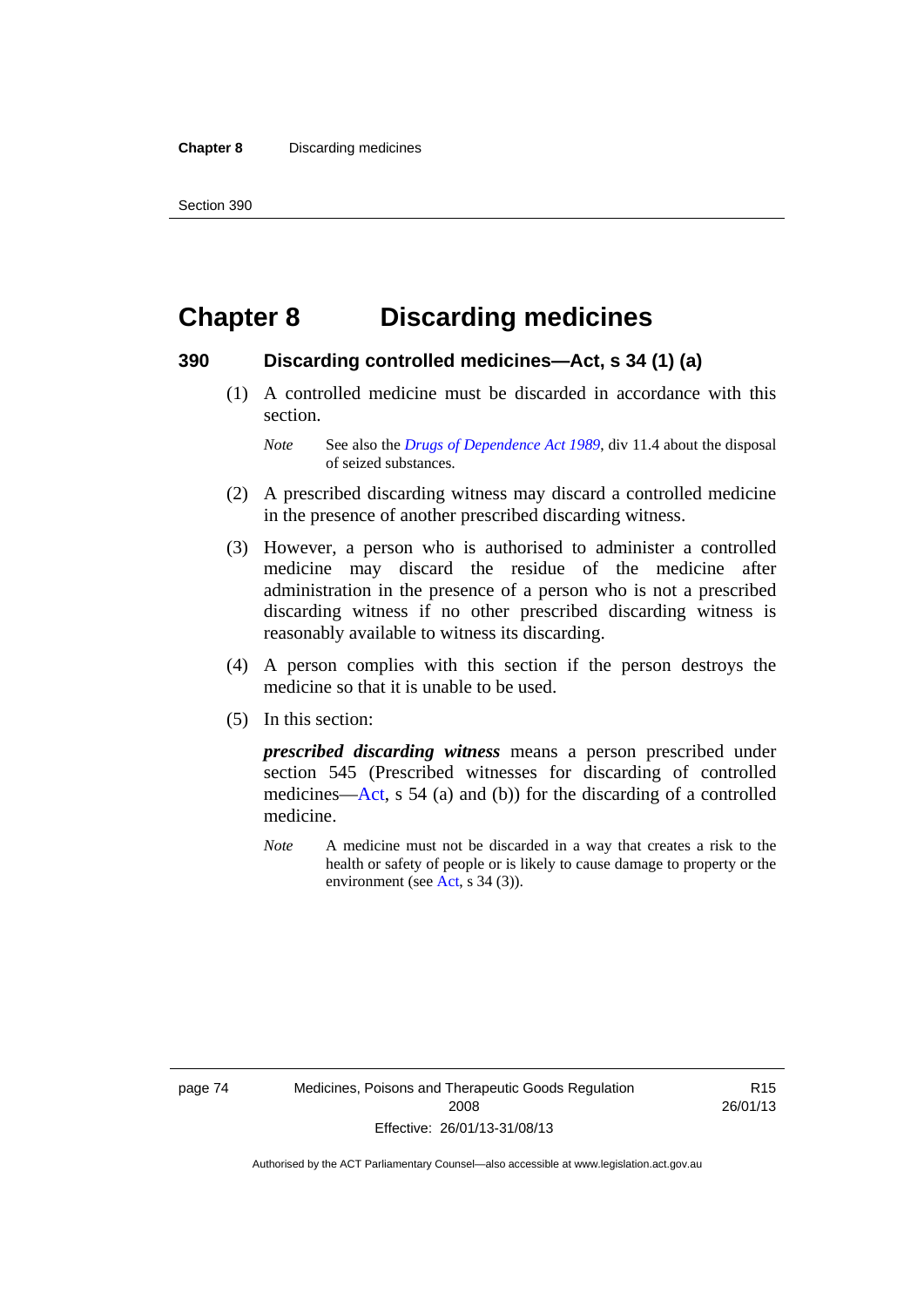# **Chapter 9 Other medicines authorisations**

## **Part 9.1 Authorisations for delivery people and commercial disposal operators**

#### **400 Authorisations to deliver medicines under supply authorities—Act, s 26 (1) (b), (2) (b), s 35 (1) (b), (2) (b) and s 36 (b)**

- (1) This section applies to an adult (the *delivery person*), other than a health practitioner, or health professional, at an institution, who is—
	- (a) engaged to transport and deliver a medicine supplied on a supply authority; or
	- (b) acting for a person mentioned in paragraph (a).
	- *Note* For health practitioners and health professionals at institutions, see sch 1, pt 1.4.
- (2) The delivery person is authorised to—
	- (a) obtain and possess the medicine for the purposes of transporting and delivering the medicine as engaged; and
	- (b) supply the medicine to the entity named as the recipient in the supply authority or the entity's agent.

#### **Examples—delivery person**

1 a hospital employee who is not a health practitioner or health professional

page 75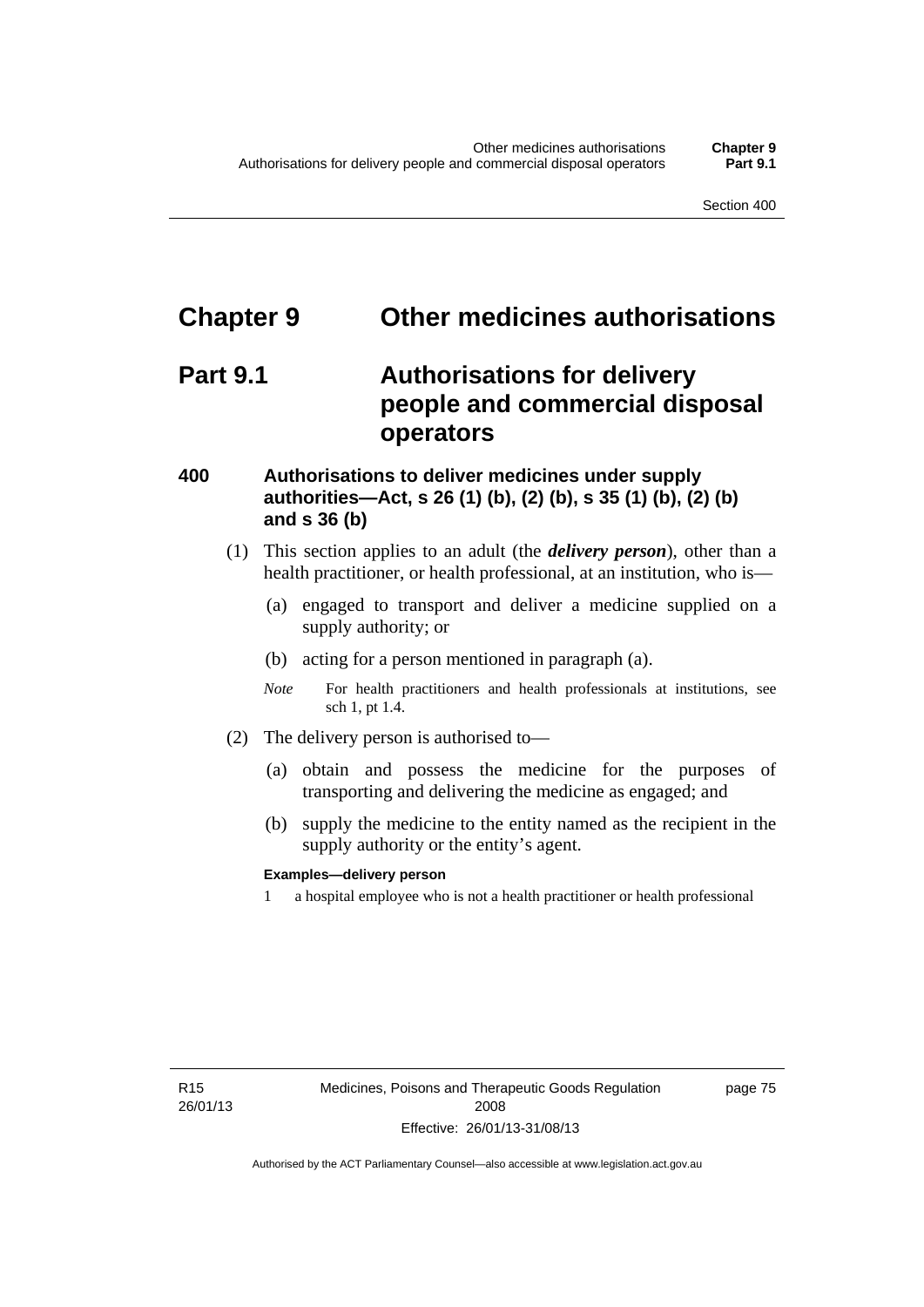2 an employee of a courier service

#### **Example—agent**

the guardian of a child for a prescription dispensed for the child

- *Note 1 Entity* includes a person (see [Legislation Act,](http://www.legislation.act.gov.au/a/2001-14) dict, pt 1).
- *Note 2* An example is part of the regulation, is not exhaustive and may extend, but does not limit, the meaning of the provision in which it appears (see [Legislation Act,](http://www.legislation.act.gov.au/a/2001-14) s 126 and s 132).

### **401 Authorisations for commercial disposal operators—Act, s 26 (1) (b) and (2) (b), s 35 (1) (b) and (2) (b) and s 36 (b)**

- (1) This section applies to a person who—
	- (a) holds an environmental authorisation for the disposal of a medicine; or
	- (b) is an adult acting for a person mentioned in paragraph (a).
- (2) The person is authorised to obtain and possess the medicine for the purposes of disposing of the medicine as engaged.

page 76 Medicines, Poisons and Therapeutic Goods Regulation 2008 Effective: 26/01/13-31/08/13

R15 26/01/13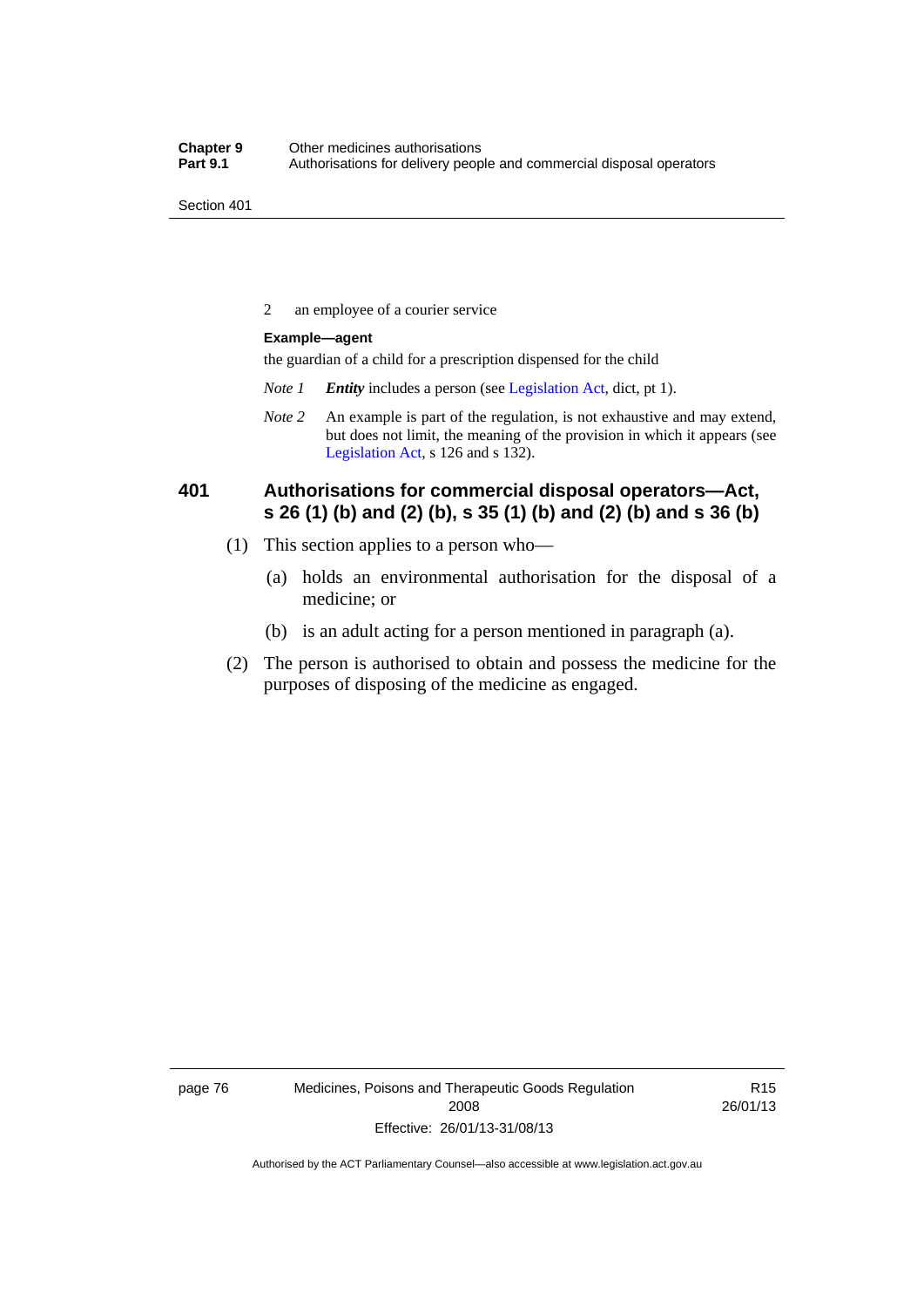## **Part 9.2 Emergency supply and administration of adrenaline and salbutamol**

### **410 Authorisations to supply and administer adrenaline and salbutamol—Act, s 26 (1) (b) and s 37 (1) (b)**

- (1) A person is authorised to do 1 or more of the following for someone else (the *assisted person*) who is in immediate need of adrenaline or salbutamol:
	- (a) supply authorised adrenaline or authorised salbutamol to the assisted person;
	- (b) supply authorised adrenaline or authorised salbutamol to someone else for immediate administration to the assisted person;
	- (c) administer authorised adrenaline or authorised salbutamol to the assisted person.
- (2) In this section:

*authorised adrenaline* means adrenaline in a single use automatic injector delivering not more than 0.3mg adrenaline.

*authorised salbutamol* means salbutamol in, or for, a metered inhaler.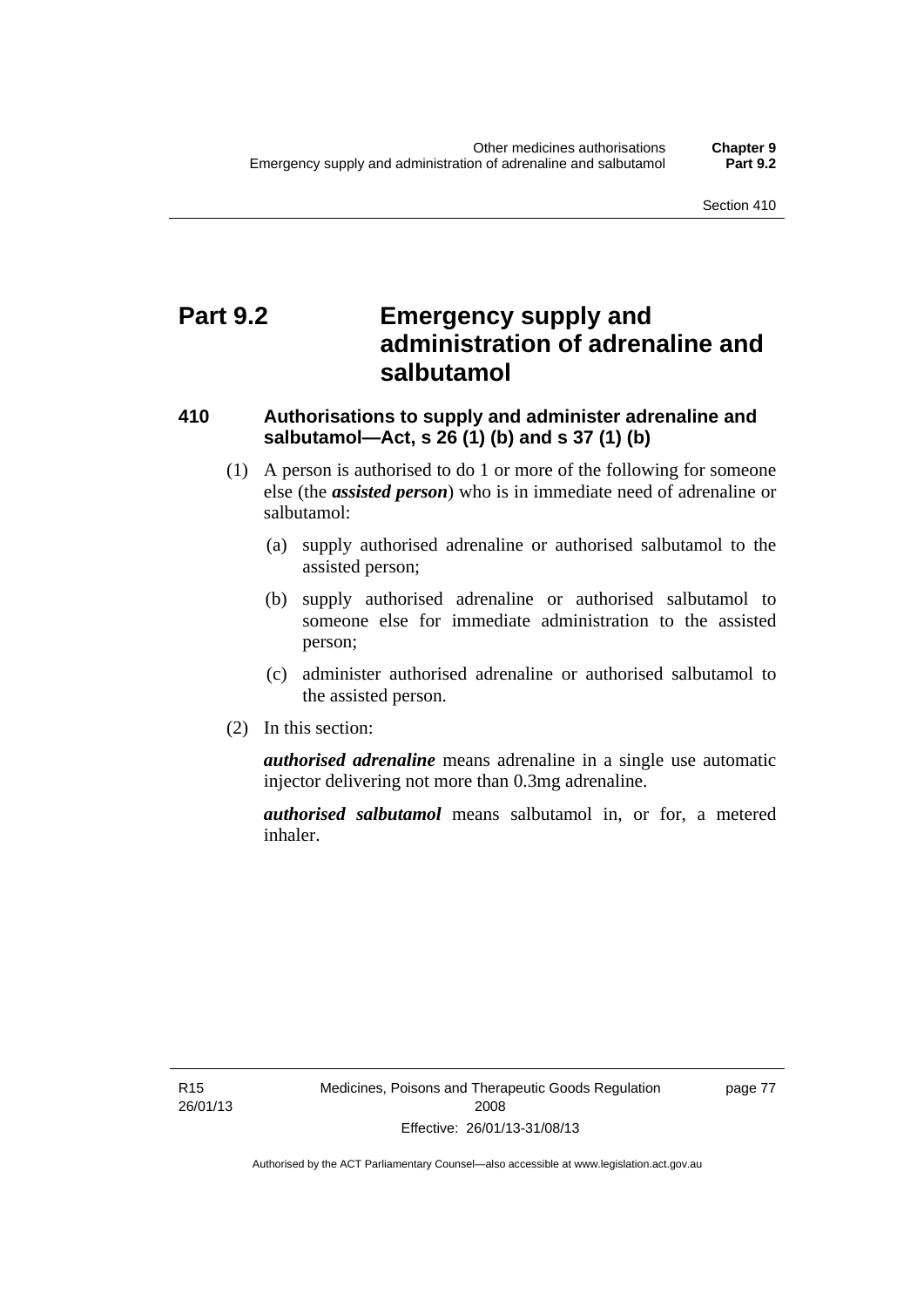## **Part 9.3 Medicines authorisations for corrections functions**

#### **420 Authorisations for CYP authorised people—Act, s 26 (1) (b), s 35 (1) (b), (2) (b), s 36 (b) and s 37 (1) (b)**

A CYP authorised person is authorised, within the scope of the person's employment, to do any of the following in relation to a medicine supplied for a young detainee by a person who is authorised to supply the medicine:

- (a) obtain the medicine;
- (b) possess the medicine (including possess the medicine outside a CYP detention place for the purpose of administering the medicine to a young detainee while the young detainee is lawfully outside the place);
- (c) administer the medicine to the young detainee;
- (d) supply the medicine to a person who is authorised to obtain the medicine for the young detainee.

#### **Example—young detainee lawfully outside CYP detention place**

the detainee is on local leave escorted by a CYP authorised person

- *Note 1 CYP authorised person* and *CYP detention place*—see the dictionary.
- *Note 2 Young detainee*—see the *[Children and Young People Act 2008](http://www.legislation.act.gov.au/a/2008-19)*, s 95.
- *Note 3* An example is part of the regulation, is not exhaustive and may extend, but does not limit, the meaning of the provision in which it appears (see [Legislation Act,](http://www.legislation.act.gov.au/a/2001-14) s 126 and s 132).

page 78 Medicines, Poisons and Therapeutic Goods Regulation 2008 Effective: 26/01/13-31/08/13

R15 26/01/13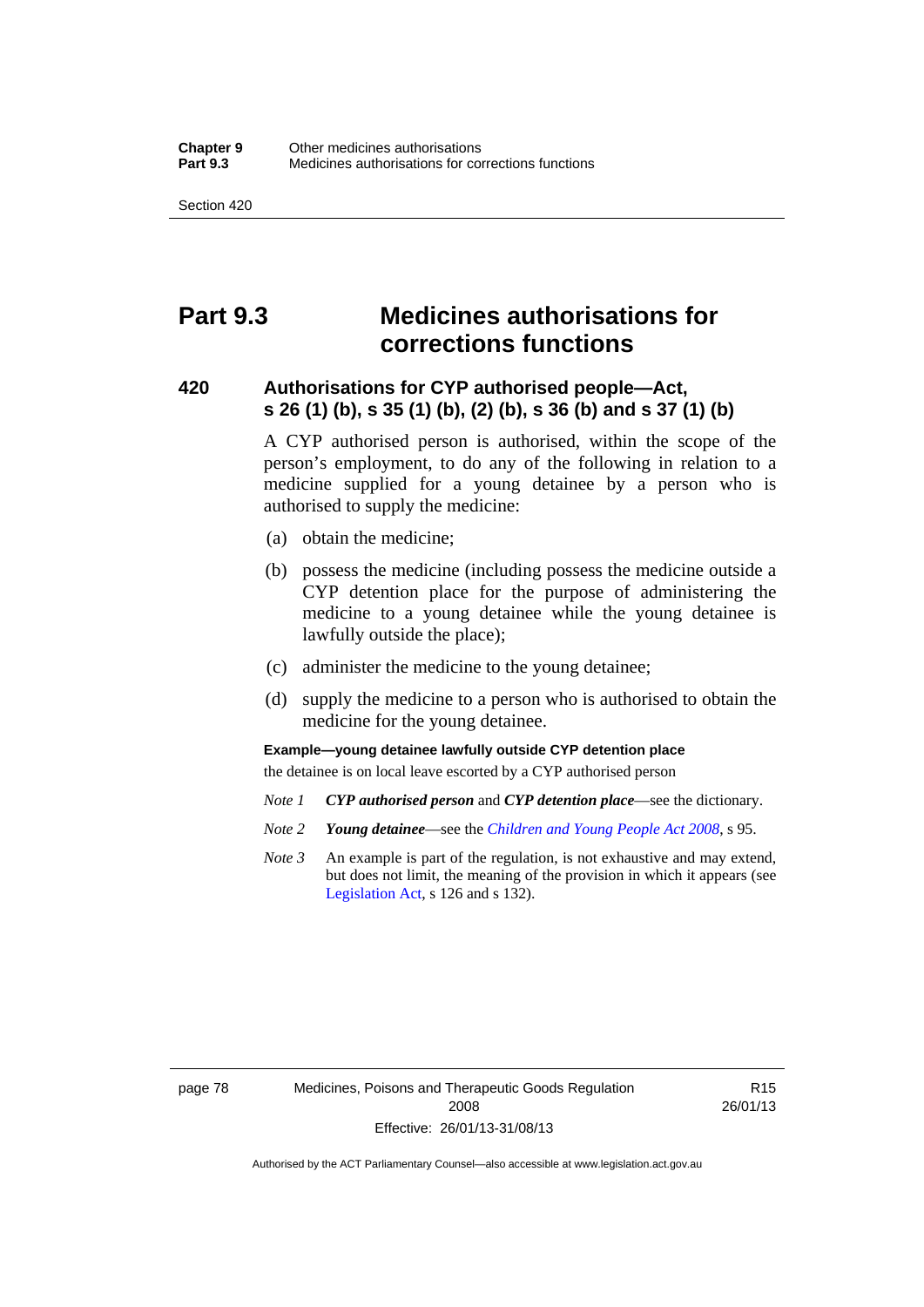### **421 Authorisations for corrections officers—Act, s 26 (1) (b), s 35 (1) (b), (2) (b), s 36 (b) and s 37 (1) (b)**

A corrections officer is authorised, within the scope of the officer's employment, to do any of the following in relation to a medicine supplied for a detainee by a person who is authorised to supply the medicine:

- (a) obtain the medicine;
- (b) possess the medicine (including possess the medicine outside a correctional centre for the purpose of administering the medicine to a detainee while the detainee is lawfully outside the centre);
- (c) administer the medicine to the detainee;
- (d) supply the medicine to a person who is authorised to obtain the medicine for the detainee.
- *Note 1* See the example and notes to s 420.
- *Note 2 Detainee*—see the *[Corrections Management Act 2007](http://www.legislation.act.gov.au/a/2007-15)*, s 6.

#### **422 Authorisations for court and police cell custodians—Act, s 26 (1) (b), s 35 (1) (b), (2) (b), s 36 (b) and s 37 (1) (b)**

- (1) A custodian is authorised, within the scope of the custodian's employment, to do any of the following in relation to a medicine supplied for a person in custody at court cells or police cells by someone who is authorised to supply the medicine:
	- (a) obtain the medicine at the cells;
	- (b) possess the medicine at the cells;
	- (c) administer the medicine to the person in custody at the cells;
	- (d) supply the medicine to someone who is authorised to obtain the medicine for the person in custody.

R15 26/01/13 page 79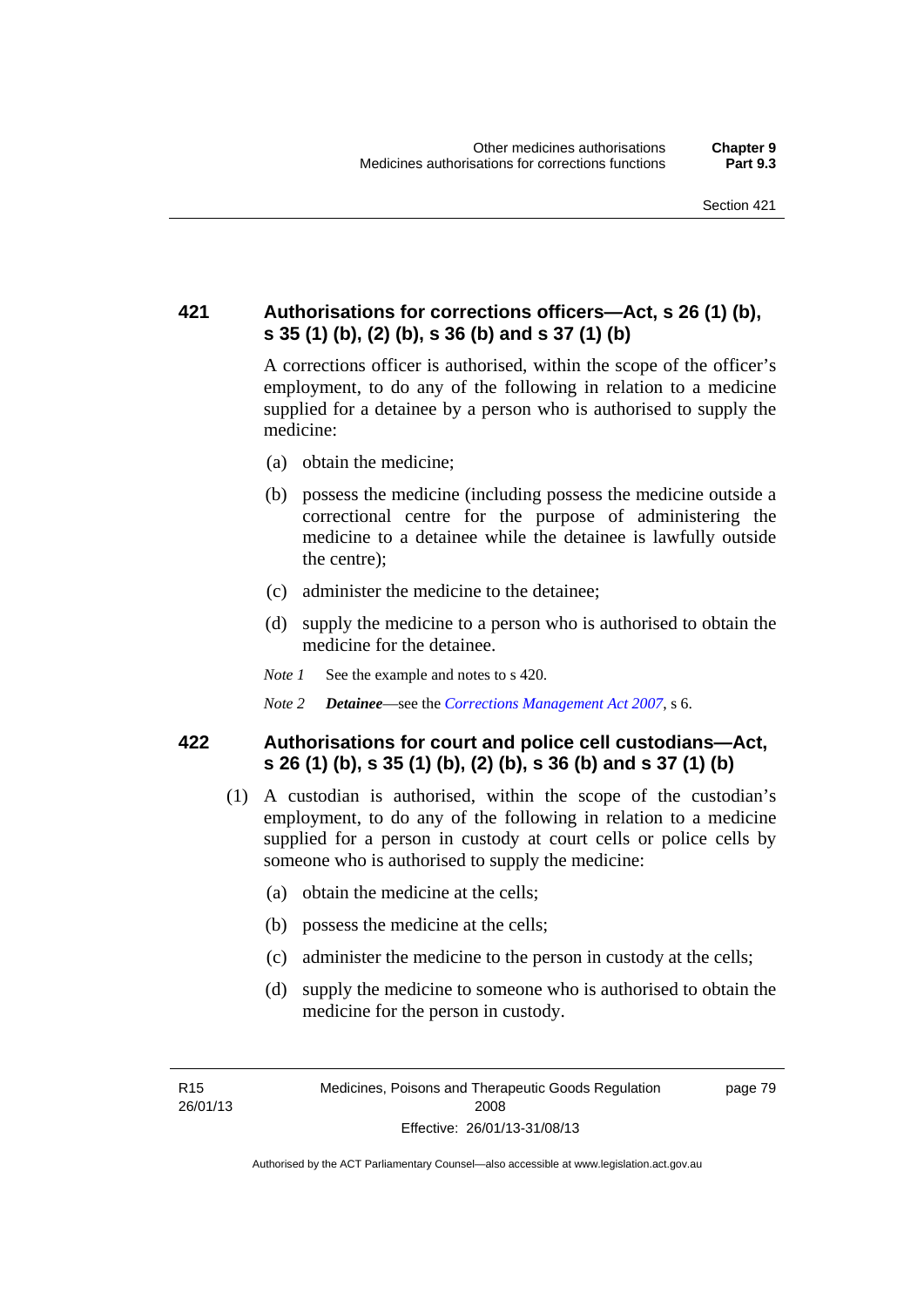(2) In this section:

*court cell*—see the *[Corrections Management Act 2007](http://www.legislation.act.gov.au/a/2007-15)*, section 29.

#### *custodian* means—

- (a) a person in charge of a court cell or police cell; or
- (b) a person acting under the direct supervision of the person in charge.

#### *person in custody* means—

- (a) a detainee; or
- (b) a young detainee; or
- (c) a person detained at a police cell under the *[Corrections](http://www.legislation.act.gov.au/a/2007-15)  [Management Act 2007](http://www.legislation.act.gov.au/a/2007-15)*, section 30; or
- (d) a person detained at a court cell under the *[Corrections](http://www.legislation.act.gov.au/a/2007-15)  [Management Act 2007](http://www.legislation.act.gov.au/a/2007-15)*, section 33.

*police cell*—see the *[Corrections Management Act 2007](http://www.legislation.act.gov.au/a/2007-15)*, section 29.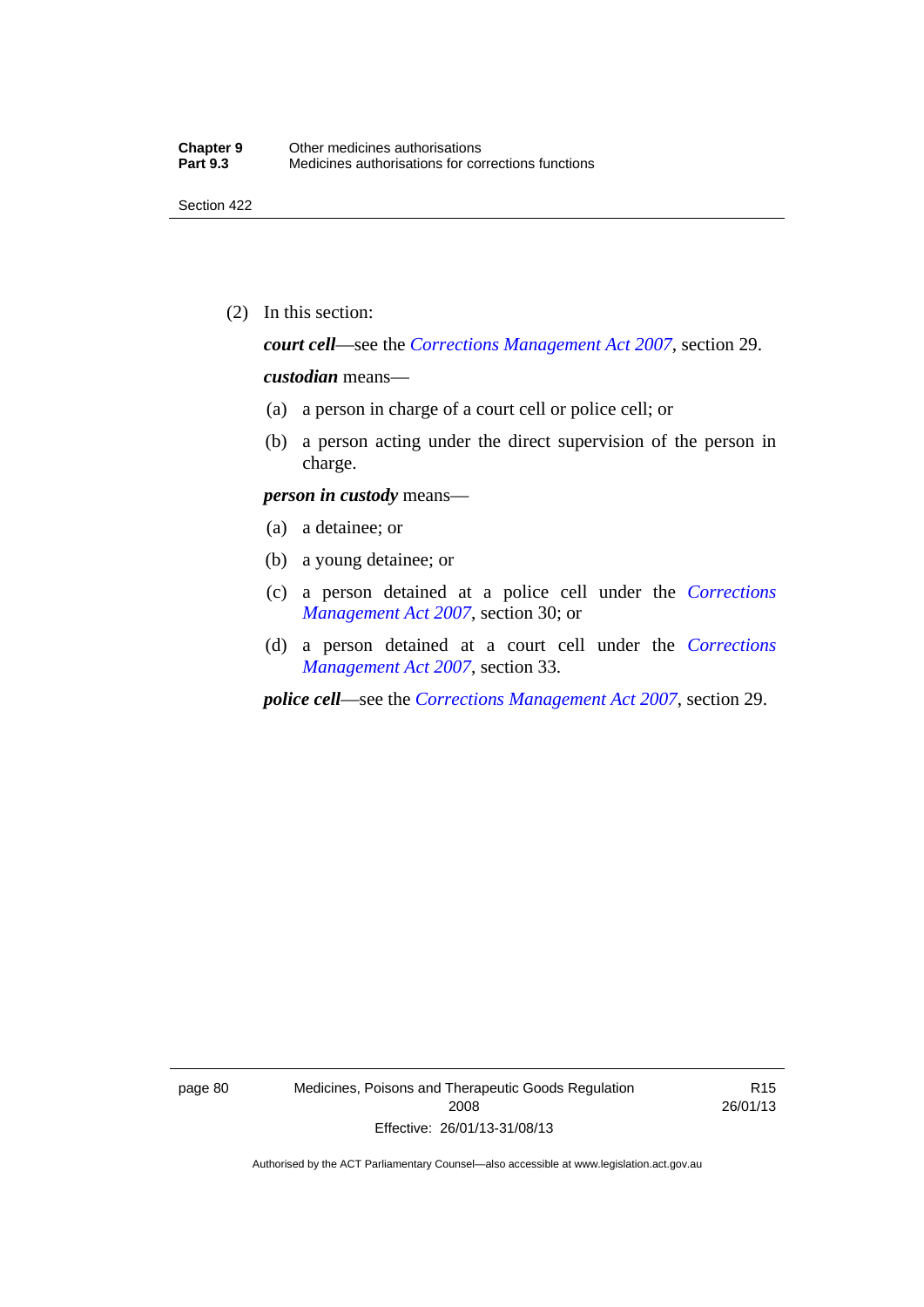# **Part 9.4 Authorisations for medicines research and education program purposes other than controlled medicines**

*Note* A licence is required for research and education programs in relation to controlled medicines (see pt 14.2).

### **430 Authorisations for non-controlled medicines research and education—Act, s 26 (1) and (2) (b)**

- (1) A scientifically qualified person employed at a recognised research institution (other than the Canberra Hospital) is authorised to do the following for the purposes of an authorised activity at the institution:
	- (a) issue a purchase order for a relevant medicine;
	- (b) obtain on a purchase order a relevant medicine;
	- (c) possess a relevant medicine;
	- (d) supply a relevant medicine to a person (a *relevant person*) who is taking part in the authorised activity at the institution.
	- *Note 1 Scientifically qualified person*—see the dictionary.

*Note 2 Recognised research institution*—see the [Act](http://www.legislation.act.gov.au/a/2008-26/default.asp), s 20 (5).

- (2) A scientifically qualified person employed at the Canberra Hospital is authorised to do the following for the purposes of an authorised activity at the hospital:
	- (a) issue a written requisition for a relevant medicine;
	- (b) obtain on a written requisition a relevant medicine;
	- (c) possess a relevant medicine;

R15 26/01/13 page 81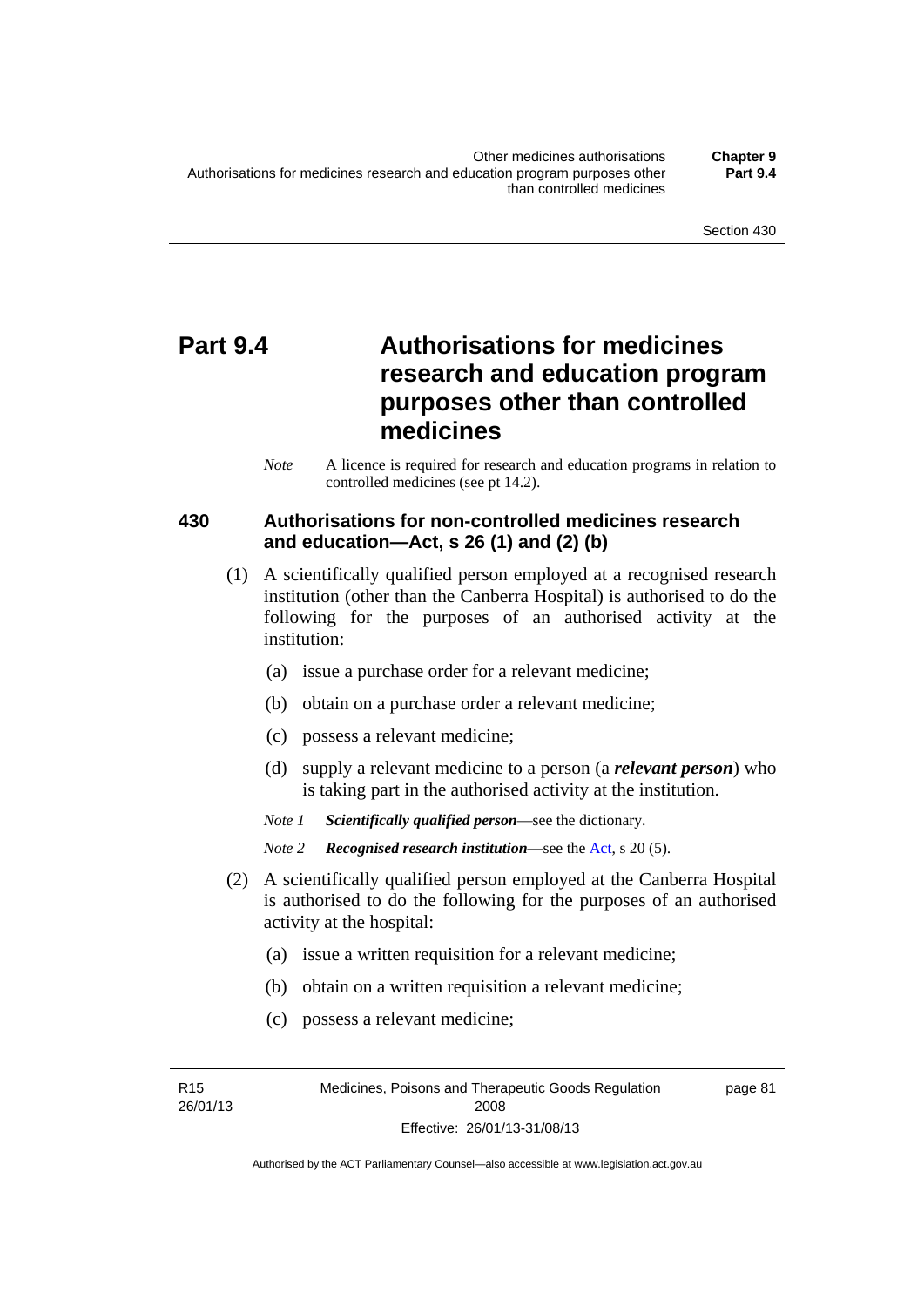| <b>Chapter 9</b> | Other medicines authorisations                                             |
|------------------|----------------------------------------------------------------------------|
| <b>Part 9.4</b>  | Authorisations for medicines research and education program purposes other |
|                  | than controlled medicines                                                  |

- (d) supply a relevant medicine to a person (also a *relevant person*) who is taking part in the authorised activity at the hospital.
- (3) A relevant person is authorised to do the following in relation to a relevant medicine for the purposes of an authorised activity:
	- (a) obtain the medicine from the scientifically qualified person for the activity;
	- (b) possess the medicine for the purposes of the activity;
	- (c) supply the medicine to the scientifically qualified person for the activity.
- (4) In this section:

*authorised activity*, in relation to a relevant medicine at a recognised research institution, means the conduct of any of the following if it does not involve the administration of the medicine to a person:

- (a) medical or scientific research in relation to the medicine at the institution;
- (b) instruction involving the medicine at the institution;
- (c) quality control or analysis of the medicine at the institution.

*relevant medicine* means a medicine other than a controlled medicine.

#### **431 Authorisation conditions for non-controlled medicines research and education—Act, s 44 (1) (b) and (2) (b)**

A scientifically qualified person's authorisation under section 430 is subject to the following conditions:

- (a) the person has written approval for the conduct of the authorised activity from the person in charge of—
	- (i) the recognised research institution; or
	- (ii) a faculty or division of the institution;

page 82 Medicines, Poisons and Therapeutic Goods Regulation 2008 Effective: 26/01/13-31/08/13 R15 26/01/13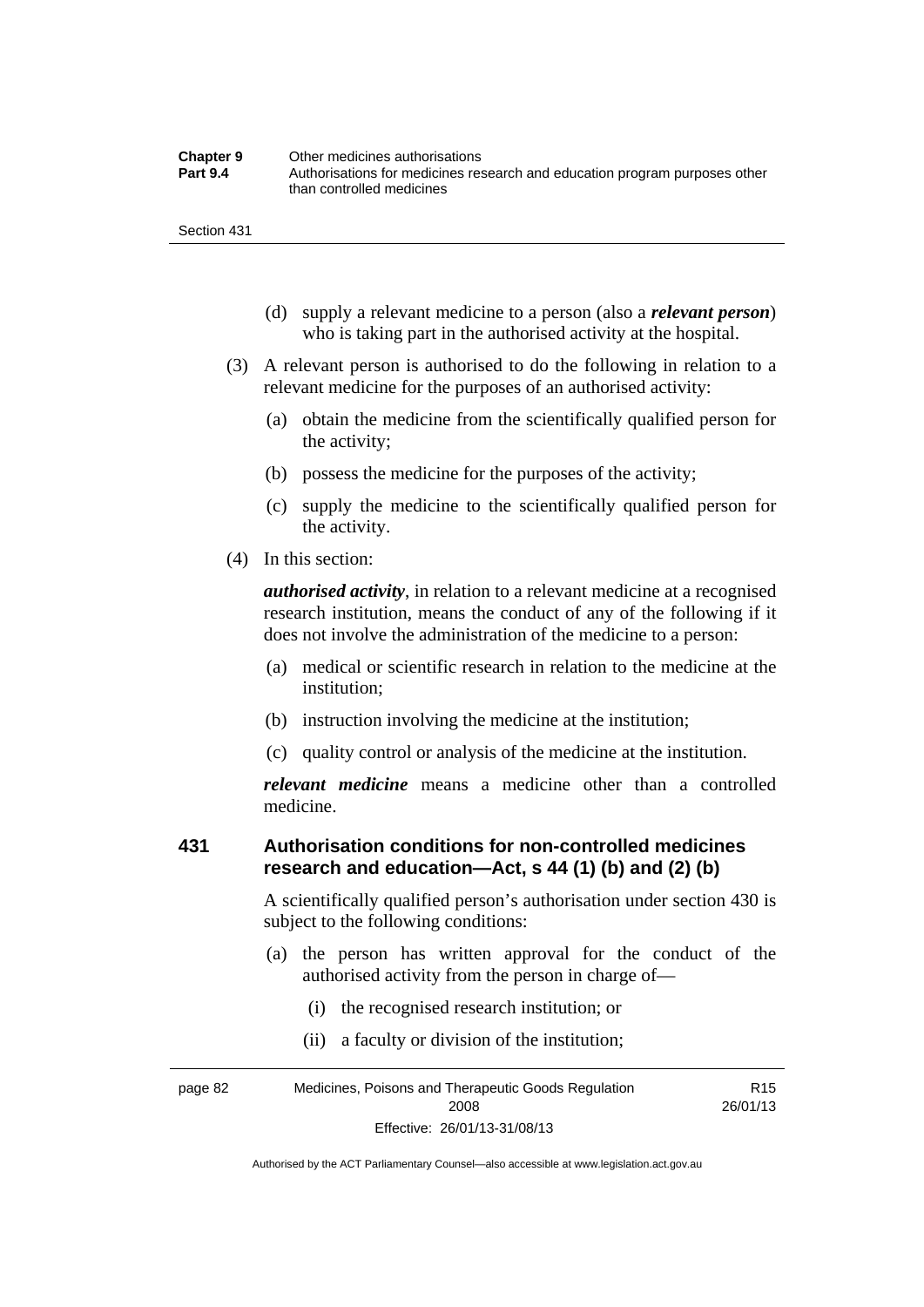- (b) if the recognised research institution employing the person is the Canberra Hospital—
	- (i) a requisition for the relevant medicine issued by the person complies with section 55 (General requirements for written requisitions) and section 56 (Particulars for requisitions); and
	- (ii) the requisition is for an amount of the medicine approved in writing by the person in charge; and
	- (iii) the requisition is for an amount of the medicine used solely for the purpose approved in writing by the person in charge;
- (c) if the person is employed at a recognised research institution other than the Canberra Hospital—
	- (i) a purchase order for the relevant medicine complies with section 62; and
	- (ii) the purchase order is for an amount of the medicine approved in writing by the person in charge;
- (d) the medicine is obtained from someone who is authorised to supply the medicine to the person.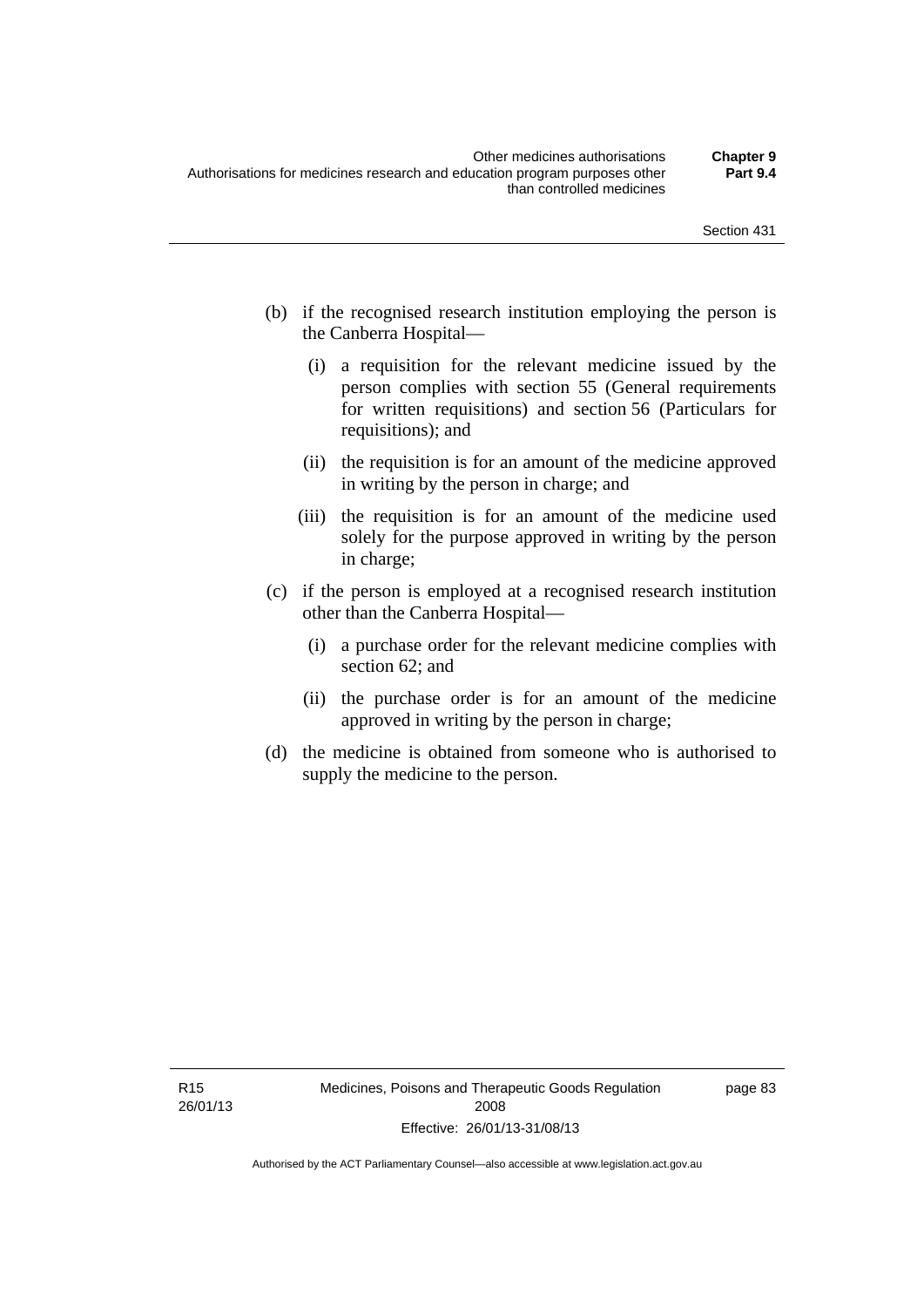## **Part 9.5 Authorisations under medicines licences**

### **Division 9.5.1 Controlled medicines research and education program licence authorisations**

- *Note 1* For authorisation for research and education for other medicines, see pt 9.4.
- *Note 2* For other provisions about controlled medicines research and education program licences, see pt 14.2.

### **440 Authorisations under controlled medicines research and education program licences—Act, s 20 (1) (a)**

- (1) A controlled medicines research and education program licence (other than for a program conducted at the Canberra Hospital) authorises—
	- (a) the licence-holder to—
		- (i) issue a purchase order for a controlled medicine (the *licensed controlled medicine*) stated in the licence for the program stated in the licence; and
		- (ii) obtain a licensed controlled medicine on a purchase order for the program; and
		- (iii) possess a licensed controlled medicine for the program at the premises to which the licence relates; and
		- (iv) supply a licensed controlled medicine to anyone taking part in the program for the program; and

R15 26/01/13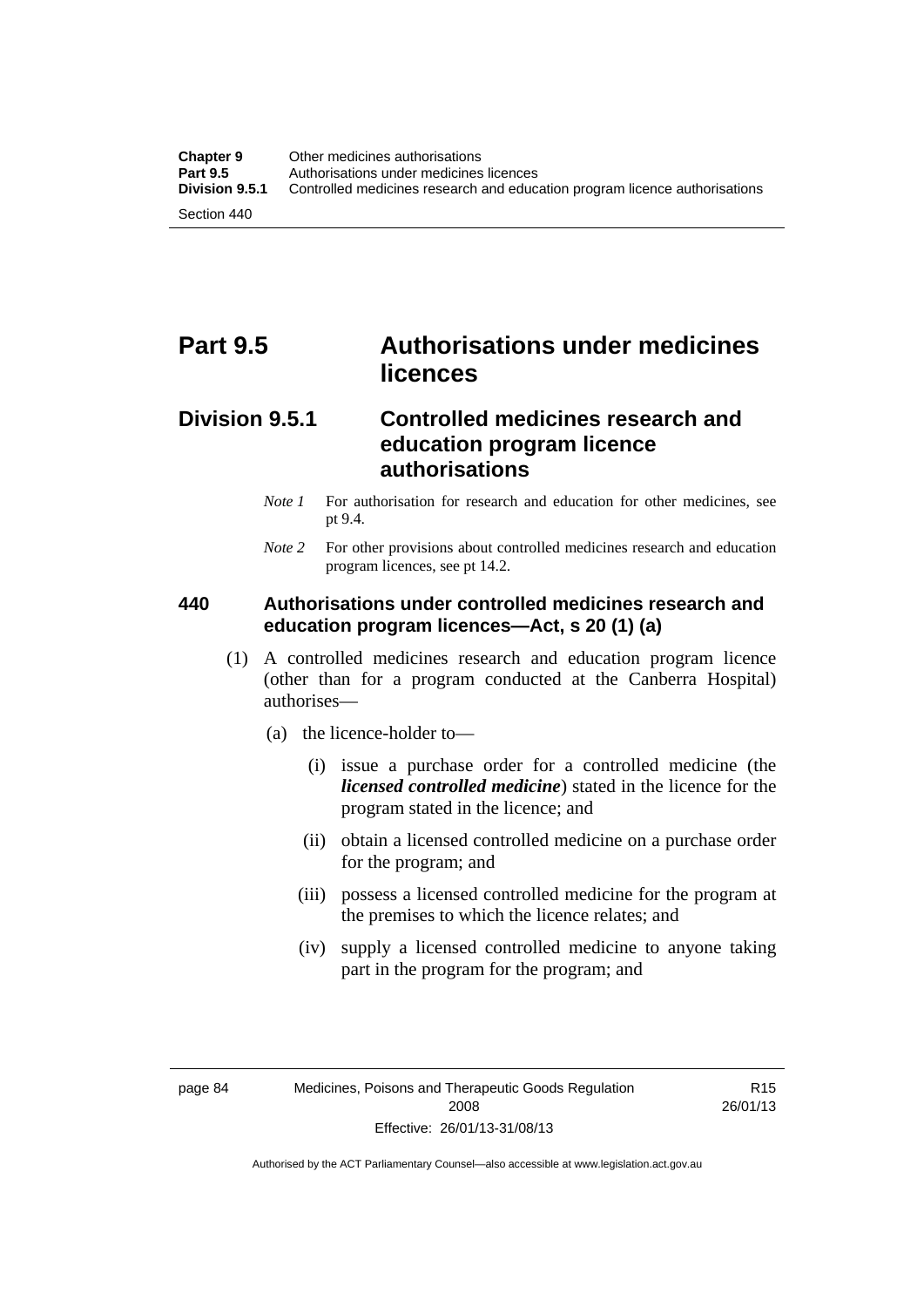- (b) the program supervisor, and anyone taking part in the program, to deal with the licensed controlled medicine as authorised by the licence at the premises stated in the licence.
- (2) A controlled medicines research and education program licence for a program conducted at the Canberra Hospital authorises—
	- (a) the licence-holder to—
		- (i) issue a written requisition for a controlled medicine (the *licensed controlled medicine*) stated in the licence for the program stated in the licence; and
		- (ii) obtain a licensed controlled medicine on a written requisition for the program; and
		- (iii) possess a licensed controlled medicine for the program at the premises to which the licence relates; and
		- (iv) supply a licensed controlled medicine to anyone taking part in the program for the program; and
	- (b) the program supervisor, and anyone taking part in the program, to deal with the licensed controlled medicine as authorised by the licence at the hospital.

# **441 Authorisation condition for controlled medicines research and education program licences—Act, s 44 (1) (b) and (2) (b)**

A licence-holder's authorisation to obtain a controlled medicine under a controlled medicines research and education program licence is subject to the condition that the medicine is—

 (a) if the licence is for a program conducted at the Canberra Hospital—obtained on a requisition that complies with section 55 (General requirements for written requisitions) and section 56 (Particulars for requisitions); or

page 85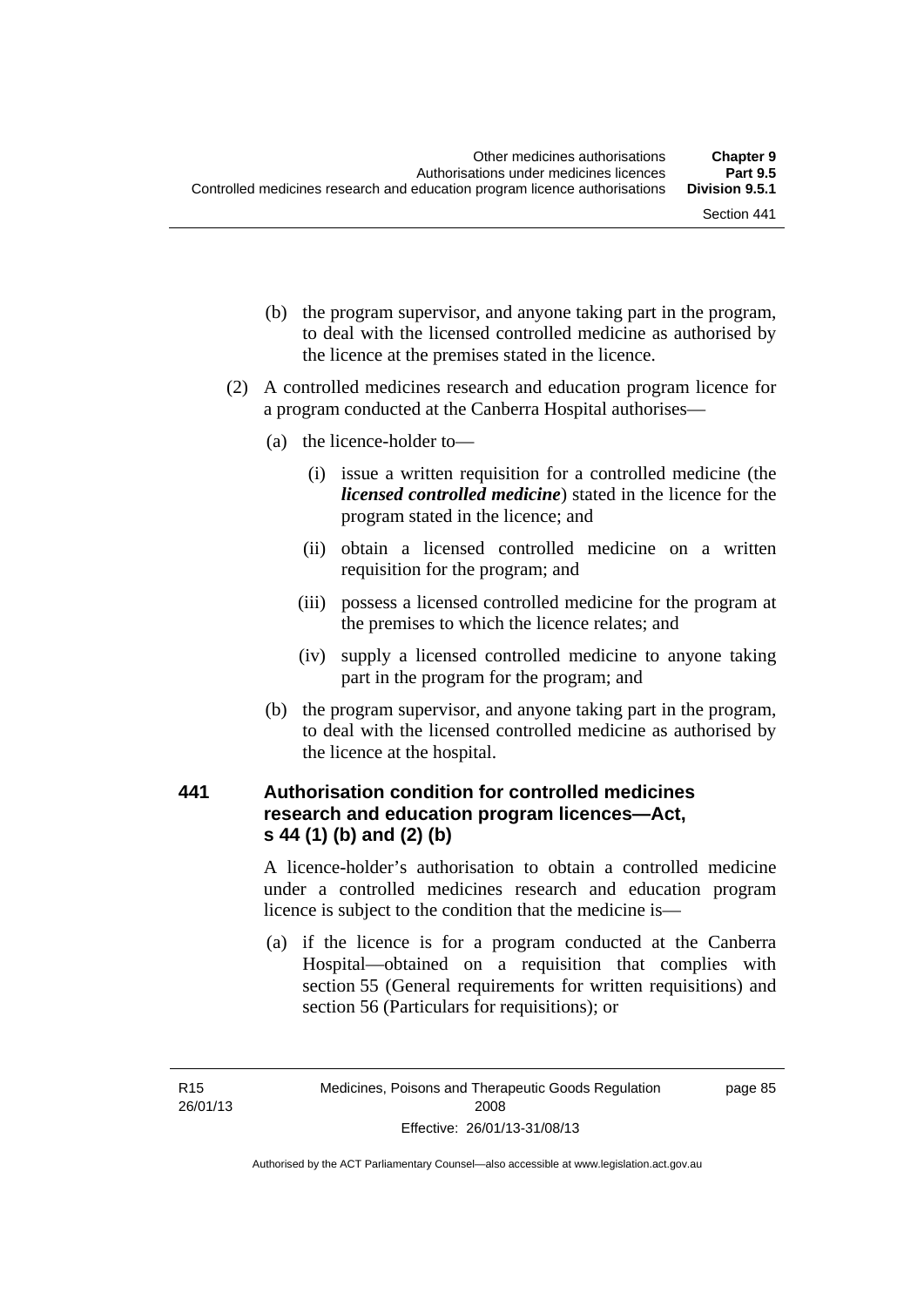- (b) in any other case—purchased on a complying purchase order.
- *Note* For licence conditions, see the [Act](http://www.legislation.act.gov.au/a/2008-26/default.asp), s 89.

# **Division 9.5.2 First-aid kit licence authorisations**

*Note* For other provisions about first-aid kit licences, see pt 14.3.

# **450 Authorisations under first-aid kit licences— Act, s 20 (1) (a)**

(1) In this section:

*authorised medicine*, for a first-aid kit, means—

- (a) a medicine stated in the first-aid kit licence for the kit; and
- (b) a pharmacy medicine or pharmacist only medicine for the kit.
- (2) A first-aid kit licence authorises—
	- (a) the licence-holder to—
		- (i) issue a purchase order for an authorised medicine for the first-aid kit; and
		- (ii) obtain on a purchase order an authorised medicine for the first-aid kit; and
	- (b) the licence-holder, and anyone else authorised to deal with a medicine by the licence, to—
		- (i) possess an authorised medicine as part of the first-aid kit for the emergency treatment of a person's medical condition; and
		- (ii) supply an authorised medicine to someone else who is authorised under the licence to administer the medicine; and
		- (iii) administer an authorised medicine in the first-aid kit if the person believes on reasonable grounds that the

R15

page 86 Medicines, Poisons and Therapeutic Goods Regulation 2008 Effective: 26/01/13-31/08/13 26/01/13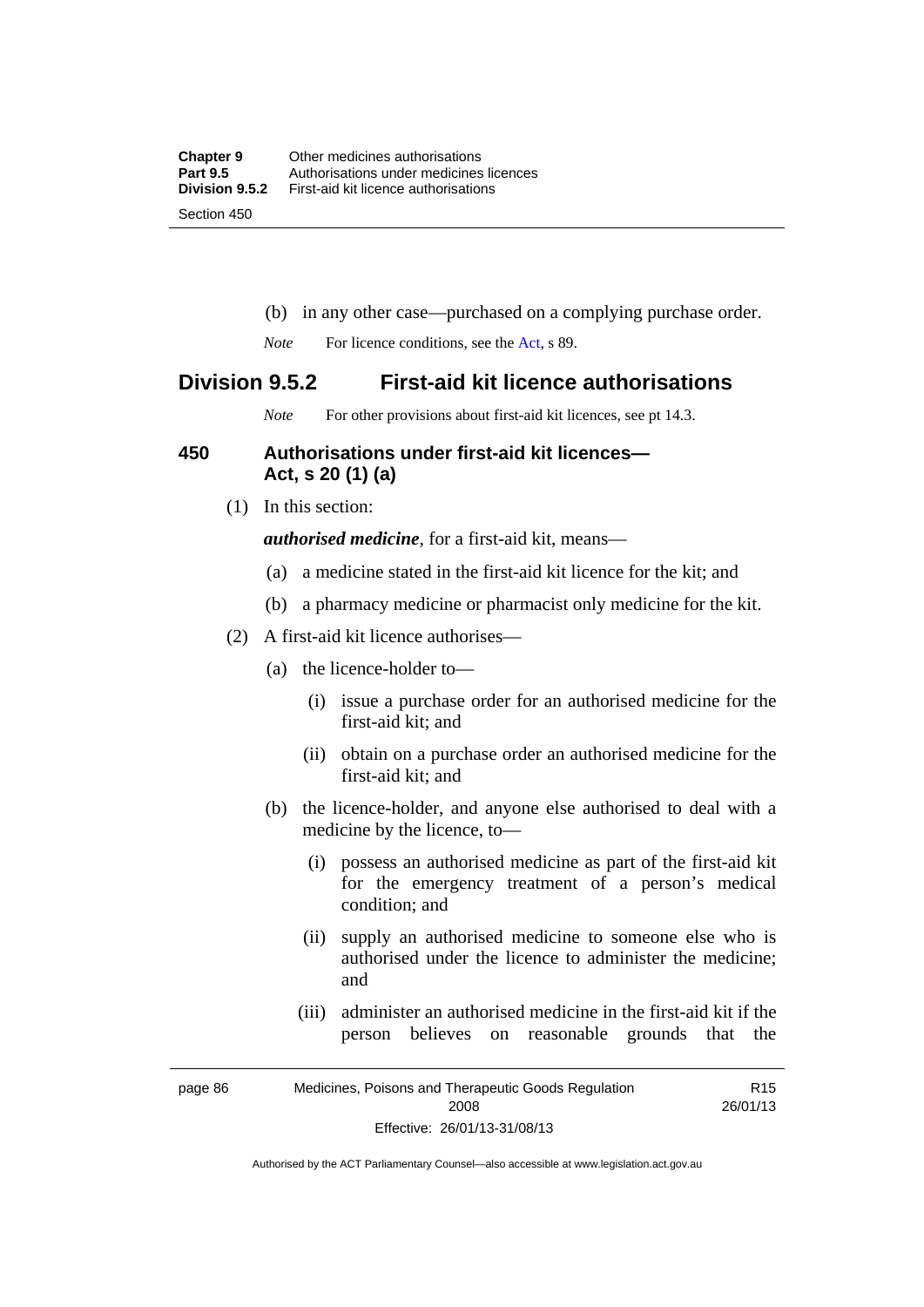administration of the medicine is necessary for the emergency treatment of a person's medical condition.

# **451 Authorisation condition for first-aid kit licences— Act, s 44 (1) (b) and (2) (b)**

A licence-holder's authorisation to obtain a medicine under a first-aid kit licence is subject to the condition that the medicine is purchased on a complying purchase order.

*Note* For licence conditions, see the [Act](http://www.legislation.act.gov.au/a/2008-26/default.asp), s 89.

# **Division 9.5.3 Wholesalers licence authorisations**

*Note* For other provisions about wholesalers licences, see pt 14.4.

# **460 Authorisations under medicines wholesalers licences— Act, s 20 (1) (a)**

- (1) A medicines wholesalers licence authorises the licence-holder to do any of the following in relation to a medicine (the *licensed medicine*) stated in the licence at the premises (the *licensed premises*) stated in the licence:
	- (a) issue a purchase order for a licensed medicine;
	- (b) obtain a licensed medicine on a purchase order for sale by wholesale from the licensed premises;
	- (c) possess a licensed medicine for sale by wholesale from the licensed premises;
	- (d) sell a licensed medicine by wholesale (whether or not for resale) from the licensed premises to—
		- (i) a person authorised to issue a purchase order for the medicine; or
		- (ii) someone in another State who may obtain the medicine by wholesale under the law of the other State; or

R15 26/01/13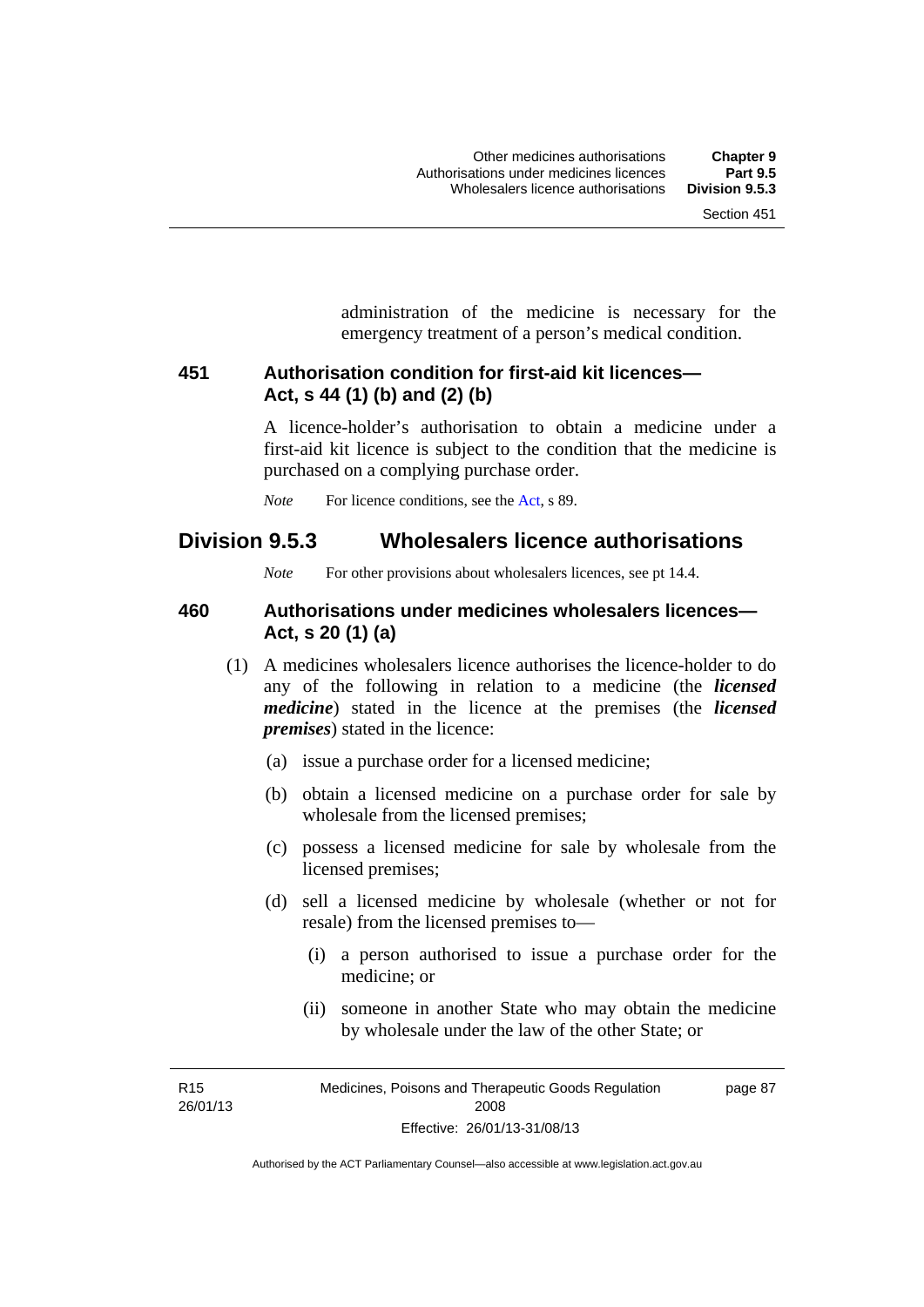- (iii) someone in another country who may lawfully obtain the medicine by wholesale in the other country;
- *Note* The medicines must be sold on a purchase order in accordance with s 140 (see s 461).
- (e) unless the licensed medicine is a controlled medicine—supply the medicine in accordance with the medicines Australia code of conduct provisions for product starter packs.
	- *Note Medicines Australia code of conduct*—see the dictionary.
- (2) However, an authorisation under subsection (1) does not apply if the licence states that it does not apply.
- (3) Also, subsection (1) (d) (iii) does not apply in relation to a licensed medicine that is a prohibited export under the *[Customs Act 1901](http://www.comlaw.gov.au/Series/C1901A00006)* (Cwlth).

# **461 Authorisation conditions for medicines wholesalers licences—Act, s 44 (1) (b) and (2) (b)**

A licence-holder's authorisation under a medicines wholesalers licence is subject to the following conditions:

- (a) the dealings with a medicine authorised by the licence will be carried out under the supervision of an individual approved under section 616 (1) (Restrictions on issuing of medicines wholesalers licences[—Act,](http://www.legislation.act.gov.au/a/2008-26/default.asp) s 85 (1) (a));
- (b) the licence-holder must comply with, and the licence-holder must ensure that the licence-holder's agents and employees comply with—
	- (i) the Australian code of good wholesaling practice for therapeutic goods for human use; and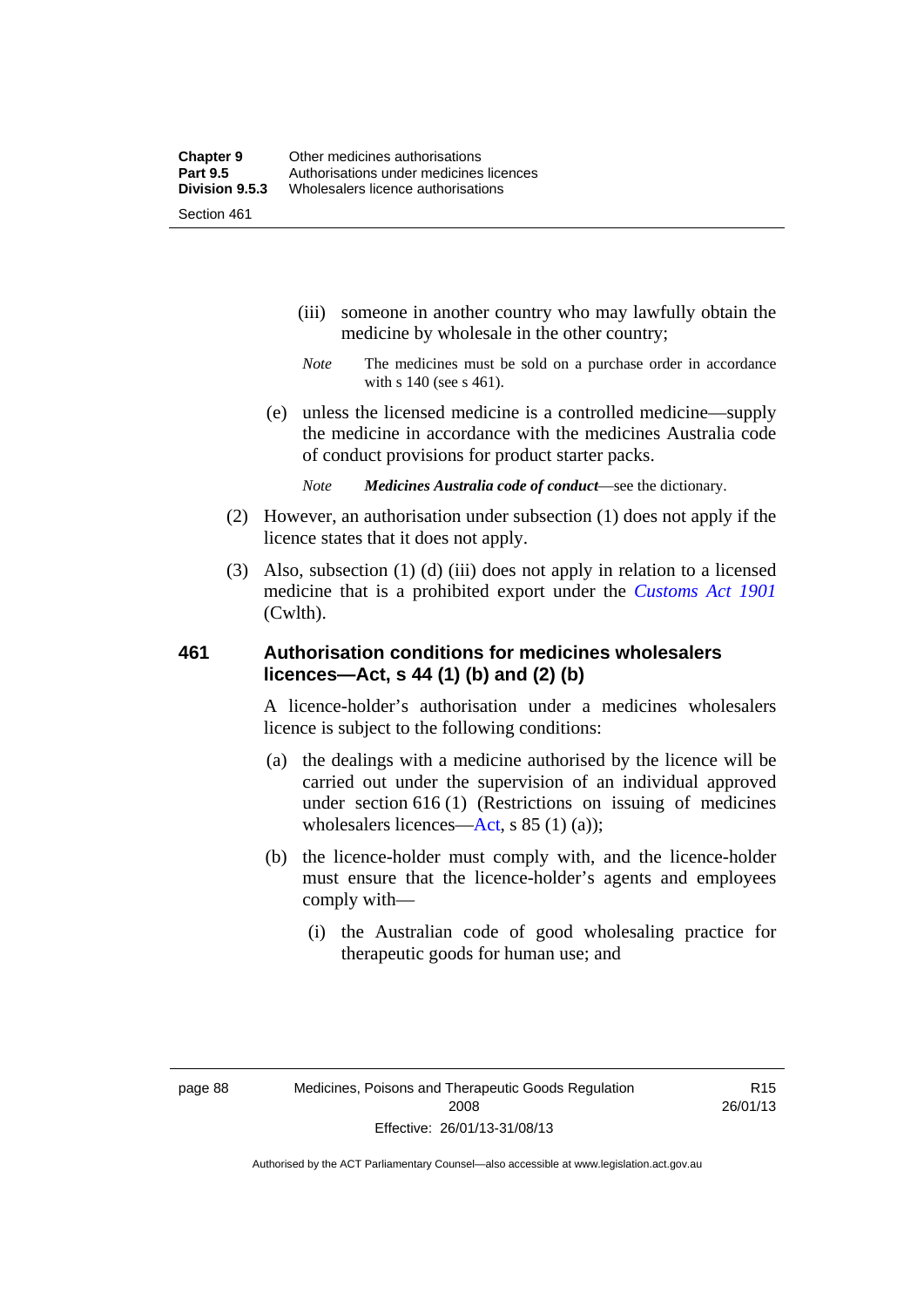- (ii) the medicines Australia code of conduct;
- *Note Australian code of good wholesaling practice for therapeutic goods for human use* and *medicines Australia code of conduct*—see the dictionary.
- (c) a medicine obtained under the licence is purchased on a complying purchase order;
- (d) a medicine sold under the licence is sold on a complying purchase order in accordance with section 141 (Supplying medicines on purchase orders).
- *Note* For licence conditions, see the [Act](http://www.legislation.act.gov.au/a/2008-26/default.asp), s 89.

# **Division 9.5.4 Opioid dependency treatment licence authorisations**

*Note* For other provisions about opioid dependency treatment licences, see pt 14.5.

# **470 Authorisations under opioid dependency treatment licences—Act, s 20 (1) (a)**

- (1) An opioid dependency treatment licence issued to a pharmacist authorises the licence-holder, and any other pharmacist at the community pharmacy (the *licensed pharmacy*) to which the licence relates, to do any of the following for the purpose of treating a person's drug-dependency:
	- (a) issue a purchase order for buprenorphine or methadone;
	- (b) obtain buprenorphine or methadone on a purchase order for administration at the licensed pharmacy;
	- (c) possess buprenorphine and methadone;
	- (d) dispense buprenorphine and methadone in accordance with a prescription;

R15 26/01/13 page 89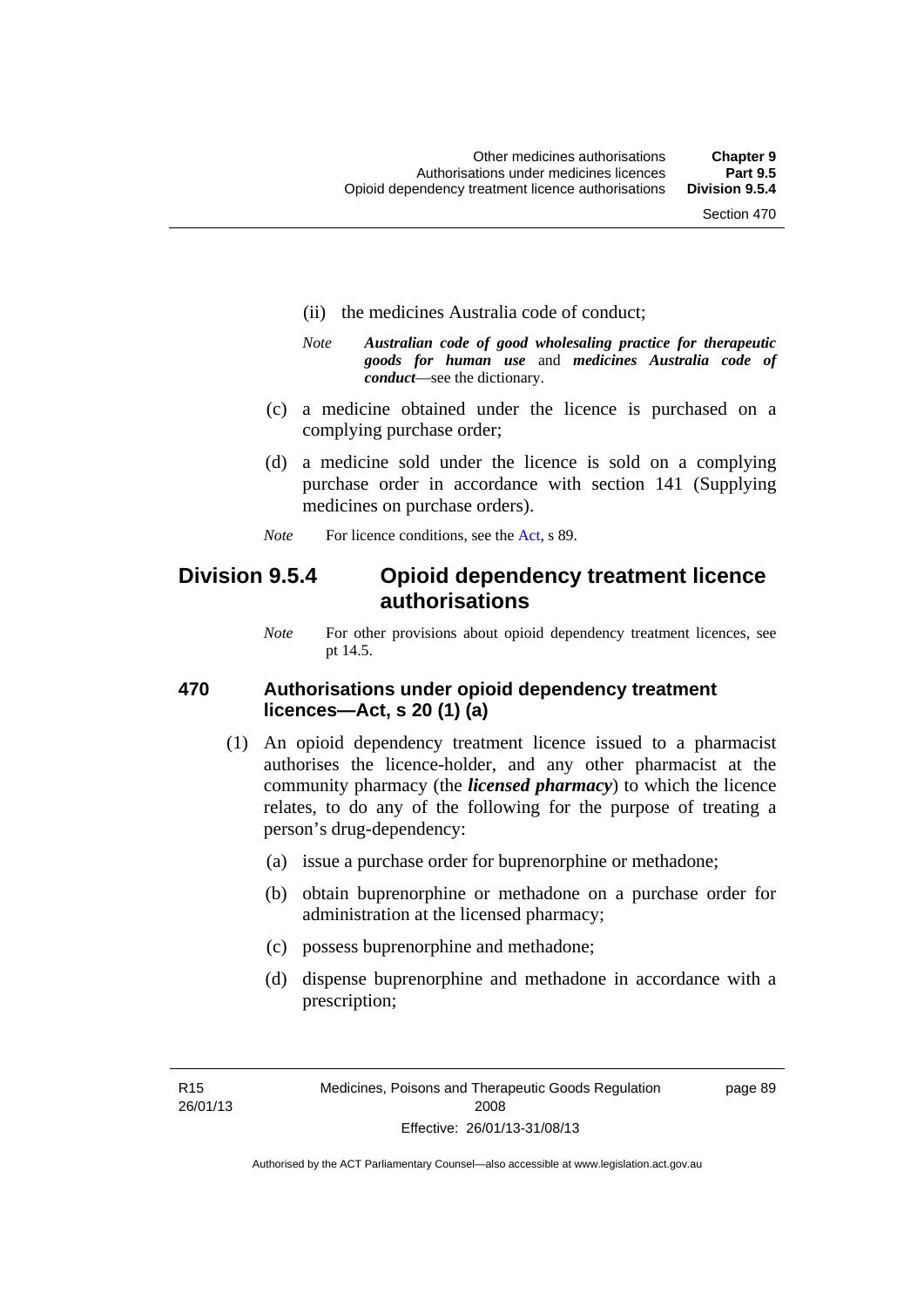- (e) supply buprenorphine and methadone to a nurse at the licensed pharmacy for administration at the pharmacy under the supervision of a pharmacist;
- (f) administer buprenorphine and methadone at the licensed pharmacy in accordance with a prescription (including the prescription as changed by a pharmacist at the oral direction of the prescriber).
- (2) An opioid dependency treatment licence issued to a pharmacist authorises a nurse to administer buprenorphine and methadone at the licensed pharmacy under the supervision of a pharmacist and in accordance with a prescription (including the prescription as changed by a pharmacist at the oral direction of the prescriber).
	- *Note 1 Nurse* does not include an enrolled nurse (see [Legislation Act,](http://www.legislation.act.gov.au/a/2001-14) dict, pt 1).
	- *Note 2 Pharmacist* does not include an intern pharmacist (see dict).
- (3) To remove any doubt, an authorisation under this section does not, by implication, limit a pharmacist's or nurse's authorisations under schedule 1 (Medicines—health-related occupations authorisations) in relation to other dealings with buprenorphine and methadone.

# **471 Authorisation condition for opioid dependency treatment licences—Act, s 44 (1) (b) and (2) (b)**

- (1) A licence-holder's authorisation under an opioid dependency treatment licence is subject to the following conditions:
	- (a) the licence-holder must ensure that a person to whom buprenorphine or methadone is administered under the licence signs a written acknowledgement in accordance with subsection (2) that the medicine has been administered to the person;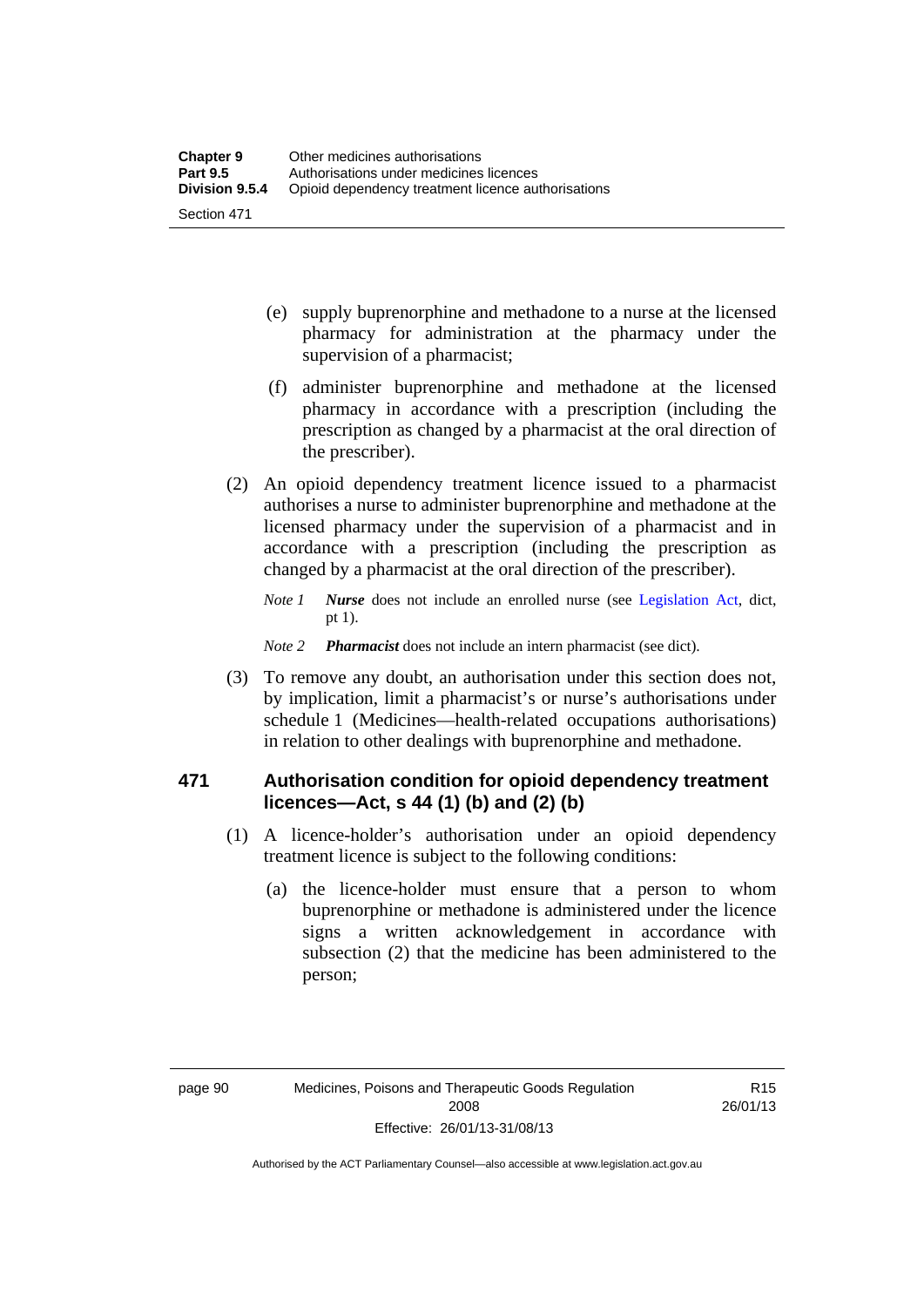(b) a purchase order issued by the licence-holder to obtain buprenorphine or methadone under the licence is a complying purchase order.

*Note 1 Written* includes in electronic form (see [Act,](http://www.legislation.act.gov.au/a/2008-26/default.asp) dict).

*Note* 2 For licence conditions, see the [Act](http://www.legislation.act.gov.au/a/2008-26/default.asp), s 89.

- (2) For subsection (1) (a), the acknowledgement must include the following:
	- (a) the approved name or brand name of the medicine administered;
	- (b) the form, strength and quantity of the medicine administered;
	- (c) the date the medicine is administered.

# **Division 9.5.5 Pharmacy medicines rural communities licences**

*Note* For other provisions about pharmacy medicines rural communities licences, see pt 14.6.

### **480 Authorisations under pharmacy medicines rural communities licences—Act, s 20 (1) (a)**

A pharmacy medicines rural communities licence authorises—

- (a) the licence-holder to—
	- (i) issue a purchase order for a pharmacy medicine (the *licensed medicine*) stated in the licence for retail sale from the premises (the *licensed premises*) stated in the licence; and
	- (ii) obtain the licensed medicine on a purchase order for retail sale from the licensed premises; and
	- (iii) possess the licensed medicine at the licensed premises for retail sale from the licensed premises; and

R15 26/01/13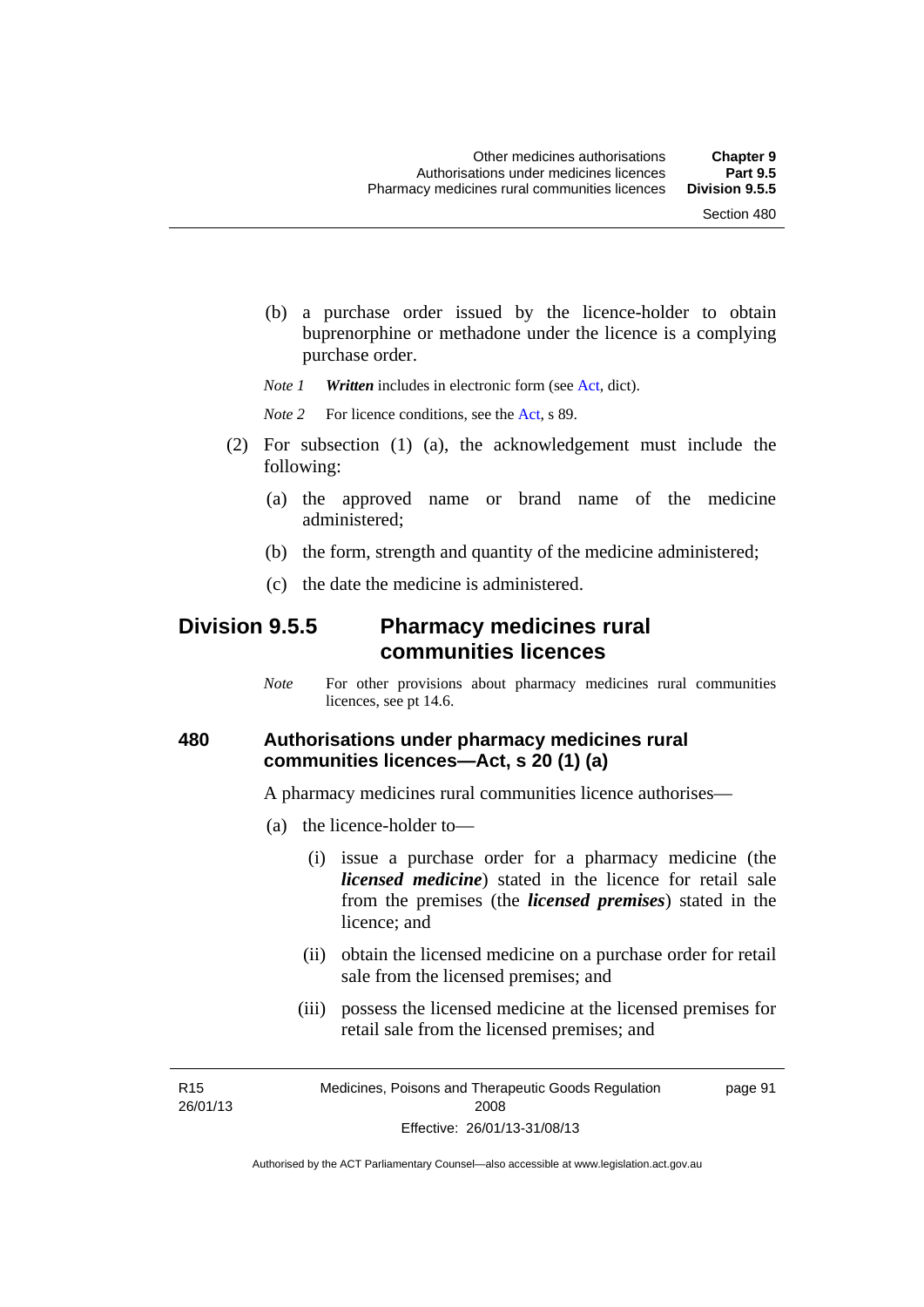- (iv) sell the licensed medicine by retail from the licensed premises to customers attending in person at the licensed premises; and
- (b) an employee of the licence-holder to—
	- (i) possess the medicine at the licensed premises for retail sale from the licensed premises; and
	- (ii) sell the medicine by retail from the licensed premises to customers attending in person at the licensed premises.

#### **Examples—sales to which par (a) (iv) and par (b) (ii) do not apply**

sales over the internet or by mail

- *Note 1* For other requirements in relation to medicines sold under rural communities licences—see s 500 (3), s 502 (4) and s 522.
- *Note 2* An example is part of the regulation, is not exhaustive and may extend, but does not limit, the meaning of the provision in which it appears (see [Legislation Act,](http://www.legislation.act.gov.au/a/2001-14) s 126 and s 132).

# **481 Authorisation conditions for pharmacy medicines rural communities licences—Act, s 44 (1) (b) and (2) (b)**

A licence-holder's authorisation under a pharmacy medicines rural communities licence is subject to the following conditions:

- (a) a pharmacy medicine obtained under the licence is purchased on a complying purchase order;
- (b) the pharmacy medicines to which the licence relates are sold in the manufacturer's packs;
- (c) the packs are labelled in accordance with—
	- (i) section 502 (Labelling of supplied manufacturer's packs of medicines—[Act](http://www.legislation.act.gov.au/a/2008-26/default.asp), s  $60(1)$  (c) (i) and (2) (c) (i)); or
	- (ii) an approval under the [Act](http://www.legislation.act.gov.au/a/2008-26/default.asp), section 193 (Approval of non-standard packaging and labelling);

page 92 Medicines, Poisons and Therapeutic Goods Regulation 2008 Effective: 26/01/13-31/08/13

R15 26/01/13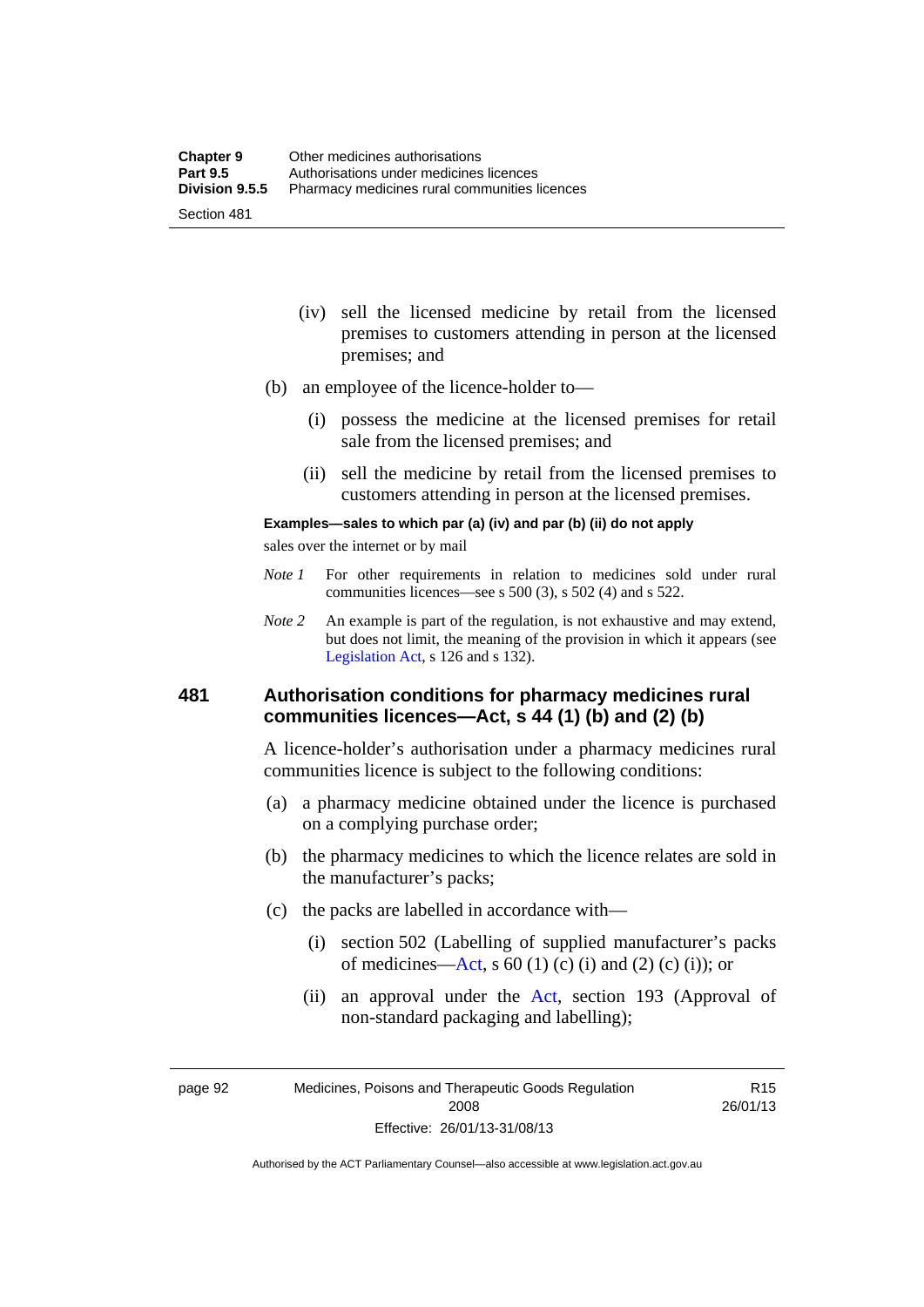- (d) the pharmacy medicines to which the licence relates are sold from the premises stated in the licence to customers attending in person.
- *Note* For licence conditions, see the [Act](http://www.legislation.act.gov.au/a/2008-26/default.asp), s 89.

R15 26/01/13 Medicines, Poisons and Therapeutic Goods Regulation 2008 Effective: 26/01/13-31/08/13

page 93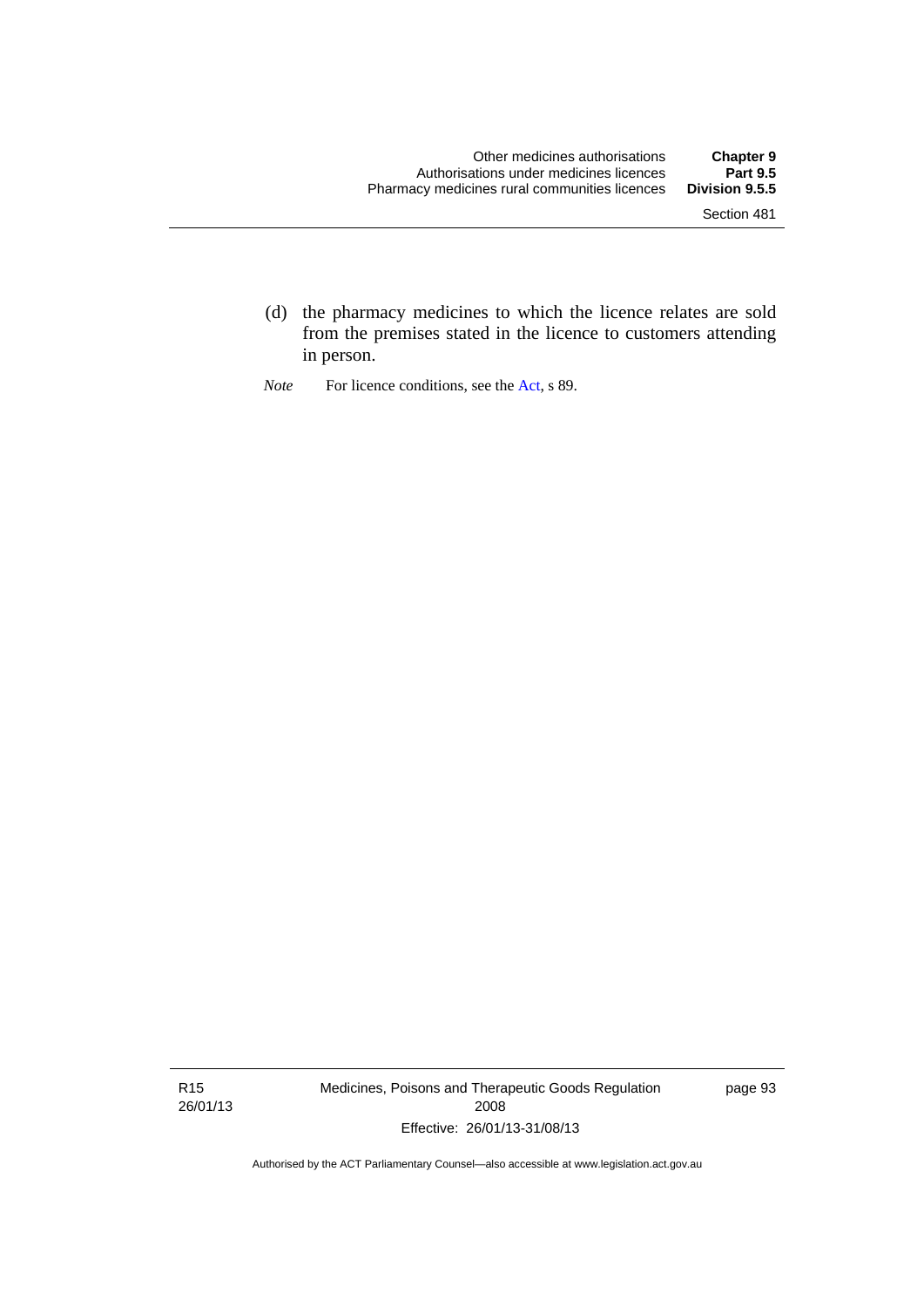# **Chapter 10 Packaging and labelling of medicines generally**

# **500 When pharmacy medicines and pharmacist only medicines to be supplied in manufacturer's packs— Act, s 59 (1) (c) (i) and (2) (c) (i)**

(1) In this section:

*health practitioner* does not include—

- (a) a pharmacist, or intern pharmacist, at a hospital; or
- (b) a prescriber who supplies a medicine during a consultation.

*health professional* does not include a prescriber who supplies a medicine during a consultation.

*supply* does not include dispense.

- (2) A health practitioner, health professional or employee acting under the direction of a health practitioner or professional, must supply a pharmacy medicine or pharmacist only medicine in a whole manufacturer's pack of the medicine.
- (3) A pharmacy medicines rural communities licence-holder, or an employee acting under the direction of the licence-holder, must sell a pharmacy medicine stated in the licence in a whole manufacturer's pack of the medicine.

# **501 Packaging of supplied manufacturer's packs of medicines—Act, s 59 (1) (c) (i) and (2) (c) (i)**

A manufacturer's pack of a medicine supplied must be packaged—

 (a) in accordance with the [medicines and poisons standard](http://www.comlaw.gov.au/Series/F2012L01200), paragraphs 21 to 27; or

page 94 Medicines, Poisons and Therapeutic Goods Regulation 2008 Effective: 26/01/13-31/08/13

R15 26/01/13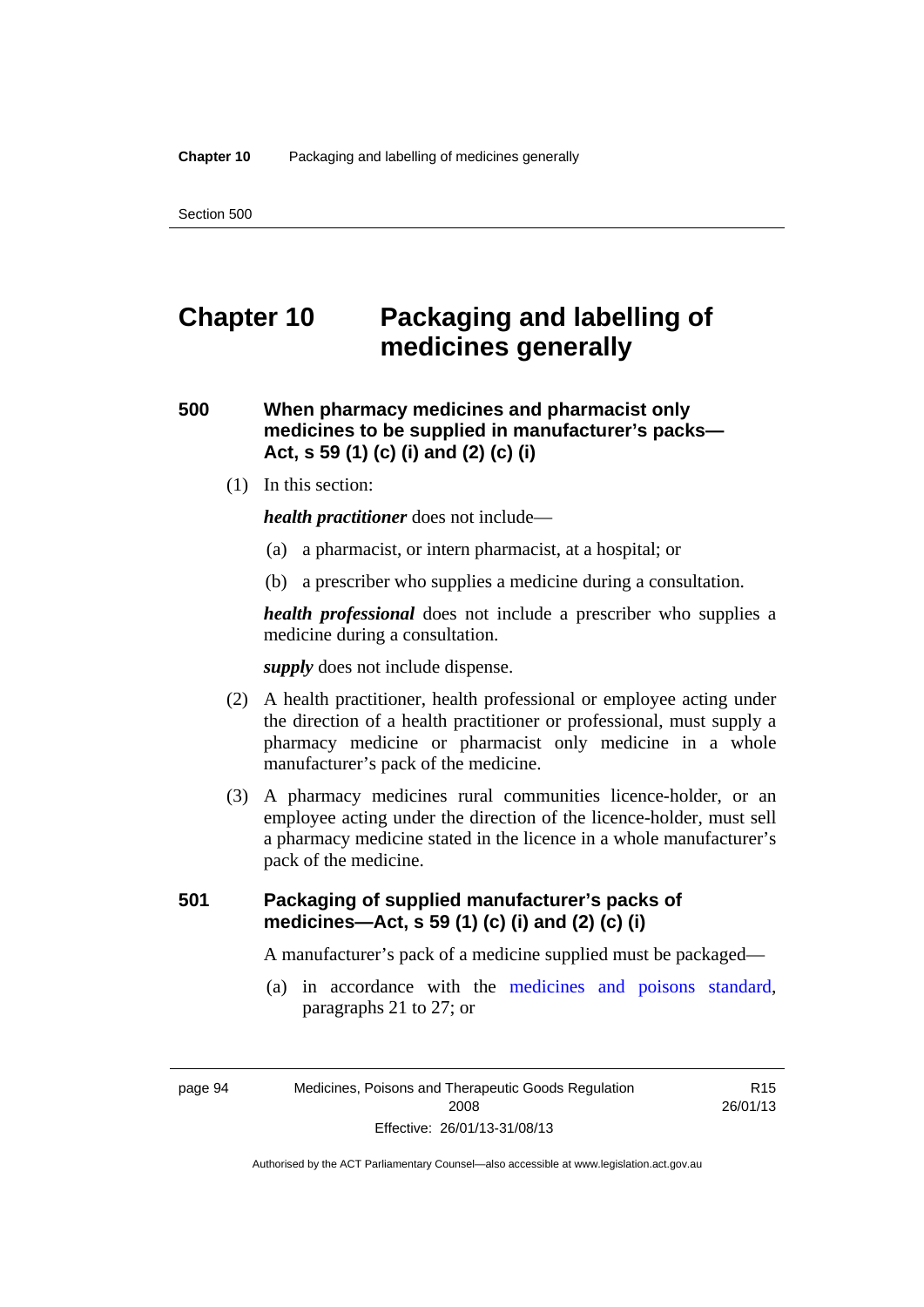- (b) in a container in which the medicine may be sold under a corresponding law.
- *Note* A manufacturer's pack of a medicine supplied may also be packaged in accordance with an approval under the [Act](http://www.legislation.act.gov.au/a/2008-26/default.asp), s 193 (Approval of non-standard packaging and labelling) (see [Act](http://www.legislation.act.gov.au/a/2008-26/default.asp), s 59 (1) (c) (ii) and  $(2)$  (c) (ii)).

# **502 Labelling of supplied manufacturer's packs of medicines—Act, s 60 (1) (c) (i) and (2) (c) (i)**

(1) In this section:

*supply*, a medicine, does not include—

- (a) dispense the medicine; or
- (b) supply the medicine on a requisition or standing order.
- (2) A manufacturer's pack of a supplied medicine must be labelled in accordance with—
	- (a) the [medicines and poisons standard](http://www.comlaw.gov.au/Series/F2012L01200), paragraphs 3 to 19; or
	- (b) a corresponding law.
	- *Note* A manufacturer's pack of a medicine supplied may also be labelled in accordance with an approval under the [Act](http://www.legislation.act.gov.au/a/2008-26/default.asp), s 193 (Approval of non-standard packaging and labelling) (see [Act](http://www.legislation.act.gov.au/a/2008-26/default.asp), s 60 (1) (c) (ii) and  $(2)$  (c) (ii)).
- (3) A manufacturer's pack of a pharmacist only medicine sold by retail at a community pharmacy must be labelled with the pharmacy's name, business address and telephone number.
- (4) A manufacturer's pack of a pharmacy medicine sold at premises licensed under a pharmacy medicines rural communities licence must be labelled with the licence-holder's name, business address and telephone number.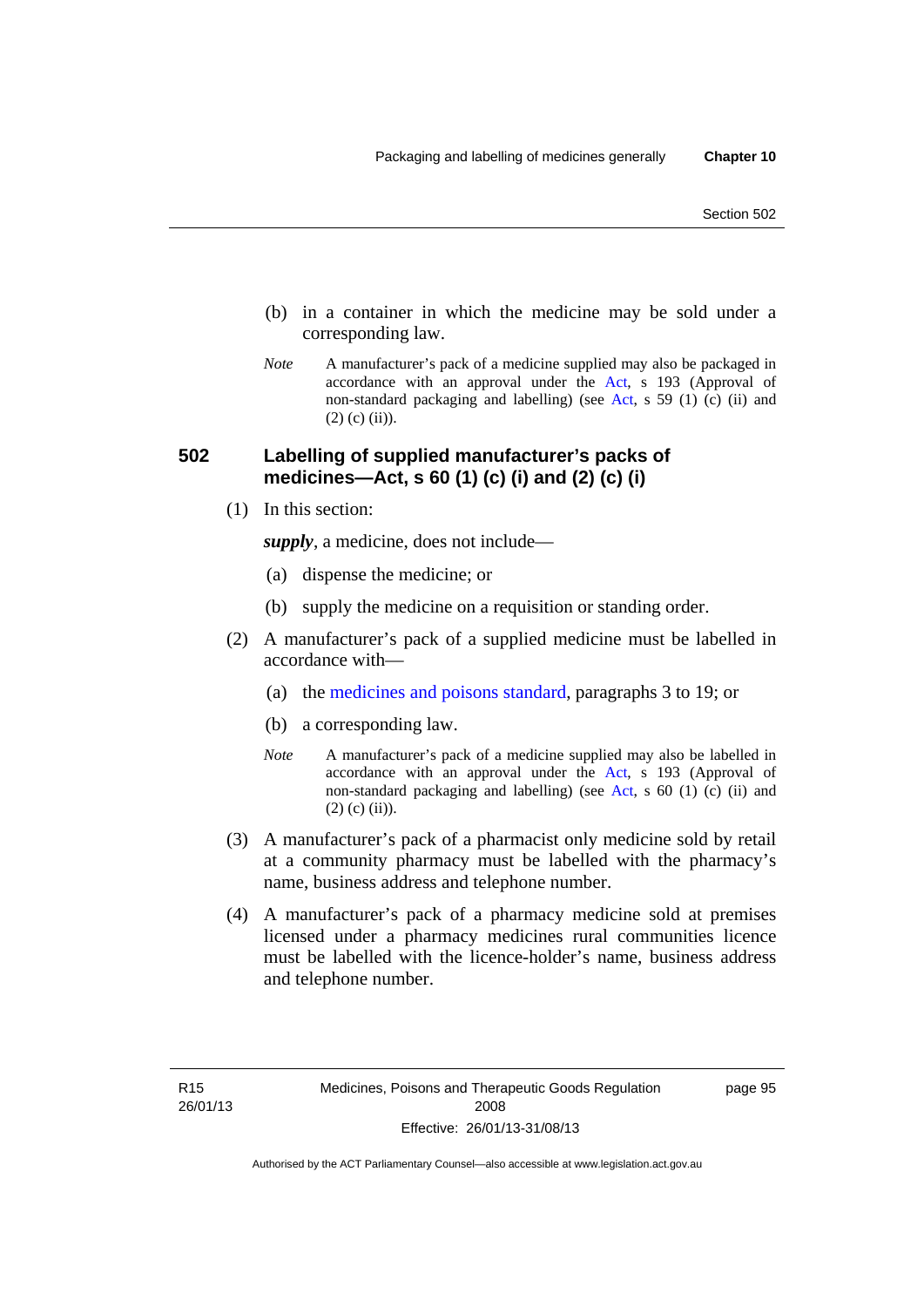**Chapter 11** Storage of medicines Part 11.1 Preliminary

Section 510

# **Chapter 11 Storage of medicines**

# **Part 11.1** Preliminary

### **510 Meaning of** *prescribed person***—ch 11**

For this chapter, each of the following is a *prescribed person*:

- (a) a dentist, doctor, eligible midwife, nurse practitioner, optometrist, podiatrist or veterinary surgeon;
	- *Note 1 Dentist*, *doctor* and *veterinary surgeon* does not include an intern or trainee (see defs of these terms in dict).
	- *Note 2 Nurse practitioner* does not include a person holding limited or provisional registration to practise as a nurse practitioner (see dict).
- (b) a pharmacist responsible for the management of a community pharmacy;
- (c) the chief pharmacist at an institution;
- (d) a medicines wholesalers licence-holder;
- (e) a pharmacy medicines rural communities licence-holder;
- (f) an approved analyst;

*Note Approved analyst*—see the dictionary.

- (g) a medicines and poisons inspector (including a police officer);
- (h) a controlled medicines research and education program licence-holder;
- (i) a person in charge of any of the following:
	- (i) an ambulance service (whether or not operated by the Commonwealth, the Territory or a State);

R15

(ii) a correctional centre;

page 96 Medicines, Poisons and Therapeutic Goods Regulation 2008 Effective: 26/01/13-31/08/13 26/01/13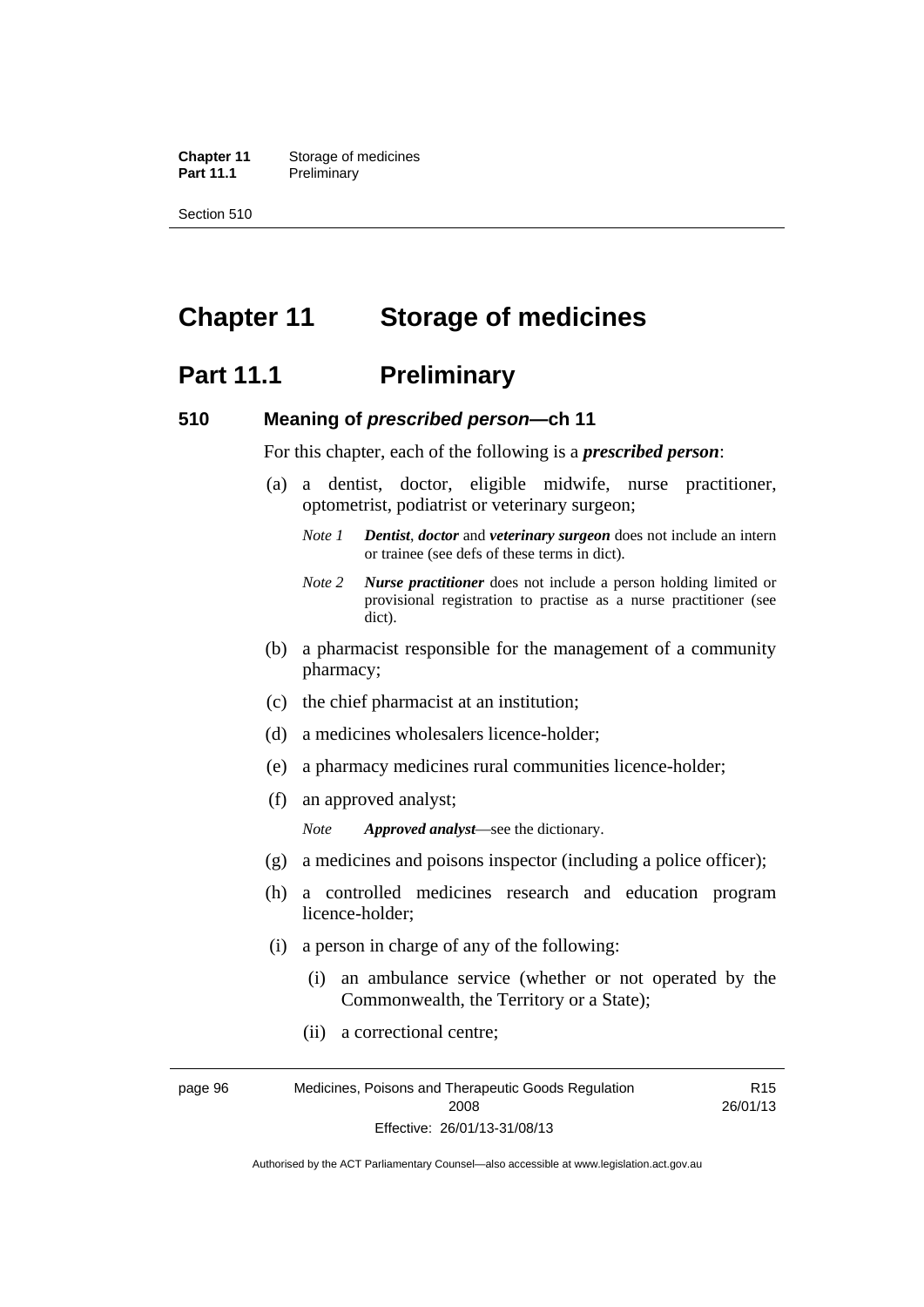- (iii) a CYP detention place;
- (iv) a health centre operated by the Territory;
- (v) a residential aged care facility without a pharmacy;
- (vi) a residential disability care facility without a pharmacy;
- (vii) a ward (including an opioid dependency treatment centre operated by the Territory).
- *Note 1 CYP detention place*—see the dictionary.
- *Note 2 Residential aged care facility* and *residential disability care facility* see the [Act](http://www.legislation.act.gov.au/a/2008-26/default.asp), dictionary.
- *Note 3 State* includes a territory (see [Legislation Act,](http://www.legislation.act.gov.au/a/2001-14) dict, pt 1).

# **511 Meaning of** *key***—ch 11**

In this chapter:

*key* includes an electronic swipe card or electronic proximity device.

page 97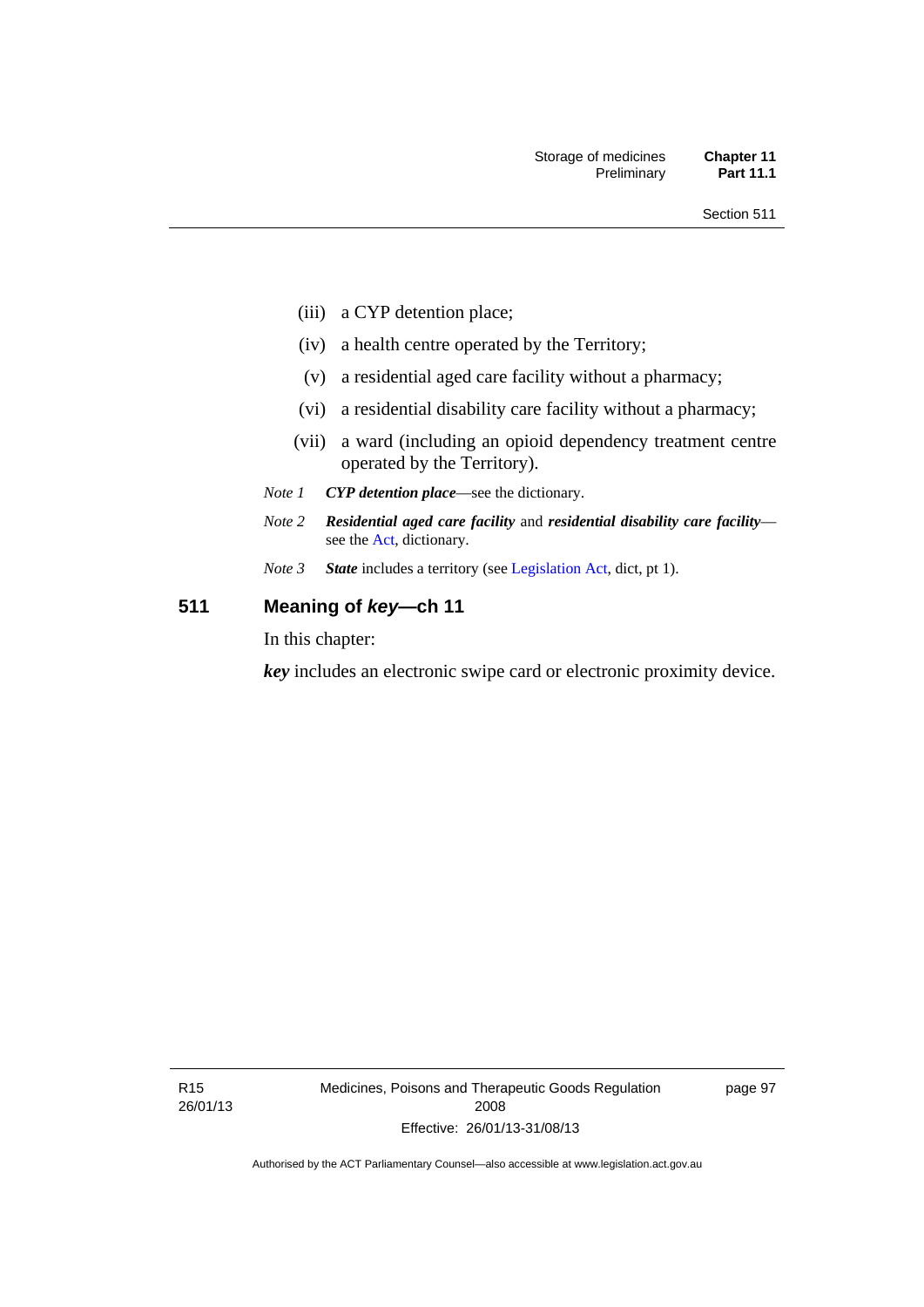Section 515

# **Part 11.2 Storage requirements for medicines generally**

# **515 Storage of medicines generally—Act, s 61 (b) and (c)**

- (1) A prescribed person must ensure that a medicine in the person's possession is stored—
	- (a) within the manufacturer's recommended storage temperature range; and
	- (b) in any other environmental condition that is necessary to preserve the medicine's stability and therapeutic quality.

*Note Possess* includes having control over disposition (see [Act,](http://www.legislation.act.gov.au/a/2008-26/default.asp) s 24).

 (2) To remove any doubt, this section does not apply to a prescribed person mentioned in section 510 (i) if the person does not have control over the disposition of the medicine.

#### **Example—person not having control over disposition of medicine**

a medicine in the personal possession of a resident of a residential aged care facility who is in an independent living unit within the facility

*Note* An example is part of the regulation, is not exhaustive and may extend, but does not limit, the meaning of the provision in which it appears (see [Legislation Act,](http://www.legislation.act.gov.au/a/2001-14) s 126 and s 132).

R15 26/01/13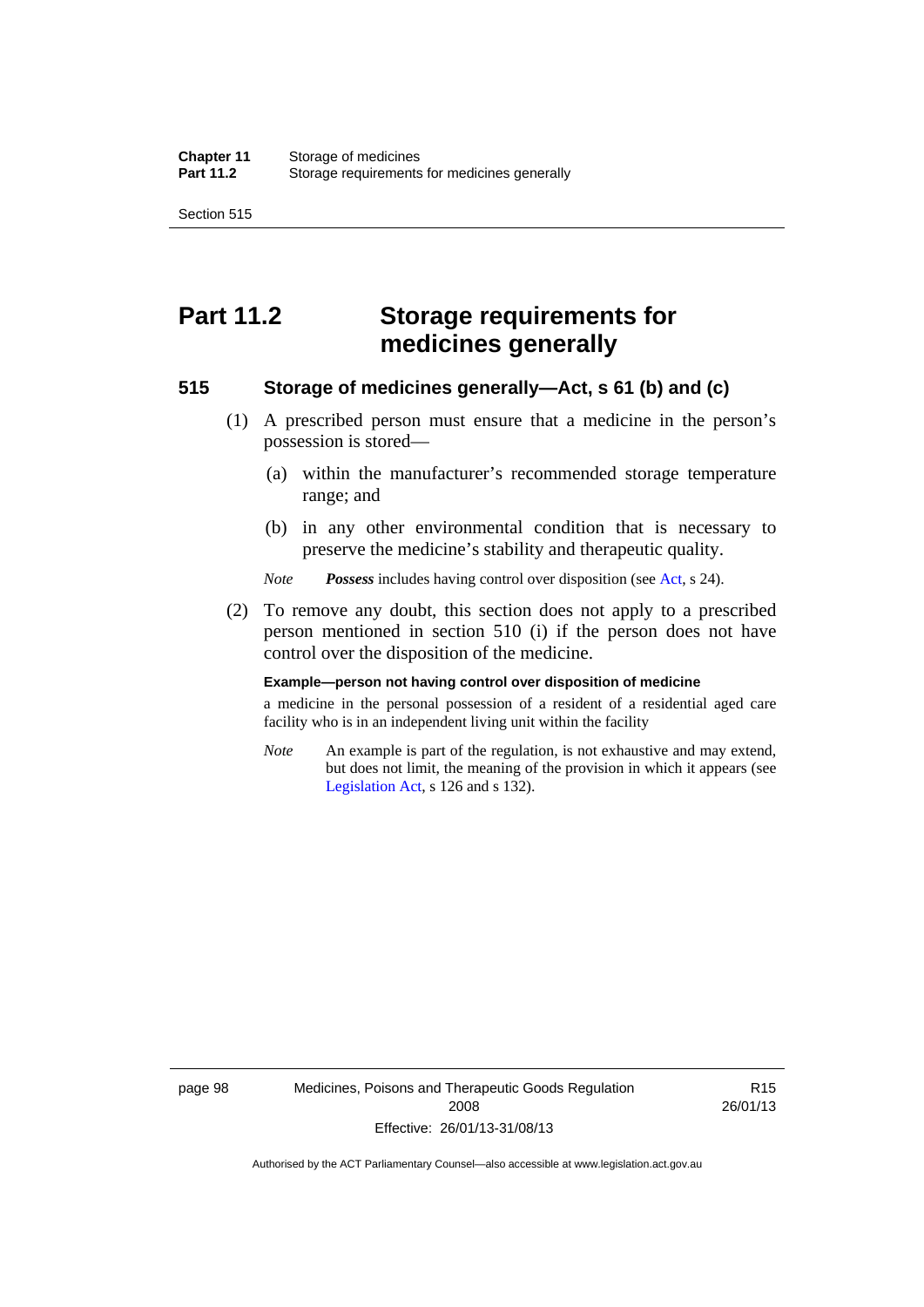# **Part 11.3 Additional storage requirements for medicines other than controlled medicines**

# **520 Storage of medicines other than controlled medicines in community pharmacies—Act, s 61 (b) and (c)**

- (1) The pharmacist responsible for the management of a community pharmacy must ensure that each pharmacy medicine at the pharmacy is stored—
	- (a) if the medicine is for retail sale—within 4m of, and in sight of, the pharmacy's dispensary; and
	- (b) in any other case—so that public access to the medicine is restricted.
- (2) The pharmacist responsible for the management of a community pharmacy must ensure that each pharmacist only medicine and prescription only medicine at the pharmacy is stored—
	- (a) in a part of the premises to which the public does not have access; and
	- (b) so that only a pharmacist, or a person under the direct supervision of a pharmacist, has access to the medicine.

*Note Pharmacist* does not include an intern pharmacist (see dict).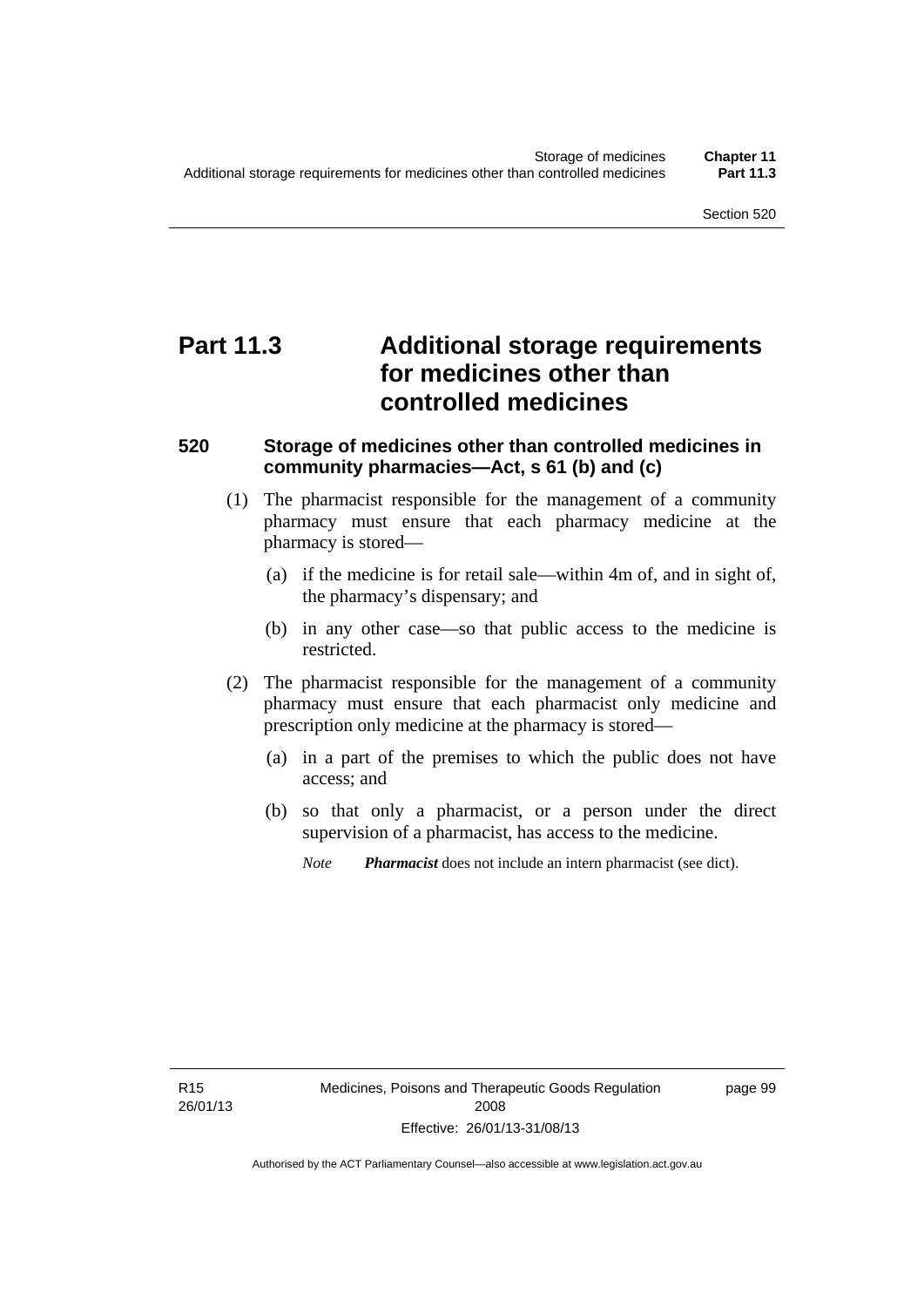# **521 Storage of medicines other than controlled medicines by other people—Act, s 61 (b) and (c)**

(1) In this section:

*prescribed person* does not include a pharmacist responsible for the management of a community pharmacy.

 (2) A prescribed person must ensure that a medicine (other than a controlled medicine) in the person's possession is stored so that public access to it is restricted.

*Note Possess* includes having control over disposition (see [Act,](http://www.legislation.act.gov.au/a/2008-26/default.asp) s 24).

 (3) To remove any doubt, this section does not apply to a prescribed person mentioned in section 510 (i) if the person does not have control over the disposition of the medicine.

**Example—person not having control over disposition of medicine** 

a medicine in the personal possession of a resident of a residential aged care facility who is in an independent living unit within the facility

*Note* An example is part of the regulation, is not exhaustive and may extend, but does not limit, the meaning of the provision in which it appears (see [Legislation Act,](http://www.legislation.act.gov.au/a/2001-14) s 126 and s 132).

# **522 Storage of pharmacy medicines by pharmacy medicines rural communities licence-holders—Act, s 61 (b) and (c)**

A pharmacy medicines rural communities licence-holder must store a pharmacy medicine for retail sale so that public access to the medicine is restricted.

R15 26/01/13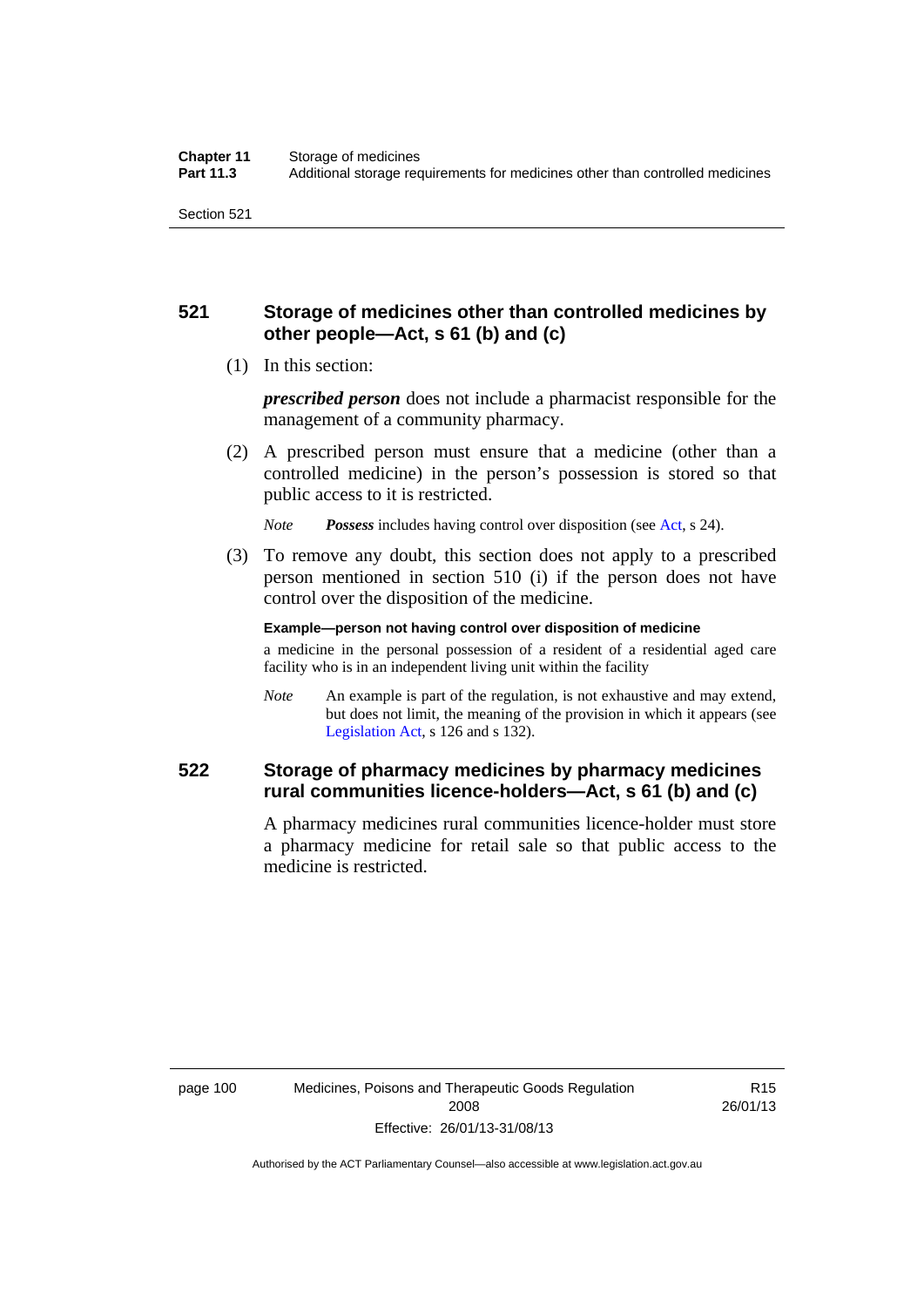# **Part 11.4 Additional storage requirements for controlled medicines**

# **530 Meaning of** *personal custody***—pt 11.4**

In this part:

*personal custody*, of a key by a person, includes keeping the key in a combination-operated key safe, the combination of which the person keeps confidential.

# **531 Storage of controlled medicines by wholesalers licence-holders—Act, s 61 (b) and (c)**

- (1) A wholesalers licence-holder must store a controlled medicine in the person's possession (other than a controlled medicine required for immediate supply) in a vault that—
	- (a) complies with, or is more secure than a vault that complies with, the requirements for a vault in schedule 5, section 5.8 (Requirements for vaults); and
	- (b) is fitted with an alarm system.
- (2) However, if the chief health officer is satisfied that the total amount of controlled medicine held by the licence-holder at any time is not large enough to need to be stored in a vault, the chief health officer may approve, in writing, the storage of the controlled medicine in a safe or strong room.
- (3) If the chief health officer gives an approval under subsection (2)—
	- (a) if the approval is for a safe—the safe must comply with, or be more secure than a safe that complies with, the requirements for a safe in schedule 5, section 5.6 (Requirements for safes); and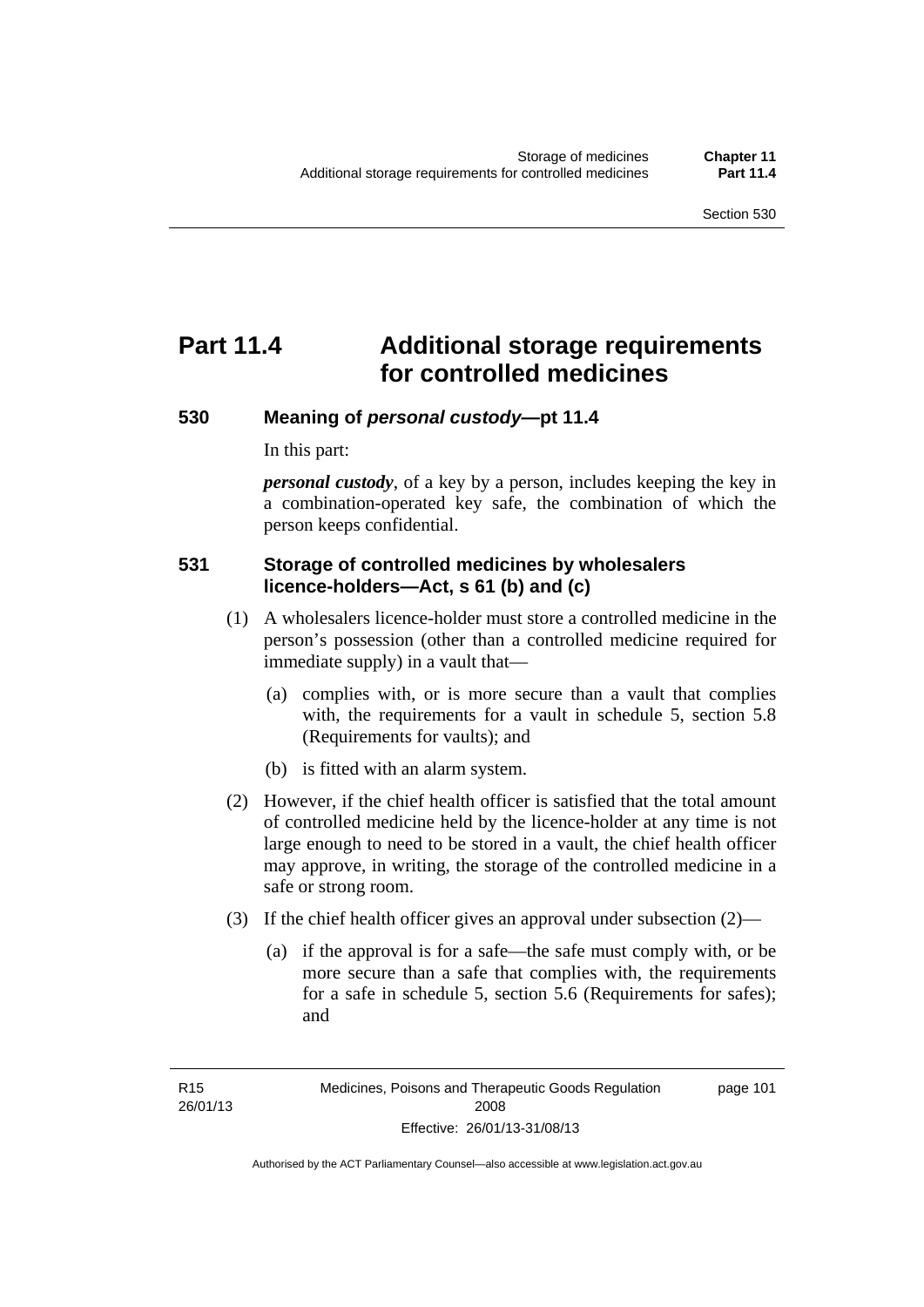- (b) if the approval is for a strong room—the strong room must comply with, or be more secure than a strong room that complies with, the requirements for a strong room in schedule 5, section 5.7 (Requirements for strong rooms); and
- (c) the safe or strong room must be fitted with an alarm system.

### **532 Storage of controlled medicines for certain health-related occupations—Act, s 61 (b) and (c)**

(1) In this section:

#### *designated person* means—

- (a) a dentist, doctor, nurse practitioner or veterinary surgeon (other than a dentist, doctor, nurse practitioner or veterinary surgeon at an institution); or
- (b) an ambulance officer employed by the Commonwealth, the Territory or a State; or
- (c) a first-aid kit licence-holder.
- *Note 1 Dentist*, *doctor* and *veterinary surgeon* does not include an intern or trainee (see defs of these terms in dict).
- *Note 2 Nurse practitioner* does not include a person holding limited or provisional registration to practise as a nurse practitioner (see dict).
- *Note 3 State* includes a territory (see [Legislation Act,](http://www.legislation.act.gov.au/a/2001-14) dict, pt 1).
- (2) A designated person who possesses a controlled medicine must store the controlled medicine as follows:
	- (a) the person must ensure that the controlled medicine is stored in—
		- (i) a locked container that prevents ready access to the container's contents and is securely attached to a building; or
		- (ii) a locked drawer, cupboard, room or vehicle;

page 102 Medicines, Poisons and Therapeutic Goods Regulation 2008 Effective: 26/01/13-31/08/13 R15 26/01/13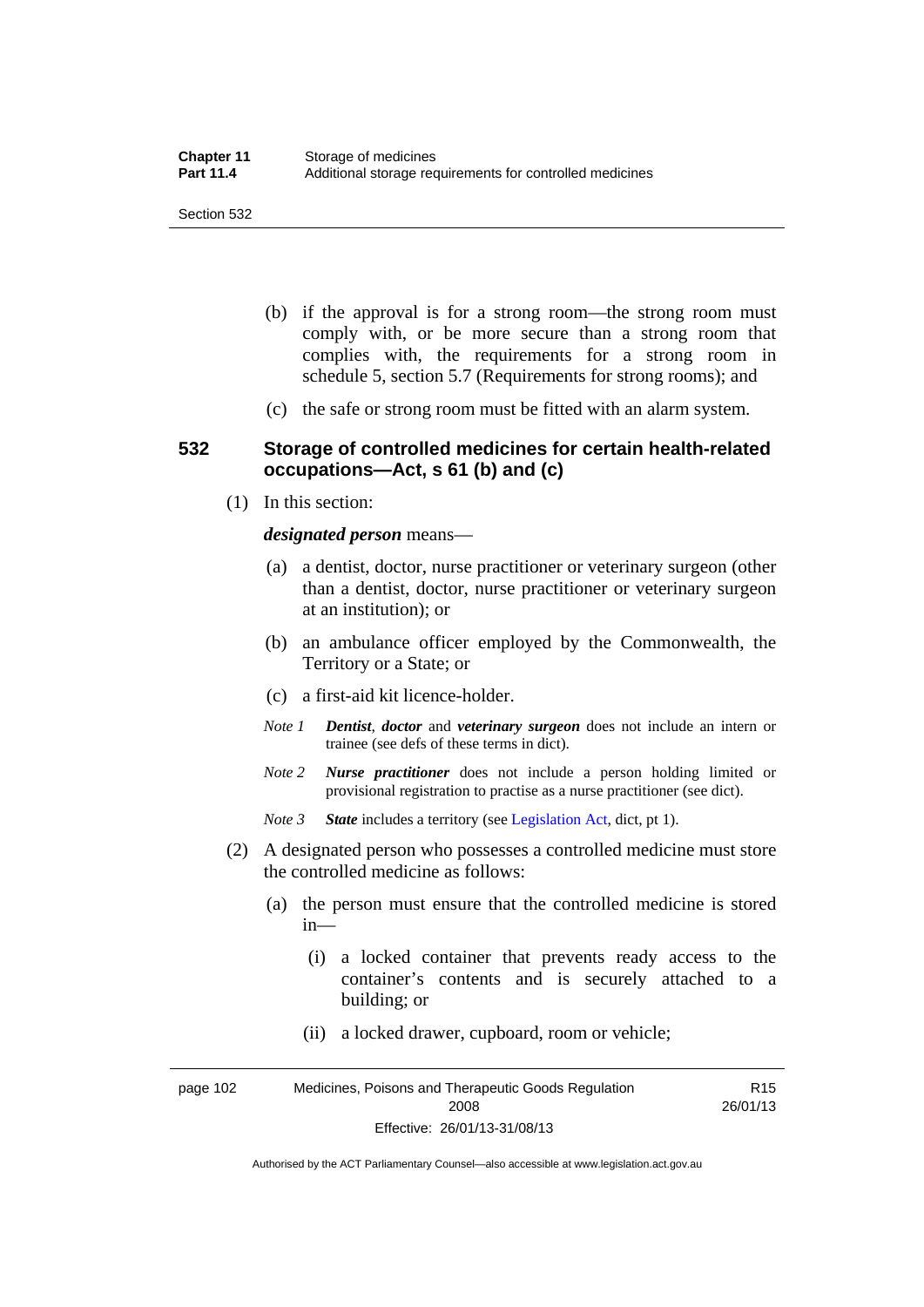- (b) if the medicine is kept in a container that is unlocked by a combination lock—the person must keep the combination confidential;
- (c) if the medicine is kept in a container that is unlocked by a key—the person must keep personal custody of the key;
- (d) if the medicine is kept in a drawer, cupboard, room or vehicle—the person must keep personal custody of the key to the drawer, cupboard, room or vehicle.
- (3) However, subsection (2) does not apply to a controlled medicine if—
	- (a) the controlled medicine is being carried by a designated person in—
		- (i) a locked first-aid kit; or
		- (ii) an unlocked first-aid kit that is in immediate use; and
	- (b) the person keeps personal custody of the key to the first-aid kit.

# **533 Storage of controlled medicines by certain other prescribed people—Act, s 61 (b) and (c)**

(1) In this section:

### *excluded person* means—

- (a) a dentist, doctor, nurse practitioner or veterinary surgeon at an institution; or
- (b) the person in charge of a residential aged care facility or residential disability care facility in relation to a controlled medicine dispensed in a dose administration aid for a patient at the facility; or
- (c) the person in charge of a correctional centre in relation to a controlled medicine dispensed for a detainee in a dose administration aid; or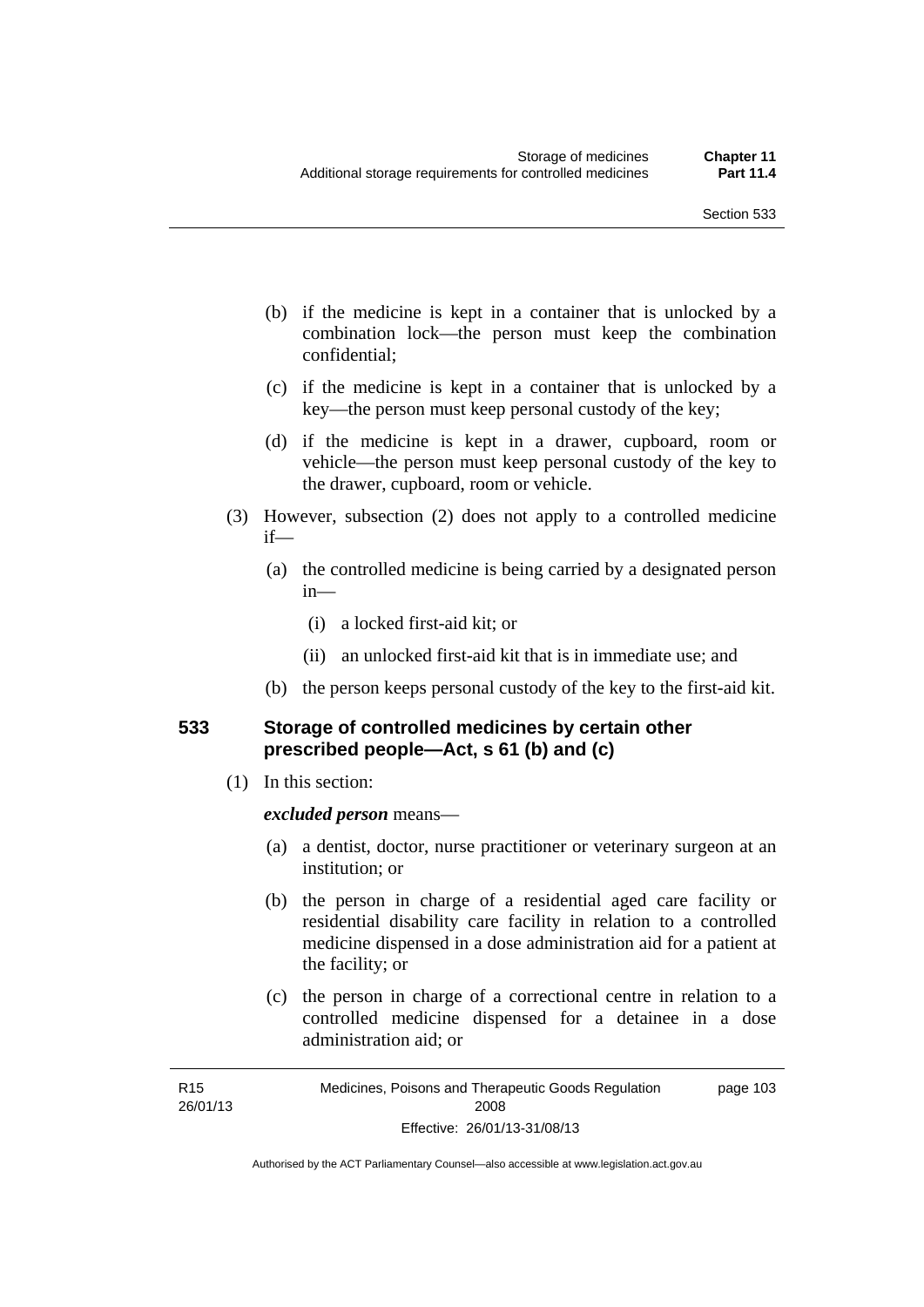Section 533

- (d) the person in charge of a CYP detention place in relation to a controlled medicine dispensed for a young detainee in a dose administration aid.
- *Note 1 CYP detention place*—see the dictionary.
- *Note 2 Correctional centre—see the [Legislation Act](http://www.legislation.act.gov.au/a/2001-14), dictionary, pt 1.*
- *Note 3 Detainee*—see the *[Corrections Management Act 2007](http://www.legislation.act.gov.au/a/2007-15)*, s 6.
- *Note 4 Young detainee*—see the *[Children and Young People Act 2008](http://www.legislation.act.gov.au/a/2008-19)*, s 95.
- (2) This section applies to a prescribed person, other than an excluded person, in relation to a controlled medicine in the person's possession if the medicine is not for immediate administration.

*Note Possess* includes having control over disposition (see [Act,](http://www.legislation.act.gov.au/a/2008-26/default.asp) s 24).

- (3) The person must ensure that—
	- (a) the controlled medicine is stored in a medicines cabinet, safe, strong room or vault (a *storage receptacle*) that complies with, or is more secure than a storage receptacle that complies with, the requirements for the receptacle in schedule 5 (Requirements for storage receptacles); and
	- (b) the storage receptacle is kept securely locked when not in immediate use; and
	- (c) if the storage receptacle is unlocked by a combination lock the person keeps the combination confidential; and
	- (d) if the storage receptacle is unlocked by a key—the person keeps personal custody of the key; and
	- (e) if the prescribed person is the chief pharmacist at an institution—the storage receptacle is fitted with an alarm system.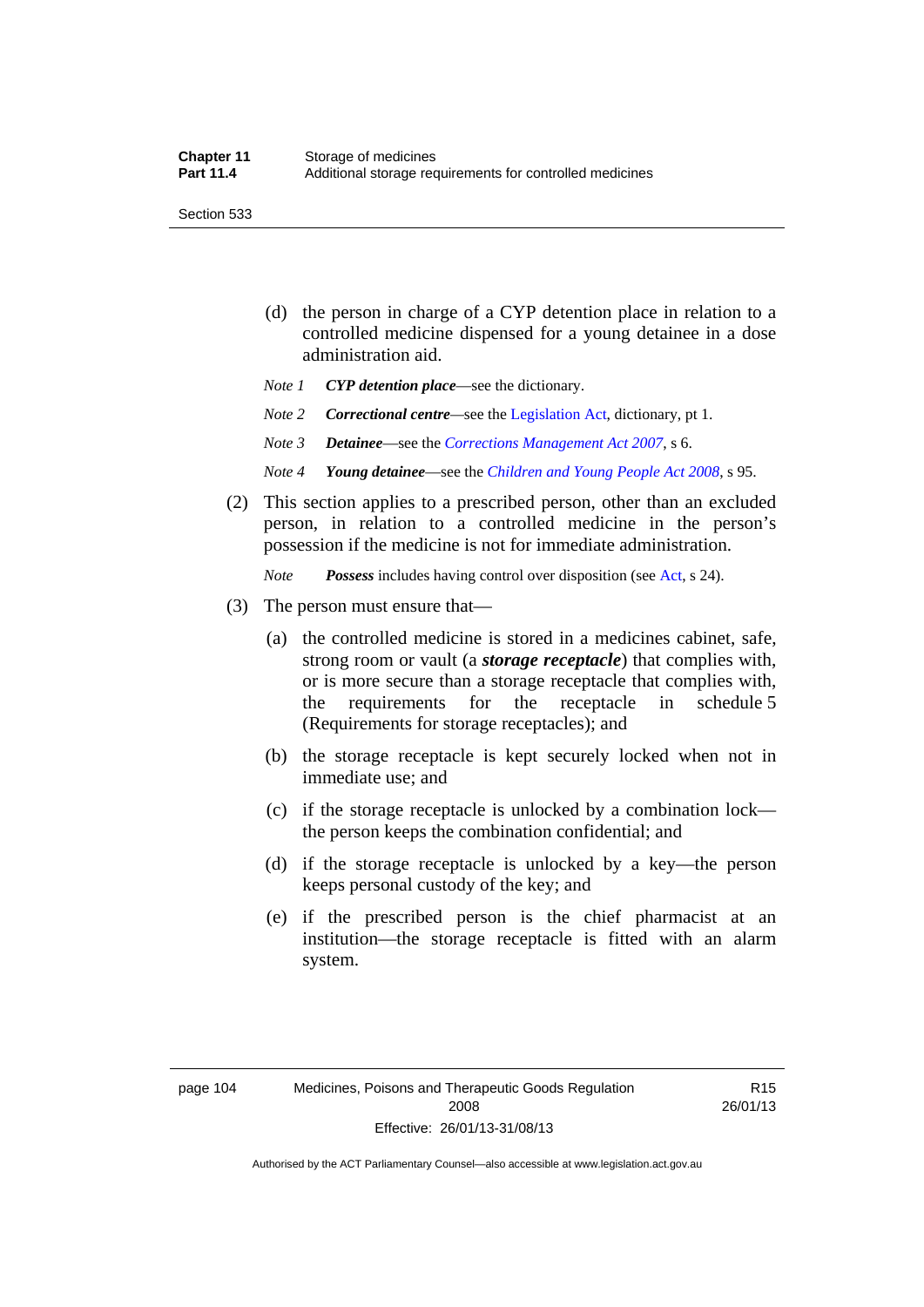(4) To remove any doubt, this section does not apply to a prescribed person mentioned in section 510 (i) if the person does not have control over the disposition of the medicine.

#### **Example—person not having control over disposition of medicine**

a medicine in the personal possession of a resident of a residential aged care facility who is in an independent living unit within the facility

*Note* An example is part of the regulation, is not exhaustive and may extend, but does not limit, the meaning of the provision in which it appears (see [Legislation Act,](http://www.legislation.act.gov.au/a/2001-14) s 126 and s 132).

R15 26/01/13 Medicines, Poisons and Therapeutic Goods Regulation 2008 Effective: 26/01/13-31/08/13

page 105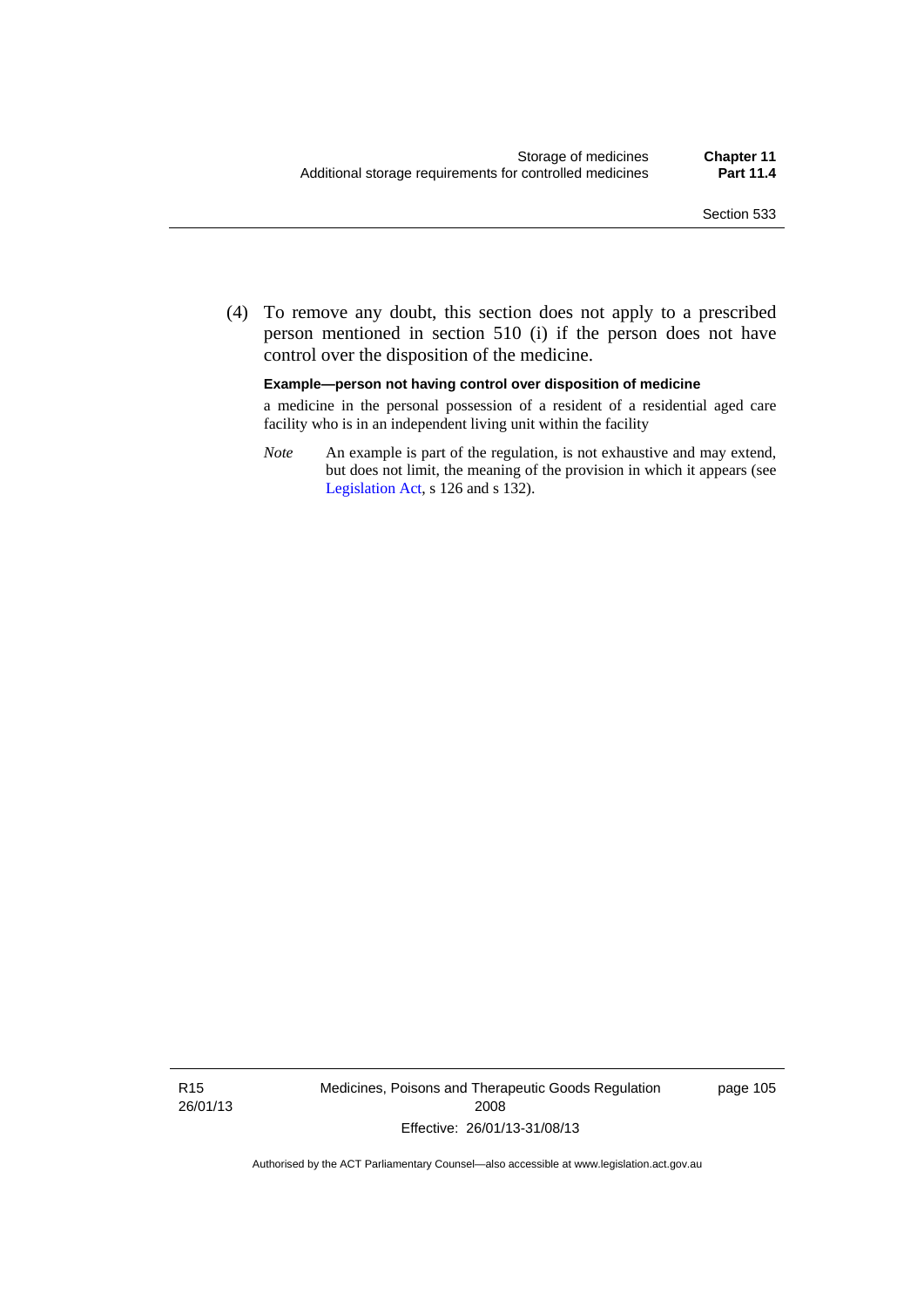# **Chapter 12 Controlled medicines registers**

# **540 Keeping of controlled medicines registers by certain people—Act, s 48 (a) and s 50 (1) (b) and (2) (b)**

- (1) A person mentioned in table 540, column 2 who possesses a controlled medicine must keep a controlled medicines register.
	- *Note* Also, a pharmacist responsible for the management of a community pharmacy must keep a controlled medicines register for controlled medicines kept at the pharmacy (see [Act](http://www.legislation.act.gov.au/a/2008-26/default.asp), s 48).
- (2) However, subsection (1) does not apply to the person in relation to—
	- (a) a controlled medicine in a first-aid kit kept by the person; or
	- (b) if the person is the person in charge of a residential aged care facility or residential disability care facility—a controlled medicine dispensed for the patient in a dose administration aid; or
	- (c) if the person is the person in charge of a correctional centre—a controlled medicine dispensed for a detainee in a dose administration aid; or
	- (d) if the person is the person in charge of a CYP detention place—a controlled medicine dispensed for a young detainee in a dose administration aid.
	- *Note 1 CYP detention place*—see the dictionary.
	- *Note 2 Correctional centre—see the [Legislation Act](http://www.legislation.act.gov.au/a/2001-14), dictionary, pt 1.*
	- *Note 3 Detainee*—see the *[Corrections Management Act 2007](http://www.legislation.act.gov.au/a/2007-15)*, s 6.
	- *Note 4 Young detainee*—see the *[Children and Young People Act 2008](http://www.legislation.act.gov.au/a/2008-19)*, s 95.
	- *Note* 5 For keeping controlled medicines in a first-aid kit, see s 541.

page 106 Medicines, Poisons and Therapeutic Goods Regulation 2008 Effective: 26/01/13-31/08/13

R15 26/01/13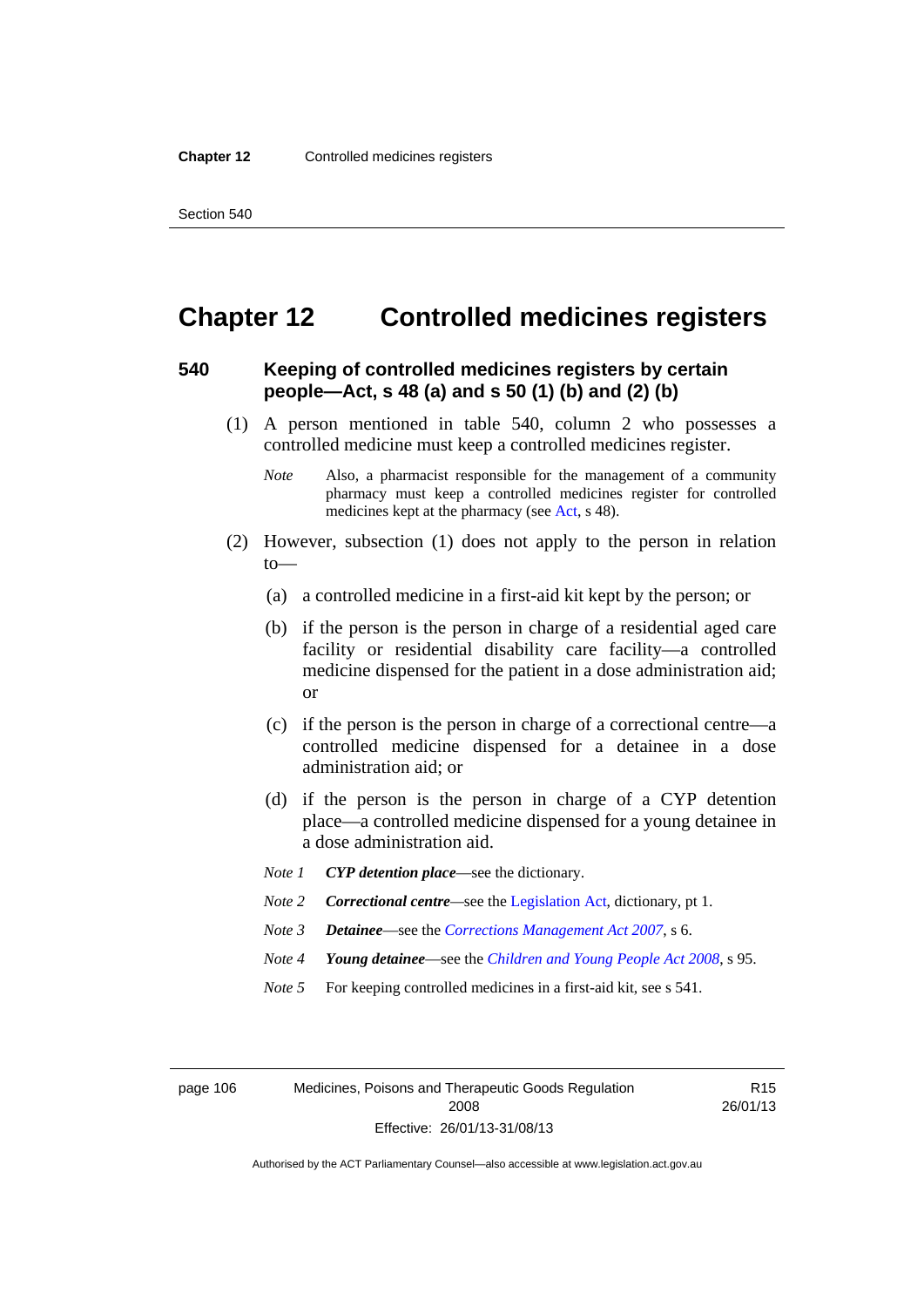- (3) A person to whom subsection (1) applies must keep a controlled medicines register for a controlled medicine at the place prescribed in table 540, column 3 for the person.
- (4) A pharmacist responsible for the management of a community pharmacy at which controlled medicines are kept must keep the controlled medicines register for the controlled medicines at the pharmacy.

*Note* For the requirement for a controlled medicine register to be kept for a community pharmacy, see the [Act,](http://www.legislation.act.gov.au/a/2008-26/default.asp) s 48.

| column 1 | nceping controlled medicines registers<br>column <sub>2</sub>                   | column 3                                                     |
|----------|---------------------------------------------------------------------------------|--------------------------------------------------------------|
| item     | prescribed person                                                               | place where register to be kept                              |
| 1        | person in charge of<br>ambulance service                                        | the premises where the controlled<br>medicine is kept        |
| 2        | approved analyst                                                                | the analyst's laboratory                                     |
| 3        | person in charge of<br>correctional centre                                      | the correctional centre                                      |
| 4        | person in charge of CYP<br>detention place                                      | the detention place                                          |
| 5        | dentist                                                                         | the dentist's surgery                                        |
| 6        | doctor                                                                          | the doctor's surgery                                         |
| 7        | medicines wholesalers<br>licence-holder                                         | the licensed premises under s 460                            |
| 8        | medicines and poisons<br>inspector (other than<br>police officer)               | the place directed in writing by the<br>chief health officer |
| 9        | person in charge of<br>residential aged care<br>facility without pharmacy       | the facility                                                 |
| 10       | person in charge of<br>residential disability care<br>facility without pharmacy | the facility                                                 |

**Table 540 Keeping controlled medicines registers** 

R15 26/01/13 Medicines, Poisons and Therapeutic Goods Regulation 2008 Effective: 26/01/13-31/08/13 page 107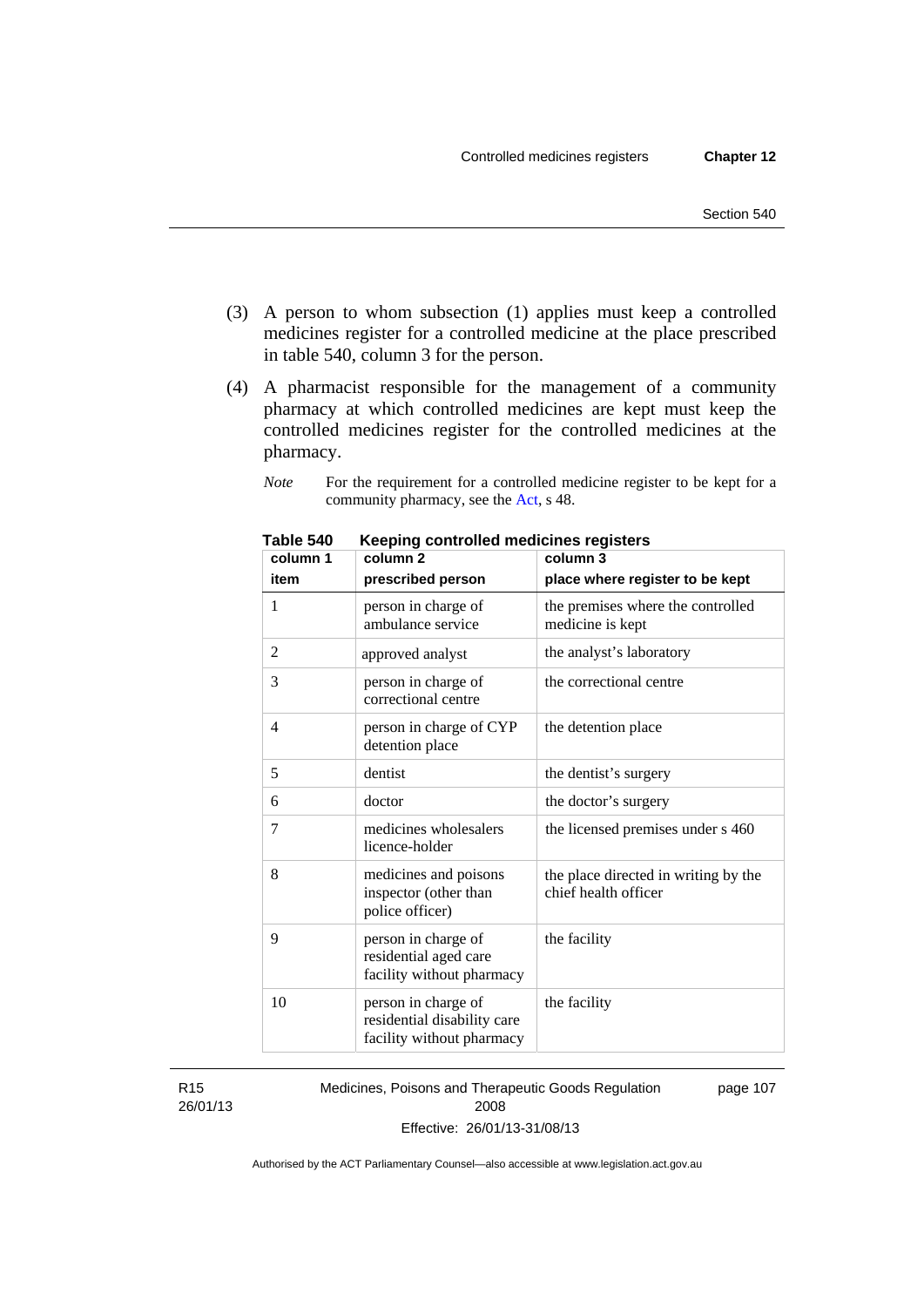#### **Chapter 12** Controlled medicines registers

#### Section 541

| column 1<br>item | column <sub>2</sub><br>prescribed person                                                                         | column 3<br>place where register to be kept      |
|------------------|------------------------------------------------------------------------------------------------------------------|--------------------------------------------------|
| 11               | supervisor of program<br>under controlled<br>medicines research and<br>education program<br>licence              | the premises where program is being<br>conducted |
| 12               | veterinary surgeon                                                                                               | the veterinary surgeon's surgery                 |
| 13               | person in charge of ward<br>(including an opioid<br>dependency treatment<br>centre operated by the<br>Territory) | the ward                                         |
| 14               | nurse practitioner                                                                                               | the nurse practitioner's place of<br>practice    |

# **541 Keeping of controlled medicines registers by first-aid kit holders—Act, s 48 (a) and s 50 (1) (b) and (2) (b)**

(1) In this section:

*designated person* means—

- (a) a dentist, doctor, nurse practitioner or veterinary surgeon; or
- (b) an ambulance officer employed by the Commonwealth, the Territory or a State; or
- (c) a first-aid kit licence-holder.
- *Note 1 Dentist*, *doctor* and *veterinary surgeon* does not include an intern or trainee (see defs of these terms in dict).
- *Note 2 Nurse practitioner* does not include a person holding limited or provisional registration to practise as a nurse practitioner (see dict).
- *Note 3 State* includes a territory (see [Legislation Act,](http://www.legislation.act.gov.au/a/2001-14) dict, pt 1).

page 108 Medicines, Poisons and Therapeutic Goods Regulation 2008 Effective: 26/01/13-31/08/13

R15 26/01/13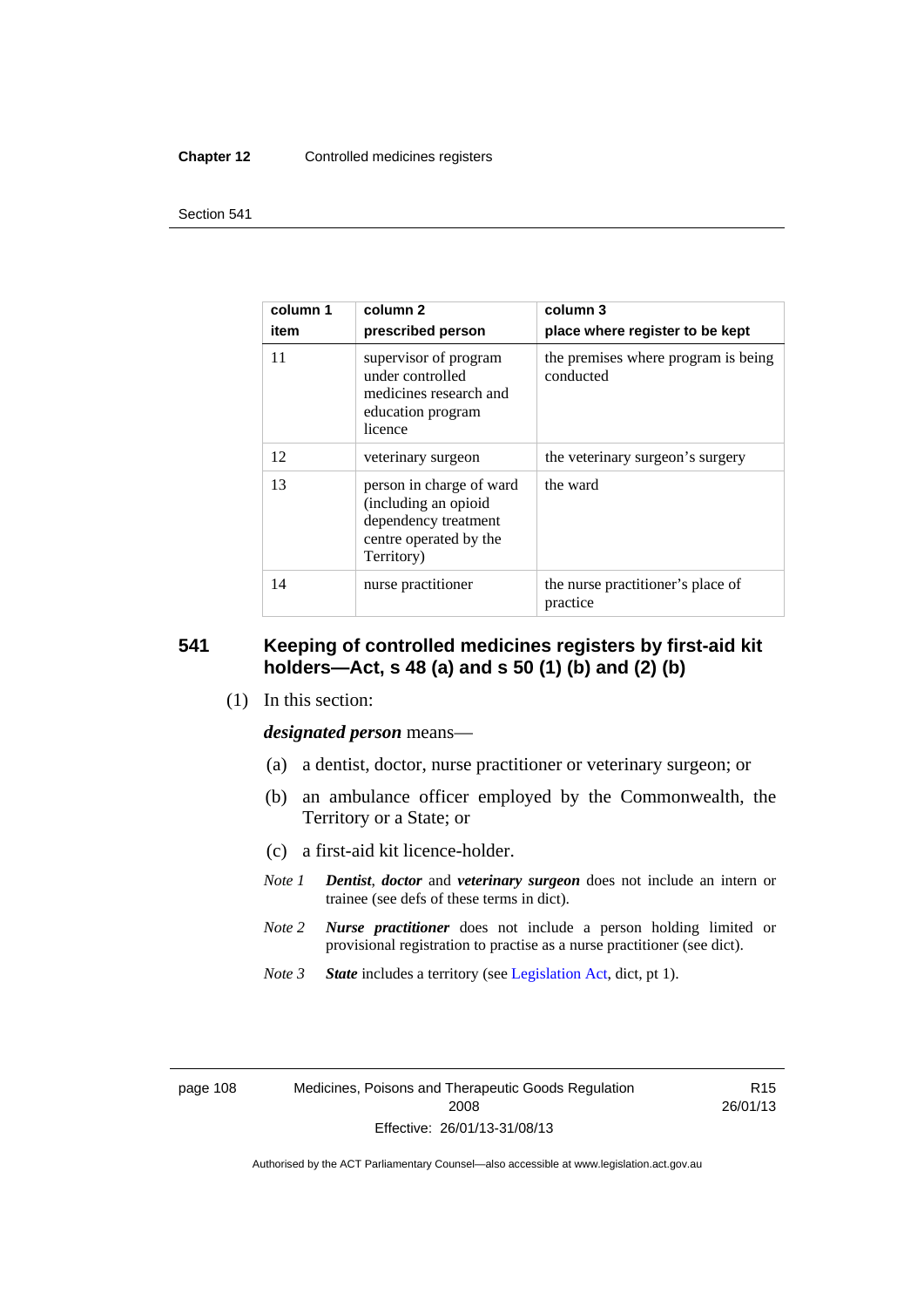(2) A designated person who possesses a first-aid kit containing a controlled medicine must keep the controlled medicines register for the controlled medicine with the first-aid kit.

# **542 Form of controlled medicines registers—Act, s 49 (1) (b) and (2) (b)**

- (1) Each page in a controlled medicines register must relate to a single form and strength of a controlled medicine.
- (2) If a controlled medicines register is kept electronically, a separate record must be used for each form and strength of controlled medicine kept.

# **543 Making entries in controlled medicines registers— Act, s 51 (1) (b)**

- (1) The following details for a dealing with a controlled medicine are prescribed:
	- (a) the nature of the dealing;
	- (b) the date of the dealing;
	- (c) the medicine, and the form, strength and quantity of the medicine, dealt with;
	- (d) if the dealing is receiving the medicine—the name and address of the supplier;
	- (e) if the dealing is supplying the medicine—the name and address of the person to whom it is supplied;
	- (f) if the medicine is supplied on a prescription—the prescriber's name and suburb and the prescription's number under section 123 (l) (Labelling dispensed medicines[—Act,](http://www.legislation.act.gov.au/a/2008-26/default.asp) s 60 (1) (c) (i) and (2) (c) (i));

page 109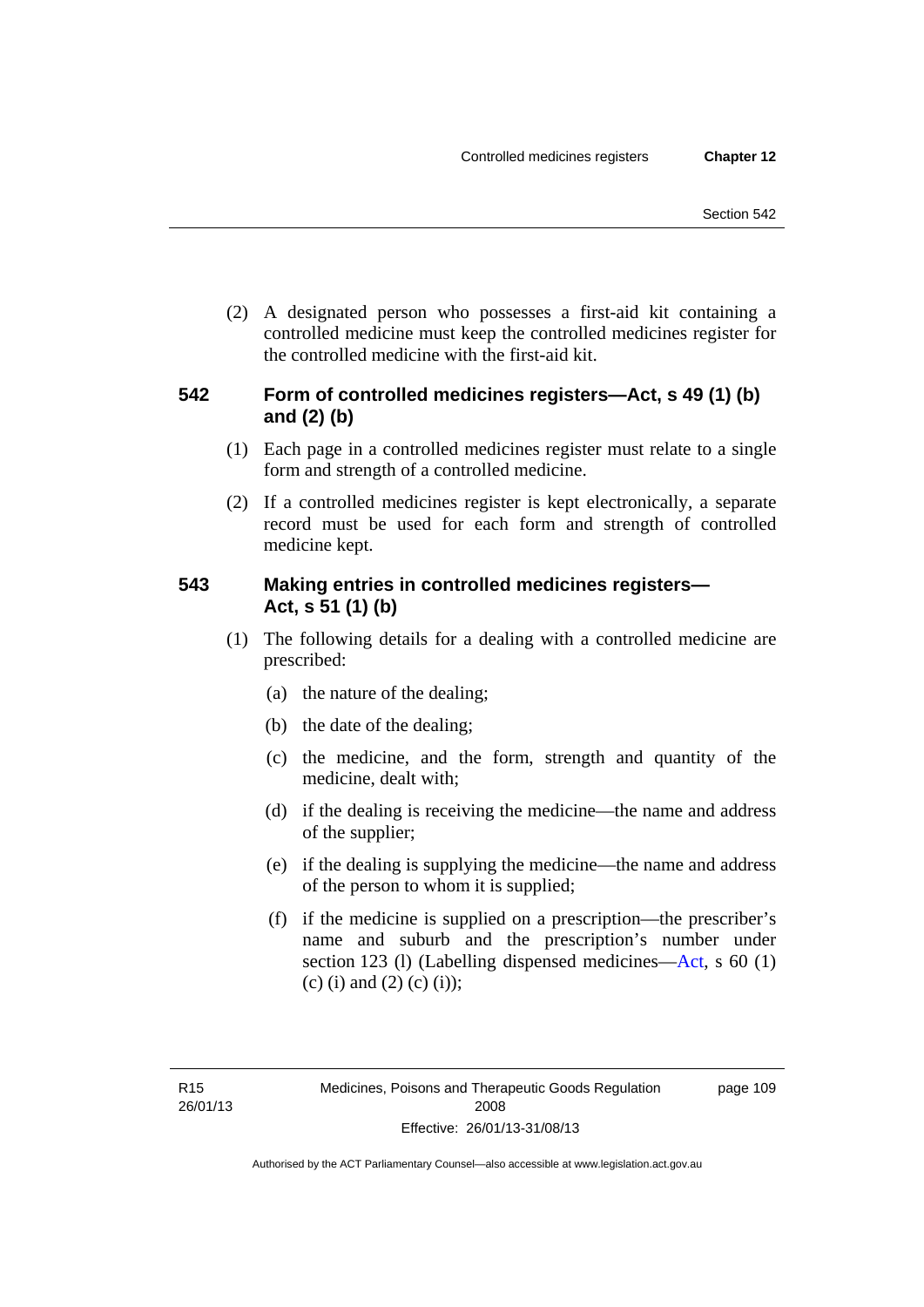Section 543

- (g) if the medicine is supplied on a requisition—the requisition's number under section 132 (e) (Labelling medicines supplied on requisition[—Act,](http://www.legislation.act.gov.au/a/2008-26/default.asp) s 60 (1) (c) (i) and (2) (c) (i));
- (h) if the medicine is supplied on a purchase order—the date of the purchase order;
- (i) if the [Act,](http://www.legislation.act.gov.au/a/2008-26/default.asp) section 53 (Registers—witnessing administration of medicines) applies to the dealing—the name of the person to whom the medicine is administered;
- (j) the quantity of the medicine held after the dealing.
- (2) However, subsection (1) (i) does not apply in relation to a controlled medicine dispensed in a dose administration aid for—
	- (a) a patient at a residential aged care facility or residential disability care facility; or
	- (b) a detainee at a correctional centre; or
	- (c) a young detainee at a CYP detention place.
- (3) A dealing with a controlled medicine must be entered in—
	- (a) if the dealing happens in a pharmacy at an institution—the controlled medicines register kept at the pharmacy; or
	- (b) if the dealing happens in a ward at an institution—the controlled medicines register kept at the ward; or
	- (c) if the person must keep both a controlled medicines register for a first-aid kit and another controlled medicines register—
		- (i) for a dealing with a controlled medicine to which the first-aid kit relates—the controlled medicines register for the kit; or
		- (ii) for any other dealing by the person—the other controlled medicines register; or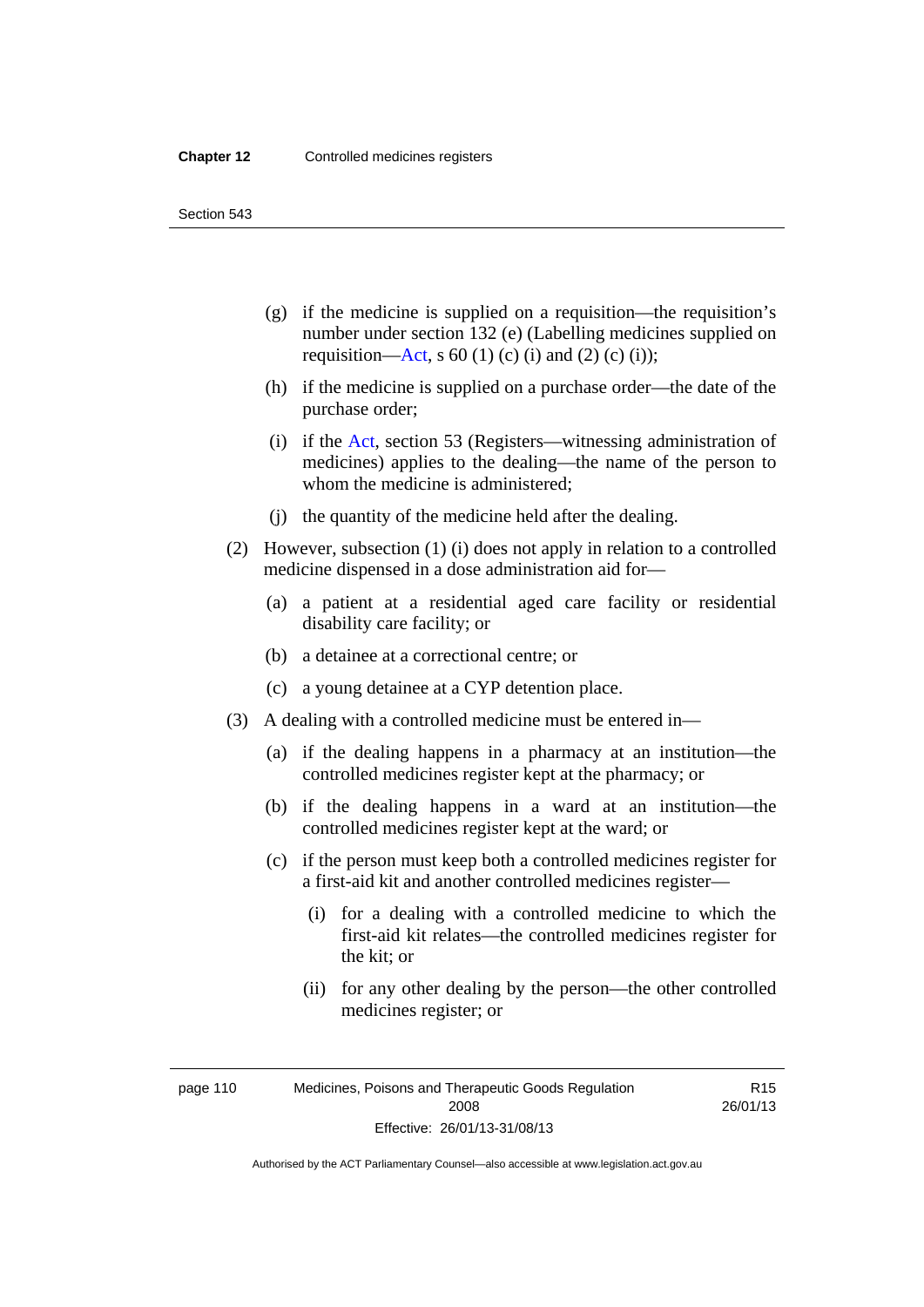(d) in any other case—the controlled medicines register the person must keep.

# **544 Prescribed witnesses for administration of controlled medicines—Act, s 53 (a) and (b)**

The following people are prescribed as witnesses in relation to the administration of a controlled medicine:

- (a) if the medicine is administered by an intern doctor—a dentist, doctor, midwife, nurse, nurse practitioner or pharmacist;
- (b) if the medicine is administered by a person who is not an intern doctor—
	- (i) a person prescribed under paragraph (a); or
	- (ii) an intern doctor or enrolled nurse.
- *Note Dentist*, *doctor* and *pharmacist* does not include an intern or trainee (see defs of these terms in dict).

# **545 Prescribed witnesses for discarding of controlled medicines—Act, s 54 (a) and (b)**

- (1) The following people are prescribed as witnesses in relation to the discarding of a controlled medicine:
	- (a) an ambulance officer employed by the Commonwealth, the Territory or a State;
	- (b) an approved analyst;
	- (c) a dentist;
	- (d) a doctor;
	- (e) a medicines and poisons inspector;
	- (f) a midwife;
	- (g) a nurse;

R15 26/01/13 page 111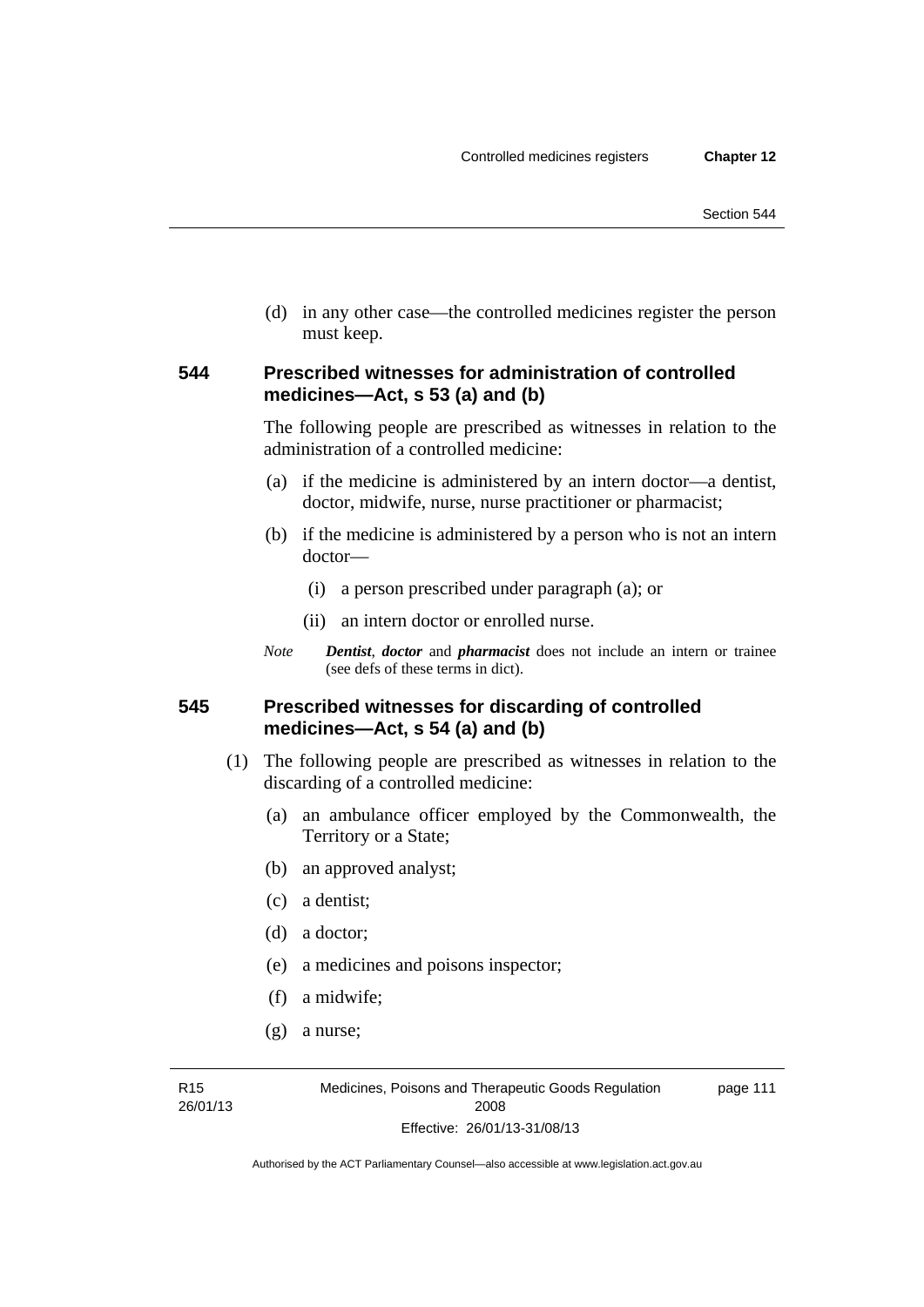- (h) a nurse practitioner;
- (i) a pharmacist;
- (j) a veterinary surgeon.
- *Note 1 Approved analyst*—see the dictionary.
- *Note 2 Dentist*, *doctor*, *pharmacist* and *veterinary surgeon* does not include an intern or trainee (see defs of these terms in dict).
- *Note 3 Nurse* does not include an enrolled nurse (see [Legislation Act,](http://www.legislation.act.gov.au/a/2001-14) dict, pt 1).
- *Note 4* See s 390 for the discarding of the residue of a controlled medicine left after administration.
- (2) However, a person mentioned in subsection (1) must not be a prescribed witness to the discarding of a controlled medicine if the person is—
	- (a) related to, a close friend of or employed by the person discarding the medicine; or
	- (b) the supervisor of the person discarding the medicine; or
	- (c) supervised by the person discarding the medicine.

# **546 Changes etc to entries in controlled medicines registers—Act, s 55 (2) (b)**

- (1) An entry in a paper-based controlled medicines register may be amended by the person who made the entry by—
	- (a) the person signing and dating a marginal note or footnote that gives the date of the amendment and the amended details; and
	- (b) if the entry relates to administering a controlled medicine—
		- (i) the amendment being witnessed by a person prescribed under section 544 (Prescribed witnesses for administration of controlled medicines[—Act](http://www.legislation.act.gov.au/a/2008-26/default.asp), s 53 (a) and (b)); and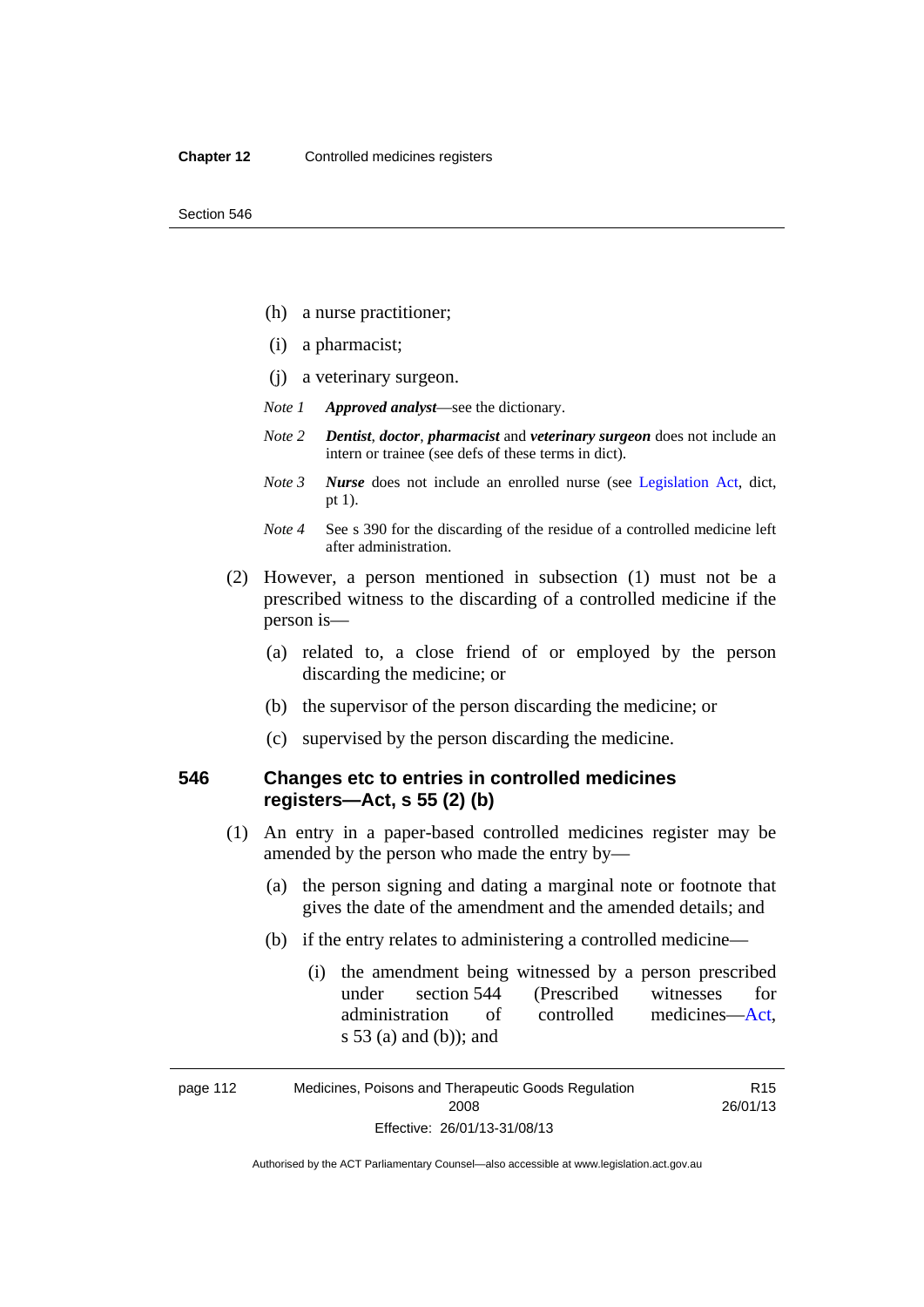- (ii) the witness signing the amendment as witness; and
- (c) if the entry relates to the discarding of a controlled medicine—
	- (i) the amendment being witnessed by a person prescribed under section 545 (Prescribed witnesses for discarding of controlled medicines[—Act,](http://www.legislation.act.gov.au/a/2008-26/default.asp) s 54 (a) and (b)); and
	- (ii) the witness signing the amendment as witness.
- (2) An entry in an electronic controlled medicines register may be amended by the person who made the entry by the person attaching or linking, by electronic means, a document that includes—
	- (a) the person's signature, the date and the amended details; and
	- (b) if the entry relates to administering a controlled medicine—the signature as witness of a person prescribed under section 544; and
	- (c) if the entry relates to the discarding of a controlled medicine the signature as witness of a person prescribed under section 545.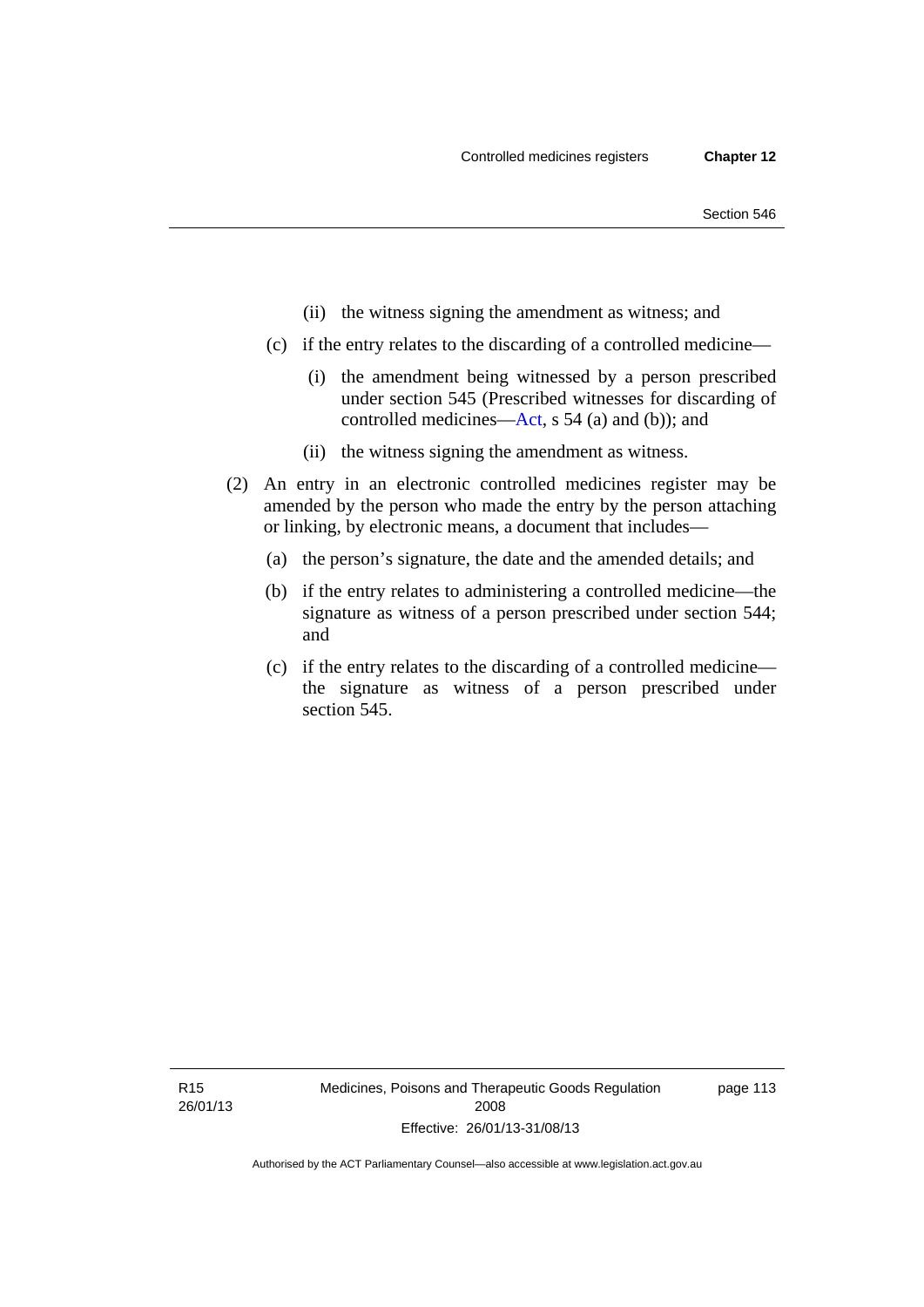# **Chapter 13 Controlled medicines and appendix D medicines approvals for human use**

# **Part 13.1 Controlled medicines approvals**

*Note* It is a condition of an authorisation to prescribe a controlled medicine for human use that the prescriber has an approval under this part (see s 31 (d)).

# **Division 13.1.1 Preliminary**

# **550 Meaning of** *controlled medicines approval*

In this regulation:

*controlled medicines approval* means an approval to prescribe a controlled medicine under—

- (a) division 13.1.2 (Standing controlled medicines approvals); or
- (b) division 13.1.3 (Chief health officer controlled medicines approvals).

# **551 Meaning of** *designated prescriber***—pt 13.1**

In this part:

*designated prescriber* means a prescriber (other than a veterinary surgeon or trainee veterinary surgeon) in relation to whom prescribing a controlled medicine is included in schedule 1, column 3.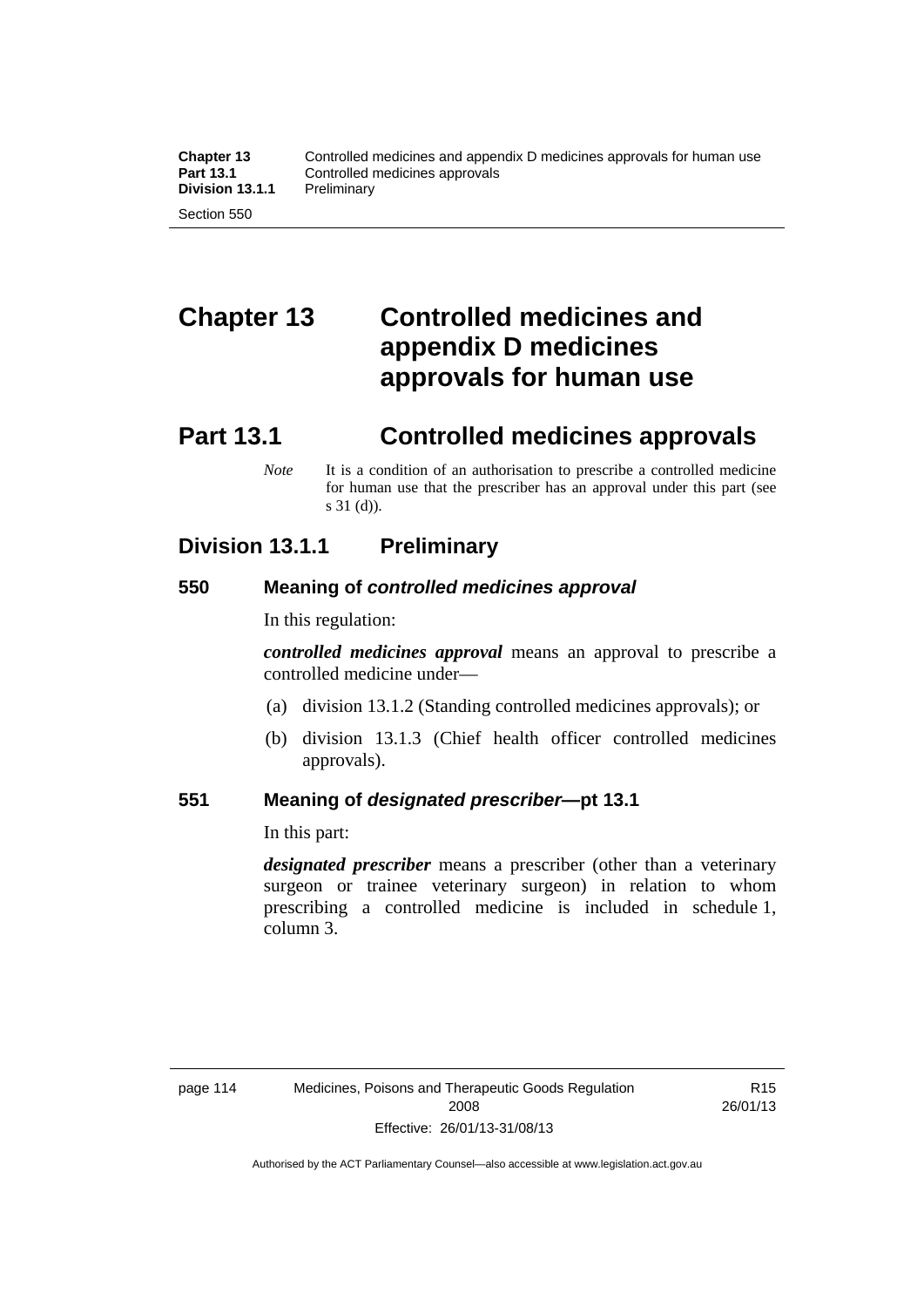# **Division 13.1.2 Standing controlled medicines approvals**

### **555 Standing approval to prescribe controlled medicines for hospital in-patients**

A designated prescriber is approved to prescribe a controlled medicine for a patient of the prescriber if the patient is an in-patient at a hospital.

*Note* A *hospice* is a hospital (see *The Macquarie Dictionary*, 4th ed).

### **556 Standing approval to prescribe controlled medicines for short-term treatment**

A designated prescriber is approved to prescribe a controlled medicine for a patient of the prescriber if—

- (a) the prescriber believes on reasonable grounds that the patient is not a drug-dependant person in relation to a controlled medicine or prohibited substance; and
- (b) the prescriber believes on reasonable grounds that the patient has not been prescribed a controlled medicine within the 2-month period before the prescriber prescribes the medicine; and
- (c) the prescriber prescribes the controlled medicine for the patient's use for 2 months or less.

*Note* For long-term prescribing, see div 13.1.3.

# **557 Standing interim approval to prescribe buprenorphine and methadone for patients of certain institutions**

(1) In this section:

*doctor* includes an intern doctor acting under the direct supervision of a doctor.

page 115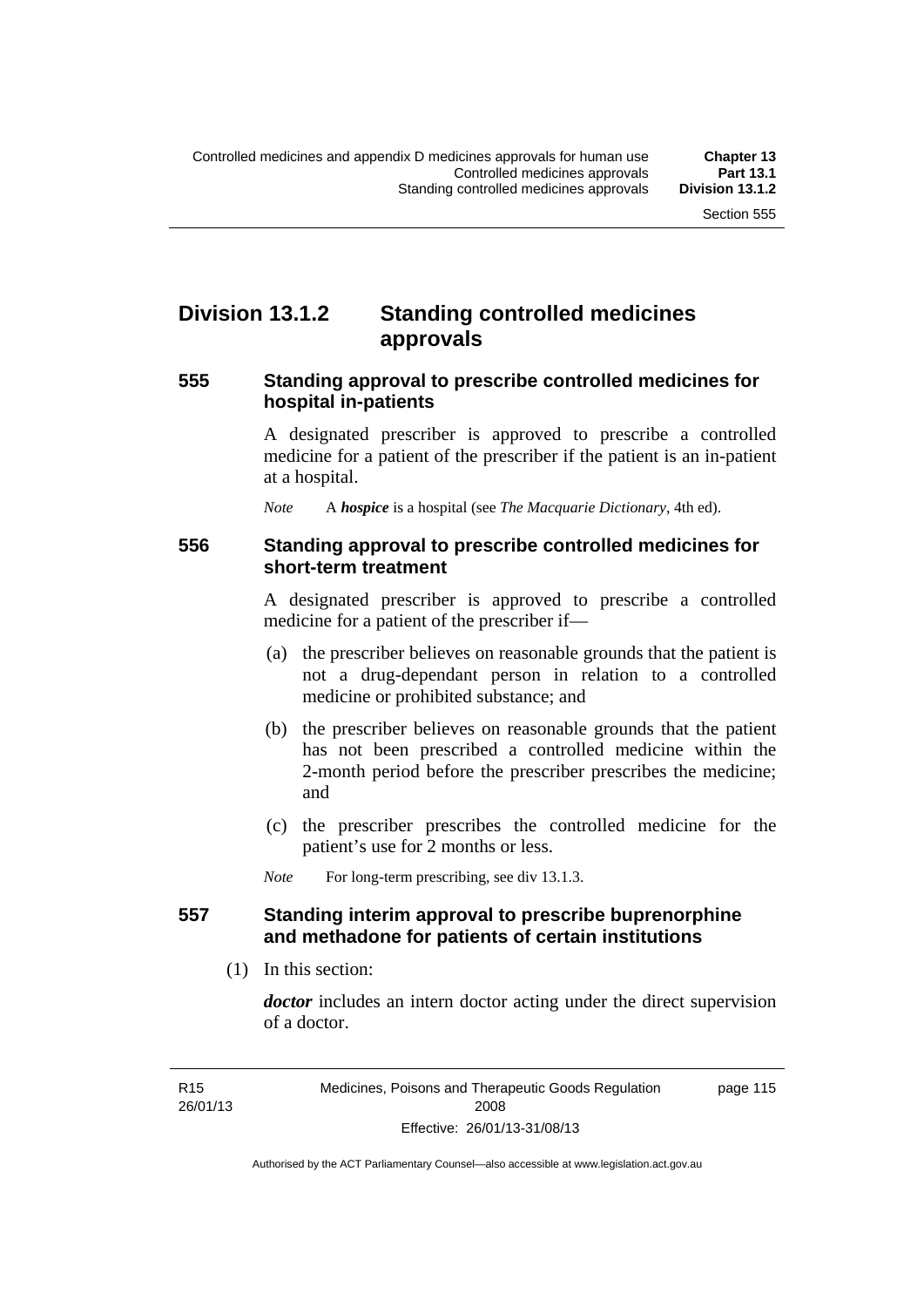- (2) A doctor is approved (the *interim approval*) to prescribe buprenorphine or methadone if—
	- (a) the doctor—
		- (i) is working at a hospital and prescribes the medicine for an outpatient at the hospital; or
		- (ii) is working at any of the following institutions and prescribes the medicine for a patient of the institution:
			- (A) a correctional centre;
			- (B) a CYP detention place;
			- (C) an opioid dependency treatment centre operated by the Territory; or
			- *Note Institution* includes a correctional centre and a CYP detention place (see s 652).
		- (iii) prescribes the medicine for a person in police custody; and
	- (b) the buprenorphine or methadone is prescribed in accordance with the opioid dependency treatment guidelines; and

*Note Opioid dependency treatment guidelines*—see the dictionary.

- (c) the doctor makes an application under section 560 to prescribe the medicine not later than 72 hours after the doctor first prescribes buprenorphine or methadone for the patient.
- (3) The interim approval ends—
	- (a) if the chief health officer approves the application under division 13.1.3—when the doctor is given notice of the approval; or
	- (b) if the application under section 560 is withdrawn—on the withdrawal of the application; or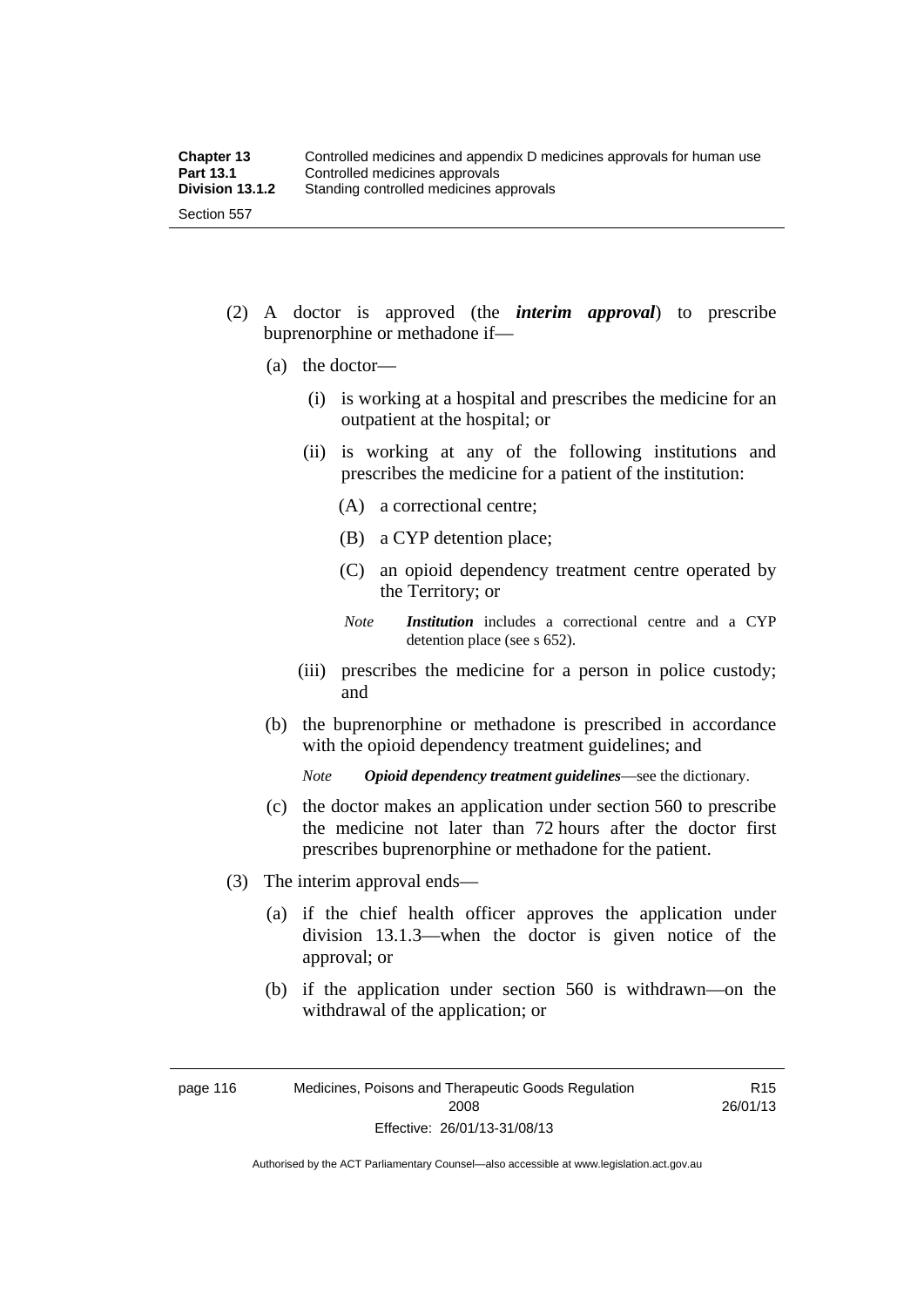- (c) if the chief health officer refuses to approve the application and the 7-day period mentioned in section 565 (2) (Applications for review of unfavourable CHO decisions for approvals) ends without an application for review being made—at the end of the 7-day period; or
- (d) if the chief health officer refers the application to the medicines advisory committee or an application is made to the committee under section 565—when the doctor is given notice of the chief health officer's decision under section 573 (Medicines advisory committee—directions to CHO).

# **Division 13.1.3 Chief health officer controlled medicines approvals**

# **560 Applications for CHO controlled medicines approvals**

- (1) A designated prescriber may apply to the chief health officer for approval to prescribe a controlled medicine.
- (2) An application under subsection (1) must—
	- (a) be for approval to prescribe a controlled medicine for a single individual; and
	- (b) be made in a way determined by the chief health officer.

#### **Examples**

telephone, email and fax

- *Note 1* If a form is approved under the [Act](http://www.legislation.act.gov.au/a/2008-26/default.asp), s 198 for this provision, the form must be used.
- *Note 2* An example is part of the regulation, is not exhaustive and may extend, but does not limit, the meaning of the provision in which it appears (see [Legislation Act,](http://www.legislation.act.gov.au/a/2001-14) s 126 and s 132).
- (3) An application under subsection (1) may be made—
	- (a) on the applicant's own behalf; or

R15 26/01/13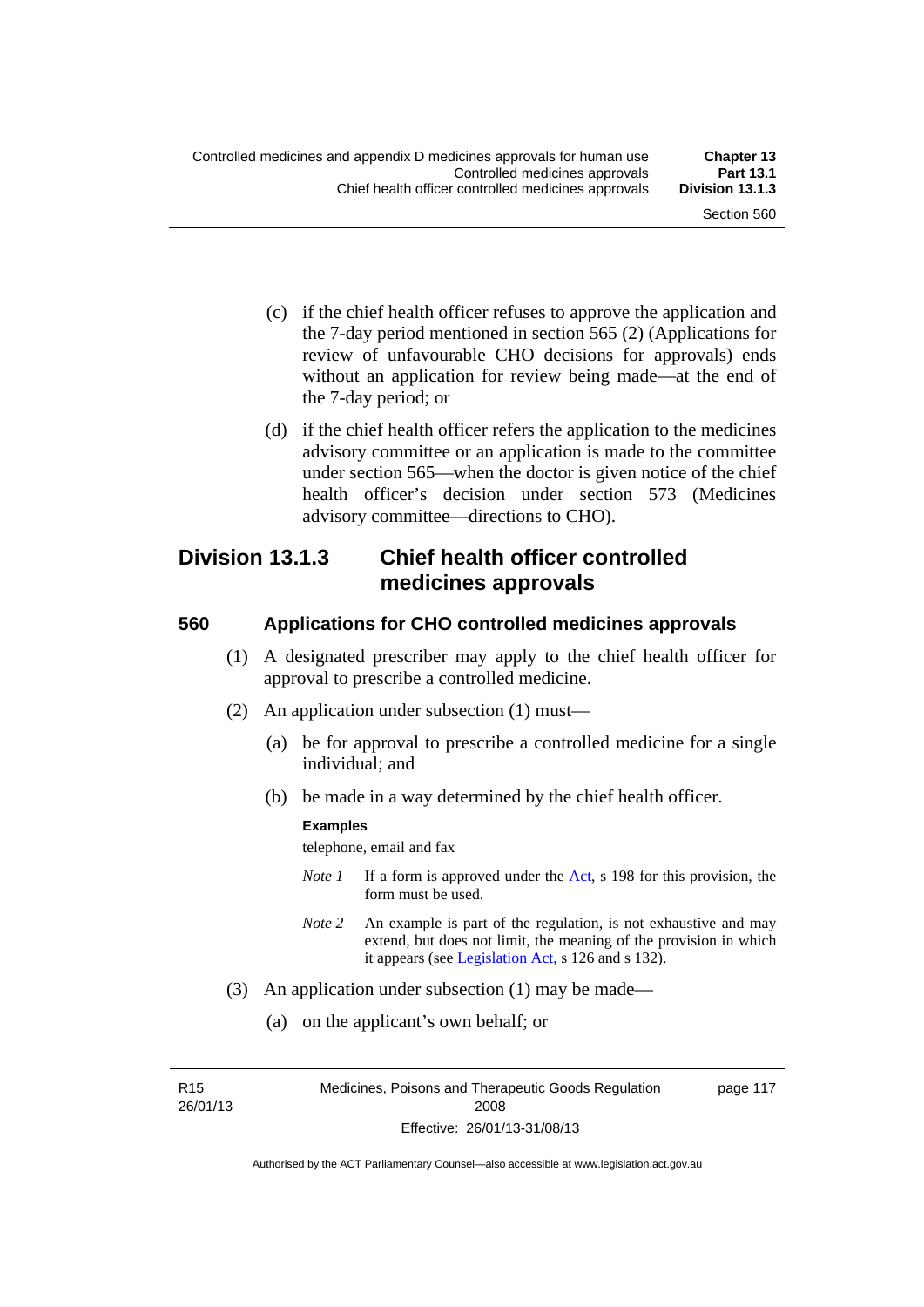- (b) on the applicant's own behalf and on behalf of 1 or more other named designated prescribers; or
- (c) on behalf of a group of designated prescribers that includes the applicant and who practise at the same premises.

#### **Example**

the doctors practising at a suburban medical practice so that if a person's usual doctor is unavailable another doctor at the practice can, under the approval, prescribe the controlled medicine

(4) A determination under subsection (2) (b) is a notifiable instrument.

*Note* A notifiable instrument must be notified under the [Legislation Act](http://www.legislation.act.gov.au/a/2001-14).

### **561 Requirements for CHO controlled medicines approval applications**

- (1) An application by a designated prescriber for an approval to prescribe a controlled medicine for a patient must include the following:
	- (a) the designated prescriber's name and address;
	- (b) if the application is made on behalf of a group of designated prescribers—the names of the designated prescribers or a description of the group;
	- (c) the medicine, and the form, strength and quantity of the medicine, to be prescribed;

*Note* For morphine or oxycodone for a terminally ill person, see s (2).

- (d) the daily dose of the medicine and, if more than 1 form or strength of the medicine is to be prescribed, the dose for each form or strength;
- (e) the patient's name and home address;
- (f) the condition from which the patient is suffering that, in the designated prescriber's opinion, requires treatment with the medicine;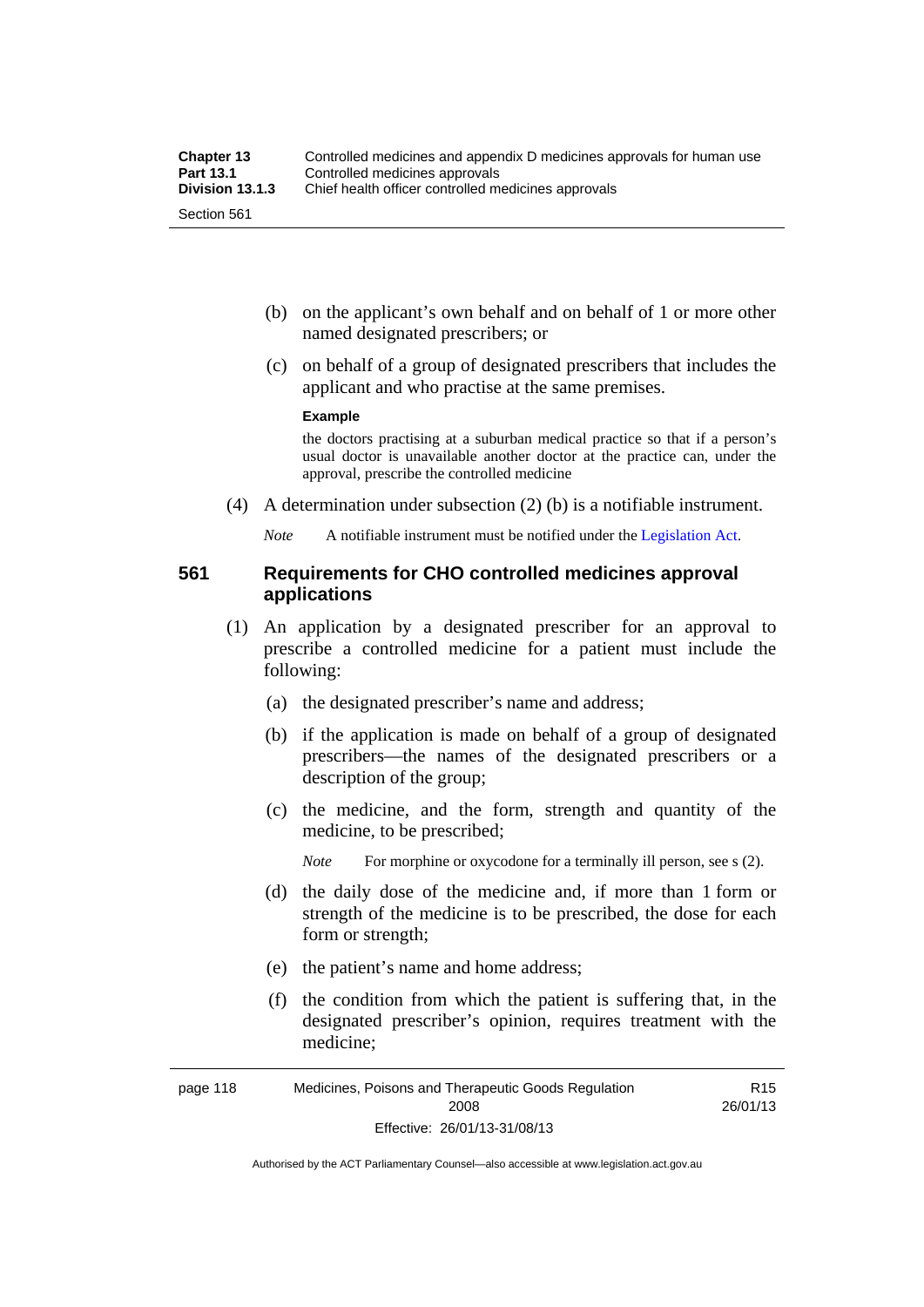- (g) whether, in the designated prescriber's opinion, based on reasonable grounds, the patient is a drug-dependent person in relation to a controlled medicine or prohibited substance.
- (2) However, for subsection (1) (c), if the controlled medicine is morphine or oxycodone for a person with a terminal illness, the application may be made for all forms, strengths and quantities of the medicine.
- (3) To remove any doubt, the application may include any other information the designated prescriber considers relevant.
- (4) The chief health officer may ask the designated prescriber for any other information reasonably required to decide the application, including, for example, further information about the patient's treatment.
	- *Note* An example is part of the regulation, is not exhaustive and may extend, but does not limit, the meaning of the provision in which it appears (see [Legislation Act,](http://www.legislation.act.gov.au/a/2001-14) s 126 and s 132).

### **562 CHO decision on applications to prescribe controlled medicines**

- (1) On application under section 560, the chief health officer must—
	- (a) approve the application in the terms applied for; or
	- (b) approve the application in terms different from those applied for; or
	- (c) refuse to approve the application; or
	- (d) refer the application to the medicines advisory committee.
	- *Note 1* An approval may include conditions (see s 570).
	- *Note* 2 For the form of a controlled medicines approval by the chief health officer, see s 571.

R15 26/01/13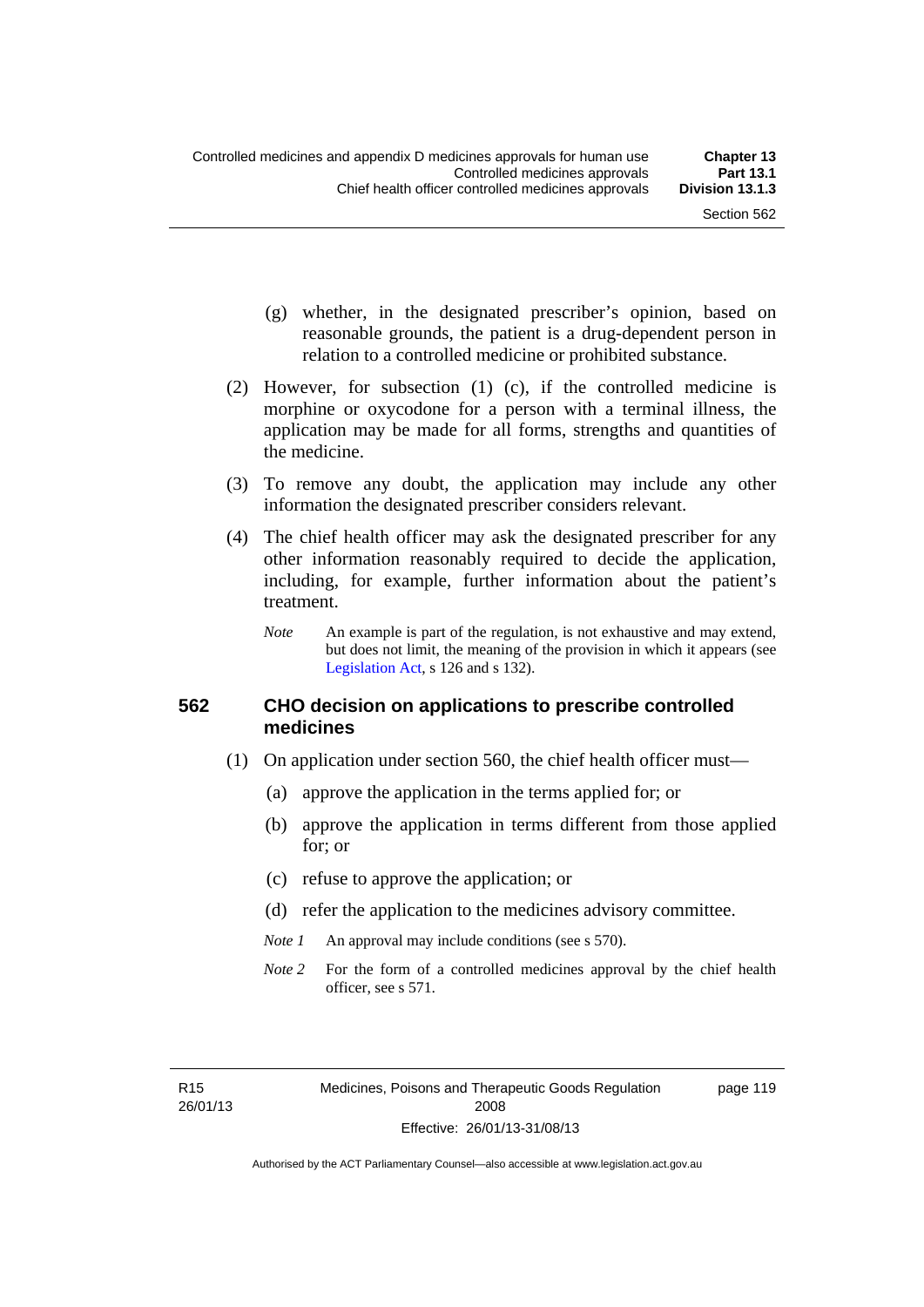| <b>Chapter 13</b> | Controlled medicines and appendix D medicines approvals for human use |  |
|-------------------|-----------------------------------------------------------------------|--|
| <b>Part 13.1</b>  | Controlled medicines approvals                                        |  |
| Division 13.1.3   | Chief health officer controlled medicines approvals                   |  |
| Section 563       |                                                                       |  |

- (2) However, the chief health officer need not decide the application if the chief health officer has asked for information under section 561 (4) and the information has not been given.
- (3) The chief health officer must give the applicant written notice of the chief health officer's decision not later than 7 days after the day the decision is made.
- (4) If the decision is made under subsection (1) (b) or (c), the notice must include information about the applicant's right to seek review of the decision under section 565 (Applications for review of unfavourable CHO decisions for approvals).

# **563 Restrictions on CHO power to approve applications for approvals**

In making a decision under section 562, the chief health officer—

- (a) must comply with any applicable guidelines made under section 574 (Medicines advisory committee—guidelines for CHO decisions on applications); and
- (b) must not approve an application to prescribe all forms, strengths and quantities of morphine or oxycodone for the treatment of a person who is terminally ill unless satisfied—
	- (i) a specialist has diagnosed the person as being terminally ill; and
	- (ii) the medicine is for use by the person for therapeutic purposes only; and
- (c) must not approve an application to prescribe buprenorphine or methadone to treat a drug-dependent person's drug-dependency unless the applicant is—
	- (i) a doctor who is working at a hospital, or an institution mentioned in section 557 (2) (a) (ii) (Standing interim

R15 26/01/13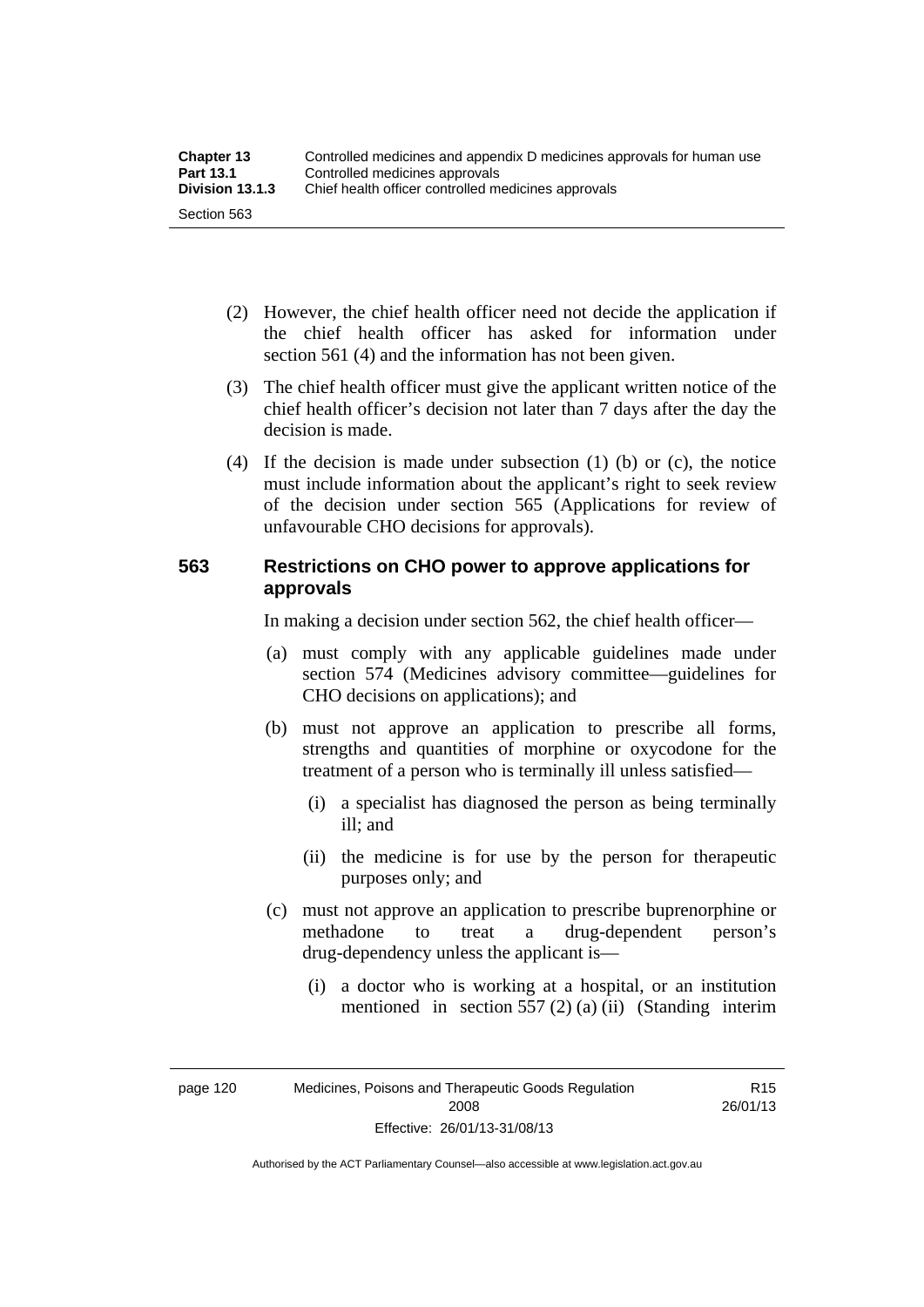approval to prescribe buprenorphine and methadone for patients of certain institutions); or

- (ii) an intern doctor who is working at a hospital, or an institution mentioned in section 557 (2) (a) (ii), and who is acting under the direct supervision of a doctor at the hospital or institution; or
- (iii) a doctor who is treating a person held in police custody; or
- (iv) a doctor who holds an endorsement under section 582 (CHO decisions on applications for endorsement to treat drug-dependency); or
- (v) a doctor who is prescribing continuing opioid dependency treatment for up to 5 drug-dependent people if—
	- (A) the people have already undergone opioid dependency treatment for at least 14 consecutive days (the *initial treatment*); and
	- (B) the initial treatment was prescribed by a doctor holding an endorsement under section 582.
	- *Note Doctor* does not include an intern doctor (see dict).

## **564 Term of CHO controlled medicines approvals**

A controlled medicines approval under this division is for the period (not longer than 1 year) stated in the approval.

## **565 Applications for review of unfavourable CHO decisions for approvals**

- (1) This section applies if, under section 562, the chief health officer—
	- (a) approves an application for a controlled medicines approval in terms different from those applied for; or

page 121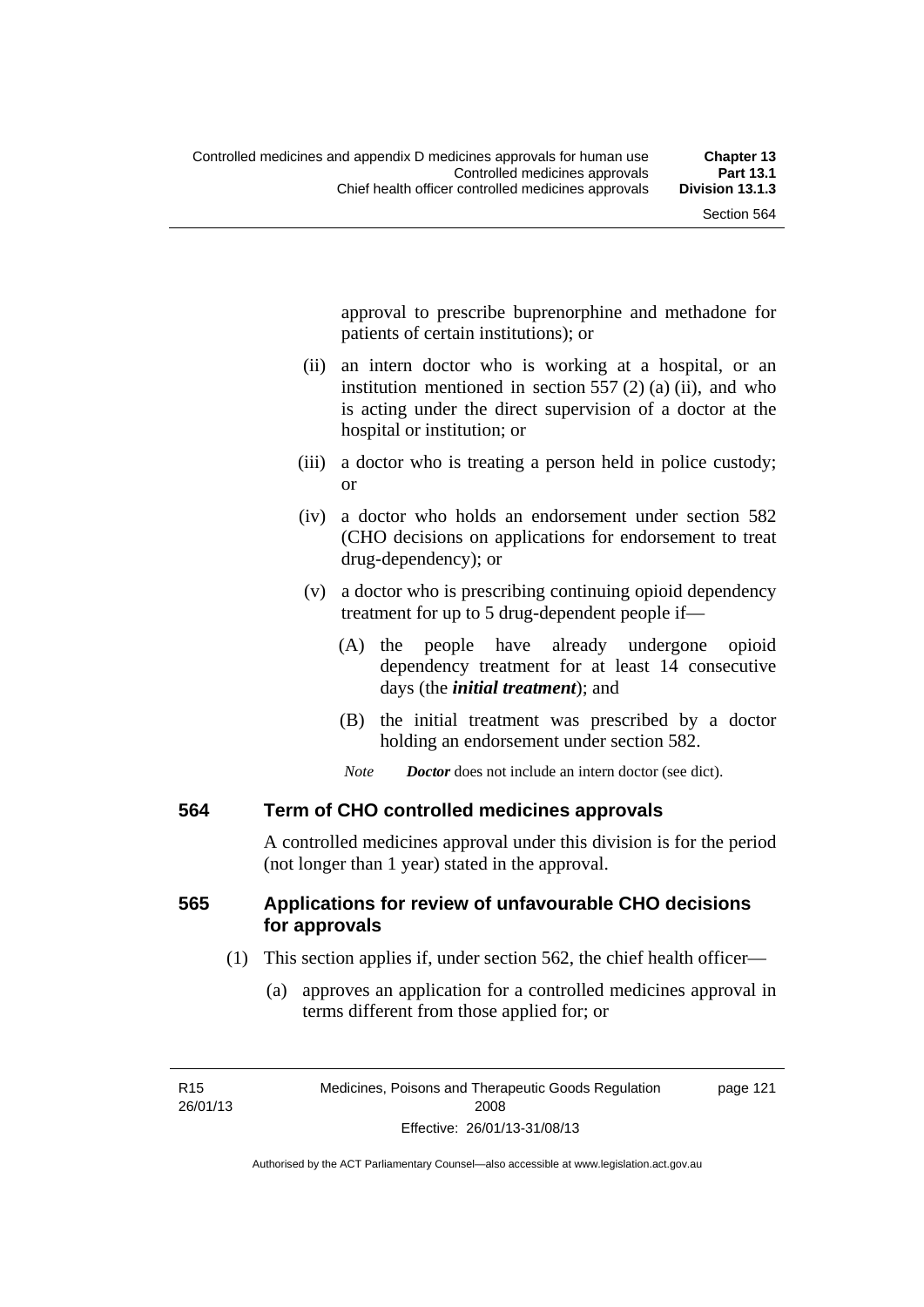- (b) refuses to approve the application for an approval.
- (2) The applicant for the approval may, not later than 7 days after the day the person receives written notice of the decision, apply to the medicines advisory committee for review of the decision.
- (3) The application for review—
	- (a) must be in writing signed by the applicant; and
	- (b) must set out the grounds for the application; and
	- (c) may include any information that the applicant considers appropriate for the review.

### **566 Medicines advisory committee—referred applications and review of unfavourable CHO decisions**

- (1) This section applies to an application—
	- (a) for approval to prescribe a controlled medicine referred to the medicines advisory committee under section 562 (1) (d); or
	- (b) under section 565 for review of a decision of the chief health officer on an application for a controlled medicines approval.
- (2) The medicines advisory committee may, in writing, ask the applicant to give the committee further information about the treatment of the person to whom the application relates not later than a stated reasonable time.
- (3) After considering the application and any further information provided in accordance with a notice under subsection (2), the medicines advisory committee must—
	- (a) for an application for review of a decision by the chief health officer—
		- (i) direct the chief health officer to confirm the decision made; or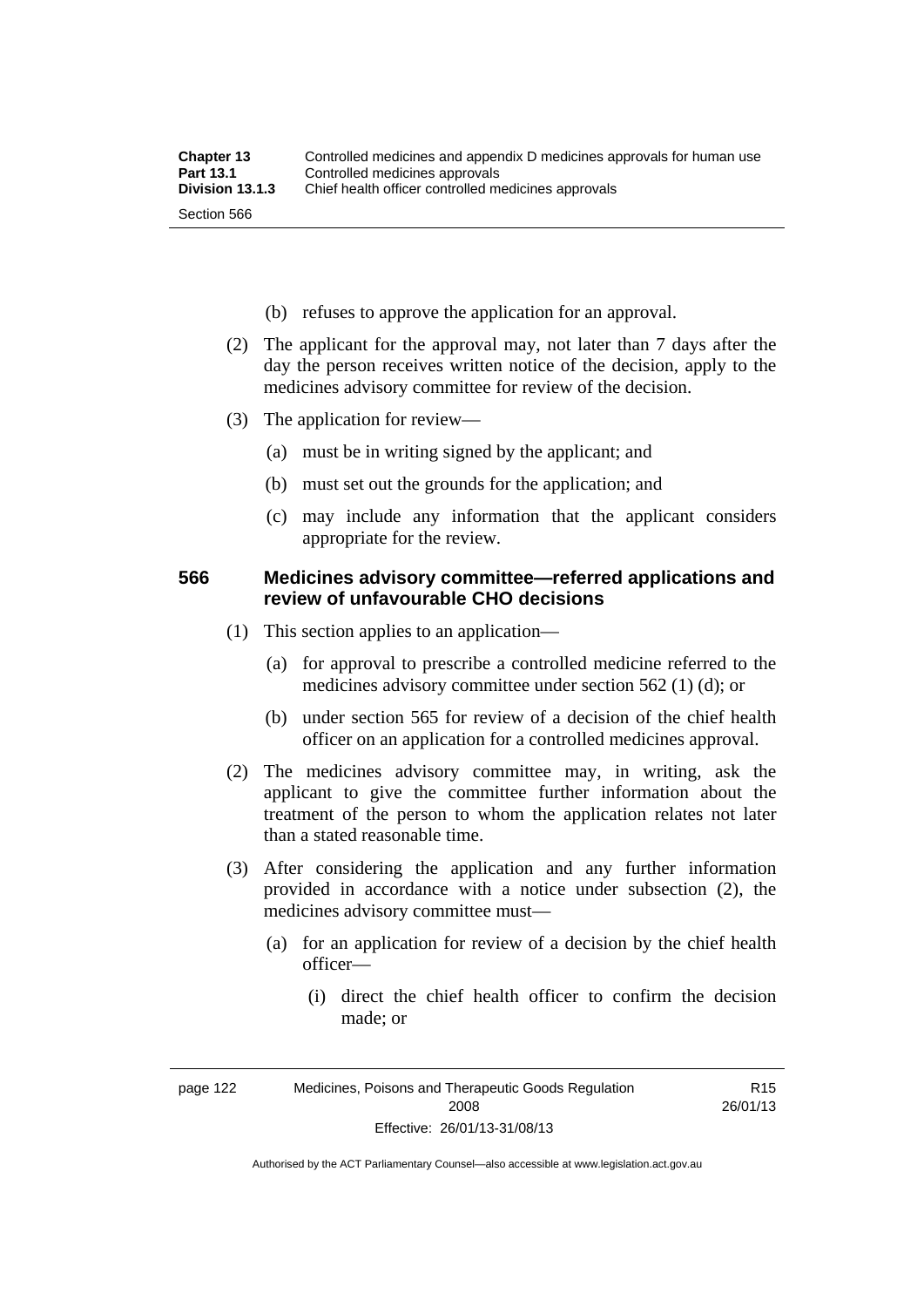- (ii) do both of the following:
	- (A) direct the chief health officer to revoke the decision made;
	- (B) give the chief health officer a direction under paragraph  $(b)$   $(i)$ ,  $(ii)$  or  $(iii)$ ; or
- (b) direct the chief health officer—
	- (i) to approve the application to prescribe a controlled medicine in the terms applied for; or
	- (ii) to approve the application in terms different from those applied for; or
	- (iii) to refuse to approve the application.
- *Note 1* The medicines advisory committee may direct the chief health officer to include conditions in the approval (see s 570 (2)).

*Note* 2 The chief health officer must comply with a direction (see s 573).

(4) A direction must be in writing.

## **567 Amendment and revocation of controlled medicines approvals**

- (1) The chief health officer may amend or revoke a controlled medicines approval on the chief health officer's own initiative and without consulting the medicines advisory committee.
- (2) The medicines advisory committee may direct the chief health officer to amend or revoke a controlled medicines approval, whether or not the approval was given at the direction of the committee.

*Note* The chief health officer must comply with a direction (see s 573).

(3) A direction under subsection (2) must be in writing.

page 123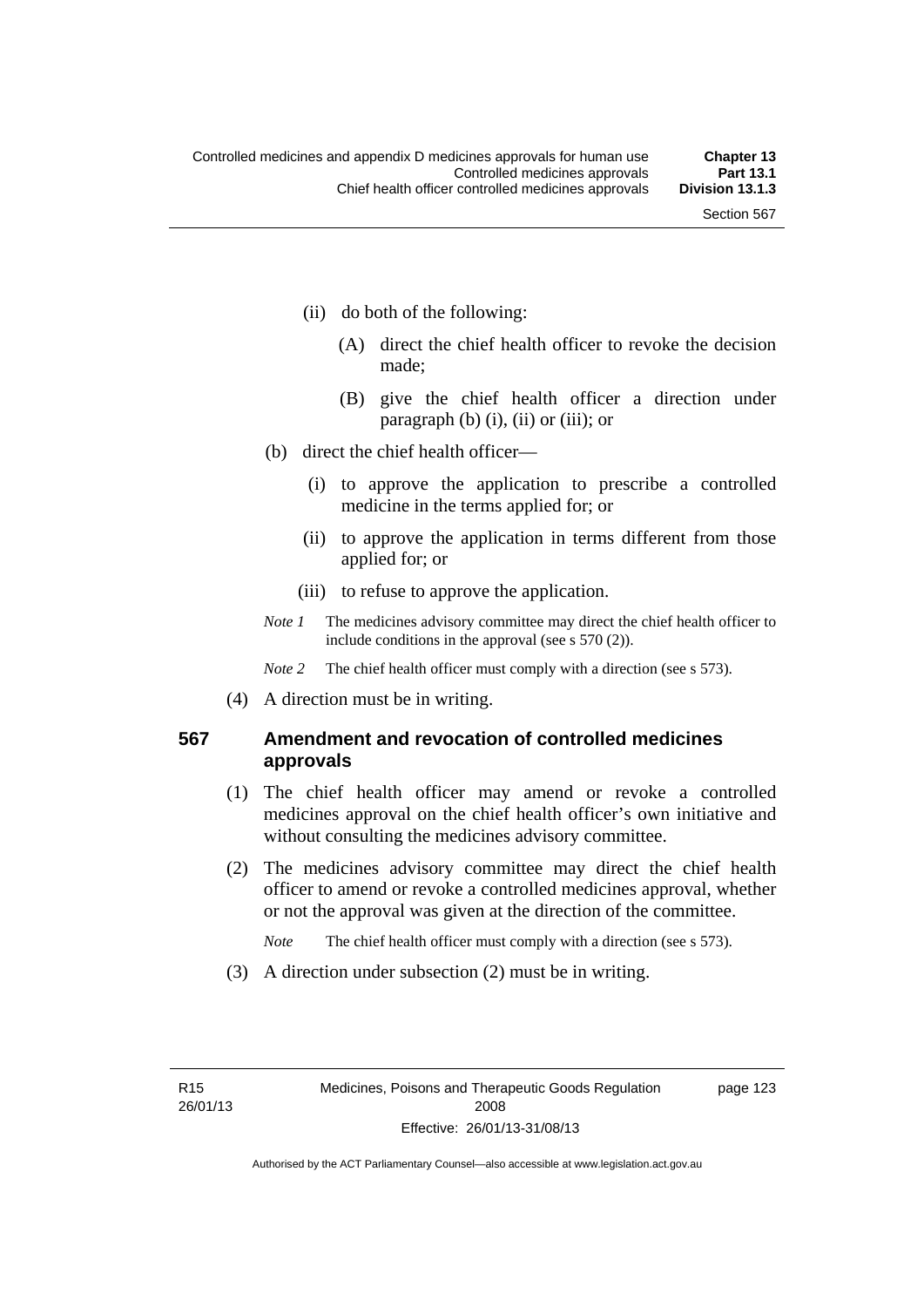- (4) The chief health officer must send the approval-holder written notice of the chief health officer's decision not later than 7 days after the day the decision is made.
- (5) If the decision is to amend or revoke a controlled medicines approval under subsection (1), the notice must include information about the approval-holder's right to seek review of the decision under section 568.
- (6) In this section:

*amend*, a controlled medicines approval, includes imposing a condition on, or changing a condition of, the approval.

## **568 Application for review of amendment and revocation on CHO initiative**

- (1) This section applies if the chief health officer amends or revokes a controlled medicines approval under section 567 (1).
- (2) The person to whom the approval was given may, not later than 7 days after the day the person is given written notice of the amendment or revocation, apply to the medicines advisory committee for review of the decision.
- (3) The application for review—
	- (a) must be in writing signed by the applicant; and
	- (b) must set out the grounds for the application; and
	- (c) may include any information that the applicant considers appropriate for the review.
- (4) To remove any doubt, the decision to which the application relates continues to operate despite the making of the application until the day the chief health officer's decision on direction under section 569 (3) takes effect.

R15 26/01/13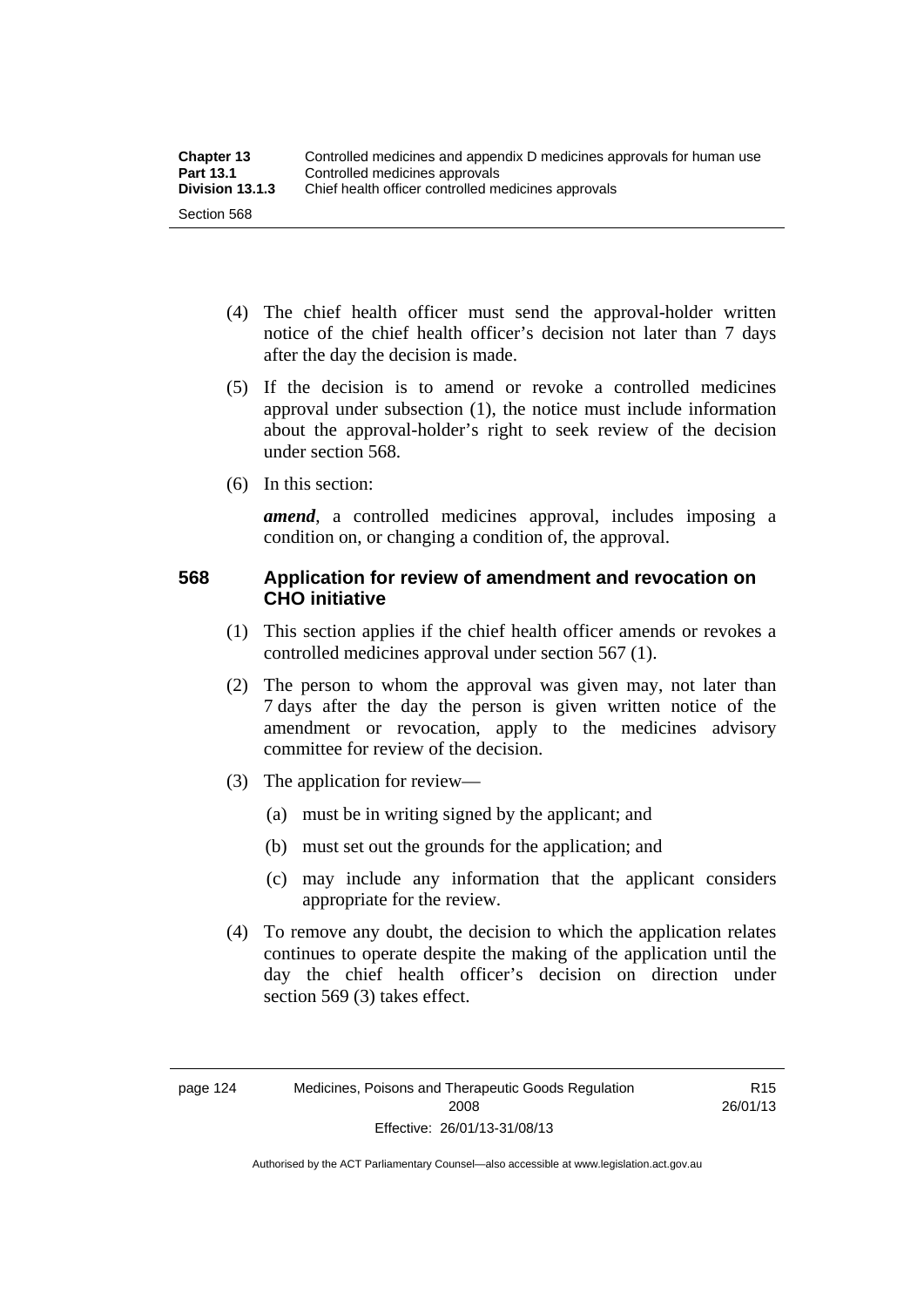## **569 Medicines advisory committee—review of amendment or revocation on CHO initiative**

- (1) This section applies if an application is made to the medicines advisory committee under section 568 to review a decision (the *original decision*) of the chief health officer to amend or revoke a controlled medicines approval.
- (2) The medicines advisory committee may, in writing, ask the designated prescriber to give the committee further information about the treatment of the person to whom the application relates not later than a stated reasonable time.
- (3) After considering the application for review and any further information provided in accordance with a notice under subsection (2), the medicines advisory committee must direct the chief health officer to—
	- (a) confirm the original decision; or
	- (b) revoke the original decision; or
	- (c) revoke the original decision and approve the application as directed by the committee.
	- *Note 1* The medicines advisory committee may direct the chief health officer to include conditions in the approval (see s 570 (2)).
	- *Note* 2 The chief health officer must comply with a direction (see s 573).
- (4) A direction must be in writing.

## **570 Conditional controlled medicines approvals**

(1) The chief health officer may include conditions for the safe or proper use of a controlled medicine in a controlled medicines approval.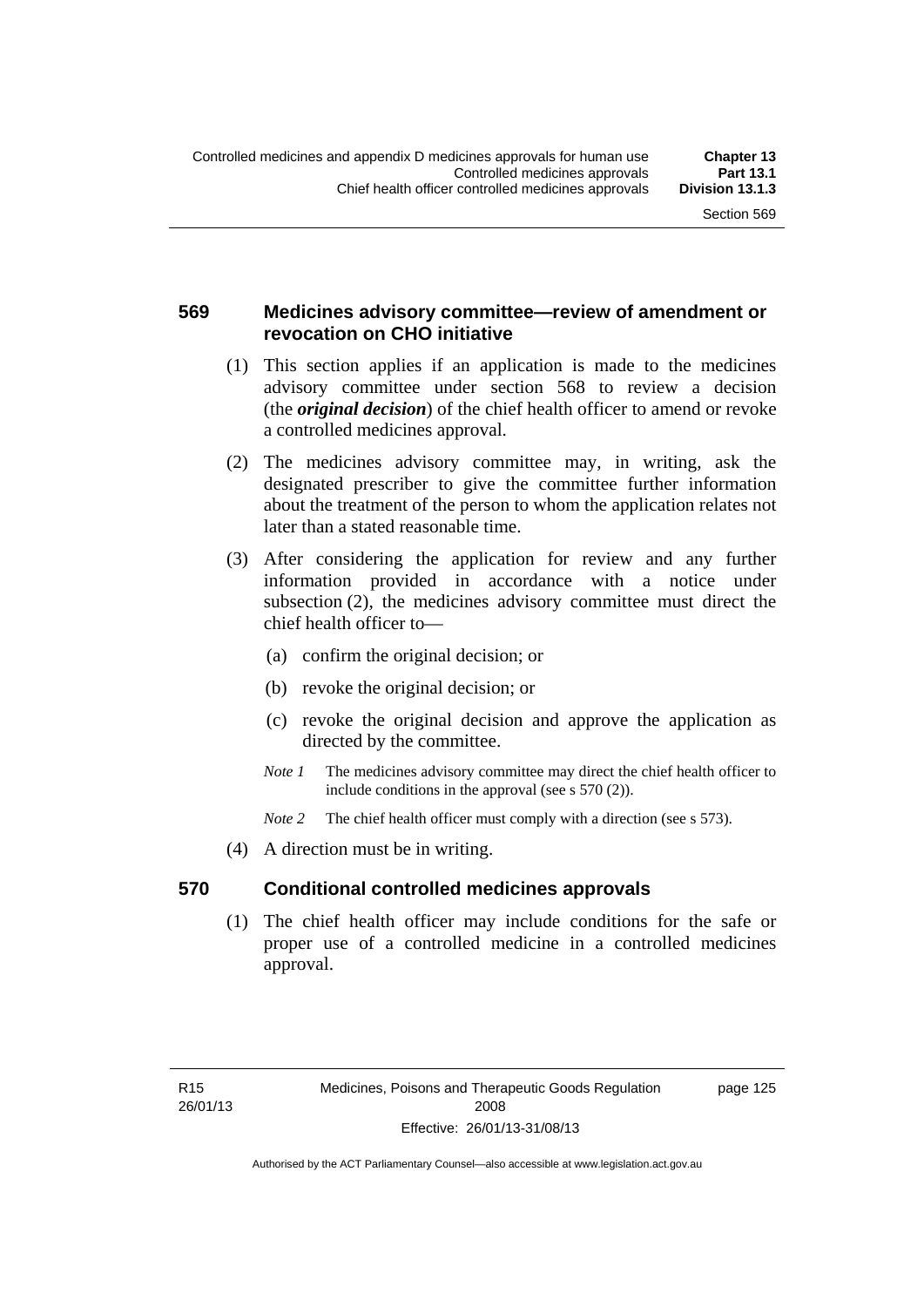| <b>Chapter 13</b> | Controlled medicines and appendix D medicines approvals for human use |
|-------------------|-----------------------------------------------------------------------|
| <b>Part 13.1</b>  | Controlled medicines approvals                                        |
| Division 13.1.3   | Chief health officer controlled medicines approvals                   |
| Section 571       |                                                                       |

 (2) The medicines advisory committee may direct the chief health officer to include conditions for the safe or proper use of a controlled medicine in a controlled medicines approval.

*Note* The chief health officer must comply with a direction (see s 573).

### **571 Form of CHO controlled medicines approvals**

- (1) A controlled medicines approval given by the chief health officer must include the following:
	- (a) the name of the controlled medicine to which the approval relates;
	- (b) the maximum quantity of the medicine that may be prescribed under the approval;
		- *Note 1* For morphine or oxycodone for a person with a terminal illness, see s (2).
		- *Note* 2 For buprenorphine or methadone for a drug-dependent person, see s (3).
	- (c) the form and strength of the medicine that may be prescribed under the approval;
		- *Note* Other forms and strengths may be prescribed in accordance with s 32.
	- (d) the period when the medicine may be prescribed under the approval or when the approval ends;
	- (e) an identifying number for the approval;
	- (f) any condition to which the approval is subject.
	- *Note* If the approval is an oral approval, the prescriber must send the chief health officer a written application (see s  $31$  (d) (ii)).
- (2) However, for subsection (1) (b) and (c), if the controlled medicines approval relates to the treatment of a person with a terminal illness, the approval may provide that all forms, strengths and quantities of morphine or oxycodone are approved.

page 126 Medicines, Poisons and Therapeutic Goods Regulation 2008 Effective: 26/01/13-31/08/13 R15 26/01/13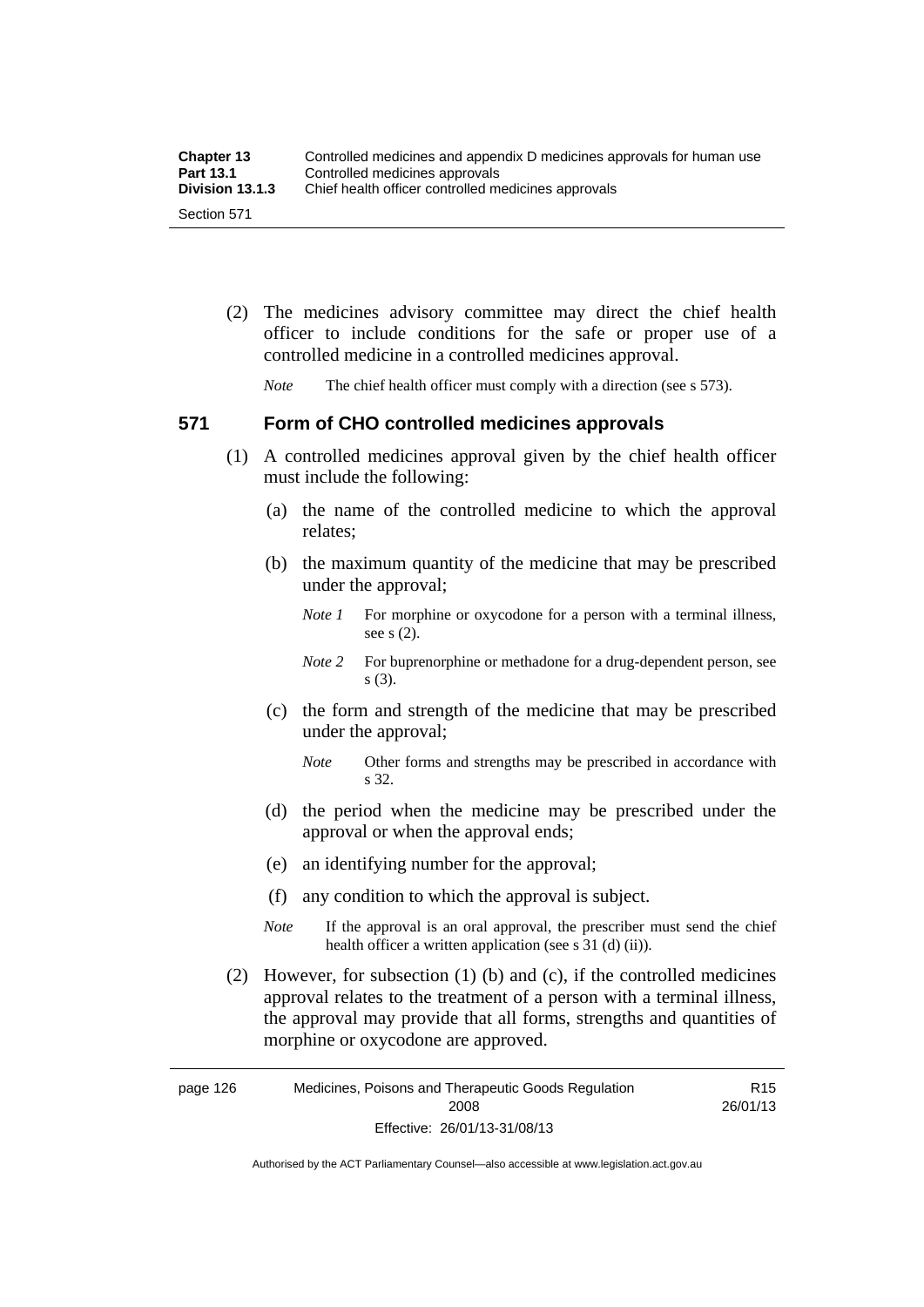(3) Also, for subsection (1) (b), if the controlled medicines approval relates to the treatment of a drug-dependent person with buprenorphine or methadone for their drug-dependency, the approval may state the maximum daily dose that may be prescribed for the person.

### **572 When controlled medicines approvals etc take effect**

- (1) A controlled medicines approval takes effect when the applicant receives notice of the approval or, if the approval states a later day, on the later day.
- (2) An amendment or revocation of a controlled medicines approval takes effect when the approval-holder receives notice of the amendment or revocation or, if the notice of the amendment or revocation states a later day, on the later day.

## **573 Medicines advisory committee—directions to CHO**

- (1) This section applies if the medicines advisory committee directs the chief health officer to make a decision in relation to—
	- (a) an application for a controlled medicines approval; or
	- (b) a controlled medicines approval; or
	- (c) an application under section 581 (Applications for CHO endorsement to treat drug-dependency).
- (2) The chief health officer must—
	- (a) make the decision in accordance with the direction; and
	- (b) send the applicant or approval holder written notice of the decision not later than 7 days after the day the chief health officer makes the decision.

page 127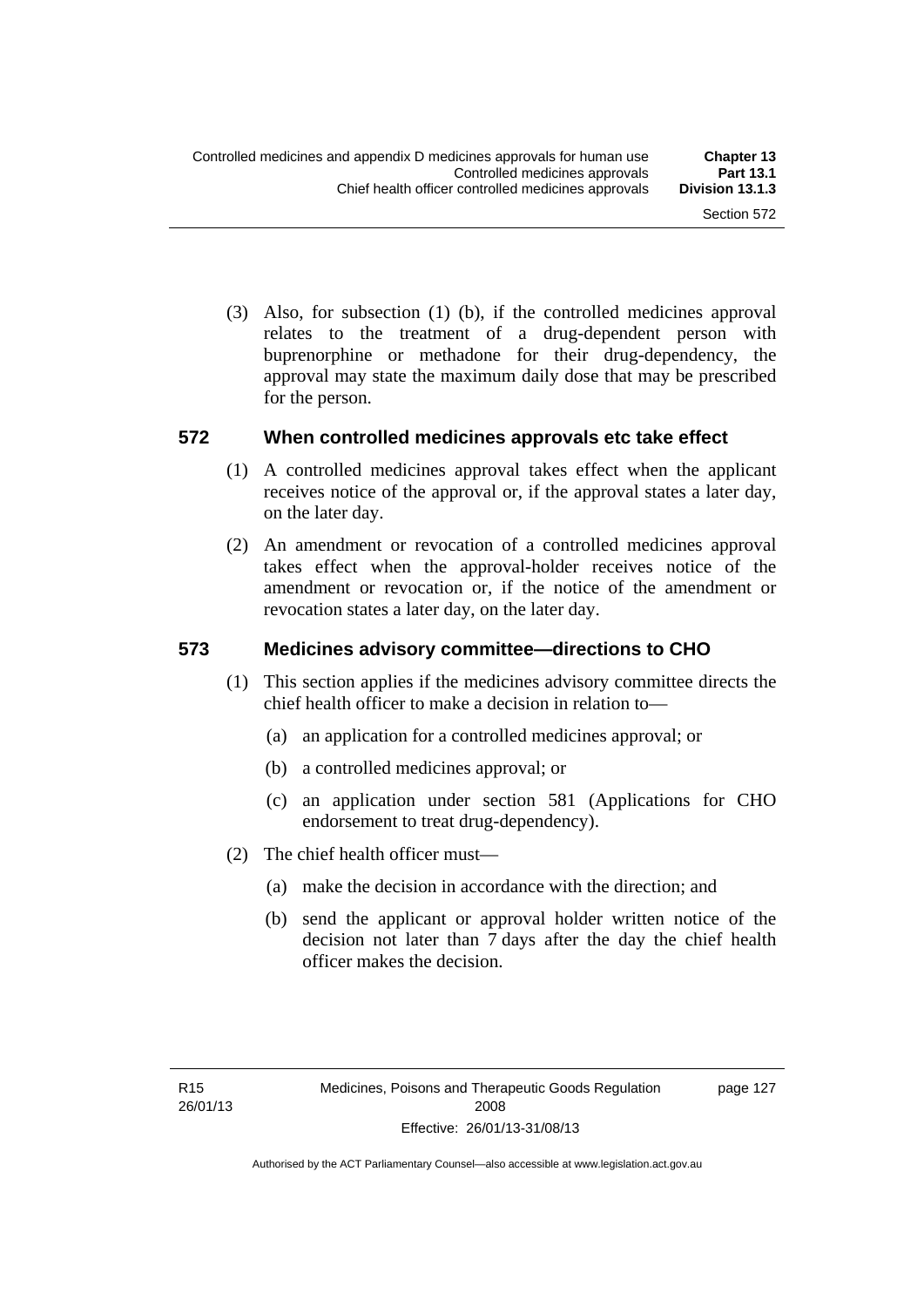## **574 Medicines advisory committee—guidelines for CHO decisions on applications**

 (1) The medicines advisory committee may issue guidelines for the chief health officer in relation to decisions on applications under section 560 (Applications for CHO controlled medicines approvals).

- (2) A guideline is a notifiable instrument.
	- *Note* A notifiable instrument must be notified under the [Legislation Act](http://www.legislation.act.gov.au/a/2001-14).

## **Division 13.1.4 Endorsements to treat drug-dependency**

### **580 Meaning of** *endorsement***—div 13.1.4**

In this division:

*endorsement* means an endorsement under section 582 to prescribe buprenorphine and methadone to treat a drug-dependent person's drug-dependency.

*Note* An endorsement is not required by doctors and certain intern doctors who are working at particular institutions, see s 563 (c).

### **581 Applications for CHO endorsement to treat drug-dependency**

 (1) A doctor may, in writing, apply to the chief health officer for an endorsement.

*Note Doctor* does not include an intern doctor (see dict).

- (2) The application must include the following:
	- (a) the doctor's name and business address and telephone number;

R15 26/01/13

*Note* The chief health officer must comply with any applicable guidelines (see s 563 (a)).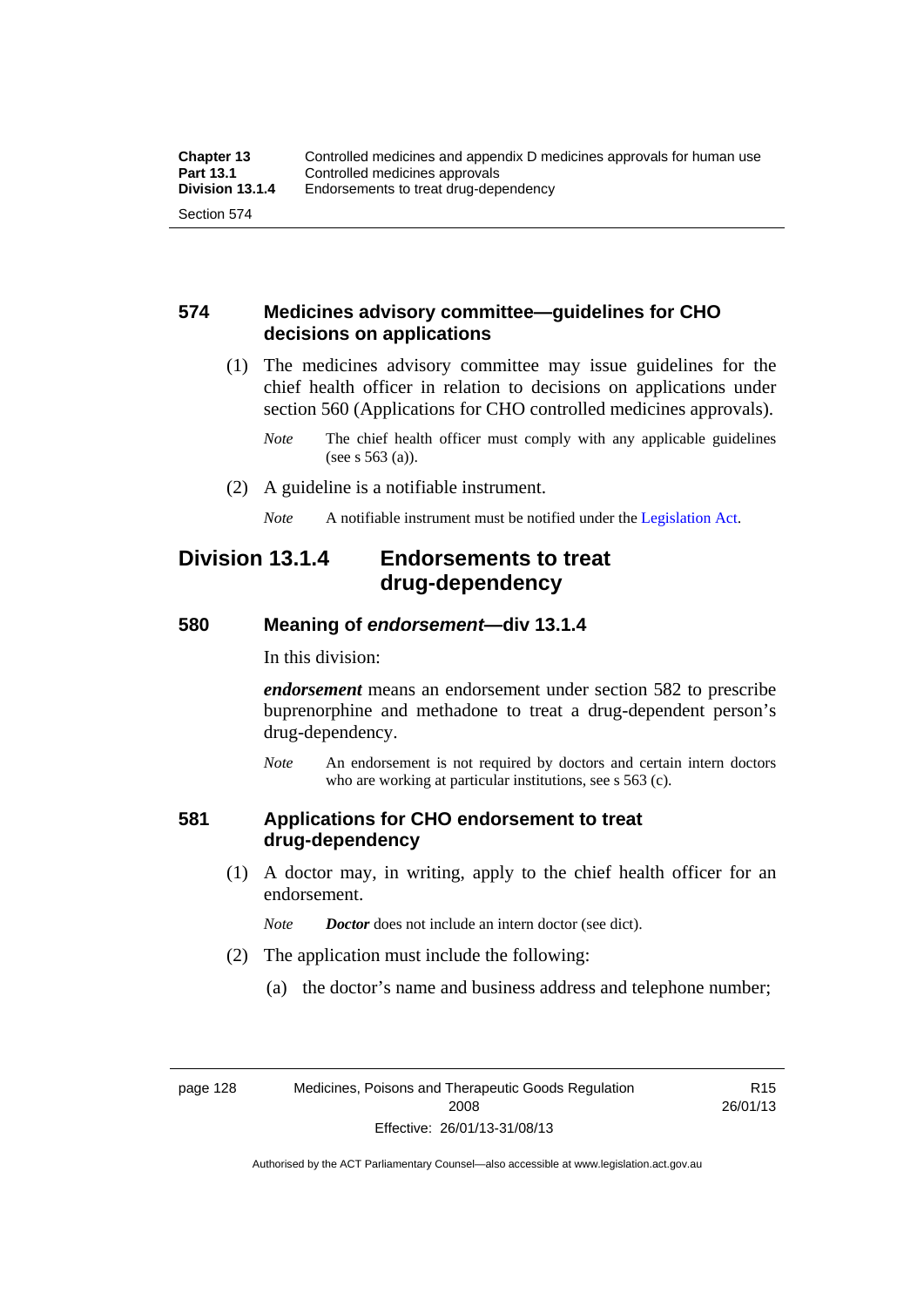- (b) the doctor's qualifications and experience in treating drug-dependency.
- *Note* If a form is approved under the [Act](http://www.legislation.act.gov.au/a/2008-26/default.asp), s 198 for this provision, the form must be used.
- (3) The chief health officer may ask the doctor for any other information reasonably required to decide the application.

## **582 CHO decisions on applications for endorsement to treat drug-dependency**

- (1) The chief health officer must give, or refuse to give, an endorsement to a doctor who applies under section 581.
- (2) The chief health officer must not give a doctor an endorsement unless satisfied that the doctor has the qualifications and experience to treat drug-dependency.
- (3) An endorsement is subject to any condition included in the endorsement by the chief health officer.
- (4) The chief health officer must give the doctor written notice of the chief health officer's decision not later than 7 days after the day the decision is made.
- (5) If the chief health officer refuses the application, the notice must include information about the doctor's right to seek review of the decision under section 584.

#### **583 Form of CHO endorsements to treat drug-dependency**

An endorsement by the chief health officer must include the following:

- (a) the doctor's name;
- (b) an identifying number for the endorsement;
- (c) any condition to which the endorsement is subject.

R15 26/01/13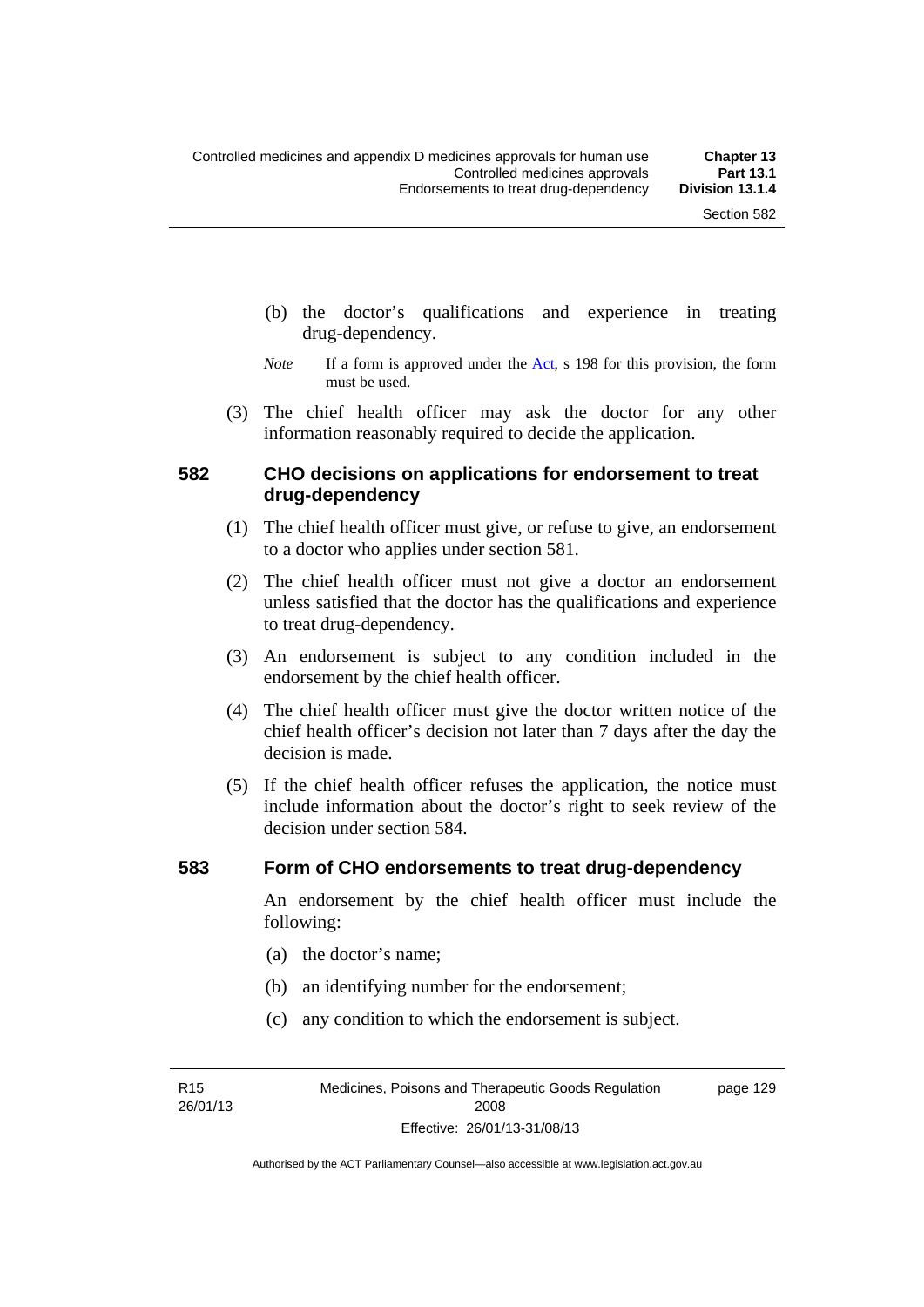## **584 Medicines advisory committee—review of CHO decisions to refuse endorsements to treat drug-dependency**

- (1) This section applies if the chief health officer refuses under section 582 to give an endorsement to a doctor.
- (2) The doctor may, not later than 28 days after the day the doctor receives written notice of the decision, apply to the medicines advisory committee for review of the decision.
- (3) The application for review—
	- (a) must be in writing signed by the doctor; and
	- (b) must set out the grounds for the application; and
	- (c) may include any information that the doctor considers appropriate for the review.
- (4) The medicines advisory committee may, in writing, ask the doctor to give the committee further information that the committee reasonably needs to decide the application.
- (5) After considering the application and any further information provided in accordance with a notice under subsection (4), the medicines advisory committee must—
	- (a) direct the chief health officer to confirm the decision made; or
	- (b) direct the chief health officer to revoke the decision made and approve the application as directed by the committee.

*Note* The chief health officer must comply with a direction (see s 573).

(6) A direction must be in writing.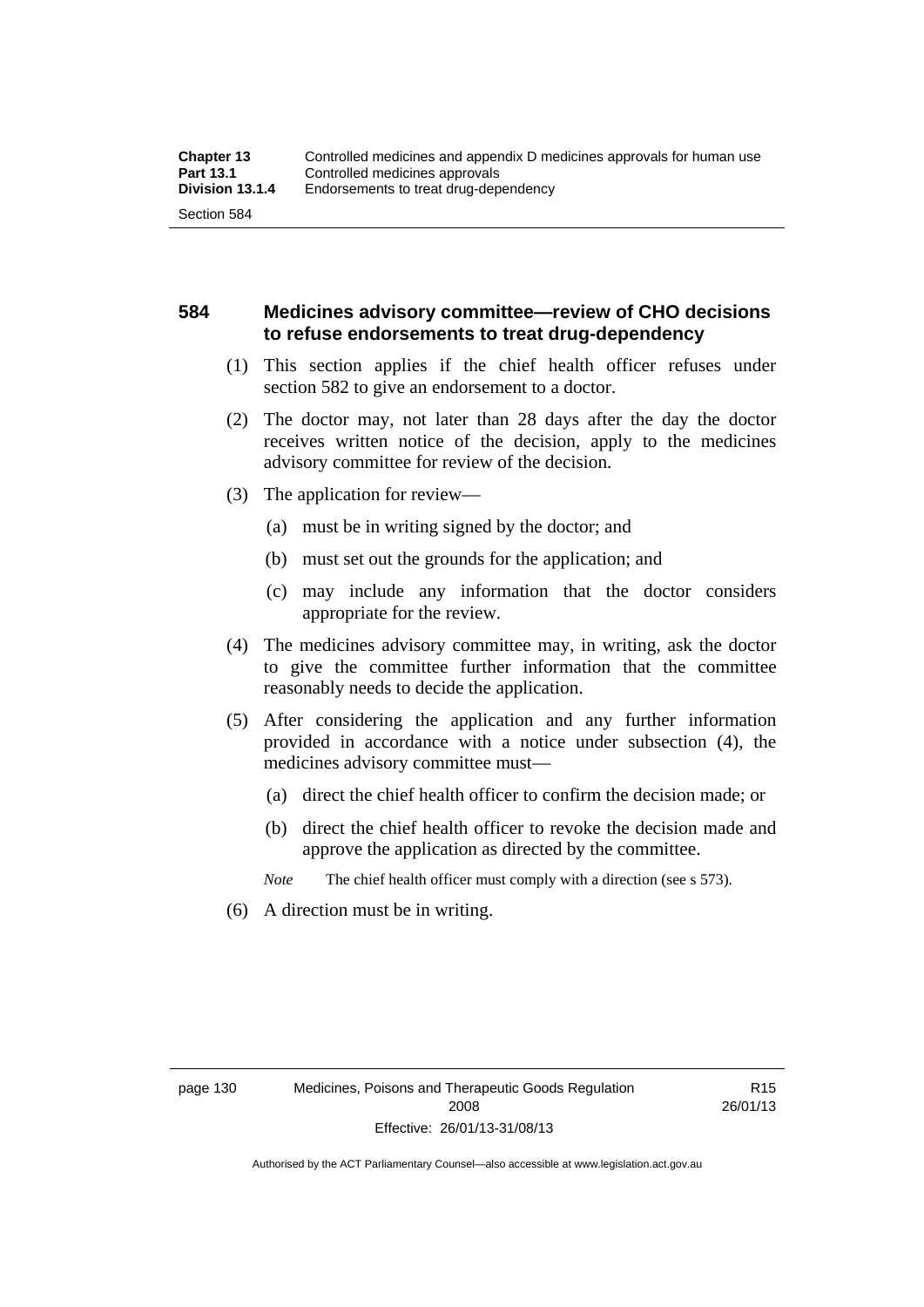page 131

## **Part 13.2 Appendix D medicines approvals**

*Note* It is a condition of an authorisation to prescribe a designated appendix D medicine for the prescriber to have an approval under this part (see s 33 (a)).

#### **590 Meaning of** *appendix D medicines approval*

In this regulation:

*appendix D medicines approval* means an approval under section 591 or section 593.

## **591 Standing approval to prescribe designated appendix D medicines**

A doctor is approved to prescribe a designated appendix D medicine for a purpose mentioned in schedule 3 (Designated appendix D medicines—standing approvals), part 3.2, column 3 in relation to the medicine if—

- (a) the medicine is mentioned in the schedule, part 3.2, column 3 in relation to the doctor; and
- (b) if the schedule, part 3.2, column 4 contains a condition in relation to the medicine—the doctor prescribes the medicine in accordance with the condition.

#### **Example—par (b)**

If sch 3, pt 3.2, col 4 includes a condition requiring a doctor to advise a woman of child-bearing age to avoid becoming pregnant during or for a certain period after the completion of treatment, the doctor is authorised to prescribe the medicine only if the doctor gives the patient the advice.

- *Note 1 Doctor* does not include an intern doctor (see dict).
- *Note 2* An example is part of the regulation, is not exhaustive and may extend, but does not limit, the meaning of the provision in which it appears (see [Legislation Act,](http://www.legislation.act.gov.au/a/2001-14) s 126 and s 132).

R15 26/01/13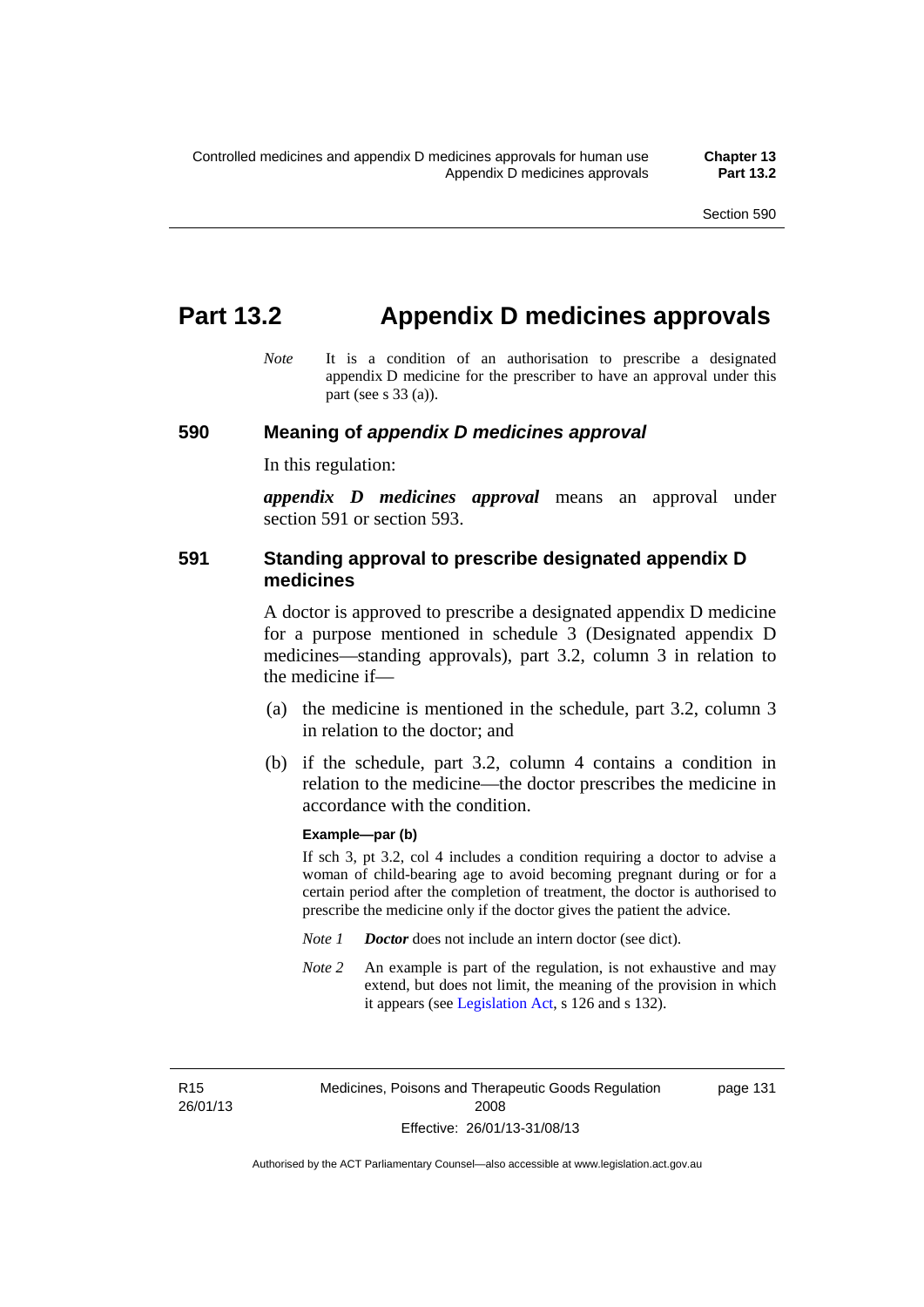## **592 Applications for CHO approval to prescribe designated appendix D medicines**

 (1) A doctor may, in writing, apply to the chief health officer for approval to prescribe a designated appendix D medicine for a purpose mentioned in schedule 3 (Designated appendix D medicines—standing approvals), part 3.2, column 3 in relation to the medicine.

*Note Doctor* does not include an intern doctor (see dict).

- (2) The application must include the following:
	- (a) the medicine's name;
	- (b) the doctor's name, business address and telephone number;
	- (c) if the doctor is a specialist—the specialist area in which the doctor practises;
	- (d) if the doctor is not a specialist—the doctor's qualifications and experience in relation to the medicine.
	- *Note* If a form is approved under the [Act](http://www.legislation.act.gov.au/a/2008-26/default.asp), s 198 for this provision, the form must be used.
- (3) The chief health officer may ask the doctor for any other information reasonably required to decide the application.

## **593 CHO decisions on applications to prescribe designated appendix D medicines**

- (1) The chief health officer must approve, or refuse to approve, an application by a doctor under section 592 for approval to prescribe a designated appendix D medicine.
- (2) An approval under subsection (1) to prescribe a designated appendix D medicine is subject to the following conditions:
	- (a) that the doctor complies with any conditions in schedule 3, part 3.2, column 4 in relation to the medicine;

R15 26/01/13

page 132 Medicines, Poisons and Therapeutic Goods Regulation 2008 Effective: 26/01/13-31/08/13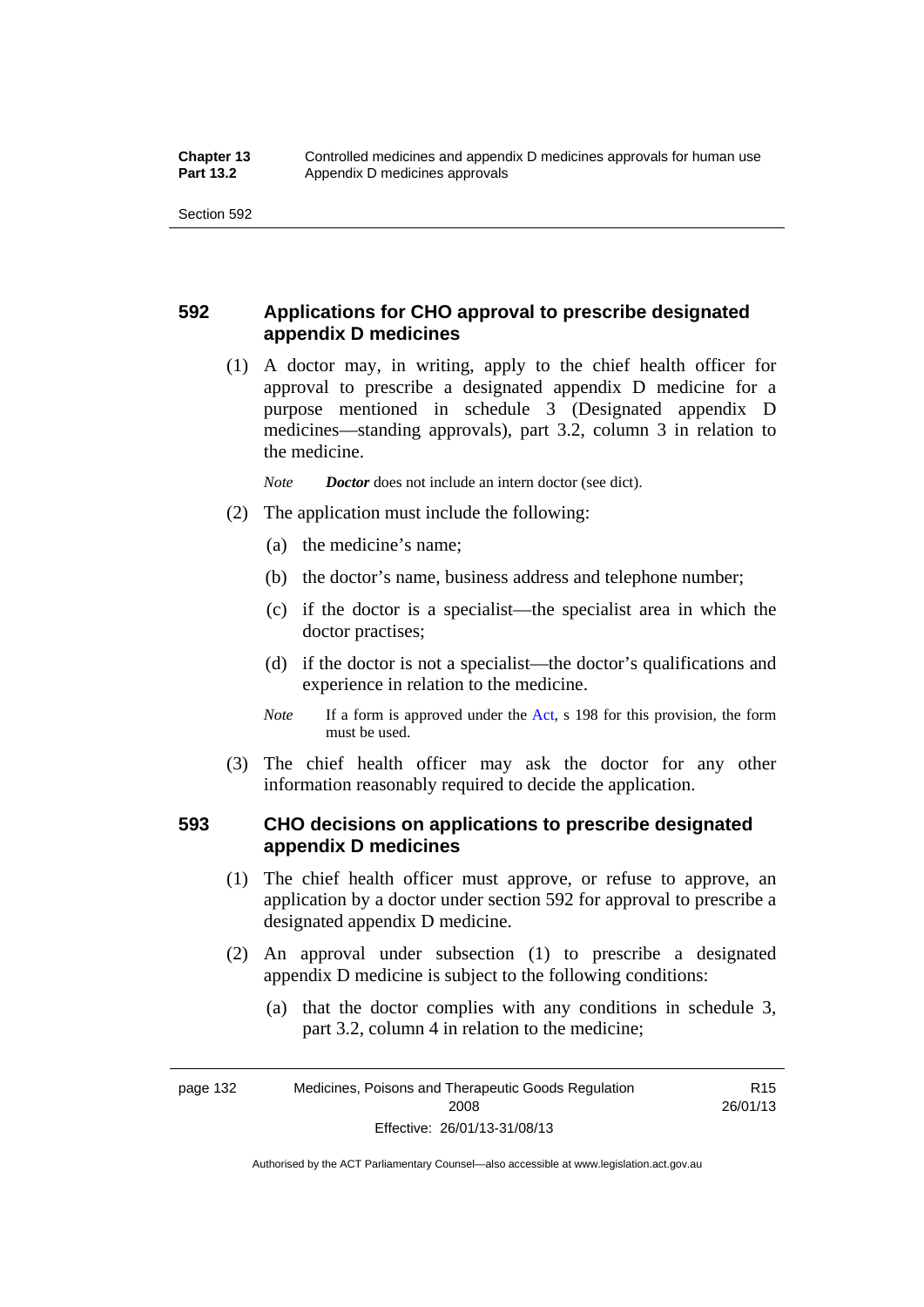(b) any other condition included in the approval by the chief health officer.

#### **Example—par (a)**

If sch 3, pt 3.2, col 4 includes a condition requiring a doctor to advise a woman of child-bearing age to avoid becoming pregnant during or for a certain period after the completion of treatment, the doctor is authorised to prescribe the medicine only if the doctor gives the patient the advice.

- *Note* An example is part of the regulation, is not exhaustive and may extend, but does not limit, the meaning of the provision in which it appears (see [Legislation Act,](http://www.legislation.act.gov.au/a/2001-14) s 126 and s 132).
- (3) For this section, the chief health officer—
	- (a) must have regard to the specialist area (if any) in which the doctor practises and the requirements (if any) stated in the medicines and poisons standard, appendix D for the medicine to which the application relates; and
	- (b) may have regard to anything else the chief health officer considers appropriate.
- (4) The chief health officer must send the doctor written notice of the chief health officer's decision not later than 7 days after the day the decision is made.

### **594 Form of CHO appendix D medicines approvals**

An appendix D medicines approval given by the chief health officer must include the following:

- (a) the doctor's name;
- (b) the name of the medicine to which the approval relates;
- (c) an identifying number for the approval;
- (d) any condition included in the approval by the chief health officer.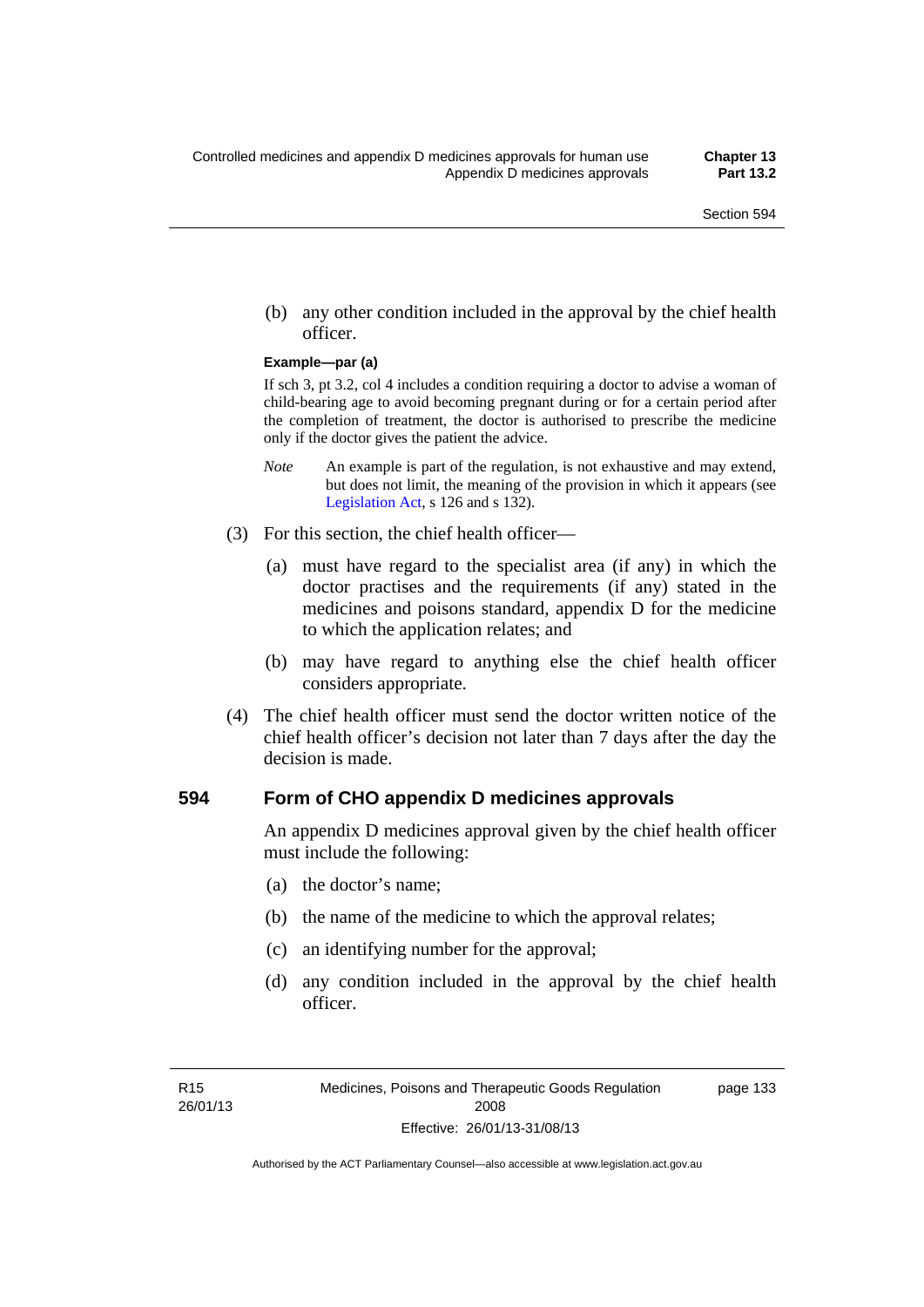# **Chapter 14 Medicines licences**

## **Part 14.1 Medicines licences generally**

### **600 Medicines licences that may be issued—Act, s 78 (2)**

The following licences for medicines may be issued:

- (a) a licence for a program of research or education in relation to a controlled medicine (a *controlled medicines research and education program licence*);
- (b) a licence for medicines for first-aid kits (a *first-aid kit licence*);
- (c) a licence for the supply by wholesale of a medicine (a *medicines wholesalers licence*);
- (d) a licence for the treatment of opioid dependency with buprenorphine or methadone (an *opioid dependency treatment licence*);
- (e) a licence for the sale by retail of pharmacy medicines by a person who is not a pharmacist (a *pharmacy medicines rural communities licence*).
- *Note* Other medicines licences may also be issued (see [Act,](http://www.legislation.act.gov.au/a/2008-26/default.asp) s 78 (3)).

R15 26/01/13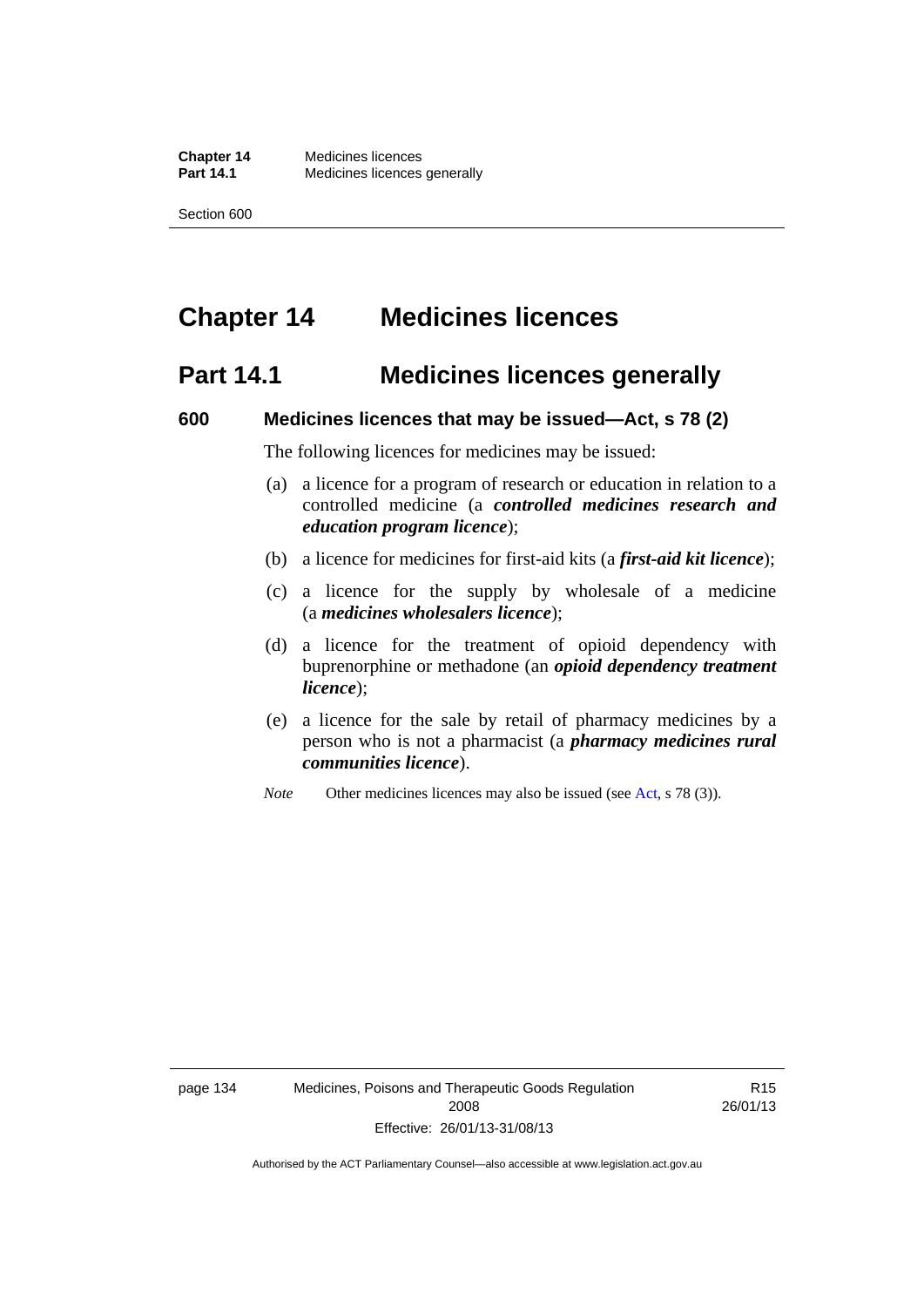# **Part 14.2 Controlled medicines research and education program licences**

*Note* For research and education activities in relation to other medicines, see pt 9.4.

### **605 Applications for controlled medicines research and education program licences**

- (1) An application for a controlled medicines research and education program licence for a controlled medicine must be in writing, signed by the applicant, and include the following:
	- (a) the full name, address and academic, professional or other relevant qualifications of—
		- (i) the person who is to supervise the program; and
		- (ii) the person who is to conduct the program;
	- (b) the name of the recognised research institution at or under which the program is proposed to be conducted;
		- *Note Recognised research institution*—see the [Act](http://www.legislation.act.gov.au/a/2008-26/default.asp), s 20 (5).
	- (c) whether the program will be conducted at, or under the authority of, the recognised research institution;
	- (d) the premises where the program will be conducted;
	- (e) the controlled medicine, and the form and strength of the medicine, for which the licence is sought;
	- (f) the maximum quantity of the medicine that would be possessed under the licence at any time;
	- (g) a description of the program, including an explanation of why the program cannot be carried out satisfactorily without the use of the medicine;
	- (h) the supervision arrangements for the program;

R15 26/01/13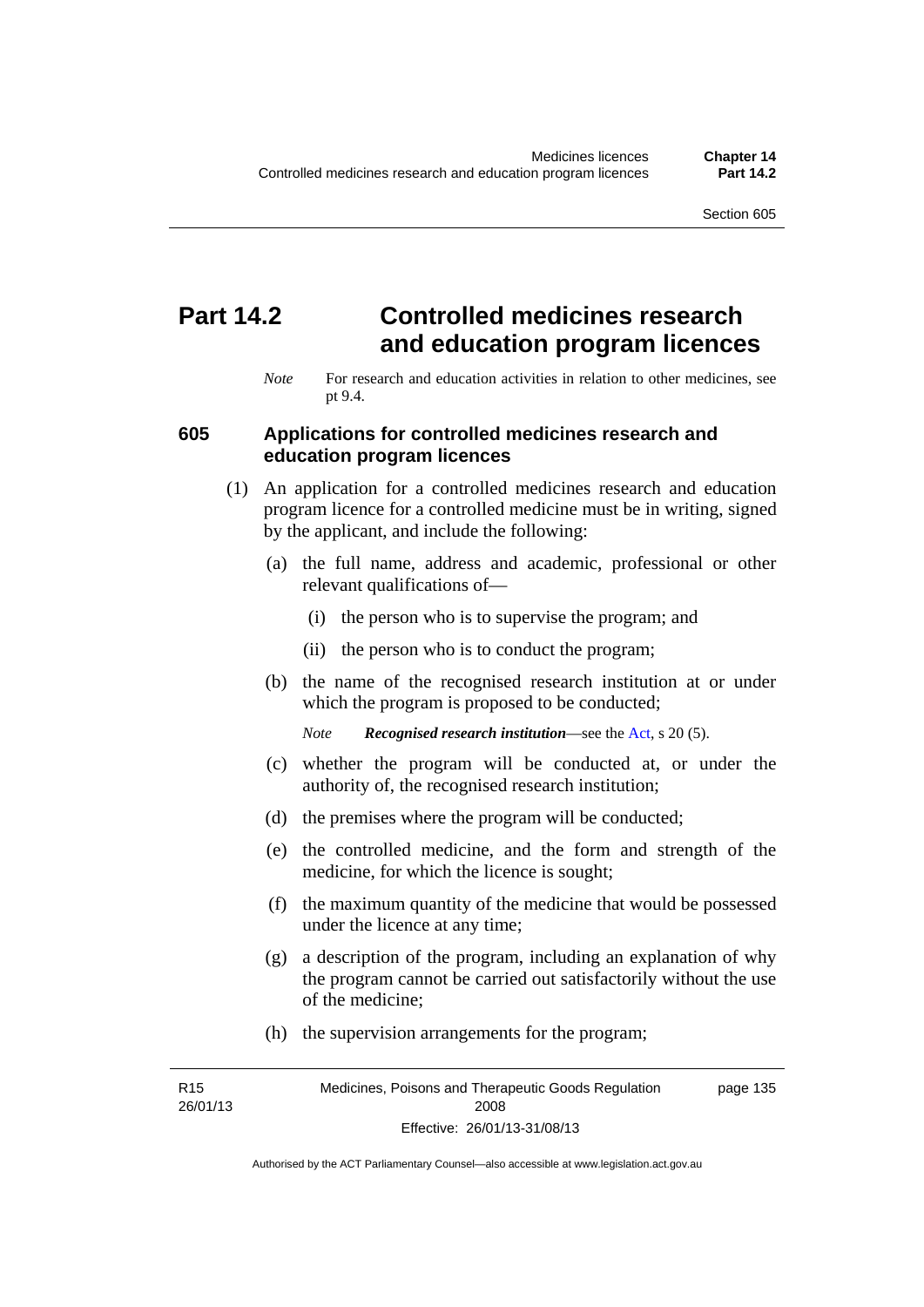- (i) the period for which the licence is sought.
- *Note 1* If a form is approved under the [Act](http://www.legislation.act.gov.au/a/2008-26/default.asp), s 198 for this provision, the form must be used.

*Note* 2 A fee may be determined under the [Act,](http://www.legislation.act.gov.au/a/2008-26/default.asp) s 197 for this provision.

- (2) The application must be accompanied by a written approval of the program by the person in charge of—
	- (a) the recognised research institution; or
	- (b) a faculty or division of the institution.

## **606 Restrictions on issuing of controlled medicines research and education program licences—Act, s 85 (1) (a)**

The chief health officer must not issue a controlled medicines research and education program licence to a person unless—

- (a) the program to which the licence relates will be conducted at, or under the authority of, a recognised research institution; and
- (b) the program is approved by a person mentioned in section 605 (2); and
- (c) satisfied that the program—
	- (i) cannot be carried out without the use of the controlled medicine to which the licence application relates; and
	- (ii) will be adequately supervised.

## **607 Additional information for controlled medicines research and education program licences—Act, s 88 (1) (k)**

The following additional information is prescribed for a controlled medicines research and education program licence:

 (a) the research or education program for which the licence is issued;

Authorised by the ACT Parliamentary Counsel—also accessible at www.legislation.act.gov.au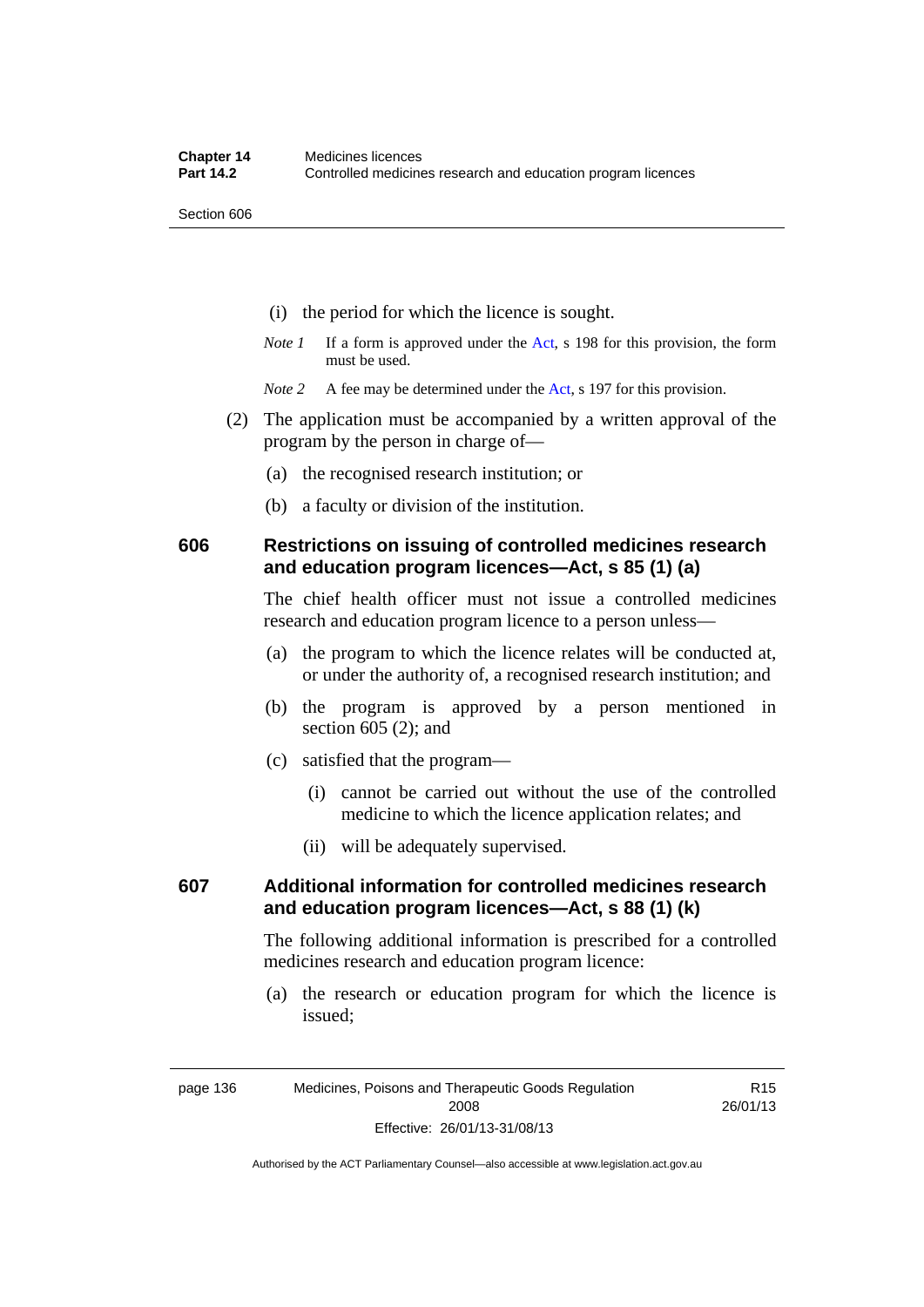- (b) the name of the program's supervisor;
- (c) the dealings with a controlled medicine authorised by the licence;
- (d) the premises where the program will be conducted;
- (e) the maximum quantity of the controlled medicine that may be possessed at any time for the program;
- (f) the total quantity of the controlled medicine that may be possessed for the program during the period of the licence;
- (g) the form and strength of the controlled medicine that may be obtained and possessed for the program.

R15 26/01/13 Medicines, Poisons and Therapeutic Goods Regulation 2008 Effective: 26/01/13-31/08/13

page 137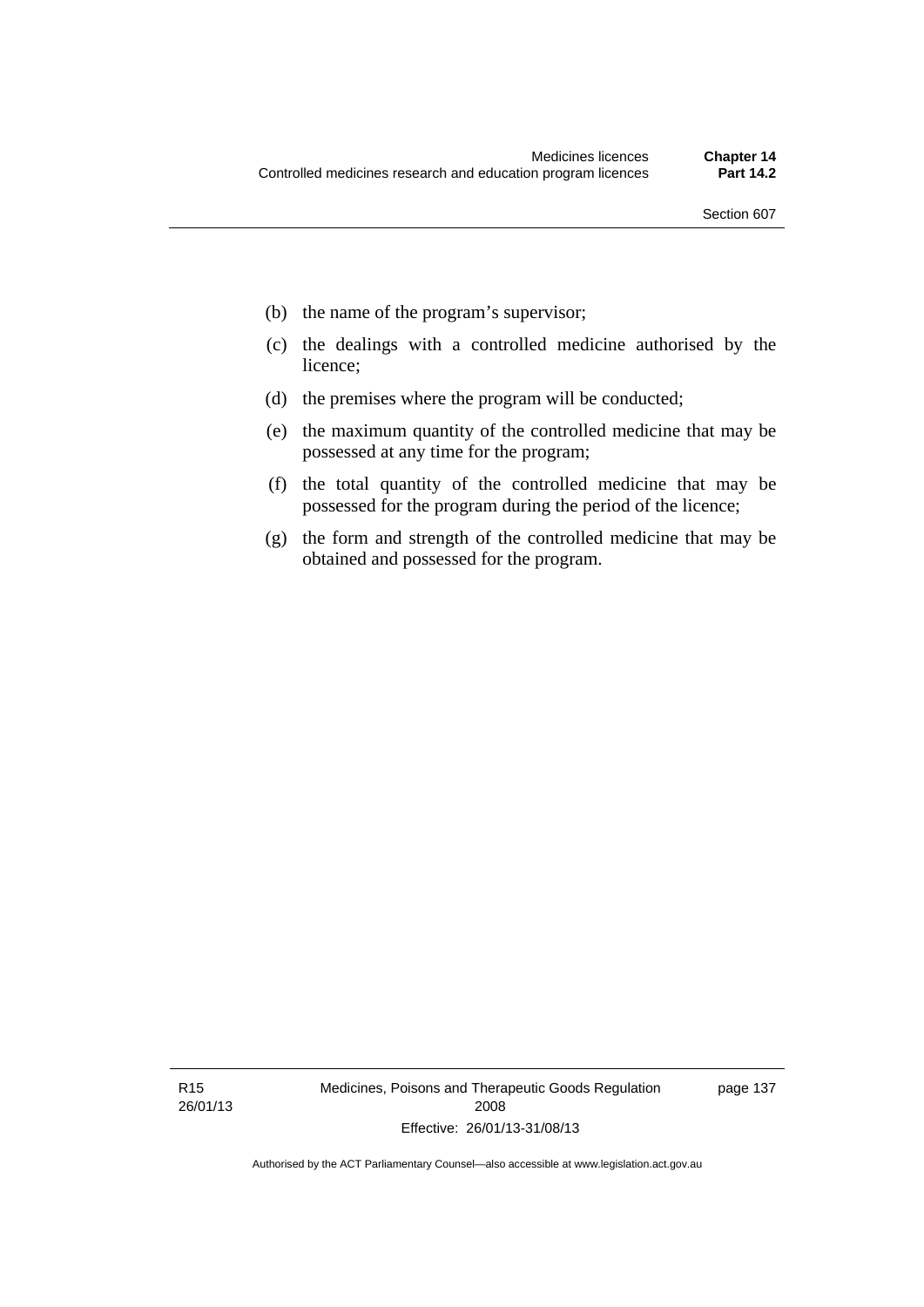**Chapter 14** Medicines licences **Part 14.3 First-aid kit licences** 

Section 610

## **Part 14.3 First-aid kit licences**

*Note* This part is not applicable to a health practitioner or health professional who is authorised elsewhere under this regulation to possess etc medicines for a first-aid kit.

### **610 Applications for first-aid kit licences**

- (1) An application for a first-aid kit licence must be in writing, signed by the applicant, and include the following:
	- (a) the full name, address and occupation of the applicant;
	- (b) the full name, address and occupation of each other person proposed to be authorised to deal with a medicine under the licence;
	- (c) the prescription only medicines and controlled medicines (each of which are *relevant medicines*), and the form and strength of the relevant medicines, for which the licence is sought;

*Note* Pharmacy medicines and pharmacist only medicines are authorised for the kit under s 450.

- (d) the maximum quantity of the relevant medicines that would be possessed under the licence at any time;
- (e) the first-aid services provided, or proposed to be provided, to the community by the applicant;
- (f) the situations in which it is proposed the medicines in the first-aid kit will be used;
- (g) the period for which the licence is sought.
- *Note 1* If a form is approved under the [Act](http://www.legislation.act.gov.au/a/2008-26/default.asp), s 198 for this provision, the form must be used.
- *Note 2* A fee may be determined under the [Act,](http://www.legislation.act.gov.au/a/2008-26/default.asp) s 197 for this provision.

page 138 Medicines, Poisons and Therapeutic Goods Regulation 2008 Effective: 26/01/13-31/08/13

R15 26/01/13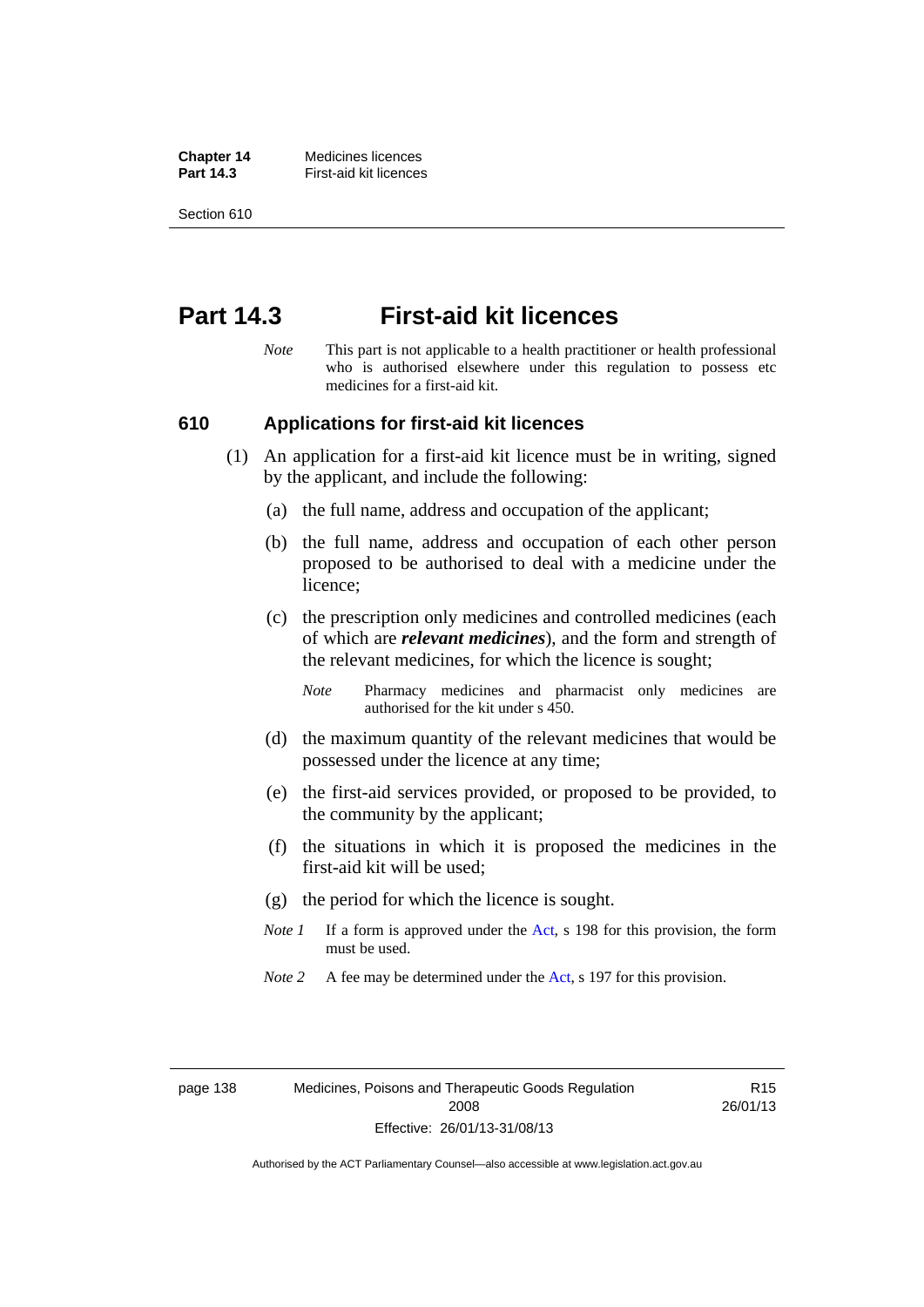- (2) The application must be accompanied by—
	- (a) evidence of the qualifications mentioned in section 611 (a) for the applicant and each person included in the application under subsection (1) (b); and
	- (b) a letter of support from a doctor who will provide medical direction and support to the applicant.
		- *Note Doctor* does not include an intern doctor (see dict).

## **611 Restrictions on issuing of first-aid kit licences— Act, s 85 (1) (a)**

The chief health officer must not issue a first-aid kit licence to a person unless—

- (a) each person to be authorised under the licence has successfully completed a course that qualifies the person to be registered as a nurse or employed as an ambulance paramedic; and
- (b) the chief health officer is satisfied that the person provides, or will be providing, first-aid services to the community, for example, at a workplace or as part of a privately operated ambulance service approved under the *[Emergencies Act 2004](http://www.legislation.act.gov.au/a/2004-28)*, part 4.6 (Other approved providers); and
- (c) the medicines to which the licence application relates are reasonably necessary to provide the first-aid services.
- *Note* An example is part of the regulation, is not exhaustive and may extend, but does not limit, the meaning of the provision in which it appears (see [Legislation Act,](http://www.legislation.act.gov.au/a/2001-14) s 126 and s 132).

page 139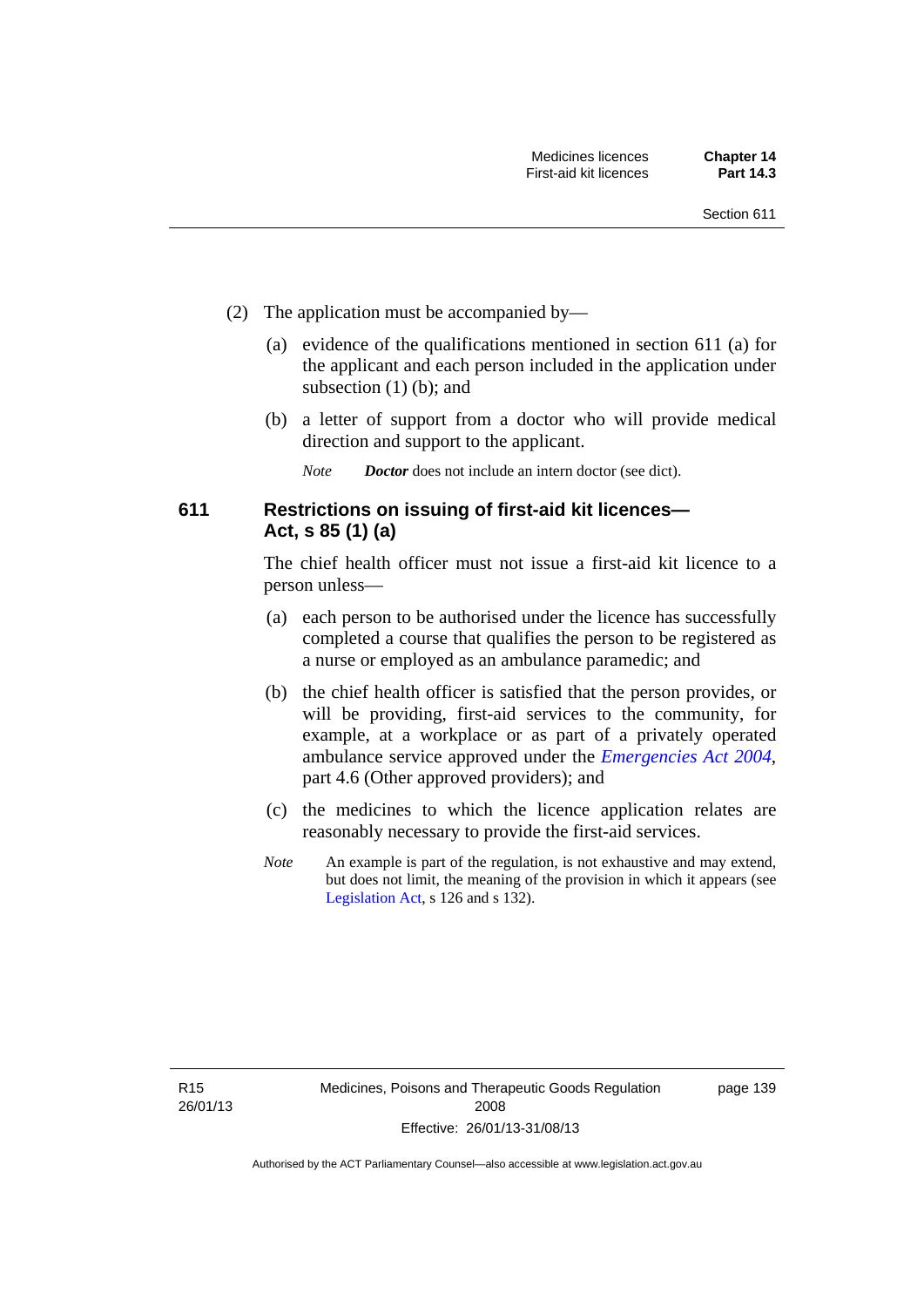## **612 Additional information for first-aid kit licences— Act, s 88 (1) (k)**

- (1) The following additional information is prescribed for a first-aid kit licence:
	- (a) the full name and home address of each person who is authorised to deal with a medicine under the licence;
	- (b) the maximum quantity of each relevant medicine that may be possessed under the licence at any time;
	- (c) the total quantity of each relevant medicine that may be possessed during the period of the licence;
	- (d) the form and strength in which each relevant medicine may be obtained, possessed and administered under the licence.
- (2) In this section:

*relevant medicines*—see section 610.

page 140 Medicines, Poisons and Therapeutic Goods Regulation 2008 Effective: 26/01/13-31/08/13

R15 26/01/13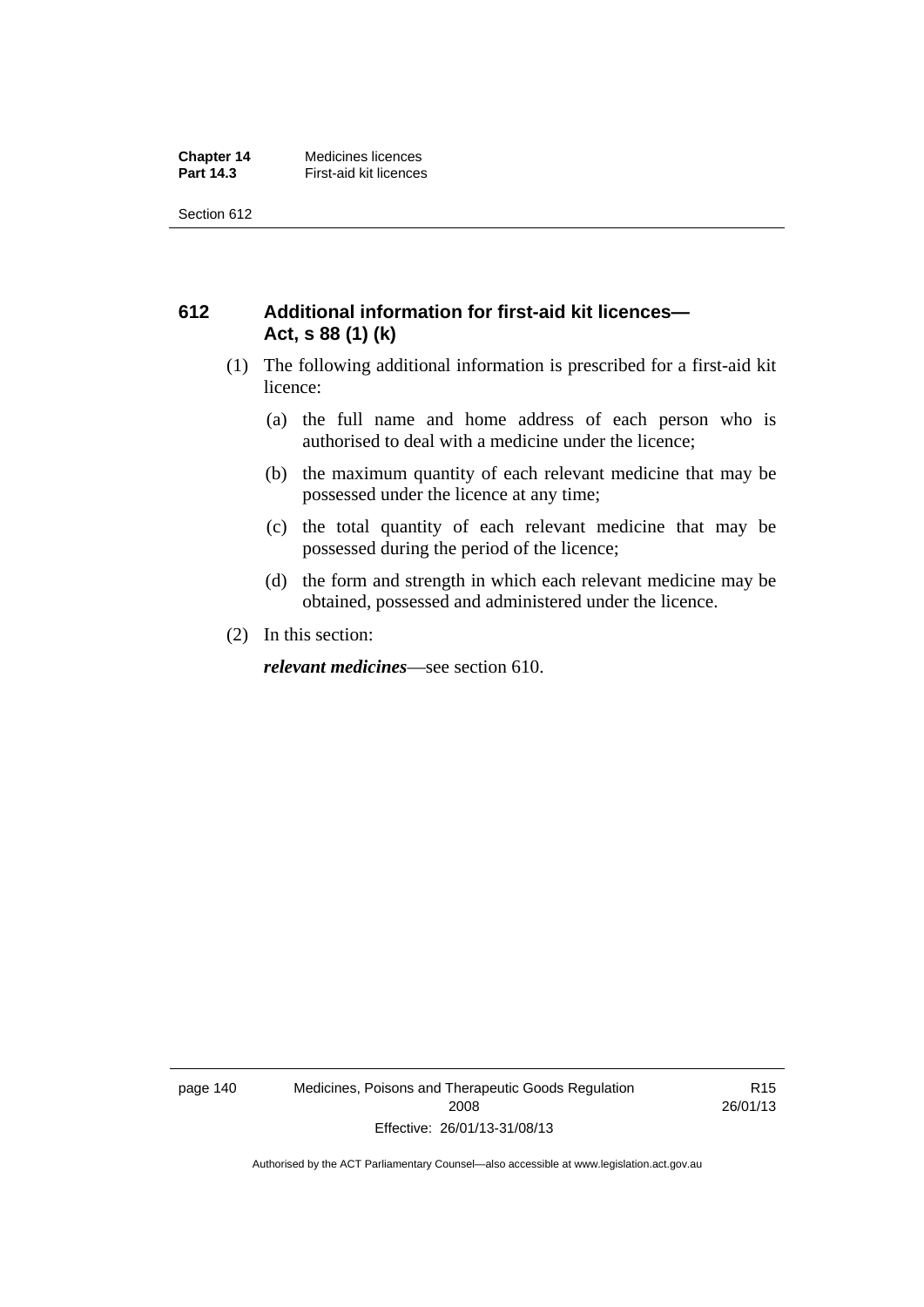## **Part 14.4 Medicines wholesalers licences**

*Note* This part is applicable to an interstate wholesaler only if the [Act,](http://www.legislation.act.gov.au/a/2008-26/default.asp) s  $20(4)$  does not apply to the wholesaler.

### **615 Applications for medicines wholesalers licences**

- (1) An application for a medicines wholesalers licence must be in writing, signed by the applicant, and include the following:
	- (a) the medicines to which the application relates;
	- (b) the full name of the applicant;
	- (c) the applicant's ABN (if any);
	- (d) if the applicant is a corporation—the corporation's ACN;
	- (e) the location of the premises where the applicant proposes to deal with the medicines under the licence;
	- (f) the security arrangements proposed for the premises;
	- (g) the name of an individual who is to supervise the dealings to be authorised under the licence.
	- *Note 1* If a form is approved under the [Act](http://www.legislation.act.gov.au/a/2008-26/default.asp), s 198 for this provision, the form must be used.
	- *Note* 2 A fee may be determined under the [Act,](http://www.legislation.act.gov.au/a/2008-26/default.asp) s 197 for this provision.
- (2) The application must be accompanied by a plan of the premises that shows—
	- (a) where it is proposed to store the medicines; and
	- (b) the location and nature of security devices.

### **616 Restrictions on issuing of medicines wholesalers licences—Act, s 85 (1) (a)**

 (1) The chief health officer must not issue a medicines wholesalers licence to a person unless dealings with medicines under the licence

R15 26/01/13 Medicines, Poisons and Therapeutic Goods Regulation 2008 Effective: 26/01/13-31/08/13 page 141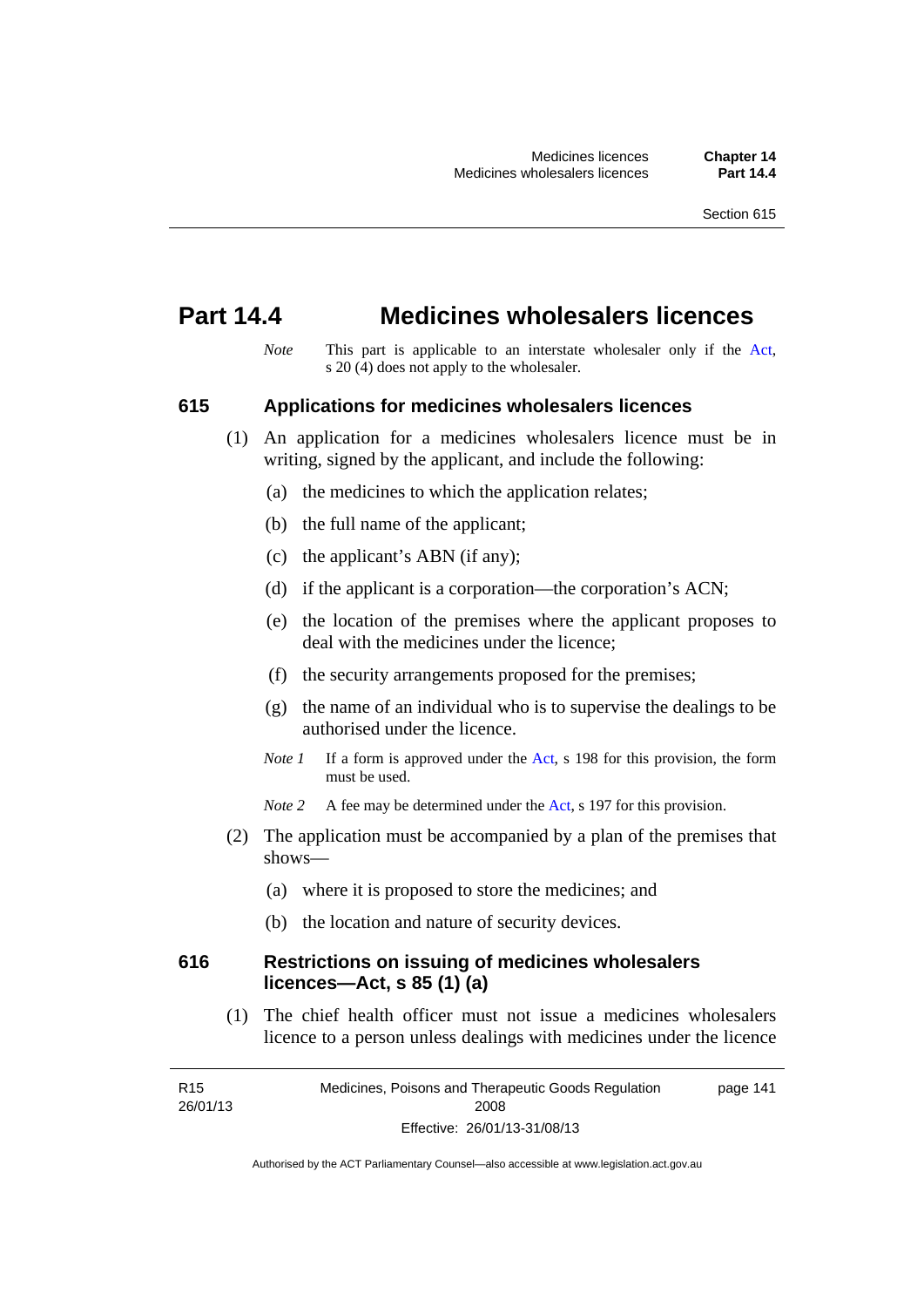will be supervised by an individual nominated by the applicant and approved, in writing, by the chief health officer.

- (2) The chief health officer must not approve the nominated individual unless satisfied that the individual—
	- (a) is a suitable person to hold a medicines wholesalers licence; and
	- (b) has qualifications in chemistry, pharmacy or pharmacology or experience appropriate for the sale of medicines.

*Note* For changes of nominated individuals, see the [Act,](http://www.legislation.act.gov.au/a/2008-26/default.asp) s 93.

(3) In this section:

*suitable person*, to hold a licence—see the [Act](http://www.legislation.act.gov.au/a/2008-26/default.asp), section 81.

## **617 Additional information for medicines wholesalers licences—Act, s 88 (1) (k)**

The name of the person approved under section 616 (1) to supervise the dealings with medicines authorised by the licence is prescribed for a medicines wholesalers licence.

page 142 Medicines, Poisons and Therapeutic Goods Regulation 2008 Effective: 26/01/13-31/08/13

R15 26/01/13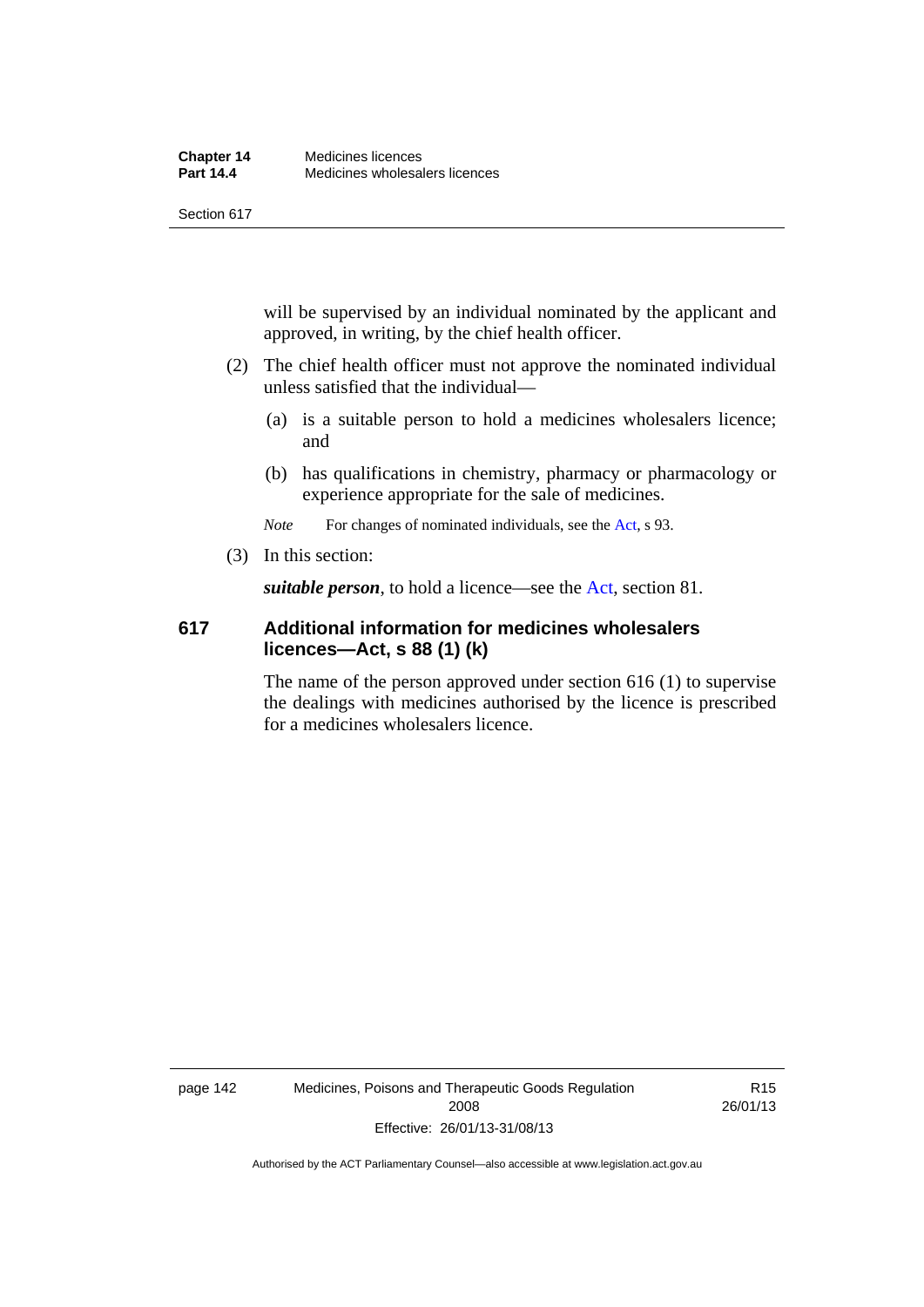## **Part 14.5 Opioid dependency treatment licences**

#### **620 Applications for opioid dependency treatment licences**

An application for an opioid dependency treatment licence must be in writing, signed by the applicant, and include the applicant's full name and business address.

- *Note 1* If a form is approved under the [Act](http://www.legislation.act.gov.au/a/2008-26/default.asp), s 198 for this provision, the form must be used.
- *Note 2* A fee may be determined under the [Act,](http://www.legislation.act.gov.au/a/2008-26/default.asp) s 197 for this provision.

## **621 Restriction on issuing of opioid dependency treatment licences—Act, s 85 (1) (a)**

The chief health officer must not issue an opioid dependency treatment licence to a person unless the person is a pharmacist at a community pharmacy.

*Note Pharmacist* does not include an intern pharmacist (see dict).

## **622 Witnessing not required for administration under opioid dependency treatment licence—Act, s 190 (1) (a)**

The [Act,](http://www.legislation.act.gov.au/a/2008-26/default.asp) section 53 (e) (Registers—witnessing administration of medicines) does not apply to the administration of buprenorphine or methadone under an opioid dependency treatment licence if section 471 is complied with in relation to the administration.

R15 26/01/13 page 143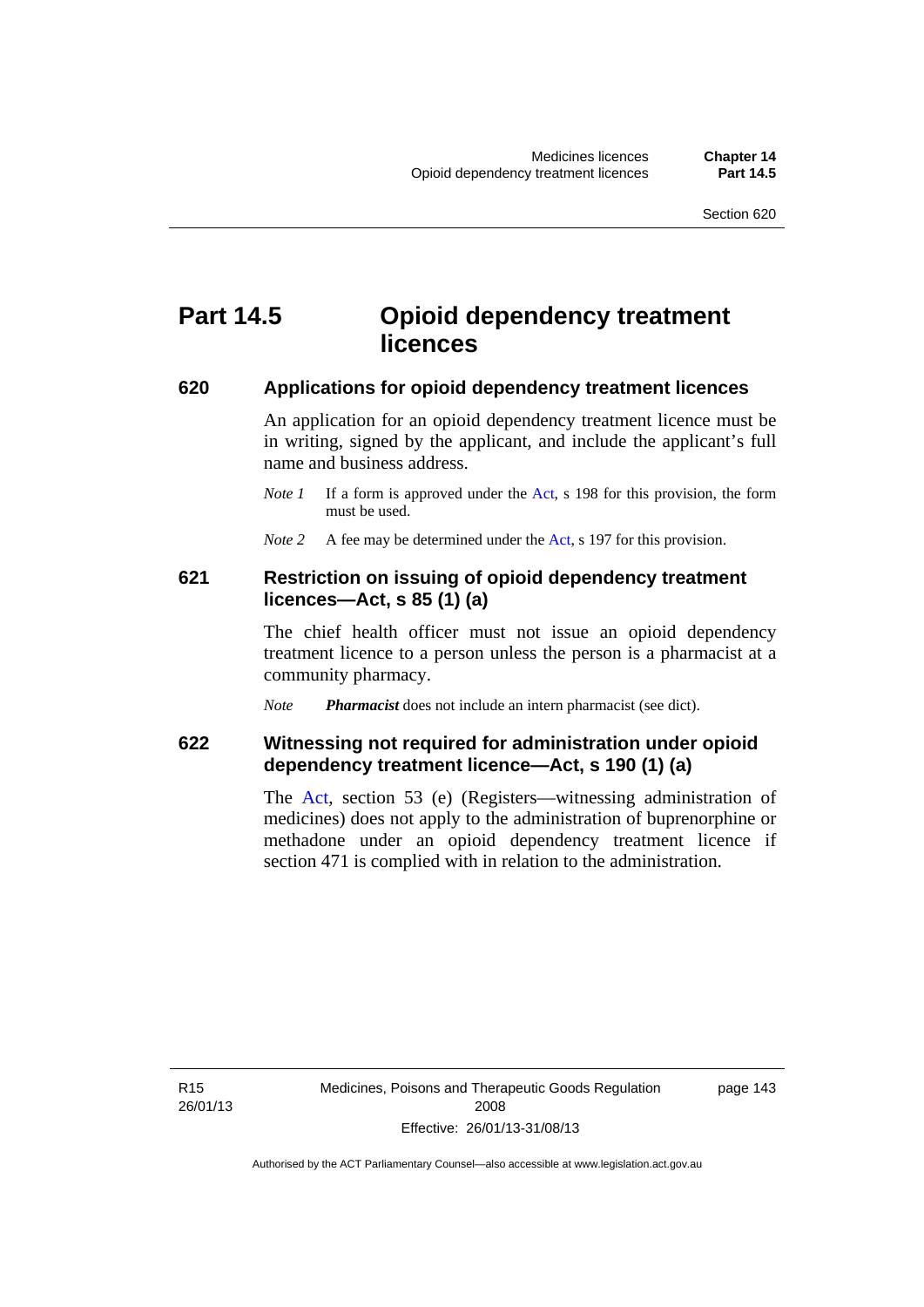## **Part 14.6 Pharmacy medicines rural communities licences**

## **625 Applications for pharmacy medicines rural communities licences**

An application for a pharmacy medicines rural communities licence must—

- (a) be in writing signed by the applicant; and
- (b) include—
	- (i) the applicant's full name, business address and telephone number; and
	- (ii) the pharmacy medicines proposed to be sold under the licence.
- *Note 1* If a form is approved under the [Act](http://www.legislation.act.gov.au/a/2008-26/default.asp), s 198 for this provision, the form must be used.
- *Note 2* A fee may be determined under the [Act,](http://www.legislation.act.gov.au/a/2008-26/default.asp) s 197 for this provision.

## **626 Restrictions on issuing of pharmacy medicines rural communities licences—Act, s 85 (1) (a)**

The chief health officer must not issue a pharmacy medicines rural communities licence to a person unless—

- (a) the person is carrying on the business of selling goods by retail; and
- (b) the premises from which the medicines will be sold under the licence is more than 25km by the shortest practical route to the nearest community pharmacy.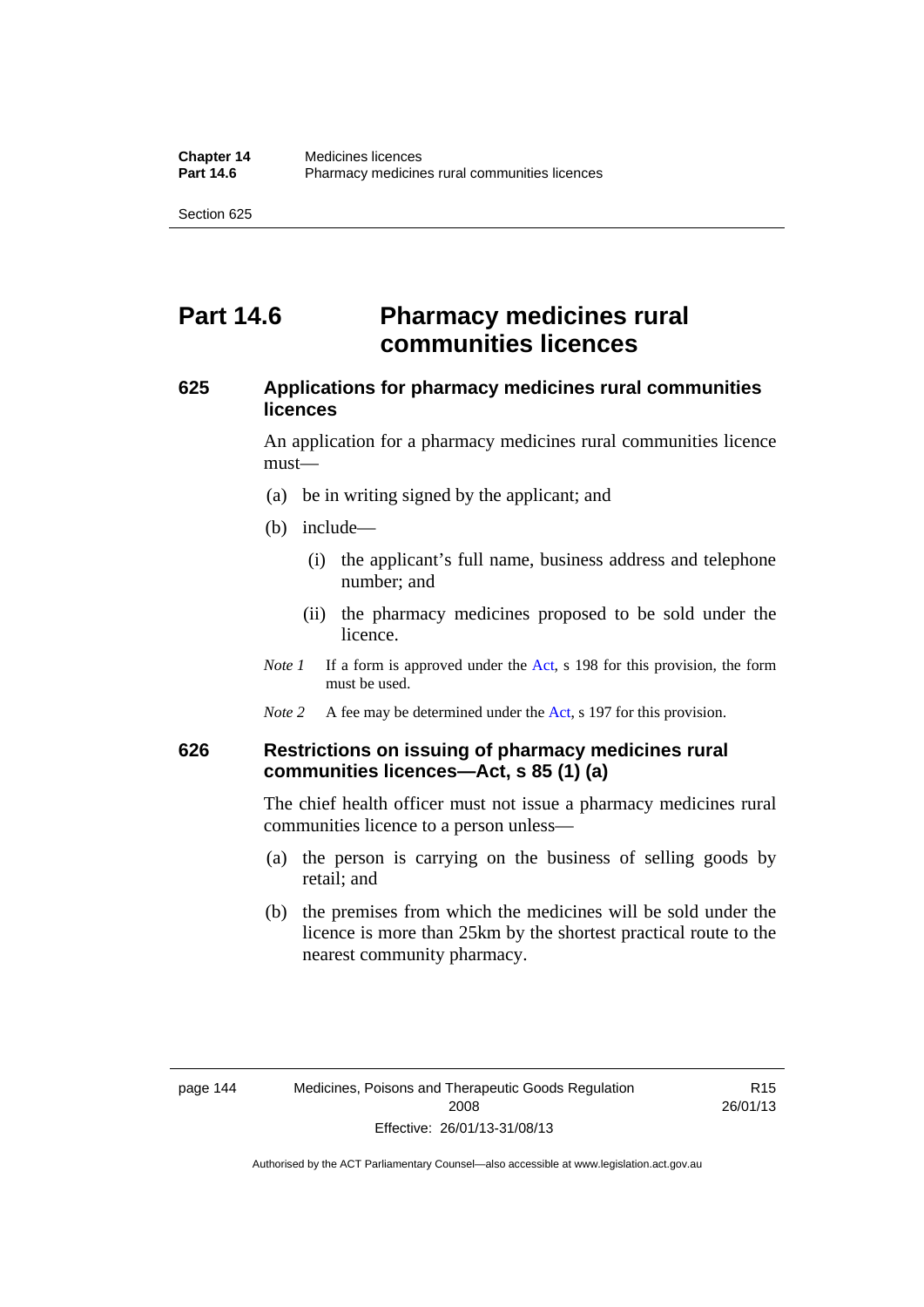# **Chapter 15 Medicines—other provisions**

# **Part 15.1 Opioid dependency treatment guidelines**

## **630 Guidelines for treatment of opioid dependency**

- (1) The Minister may approve guidelines for the treatment of opioid dependency.
- (2) Without limiting subsection (1), approved guidelines may make provision in relation to the prescribing and administration of buprenorphine and methadone to drug-dependent people.
- (3) An approval is a notifiable instrument.

*Note* A notifiable instrument must be notified under the [Legislation Act](http://www.legislation.act.gov.au/a/2001-14).

R15 26/01/13 Medicines, Poisons and Therapeutic Goods Regulation 2008 Effective: 26/01/13-31/08/13

page 145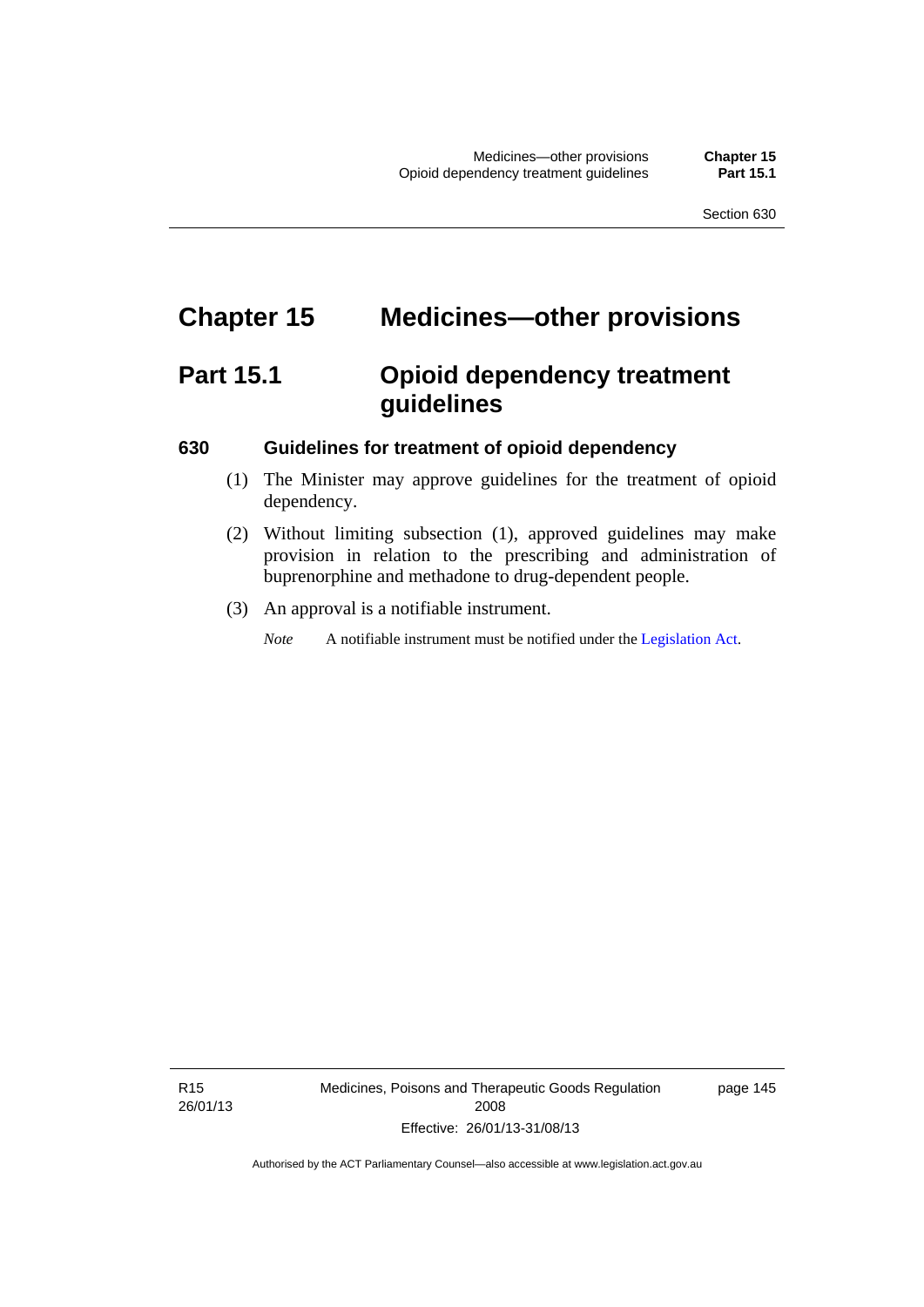# **Part 15.2 Medicines advisory committee**

*Note* The medicines advisory committee is established under the [Act](http://www.legislation.act.gov.au/a/2008-26/default.asp), s 194.

#### **635 Medicines advisory committee—membership**

- (1) The medicines advisory committee consists of the following members appointed by the Minister:
	- (a) a chair;
	- (b) 2 other members.
	- *Note 1* For the making of appointments (including acting appointments), see the [Legislation Act,](http://www.legislation.act.gov.au/a/2001-14) pt 19.3.
	- *Note 2* Certain Ministerial appointments require consultation with an Assembly committee and are disallowable (see [Legislation Act,](http://www.legislation.act.gov.au/a/2001-14) div 19.3.3).
- (2) A person is not eligible for appointment to the medicines advisory committee unless the person is a doctor.

*Note Doctor* does not include an intern doctor (see dict).

- (3) The medicines advisory committee must include—
	- (a) at least 1 member who has had experience in the teaching or practice of psychiatry; and
	- (b) 1 member nominated by the Australian Capital Territory Branch of the Australian Medical Association.
- (4) The instrument appointing, or evidencing the appointment of, a medicines advisory committee member must state whether the person is appointed as the chair, or as another member, of the committee.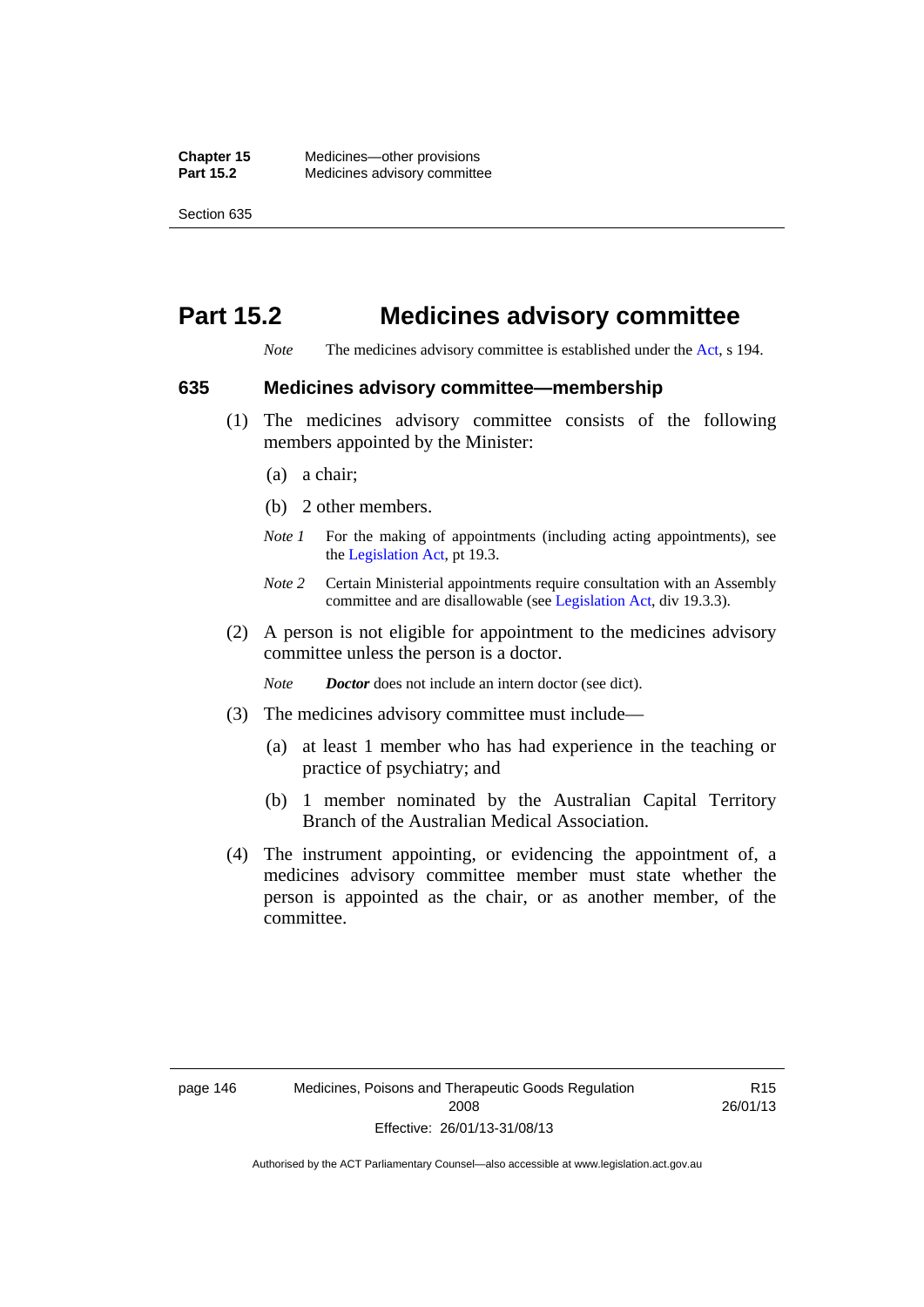### **636 Medicines advisory committee—term of appointments**

The appointment of a medicines advisory committee member must be for not longer than 3 years.

*Note* A person may be reappointed to a position if the person is eligible to be appointed to the position (see [Legislation Act,](http://www.legislation.act.gov.au/a/2001-14) s 208 and dict, pt 1, def *appoint*).

## **637 Medicines advisory committee—conditions of appointments**

The conditions of appointment of a medicines advisory committee member are the conditions agreed between the Minister and the member, subject to any determination under the *[Remuneration](http://www.legislation.act.gov.au/a/1995-55)  [Tribunal Act 1995](http://www.legislation.act.gov.au/a/1995-55)*.

## **638 Medicines advisory committee—time and place of meetings**

- (1) Meetings of the medicines advisory committee are to be held when and where the committee decides.
- (2) The chair of the medicines advisory committee may at any time call a meeting.
- (3) The chair must give the other members reasonable notice of the time and place of a meeting called by the chair.
- (4) The medicines advisory committee may adjourn a proceeding, for any reason it considers appropriate, to a time and place decided by the committee.

#### **639 Medicines advisory committee—presiding member**

- (1) The chair presides at a meeting of the medicines advisory committee.
- (2) If the chair is absent, the member chosen by the members present presides.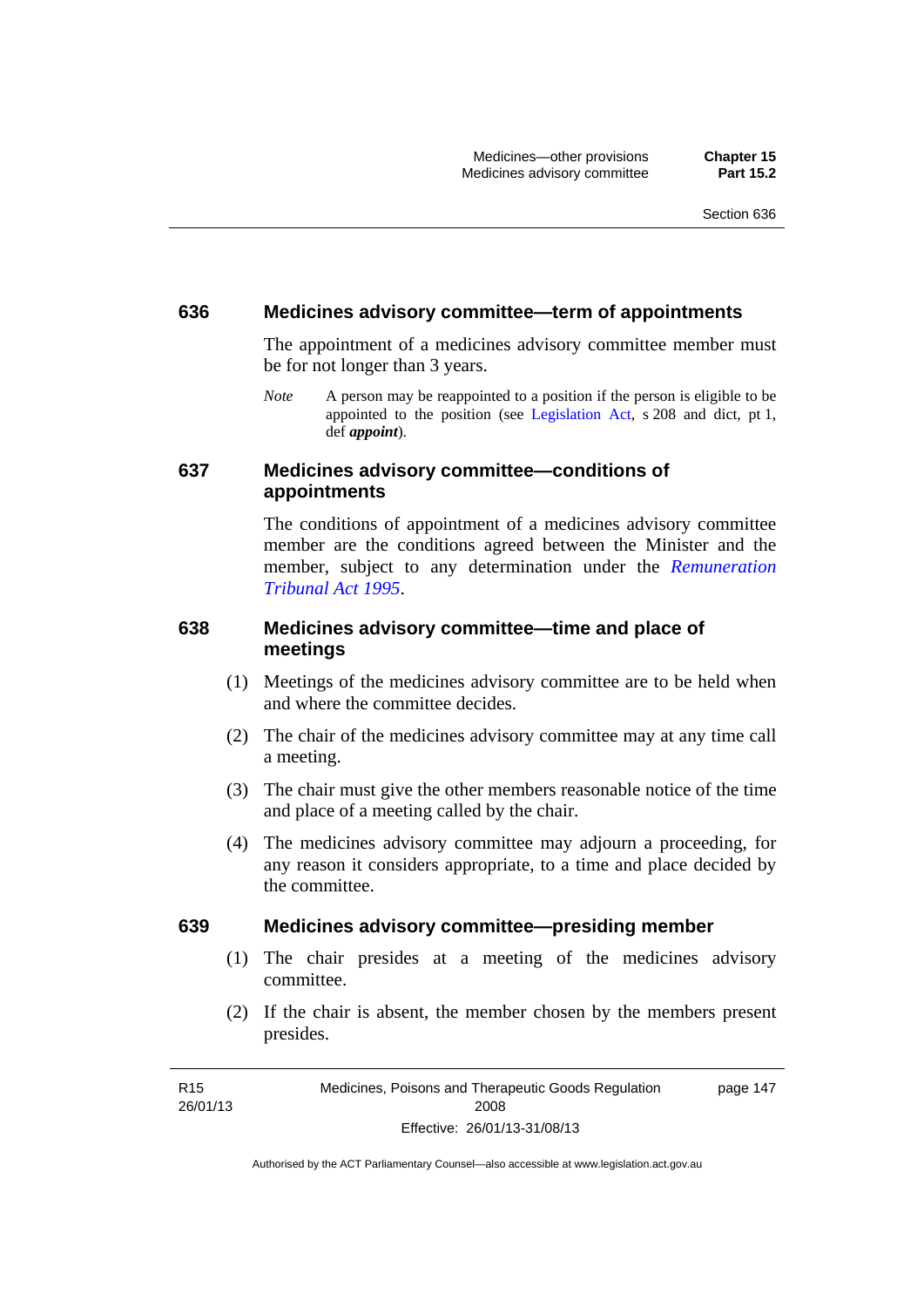## **640 Medicines advisory committee—quorum**

Business may be carried out at a meeting of the medicines advisory committee only if at least 2 members are present.

## **641 Medicines advisory committee—voting**

- (1) At a meeting of the medicines advisory committee each member has a vote on each question to be decided.
- (2) A question is decided by a majority of the votes of members present and voting but, if the votes are equal, the presiding member has the deciding vote.

## **642 Medicines advisory committee—conduct of meetings**

- (1) The medicines advisory committee may conduct its meetings as the committee considers appropriate.
- (2) A meeting of the medicines advisory committee may be held using a method of communication, or a combination of methods of communication, that allows each member taking part to hear what each other member taking part says without the members being in each other's presence.

#### **Examples**

a phone link, a satellite link, an internet or intranet link

- *Note* An example is part of the regulation, is not exhaustive and may extend, but does not limit, the meaning of the provision in which it appears (see [Legislation Act,](http://www.legislation.act.gov.au/a/2001-14) s 126 and s 132).
- (3) A medicines advisory committee member who takes part in a meeting conducted under subsection (2) is taken to be present at the meeting.
- (4) A resolution is a valid resolution of the medicines advisory committee, even if it is not passed at a meeting of the committee, if all members agree to the proposed resolution in writing.

*Note Written* includes in electronic form (see [Act,](http://www.legislation.act.gov.au/a/2008-26/default.asp) dict).

page 148 Medicines, Poisons and Therapeutic Goods Regulation 2008 Effective: 26/01/13-31/08/13 R15 26/01/13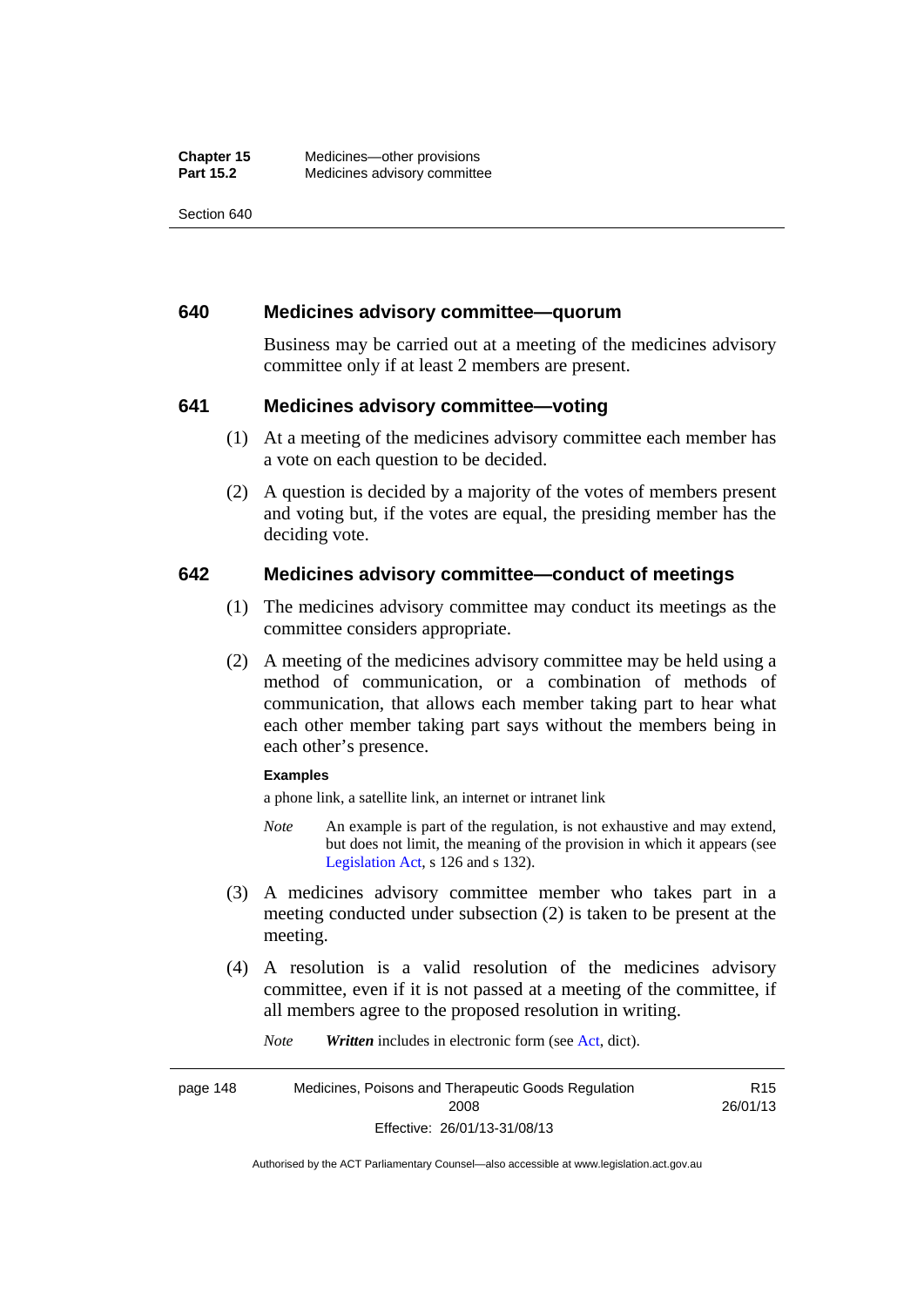(5) The medicines advisory committee must keep minutes of its meetings.

## **643 Medicines advisory committee—disclosure of interests by members**

- (1) If a medicines advisory committee member has a material interest in an issue being considered, or about to be considered, by the committee, the member must disclose the nature of the interest at a committee meeting as soon as possible after the relevant facts have come to the member's knowledge.
- (2) The disclosure must be recorded in the medicines advisory committee's minutes and, unless the committee otherwise decides, the member must not—
	- (a) be present when the medicines advisory committee considers the issue; or
	- (b) take part in a decision of the committee on the issue.

#### **Example**

David, Emile and Fiona are members of the medicines advisory committee. They have an interest in an issue being considered at a committee meeting and they disclose the interest as soon as they become aware of it. David's and Emile's interests are minor but Fiona has a direct financial interest in the issue.

The medicines advisory committee considers the disclosures and decides that because of the nature of the interests:

- David may be present when the committee considers the issue but not take part in the decision
- Emile may be present for the consideration and take part in the decision.

The medicines advisory committee does not make a decision allowing Fiona to be present or take part in the committee's decision. Accordingly, Fiona cannot be present for the consideration of the issue or take part in the decision.

*Note* An example is part of the regulation, is not exhaustive and may extend, but does not limit, the meaning of the provision in which it appears (see [Legislation Act,](http://www.legislation.act.gov.au/a/2001-14) s 126 and s 132).

R15 26/01/13 page 149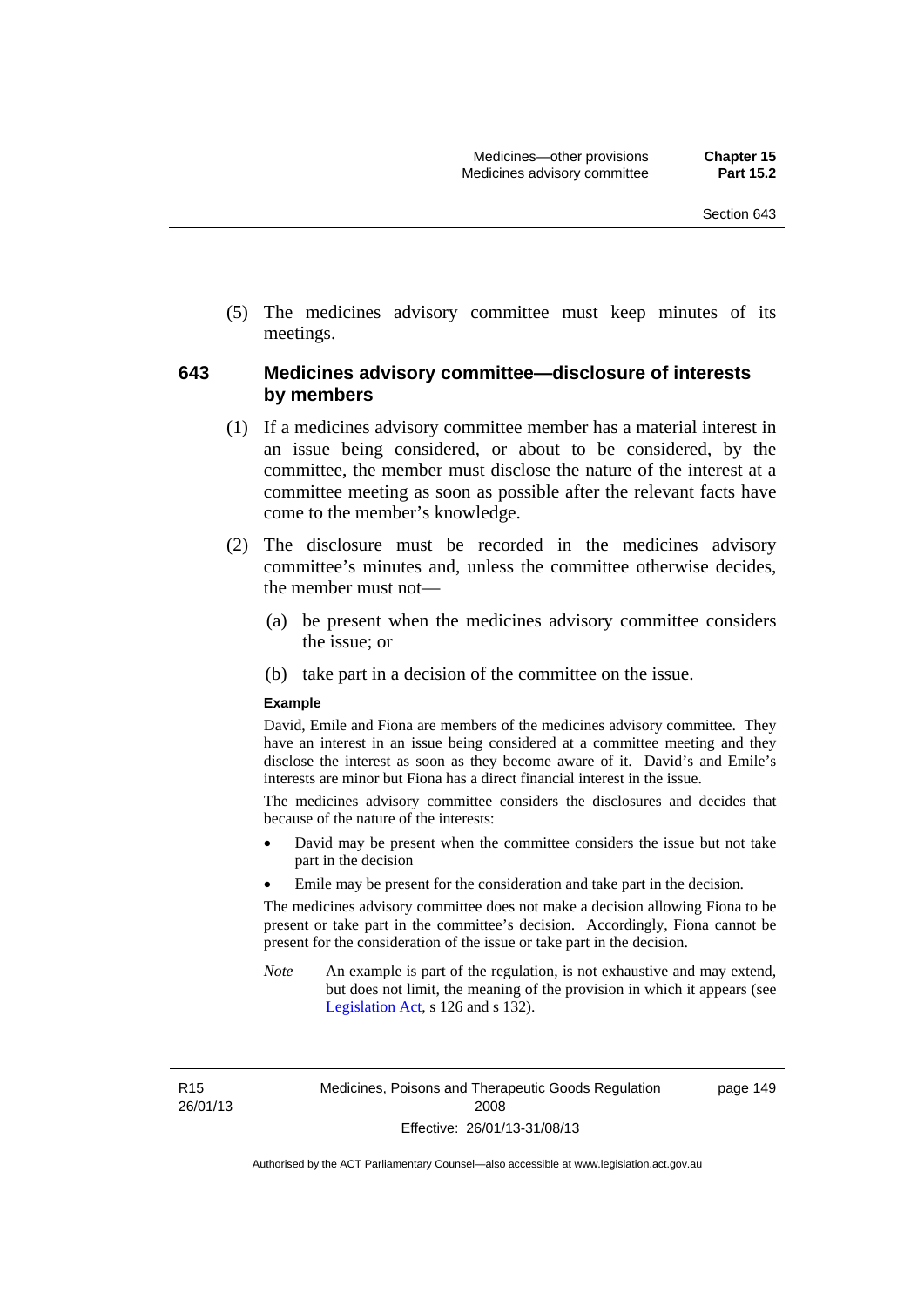- (3) Any other medicines advisory committee member who also has a material interest in the issue must not be present when the committee is considering its decision under subsection (2).
- (4) In deciding under subsection (2) whether a member may be present when the medicines advisory committee decides the issue or take part in a decision of the committee on the issue, and despite section 640 (Medicines advisory committee—quorum), the committee may consist of 1 member.

#### **Example**

if 2 members are present at a meeting and 1 member discloses a material interest, the other member may decide whether the member who made the disclosure can take part in a decision by the committee

(5) In this section:

*associate*, of a person, means—

- (a) the person's business partner; or
- (b) a close friend of the person; or
- (c) a family member of the person.

*executive officer*, of a corporation, means a person (however described) who is concerned with, or takes part in, the corporation's management (whether or not the person is a director of the corporation).

*indirect interest*—without limiting the kind of indirect interest a person may have, a person has an *indirect interest* in an issue if any of the following has an interest in the issue:

- (a) an associate of the person;
- (b) a corporation with not more than 100 members that the person, or an associate of the person, is a member of;
- (c) a subsidiary of a corporation mentioned in paragraph (b);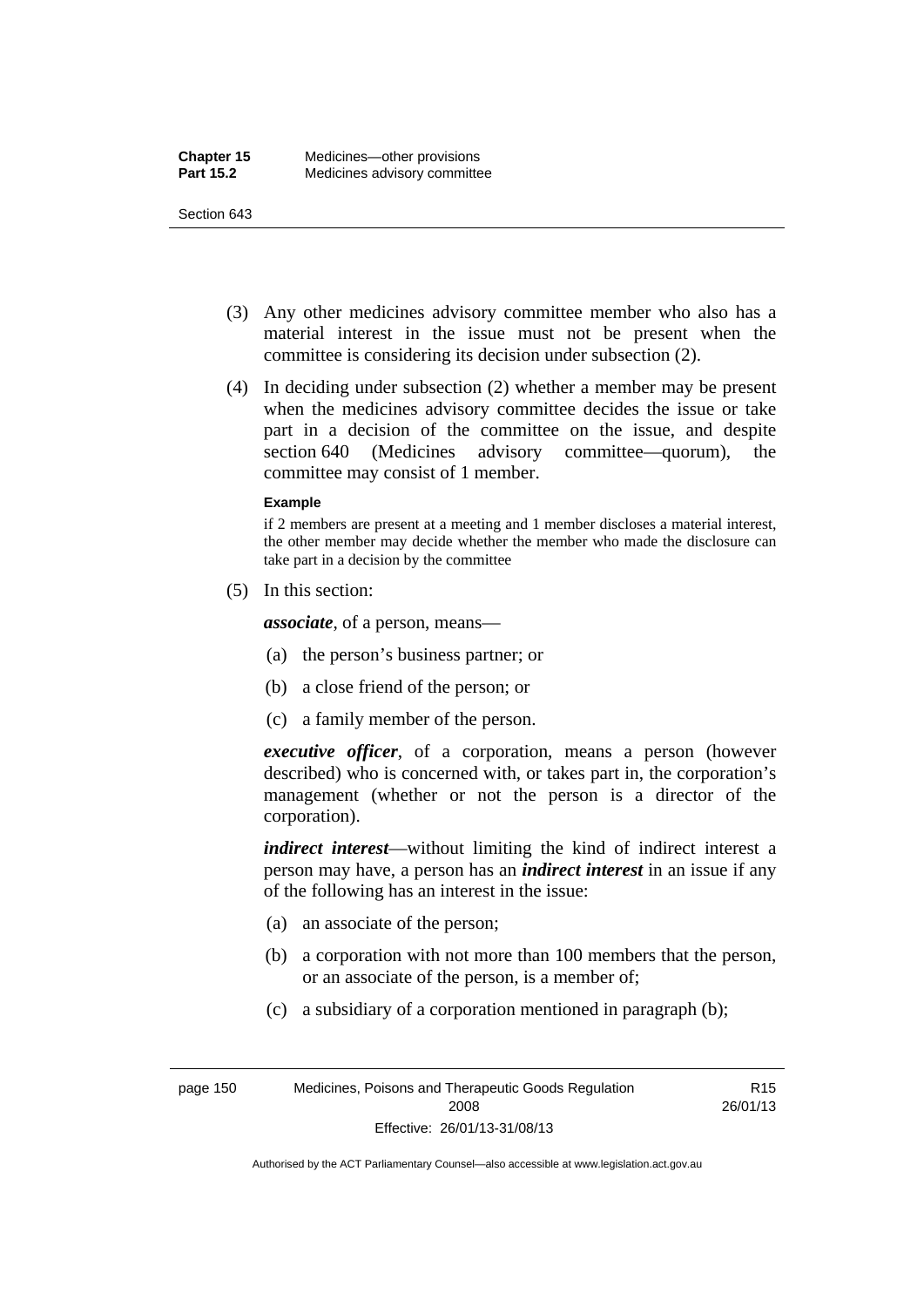- (d) a corporation that the person, or an associate of the person, is an executive officer of;
- (e) the trustee of a trust that the person, or an associate of the person, is a beneficiary of;
- (f) a member of a firm or partnership that the person, or an associate of the person, is a member of;
- (g) someone else carrying on a business if the person, or an associate of the person, has a direct or indirect right to participate in the profits of the business.

*material interest*—a medicines advisory committee member has a *material interest* in an issue if the member has—

- (a) a direct or indirect financial interest in the issue; or
- (b) a direct or indirect interest of any other kind if the interest could conflict with the proper exercise of the member's functions in relation to the committee's consideration of the issue.

### **644 Medicines advisory committee—ending appointments**

- (1) The Minister may end the appointment of a medicines advisory committee member—
	- (a) if the member contravenes a territory law; or
	- (b) for misbehaviour; or
	- (c) if the member becomes bankrupt or personally insolvent; or
		- *Note Bankrupt or personally insolvent*—see the [Legislation Act,](http://www.legislation.act.gov.au/a/2001-14) dictionary, pt 1.
	- (d) if the member is convicted, in the ACT, of an offence punishable by imprisonment for at least 1 year; or

page 151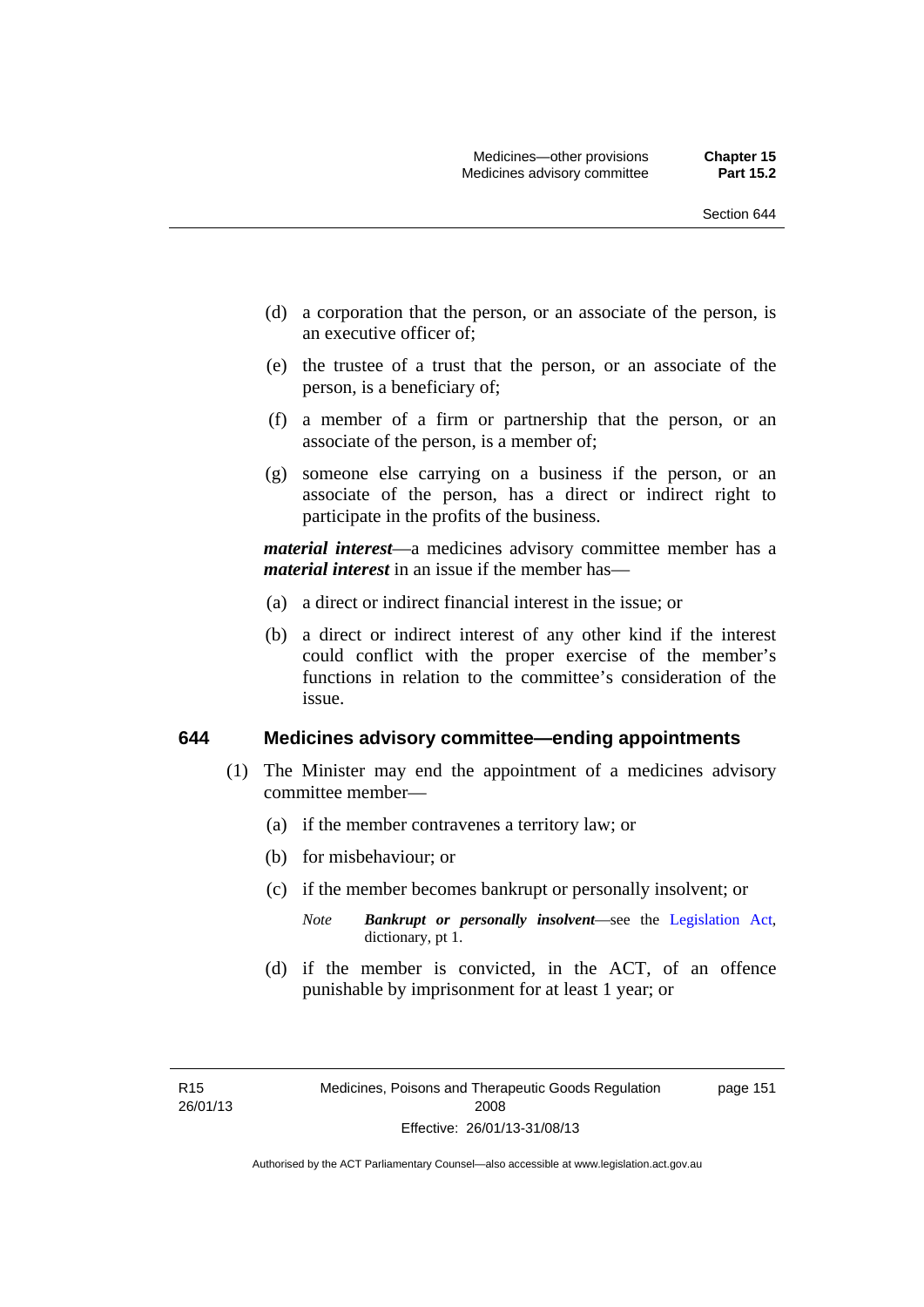- (e) if the member is convicted outside the ACT, in Australia or elsewhere, of an offence that, if it had been committed in the ACT, would be punishable by imprisonment for at least 1 year; or
- (f) if the member contravenes section 643 (Medicines advisory committee—disclosure of interests by members).
- *Note* A member's appointment also ends if the member resigns (see [Legislation Act,](http://www.legislation.act.gov.au/a/2001-14) s 210).
- (2) The Minister must end the appointment of a medicines advisory committee member—
	- (a) if the member ceases to be a doctor; or
	- (b) if, on 3 consecutive occasions, the member fails, without the chair's agreement, to make himself or herself available for a proposed meeting of the committee; or
	- (c) if the member fails to take all reasonable steps to avoid being placed in a position where a conflict of interest arises during the exercise of the member's functions; or
	- (d) for physical or mental incapacity, if the incapacity substantially affects the exercise of the member's functions.

R15 26/01/13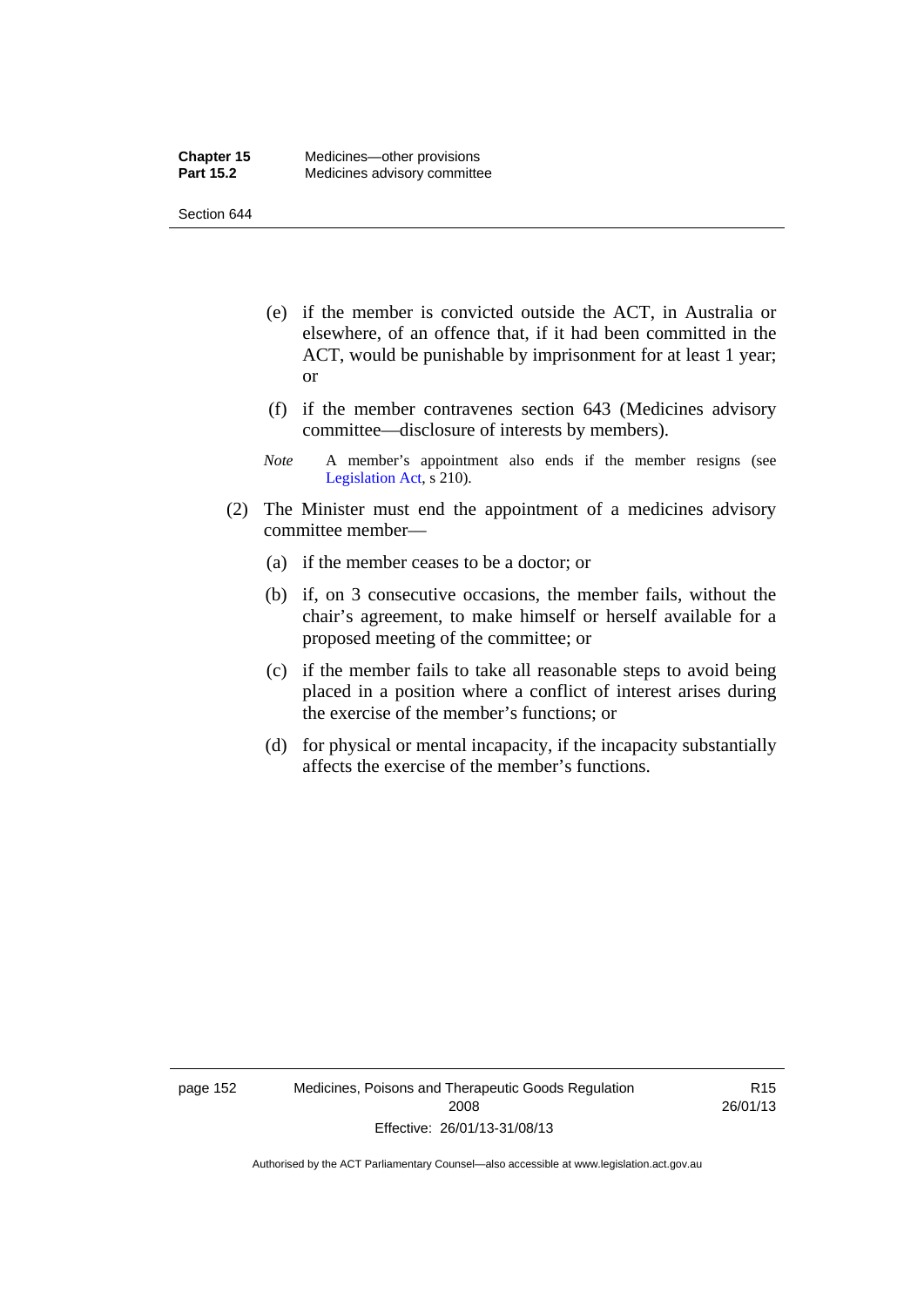## **Part 15.3 Other medicines provisions**

## **650 Advertising controlled medicines—Act, s 66 (3) (b)**

A pricelist published by a pharmacist that includes a controlled medicine is prescribed if the pricelist complies with the *Price Information Code of Practice*, published by the Therapeutic Goods Administration, as in force from time to time.

*Note* The code is accessible at [www.tga.gov.au](http://www.tga.gov.au/).

## **651 Advertising other medicines**

- (1) A person commits an offence if—
	- (a) the person publishes an advertisement; and
	- (b) the advertisement promotes or encourages the use of a declared medicine.

Maximum penalty: 30 penalty units.

- (2) A person commits an offence if—
	- (a) the person publishes an advertisement; and
	- (b) the advertisement indicates that someone is willing or authorised to supply a declared medicine.

Maximum penalty: 30 penalty units.

- (3) This section does not apply to—
	- (a) an advertisement for a declared medicine in a publication published primarily for dentists, doctors, pharmacists or veterinary surgeons; or
	- (b) a pricelist published by a pharmacist that includes a declared medicine if the pricelist complies with the *Price Information Code of Practice*, published by the Therapeutic Goods Administration, as in force from time to time.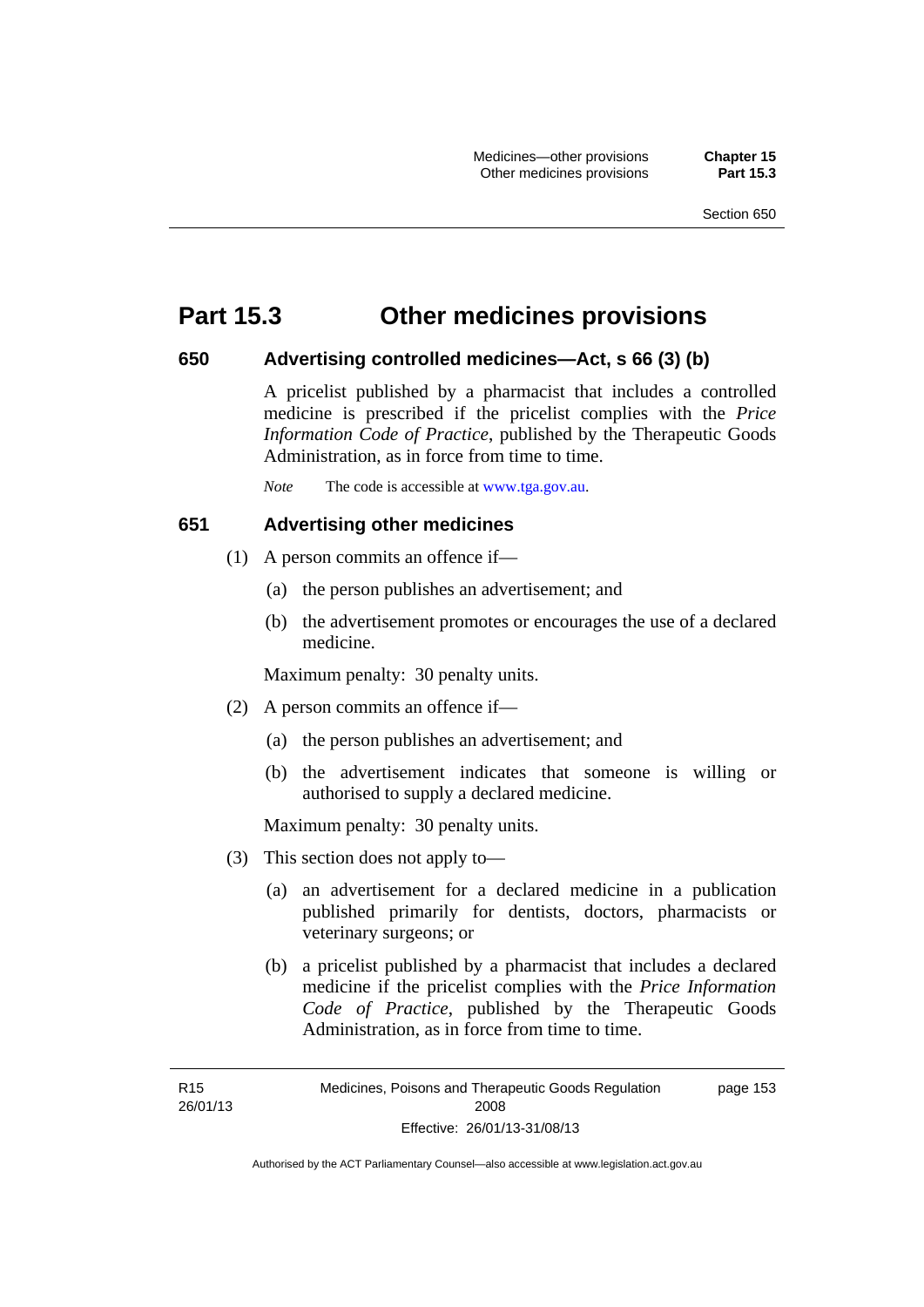(4) In this section:

*advertisement*—see the [Act,](http://www.legislation.act.gov.au/a/2008-26/default.asp) section 66.

#### *declared medicine* means—

- (a) a pharmacist only medicine other than a pharmacist only medicine to which the medicines and poisons standard, appendix H applies; or
- (b) a prescription only medicine.

## **652 Prescribed institutions—Act, dict, def** *institution***, par (b)**

The following are prescribed:

- (a) a correctional centre;
- (b) a CYP detention place.

page 154 Medicines, Poisons and Therapeutic Goods Regulation 2008 Effective: 26/01/13-31/08/13

R15 26/01/13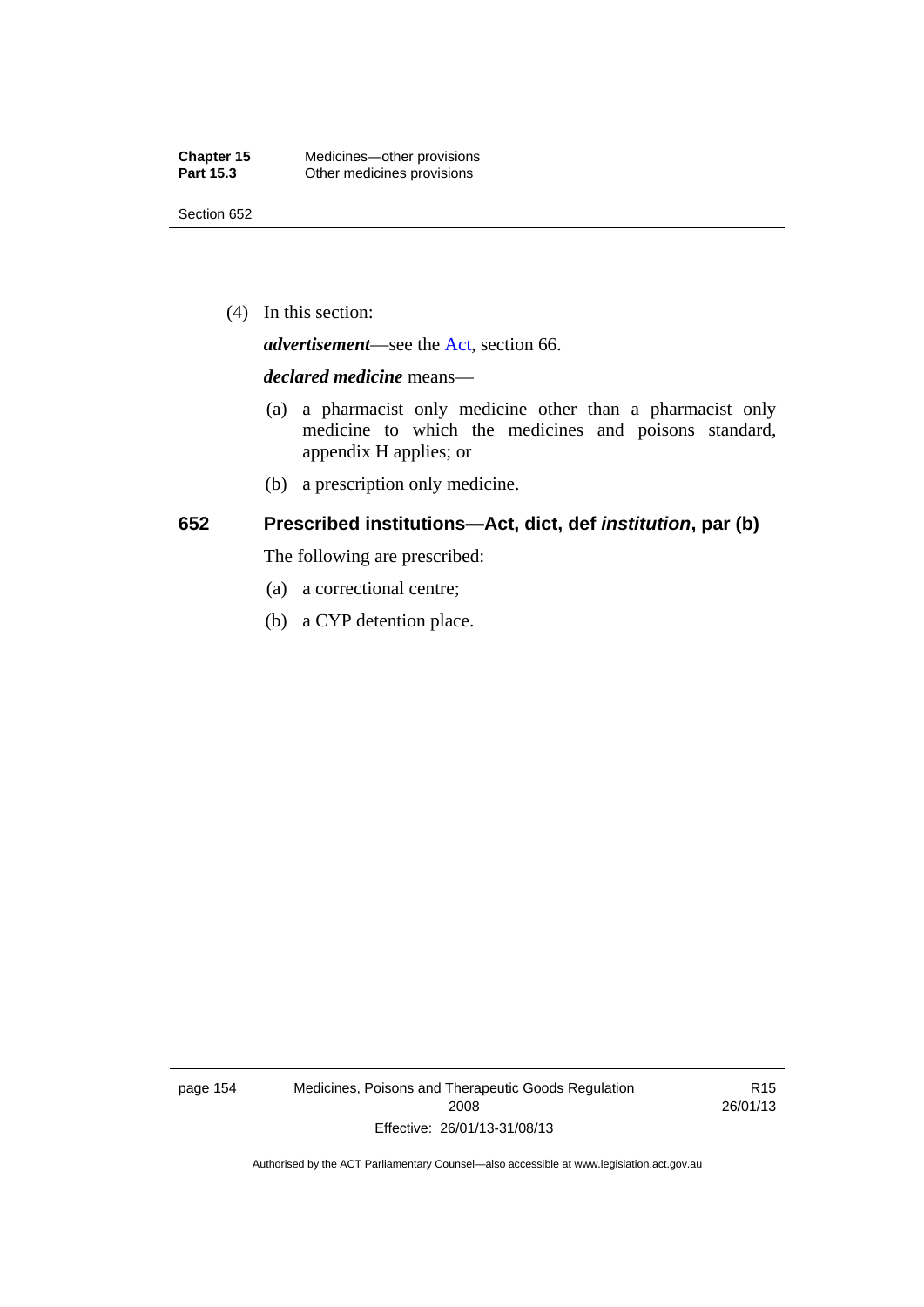# **Chapter 16 Low and moderate harm poisons**

## **Part 16.1** Preliminary

**660 Meaning of** *relevant law***—ch 16** 

In this chapter:

*relevant law* means—

- (a) a corresponding law; or
- (b) the *[Agricultural and Veterinary Chemicals Act 1994](http://www.comlaw.gov.au/Series/C2004A04712)* (Cwlth); or
- (c) the *[Therapeutic Goods Act 1989](http://www.comlaw.gov.au/Series/C2004A03952)* (Cwlth).
- *Note 1 Corresponding law* includes a law of a State that corresponds, or substantially corresponds, to the Act (see [Act](http://www.legislation.act.gov.au/a/2008-26/default.asp), dict).
- *Note 2 State* includes a territory (see [Legislation Act,](http://www.legislation.act.gov.au/a/2001-14) dict, pt 1).

R15 26/01/13 Medicines, Poisons and Therapeutic Goods Regulation 2008 Effective: 26/01/13-31/08/13

page 155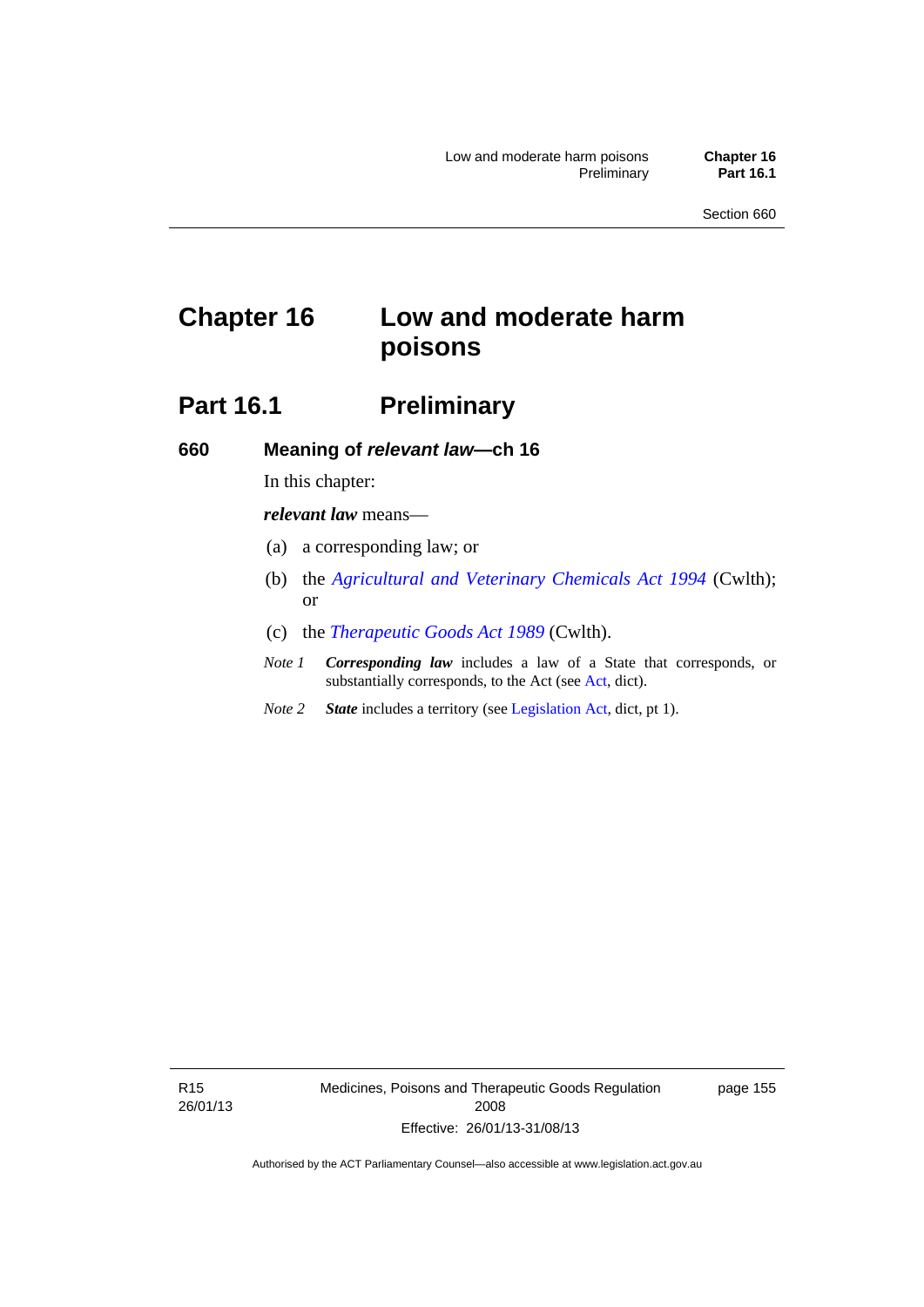## **Part 16.2 Authorisation to supply low and moderate harm poisons**

## **661 Authorisation to supply low and moderate harm poisons—Act, s 26 (1) (b) and (2) (b)**

Anyone is authorised to supply a low harm poison or moderate harm poison.

## **662 Authorisation condition for supplying low and moderate harm poisons—Act, s 44 (1) (b) and (2) (b)**

A person's authorisation under section 661 to supply a low harm poison or moderate harm poison is subject to the following conditions:

- (a) the poison is supplied in manufacturer's packs that comply with—
	- (i) section 665 (Packaging of supplied manufacturer's packs of low and moderate harm poisons—[Act](http://www.legislation.act.gov.au/a/2008-26/default.asp), s 59 (1) (c) (i) and  $(2)$  (c) (i)); or
	- (ii) an approval under the [Act](http://www.legislation.act.gov.au/a/2008-26/default.asp), section 193 (Approval of non-standard packaging and labelling);
- (b) the manufacturer's packs are labelled in accordance with—
	- (i) section 666 (Labelling of supplied manufacturer's packs of low and moderate harm poisons—[Act](http://www.legislation.act.gov.au/a/2008-26/default.asp), s  $60(1)(c)(i)$ and  $(2)$   $(c)$   $(i)$ ; or
	- (ii) an approval under the [Act,](http://www.legislation.act.gov.au/a/2008-26/default.asp) section 193.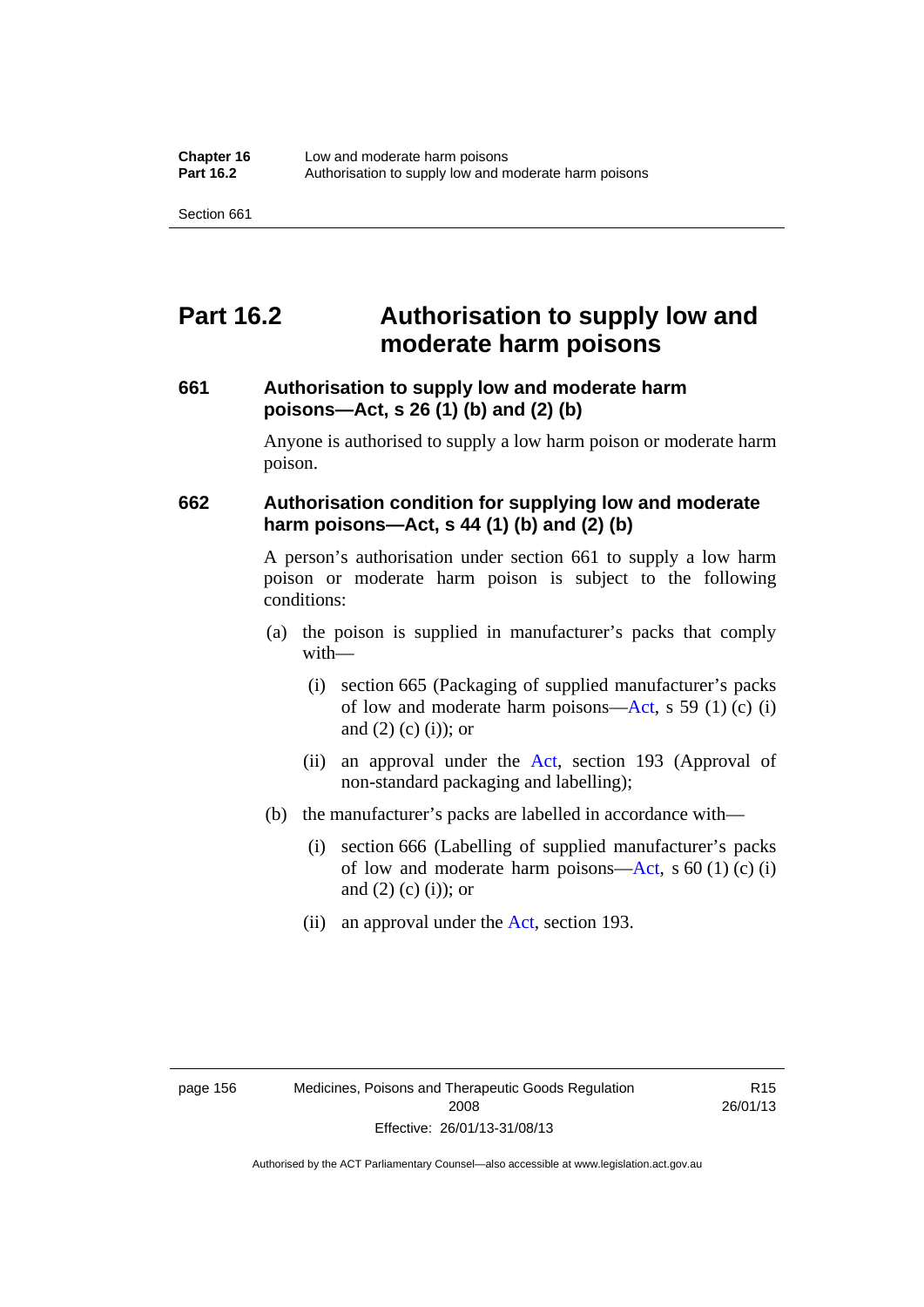### **Part 16.3 Authorisation to manufacture low and moderate harm poisons**

### **663 Authorisation to manufacture low and moderate harm poisons—Act, s 33 (b)**

A person is authorised to manufacture a low harm poison or moderate harm poison if the person is authorised to manufacture the poison under a relevant law.

### **664 Authorisation condition for manufacturing low and moderate harm poisons—Act, s 44 (1) (b) and (2) (b)**

A person's authorisation under section 663 to manufacture a low harm poison or moderate harm poison is subject to the condition that, if a condition or restriction applies to the person under the relevant law, the person manufactures the poison in accordance with the condition and restriction.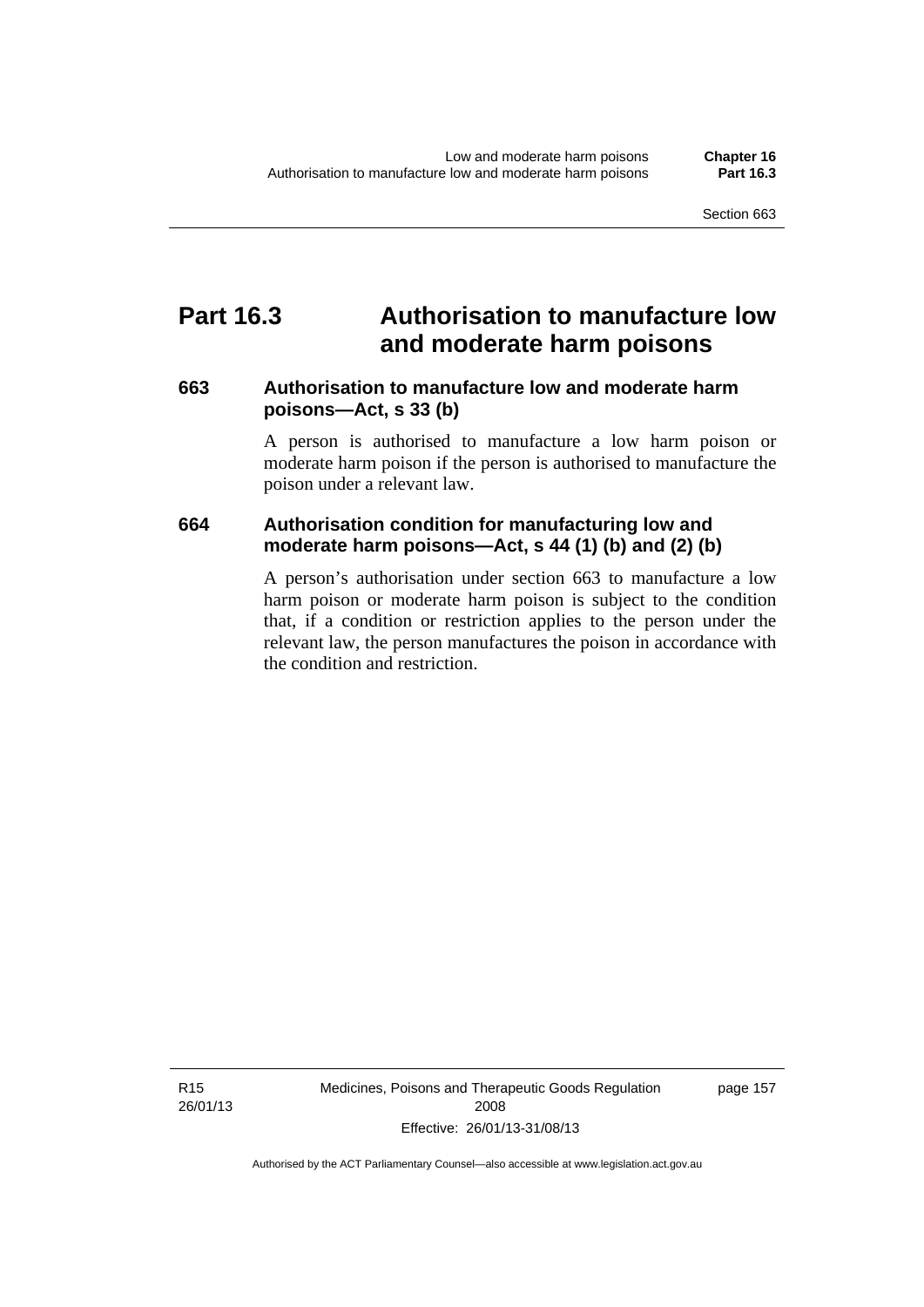### **Part 16.4 Packaging and labelling of low and moderate harm poisons**

### **665 Packaging of supplied manufacturer's packs of low and moderate harm poisons—Act, s 59 (1) (c) (i) and (2) (c) (i)**

- (1) A manufacturer's pack of a supplied low harm poison or moderate harm poison must be packaged—
	- (a) in accordance with the [medicines and poisons standard](http://www.comlaw.gov.au/Series/F2012L01200), paragraphs 21 to 27; or
	- (b) in a container in which the poison may be sold under a relevant law.
	- *Note* A manufacturer's pack of a low or moderate harm poison supplied may also be packaged in accordance with an approval under the [Act](http://www.legislation.act.gov.au/a/2008-26/default.asp), s 193 (Approval of non-standard packaging and labelling) (see [Act,](http://www.legislation.act.gov.au/a/2008-26/default.asp) s 59 (1) (c) (ii) and (2) (c) (ii)).
- (2) However, if the poison is camphor or naphthalene for domestic use, it must also be packaged in a way that, in normal use, prevents—
	- (a) removal of the camphor or naphthalene from the packaging; or
	- (b) ingestion of the camphor or naphthalene.

### **666 Labelling of supplied manufacturer's packs of low and moderate harm poisons—Act, s 60 (1) (c) (i) and (2) (c) (i)**

A manufacturer's pack of a supplied low harm poison or moderate harm poison must be labelled in accordance with—

- (a) the [medicines and poisons standard](http://www.comlaw.gov.au/Series/F2012L01200), paragraphs 3 to 19; or
- (b) a relevant law.
- *Note* A manufacturer's pack of a low or moderate harm poison supplied may also be labelled in accordance with an approval under the [Act](http://www.legislation.act.gov.au/a/2008-26/default.asp), s 193 (Approval of non-standard packaging and labelling) (see [Act,](http://www.legislation.act.gov.au/a/2008-26/default.asp) s 60 (1) (c) (ii) and (2) (c) (ii)).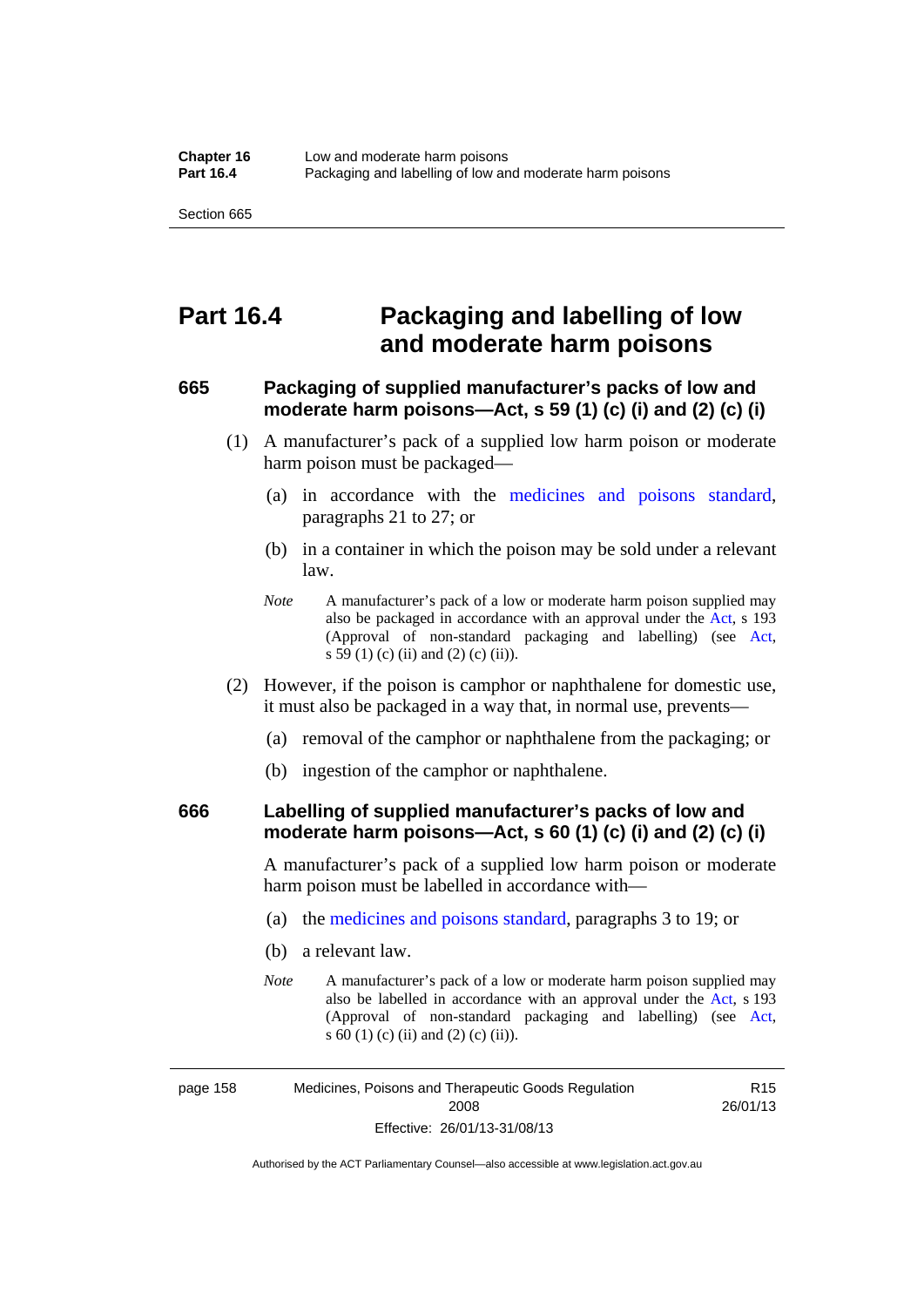# **Chapter 17 Dangerous poisons authorisations**

## **Part 17.1 Overview of dangerous poisons authorisations**

### **670 General overview of authorisations for dangerous poisons**

 (1) The Act requires that a person must not deal with a dangerous poison in a particular way unless the person is authorised to deal with the poison.

#### **Example**

the [Act,](http://www.legislation.act.gov.au/a/2008-26/default.asp) s 35 about obtaining certain substances (which include dangerous poisons)

- *Note 1* The [Act,](http://www.legislation.act.gov.au/a/2008-26/default.asp) s 19 sets out when a person *deals* with a dangerous poison.
- *Note 2* An example is part of the regulation, is not exhaustive and may extend, but does not limit, the meaning of the provision in which it appears (see [Legislation Act,](http://www.legislation.act.gov.au/a/2001-14) s 126 and s 132).
- (2) The [Act](http://www.legislation.act.gov.au/a/2008-26/default.asp), section 20 sets out when a person is authorised to deal with a dangerous poison.
- (3) This regulation authorises certain dealings with dangerous poisons.

*Note* An authorisation is not required to deal with the following:

- a substance excluded from the [medicines and poisons standard](http://www.comlaw.gov.au/Series/F2012L01200) by the standard, par  $1(2)$  (see s 6);
- a substance mentioned in the [medicines and poisons standard,](http://www.comlaw.gov.au/Series/F2012L01200) sch 7 if the schedule does not apply to the substance because of an exception in the standard.

R15 26/01/13 page 159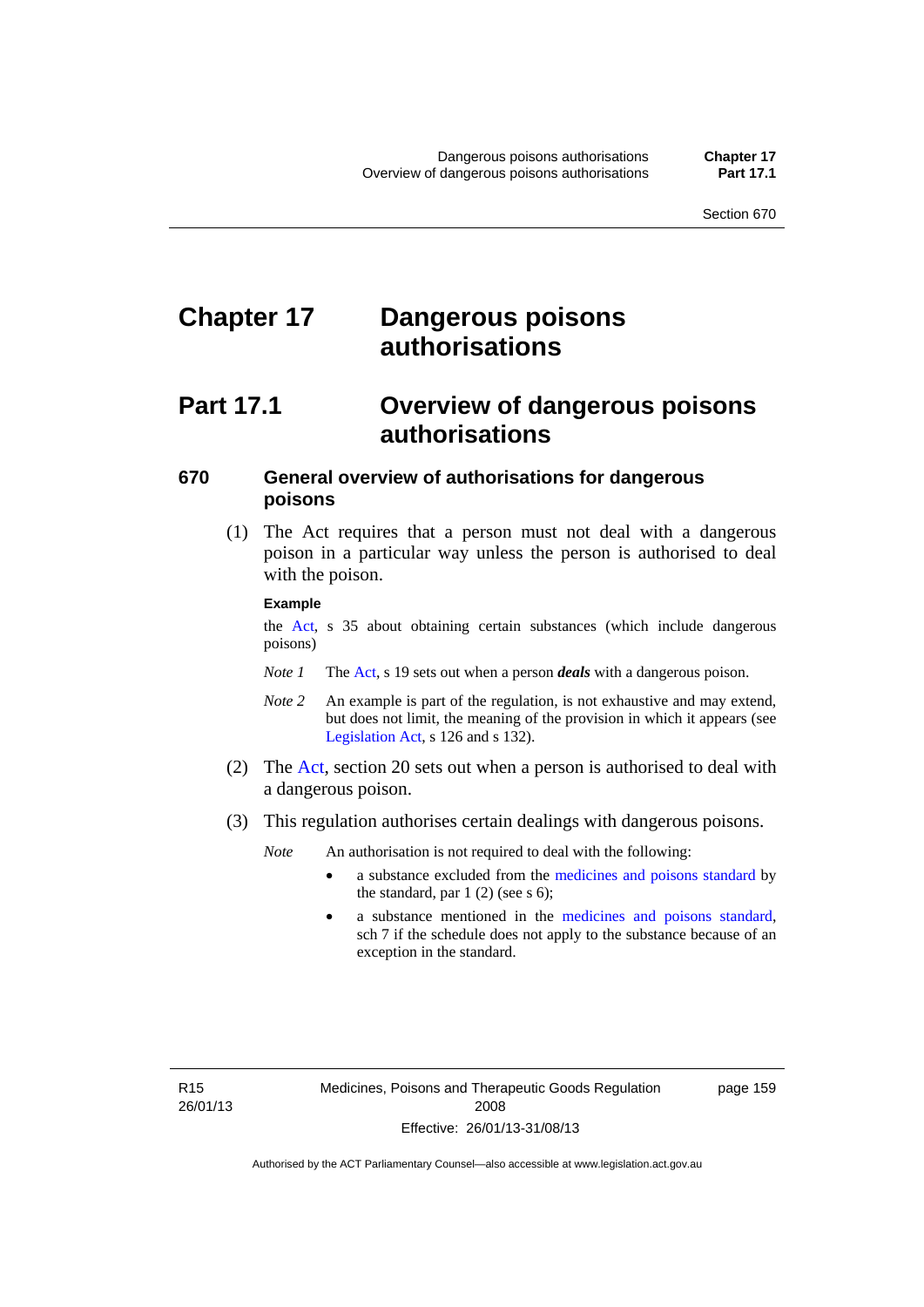(4) An authorisation under this regulation may be subject to limitations.

#### **Example**

a purchase order issued by a person mentioned in sch 4, col 2 must comply with s 721 (see s 690 (2) (c))

*Note* For the power to impose other restrictions, see the [Act](http://www.legislation.act.gov.au/a/2008-26/default.asp), ch 8.

### **671 Overview of dangerous poisons authorisations under this regulation**

Dangerous poisons authorisations under this regulation are given by the following provisions:

- (a) section 675 (which is about authorisations under dangerous poisons manufacturers licences);
- (b) section 680 (which is about authorisations under dangerous poisons research and education program licences);
- (c) section 685 (which is about authorisations under dangerous poisons suppliers licences);
- (d) section 690 (which is about authorisations for manufacturing and other purposes);
- (e) section 692 (which is about authorisation to deliver dangerous poisons under purchase orders);
- (f) section 693 (which is about authorisation for commercial disposal operators for disposal of dangerous poisons);
- (g) section 695 (which is about authorisations for dangerous poisons research and education programs by scientifically qualified people).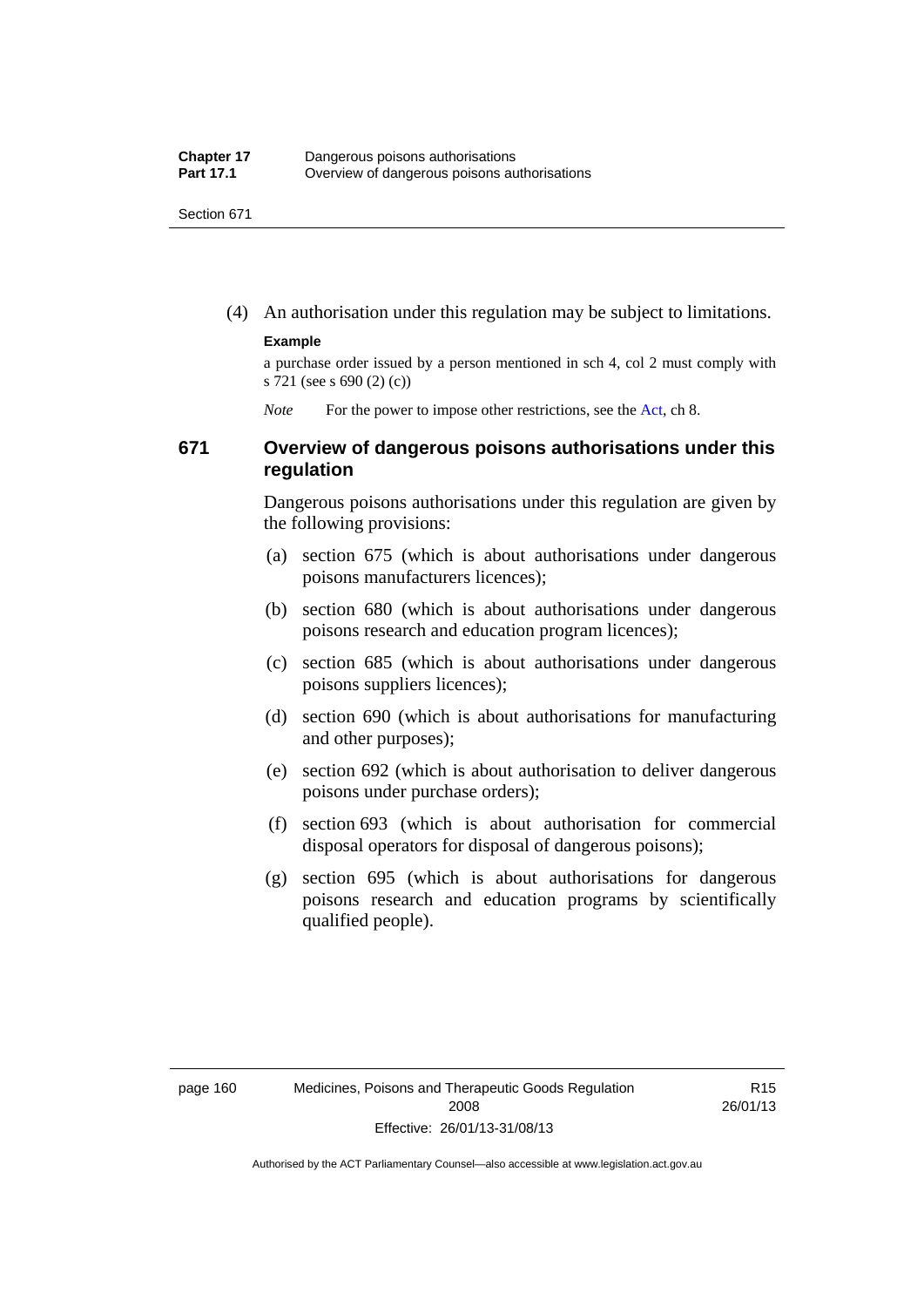### **672 General overview of authorisation conditions for dangerous poisons**

 (1) The [Act](http://www.legislation.act.gov.au/a/2008-26/default.asp), section 44 requires a person who is authorised to deal with a dangerous poison to comply with any condition to which the authorisation is subject.

#### **Example**

Section 676 sets out the authorisation conditions for an authorised person to manufacture a dangerous poison.

- *Note* An example is part of the regulation, is not exhaustive and may extend, but does not limit, the meaning of the provision in which it appears (see [Legislation Act,](http://www.legislation.act.gov.au/a/2001-14) s 126 and s 132).
- (2) The conditions are additional to other restrictions on an authorised person's authority to deal with a dangerous poison.
	- *Note* Conditions may also be imposed under other provisions of the [Act](http://www.legislation.act.gov.au/a/2008-26/default.asp) including, for example, s 89 which sets out conditions on licences.

R15 26/01/13 Medicines, Poisons and Therapeutic Goods Regulation 2008 Effective: 26/01/13-31/08/13

page 161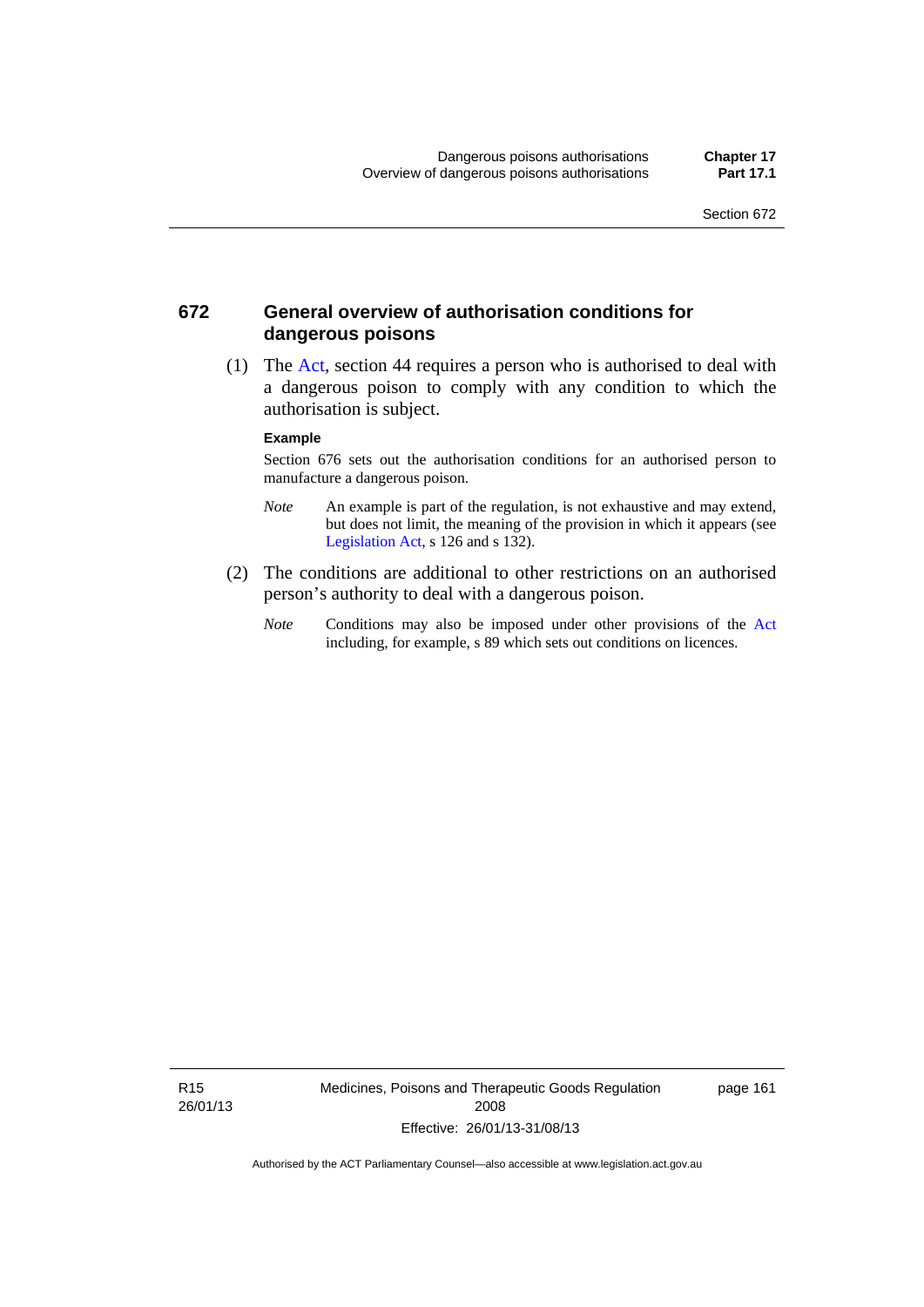# **Part 17.2 Authorisations under dangerous poisons licences**

### **Division 17.2.1 Dangerous poisons manufacturers licence authorisations**

*Note* For other provisions about dangerous poisons manufacturers licences, see pt 18.2.

### **675 Authorisations under dangerous poisons manufacturers licences—Act, s 20 (1) (a)**

- (1) A dangerous poisons manufacturers licence authorises the holder to do any of the following in relation to a dangerous poison (the *licensed dangerous poison*) stated in the licence at the premises (the *licensed premises*) stated in the licence:
	- (a) manufacture the licensed dangerous poison;
	- (b) possess the licensed dangerous poison for sale by wholesale from the licensed premises;
	- (c) sell the licensed dangerous poison by wholesale (whether or not for resale) to—
		- (i) a person authorised to issue a purchase order for the dangerous poison; or
		- (ii) someone in another State who may obtain the dangerous poison by wholesale under the law of the other State; or
		- (iii) someone in another country who may lawfully obtain the dangerous poison by wholesale in the other country;
		- *Note* The dangerous poison must be sold on a purchase order in accordance with s 720 (see s 676).

R15 26/01/13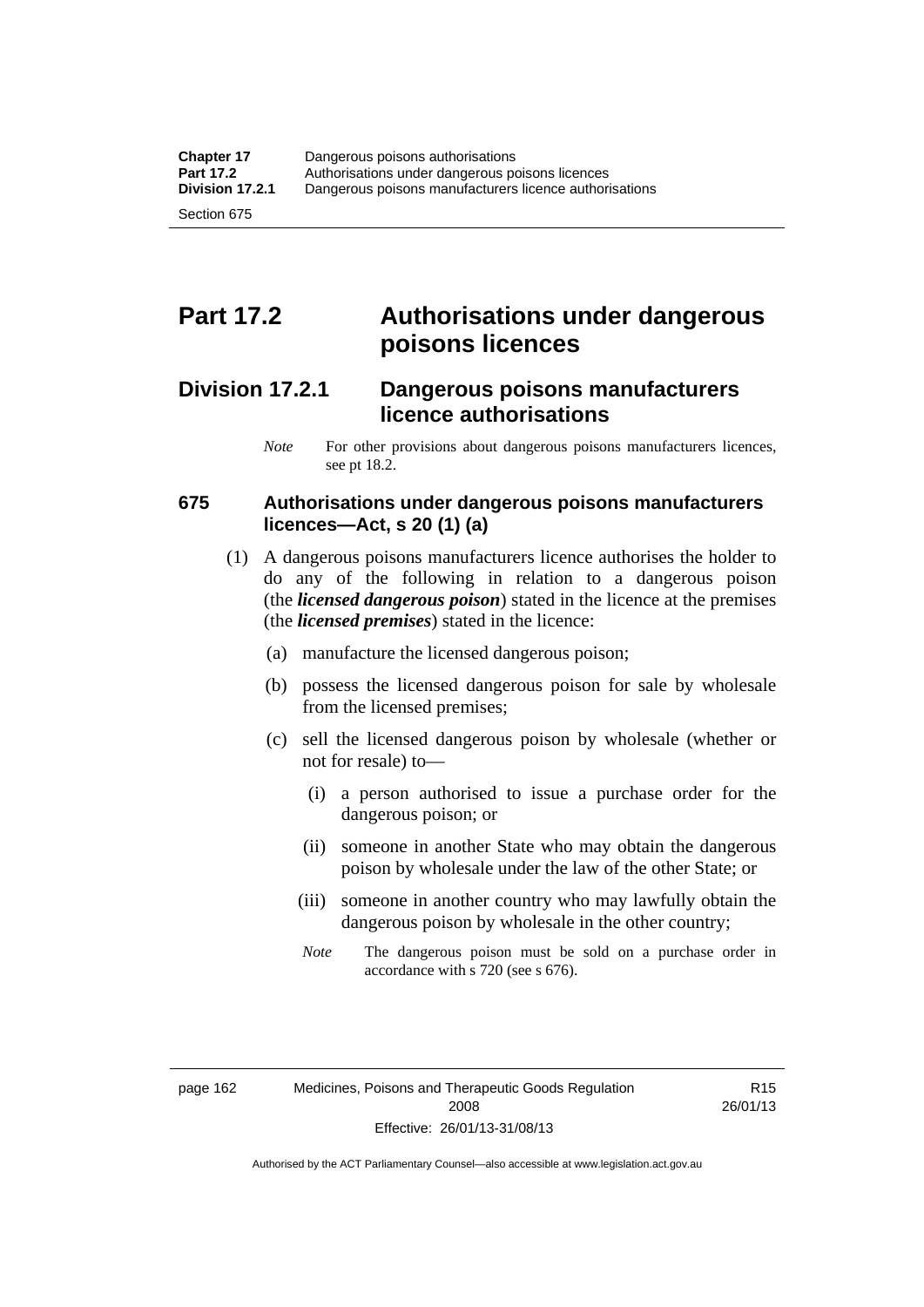- (d) obtain a dangerous poison, other than a licensed dangerous poison, for manufacturing a licensed dangerous poison at the licensed premises;
- (e) possess a dangerous poison, other than a licensed dangerous poison, at the licensed premises for manufacturing a licensed dangerous poison.
- (2) However, an authorisation under subsection (1) does not apply if the licence states that it does not apply.
- (3) Also, subsection (1) (c) (iii) does not apply in relation to a licensed dangerous poison that is a prohibited export under the *[Customs](http://www.comlaw.gov.au/Series/C1901A00006)  [Act 1901](http://www.comlaw.gov.au/Series/C1901A00006)* (Cwlth).

#### **676 Authorisation conditions for dangerous poisons manufacturers licences—Act, s 44 (1) (b) and (2) (b)**

A licence-holder's authorisation under a dangerous poisons manufacturers licence is subject to the following conditions:

- (a) the dealings with a dangerous poison authorised by the licence will be carried out under the supervision of an individual approved under section 706 (1) (Restrictions on issuing of dangerous poisons manufacturers licences[—Act,](http://www.legislation.act.gov.au/a/2008-26/default.asp) s 85 (1) (a));
- (b) a dangerous poison obtained under the licence is purchased on a complying purchase order;
- (c) a licensed dangerous poison will be supplied for a non-household (including a non-household garden) purpose only;
- (d) a dangerous poison sold under the licence will be sold on a purchase order in accordance with section 720 (Supplying dangerous poisons on purchase orders);

page 163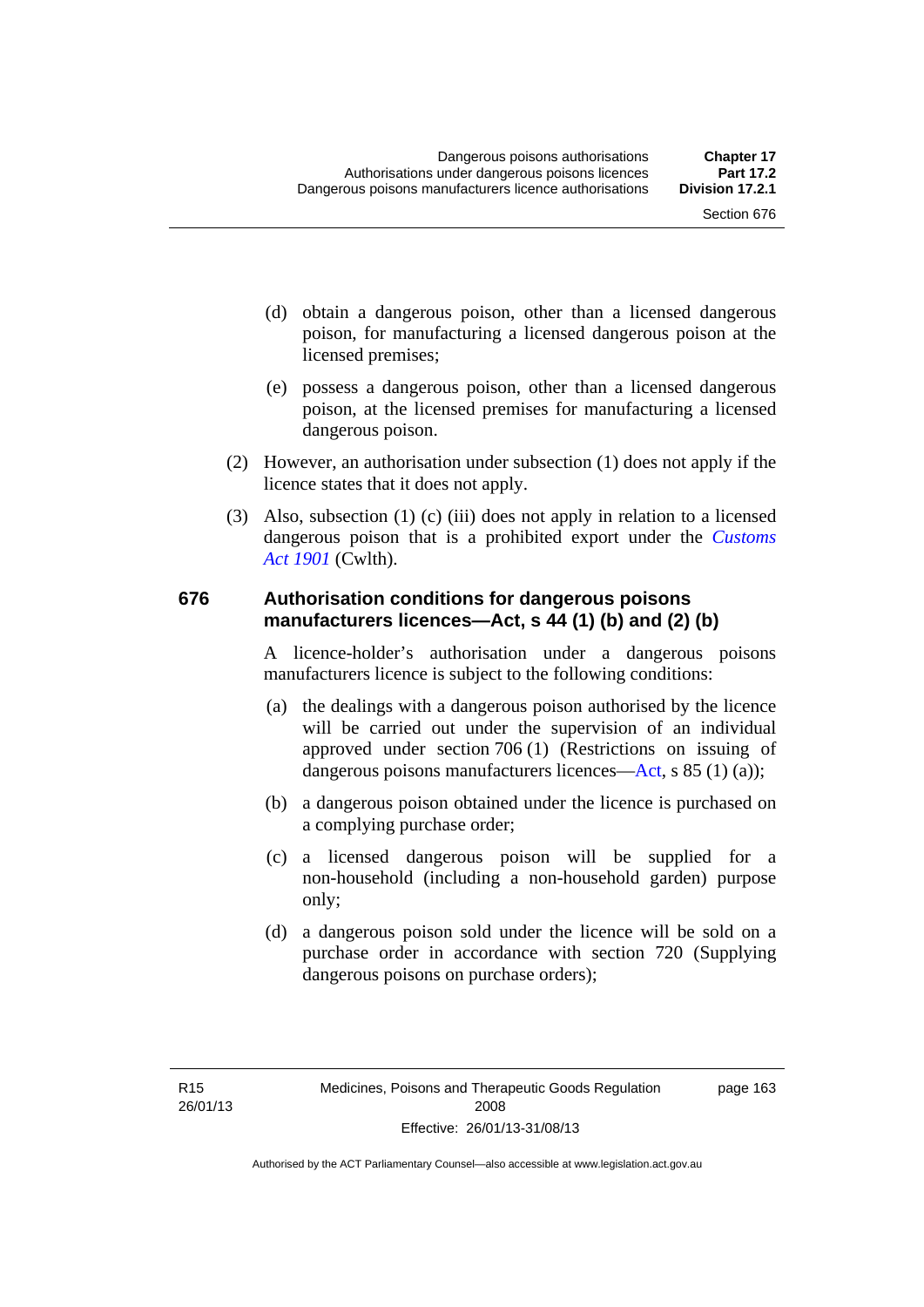- (e) if the supplier does not receive a document signed by the buyer acknowledging receipt of the dangerous poison within 7 days after the day the dangerous poison is delivered—the supplier must, within 24 hours after the end of the 7-day period, tell the chief health officer, in writing, of the failure to receive the document;
- (f) the following are kept at the supplier's business premises or, if the chief health officer approves in writing another place, the place approved by the chief health officer, for at least 2 years after the day the poison is supplied:
	- (i) the filled purchase order;
	- (ii) the delivery acknowledgement under paragraph (e) or section 720 (d) (ii);
	- (iii) the record for section 722;
- (g) if a dangerous poison sold under the licence is liquid containing paraquat—the poison is coloured blue or green and has an offensive smell.
- *Note* For licence conditions, see the [Act](http://www.legislation.act.gov.au/a/2008-26/default.asp), s 89.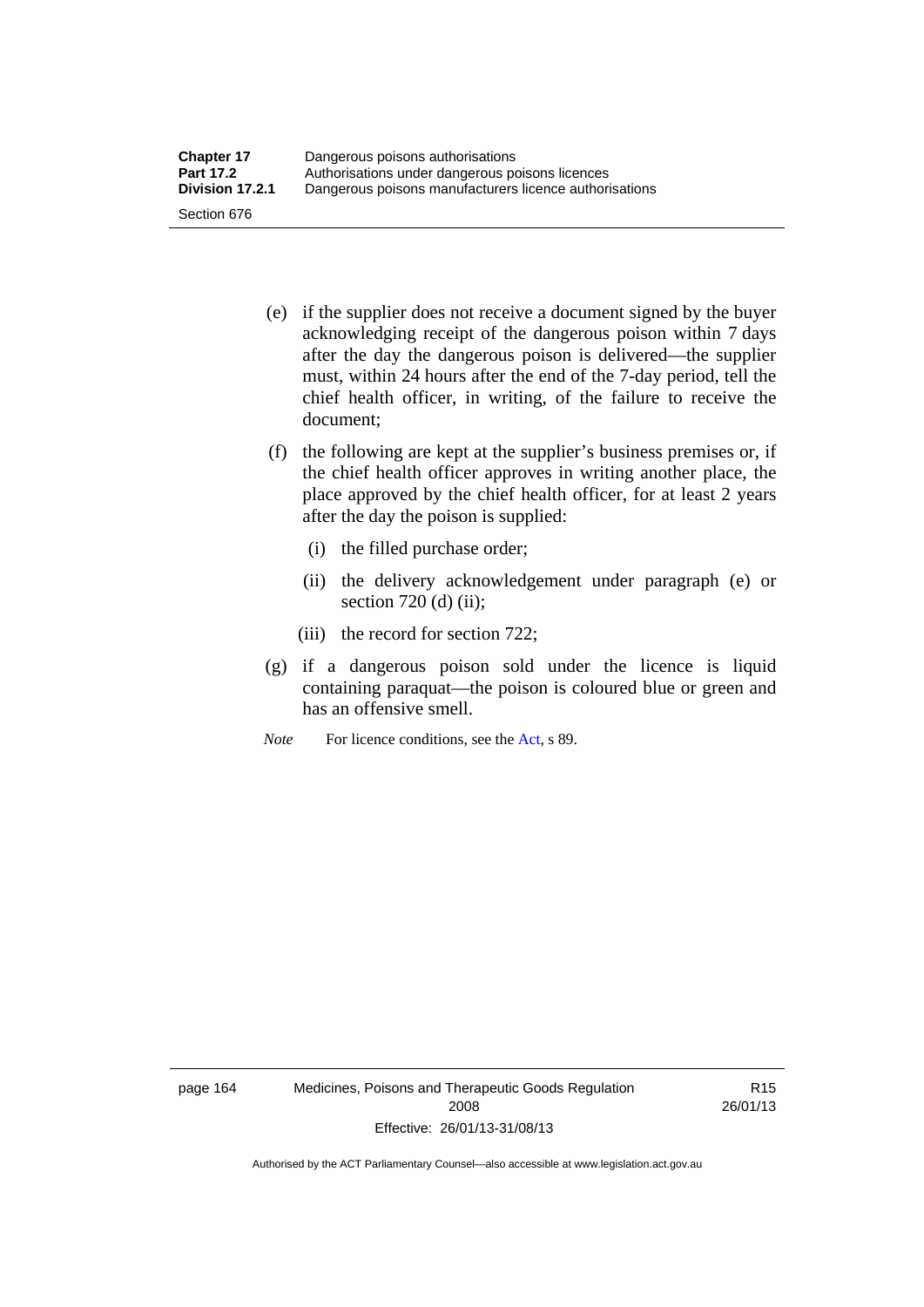### **Division 17.2.2 Dangerous poisons—research and education program licence authorisations**

- *Note 1* For authorisation for research and education programs by scientifically qualified people, see div 17.3.3.
- *Note 2* For other provisions about dangerous poisons research and education program licences, see pt 18.3.

### **680 Authorisations under dangerous poisons research and education program licences—Act, s 20 (1) (a)**

A dangerous poisons research and education program licence authorises—

- (a) the licence-holder to—
	- (i) issue a purchase order for a dangerous poison (the *licensed dangerous poison*) stated in the licence for the program stated in the licence; and
	- (ii) obtain a licensed dangerous poison on a purchase order for the program; and
	- (iii) possess a licensed dangerous poison for the program at the premises to which the licence relates; and
	- (iv) supply a licensed dangerous poison to anyone taking part in the program for the program; and
- (b) the program supervisor, and anyone taking part in the program, to deal with the licensed dangerous poison as authorised by the licence at the premises stated in the licence.

page 165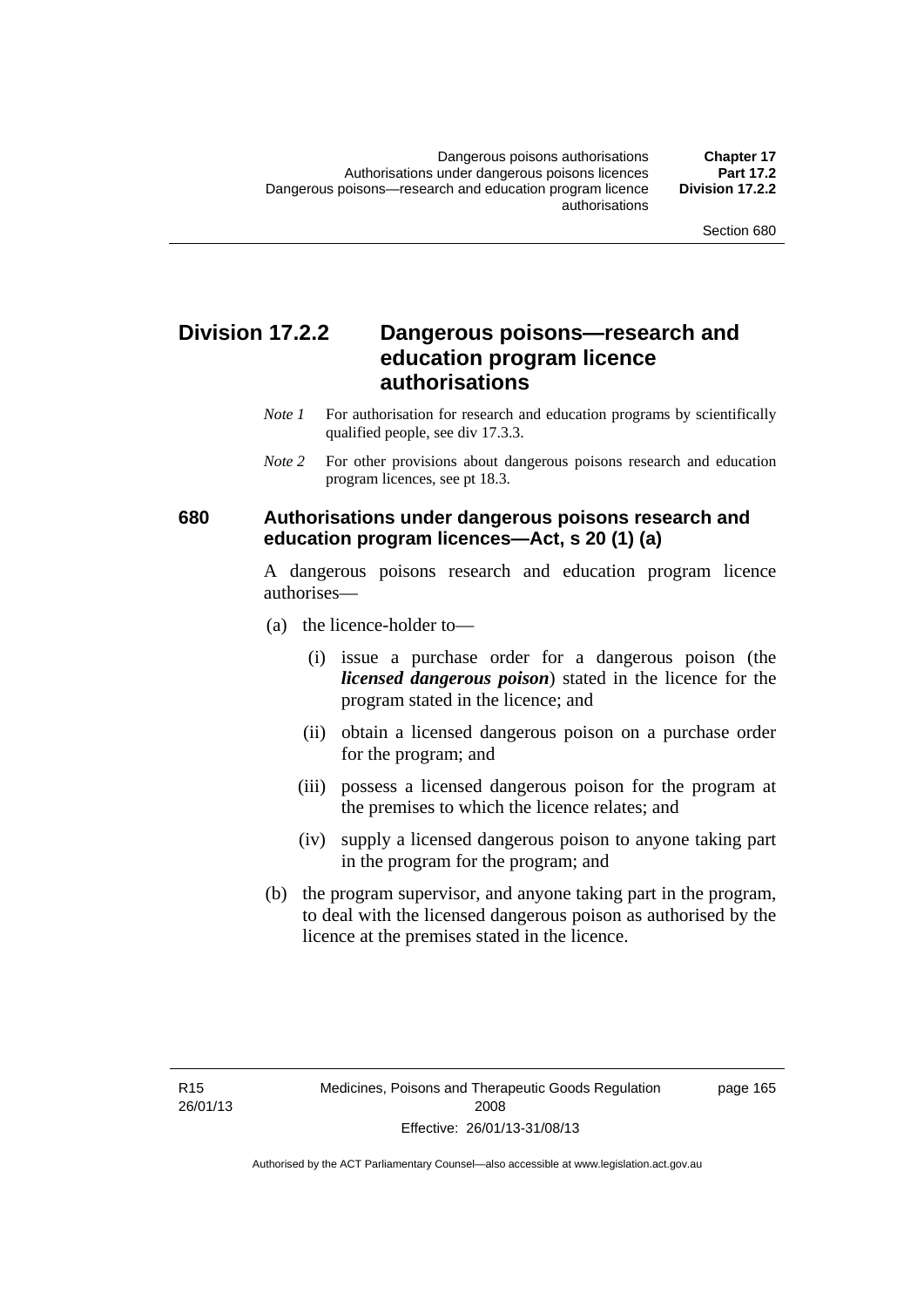| <b>Chapter 17</b> | Dangerous poisons authorisations                                           |  |
|-------------------|----------------------------------------------------------------------------|--|
| <b>Part 17.2</b>  | Authorisations under dangerous poisons licences                            |  |
| Division 17.2.2   | Dangerous poisons—research and education program licence<br>authorisations |  |
| Section 681       |                                                                            |  |

**681 Authorisation condition for dangerous poisons research and education program licences—Act, s 44 (1) (b) and (2) (b)** 

A licence-holder's authorisation to obtain a dangerous poison under a dangerous poisons research and education program licence is subject to the condition that the poison is purchased on a complying purchase order.

*Note* For licence conditions, see the [Act](http://www.legislation.act.gov.au/a/2008-26/default.asp), s 89.

page 166 Medicines, Poisons and Therapeutic Goods Regulation 2008 Effective: 26/01/13-31/08/13

R15 26/01/13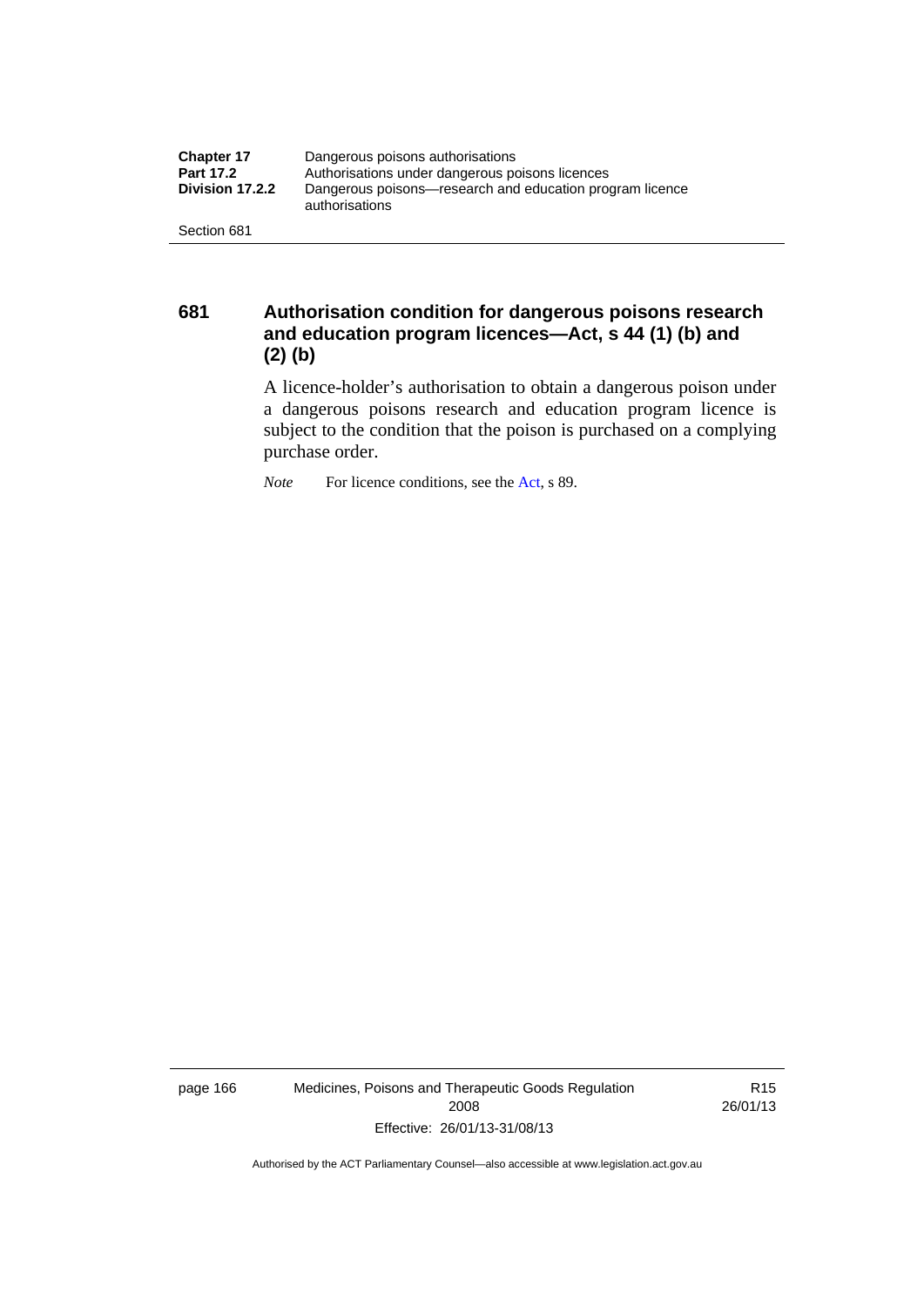### **Division 17.2.3 Dangerous poisons suppliers licence authorisations**

*Note* For other provisions about dangerous poisons suppliers licences, see pt 18.4.

#### **685 Authorisations under dangerous poisons suppliers licences—Act, s 20 (1) (b)**

- (1) A dangerous poisons suppliers licence authorises the holder to do any of the following in relation to a dangerous poison (the *licensed dangerous poison*) stated in the licence at the premises (the *licensed premises*) stated in the licence:
	- (a) issue a purchase order for a licensed dangerous poison;
	- (b) obtain a licensed dangerous poison on a purchase order for sale from the licensed premises;
	- (c) possess a licensed dangerous poison for sale from the licensed premises;
	- (d) sell a licensed dangerous poison on a purchase order to—
		- (i) someone authorised to issue a purchase order for the dangerous poison; or
		- (ii) someone in another State who may obtain the dangerous poison under the law of the other State; or
		- (iii) someone in another country who may lawfully obtain the dangerous poison in the other country.
		- *Note* The dangerous poison must be sold on a purchase order in accordance with s 720 (see s 686).
- (2) However, an authorisation under subsection (1) does not apply if the licence states that it does not apply.

R15 26/01/13 page 167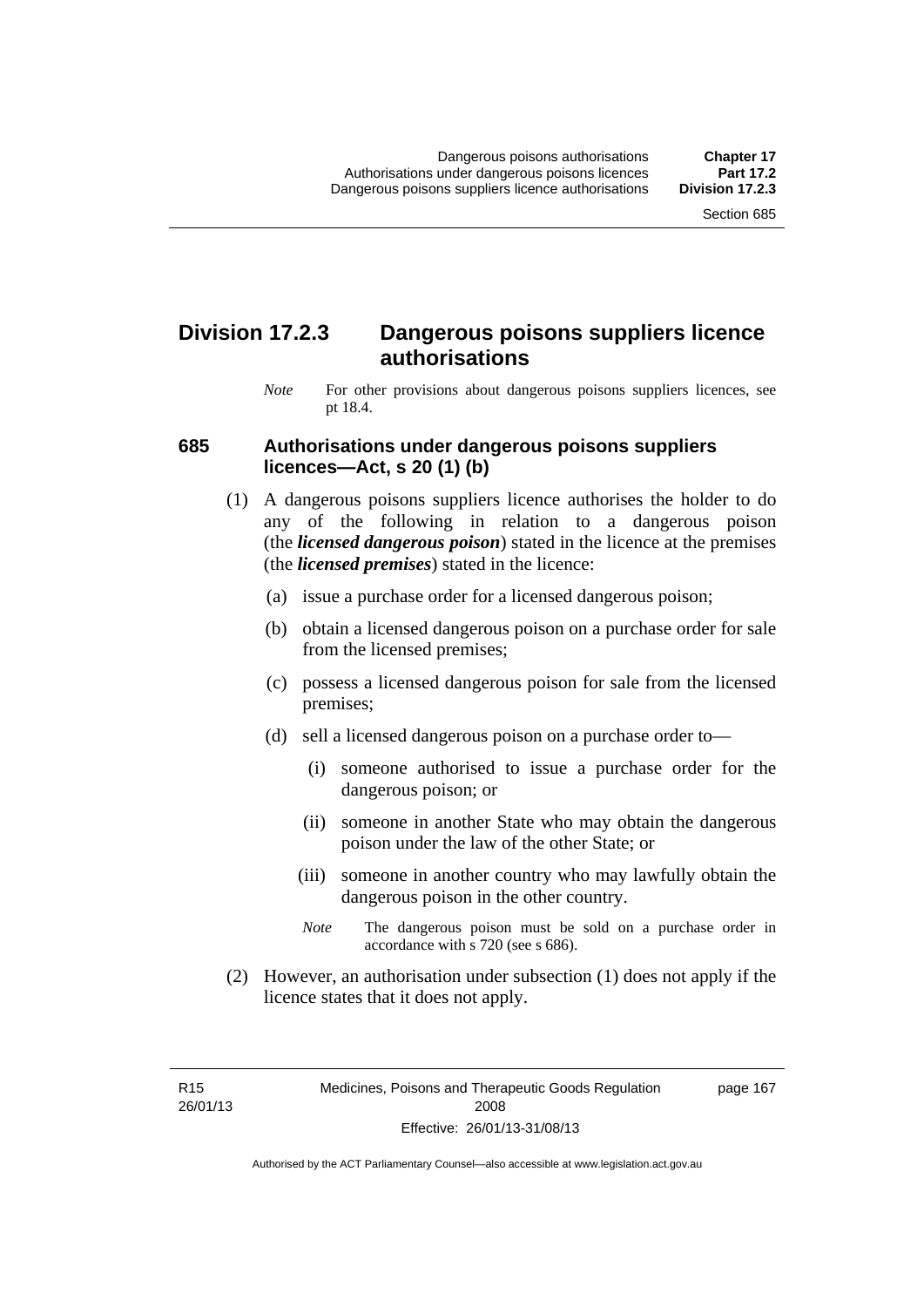(3) Also, subsection (1) (d) (iii) does not apply in relation to a licensed dangerous poison that is a prohibited export under the *[Customs](http://www.comlaw.gov.au/Series/C1901A00006)  [Act 1901](http://www.comlaw.gov.au/Series/C1901A00006)* (Cwlth).

### **686 Authorisation conditions for dangerous poisons suppliers licences—Act, s 44 (1) (b) and (2) (b)**

A licence-holder's authorisation under a dangerous poisons suppliers licence is subject to the following conditions:

- (a) the dealings with a dangerous poison authorised by the licence will be carried out under the supervision of an individual approved under section 716 (1) (Restrictions on issuing of dangerous poisons suppliers licences—[Act](http://www.legislation.act.gov.au/a/2008-26/default.asp), s 85 (1) (a));
- (b) a dangerous poison sold under the licence will be sold on a purchase order in accordance with section 720 (Supplying dangerous poisons on purchase orders);
- (c) a dangerous poison sold under the licence will be supplied for a non-household (including a non-household garden) purpose only;
- (d) if a dangerous poison sold under the licence is subject to the medicines and poisons standard, appendix J (Conditions for availability and use of Schedule 7 poisons), condition 3—the poison will be supplied only to a person who is allowed to use the poison under the condition;
	- *Note* Condition 3 relates to a dangerous poison that is not to be used except by or in accordance with the directions of an accredited government vermin control officer.
- (e) if the supplier does not receive a document signed by the buyer acknowledging receipt of the dangerous poison within 7 days after the day the dangerous poison is delivered—the supplier must, within 24 hours after the end of the 7-day period, tell the chief health officer, in writing, of the failure to receive the document;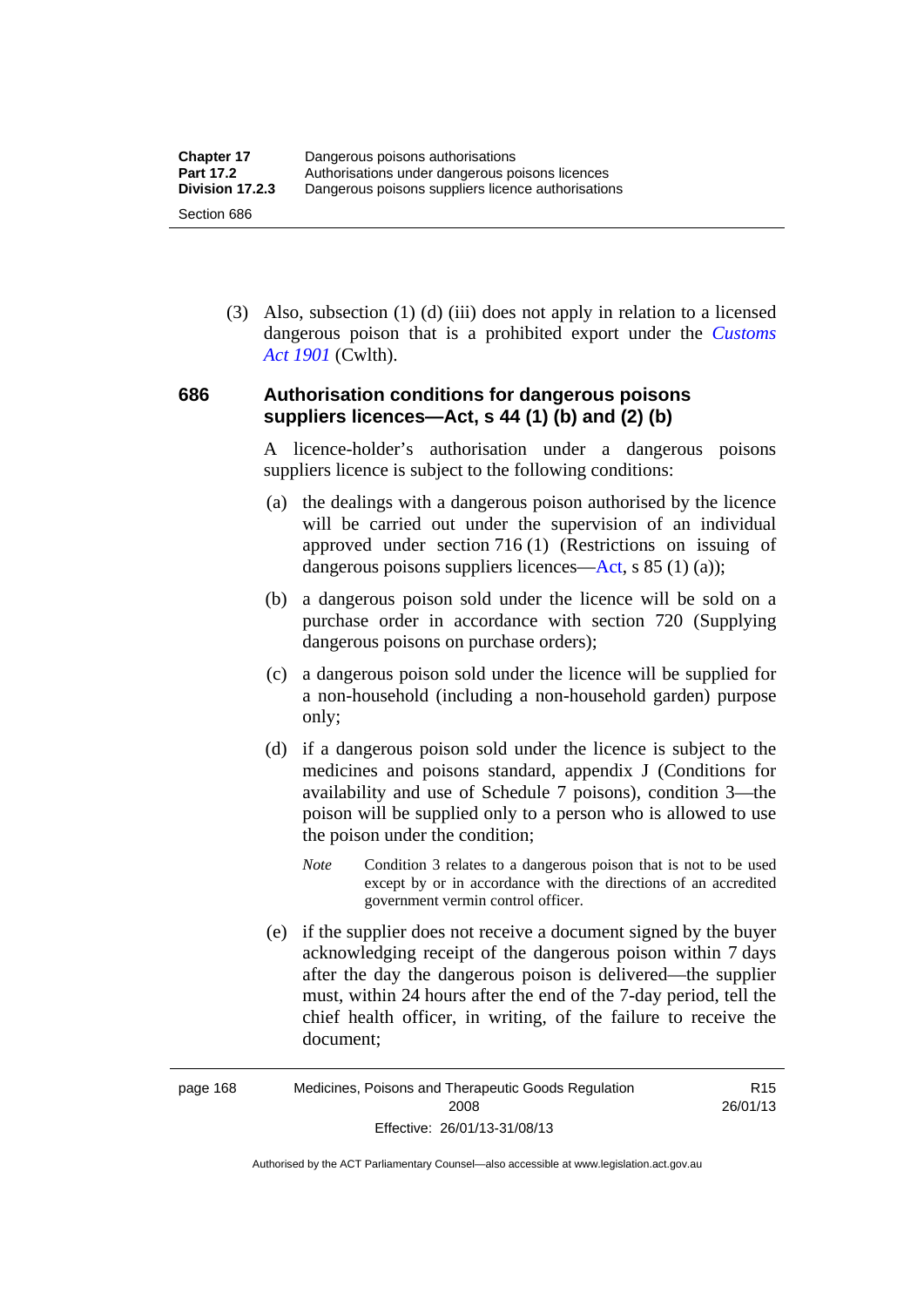- (f) the following are kept at the supplier's business premises or, if the chief health officer approves in writing another place, the place approved by the chief health officer, for at least 2 years after the day the poison is supplied:
	- (i) the filled purchase order;
	- (ii) the delivery acknowledgement under paragraph (e) or section 720 (d) (ii);
	- (iii) the record for section 722;
- (g) if a dangerous poison sold under the licence is liquid containing paraquat—the poison is coloured blue or green and has an offensive smell.
- *Note* For licence conditions, see the [Act](http://www.legislation.act.gov.au/a/2008-26/default.asp), s 89.

R15 26/01/13 Medicines, Poisons and Therapeutic Goods Regulation 2008 Effective: 26/01/13-31/08/13

page 169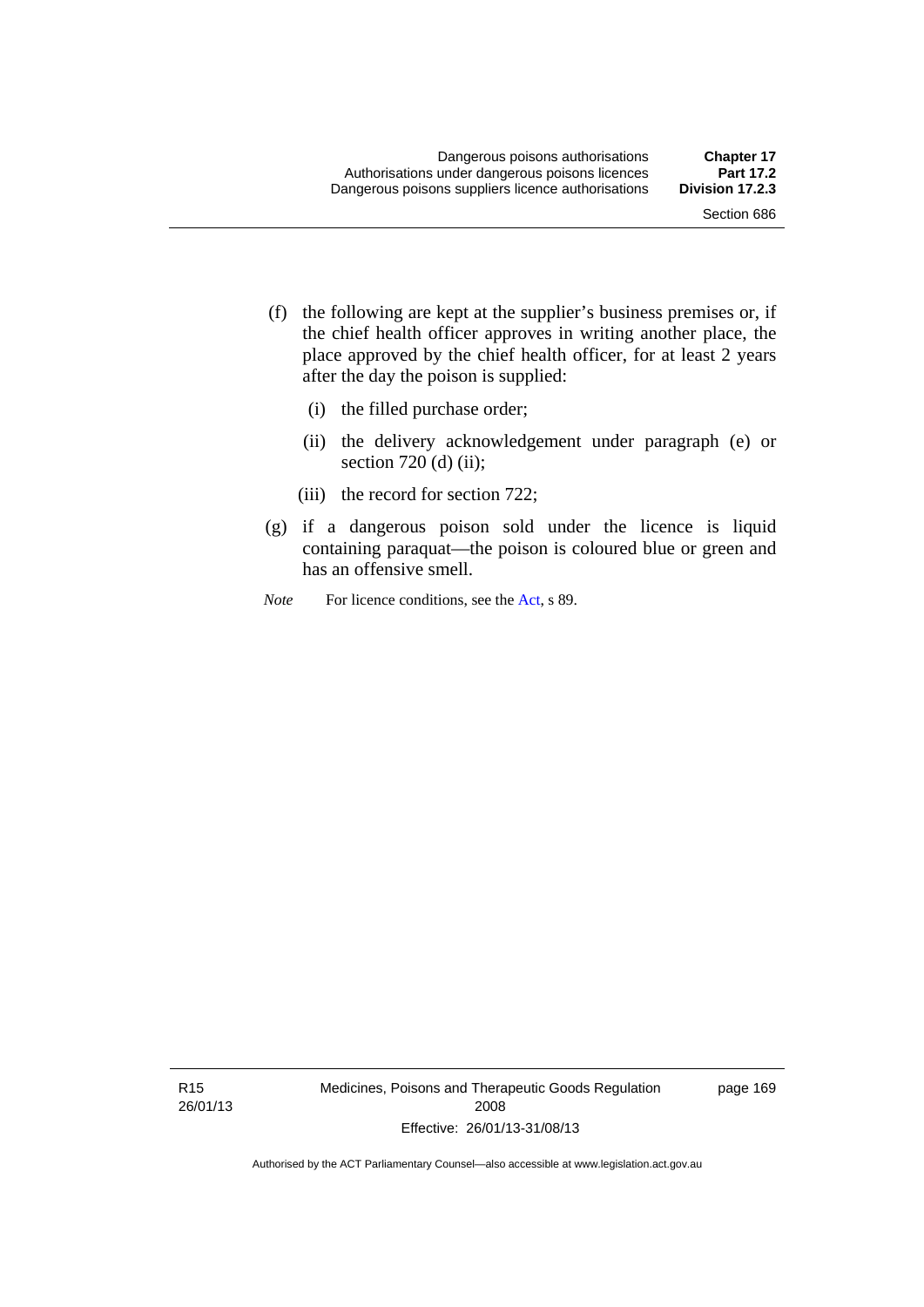# **Part 17.3 Other dangerous poisons authorisations**

### **Division 17.3.1 Authorisations for manufacturing etc purposes**

### **690 Manufacturing etc authorisations for dangerous poisons—Act, s 20 (2) (a)**

(1) In this section:

*relevant dealing*, with a dangerous poison, means any of the following:

- (a) issuing a purchase order for the poison;
- (b) obtaining the poison;
- (c) possessing the poison;
- (d) issuing a purchase order for the poison;
- (e) discarding the poison.
- (2) A person mentioned in schedule 4 (Dangerous poisons manufacturing etc authorisations), column 2 is authorised for a relevant dealing with a dangerous poison mentioned in column 3 in relation to the person if—
	- (a) the poison is for a purpose mentioned in column 4 in relation to the person; and
	- (b) the dealing is consistent with any condition or restriction for the dealing mentioned in column 3; and

R15 26/01/13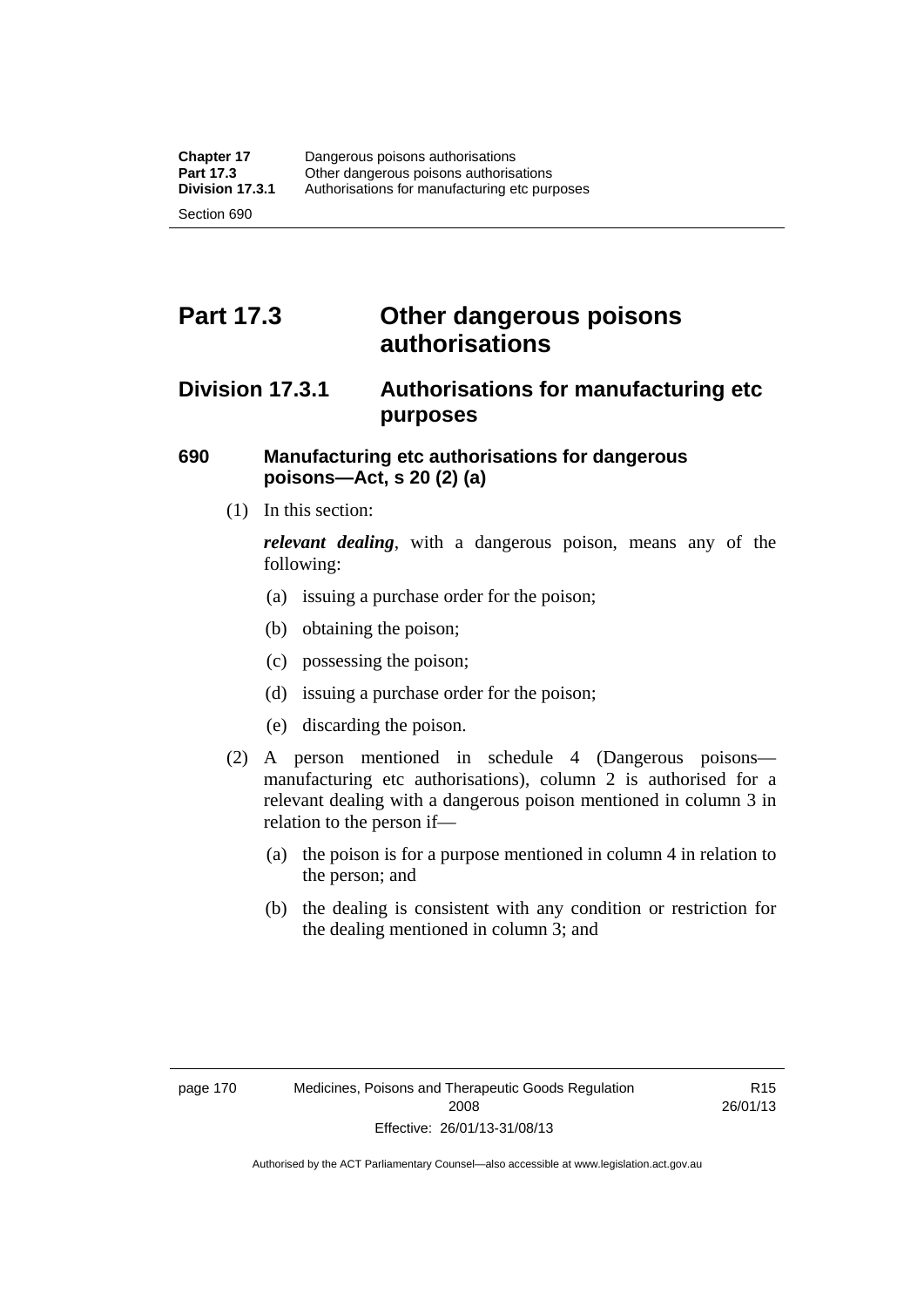page 171

- (c) if the dealing is issuing a purchase order for the poison—the purchase order complies with section 721 (General requirements for dangerous poisons purchase orders[—Act](http://www.legislation.act.gov.au/a/2008-26/default.asp), s 38 (2) (c)).
	- *Note* A purchase order must be in writing (see [Act](http://www.legislation.act.gov.au/a/2008-26/default.asp), dict, def *purchase order*).

### **Division 17.3.2 Authorisations for delivery people and commercial disposal operators**

### **692 Authorisations to deliver dangerous poisons under purchase orders—Act, s 26 (1) (b) and (2) (b), s 35 (1) (b), (2) (b) and s 36 (b)**

- (1) This section applies to an adult (the *delivery person*) who is—
	- (a) engaged to transport and deliver a dangerous poison supplied on a purchase order; or
	- (b) acting for a person mentioned in paragraph (a).
- (2) The delivery person is authorised to—
	- (a) obtain and possess the dangerous poison for the purpose of transporting and delivering the dangerous poison as engaged; and
	- (b) supply the dangerous poison to the entity named as the recipient in the purchase order or the entity's agent.

#### **Example—delivery person**

an employee of a courier service

- *Note 1 Entity* includes a person (see [Legislation Act,](http://www.legislation.act.gov.au/a/2001-14) dict, pt 1).
- *Note 2* An example is part of the regulation, is not exhaustive and may extend, but does not limit, the meaning of the provision in which it appears (see [Legislation Act,](http://www.legislation.act.gov.au/a/2001-14) s 126 and s 132).

R15 26/01/13 Medicines, Poisons and Therapeutic Goods Regulation 2008 Effective: 26/01/13-31/08/13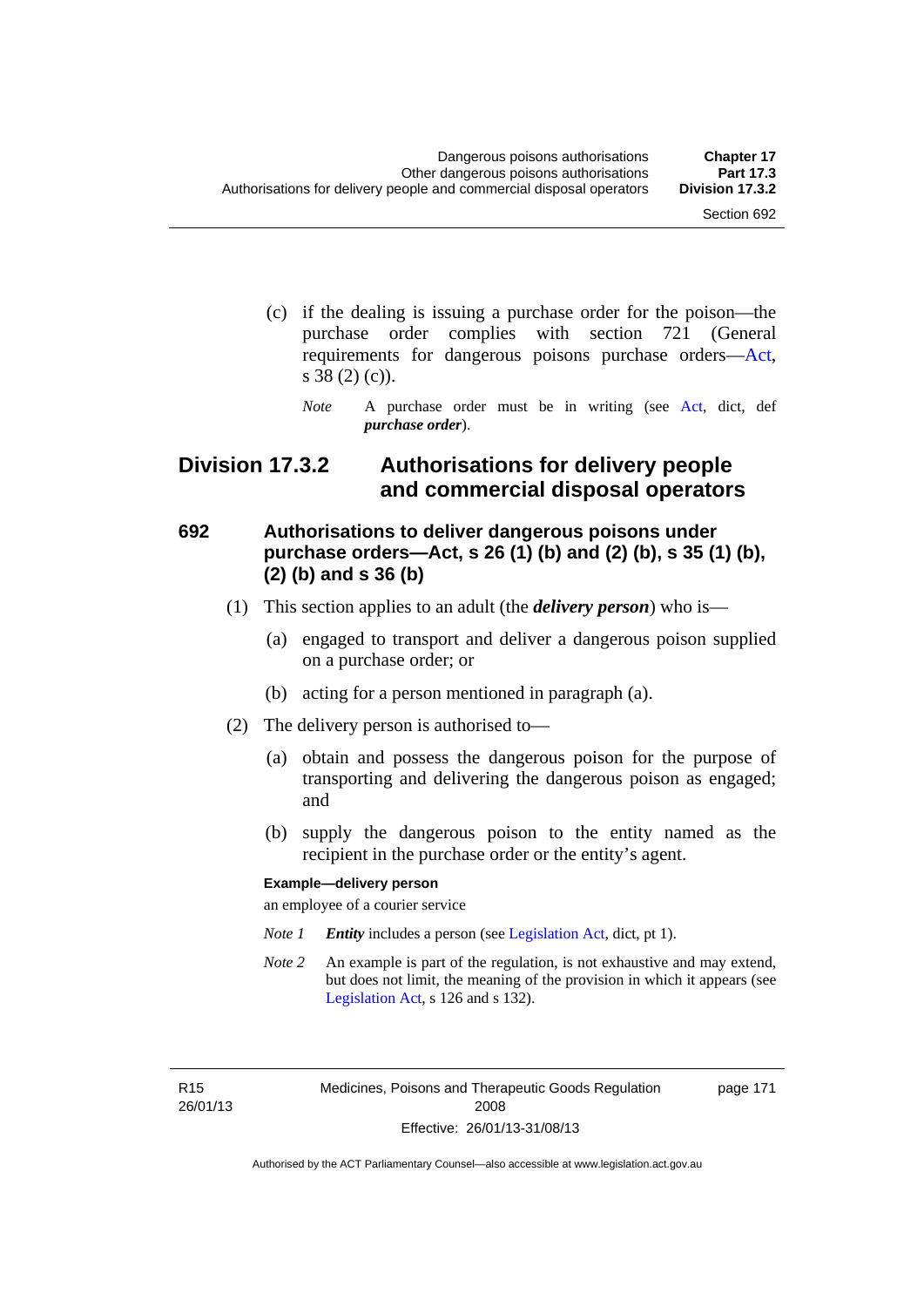### **693 Authorisation to supply dangerous poisons to commercial disposal operator for disposal—Act, s 26 (1) (b)**

A person is authorised to supply a dangerous poison for disposal to another person if the other person—

- (a) holds an environmental authorisation for the disposal of the dangerous poison; or
- (b) is an adult acting for a person mentioned in paragraph (a).
- *Note* For related authorisations, see pt 9.1.

### **694 Authorisations for commercial disposal operators—Act, s 26 (1) (b) and (2) (b), s 35 (1) (b) and (2) (b) and s 36 (b)**

- (1) This section applies to a person who—
	- (a) holds an environmental authorisation for the disposal of a dangerous poison; or
	- (b) is an adult acting for a person mentioned in paragraph (a).
- (2) The person is authorised to obtain and possess the dangerous poison for disposing of the poison as engaged.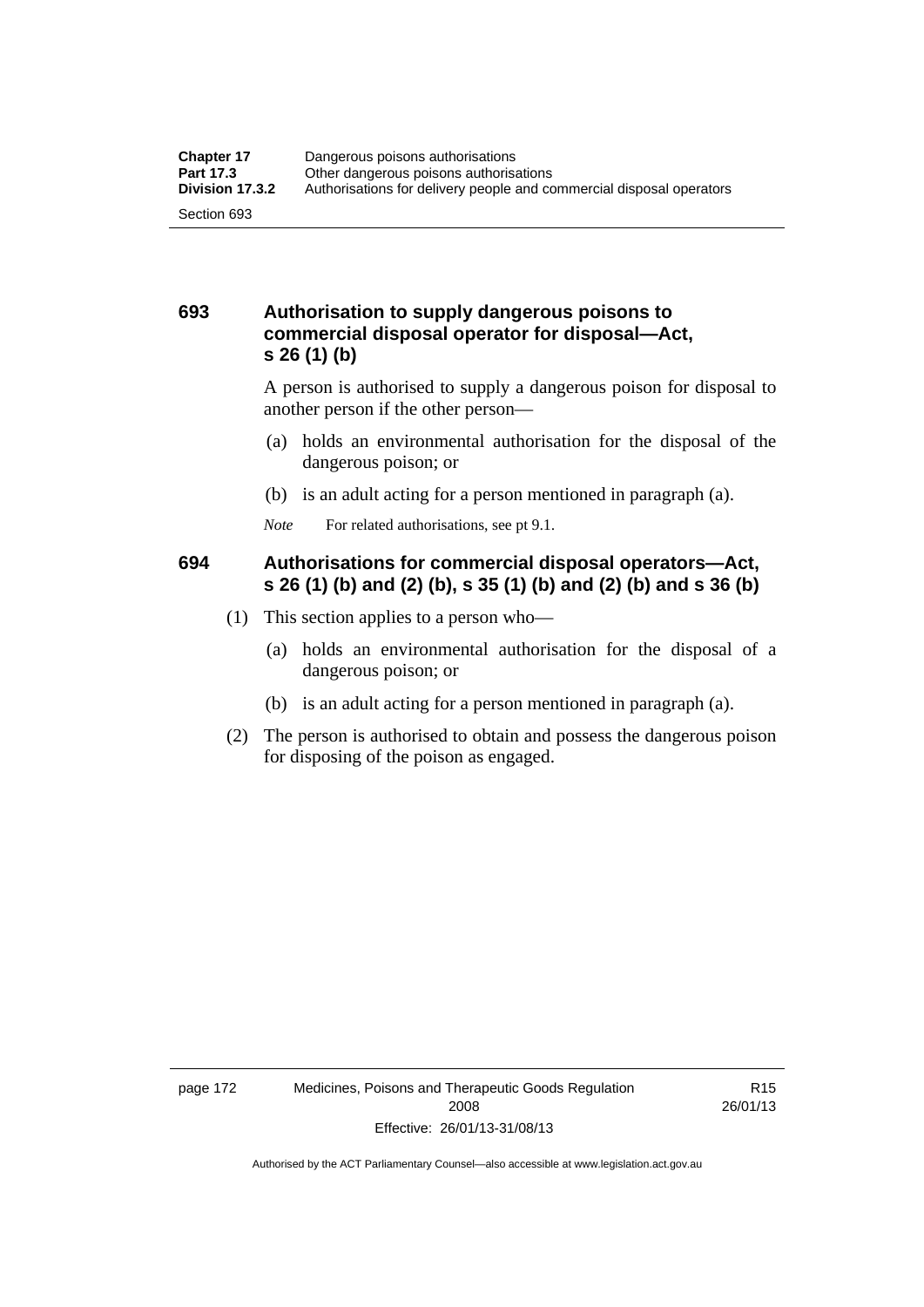### **Division 17.3.3 Authorisations for dangerous poisons research and education programs by scientifically qualified people**

*Note* A licence is required for research and education programs in relation to an administration-related dealing for human use (see [Act](http://www.legislation.act.gov.au/a/2008-26/default.asp), s 20 (3)).

### **695 Authorisations for dangerous poisons research and education—Act, s 26 (1) and (2) (b)**

- (1) A scientifically qualified person employed at a recognised research institution is authorised to do the following for the purposes of an authorised activity at the institution:
	- (a) issue a purchase order for a dangerous poison;
	- (b) obtain on a purchase order a dangerous poison;
	- (c) possess a dangerous poison;
	- (d) supply a dangerous poison to a person (a *relevant person*) who is taking part in the authorised activity at the institution.
	- *Note 1 Scientifically qualified person*—see the dictionary.
	- *Note 2 Recognised research institution*—see the [Act](http://www.legislation.act.gov.au/a/2008-26/default.asp), s 20 (5).
- (2) A relevant person is authorised to do the following in relation to a dangerous poison for the purposes of an authorised activity:
	- (a) obtain the poison from the scientifically qualified person for the activity;
	- (b) possess the poison for the purposes of the activity;
	- (c) supply the poison to the scientifically qualified person for the activity.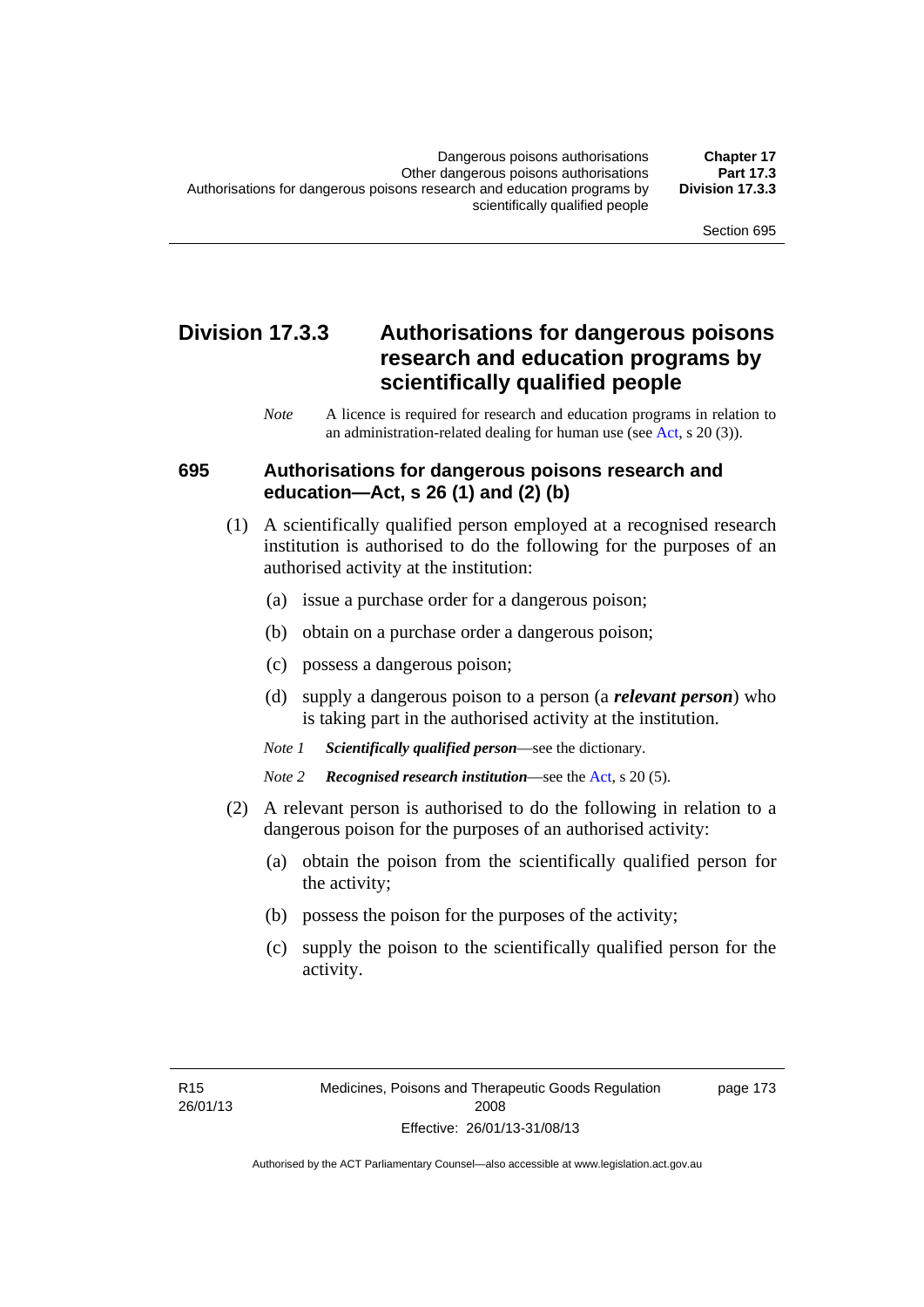| <b>Chapter 17</b> | Dangerous poisons authorisations                                                                           |  |
|-------------------|------------------------------------------------------------------------------------------------------------|--|
| Part 17.3         | Other dangerous poisons authorisations                                                                     |  |
| Division 17.3.3   | Authorisations for dangerous poisons research and education programs by<br>scientifically qualified people |  |
| Section 696       |                                                                                                            |  |

(3) In this section:

*administration-related dealing*, in relation to a dangerous poison— see the [Act](http://www.legislation.act.gov.au/a/2008-26/default.asp), section 20 (5).

*authorised activity*, in relation to a dangerous poison at a recognised research institution, means the conduct of any of the following if it does not involve an administration-related dealing of the poison for human use:

- (a) medical or scientific research in relation to the poison at the institution;
- (b) instruction involving the poison at the institution;
- (c) quality control or analysis of the poison at the institution.

### **696 Authorisation conditions for dangerous poisons research and education—Act, s 44 (1) (b) and (2) (b)**

A scientifically qualified person's authorisation under section 695 is subject to the following conditions:

- (a) the person has written approval for the conduct of the authorised activity from the person in charge of—
	- (i) the recognised research institution; or
	- (ii) a faculty or division of the institution;
- (b) a dangerous poison is purchased on a complying purchase order;
- (c) the purchase order is for an amount of the poison approved in writing by the person in charge;
- (d) the dangerous poison is obtained from someone who is authorised to supply the poison to the person.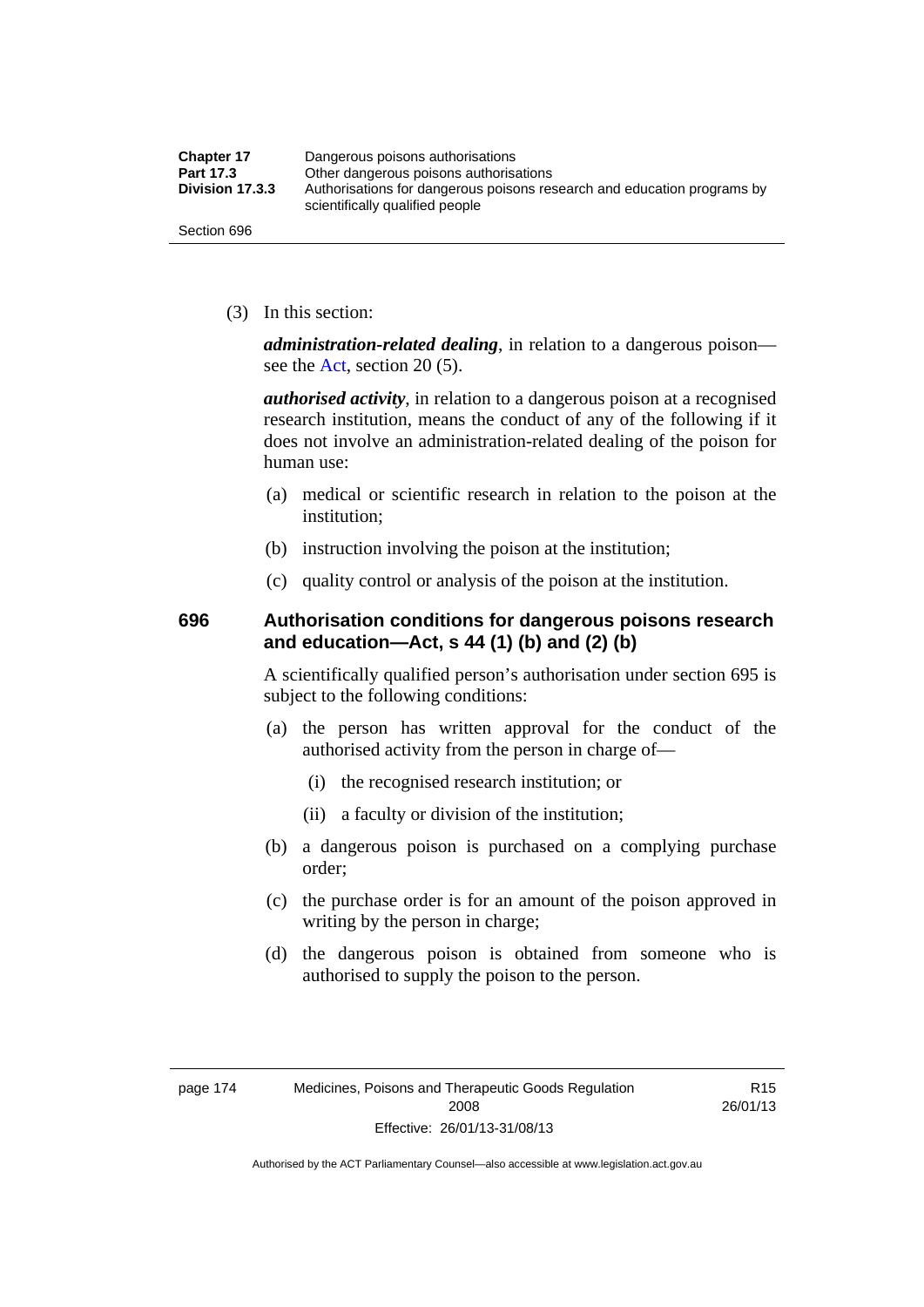# **Chapter 18 Dangerous poisons licences**

# **Part 18.1 Dangerous poisons licences generally**

### **700 Dangerous poisons licences that may be issued—Act, s 78 (2)**

The following licences for dangerous poisons may be issued:

- (a) a licence for the manufacture of a dangerous poison (a *dangerous poisons manufacturers licence*);
- (b) a licence for a program of research or education in relation to a dangerous poison (a *dangerous poisons research and education program licence*);
- (c) a licence for the supply of dangerous poisons (a *dangerous poisons suppliers licence*).
- *Note* Other dangerous poisons licences may also be issued (see [Act](http://www.legislation.act.gov.au/a/2008-26/default.asp), s 78 (3)).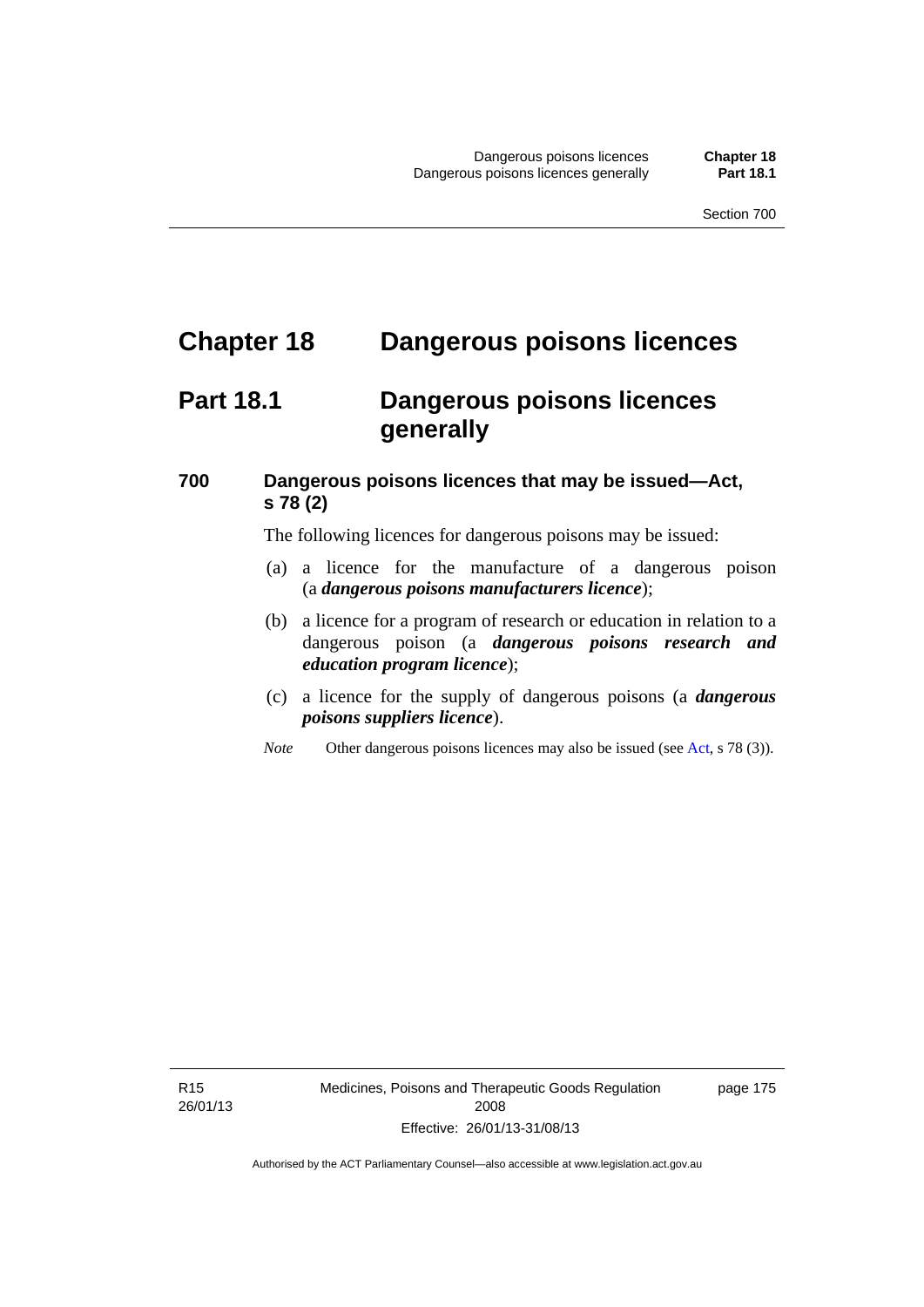# **Part 18.2 Dangerous poisons manufacturers licences**

### **705 Applications for dangerous poisons manufacturers licences**

- (1) An application for a dangerous poisons manufacturers licence must be in writing, signed by the applicant, and include the following:
	- (a) the dangerous poisons to which the application relates;
	- (b) the full name of the applicant;
	- (c) the applicant's ABN (if any);
	- (d) if the applicant is a corporation—the corporation's ACN;
	- (e) the location of the premises where the applicant proposes to deal with the poisons under the licence;
	- (f) the security arrangements proposed for the premises;
	- (g) the name of an individual who is to supervise the dealings to be authorised under the licence.
	- *Note 1* If a form is approved under the [Act](http://www.legislation.act.gov.au/a/2008-26/default.asp), s 198 for this provision, the form must be used.

*Note 2* A fee may be determined under the [Act,](http://www.legislation.act.gov.au/a/2008-26/default.asp) s 197 for this provision.

- (2) The application must be accompanied by a plan of the premises that shows—
	- (a) each part of the premises where a process in the manufacture of the dangerous poisons is proposed to be carried out and the nature of the process; and
	- (b) where it is proposed to store the dangerous poisons to which the application relates and any other dangerous poisons obtained for the manufacture of those dangerous poisons; and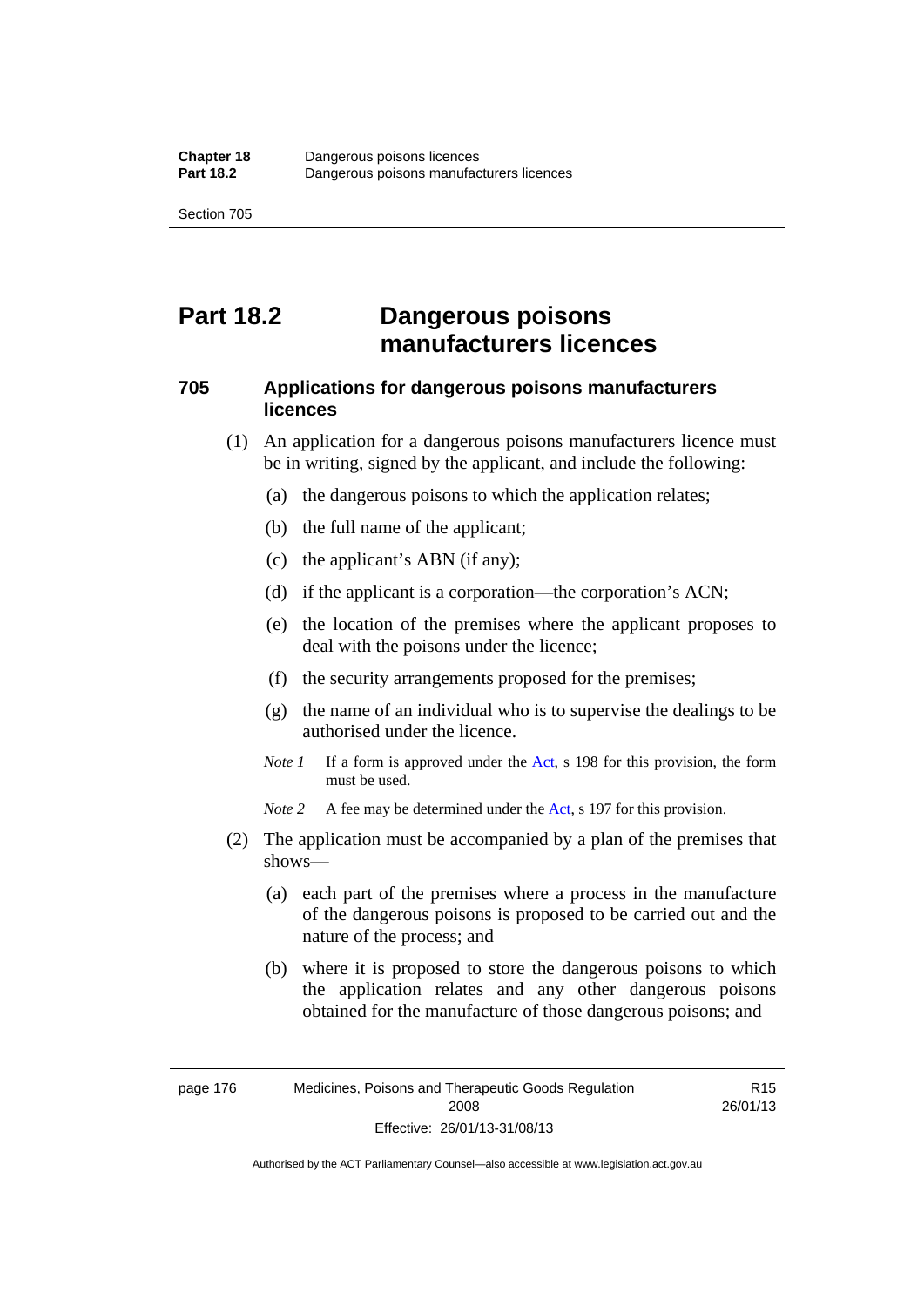(c) the location and nature of security devices.

### **706 Restrictions on issuing of dangerous poisons manufacturers licences—Act, s 85 (1) (a)**

- (1) The chief health officer must not issue a dangerous poisons manufacturers licence to a person unless dealings with dangerous poisons under the licence will be supervised by an individual nominated by the applicant and approved, in writing, by the chief health officer.
- (2) The chief health officer must not approve the nominated individual unless satisfied that the individual—
	- (a) is a suitable person to hold a dangerous poisons manufacturers licence; and
	- (b) has qualifications in chemistry, pharmacy or pharmacology or experience appropriate for the manufacture of dangerous poisons.
	- *Note* For changes of nominated individuals, see the [Act,](http://www.legislation.act.gov.au/a/2008-26/default.asp) s 93.
- (3) In this section:

*suitable person*, to hold a licence—see the [Act](http://www.legislation.act.gov.au/a/2008-26/default.asp), section 81.

### **707 Additional information for dangerous poisons manufacturers licences—Act, s 88 (1) (k)**

The name of the person approved under section 706 (1) to supervise the dealings with dangerous poisons authorised by the licence is prescribed for a dangerous poisons manufacturers licence.

page 177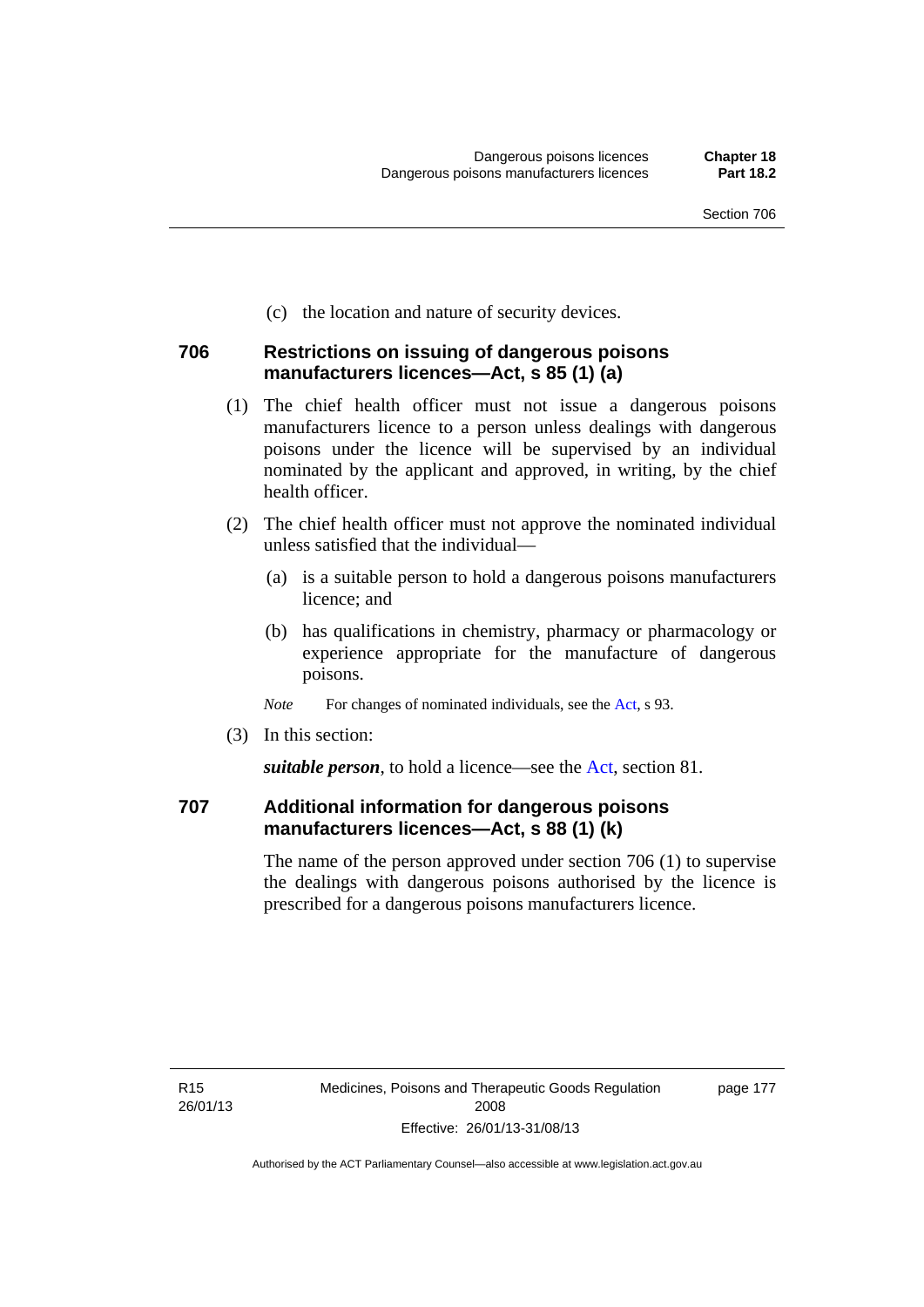## **Part 18.3 Dangerous poisons research and education program licences**

### **710 Applications for dangerous poisons research and education program licences**

- (1) An application for a dangerous poisons research and education program licence for a dangerous poison must be in writing, signed by the applicant, and include the following:
	- (a) the full name, address and academic, professional or other relevant qualifications of—
		- (i) the person who is to supervise the program; and
		- (ii) the person who is to conduct the program;
	- (b) the name of the recognised research institution at or under which the program is proposed to be conducted;

*Note Recognised research institution*—see the [Act](http://www.legislation.act.gov.au/a/2008-26/default.asp), s 20 (5).

- (c) whether the program will be conducted at, or under the authority of, the recognised research institution;
- (d) the premises where the program will be conducted;
- (e) the dangerous poison, and the form and strength of the poison, for which the licence is sought;
- (f) the maximum quantity of the dangerous poison that would be possessed under the licence at any time;
- (g) a description of the program, including an explanation of why the program cannot be carried out satisfactorily without the use of the dangerous poison;
- (h) the supervision arrangements for the program;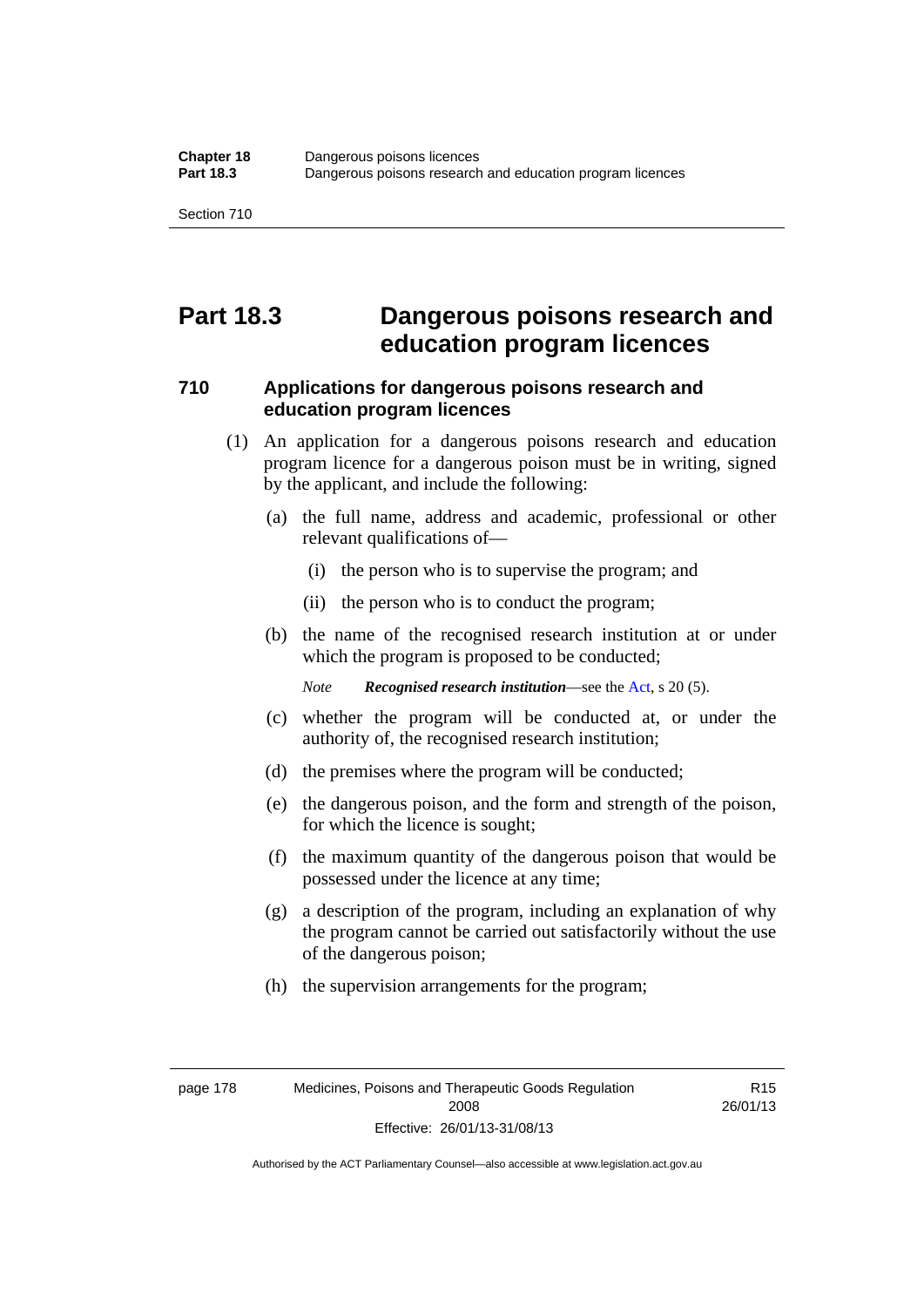- (i) the period for which the licence is sought.
- *Note 1* If a form is approved under the [Act](http://www.legislation.act.gov.au/a/2008-26/default.asp), s 198 for this provision, the form must be used.
- *Note 2* A fee may be determined under the [Act,](http://www.legislation.act.gov.au/a/2008-26/default.asp) s 197 for this provision.
- (2) The application must be accompanied by a written approval of the program by the person in charge of—
	- (a) the recognised research institution; or
	- (b) a faculty or division of the institution.

### **711 Restrictions on issuing of dangerous poisons research and education program licences—Act, s 85 (1) (a)**

The chief health officer must not issue a dangerous poisons research and education program licence to a person unless—

- (a) the program to which the licence relates will be conducted at, or under the authority of, a recognised research institution; and
- (b) the program is approved by a person mentioned in section 710 (2); and
- (c) satisfied that the program—
	- (i) cannot be carried out without the use of the dangerous poison to which the licence application relates; and
	- (ii) will be adequately supervised.

page 179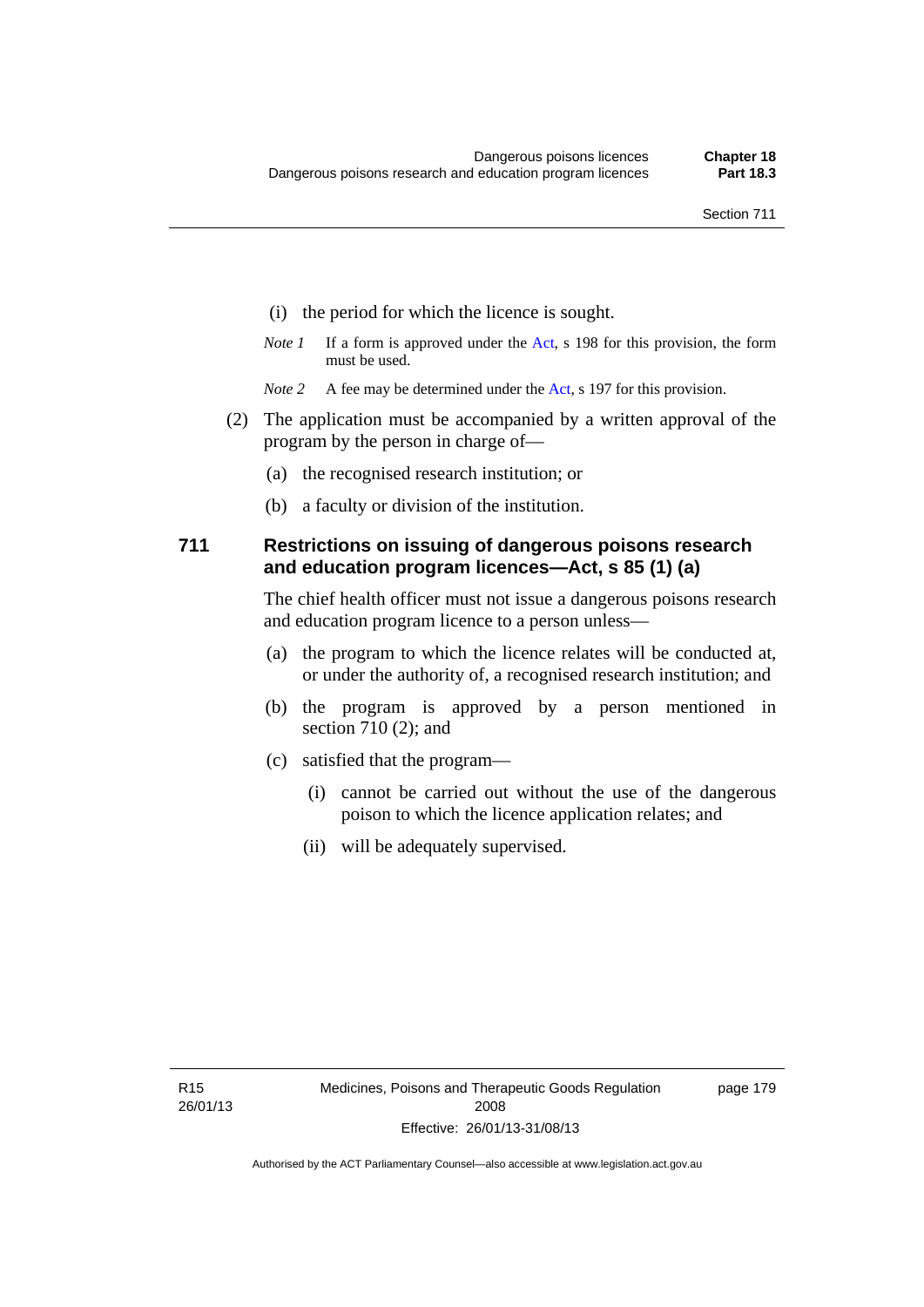### **712 Additional information for dangerous poisons research and education licences—Act, s 88 (1) (k)**

The following additional information is prescribed for a dangerous poisons research and education licence:

- (a) the research or education program for which the licence is issued;
- (b) the name of the program's supervisor;
- (c) the dealings with a dangerous poison authorised by the licence;
- (d) the premises where the program will be conducted;
- (e) the maximum quantity of the dangerous poison that may be possessed at any time for the program;
- (f) the total quantity of the dangerous poison that may be possessed for the program during the period of the licence;
- (g) the form and strength of the dangerous poison that may be obtained and possessed for the program.

page 180 Medicines, Poisons and Therapeutic Goods Regulation 2008 Effective: 26/01/13-31/08/13

R15 26/01/13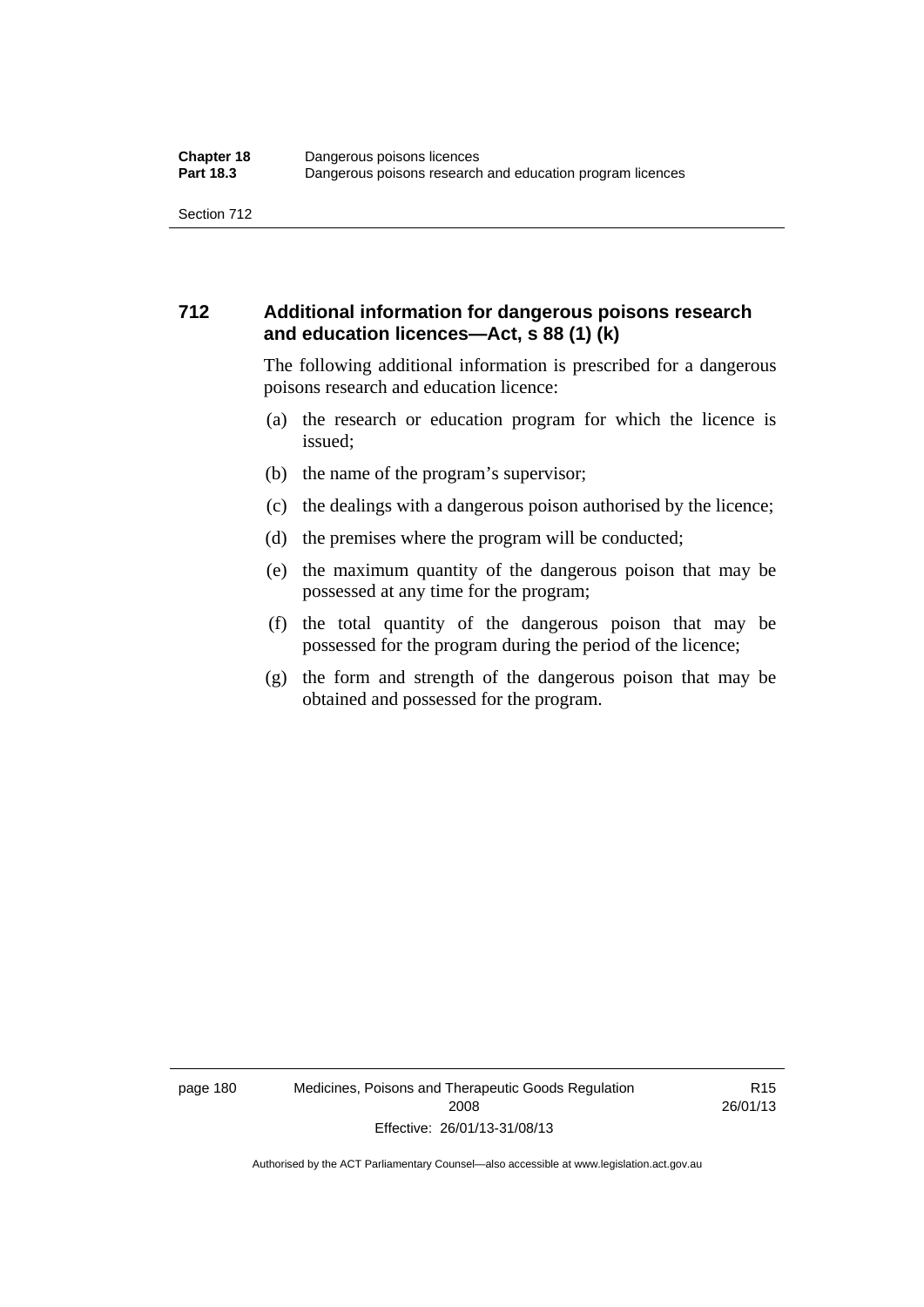# **Part 18.4 Dangerous poisons suppliers licences**

#### **715 Applications for dangerous poisons suppliers licences**

- (1) An application for a dangerous poisons suppliers licence must be in writing, signed by the applicant, and include the following:
	- (a) the dangerous poisons to which the application relates;
	- (b) the full name of the applicant;
	- (c) the applicant's ABN (if any);
	- (d) if the applicant is a corporation—the corporation's ACN;
	- (e) the location of the premises where the applicant proposes to deal with the poisons under the licence;
	- (f) the security arrangements proposed for the premises;
	- (g) the name of an individual who is to supervise the dealings to be authorised under the licence.
	- *Note 1* If a form is approved under the [Act](http://www.legislation.act.gov.au/a/2008-26/default.asp), s 198 for this provision, the form must be used.
	- *Note* 2 A fee may be determined under the [Act,](http://www.legislation.act.gov.au/a/2008-26/default.asp) s 197 for this provision.
- (2) The application must be accompanied by a plan of the premises that shows—
	- (a) where it is proposed to store the dangerous poisons; and
	- (b) the location and nature of security devices.

### **716 Restrictions on issuing of dangerous poisons suppliers licences—Act, s 85 (1) (a)**

(1) The chief health officer must not issue a dangerous poisons suppliers licence to a person unless dealings with dangerous poisons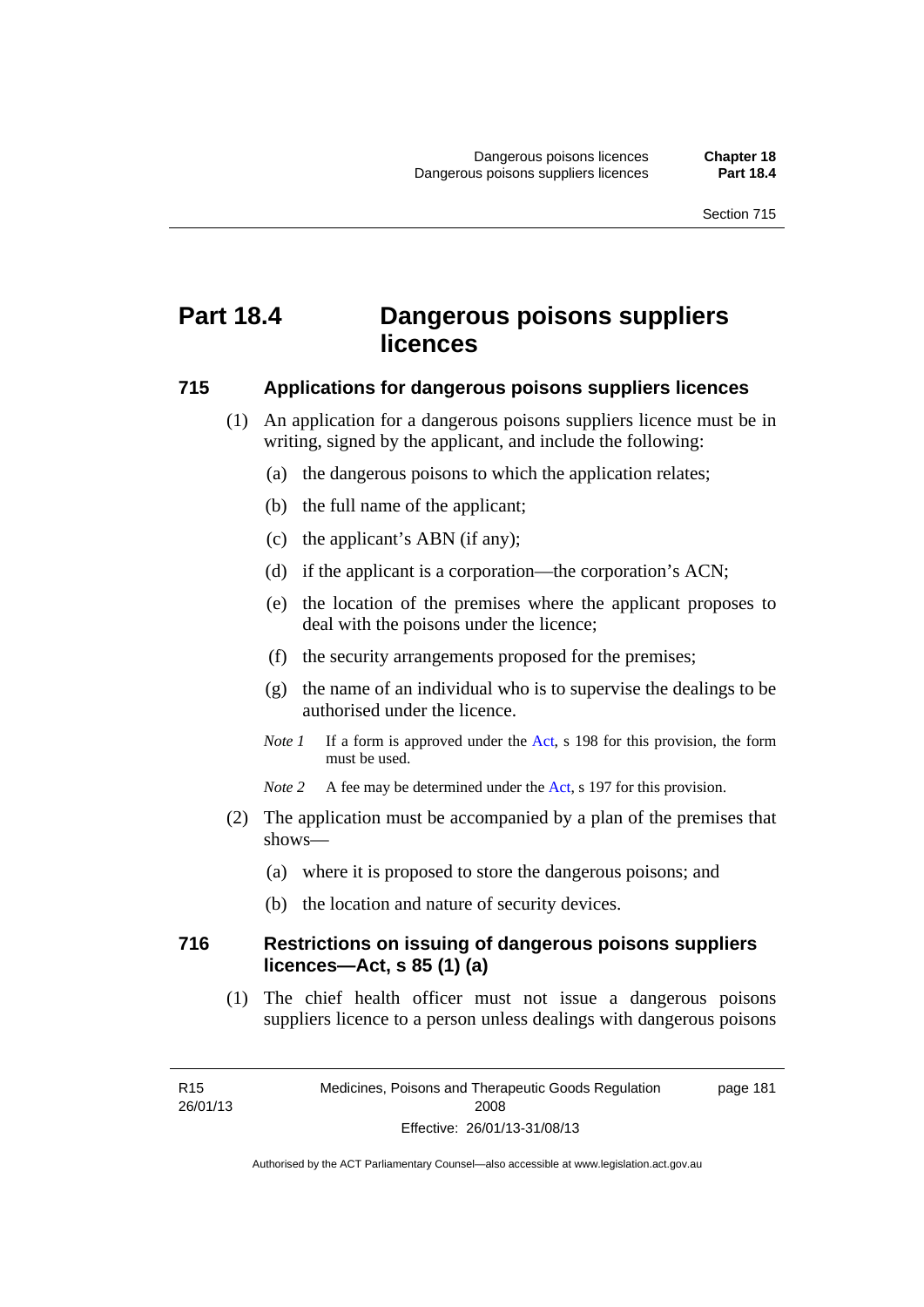under the licence will be supervised by an individual nominated by the applicant and approved, in writing, by the chief health officer.

- (2) The chief health officer must not approve the nominated individual unless satisfied that the individual—
	- (a) is a suitable person to hold a dangerous poisons suppliers licence; and
	- (b) has qualifications in chemistry, pharmacy or pharmacology or experience appropriate for the sale of dangerous poisons.

*Note* For changes of nominated individuals, see the [Act,](http://www.legislation.act.gov.au/a/2008-26/default.asp) s 93.

(3) In this section:

*suitable person*, to hold a licence—see the [Act](http://www.legislation.act.gov.au/a/2008-26/default.asp), section 81.

### **717 Additional information for dangerous poisons suppliers licences—Act, s 88 (1) (k)**

The name of the person approved under section 716 (1) to supervise the dealings with dangerous poisons authorised by the licence is prescribed for a dangerous poisons suppliers licence.

R15 26/01/13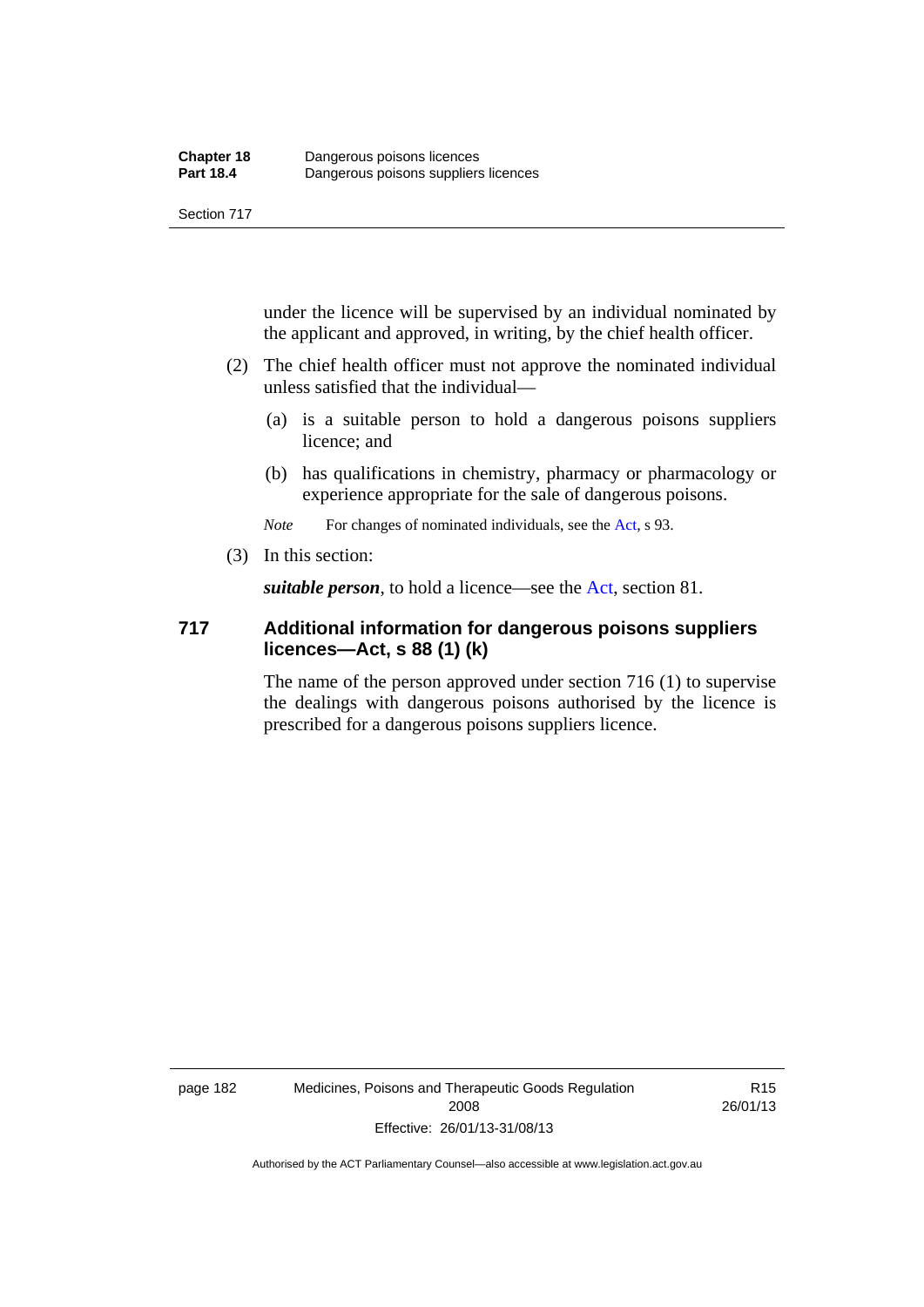# **Chapter 19 Dangerous poisons—other provisions**

### **Part 19.1 Dangerous poisons purchase orders**

#### **720 Supplying dangerous poisons on purchase orders**

The following are the requirements for the supply of a dangerous poison on a purchase order:

- (a) the dangerous poison is supplied in manufacturer's packs that comply with—
	- (i) section 731 (Packaging of supplied manufacturer's packs of dangerous poisons[—Act](http://www.legislation.act.gov.au/a/2008-26/default.asp), s 59 (1) (c) (i) and (2) (c) (i)); or
	- (ii) an approval under the [Act](http://www.legislation.act.gov.au/a/2008-26/default.asp), section 193 (Approval of non-standard packaging and labelling);
- (b) the manufacturer's packs are labelled in accordance with—
	- (i) section 732 (Labelling of supplied manufacturer's packs of dangerous poisons[—Act](http://www.legislation.act.gov.au/a/2008-26/default.asp), s  $60$  (1) (c) (i) and (2) (c) (i)); or
	- (ii) an approval under the [Act,](http://www.legislation.act.gov.au/a/2008-26/default.asp) section 193;
- (c) the manufacturer's packs are securely wrapped and packed;
- (d) if the dangerous poison is delivered in person by the supplier to the buyer—
	- (i) the poison is delivered to an adult; and
	- (ii) the delivery is acknowledged by the adult signing and dating a copy of the purchase order;

R15 26/01/13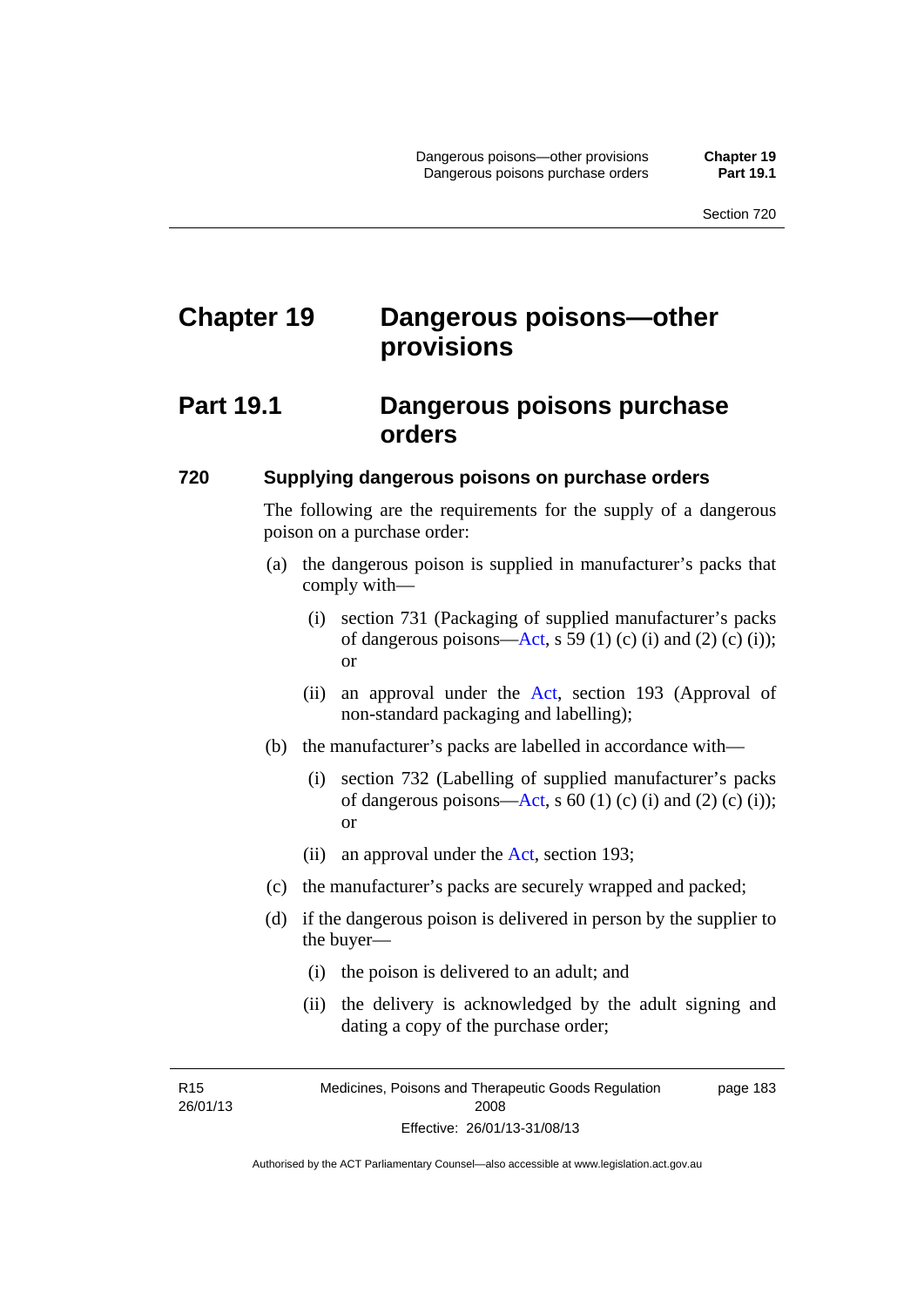(e) if the dangerous poison is not delivered in person by the supplier to the buyer—the poison is delivered to the buyer by a person whose procedures require the delivery of the poison to be signed for by the buyer or an adult employee of the buyer.

### **721 General requirements for dangerous poisons purchase orders—Act, s 38 (2) (c)**

- (1) A purchase order for a dangerous poison must be—
	- (a) signed by the person (the *issuer*) issuing the order; and
		- *Note* The purchase order must be signed with the issuer's usual signature (see [Act](http://www.legislation.act.gov.au/a/2008-26/default.asp), dict, def *signs*).
	- (b) if the issuer amends the order—initialled and dated by the issuer beside the amendment.
- (2) A purchase order for a dangerous poison must include the following:
	- (a) the issuer's name and business address and telephone number;
	- (b) the issuer's authority to issue the order;
	- (c) the dangerous poison, and the form, strength and quantity of the poison, to be supplied on the order.

### **722 Recording supply of dangerous poisons on purchase orders**

A person who supplies a dangerous poison to someone else on a purchase order must make a written record of the following information:

- (a) the date of the order;
- (b) the issuer's authority to issue the order;
- (c) the name, and the business address and telephone number, of the person to whom the dangerous poison is supplied;

R15

page 184 Medicines, Poisons and Therapeutic Goods Regulation 2008 Effective: 26/01/13-31/08/13 26/01/13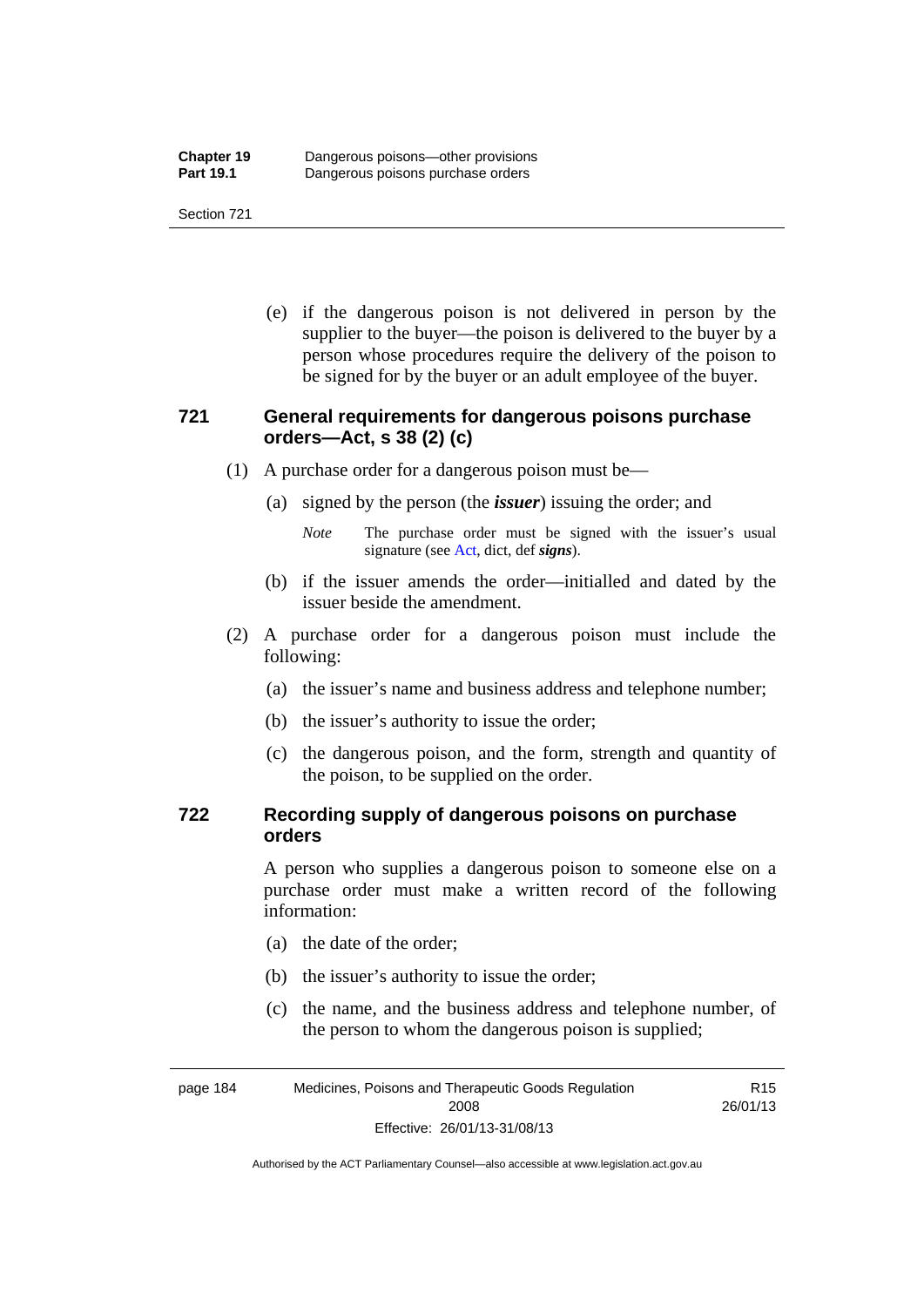- (d) the date the order is supplied;
- (e) the dangerous poison, and the form, strength and quantity of the poison, supplied.
- *Note Written* includes in electronic form (see [Act,](http://www.legislation.act.gov.au/a/2008-26/default.asp) dict).

R15 26/01/13 Medicines, Poisons and Therapeutic Goods Regulation 2008 Effective: 26/01/13-31/08/13

page 185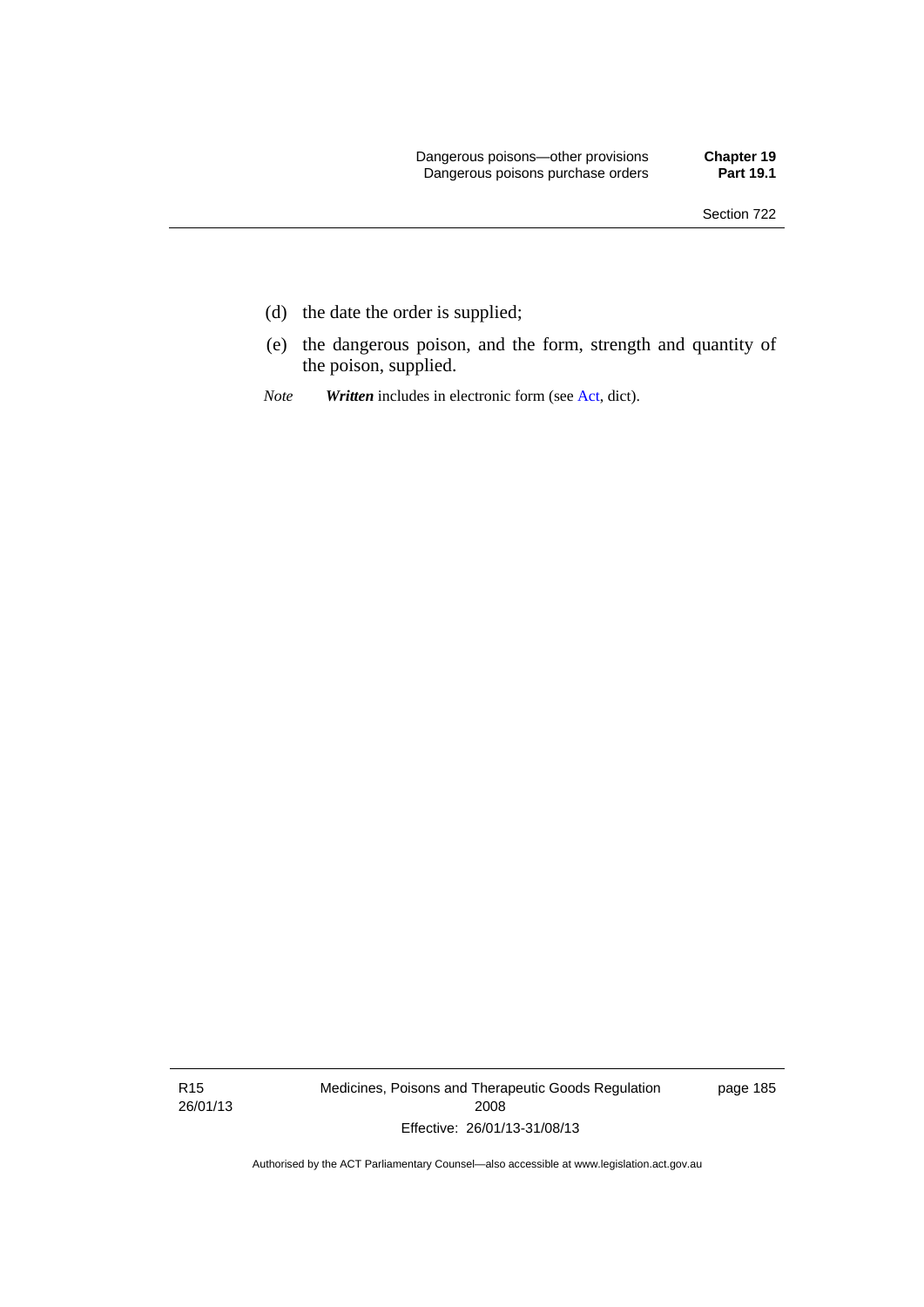## **Part 19.2 Wholesale supply of dangerous poisons under corresponding laws**

### **725 Conditions for wholesalers supplying dangerous poisons under corresponding laws—Act, s 20 (4) (c)**

The following conditions apply to a person who supplies dangerous poisons by wholesale under a corresponding law:

- (a) the person must not supply a dangerous poison to someone else (the *buyer*) unless—
	- (i) the buyer is authorised to possess the poison; and
	- (ii) the supply is in accordance with section 686 (Authorisation conditions for dangerous poisons suppliers licences—[Act,](http://www.legislation.act.gov.au/a/2008-26/default.asp) s 44 (1) (b) and (2) (b));
- (b) the poison is supplied for a non-household (including a non-household garden) purpose only;
- (c) if the poison is liquid containing paraquat—the poison is coloured blue or green and has an offensive smell.
- *Note 1* A purchase order must be in writing (see [Act,](http://www.legislation.act.gov.au/a/2008-26/default.asp) dict, def *purchase order*).
- *Note* 2 See pt 19.1 for other requirements in relation to supply of dangerous poisons on purchase orders.

page 186 Medicines, Poisons and Therapeutic Goods Regulation 2008 Effective: 26/01/13-31/08/13

R15 26/01/13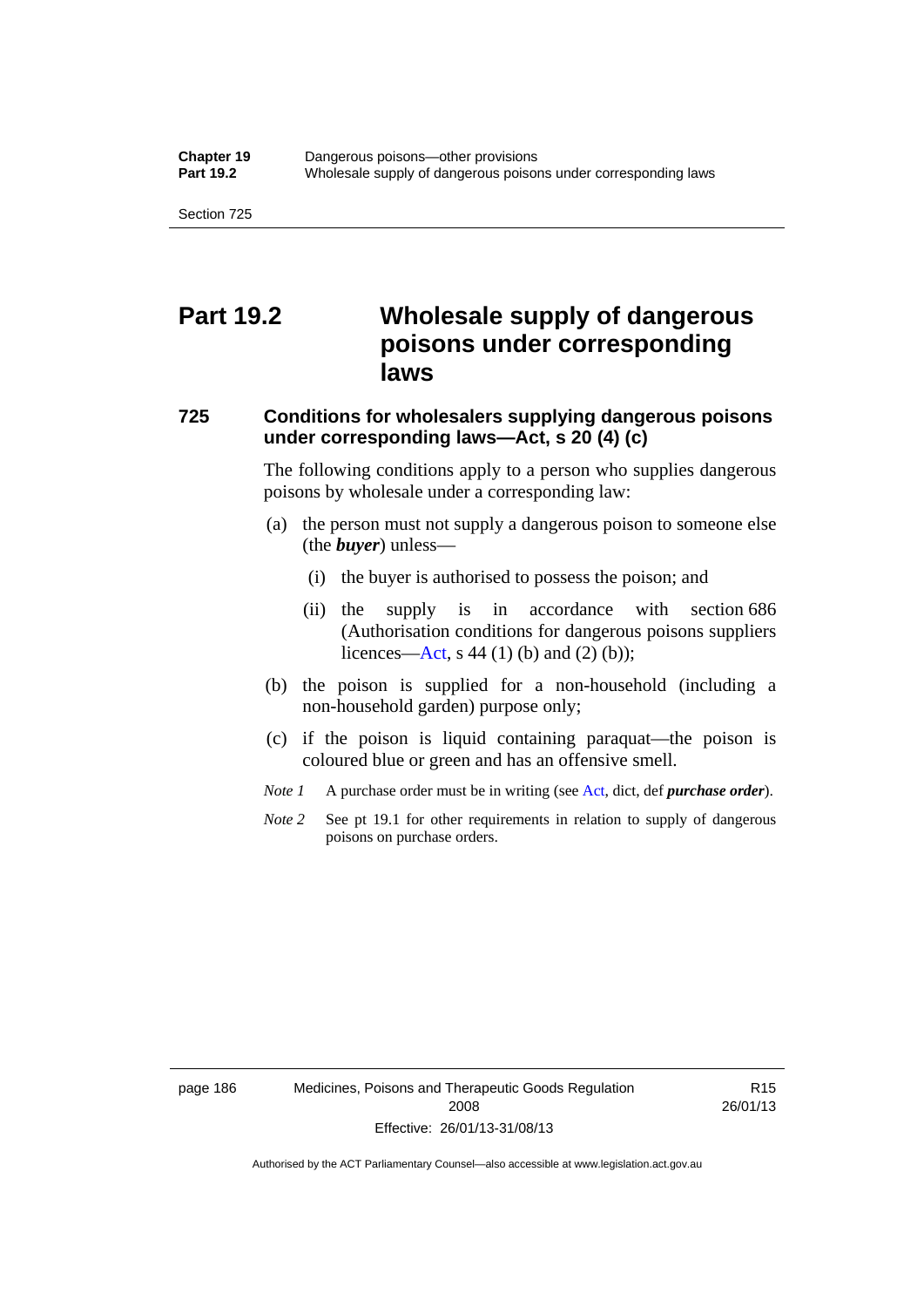# **Part 19.3 Packaging and labelling of dangerous poisons**

#### **730 Meaning of** *relevant law***—pt 19.3**

In this part:

*relevant law* means—

- (a) a corresponding law; or
- (b) the *[Agricultural and Veterinary Chemicals Act 1994](http://www.comlaw.gov.au/Series/C2004A04712)* (Cwlth); or
- (c) the *[Therapeutic Goods Act 1989](http://www.comlaw.gov.au/Series/C2004A03952)* (Cwlth).
- *Note 1 Corresponding law* includes a law of a State that corresponds, or substantially corresponds, to the [Act](http://www.legislation.act.gov.au/a/2008-26/default.asp) (see Act, dict).

*Note 2 State* includes a territory (see [Legislation Act,](http://www.legislation.act.gov.au/a/2001-14) dict, pt 1).

#### **731 Packaging of supplied manufacturer's packs of dangerous poisons—Act, s 59 (1) (c) (i) and (2) (c) (i)**

A manufacturer's pack of a supplied dangerous poison must be packaged—

- (a) in accordance with the [medicines and poisons standard](http://www.comlaw.gov.au/Series/F2012L01200), paragraphs 21 to 27; or
- (b) in a container in which the poison may be sold under a relevant law.
- *Note* A manufacturer's pack of a dangerous poison supplied may also be packaged in accordance with an approval under the [Act,](http://www.legislation.act.gov.au/a/2008-26/default.asp) s 193 (Approval of non-standard packaging and labelling) (see [Act](http://www.legislation.act.gov.au/a/2008-26/default.asp), s 59 (1) (c) (ii) and (2) (c) (ii)).

page 187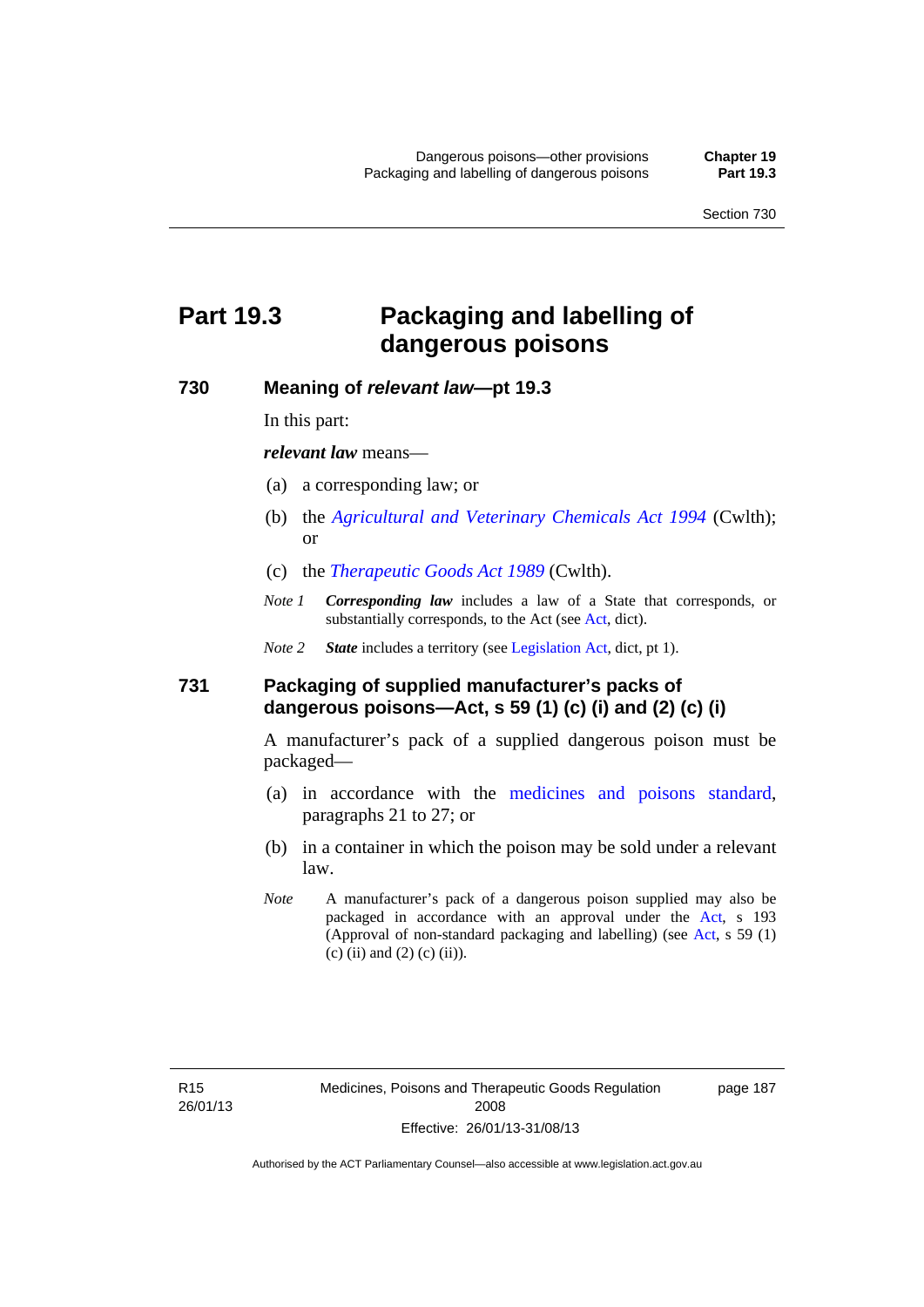### **732 Labelling of supplied manufacturer's packs of dangerous poisons—Act, s 60 (1) (c) (i) and (2) (c) (i)**

A manufacturer's pack of a supplied dangerous poison must be labelled in accordance with—

- (a) the [medicines and poisons standard](http://www.comlaw.gov.au/Series/F2012L01200), paragraphs 3 to 19; or
- (b) a relevant law.
- *Note* A manufacturer's pack of a dangerous poison supplied may also be labelled in accordance with an approval under the [Act](http://www.legislation.act.gov.au/a/2008-26/default.asp), s 193 (Approval of non-standard packaging and labelling) (see [Act,](http://www.legislation.act.gov.au/a/2008-26/default.asp) s 60 (1) (c) (ii) and  $(2)$  (c) (ii)).

page 188 Medicines, Poisons and Therapeutic Goods Regulation 2008 Effective: 26/01/13-31/08/13

R15 26/01/13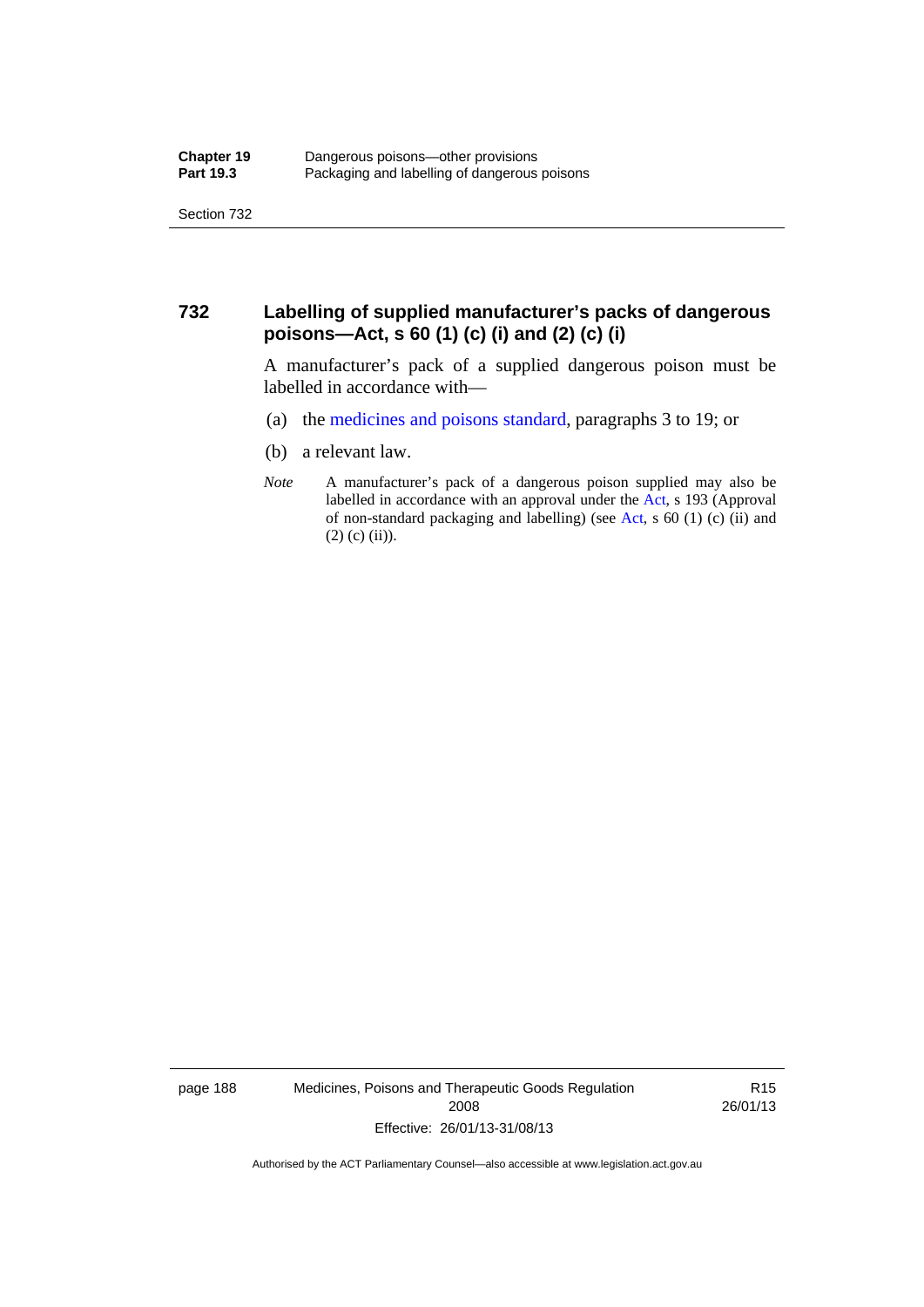## **Part 19.4 Storage of dangerous poisons**

#### **735 Storage of dangerous poisons—Act, s 61 (b) and (c)**

- (1) A person mentioned in table 740, column 2 who possesses a dangerous poison is prescribed.
- (2) The dangerous poison must be kept—
	- (a) in a part of the premises to which the public does not have access; and
	- (b) so that only the prescribed person, or a person under the supervision of the prescribed person, has access to the poison.

R15 26/01/13 Medicines, Poisons and Therapeutic Goods Regulation 2008 Effective: 26/01/13-31/08/13

page 189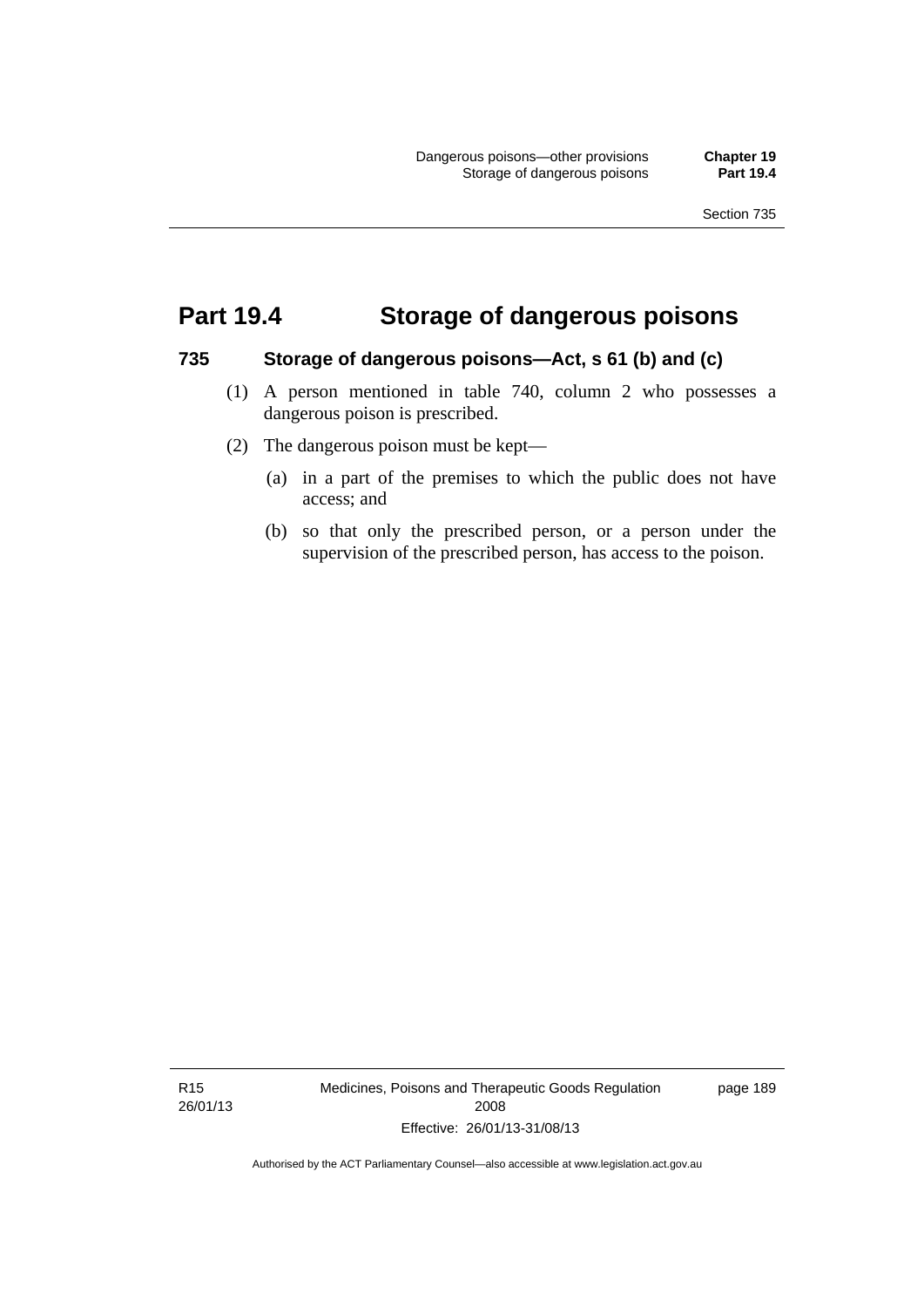## **Part 19.5 Dangerous poisons registers**

### **740 Keeping of dangerous poisons registers by certain people—Act, s 48 and s 50 (1) (b) and (2) (b)**

- (1) A person mentioned in table 740, column 2 who possesses a dangerous poison must keep a dangerous poisons register.
- (2) A person to whom subsection (1) applies must keep a dangerous poisons register for a dangerous poison at the place prescribed in table 740, column 3 for the person.

| 1 ANIC 140<br>column 1 | <u>Reepiriy dariyerous poisons registers</u><br>column <sub>2</sub>                                             | column 3                                                     |
|------------------------|-----------------------------------------------------------------------------------------------------------------|--------------------------------------------------------------|
| item                   | prescribed person                                                                                               | place where register to be kept                              |
| 1                      | approved analyst                                                                                                | the analyst's laboratory                                     |
| $\overline{2}$         | dangerous poisons<br>manufacturers<br>licence-holder                                                            | the licensed premises under s 675                            |
| 3                      | dangerous poisons<br>suppliers licence-holder                                                                   | the licensed premises under s 685                            |
| 4                      | medicines and poisons<br>inspector (other than<br>police officer)                                               | the place directed in writing by the<br>chief health officer |
| 5                      | person mentioned in<br>sch 4, col 2                                                                             | the person's business premises                               |
| 6                      | supervisor of program<br>under dangerous poisons<br>research and education<br>program licence                   | the premises where program is being<br>conducted             |
| 7                      | supervisor of program<br>under dangerous poisons<br>research and education<br>authorisation under<br>div 17.3.3 | the premises where program is being<br>conducted             |

**Table 740 Keeping dangerous poisons registers** 

page 190 Medicines, Poisons and Therapeutic Goods Regulation 2008 Effective: 26/01/13-31/08/13

R15 26/01/13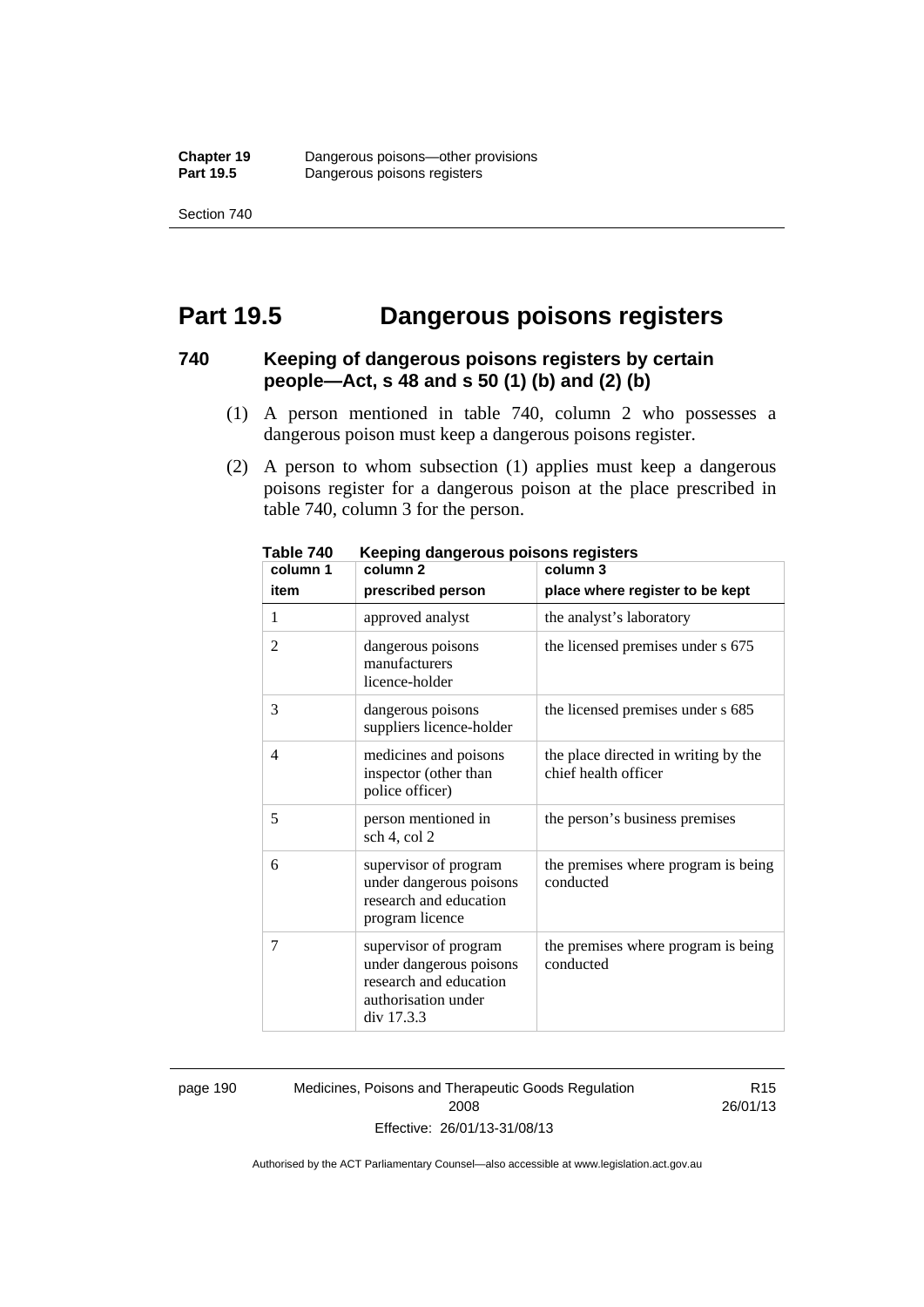### **741 Form of dangerous poisons registers—Act, s 49 (1) (b)**

- (1) Each page in a dangerous poisons register must relate to a single form and strength of a dangerous poison.
- (2) If a dangerous poisons register is kept electronically, a separate record must be used for each form and strength of dangerous poison kept.

### **742 Making entries in dangerous poisons registers— Act, s 51 (1) (b)**

- (1) The following details for a dealing with a dangerous poison are prescribed:
	- (a) the nature of the dealing;
	- (b) the date of the dealing;
	- (c) the poison, and the form, strength and quantity of the poison, dealt with;
	- (d) if the dealing is receiving the poison—the name and address of the supplier;
	- (e) if the dealing is supplying the poison—the name and address of the person to whom it is supplied;
	- (f) if the poison is supplied on a purchase order—the date of the purchase order;
	- (g) the quantity of the poison held after the dealing.
- (2) A dealing with a dangerous poison must be entered in the dangerous poisons register the person must keep.

### **743 Prescribed witnesses for discarding of dangerous poisons—Act, s 54 (a) and (b)**

 (1) An adult is prescribed as a witness in relation to the disposal of a dangerous poison.

R15 26/01/13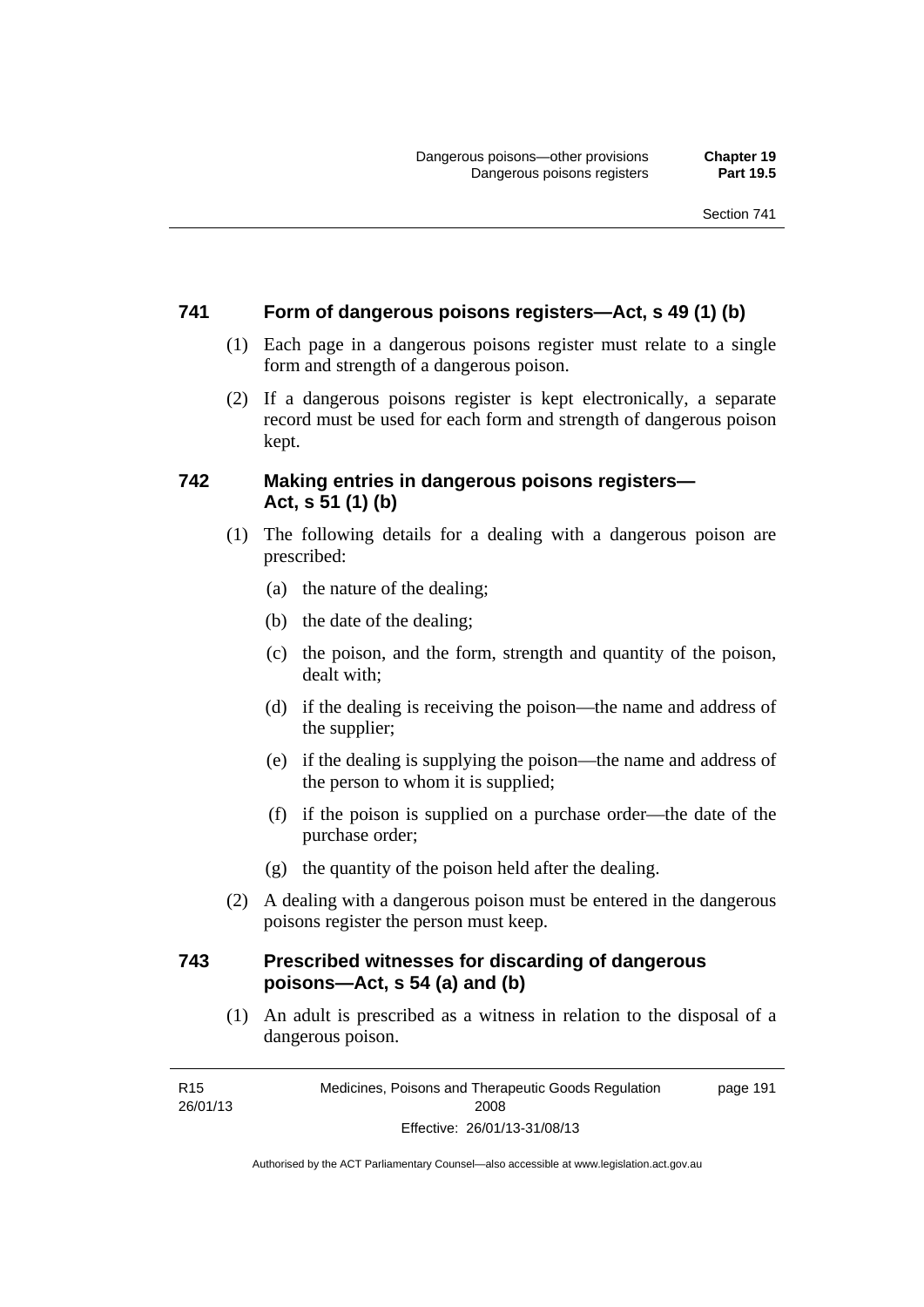- (2) However, a person mentioned in subsection (1) must not be a prescribed witness to the discarding of a dangerous poison if the person is—
	- (a) related to, a close friend of or employed by the person discarding the poison; or
	- (b) the supervisor of the person discarding the poison; or
	- (c) supervised by the person discarding the poison.

### **744 Changes to entries in dangerous poisons registers—Act, s 55 (2) (b)**

- (1) An entry in a paper-based dangerous poisons register may be amended by the person who made the entry by—
	- (a) the person signing and dating a marginal note or footnote that gives the date of the amendment and the amended details; and
	- (b) if the entry relates to disposing of a dangerous poison—
		- (i) the amendment being witnessed by a person mentioned in section 743; and
		- (ii) the witness signing the amendment as witness.
- (2) An entry in an electronic dangerous poisons register may be amended by the person who made the entry by the person attaching or linking, by electronic means, a document that includes—
	- (a) the person's signature, the date and the amended details; and
	- (b) if the entry relates to disposing of a dangerous poison—
		- (i) the amendment being witnessed by a person mentioned in section 743; and
		- (ii) the witness signing the amendment as witness.

R15 26/01/13

Authorised by the ACT Parliamentary Counsel—also accessible at www.legislation.act.gov.au

Effective: 26/01/13-31/08/13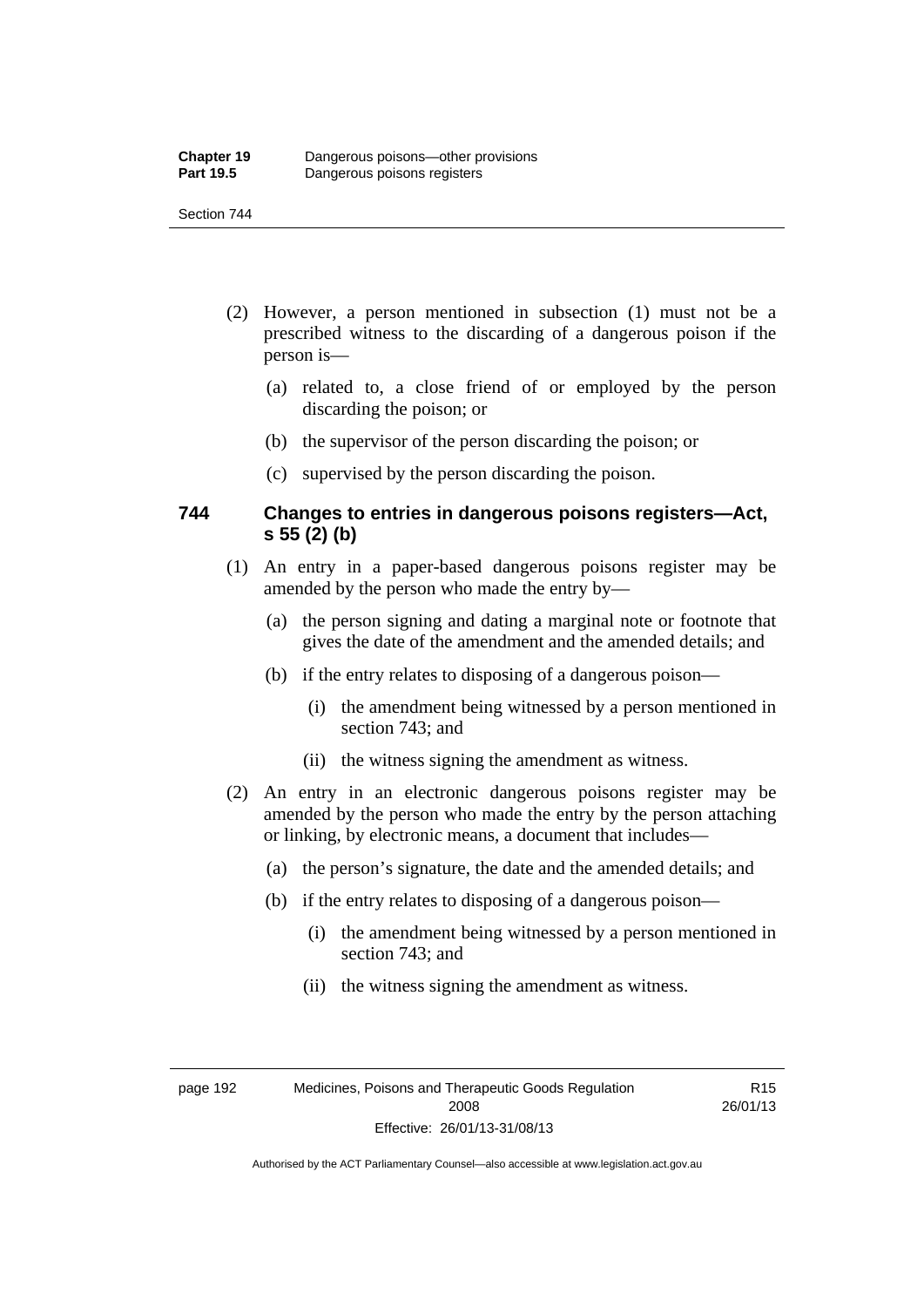### **Chapter 20 Paints**

#### **750 Manufacture, supply and use of paints containing white lead—Act, s 70 (1) (b), (2) (b) and (3) (b)**

A paint containing basic lead carbonate (white lead) may be manufactured, supplied or used for application as a mirror backing if the paint—

- (a) contains not more than 15% lead in the non-volatile content of the paint; and
- (b) is applied not more than 40µm thick; and
- (c) is covered by a paint that does not contain lead.
- *Note* um is the symbol for micron (see *National Measurement [Regulations 1999](http://www.comlaw.gov.au/Series/F1999B00110)* (Cwlth), sch 1, pt 4).

#### **751 Manufacture, supply and use of paints for certain purposes—Act, s 71 (1) and (3)**

- (1) A first schedule paint must not be manufactured, supplied or used for application to—
	- (a) a roof or other surface to be used for the collection or storage of potable water; or
	- (b) furniture; or
	- (c) a fence, wall, post, gate or building (including the interior of a building), other than a building that is used only for industrial purposes or mining or as an oil terminal; or
	- (d) premises used for the manufacture, processing, preparation, packing or serving of products intended for human or animal consumption.
	- *Note First schedule paint*—see the [medicines and poisons standard,](http://www.comlaw.gov.au/Series/F2012L01200) par 1 (1).

R15 26/01/13 Medicines, Poisons and Therapeutic Goods Regulation 2008 Effective: 26/01/13-31/08/13 page 193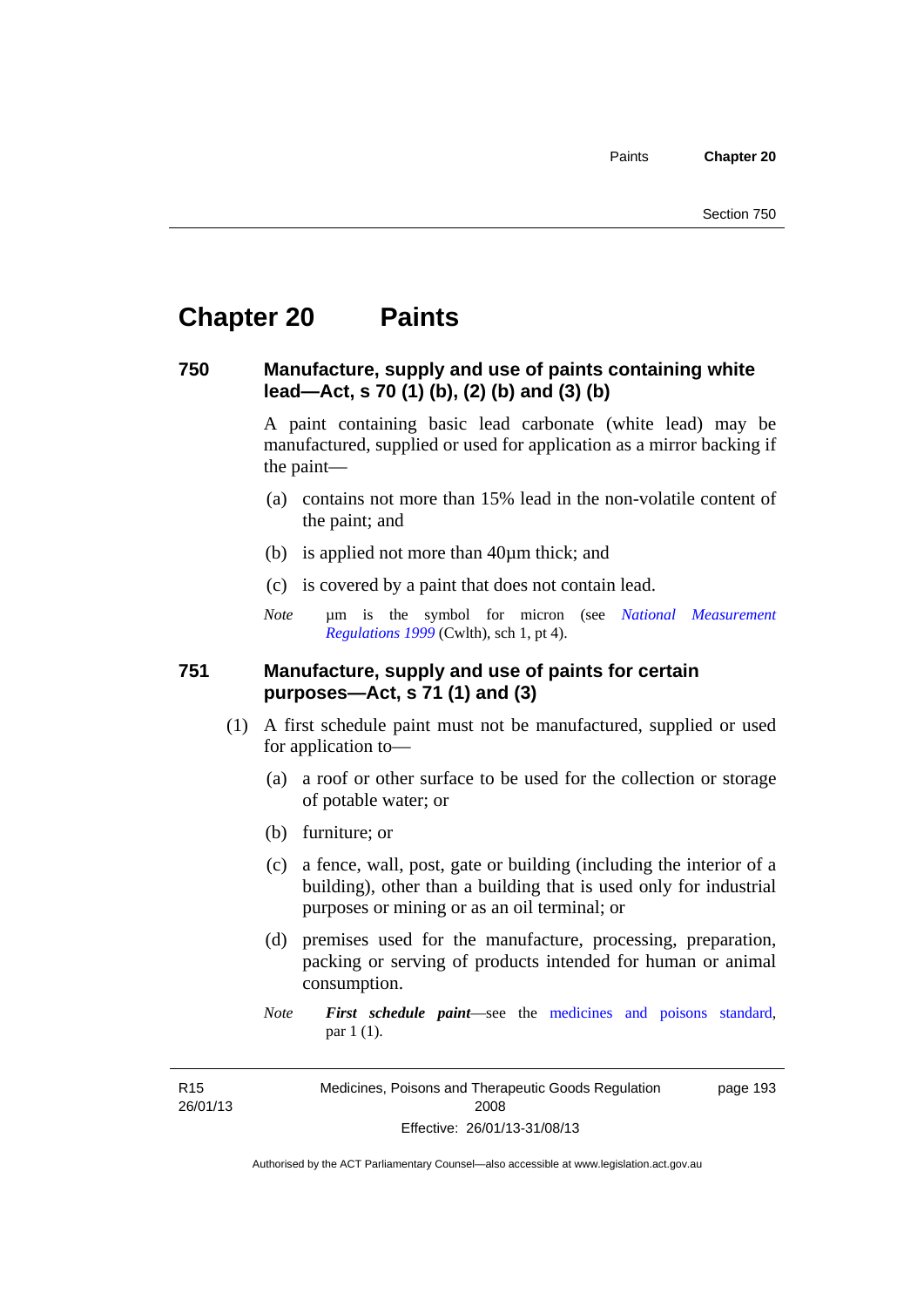- (2) A third schedule paint must not be manufactured, supplied or used for application to—
	- (a) a roof or other surface to be used for the collection or storage of potable water; or
	- (b) furniture; or
	- (c) a fence, wall, post, gate, building (including the interior of a building), bridge, pylon, pipeline, storage tank or similar structure; or
	- (d) premises, equipment or utensils used for the manufacture, processing, preparation, packing or serving of products intended for human or animal consumption.
	- *Note Third schedule paint*—see the [medicines and poisons standard,](http://www.comlaw.gov.au/Series/F2012L01200) par 1 (1).

### **752 Manufacture, supply and use of paints for toys—Act, s 72 (b)**

A paint that complies with the specification for coating materials in AS/NZS ISO 8124.3:2003 (*Safety of toys - Migration of certain elements*), as in force from time to time, may be manufactured, supplied or used for application to toys.

### **753 Manufacture, supply and use of paints containing pesticides—Act, s 73 (b)**

- (1) The following pesticides are prescribed:
	- (a) an algicide;
	- (b) an antifouling agent;
	- (c) a bactericide;
	- (d) a fungicide.
	- *Note Pesticide*—see the [medicines and poisons standard,](http://www.comlaw.gov.au/Series/F2012L01200) par 1 (1).

page 194 Medicines, Poisons and Therapeutic Goods Regulation 2008 Effective: 26/01/13-31/08/13

R15 26/01/13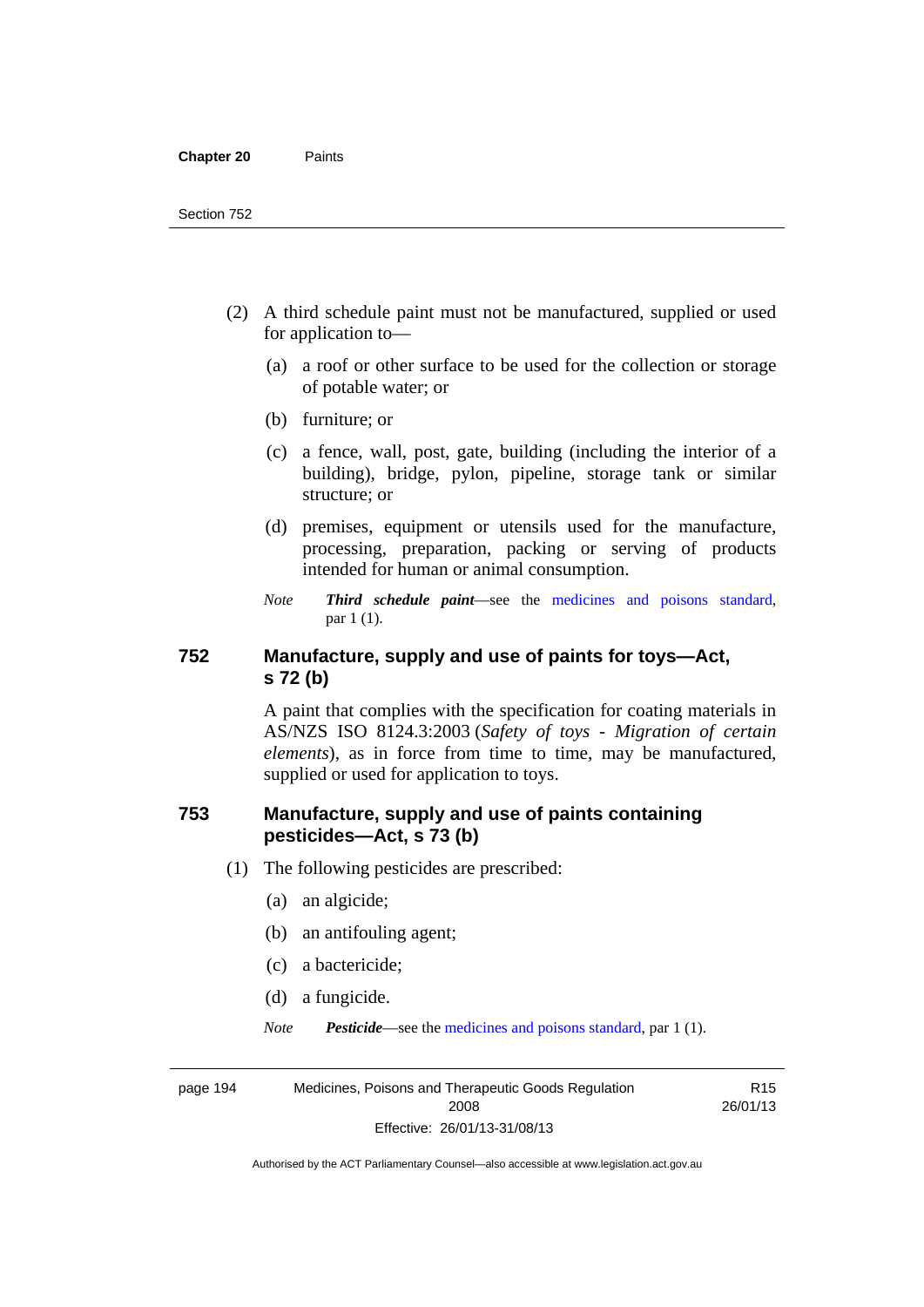Paints **Chapter 20**

 (2) However, subsection (1) does not apply in relation to a paint for human therapeutic use.

R15 26/01/13 Medicines, Poisons and Therapeutic Goods Regulation 2008 Effective: 26/01/13-31/08/13

page 195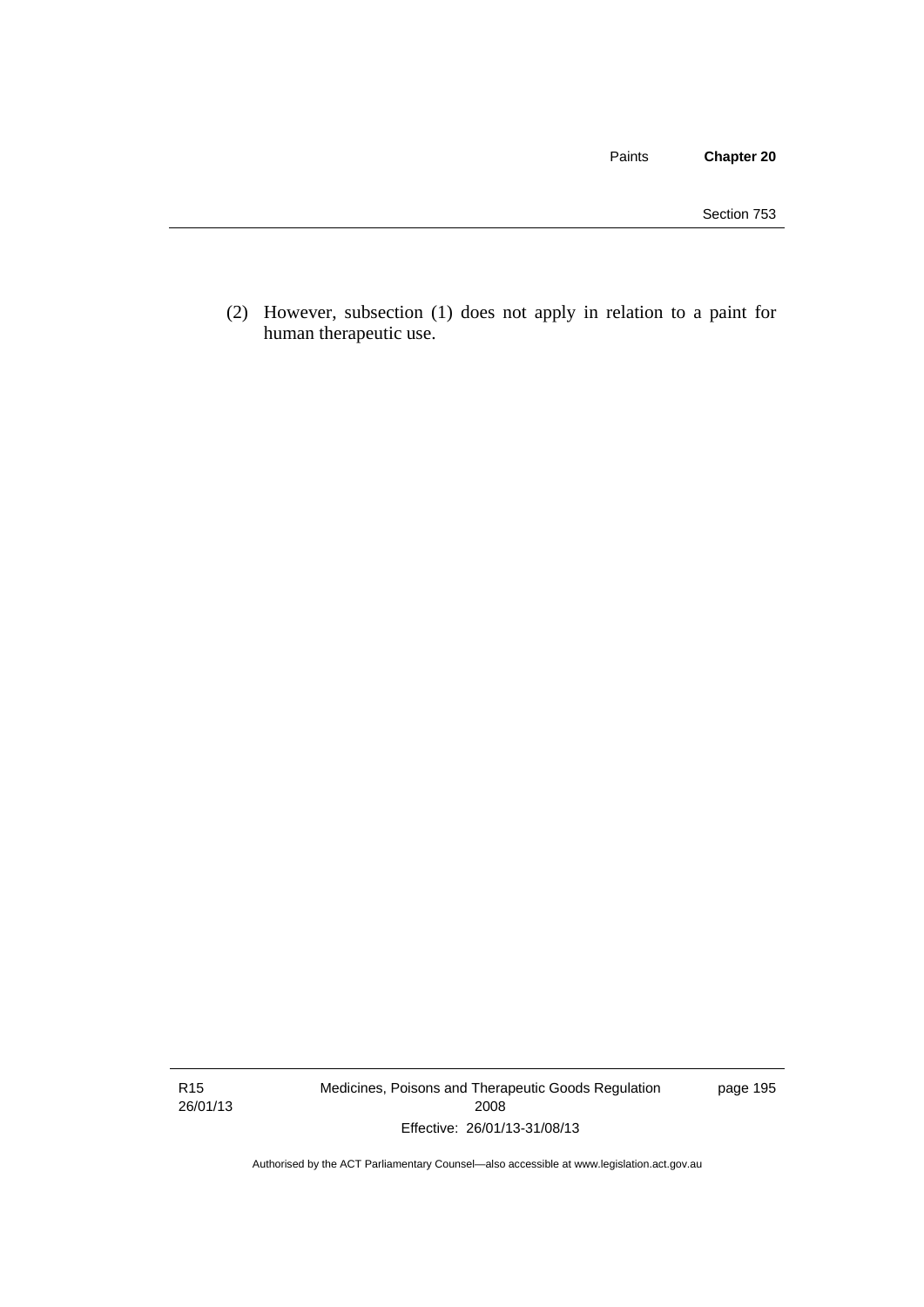Section 760

# **Chapter 21 Prohibited and appendix C substances**

## **Part 21.1 Preliminary**

**760 Meaning of** *prohibited substance***—ch 21** 

In this chapter:

*prohibited substance* includes an appendix C substance.

*Note Appendix C substance* and *prohibited substance*—see the [Act,](http://www.legislation.act.gov.au/a/2008-26/default.asp) s 13.

#### **761 Prohibited substances licences—Act, s 78 (2)**

A licence for a program of research or education in relation to a prohibited substance (a *prohibited substances research and education program licence*) may be issued.

*Note* Other prohibited substances licences may also be issued (see [Act,](http://www.legislation.act.gov.au/a/2008-26/default.asp) s 78 (3)).

page 196 Medicines, Poisons and Therapeutic Goods Regulation 2008 Effective: 26/01/13-31/08/13

R15 26/01/13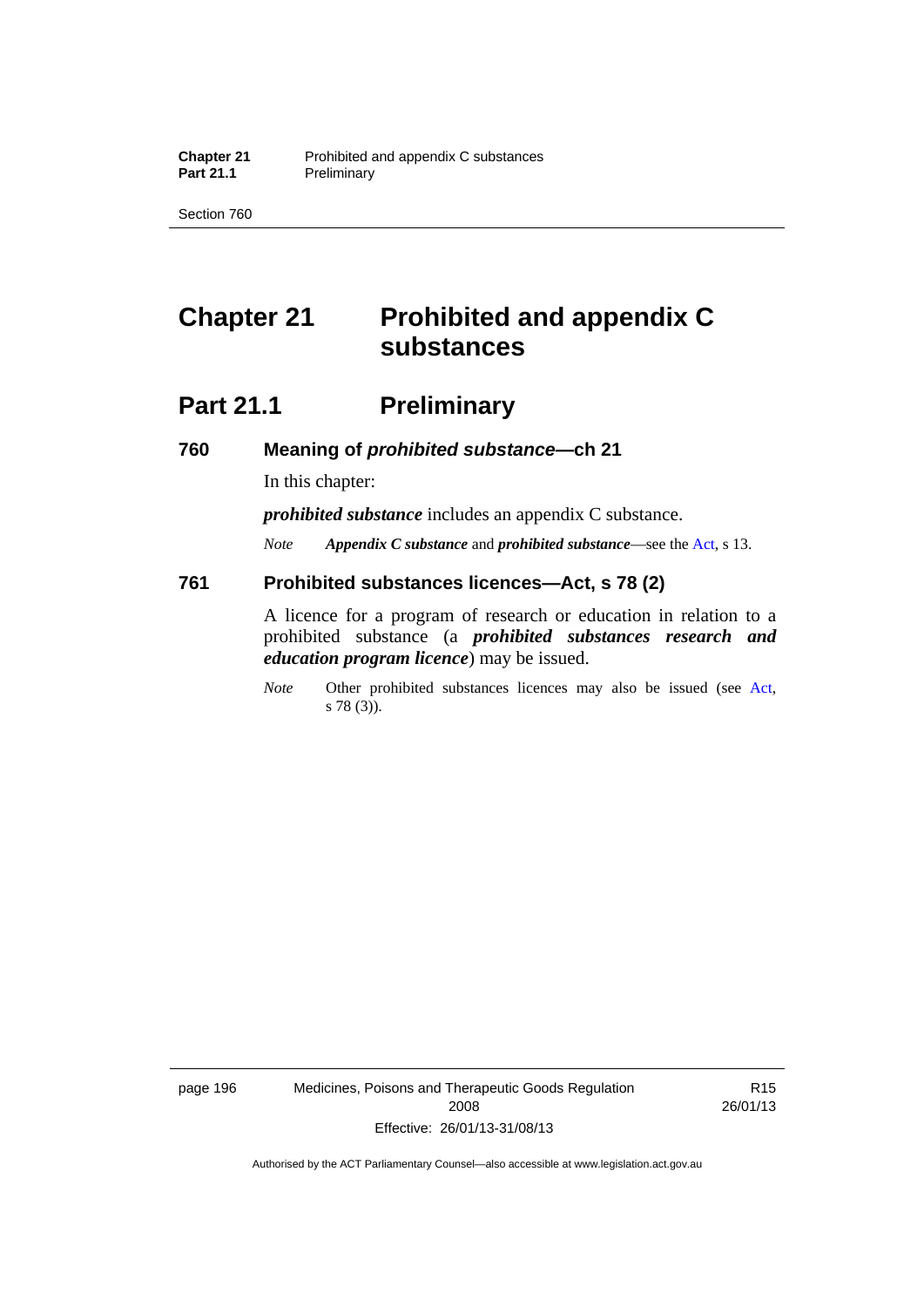### **Part 21.2 Prohibited substances research and education program licences**

### **Division 21.2.1 Issue of prohibited substances research and education program licences**

### **765 Applications for prohibited substances research and education program licences**

- (1) An application for a prohibited substances research and education program licence for a prohibited substance must be in writing, signed by the applicant, and include the following:
	- (a) the full name, address and academic, professional or other relevant qualifications of—
		- (i) the person who is to supervise the program; and
		- (ii) the person who is to conduct the program;
	- (b) the name of the recognised research institution at or under which the program is proposed to be conducted;
		- *Note Recognised research institution*—see the [Act](http://www.legislation.act.gov.au/a/2008-26/default.asp), s 20 (5).
	- (c) whether the program will be conducted at, or under the authority of, the recognised research institution;
	- (d) the premises where the program will be conducted;
	- (e) the prohibited substance, and the form and strength of the substance, for which the licence is sought;
	- (f) the maximum quantity of the prohibited substance that would be possessed under the licence at any time;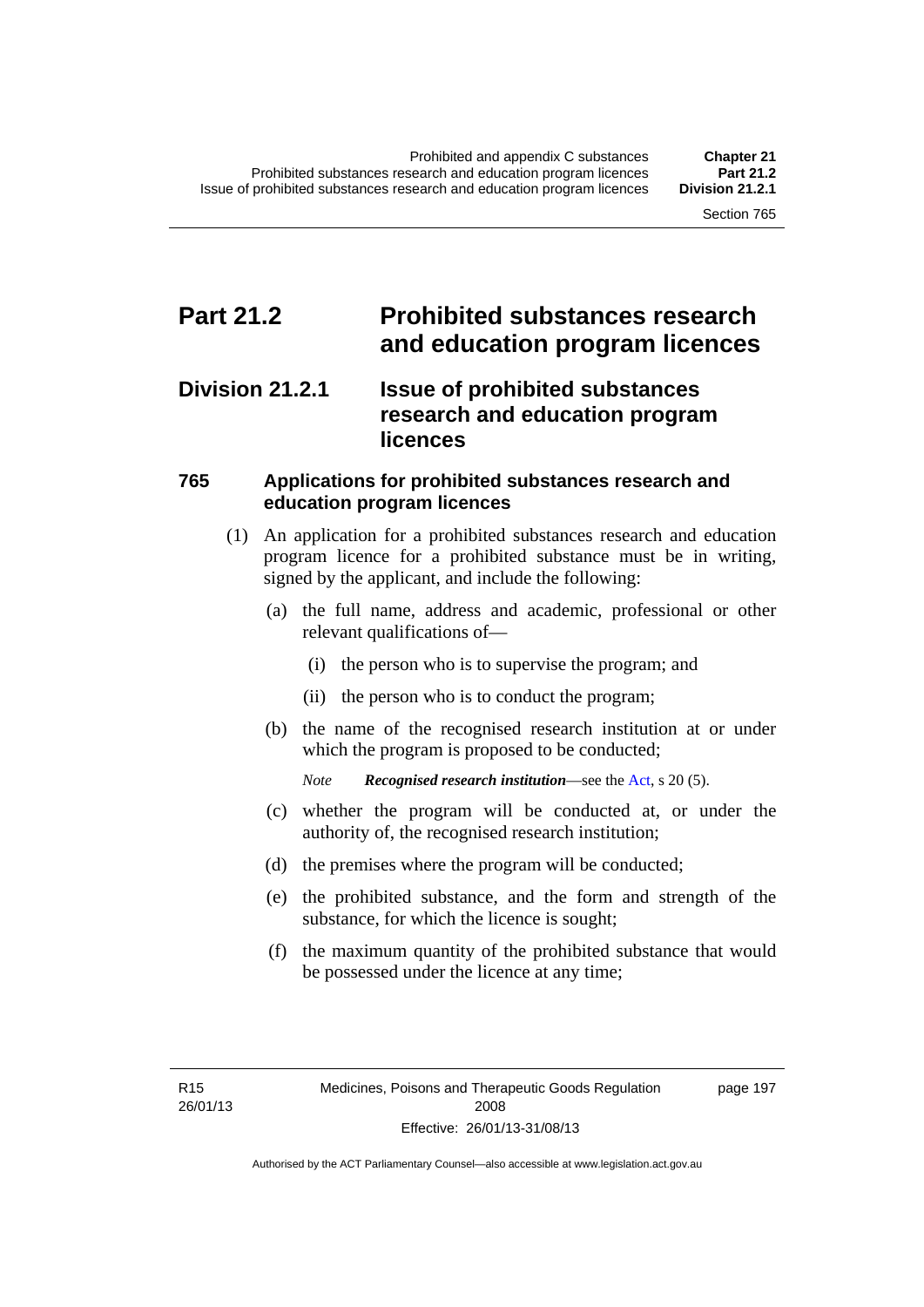- (g) a description of the program, including an explanation of why the program cannot be carried out satisfactorily without the use of the prohibited substance;
- (h) the supervision arrangements for the program;
- (i) the period for which the licence is sought.
- *Note 1* If a form is approved under the [Act](http://www.legislation.act.gov.au/a/2008-26/default.asp), s 198 for this provision, the form must be used.
- *Note 2* A fee may be determined under the [Act,](http://www.legislation.act.gov.au/a/2008-26/default.asp) s 197 for this provision.
- (2) The application must be accompanied by a written approval of the program by the person in charge of—
	- (a) the recognised research institution; or
	- (b) a faculty or division of the institution.

#### **766 Restrictions on issuing of prohibited substances research and education program licences— Act, s 85 (1) (a)**

The chief health officer must not issue a prohibited substances research and education program licence to a person unless—

- (a) the program to which the licence relates will be conducted at, or under the authority of, a recognised research institution; and
- (b) the program is approved by a person mentioned in section 765 (2); and
- (c) satisfied that the program—
	- (i) cannot be carried out without the use of the prohibited substance to which the licence application relates; and
	- (ii) will be adequately supervised.

R15 26/01/13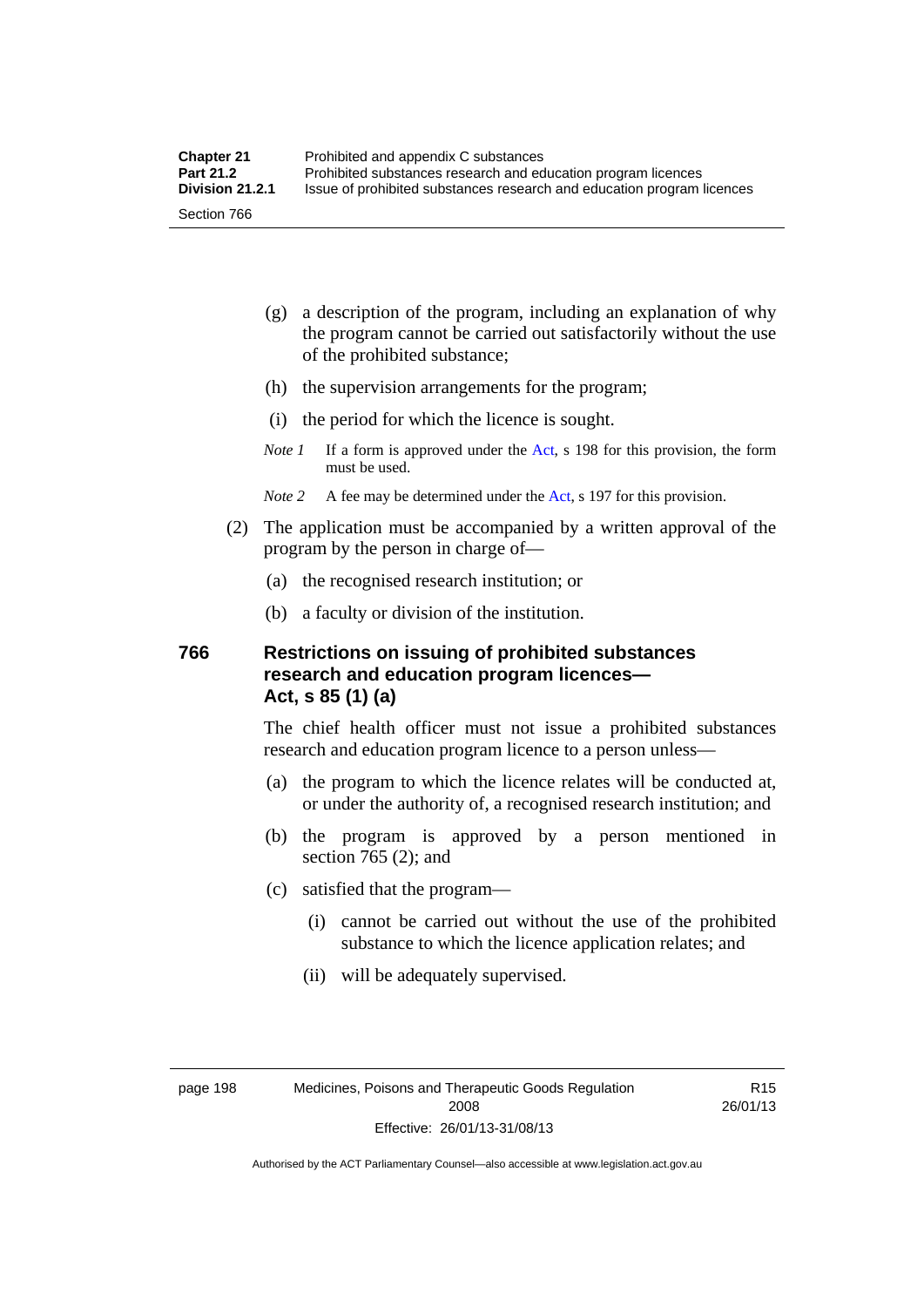### **767 Additional information for prohibited substances research program and education licences— Act, s 88 (1) (k)**

The following additional information is prescribed for a prohibited substances research and education licence:

- (a) the research or education program for which the licence is issued;
- (b) the name of the program's supervisor;
- (c) the dealings with a prohibited substance authorised by the licence;
- (d) the premises where the program will be conducted;
- (e) the maximum quantity of the prohibited substance that may be possessed at any time for the program;
- (f) the total quantity of the prohibited substance that may be possessed for the program during the period of the licence;
- (g) the form and strength of the prohibited substance that may be obtained and possessed for the program.

### **Division 21.2.2 Prohibited substances research and education program authorisations**

### **768 Authorisations under prohibited substances research and education program licences—Act, s 20 (1) (a)**

A prohibited substances research and education program licence authorises—

- (a) the licence-holder to—
	- (i) issue a purchase order for a prohibited substance (the *licensed prohibited substance*) stated in the licence for the program stated in the licence; and

R15 26/01/13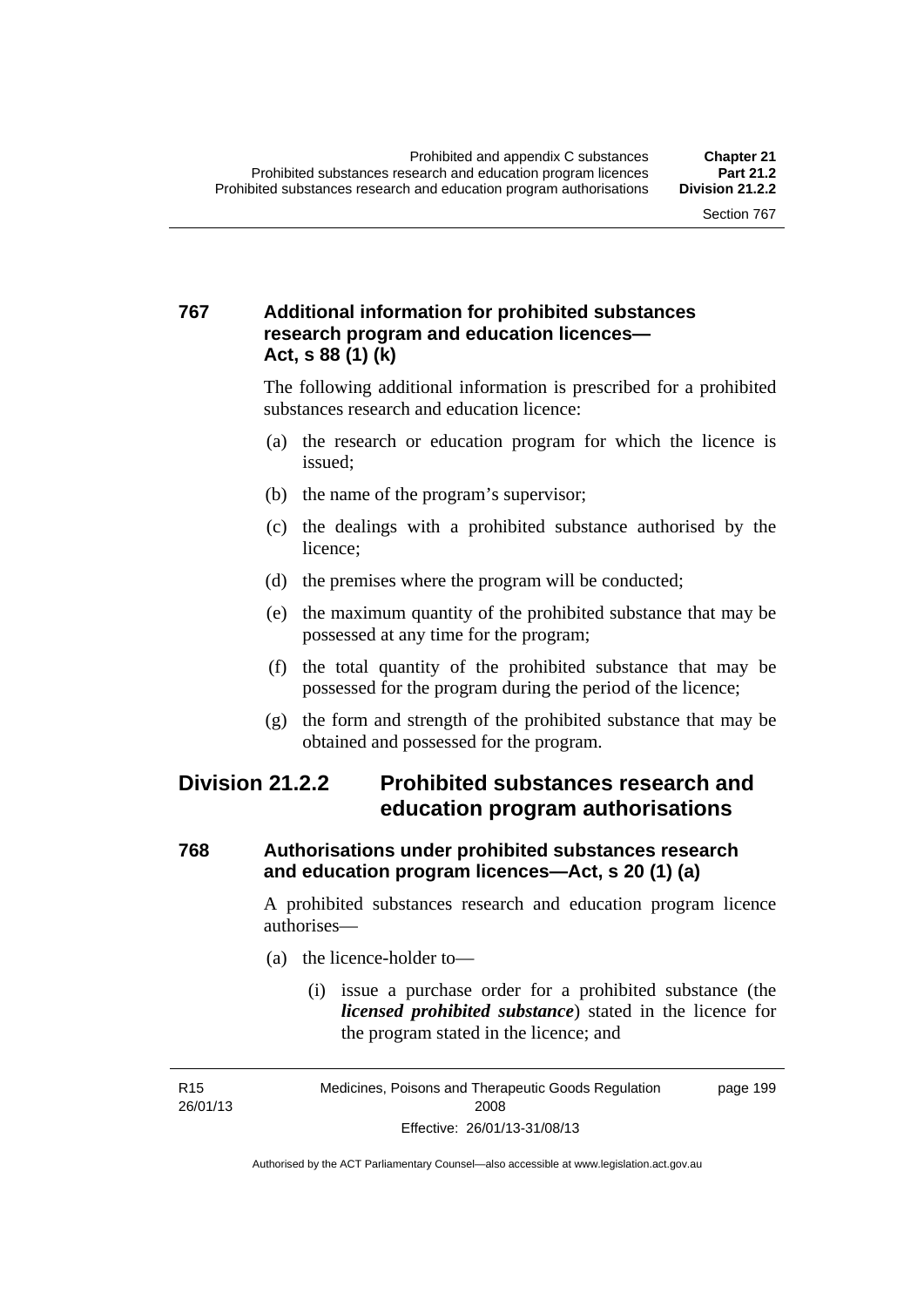- (ii) obtain a licensed prohibited substance on a purchase order for the program; and
- (iii) possess a licensed prohibited substance for the program at the premises to which the licence relates; and
- (iv) supply a licensed prohibited substance to anyone taking part in the program for the program; and
- (b) the program supervisor, and anyone taking part in the program, to deal with the licensed prohibited substance as authorised by the licence at the premises stated in the licence.

### **769 Authorisation condition for prohibited substances research and education program licences—Act, s 44 (1) (b) and (2) (b)**

A licence-holder's authorisation to obtain a prohibited substance under a prohibited substances research and education program licence is subject to the condition that the substance is obtained on a complying purchase order.

*Note* For licence conditions, see the [Act](http://www.legislation.act.gov.au/a/2008-26/default.asp), s 89.

page 200 Medicines, Poisons and Therapeutic Goods Regulation 2008 Effective: 26/01/13-31/08/13

R15 26/01/13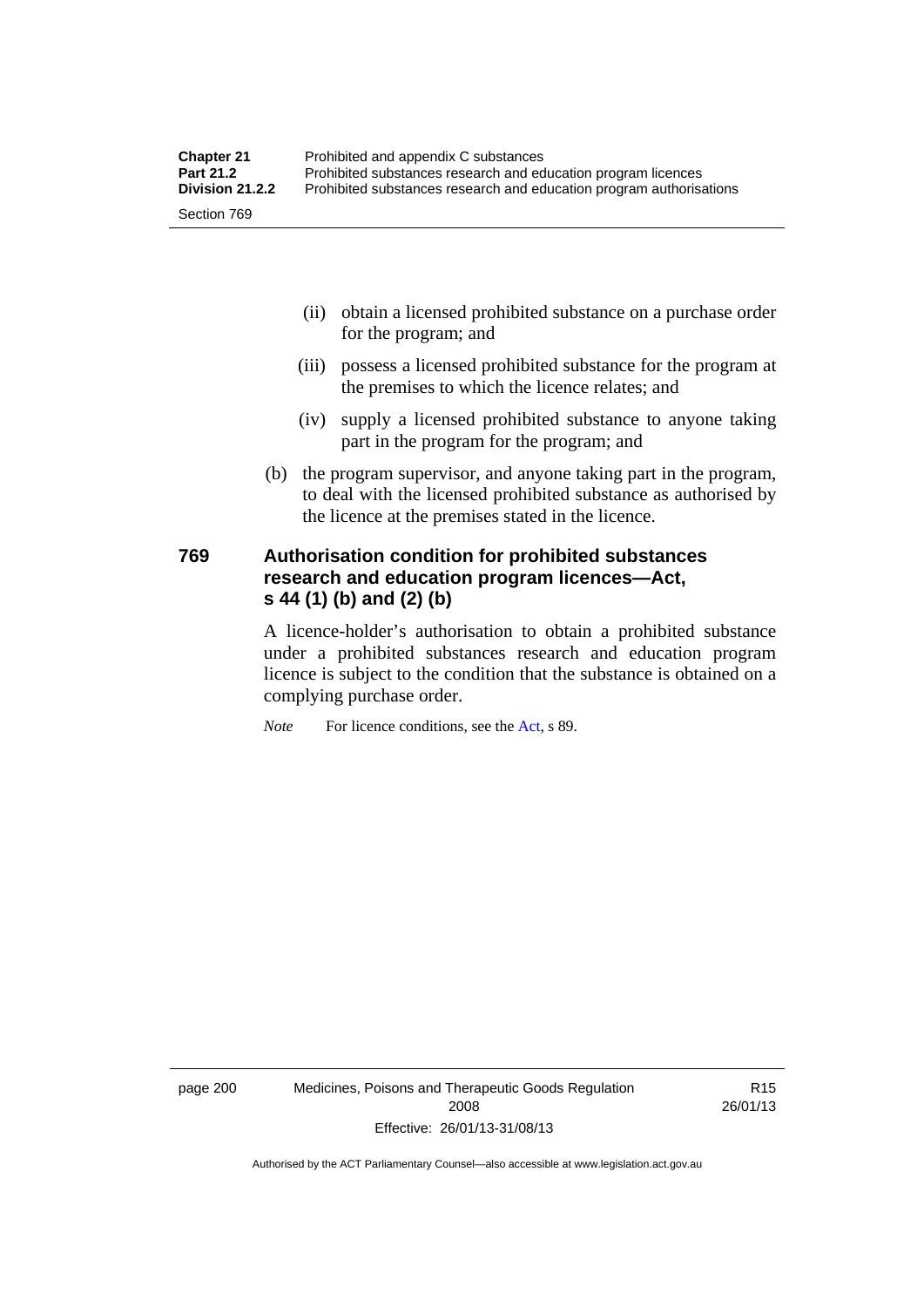### **Division 21.2.3 Other provisions—prohibited substances research and education program licences**

#### **770 Approvals of dealings for prohibited substances research and education program licences—Act, s 20 (1) (c)**

(1) In this section:

*relevant dealing*, with a prohibited substance for a prohibited substances research and education program licence, means any of the following:

- (a) obtaining the substance;
- (b) possessing the substance;
- (c) issuing a purchase order for the substance;
- (d) supplying the substance on a complying purchase order to the licence-holder.
- (2) The chief health officer may approve a person for a relevant dealing with a prohibited substance to which a prohibited substances research and education program licence relates.
- (3) An approval—
	- (a) must be in writing; and
	- (b) may be conditional; and
	- (c) may apply for a stated period or until a stated event happens.

page 201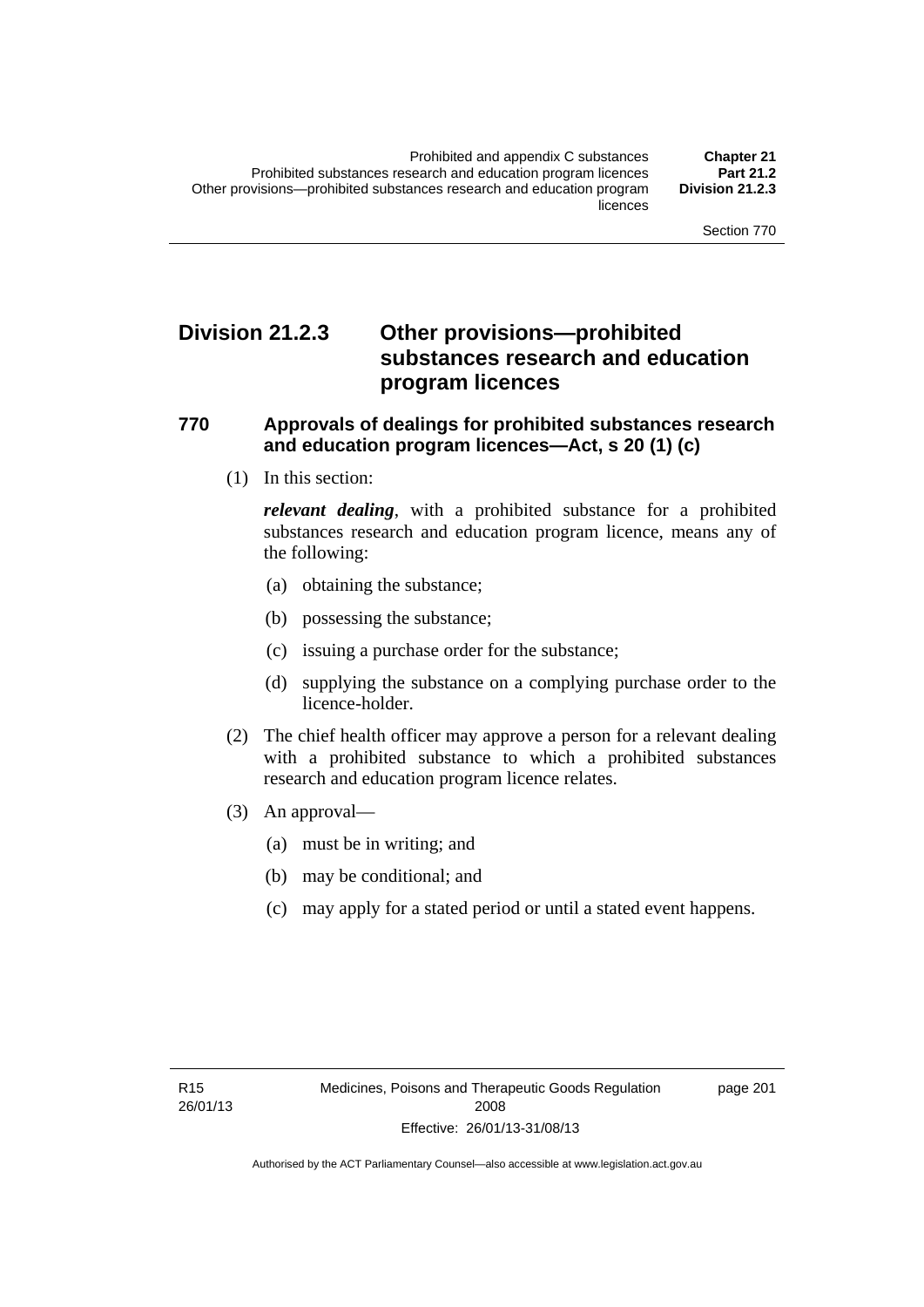### **771 Authorisation condition for approval-holders—Act, s 44 (1) (b) and (2) (b)**

An approval-holder's authorisation under section 770 is subject to the condition that the following are kept at the approval-holder's business premises or, if the chief health officer approves in writing another place, the place approved by the chief health officer, for at least 2 years after the day a prohibited substance is supplied:

- (a) the filled purchase order;
- (b) the record for section 773.

### **772 General requirements for prohibited substances purchase orders—Act, s 38 (2) (c)**

- (1) A purchase order for a prohibited substance must be—
	- (a) signed by the person (the *issuer*) issuing the order; and
		- *Note* The purchase order must be signed with the issuer's usual signature (see [Act](http://www.legislation.act.gov.au/a/2008-26/default.asp), dict, def *signs*).
	- (b) if the issuer amends the order—initialled and dated by the issuer beside the amendment.
- (2) A purchase order for a prohibited substance must include the following:
	- (a) the issuer's name and business address and telephone number;
	- (b) the issuer's authority to issue the order;
	- (c) the prohibited substance, and the form, strength and quantity of the substance, to be supplied on the order.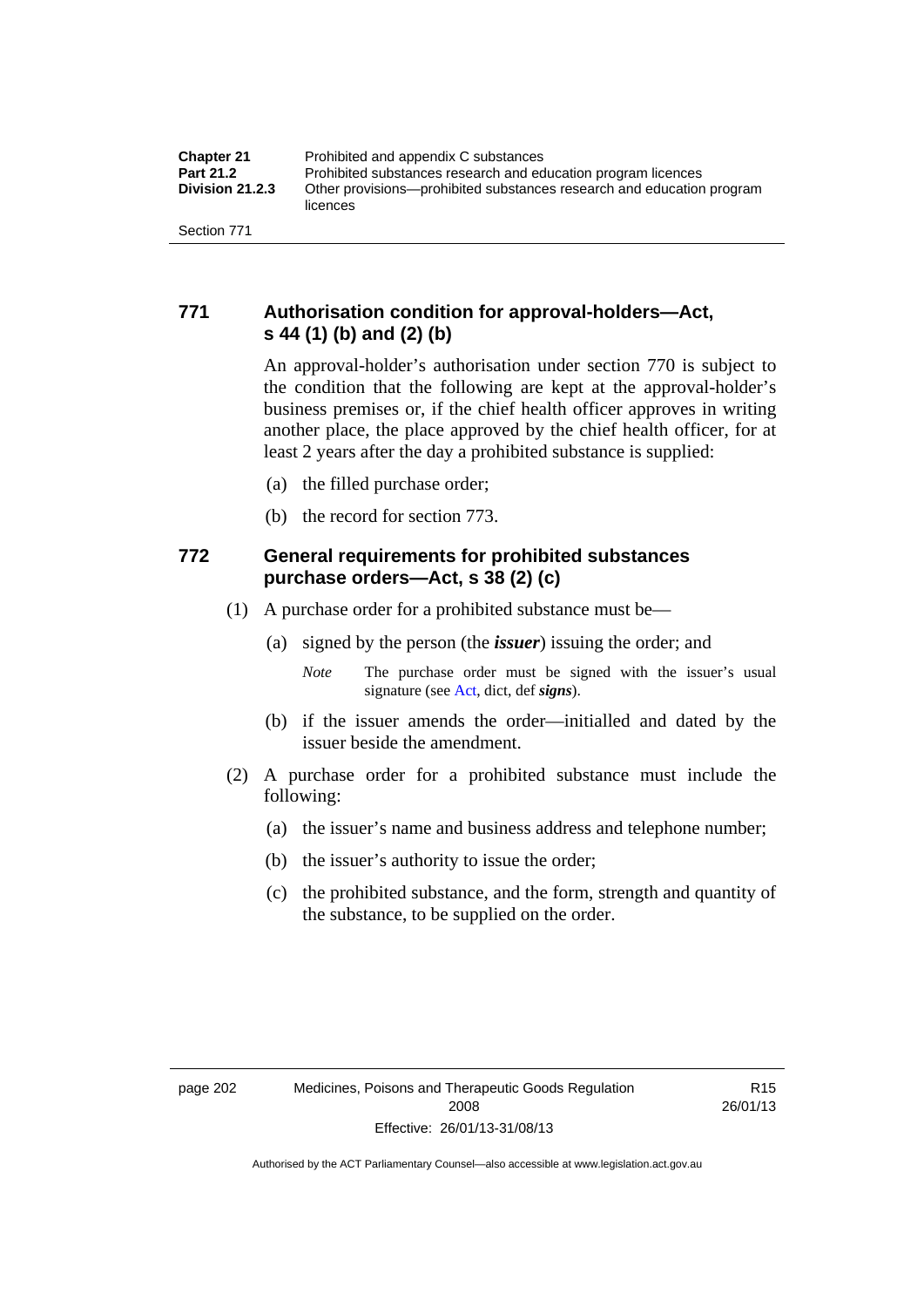#### **773 Recording supply of prohibited substances on purchase orders**

A person who supplies a prohibited substance to someone else on a purchase order must make a written record of the following information:

- (a) the date of the order;
- (b) the issuer's authority to issue the order;
- (c) the name, and the business address and telephone number, of the person to whom the prohibited substance is supplied;
- (d) the date the order is supplied;
- (e) the prohibited substance, and the form, strength and quantity of the substance, supplied.

*Note Written* includes in electronic form (see [Act,](http://www.legislation.act.gov.au/a/2008-26/default.asp) dict).

#### **774 Information for CHO about supplied prohibited substances research and education program licences— Act, s 31 (1) (a) (ii), (1) (b), (2) (a) (ii), (2) (b) and (4)**

- (1) This section applies if a person supplies a prohibited substance to a prohibited substances research and education program licence-holder.
- (2) The person must, not later than 7 days after the end of the month when the prohibited substance is supplied, give the chief health officer the following information in writing:
	- (a) the person's name, business address and telephone number;
	- (b) the name of the person who issued the supply authority;
	- (c) the date of the supply authority;
	- (d) the name and address of the person to whom the substance is supplied;

R15 26/01/13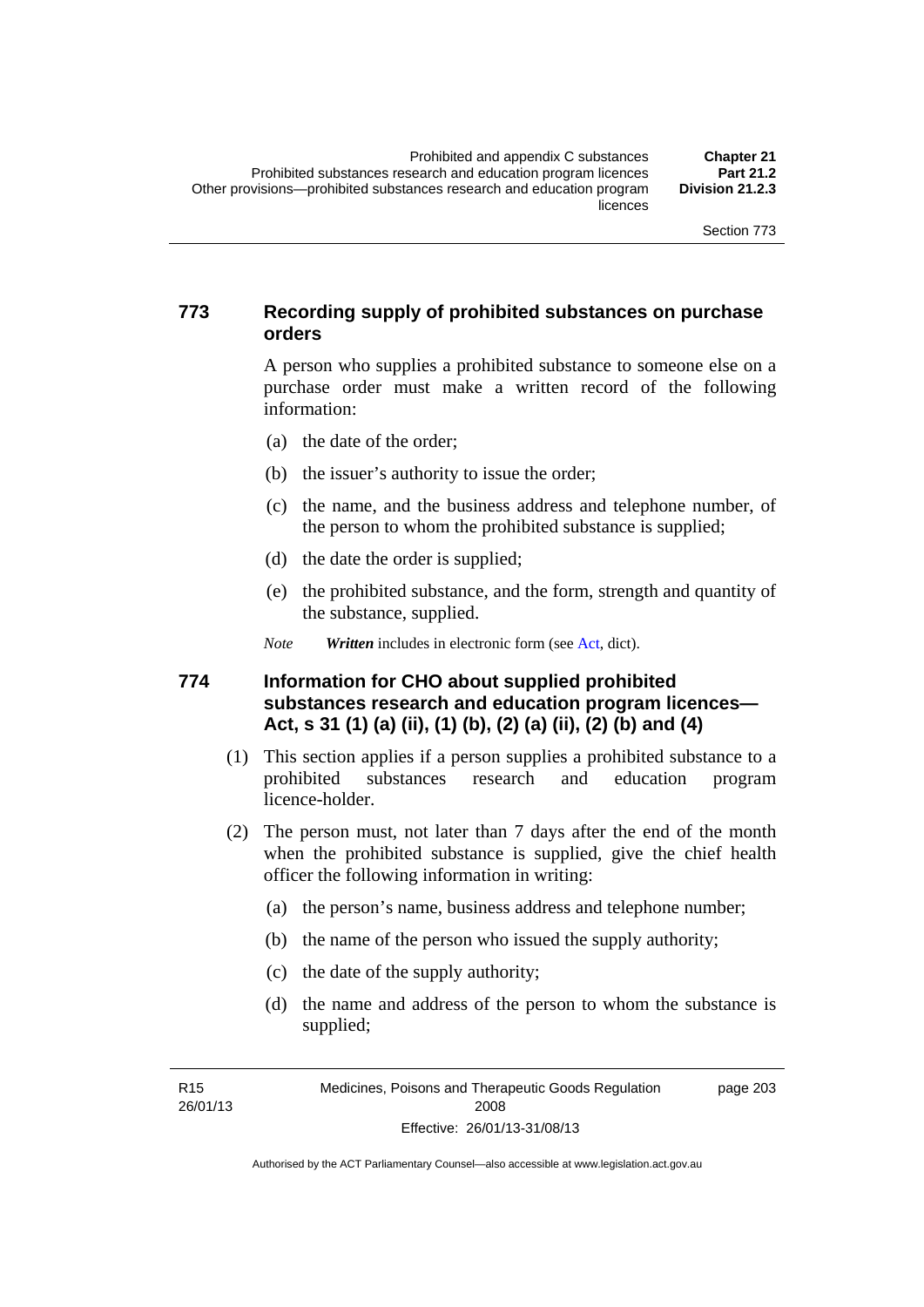| <b>Chapter 21</b> | Prohibited and appendix C substances                                              |
|-------------------|-----------------------------------------------------------------------------------|
| <b>Part 21.2</b>  | Prohibited substances research and education program licences                     |
| Division 21.2.3   | Other provisions—prohibited substances research and education program<br>licences |
| Section 774       |                                                                                   |

- (e) the date of supply;
- (f) the substance, and the form, strength and quantity of the substance, supplied.

page 204 Medicines, Poisons and Therapeutic Goods Regulation 2008 Effective: 26/01/13-31/08/13

R15 26/01/13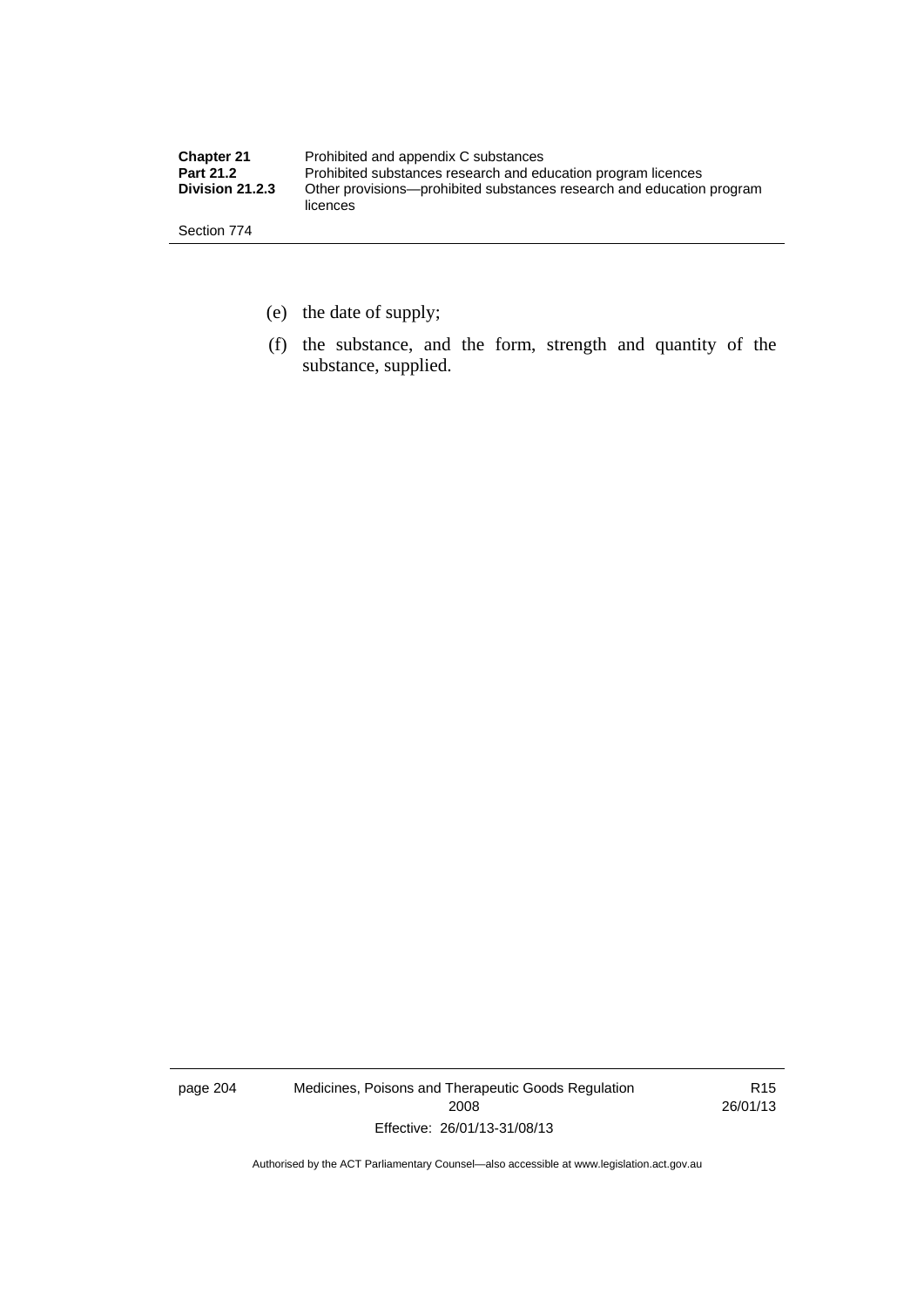### **Part 21.3 Prohibited substances registers**

#### **775 Keeping of prohibited substances registers by certain people—Act, s 48 and s 50 (1) (b) and (2) (b)**

- (1) A person mentioned in table 775, column 2 who possesses a prohibited substance must keep a prohibited substances register.
- (2) A person to whom subsection (1) applies must keep a prohibited substances register for a prohibited substance at the place prescribed in table 775, column 3 for the person.

| column 1<br>item | column 2<br>prescribed person                                                                        | column 3<br>place where register to be kept                  |
|------------------|------------------------------------------------------------------------------------------------------|--------------------------------------------------------------|
|                  | approved analyst                                                                                     | the analyst's laboratory                                     |
|                  | medicines and poisons<br>inspector (other than<br>police officer)                                    | the place directed in writing by the<br>chief health officer |
| 3                | supervisor of program<br>under prohibited<br>substances research and<br>education program<br>licence | the premises where program is being<br>conducted             |

**Table 775 Keeping prohibited substances registers** 

#### **776 Form of prohibited substances registers—Act, s 49 (1) (b)**

- (1) Each page in a prohibited substances register must relate to a single form and strength of a prohibited substance.
- (2) If a prohibited substances register is kept electronically, a separate record must be used for each form and strength of prohibited substance kept.

page 205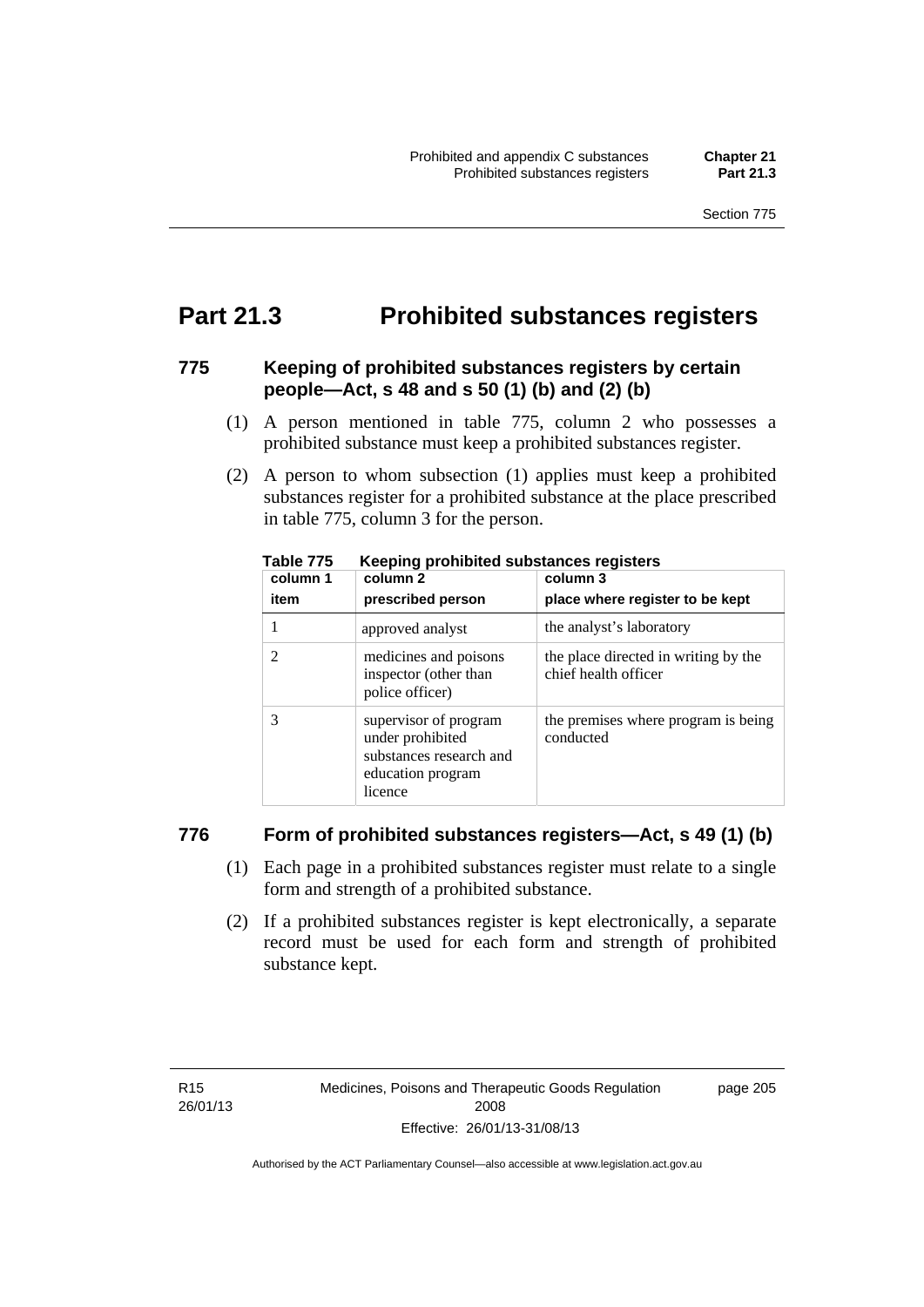Section 777

### **777 Making entries in prohibited substances registers— Act, s 51 (1) (b)**

- (1) The following details for a dealing with a prohibited substance are prescribed:
	- (a) the nature of the dealing;
	- (b) the date of the dealing;
	- (c) the prohibited substance, and the form, strength and quantity of the substance, dealt with;
	- (d) if the dealing is receiving the substance—the name and address of the supplier;
	- (e) if the dealing is supplying the substance—the name and address of the person to whom it is supplied;
	- (f) the quantity of the substance held after the dealing.
- (2) A dealing with a prohibited substance must be entered in the prohibited substances register the person must keep.

#### **778 Prescribed witnesses for discarding of prohibited substances—Act, s 54 (a) and (b)**

- (1) The following people are prescribed as witnesses in relation to the disposal of a prohibited substance:
	- (a) an approved analyst;
	- (b) a medicines and poisons inspector.

*Note Approved analyst*—see the dictionary.

- (2) However, a person mentioned in subsection (1) must not be a prescribed witness to the discarding of a prohibited substance if the person is—
	- (a) related to, a close friend of or employed by the person discarding the substance; or

Authorised by the ACT Parliamentary Counsel—also accessible at www.legislation.act.gov.au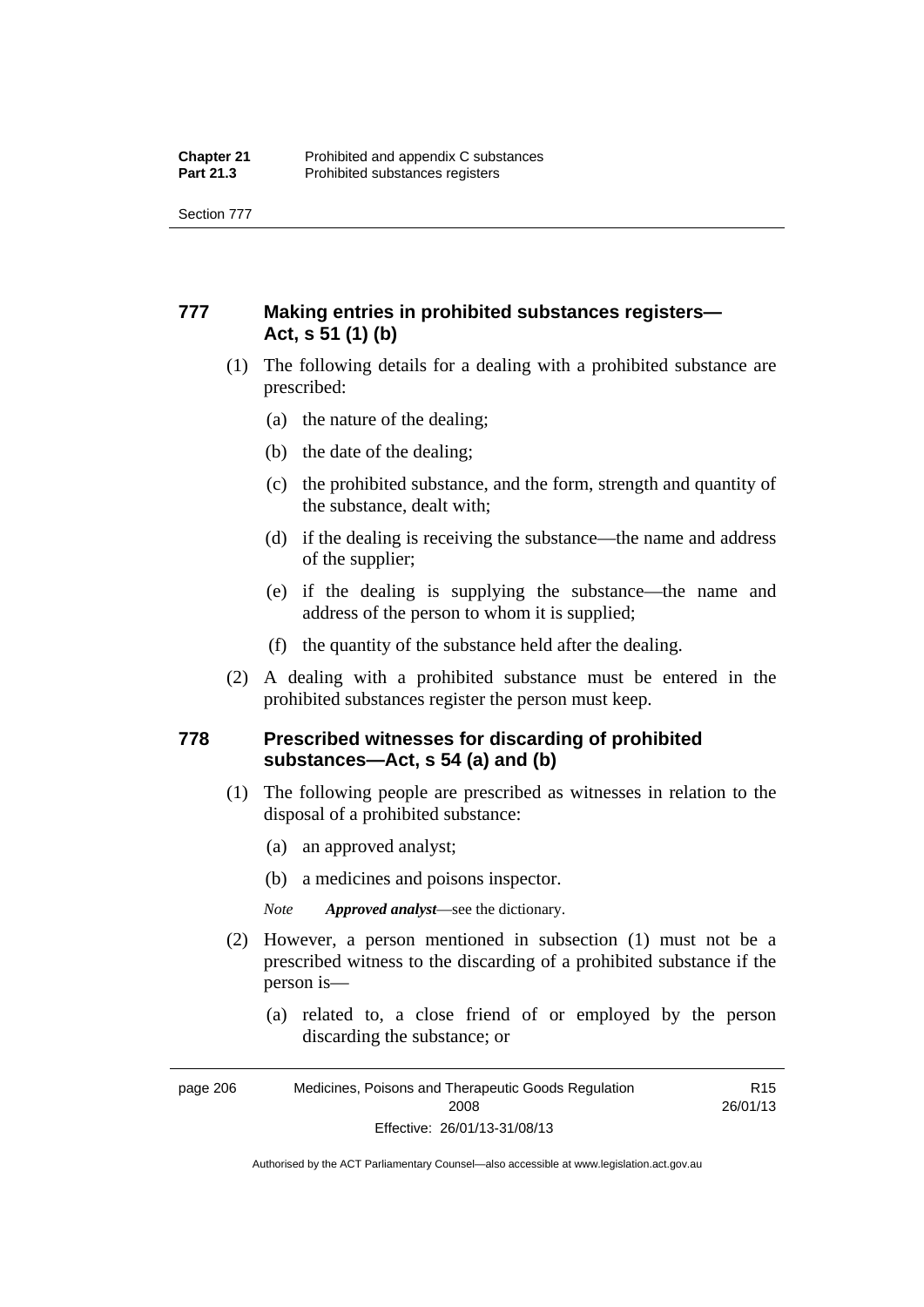- (b) the supervisor of the person discarding the substance; or
- (c) supervised by the person discarding the substance.

#### **779 Changes to entries in prohibited substances registers— Act, s 55 (2) (b)**

- (1) An entry in a paper-based prohibited substances register may be amended by the person who made the entry by—
	- (a) the person signing and dating a marginal note or footnote that gives the date of the amendment and the amended details; and
	- (b) if the entry relates to disposing of a prohibited substance—
		- (i) the amendment being witnessed by a person mentioned in section 743; and
		- (ii) the witness signing the amendment as witness.
- (2) An entry in an electronic prohibited substances register may be amended by the person who made the entry by the person attaching or linking, by electronic means, a document that includes—
	- (a) the person's signature, the date and the amended details; and
	- (b) if the entry relates to disposing of a prohibited substance—
		- (i) the amendment being witnessed by a person mentioned in section 743; and
		- (ii) the witness signing the amendment as witness.

page 207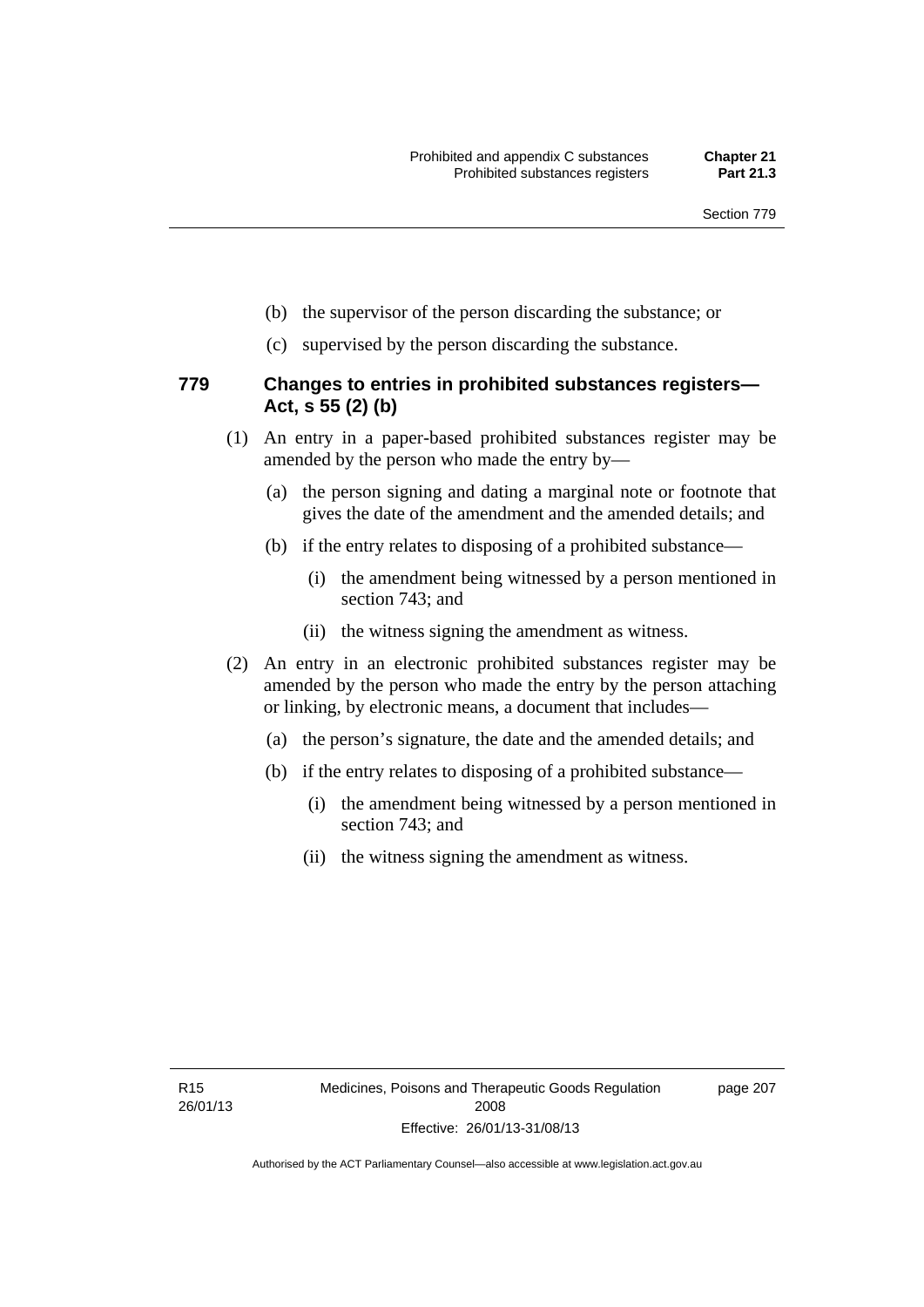**Chapter 22** Therapeutic goods

# **Chapter 22 Therapeutic goods**

### **800 Definitions—ch 22**

In this chapter:

*optical device* means any of the following:

- (a) corrective contact lenses;
- (b) corrective lenses for spectacles;
- (c) non-corrective contact lenses commonly known as plano contact lenses.

*prescription*, in relation to an optical device, means a written direction (other than a purchase order) to a person who is authorised to supply the optical device to dispense the optical device.

#### **801 Prescribed regulated therapeutic goods—Act, s 14, def**  *regulated therapeutic good***, par (b)**

Optical devices are prescribed.

#### **802 Authorisation to supply optical devices—Act, s 74 (1) (b) and (2) (b)**

 (1) To the extent necessary to practise optometry and, if employed, within the scope of employment, an optometrist is authorised to supply optical devices on prescription issued by an optometrist or doctor.

*Note Supply* includes dispense (see [Act,](http://www.legislation.act.gov.au/a/2008-26/default.asp) s 24).

 (2) To the extent necessary to practise as an optician and, if employed, within the scope of employment, an optician is authorised to supply optical devices on prescription issued by an optometrist or doctor.

R15 26/01/13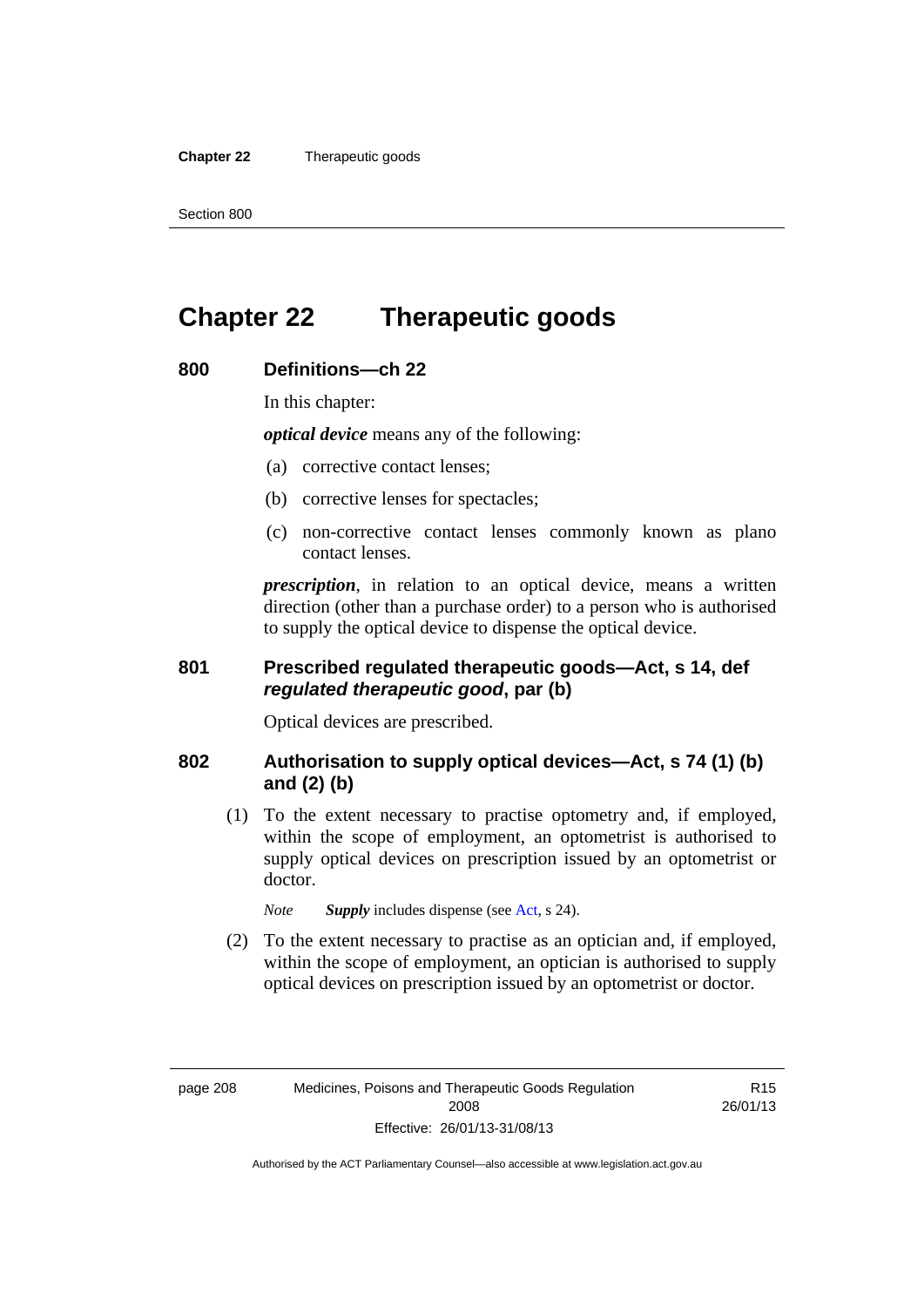(3) Within the scope of employment, an employee of an optometrist is authorised to sell and deliver optical devices supplied under subsection  $(1)$  or  $(2)$ .

#### **803 Authorisation conditions for supplying optical devices— Act, s 75 (1) (b)**

An optometrist's, and optician's, authorisation under section 802 in relation to optical devices is subject to the following conditions:

- (a) the optical devices are supplied on a written prescription by an optometrist or doctor;
- (b) if the prescription is for contact lenses (whether corrective or plano)—the prescription is issued not more than 1 year before the date the lenses are supplied;
- (c) if the prescription is for corrective lenses for spectacles—the prescription is issued not more than 2 years before the date the lenses are supplied.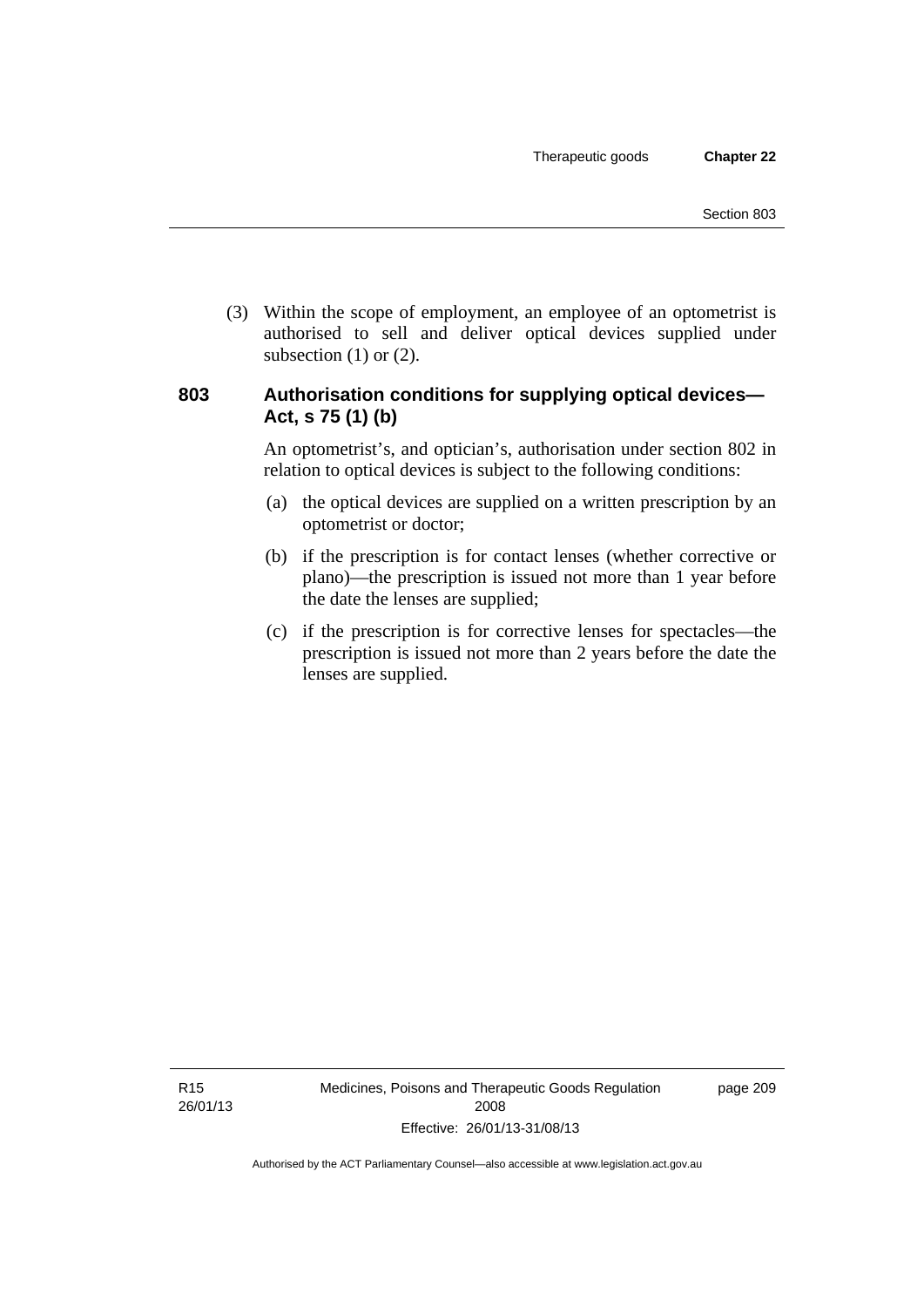Section 850

# **Chapter 23 Notification and review of decisions**

#### **850 Meaning of** *reviewable decision—***ch 23**

In this chapter:

*reviewable decision* means a decision mentioned in table 850, column 3 under a provision of this regulation mentioned in column 2 in relation to the decision.

| column 1       | column <sub>2</sub>        | column 3                                                                                                  | column 4                   |
|----------------|----------------------------|-----------------------------------------------------------------------------------------------------------|----------------------------|
| item           | section                    | decision                                                                                                  | entity                     |
| 1              | $120(1)$ (h)               | refuse approval of other<br>premises                                                                      | applicant for<br>approval  |
| 2              | 130(e)                     | refuse approval of other<br>premises                                                                      | applicant for<br>approval  |
| 3              | 140(e)                     | refuse approval of other<br>premises                                                                      | applicant for<br>approval  |
| $\overline{4}$ | 150(1)(c)                  | refuse approval of other<br>premises                                                                      | applicant for<br>approval  |
| 5              | 160(f)                     | refuse approval of other<br>premises                                                                      | applicant for<br>approval  |
| 6              | 171(d)                     | refuse approval of other<br>premises                                                                      | applicant for<br>approval  |
| 7              | 175(1)(a)(ii)<br>and $(b)$ | amend pseudoephedrine<br>record in way other than in<br>accordance with<br>application/refuse application | applicant for<br>amendment |
| 8              | 252(1)(d)                  | refuse approval of other<br>premises                                                                      | applicant for<br>approval  |

**Table 850 Reviewable decisions—chief health officer** 

page 210 Medicines, Poisons and Therapeutic Goods Regulation 2008 Effective: 26/01/13-31/08/13

R15 26/01/13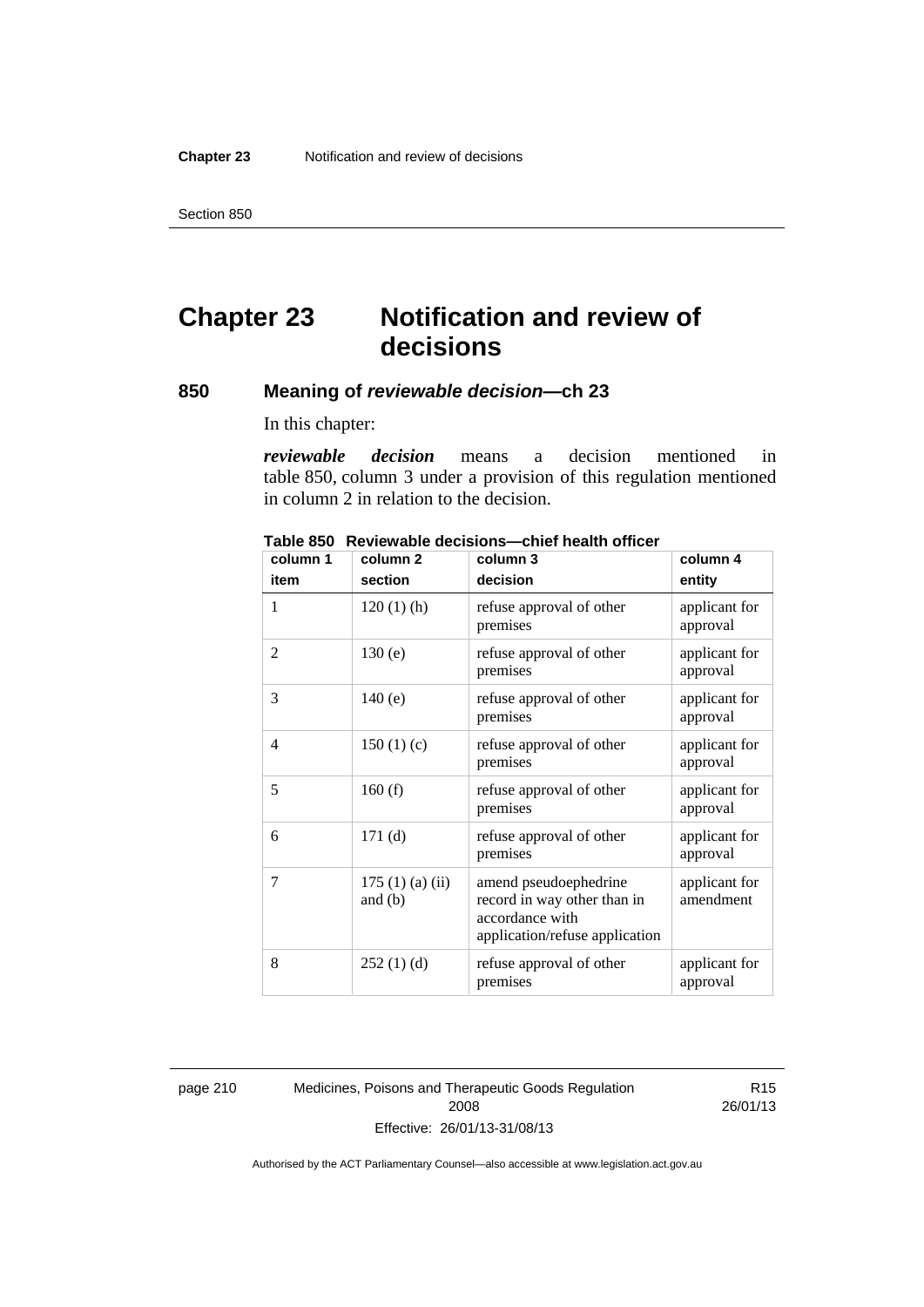page 211

| column 1<br>item | column <sub>2</sub><br>section | column 3<br>decision                                                                         | column 4<br>entity        |
|------------------|--------------------------------|----------------------------------------------------------------------------------------------|---------------------------|
| 9                | 531(2)                         | refuse approval to store a<br>controlled medicine in a safe<br>or strongroom                 | applicant for<br>approval |
| 10               | 616(1)                         | refuse approval of nominated<br>individual for medicines<br>wholesales licence               | applicant for<br>licence  |
| 11               | 676(f)                         | refuse approval of other<br>premises                                                         | applicant for<br>approval |
| 12               | 686(f)                         | refuse approval of other<br>premises                                                         | applicant for<br>approval |
| 13               | 706(1)                         | refuse approval of nominated<br>individual for dangerous<br>poisons manufacturers<br>licence | applicant for<br>licence  |
| 14               | 716(1)                         | refuse approval of nominated<br>individual for dangerous<br>poisons suppliers licence        | applicant for<br>licence  |
| 15               | 771                            | refuse approval of other<br>premises                                                         | applicant for<br>approval |

*Note* For ACAT review of other decisions in relation to licences, see the [Act,](http://www.legislation.act.gov.au/a/2008-26/default.asp) ch 9 and sch 1.

#### **851 Reviewable decision notices**

If a person makes a reviewable decision, the person must give a reviewable decision notice to each entity mentioned in table 850, column 4 in relation to the decision.

- *Note 1* The person must also take reasonable steps to give a reviewable decision notice to any other person whose interests are affected by the decision (see *[ACT Civil and Administrative Tribunal Act 2008](http://www.legislation.act.gov.au/a/2008-35)*, s 67A).
- *Note* 2 The requirements for reviewable decision notices are prescribed under the *[ACT Civil and Administrative Tribunal Act 2008](http://www.legislation.act.gov.au/a/2008-35)*.

R15 26/01/13 Medicines, Poisons and Therapeutic Goods Regulation 2008 Effective: 26/01/13-31/08/13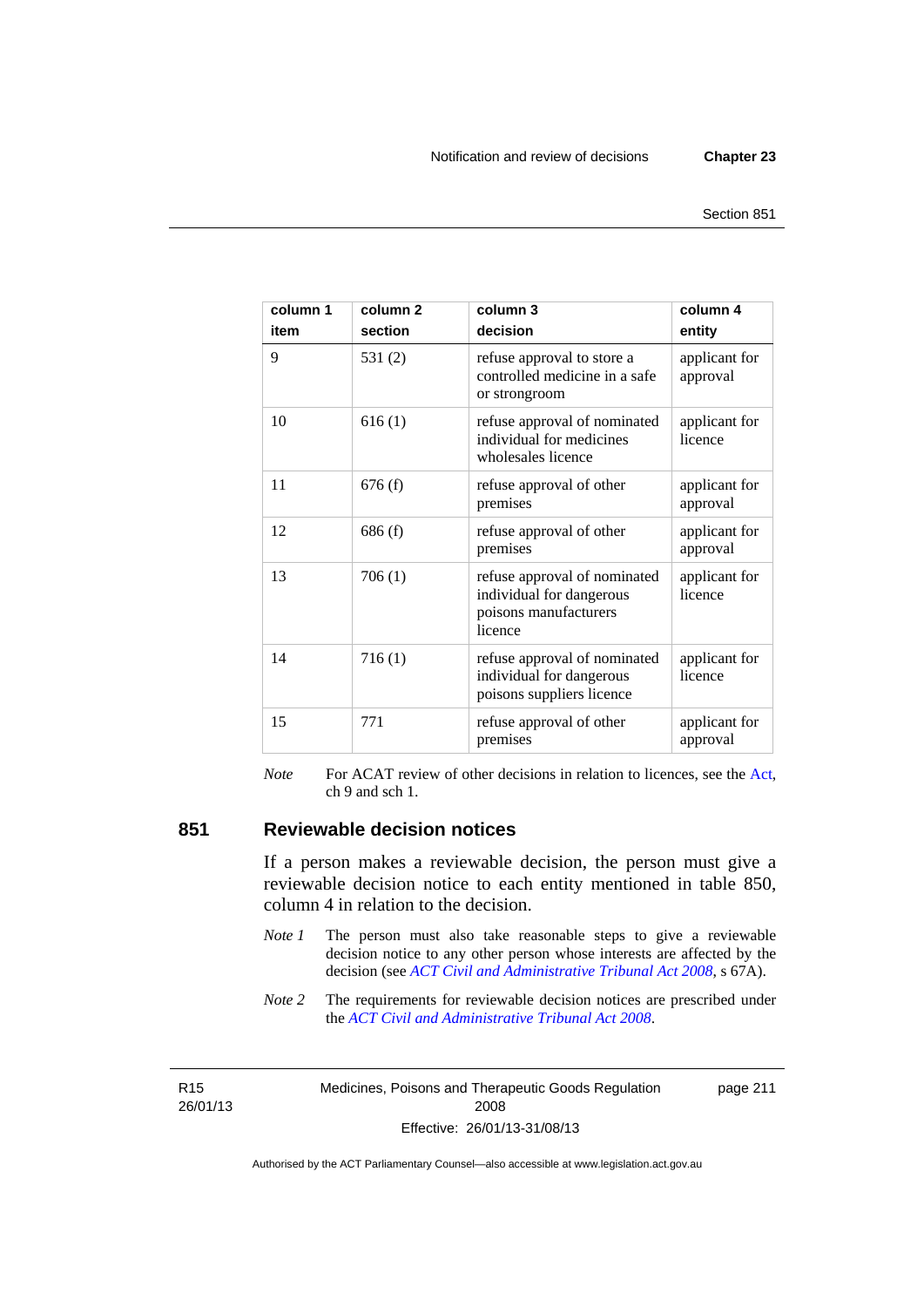### **852 Applications for review**

The following may apply to the ACAT for a review of a reviewable decision:

- (a) an entity mentioned in table 850, column 4 in relation to the decision;
- (b) any other person whose interests are affected by the decision.
- *Note* If a form is approved under the *[ACT Civil and Administrative Tribunal](http://www.legislation.act.gov.au/a/2008-35)  [Act 2008](http://www.legislation.act.gov.au/a/2008-35)* for the application, the form must be used.

page 212 Medicines, Poisons and Therapeutic Goods Regulation 2008 Effective: 26/01/13-31/08/13

R15 26/01/13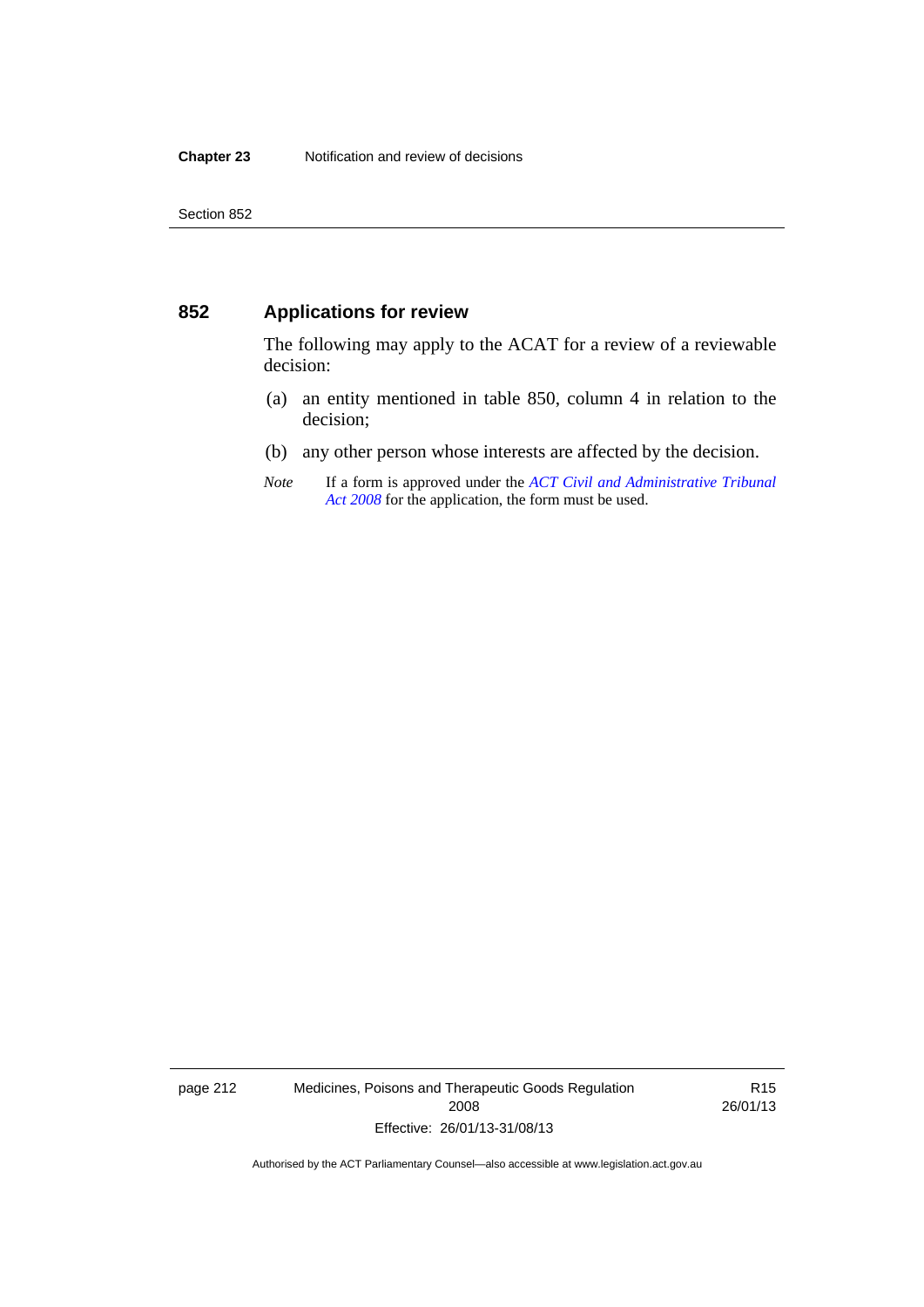### **Chapter 24 Miscellaneous**

### **860 Authorisations for public employees—Act, s 26 (1) (b), (2) (b), s 35 (1) (b), (2) (b) and s 36 (b)**

 (1) This section applies to a public employee who is exercising a function under the Act.

- (2) To the extent necessary to exercise the function and within the scope of employment, the public employee is authorised to do any of the following:
	- (a) obtain a regulated substance;
	- (b) possess a regulated substance;
	- (c) supply a regulated substance or regulated therapeutic good to a person for discarding if the person is authorised to obtain the substance or good;

#### **Example—person authorised to obtain**

a person who holds an environmental authorisation for the disposal of the substance (see, eg s 693)

- *Note* An example is part of the regulation, is not exhaustive and may extend, but does not limit, the meaning of the provision in which it appears (see [Legislation Act,](http://www.legislation.act.gov.au/a/2001-14) s 126 and s 132).
- (d) supply a regulated substance or regulated therapeutic good, for law enforcement purposes, to—
	- (i) someone else who is authorised to obtain the substance or good; or
	- (ii) a law enforcement officer.
- *Note Public employee*—see the [Legislation Act,](http://www.legislation.act.gov.au/a/2001-14) dictionary, pt 1.

R15 26/01/13 Medicines, Poisons and Therapeutic Goods Regulation 2008 Effective: 26/01/13-31/08/13

page 213

*Note Function* includes authority, duty and power (see [Legislation Act](http://www.legislation.act.gov.au/a/2001-14), dict, pt 1).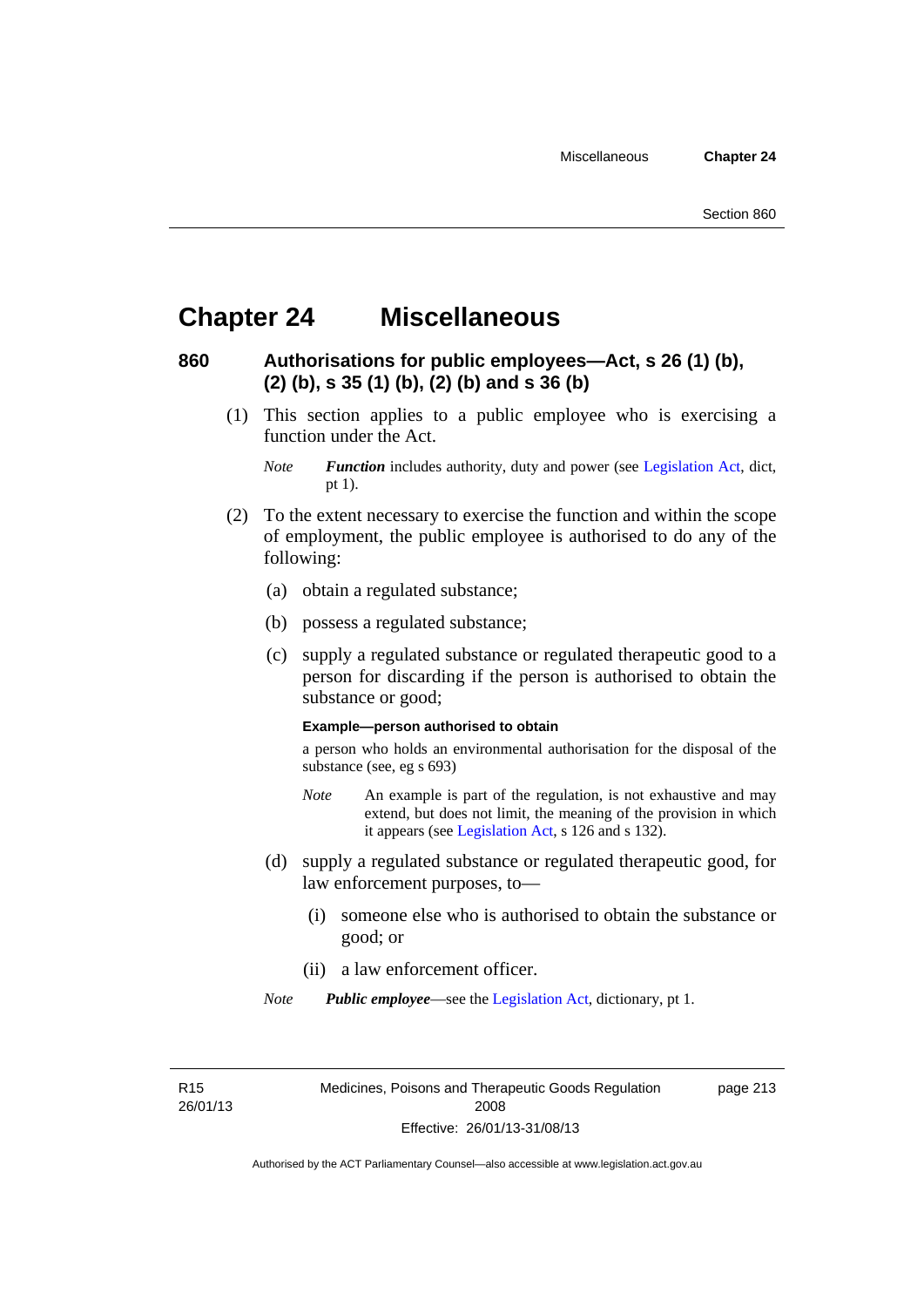#### **Chapter 24** Miscellaneous

(3) In this section:

*law enforcement officer*—see the [Criminal Code,](http://www.legislation.act.gov.au/a/2002-51) section 700.

#### **861 Other authorisations for public employees— Act, s 20 (1) (a), (2) (a) and s 74 (1) (b)**

- (1) A public employee is authorised to deal with a regulated substance, or regulated therapeutic good, in accordance with a permit issued by the chief health officer to the employee.
- (2) The permit must be in writing and include the following information:
	- (a) the dealings with regulated substances or regulated therapeutic goods authorised by the permit;
	- (b) the regulated substances or regulated therapeutic goods to which the permit relates;
	- (c) the public employee or employees authorised under the permit;
	- (d) any condition included in the permit by the chief health officer to which the permit is subject;
	- (e) a unique identifying number;
	- (f) when the permit ends.
- (3) For subsection (2) (c), the permit may identify a public employee authorised under the permit by—
	- (a) naming the employee; or
	- (b) nominating the occupant of a position (however described), at a particular time or from time to time.
- (4) In this section:

*public employee* includes a police officer.

page 214 Medicines, Poisons and Therapeutic Goods Regulation 2008 Effective: 26/01/13-31/08/13

R15 26/01/13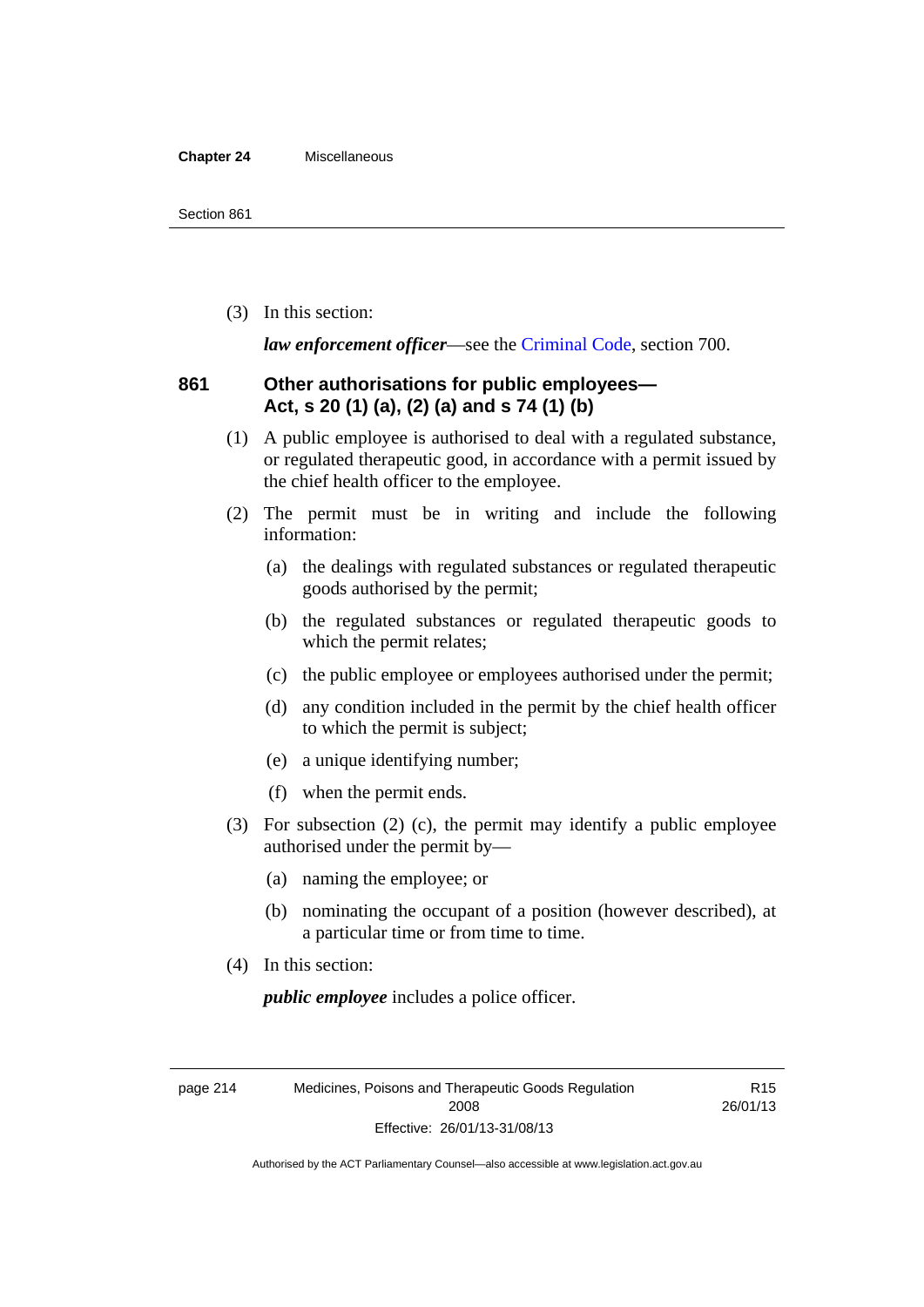#### **862 Certain containers not to be used for human-use substances—Act, s 63 (1) (b)**

A container of a kind mentioned in the [medicines and poisons](http://www.comlaw.gov.au/Series/F2012L01200)  [standard,](http://www.comlaw.gov.au/Series/F2012L01200) paragraph 21, 22 or 23 is prescribed.

#### **863 Displacement of Legislation Act, s 47 (6)**

- (1) The [Legislation Act](http://www.legislation.act.gov.au/a/2001-14), section 47 (6) does not apply to AS/NZS ISO 8124.3:2003 (*Safety of toys - Migration of certain elements*).
- (2) The [Legislation Act,](http://www.legislation.act.gov.au/a/2001-14) section 47 (6) does not apply to the Optometry Endorsement Scheduled Medicines Registration Standard.
	- *Note 1* The text of an applied, adopted or incorporated instrument, whether applied as in force at a particular time or from time to time, is taken to be a notifiable instrument if the operation of the [Legislation Act,](http://www.legislation.act.gov.au/a/2001-14) s 47 (5) or (6) is not disapplied (see s 47 (7)).
	- *Note 2* A reference to an Act includes a reference to the statutory instruments made or in force under the Act, including any regulation (see [Legislation Act,](http://www.legislation.act.gov.au/a/2001-14) s 104).
	- *Note 3* The Optometry Endorsement Scheduled Medicines Registration Standard is accessible at [www.optometryboard.gov.au](http://www.optometryboard.gov.au/).

#### **864 Exemption of piper methysticum (kava)—Act, s 190 (1) (a)**

- (1) Piper methysticum (kava) in the following forms is exempt from the Act:
	- (a) raw or dried whole or peeled rhizome for use in aqueous dispersions or aqueous extracts intended for oral use by humans;
	- (b) powder made from the dried rhizome for use in aqueous dispersions or aqueous extracts intended for oral use by humans;

page 215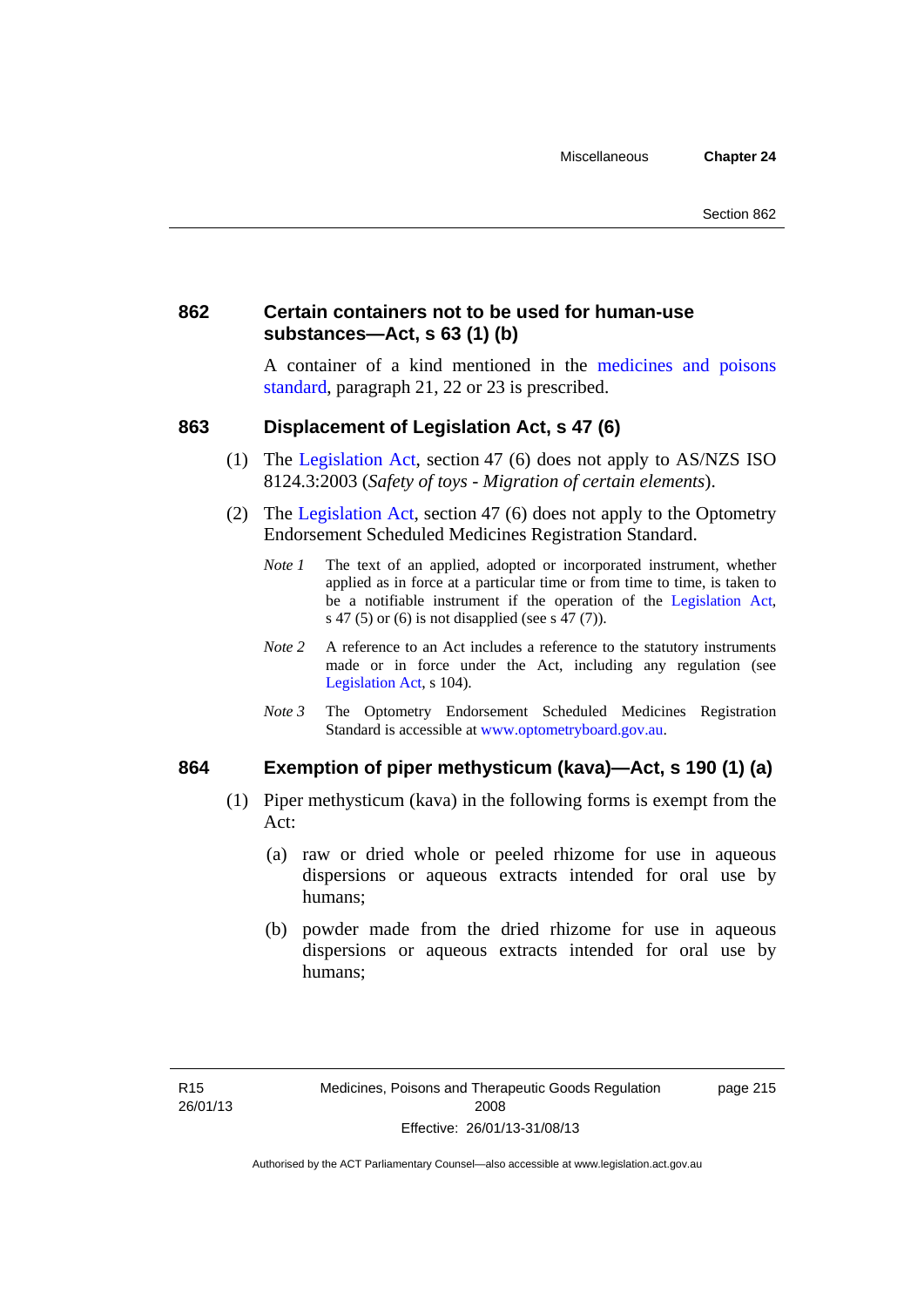#### **Chapter 24** Miscellaneous

- (c) preparations for oral use by humans containing aqueous dispersions or aqueous extracts of the raw or dried whole or peeled rhizome;
- (d) preparations for oral use by humans containing aqueous dispersions or aqueous extracts of powder made from the dried rhizome.
- (2) However, the exemption applies only if—
	- (a) the kava is prepared, possessed and consumed in accordance with the customs of the Pacific Islands; and

#### **Examples—customs of the Pacific Islands relating to use of kava**

- 1 consuming kava as part of a traditional ceremony, in a kava circle or otherwise
- 2 serving kava from a traditional bowl

- (b) the kava is prepared, possessed and consumed in connection with an event declared by the Minister; and
- (c) any conditions stated in the declaration are complied with.
- (3) The Minister may declare an event only if satisfied it is a public event.

#### **Example**

National Multicultural Festival

- (4) A declaration may include conditions about any of the following:
	- (a) the dates and times when the kava may be prepared or consumed;
	- (b) the way in which the kava may be prepared or consumed;
	- (c) the places where the kava may be prepared or consumed;
	- (d) the minimum age of people who may consume the kava;

page 216 Medicines, Poisons and Therapeutic Goods Regulation 2008 Effective: 26/01/13-31/08/13 R15 26/01/13

*Note* An example is part of the regulation, is not exhaustive and may extend, but does not limit, the meaning of the provision in which it appears (see [Legislation Act,](http://www.legislation.act.gov.au/a/2001-14) s 126 and s 132).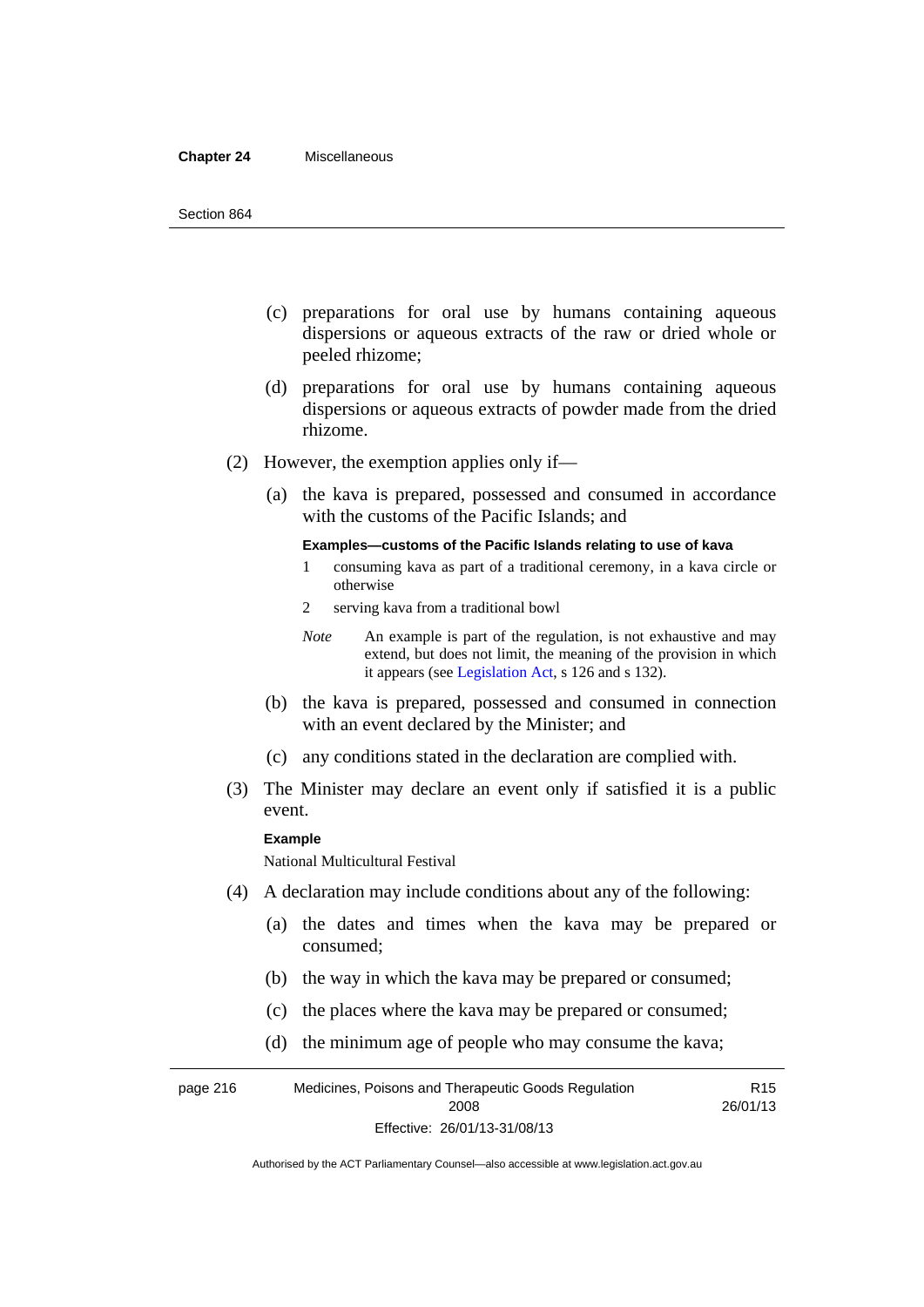- (e) signage for the event;
- (f) anything else the Minister considers appropriate.
- (5) A declaration is a notifiable instrument.

*Note* A notifiable instrument must be notified under the [Legislation Act](http://www.legislation.act.gov.au/a/2001-14).

R15 26/01/13 Medicines, Poisons and Therapeutic Goods Regulation 2008 Effective: 26/01/13-31/08/13

page 217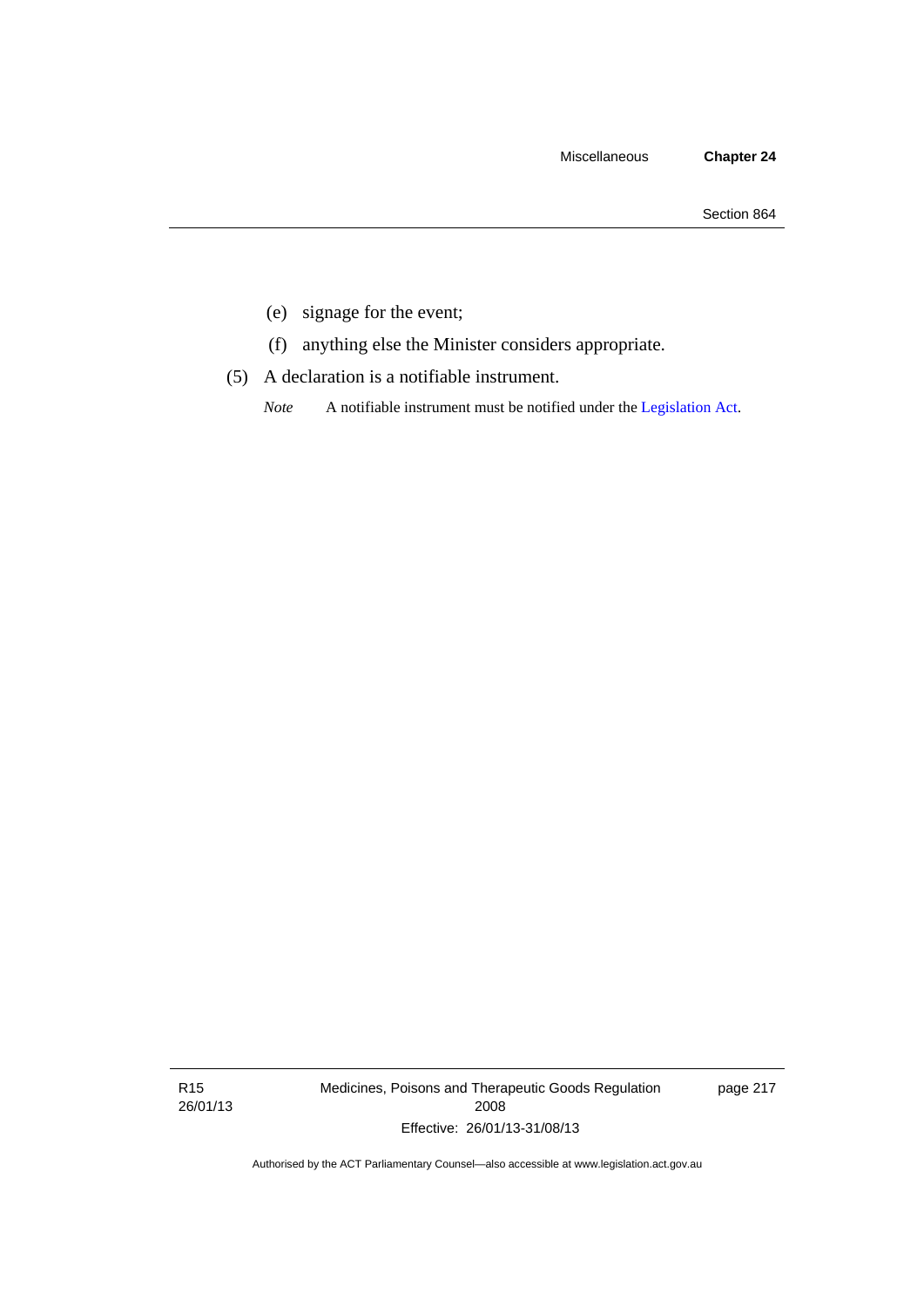**Schedule 1** Medicines—health-related occupations authorisations<br>**Part 1.1** Ambulance services and officers Ambulance services and officers

# **Schedule 1 Medicines—health-related occupations authorisations**

(see s 30, s 50, s 60, s 110, s 350, s 370 and s 380)

# **Part 1.1 Ambulance services and officers**

| column 1<br>item | column 2<br>person authorised                                                                      | column 3<br>authorisation                                                                                                                                                                                                                                                               |
|------------------|----------------------------------------------------------------------------------------------------|-----------------------------------------------------------------------------------------------------------------------------------------------------------------------------------------------------------------------------------------------------------------------------------------|
| 1                | ambulance officer employed by<br>Commonwealth, Territory or<br>State                               | within scope of employment, do any of<br>the following:<br>obtain medicines;<br>(a)<br>(b)<br>possess medicines;<br>administer medicines.<br>(c)                                                                                                                                        |
| 2                | person in charge of ambulance<br>service operated by<br>Commonwealth, Territory or<br><b>State</b> | within scope of employment, do any of<br>the following:<br>issue purchase orders for medicines;<br>(a)<br>obtain medicines mentioned in<br>(b)<br>par(a);<br>possess medicines mentioned in<br>(c)<br>par(a);<br>(d)<br>supply medicines to ambulance<br>officers in ambulance service. |

page 218 Medicines, Poisons and Therapeutic Goods Regulation 2008 Effective: 26/01/13-31/08/13

R15 26/01/13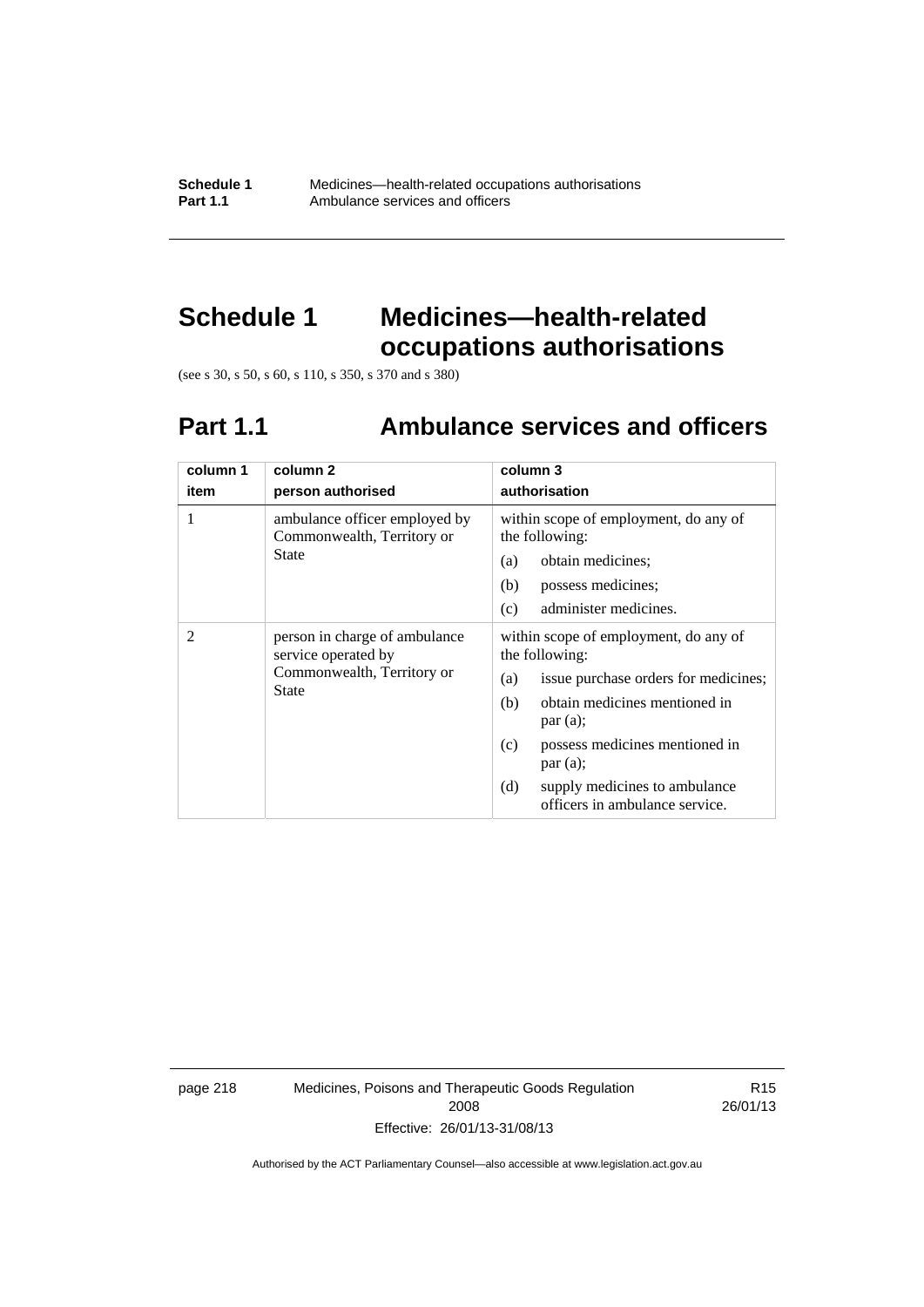# **Part 1.2 Dentists, dental hygienists and dental therapists**

| column 1       | column <sub>2</sub>                                           | column 3                                                                                                                              |
|----------------|---------------------------------------------------------------|---------------------------------------------------------------------------------------------------------------------------------------|
| item           | person authorised                                             | authorisation                                                                                                                         |
| 1              | dentist                                                       | to the extent necessary to practise dentistry<br>and, if employed, within the scope of<br>employment, do any of the following:        |
|                |                                                               | (a)<br>issue purchase orders and requisitions<br>for medicines;                                                                       |
|                |                                                               | obtain medicines;<br>(b)                                                                                                              |
|                |                                                               | (c)<br>possess medicines;                                                                                                             |
|                |                                                               | administer medicines;<br>(d)                                                                                                          |
|                |                                                               | (e)<br>prescribe medicines;                                                                                                           |
|                |                                                               | (f)<br>supply medicines to patients during<br>consultations if labelled in accordance<br>with s 161;                                  |
|                |                                                               | supply medicines for administration to<br>(g)<br>patients at dental surgery to people<br>authorised to administer them.               |
| <b>Note</b>    | <b>Dentist</b> does not include a trainee dentist (see dict). |                                                                                                                                       |
| $\overline{2}$ | trainee dentist                                               | to the extent necessary to practise dentistry or<br>undertake training, and under supervision of<br>dentist, do any of the following: |
|                |                                                               | obtain medicines from health<br>(a)<br>practitioner authorised to possess<br>them:                                                    |
|                |                                                               | (b)<br>possess medicines;                                                                                                             |
|                |                                                               | administer medicines in accordance<br>(c)<br>with prescription (whether or not<br>issued by themself or dentist);                     |
|                |                                                               | (d)<br>prescribe medicines for administration<br>at institution or dental surgery.                                                    |

R15 26/01/13 Medicines, Poisons and Therapeutic Goods Regulation 2008 Effective: 26/01/13-31/08/13

page 219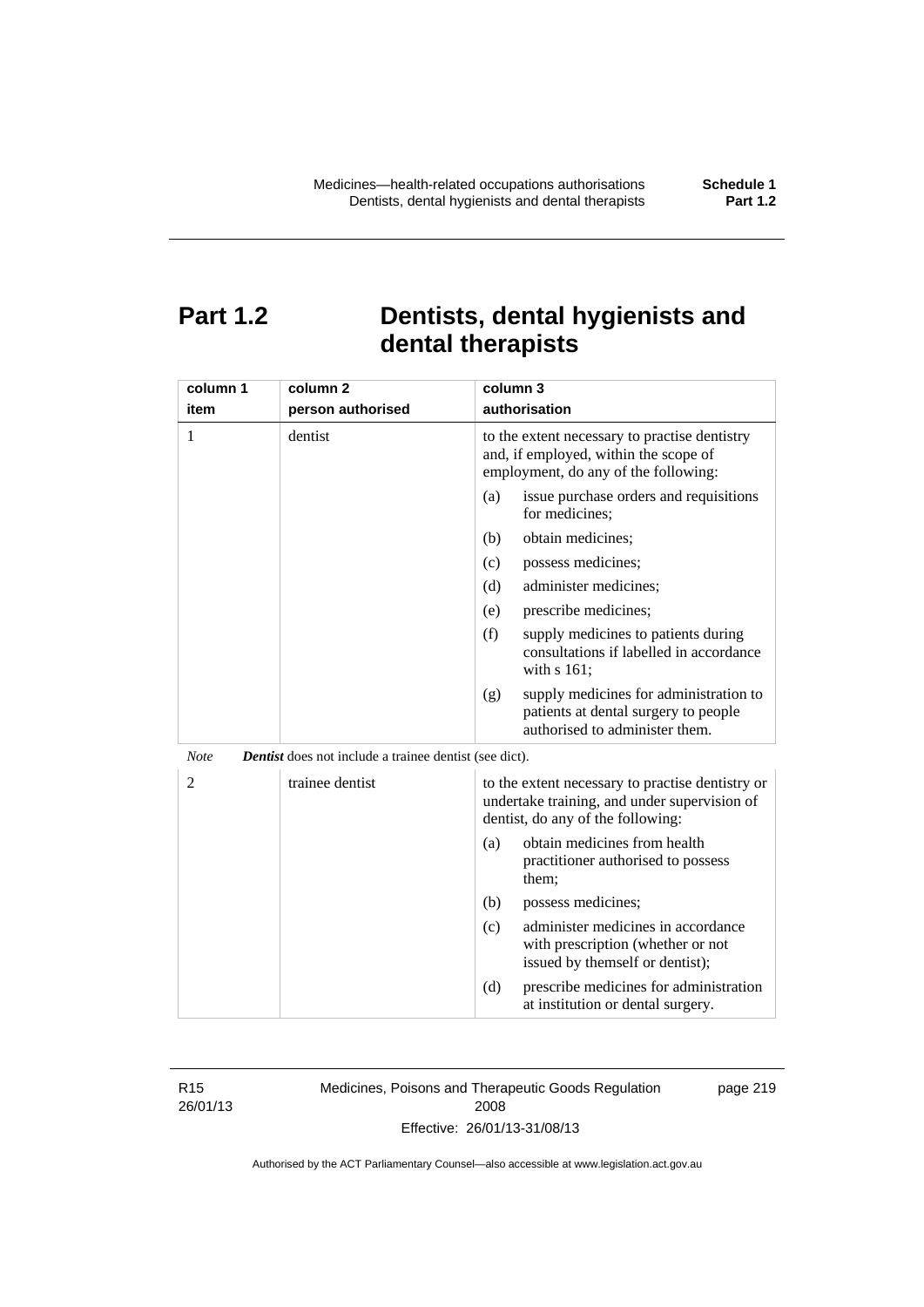#### **Schedule 1** Medicines—health-related occupations authorisations<br>**Part 1.2** Dentists, dental hygienists and dental therapists **Part 1.2** Dentists, dental hygienists and dental therapists

| column 1 | column <sub>2</sub> | column 3                                                                                                                                                     |
|----------|---------------------|--------------------------------------------------------------------------------------------------------------------------------------------------------------|
| item     | person authorised   | authorisation                                                                                                                                                |
| 3        | dental hygienist    | within the scope of employment, to the<br>extent necessary to practice as dental<br>hygienist, and under supervision of dentist,<br>do any of the following: |
|          |                     | obtain medicines from dentist<br>(a)<br>authorised to possess them;                                                                                          |
|          |                     | possess medicines mentioned in<br>(b)<br>par(a);                                                                                                             |
|          |                     | administer medicines mentioned in<br>(c)<br>par (a) in accordance with dentist's<br>prescription.                                                            |
| 4        | dental therapist    | within the scope of employment, to the<br>extent necessary to practice as dental<br>therapist, and under supervision of dentist, do<br>any of the following: |
|          |                     | issue purchase orders and requisitions<br>(a)<br>for medicines for topical dental use<br>and for local anaesthetics;                                         |
|          |                     | obtain medicines mentioned in par (a);<br>(b)                                                                                                                |
|          |                     | possess medicines mentioned in<br>(c)<br>par(a);                                                                                                             |
|          |                     | (d)<br>administer medicines mentioned in<br>par(a).                                                                                                          |

page 220 Medicines, Poisons and Therapeutic Goods Regulation 2008 Effective: 26/01/13-31/08/13

R15 26/01/13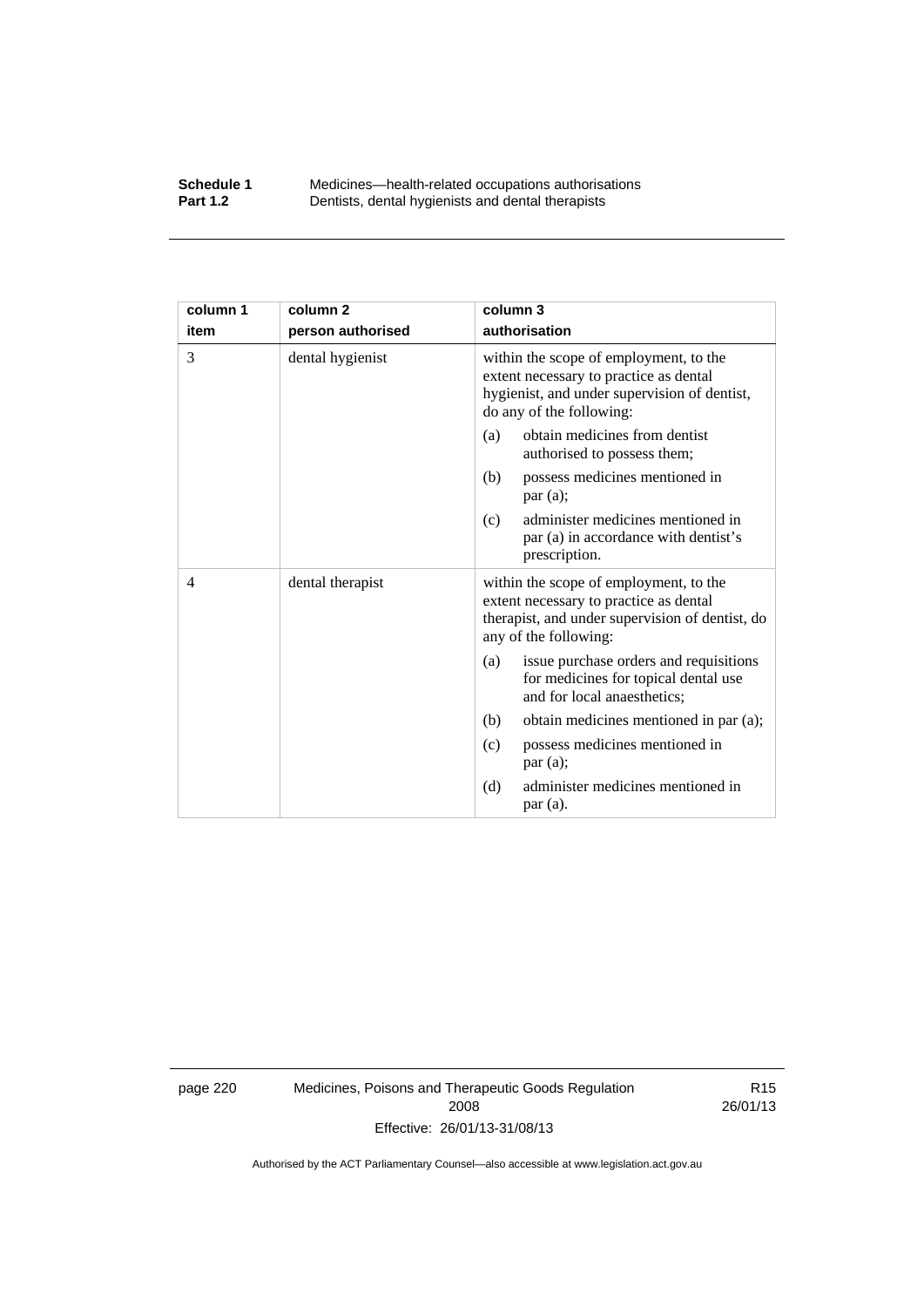# **Part 1.3 Doctors**

| column 1 | column <sub>2</sub> | column 3                                                                                                                      |
|----------|---------------------|-------------------------------------------------------------------------------------------------------------------------------|
| item     | person authorised   | authorisation                                                                                                                 |
| 1        | doctor              | to the extent necessary to practise medicine<br>and, if employed, within the scope of<br>employment, do any of the following: |
|          |                     | (a)<br>issue purchase orders and requisitions<br>for medicines;                                                               |
|          |                     | obtain medicines;<br>(b)                                                                                                      |
|          |                     | possess medicines;<br>(c)                                                                                                     |
|          |                     | administer medicines;<br>(d)                                                                                                  |
|          |                     | prescribe medicines;<br>(e)                                                                                                   |
|          |                     | (f)<br>supply medicines to patients during<br>consultations;                                                                  |
|          |                     | (g)<br>supply medicines for administration to<br>patients to people authorised to<br>administer them;                         |
|          |                     | supply medicines dispensed for patient<br>(h)<br>to another health practitioner on<br>patient's transfer within institution;  |
|          |                     | (i)<br>supply medicines dispensed for patient<br>to patient on patient's discharge from<br>institution;                       |
|          |                     | (i)<br>supply medicines to patients during<br>consultations if labelled in accordance<br>with s 161.                          |
|          |                     | <b>Note</b><br>For authorisation to issue standing<br>orders for administration of medicines at<br>institutions, see s 75.    |

*Note Doctor* does not include an intern doctor (see dict).

R15 26/01/13 Medicines, Poisons and Therapeutic Goods Regulation 2008 Effective: 26/01/13-31/08/13

page 221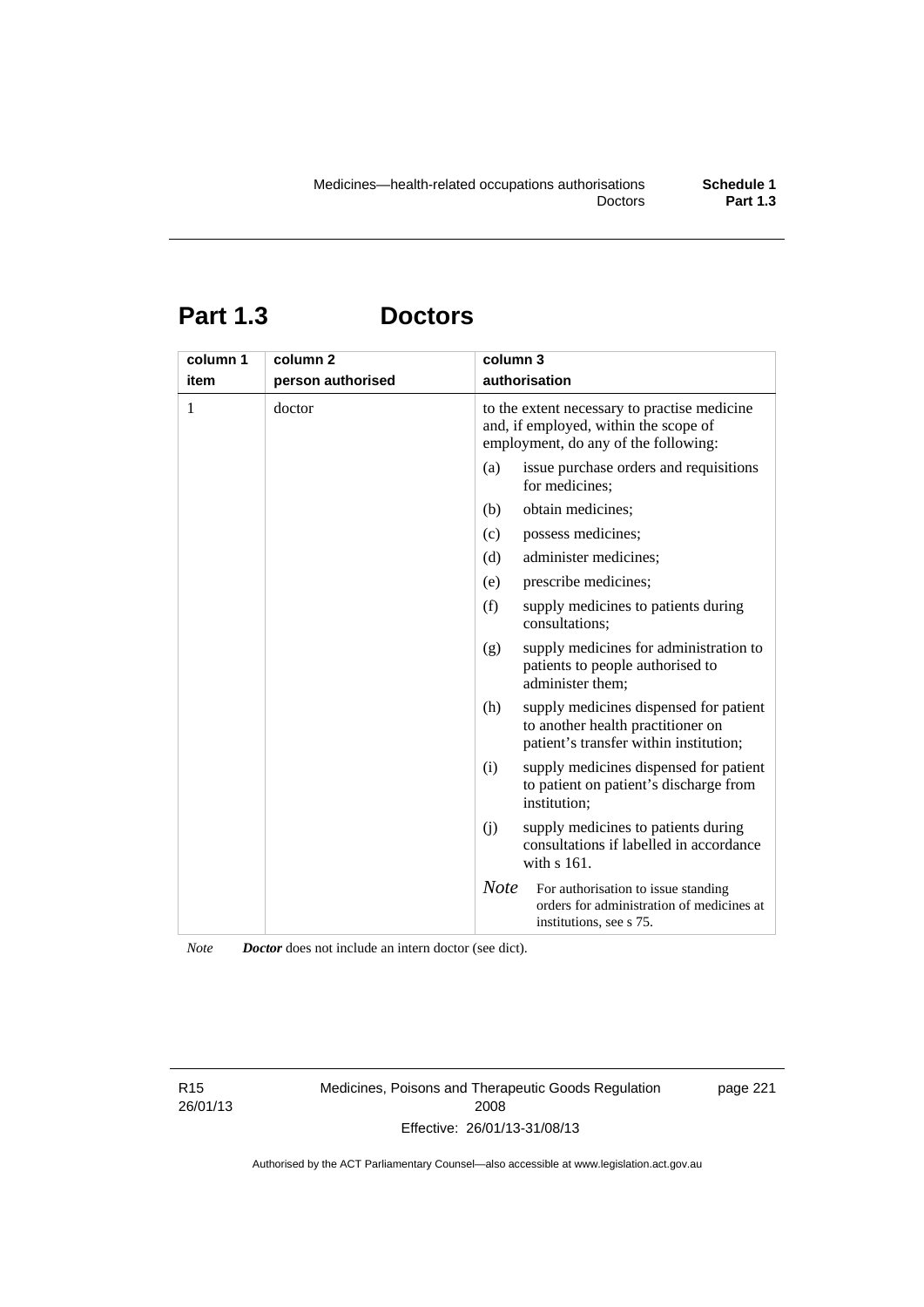| Schedule 1      | Medicines—health-related occupations authorisations |
|-----------------|-----------------------------------------------------|
| <b>Part 1.3</b> | <b>Doctors</b>                                      |

| column 1 | column <sub>2</sub> | column 3                                                                                                                                                      |
|----------|---------------------|---------------------------------------------------------------------------------------------------------------------------------------------------------------|
| item     | person authorised   | authorisation                                                                                                                                                 |
| 2        | intern doctor       | to the extent necessary to practise medicine<br>or undertake training or supervised practice,<br>and under supervision of doctor, do any of<br>the following: |
|          |                     | obtain medicines from health<br>(a)<br>practitioner authorised to possess<br>them:                                                                            |
|          |                     | (b)<br>possess medicines;                                                                                                                                     |
|          |                     | administer medicines in accordance<br>(c)<br>with prescription (whether or not<br>issued by themself or another<br>prescriber);                               |
|          |                     | (d)<br>prescribe medicines for administration<br>at institution or surgery;                                                                                   |
|          |                     | supply medicines dispensed for patient<br>(e)<br>to another health practitioner on<br>patient's transfer within institution;                                  |
|          |                     | (f)<br>supply medicines dispensed for patient<br>to patient on patient's discharge from<br>institution.                                                       |

page 222 Medicines, Poisons and Therapeutic Goods Regulation 2008 Effective: 26/01/13-31/08/13

R15 26/01/13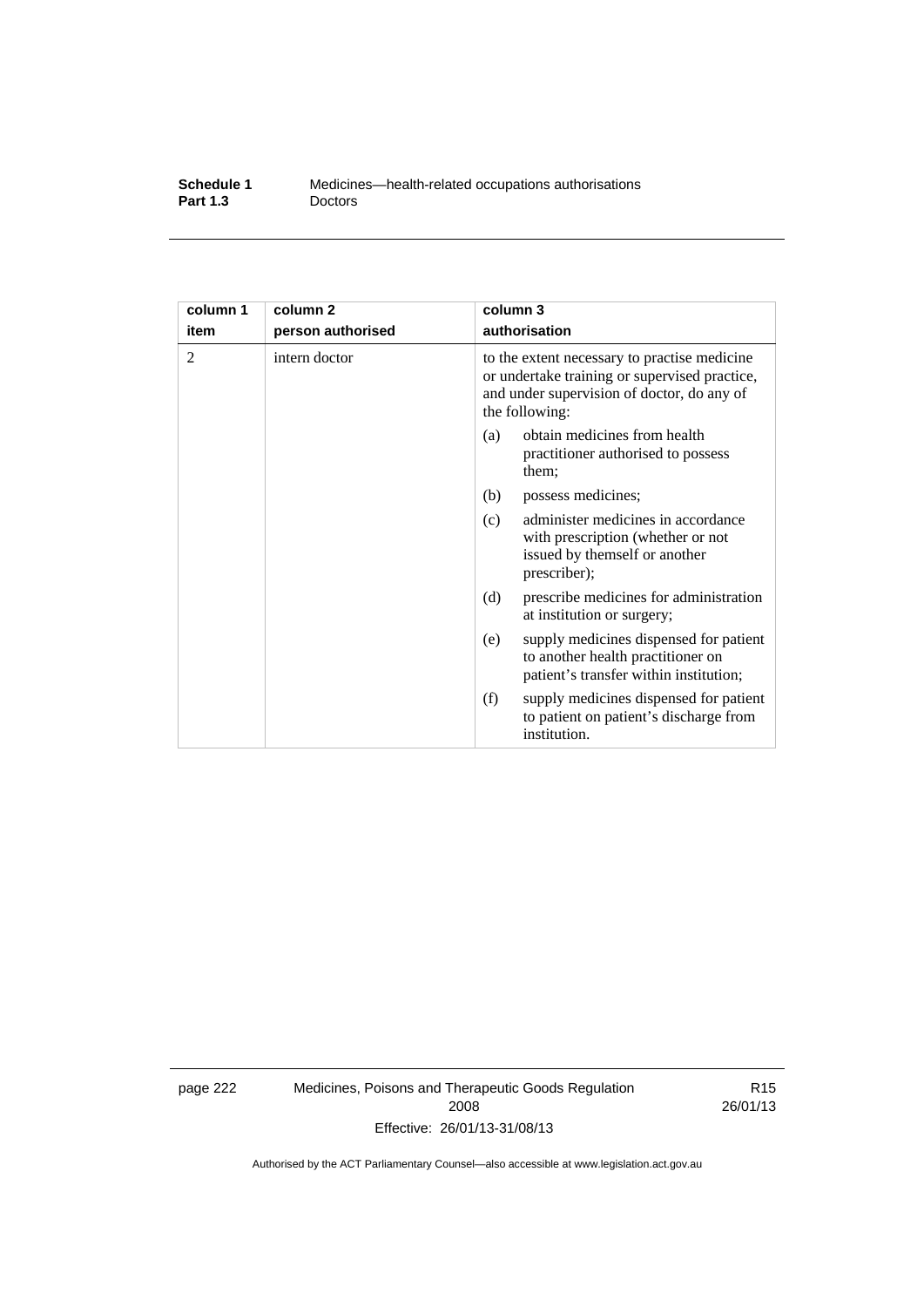# Part 1.4 **Health professionals at institutions**

| column 1<br>item | column 2<br>person authorised                                            | column 3<br>authorisation                                                                                                                                                                                    |
|------------------|--------------------------------------------------------------------------|--------------------------------------------------------------------------------------------------------------------------------------------------------------------------------------------------------------|
|                  | health practitioner or health<br>professional employed at<br>institution | within the scope of employment, do any of<br>the following for the delivery of medicines<br>within the institution to a health practitioner<br>or health professional authorised to obtain<br>the medicines: |
|                  |                                                                          | obtain the medicines;<br>(a)                                                                                                                                                                                 |
|                  |                                                                          | possess the medicines;<br>(b)                                                                                                                                                                                |
|                  |                                                                          | supply the medicines.<br>(c)                                                                                                                                                                                 |

R15 26/01/13 Medicines, Poisons and Therapeutic Goods Regulation 2008 Effective: 26/01/13-31/08/13

page 223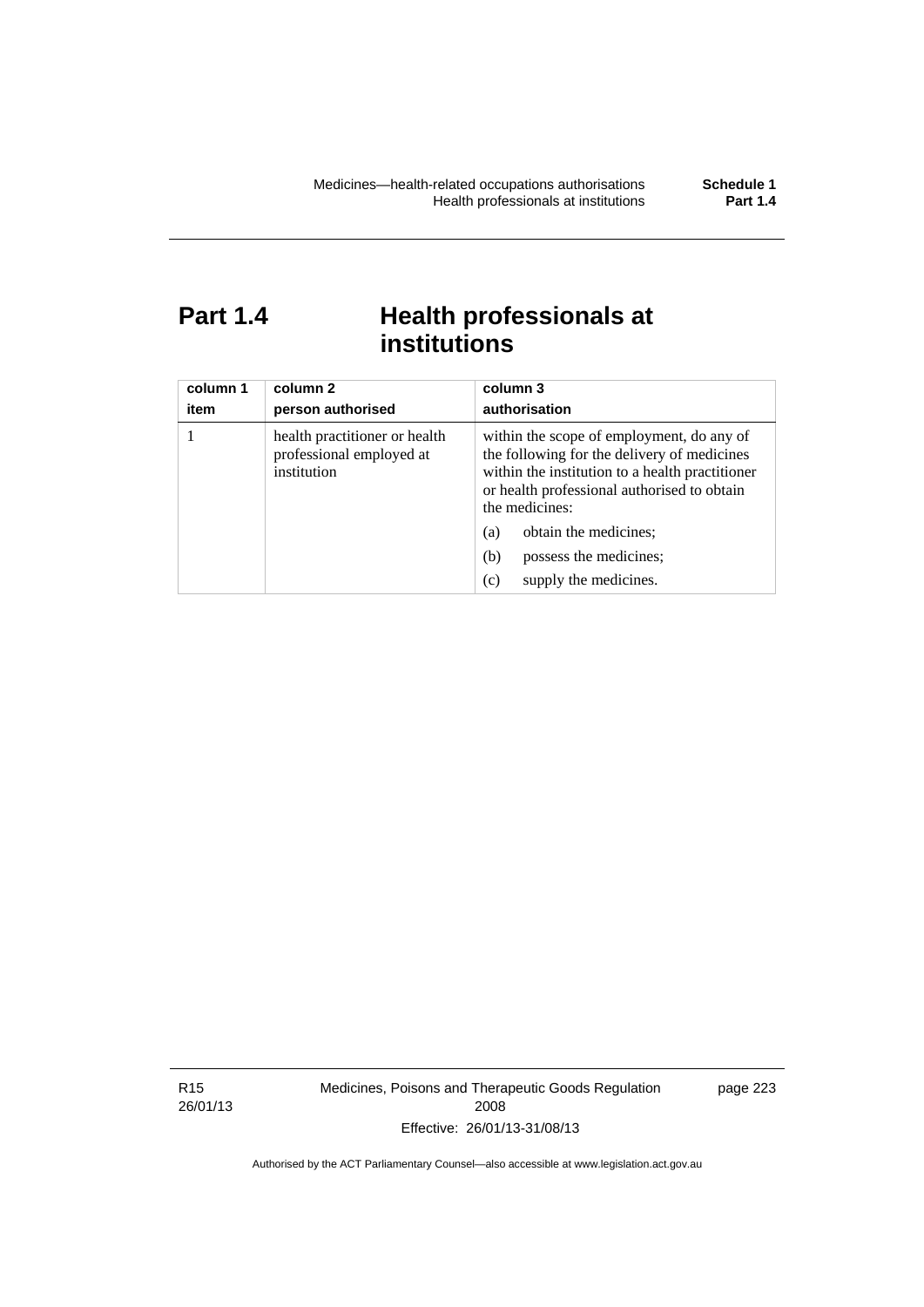## **Part 1.5 Midwives**

| column 1 | column 2          | column 3                                                                                                                       |
|----------|-------------------|--------------------------------------------------------------------------------------------------------------------------------|
| item     | person authorised | authorisation                                                                                                                  |
| 1        | midwife           | to the extent necessary to practise midwifery<br>and, if employed, within the scope of<br>employment, do any of the following: |
|          |                   | issue requisitions for medicines;<br>(a)                                                                                       |
|          |                   | (b)<br>obtain medicines on requisition;                                                                                        |
|          |                   | possess medicines;<br>(c)                                                                                                      |
|          |                   | administer medicines in accordance<br>(d)<br>with prescription or standing order;                                              |
|          |                   | supply medicines in accordance with a<br>(e)<br>standing order issued by chief health<br>officer or a requisition;             |
|          |                   | supply medicines dispensed for patient<br>(f)<br>to another health practitioner on<br>patient's transfer within institution;   |
|          |                   | supply medicines dispensed for patient<br>(g)<br>to patient on patient's discharge from<br>institution.                        |

page 224 Medicines, Poisons and Therapeutic Goods Regulation 2008 Effective: 26/01/13-31/08/13

R15 26/01/13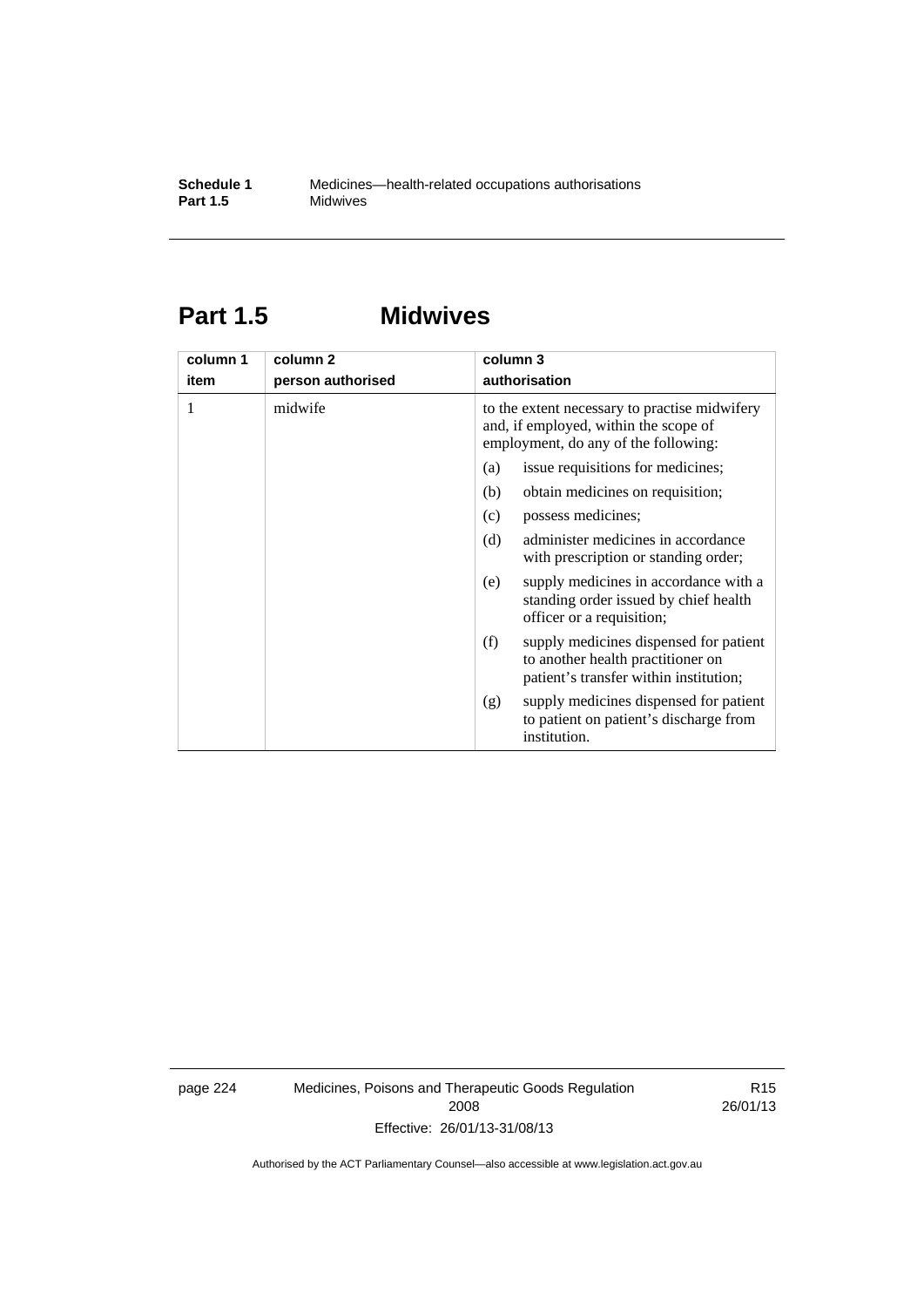| column 1       | column <sub>2</sub> | column 3                                                                                                                                                                                                                |
|----------------|---------------------|-------------------------------------------------------------------------------------------------------------------------------------------------------------------------------------------------------------------------|
| item           | person authorised   | authorisation                                                                                                                                                                                                           |
| $\overline{2}$ | eligible midwife    | to the extent necessary to practise midwifery<br>and, if employed, within the scope of<br>employment, do any of the following:                                                                                          |
|                |                     | issue requisitions for medicines;<br>(a)                                                                                                                                                                                |
|                |                     | (b)<br>obtain medicines;                                                                                                                                                                                                |
|                |                     | (c)<br>possess medicines;                                                                                                                                                                                               |
|                |                     | if the midwife is an authorised<br>(d)<br>midwife-prescribe medicines listed<br>on the pharmaceutical benefits<br>scheme for prescribing by an<br>authorised midwife (see National<br>Health Act 1953 (Cwlth), s 93AA); |
|                |                     | (e)<br>supply medicines to which par (d)<br>applies to patients during<br>consultations if labelled in<br>accordance with s 161;                                                                                        |
|                |                     | (f)<br>administer medicines to which<br>par (d) applies in accordance with<br>prescription issued by themself;                                                                                                          |
|                |                     | administer medicines in accordance<br>(g)<br>with prescription issued by another<br>prescriber, or standing order;                                                                                                      |
|                |                     | (h)<br>supply medicines in accordance with<br>a standing order issued by chief<br>health officer or a requisition;                                                                                                      |
|                |                     | (i)<br>supply medicines dispensed for<br>patient to another health<br>professional on patient's transfer<br>within institution;                                                                                         |
|                |                     | (j)<br>supply medicines dispensed for<br>patient to patient on patient's<br>discharge from institution.                                                                                                                 |

R15 26/01/13 Medicines, Poisons and Therapeutic Goods Regulation 2008 Effective: 26/01/13-31/08/13

page 225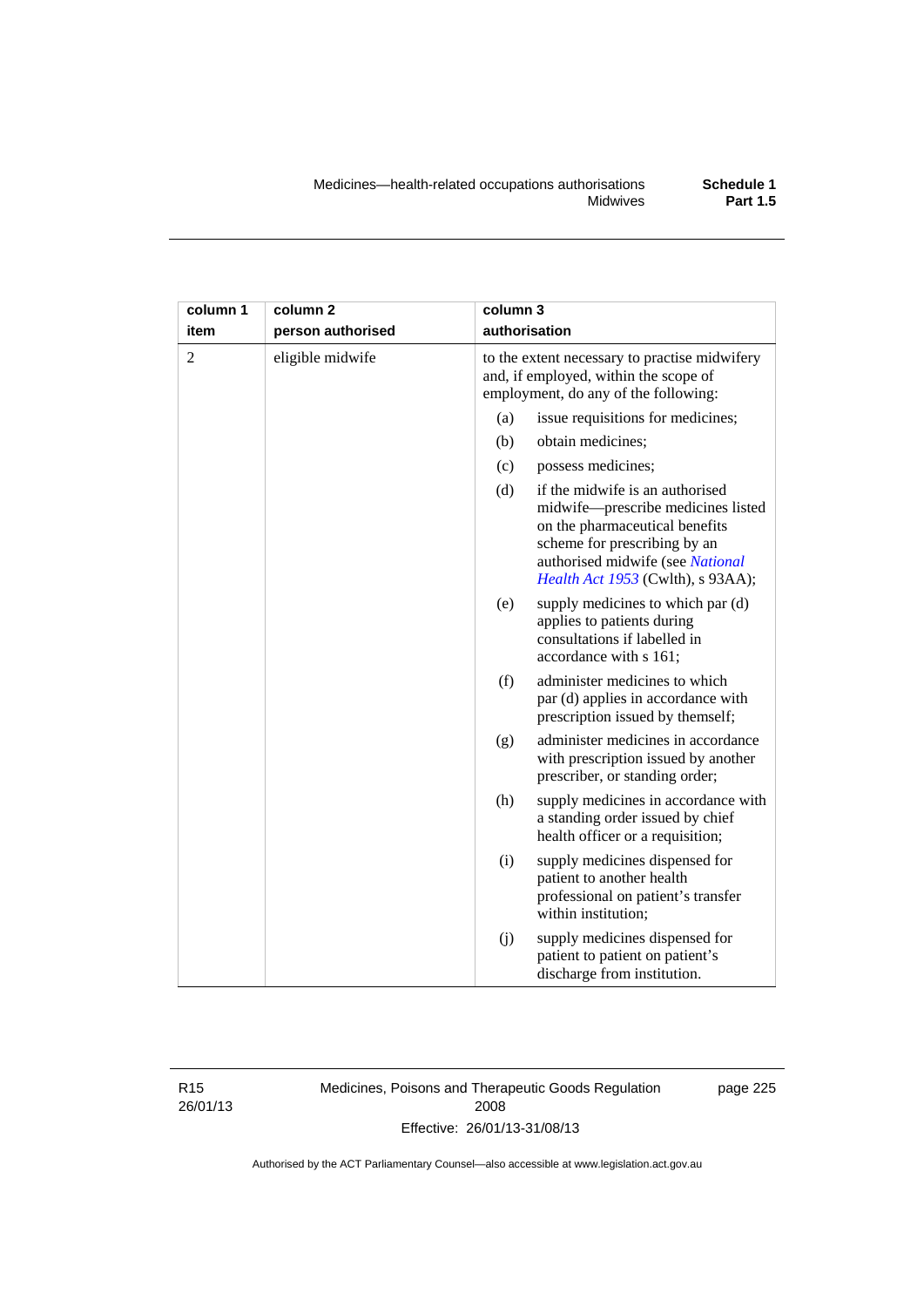# **Part 1.6 Nurses**

| column 1       | column <sub>2</sub>                                                             | column 3                                                                                                                                                                                                                                                    |
|----------------|---------------------------------------------------------------------------------|-------------------------------------------------------------------------------------------------------------------------------------------------------------------------------------------------------------------------------------------------------------|
| item           | person authorised                                                               | authorisation                                                                                                                                                                                                                                               |
| 1              | nurse                                                                           | to the extent necessary to practise nursing<br>and, if employed, within the scope of<br>employment, do any of the following:                                                                                                                                |
|                |                                                                                 | issue requisitions for medicines;<br>(a)                                                                                                                                                                                                                    |
|                |                                                                                 | (b)<br>obtain medicines on requisition;                                                                                                                                                                                                                     |
|                |                                                                                 | (c)<br>possess medicines;                                                                                                                                                                                                                                   |
|                |                                                                                 | administer medicines in accordance<br>(d)<br>with prescription or standing order;                                                                                                                                                                           |
|                |                                                                                 | supply medicines in accordance with a<br>(e)<br>standing order issued by chief health<br>officer or a requisition;                                                                                                                                          |
|                |                                                                                 | (f)<br>supply medicines dispensed for patient<br>to another health practitioner on<br>patient's transfer within institution;                                                                                                                                |
|                |                                                                                 | supply medicines dispensed for patient<br>(g)<br>to patient on patient's discharge from<br>institution.                                                                                                                                                     |
| <b>Note</b>    | <i>Nurse</i> does not include enrolled nurse (see Legislation Act, dict, pt 1). |                                                                                                                                                                                                                                                             |
| $\overline{2}$ | trainee nurse                                                                   | if successfully completed pharmacology<br>units of nursing studies, to the extent<br>necessary to practise nursing as trainee nurse<br>or undertake training, and under supervision<br>of nurse, nurse practitioner or midwife, do<br>any of the following: |
|                |                                                                                 | obtain medicines from health<br>(a)<br>practitioner authorised to possess<br>them:                                                                                                                                                                          |
|                |                                                                                 | (b)<br>possess medicines;                                                                                                                                                                                                                                   |
|                |                                                                                 | administer medicines to patients in<br>(c)<br>accordance with prescription.                                                                                                                                                                                 |

page 226 Medicines, Poisons and Therapeutic Goods Regulation 2008 Effective: 26/01/13-31/08/13

R15 26/01/13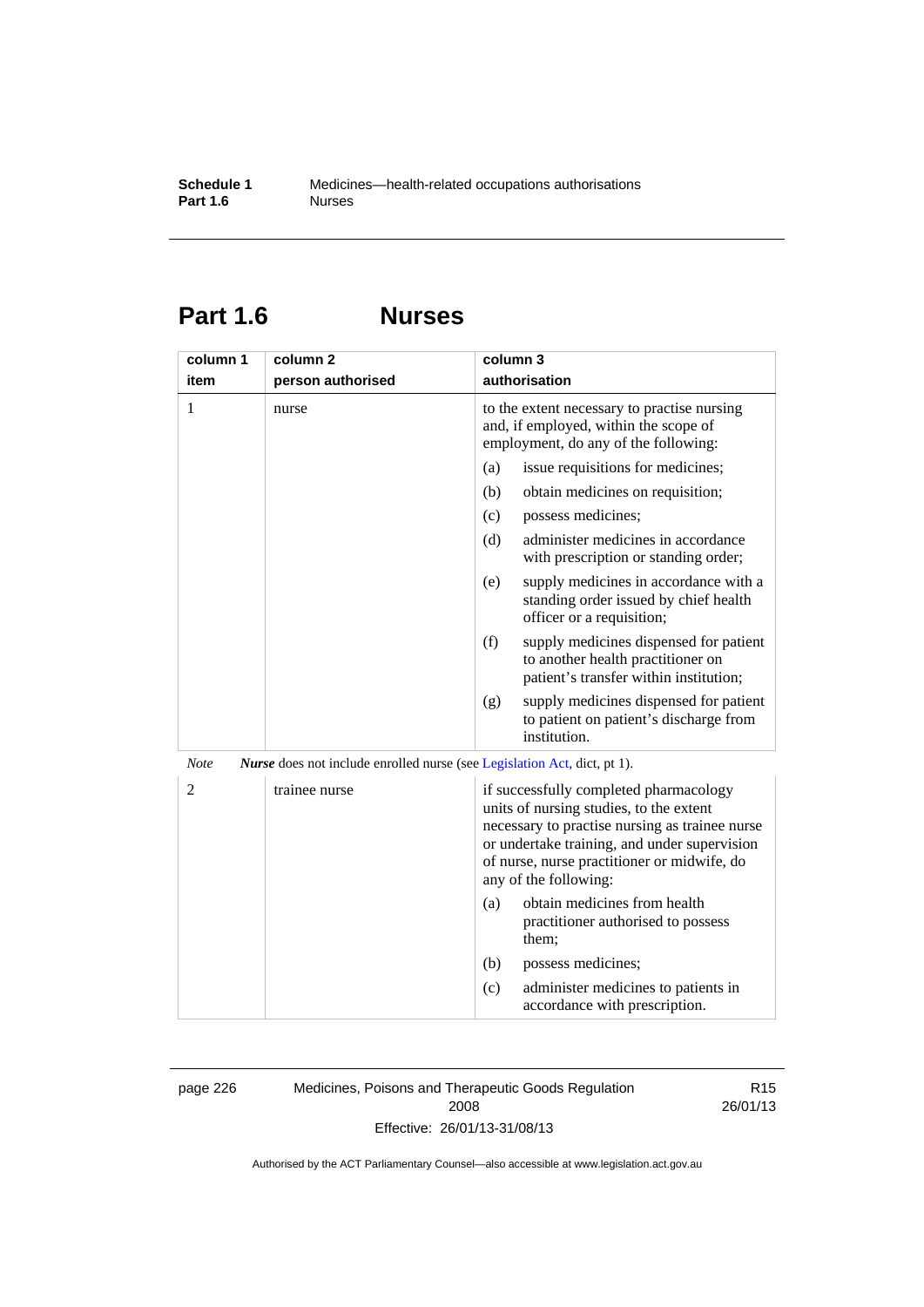| column 1<br>item | column 2<br>person authorised | column 3<br>authorisation                                                                                                                         |
|------------------|-------------------------------|---------------------------------------------------------------------------------------------------------------------------------------------------|
| 3                | enrolled nurse                | to the extent necessary to practise nursing as<br>enrolled nurse and, if employed, within the<br>scope of employment, do any of the<br>following: |
|                  |                               | obtain medicines from health<br>(a)<br>practitioner authorised to possess<br>them;                                                                |
|                  |                               | (b)<br>possess medicines;                                                                                                                         |
|                  |                               | administer medicines in accordance<br>(c)<br>with prescription.                                                                                   |

R15 26/01/13 Medicines, Poisons and Therapeutic Goods Regulation 2008 Effective: 26/01/13-31/08/13

page 227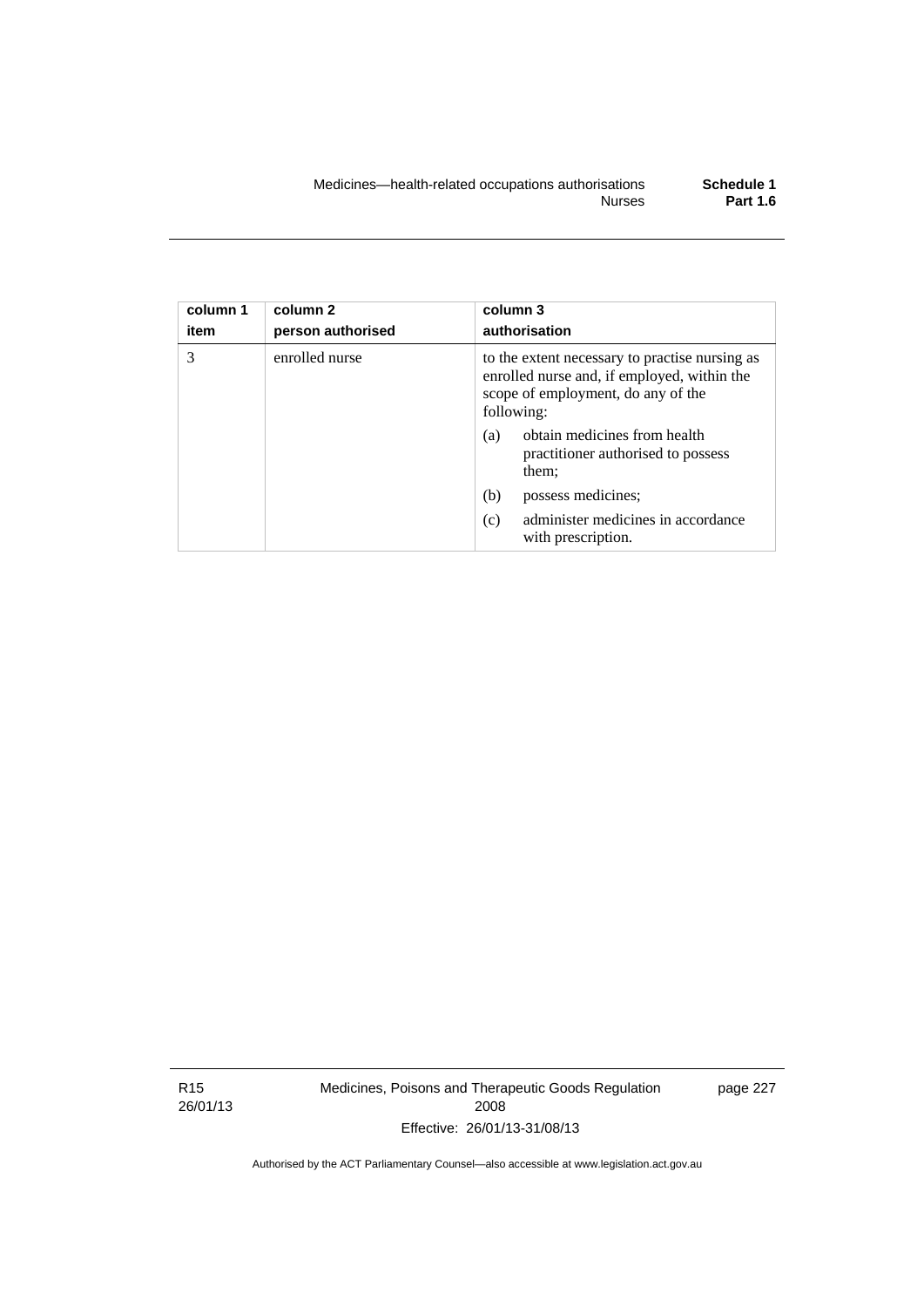#### **Schedule 1** Medicines—health-related occupations authorisations<br>**Part 1.6** Murses **Part 1.6**

| column 1<br>item | column <sub>2</sub><br>person authorised | column 3<br>authorisation                                                                                                                         |
|------------------|------------------------------------------|---------------------------------------------------------------------------------------------------------------------------------------------------|
| 4                | nurse practitioner                       | to the extent necessary to practise nursing<br>and, if employed, within the scope of<br>employment, do any of the following:                      |
|                  |                                          | (a)<br>issue requisitions for medicines;                                                                                                          |
|                  |                                          | (b)<br>obtain medicines;                                                                                                                          |
|                  |                                          | possess medicines;<br>(c)                                                                                                                         |
|                  |                                          | (d)<br>prescribe medicines in accordance<br>with approved scope of practice under<br>the Health Regulation 2004, s 11;                            |
|                  |                                          | supply medicines to which par (d)<br>(e)<br>applies to patients during consultations<br>if labelled in accordance with s 161;                     |
|                  |                                          | (f)<br>administer medicines in accordance<br>with prescription (whether or not<br>issued by themself or another<br>prescriber) or standing order; |
|                  |                                          | supply medicines in accordance with a<br>(g)<br>standing order issued by chief health<br>officer or a requisition;                                |
|                  |                                          | (h)<br>supply medicines dispensed for patient<br>to another health practitioner on<br>patient's transfer within institution;                      |
|                  |                                          | supply medicines dispensed for patient<br>(i)<br>to patient on patient's discharge from<br>institution.                                           |

page 228 Medicines, Poisons and Therapeutic Goods Regulation 2008 Effective: 26/01/13-31/08/13

R15 26/01/13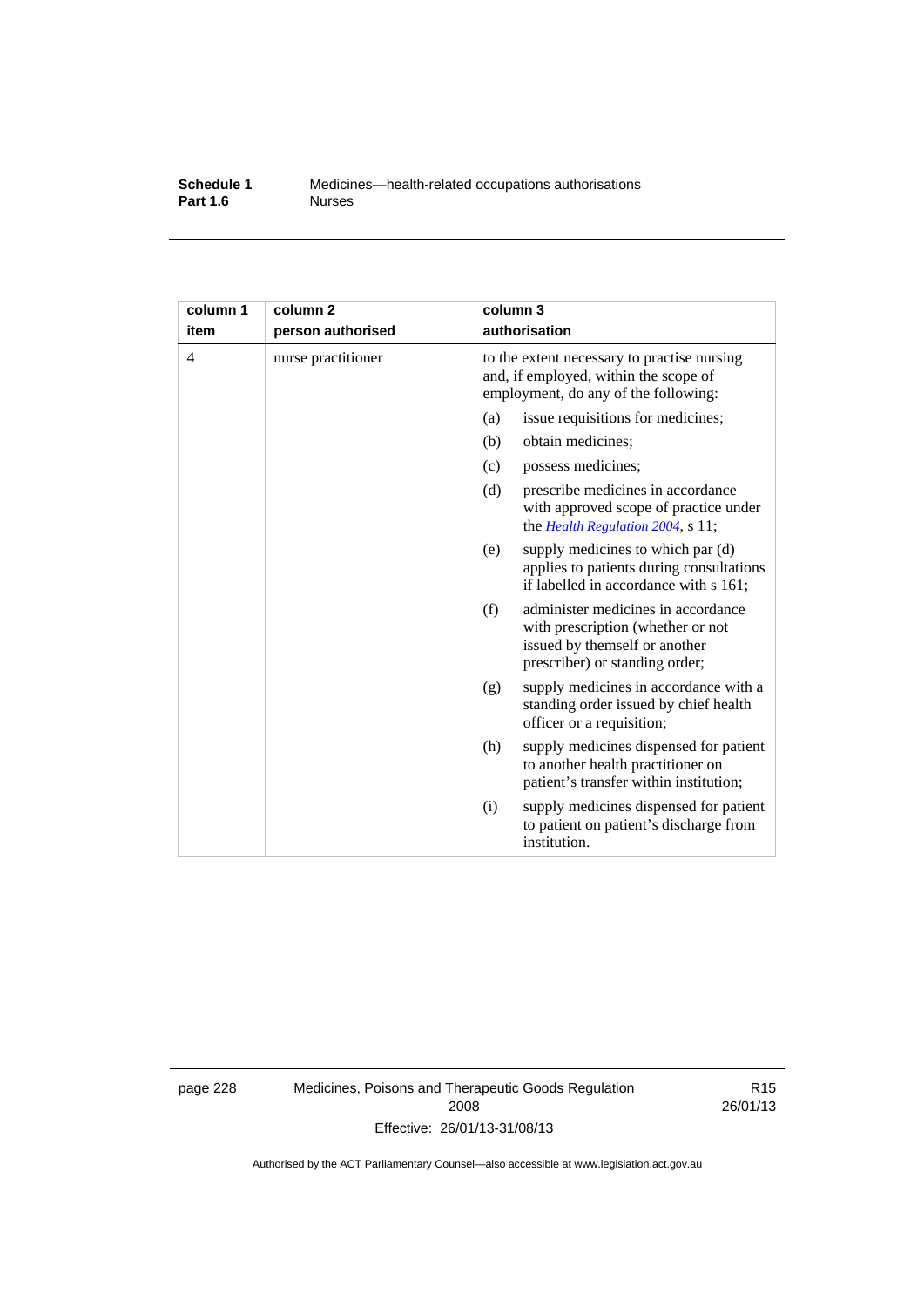# **Part 1.7 Opioid dependency treatment centres operated by Territory**

| column 1       | column <sub>2</sub>                                                                | column 3                                                                                                                                                                                                |
|----------------|------------------------------------------------------------------------------------|---------------------------------------------------------------------------------------------------------------------------------------------------------------------------------------------------------|
| item           | person authorised                                                                  | authorisation                                                                                                                                                                                           |
| 1              | person in charge of opioid<br>dependency treatment centre<br>operated by Territory | to the extent necessary to treat patients of<br>centre and within the scope of employment,<br>do any of the following:                                                                                  |
|                |                                                                                    | issue purchase orders and requisitions<br>(a)<br>for buprenorphine and methadone;                                                                                                                       |
|                |                                                                                    | obtain buprenorphine and methadone<br>(b)<br>on purchase orders and requisitions;                                                                                                                       |
|                |                                                                                    | supply buprenorphine and methadone<br>(c)<br>to health practitioners at centre for<br>patients of centre.                                                                                               |
| $\overline{2}$ | doctor or nurse at opioid<br>dependency treatment centre<br>operated by Territory  | to the extent necessary to treat patients of<br>centre and within the scope of employment,<br>supply buprenorphine and methadone to<br>patients of centre for self-administration<br>outside centre if- |
|                |                                                                                    | supply is in accordance with<br>(a)<br>prescription; and                                                                                                                                                |
|                |                                                                                    | (b)<br>medicine is labelled as if dispensed<br>medicine; and                                                                                                                                            |
|                |                                                                                    | (c)<br>labelled medicine checked by another<br>health practitioner before supply.                                                                                                                       |
|                |                                                                                    | <i>Note 1</i> For authorisation of doctor to issue<br>standing orders for administration of<br>medicines at centre, see s 75.                                                                           |
|                |                                                                                    | Note 2<br>For labelling of dispensed medicines, see<br>s 123.                                                                                                                                           |

R15 26/01/13 Medicines, Poisons and Therapeutic Goods Regulation 2008 Effective: 26/01/13-31/08/13

page 229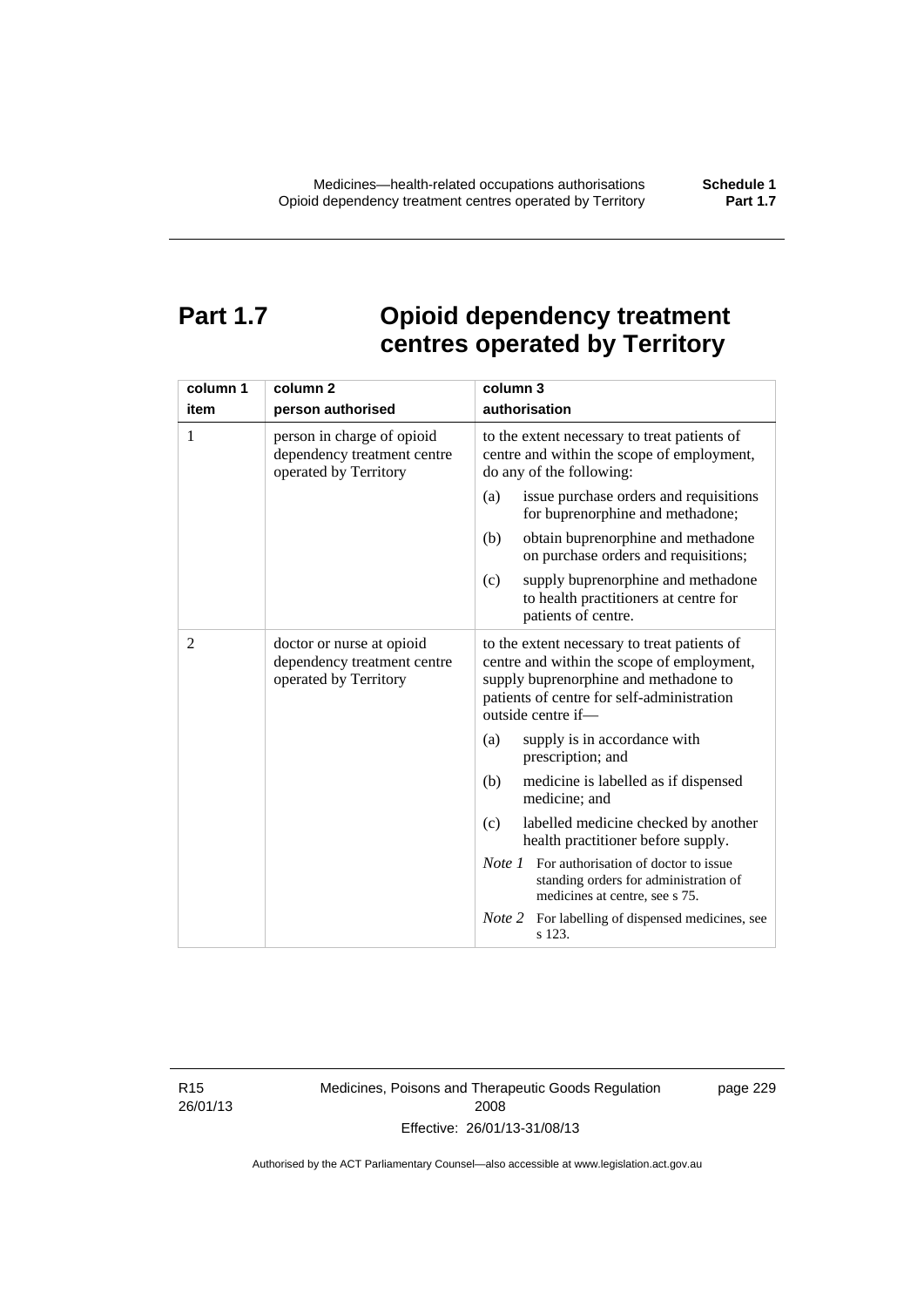### **Schedule 1** Medicines—health-related occupations authorisations<br>**Part 1.8** Optometrists **Optometrists**

# **Part 1.8 Optometrists**

| column 1 | column <sub>2</sub>                                                                                                                 | column 3                                                                                                                                                                                                        |
|----------|-------------------------------------------------------------------------------------------------------------------------------------|-----------------------------------------------------------------------------------------------------------------------------------------------------------------------------------------------------------------|
| item     | person authorised                                                                                                                   | authorisation                                                                                                                                                                                                   |
| 1        | optometrist                                                                                                                         | to the extent necessary to practise optometry<br>and, if employed, within the scope of<br>employment, to deal as follows with<br>medicines mentioned in the medicines and<br>poisons standard, schs 2, 3 and 4: |
|          |                                                                                                                                     | issue purchase orders for the<br>(a)<br>medicines;                                                                                                                                                              |
|          |                                                                                                                                     | (b)<br>issue requisitions for the medicines;                                                                                                                                                                    |
|          |                                                                                                                                     | obtain the medicines:<br>(c)                                                                                                                                                                                    |
|          |                                                                                                                                     | possess the medicines;<br>(d)                                                                                                                                                                                   |
|          |                                                                                                                                     | administer the medicines.<br>(e)                                                                                                                                                                                |
| 2        | optometrist whose registration<br>is endorsed under the <i>Health</i><br><b>Practitioner Regulation</b><br>National Law (ACT), s 94 | to deal with medicines as described in<br>(a)<br>item 1, col 3; and                                                                                                                                             |
|          |                                                                                                                                     | (b)<br>prescribe medicines that are included<br>on the national list; and                                                                                                                                       |
|          |                                                                                                                                     | (c)<br>supply medicines during consultations,<br>if the medicines are—                                                                                                                                          |
|          |                                                                                                                                     | included on the national list;<br>(i)<br>and                                                                                                                                                                    |
|          |                                                                                                                                     | (ii)<br>labelled as required under s 161.                                                                                                                                                                       |

*Note National list*—see the dictionary.

page 230 Medicines, Poisons and Therapeutic Goods Regulation 2008 Effective: 26/01/13-31/08/13

R15 26/01/13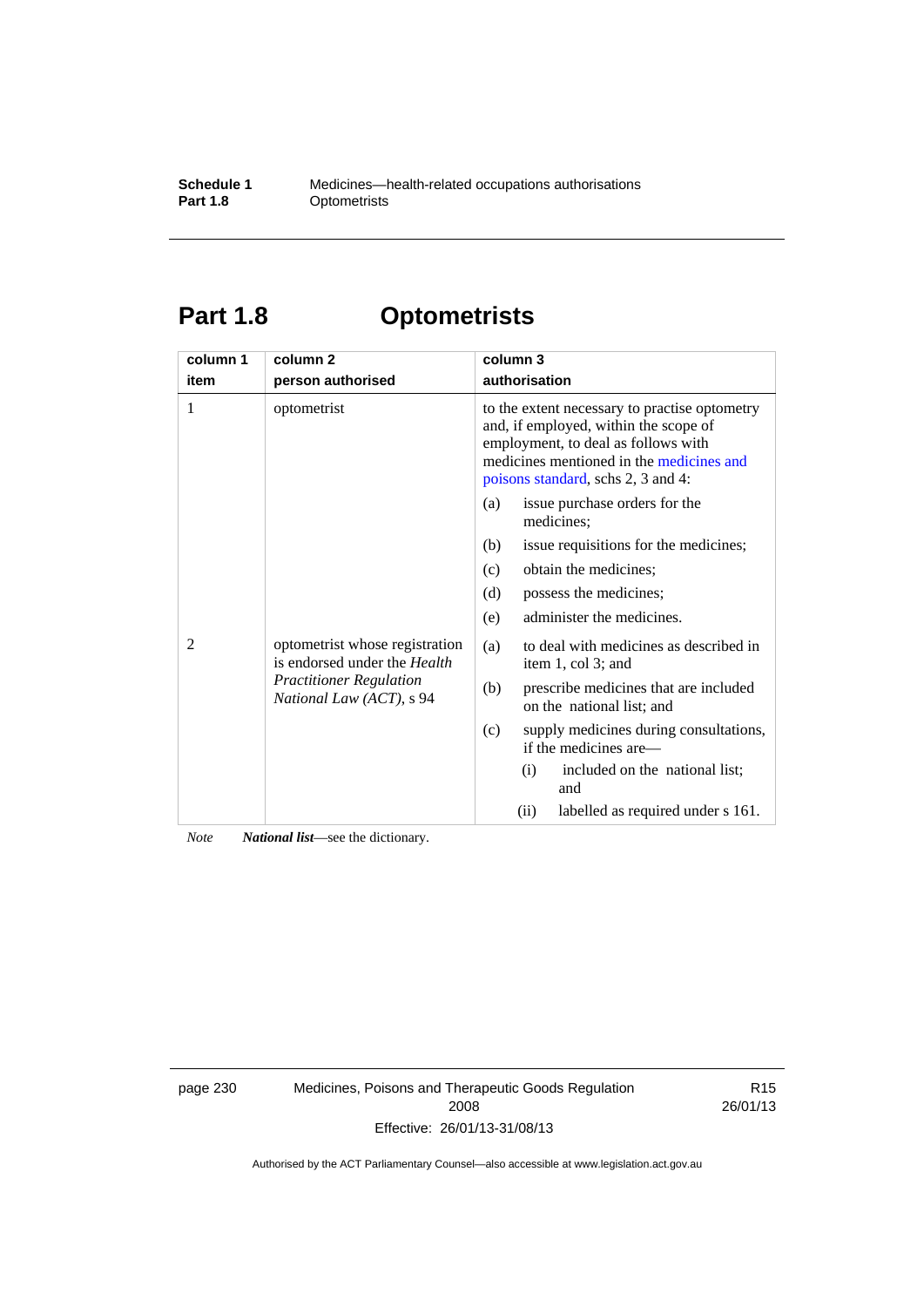# **Part 1.9 Pharmacists and employees**

| column 1 | column <sub>2</sub> | column 3                                                                                                                                       |
|----------|---------------------|------------------------------------------------------------------------------------------------------------------------------------------------|
| item     | person authorised   | authorisation                                                                                                                                  |
| 1        | pharmacist          | to the extent necessary to practise pharmacy<br>and, if employed, within the scope of<br>employment, do any of the following:                  |
|          |                     | issue purchase orders and requisitions<br>(a)<br>for medicines;                                                                                |
|          |                     | obtain medicines;<br>(b)                                                                                                                       |
|          |                     | (c)<br>possess medicines;                                                                                                                      |
|          |                     | dispense medicines;<br>(d)                                                                                                                     |
|          |                     | administer medicines;<br>(e)                                                                                                                   |
|          |                     | (f)<br>manufacture medicines to dispense or<br>supply them on requisition;                                                                     |
|          |                     | supply pharmacy medicines;<br>(g)                                                                                                              |
|          |                     | (h)<br>if pharmacist at institution—supply<br>pharmacist only medicines without<br>prescription;                                               |
|          |                     | if pharmacist at community<br>(i)<br>pharmacy—supply pharmacist only<br>medicines without prescription but in<br>accordance with the Act, s 7; |
|          |                     | supply medicines on purchase order,<br>(j)<br>requisition or standing order.                                                                   |

*Note 1 Manufacture*—see the [Act,](http://www.legislation.act.gov.au/a/2008-26/default.asp) dictionary.

*Note 2 Pharmacist* does not include an intern pharmacist (see dict).

R15 26/01/13 Medicines, Poisons and Therapeutic Goods Regulation 2008 Effective: 26/01/13-31/08/13

page 231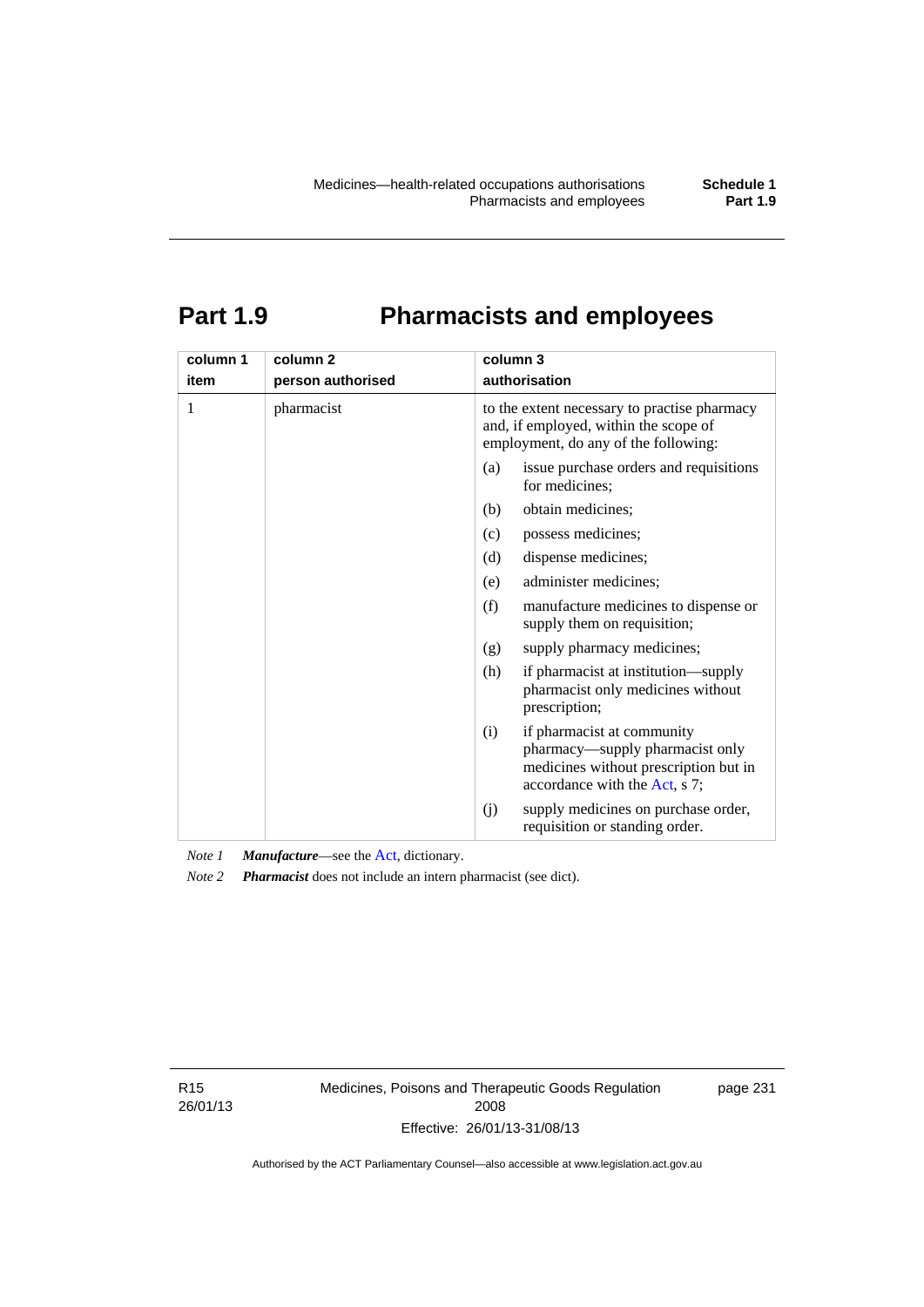### **Schedule 1** Medicines—health-related occupations authorisations<br>**Part 1.9** Pharmacists and employees Pharmacists and employees

| column 1       | column <sub>2</sub> |     | column 3      |                                                                                                                                                   |
|----------------|---------------------|-----|---------------|---------------------------------------------------------------------------------------------------------------------------------------------------|
| item           | person authorised   |     | authorisation |                                                                                                                                                   |
| $\overline{2}$ | intern pharmacist   |     |               | to the extent necessary to practise pharmacy<br>or undertake training or supervised practice,<br>do any of the following:                         |
|                |                     | (a) |               | under direct supervision of pharmacist<br>do 1 or more of the following:                                                                          |
|                |                     |     | (i)           | administer medicines;                                                                                                                             |
|                |                     |     | (ii)          | if intern pharmacist at<br>institution—supply pharmacist<br>only medicines without<br>prescription;                                               |
|                |                     |     | (iii)         | if intern pharmacist at<br>community pharmacy—supply<br>pharmacist only medicines<br>without prescription but in<br>accordance with the Act, s 7; |
|                |                     |     | (iv)          | to obtain, possess and supply<br>medicines for the purpose of<br>assisting pharmacist to dispense<br>them;                                        |
|                |                     | (b) |               | under supervision of pharmacist, do<br>1 or more of the following:                                                                                |
|                |                     |     | (i)           | obtain medicines;                                                                                                                                 |
|                |                     |     | (ii)          | possess medicines;                                                                                                                                |
|                |                     |     | (iii)         | supply pharmacy medicines;                                                                                                                        |
|                |                     |     | (iv)          | supply medicines on requisition.                                                                                                                  |

page 232 Medicines, Poisons and Therapeutic Goods Regulation 2008 Effective: 26/01/13-31/08/13

R15 26/01/13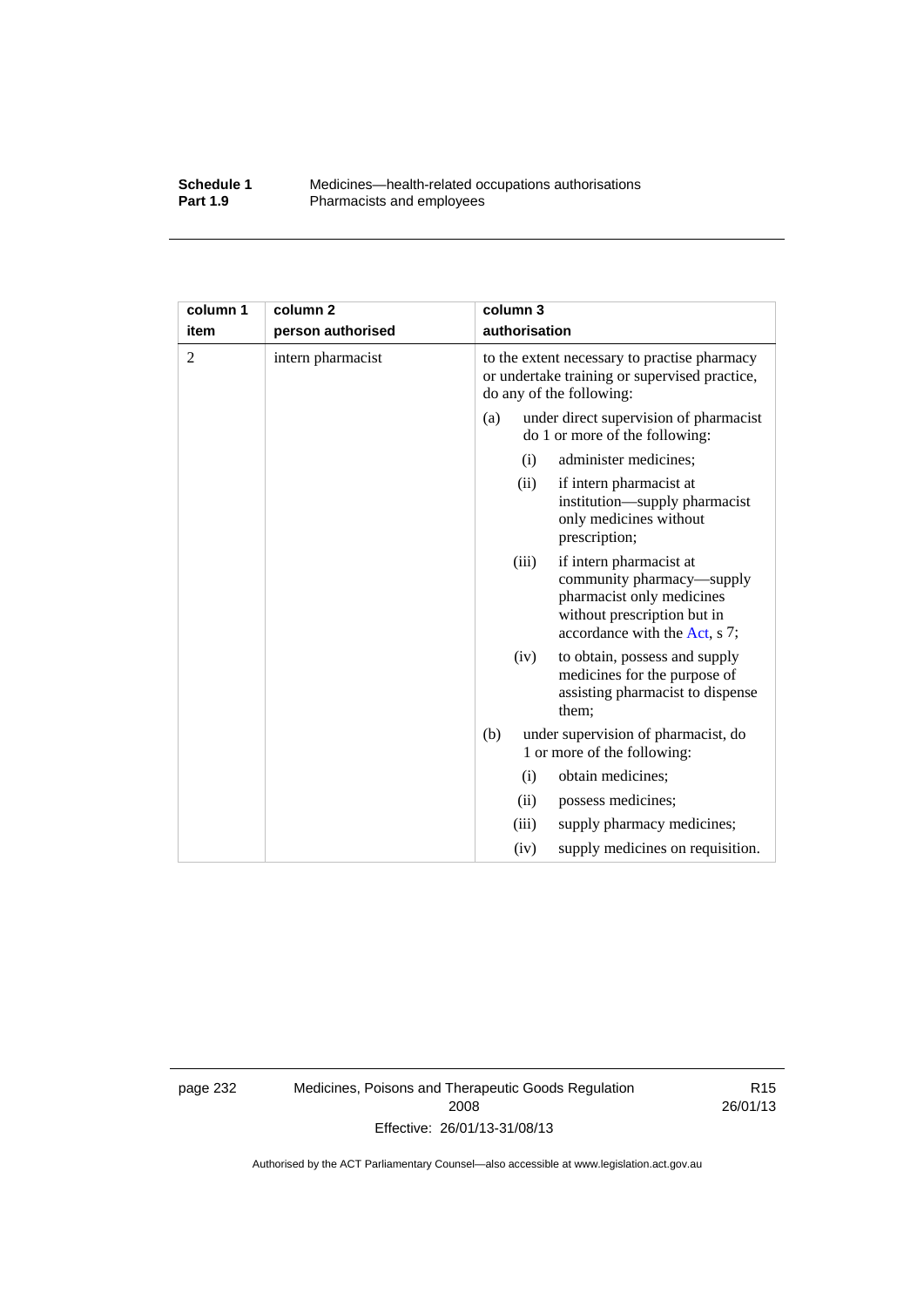| column 1 | column <sub>2</sub>                                   |                                                                                                           | column 3      |                                                                                                                                                         |
|----------|-------------------------------------------------------|-----------------------------------------------------------------------------------------------------------|---------------|---------------------------------------------------------------------------------------------------------------------------------------------------------|
| item     | person authorised                                     |                                                                                                           | authorisation |                                                                                                                                                         |
| 3        | employee assisting pharmacist<br>employed at hospital | within the scope of employment and under<br>direct supervision of pharmacist, do any of<br>the following: |               |                                                                                                                                                         |
|          |                                                       | (a)                                                                                                       |               | obtain medicines;                                                                                                                                       |
|          |                                                       | (b)                                                                                                       |               | possess medicines;                                                                                                                                      |
|          |                                                       | (c)                                                                                                       |               | to obtain, possess and supply<br>medicines for the purpose of assisting<br>pharmacist to dispense them;                                                 |
|          |                                                       | (d)                                                                                                       |               | supply medicines on requisition.                                                                                                                        |
| 4        | employee at a community                               |                                                                                                           |               | within the scope of employment and-                                                                                                                     |
|          | pharmacy                                              | (a)                                                                                                       |               | under supervision of pharmacist,<br>supply-                                                                                                             |
|          |                                                       |                                                                                                           | (i)           | pharmacy medicines; or                                                                                                                                  |
|          |                                                       |                                                                                                           | (ii)          | pharmacist only medicines<br>supplied in person to customer<br>by pharmacist if supply is for<br>purpose of sale of medicine; or                        |
|          |                                                       |                                                                                                           | (iii)         | medicines dispensed at the<br>pharmacy if the delivery or sale<br>is to the person for whom the<br>medicine is prescribed or the<br>person's agent; and |
|          |                                                       | (b)                                                                                                       |               | under supervision of pharmacist,<br>obtain and possess medicines for<br>purpose of par (a); and                                                         |
|          |                                                       | (c)                                                                                                       |               | under direct supervision of pharmacist,<br>do any of the following for purpose of<br>assisting pharmacist to dispense<br>medicines:                     |
|          |                                                       |                                                                                                           | (i)           | obtain the medicines;                                                                                                                                   |
|          |                                                       |                                                                                                           | (ii)          | possess the medicines.                                                                                                                                  |

R15 26/01/13 Medicines, Poisons and Therapeutic Goods Regulation 2008 Effective: 26/01/13-31/08/13

page 233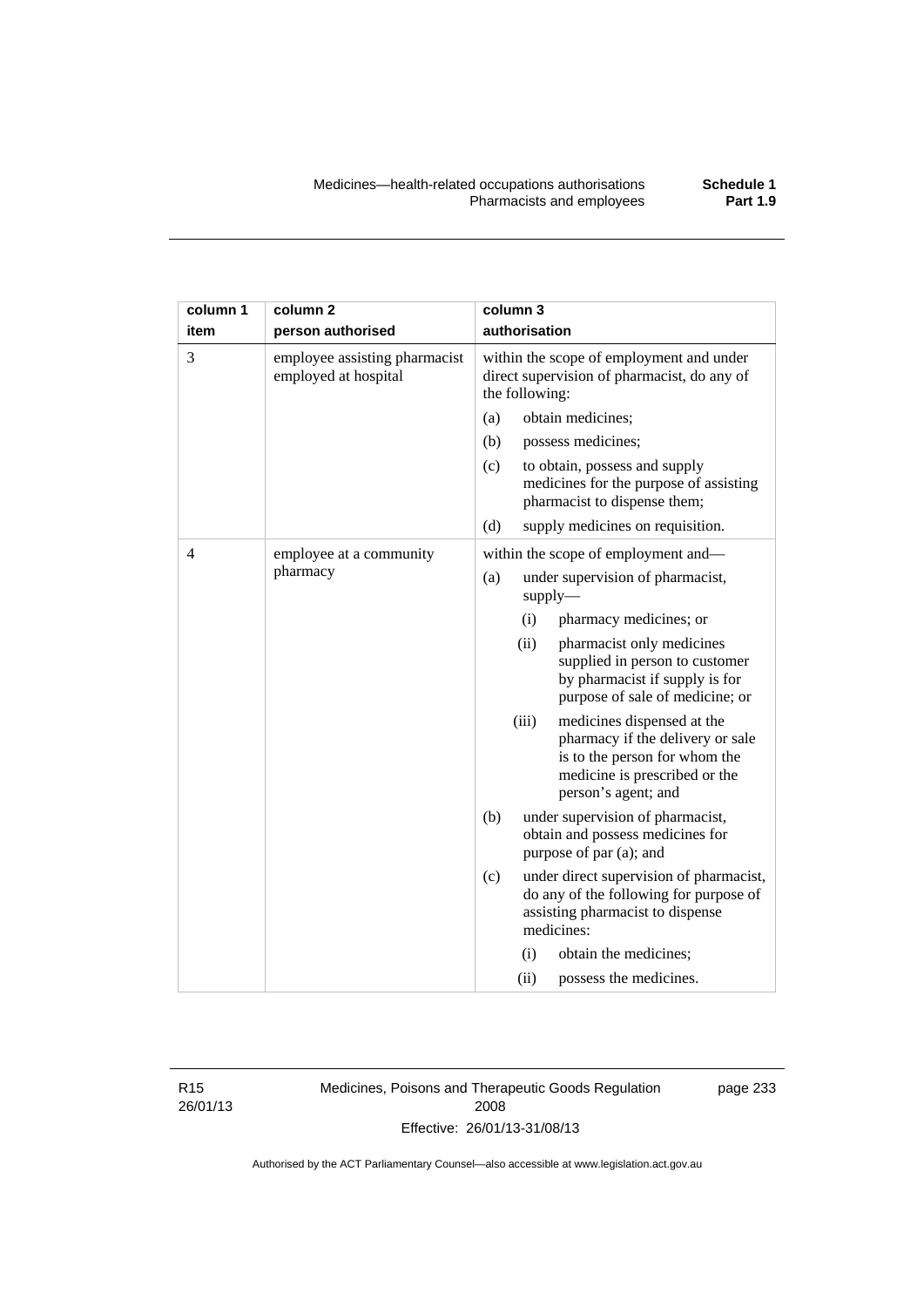# **Part 1.10 Podiatrists**

| column 1<br>item | column 2<br>person authorised | column 3<br>authorisation                                                                                                     |  |
|------------------|-------------------------------|-------------------------------------------------------------------------------------------------------------------------------|--|
|                  | podiatrist                    | to the extent necessary to practise podiatry<br>and, if employed, within the scope of<br>employment, do any of the following: |  |
|                  |                               | issue purchase orders and requisitions<br>(a)<br>for adrenaline and local anaesthetics;                                       |  |
|                  |                               | obtain adrenaline and local<br>(b)<br>anaesthetics:                                                                           |  |
|                  |                               | possess adrenaline and local<br>(c)<br>anaesthetics;                                                                          |  |
|                  |                               | administer adrenaline and local<br>(d)<br>anaesthetics.                                                                       |  |

page 234 Medicines, Poisons and Therapeutic Goods Regulation 2008 Effective: 26/01/13-31/08/13

R15 26/01/13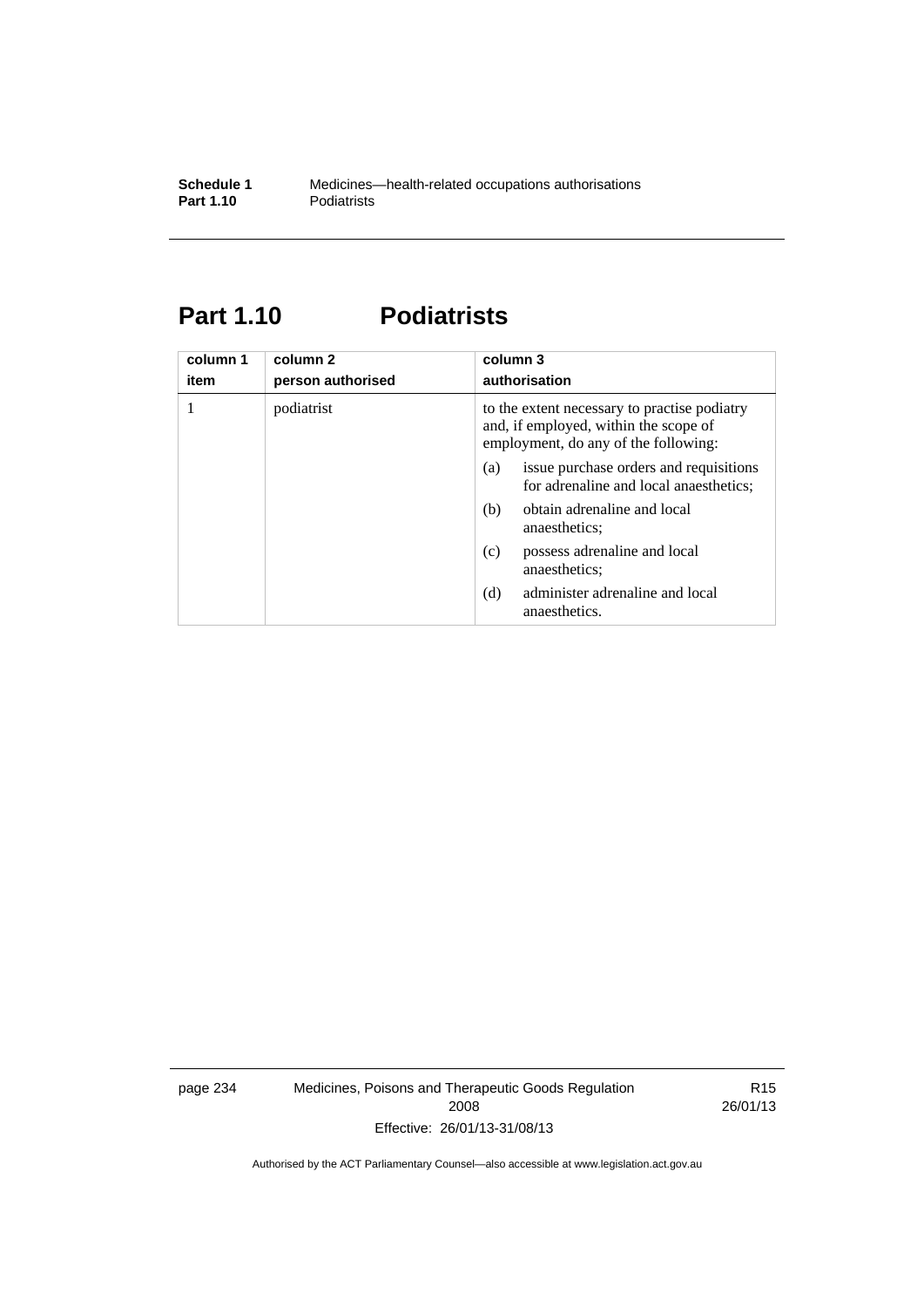# **Part 1.11 Residential care facilities**

| column 1 | column <sub>2</sub>                                                                                                                                               | column 3                                                                                                                                                                                                                                                                                                                                                                                  |
|----------|-------------------------------------------------------------------------------------------------------------------------------------------------------------------|-------------------------------------------------------------------------------------------------------------------------------------------------------------------------------------------------------------------------------------------------------------------------------------------------------------------------------------------------------------------------------------------|
| item     | person authorised                                                                                                                                                 | authorisation                                                                                                                                                                                                                                                                                                                                                                             |
| 1        | director of nursing<br>for residential aged care<br>facility without pharmacy<br>medical superintendent<br>for residential aged care<br>facility without pharmacy | within the scope of employment, do any of<br>the following:<br>issue purchase orders for following<br>(a)<br>medicines for emergency<br>administration to residents at facility<br>under direction of prescriber:<br>pharmacy medicines, pharmacist<br>(i)<br>only medicines and prescription<br>only medicines;<br>(ii)<br>not more than 5 ampoules, each<br>of 1mL or less, of morphine |
|          |                                                                                                                                                                   | sulfate, at a concentration of<br>30mg or less of morphine sulfate<br>per mL;                                                                                                                                                                                                                                                                                                             |
|          |                                                                                                                                                                   | obtain the medicines mentioned in<br>(b)<br>par(a);                                                                                                                                                                                                                                                                                                                                       |
|          |                                                                                                                                                                   | possess the medicines mentioned in<br>(c)<br>par(a);                                                                                                                                                                                                                                                                                                                                      |
|          |                                                                                                                                                                   | (d)<br>supply medicines mentioned in par (a)<br>to health practitioner at facility for<br>administration to residents.                                                                                                                                                                                                                                                                    |
|          |                                                                                                                                                                   | <i>Note 1</i> No authorisation is required for certain<br>dealings with residents' own medicines,<br>see s 371.                                                                                                                                                                                                                                                                           |
|          |                                                                                                                                                                   | <i>Note</i> 2 For the administration of medicines by<br>staff, see s 361.                                                                                                                                                                                                                                                                                                                 |
|          |                                                                                                                                                                   | Note 3<br>For authorisation of doctor to issue<br>standing orders for administration of<br>medicines at facility, see s 75.                                                                                                                                                                                                                                                               |

R15 26/01/13 Medicines, Poisons and Therapeutic Goods Regulation 2008 Effective: 26/01/13-31/08/13

page 235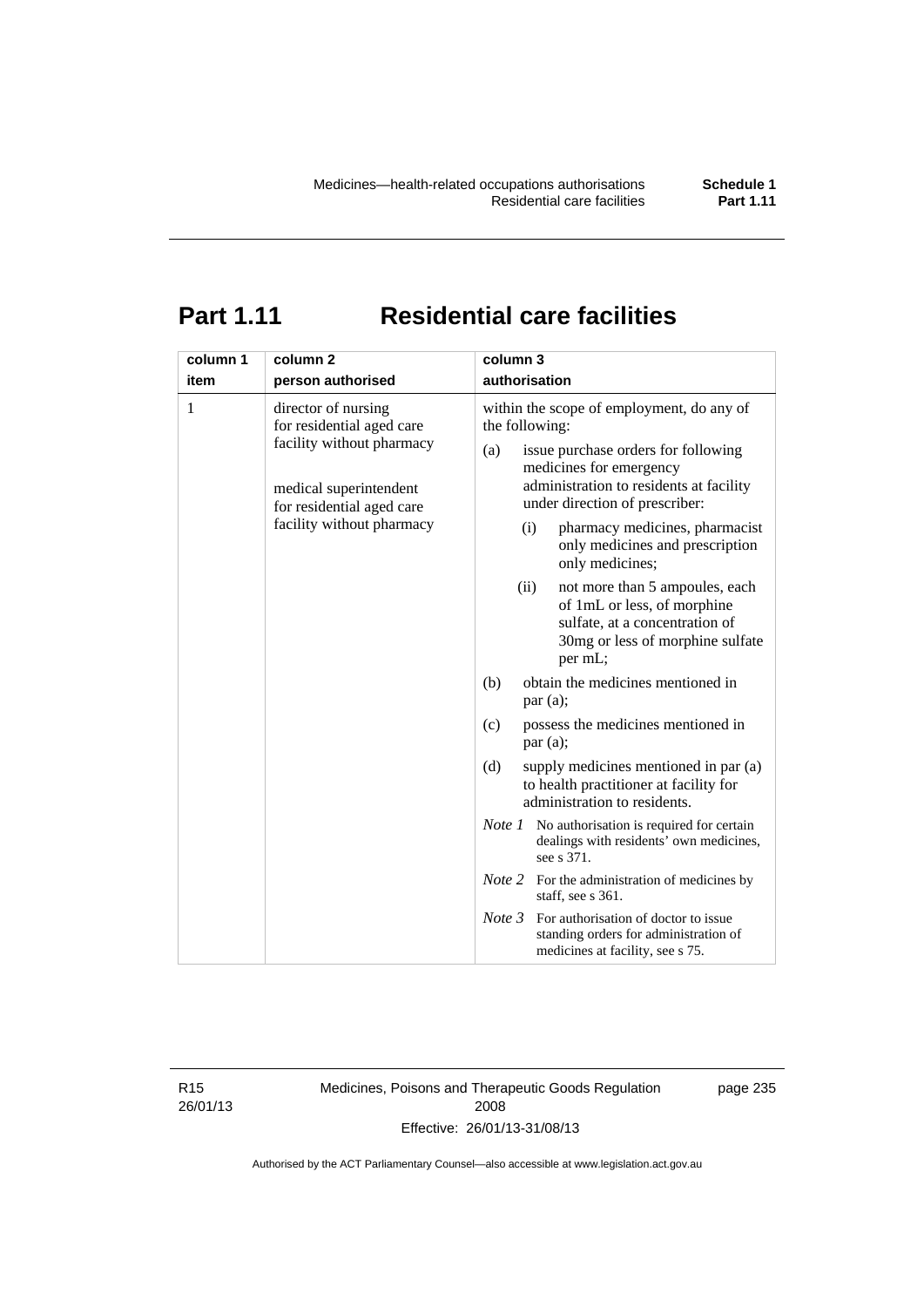| Schedule 1       | Medicines—health-related occupations authorisations |
|------------------|-----------------------------------------------------|
| <b>Part 1.11</b> | Residential care facilities                         |

| column 1<br>item                                                                                                    | column <sub>2</sub><br>person authorised                                                                                                                                      | column 3<br>authorisation                 |  |  |
|---------------------------------------------------------------------------------------------------------------------|-------------------------------------------------------------------------------------------------------------------------------------------------------------------------------|-------------------------------------------|--|--|
| $\overline{2}$                                                                                                      | director of nursing                                                                                                                                                           | within the scope of employment, do any of |  |  |
|                                                                                                                     | for residential disability care                                                                                                                                               | the following:                            |  |  |
| facility without pharmacy<br>medical superintendent<br>for residential disability care<br>facility without pharmacy | issue purchase orders for medicines<br>(a)<br>(other than controlled medicines) for<br>emergency administration to residents<br>at facility under direction of<br>prescriber; |                                           |  |  |
|                                                                                                                     |                                                                                                                                                                               | obtain the medicines;<br>(b)              |  |  |
|                                                                                                                     |                                                                                                                                                                               | (c)<br>possess the medicines;             |  |  |
|                                                                                                                     | (d)<br>supply the medicines to health<br>practitioner at facility for<br>administration to residents.                                                                         |                                           |  |  |
|                                                                                                                     |                                                                                                                                                                               | <b>Note</b><br>See the notes to item 1.   |  |  |

page 236 Medicines, Poisons and Therapeutic Goods Regulation 2008 Effective: 26/01/13-31/08/13

R15 26/01/13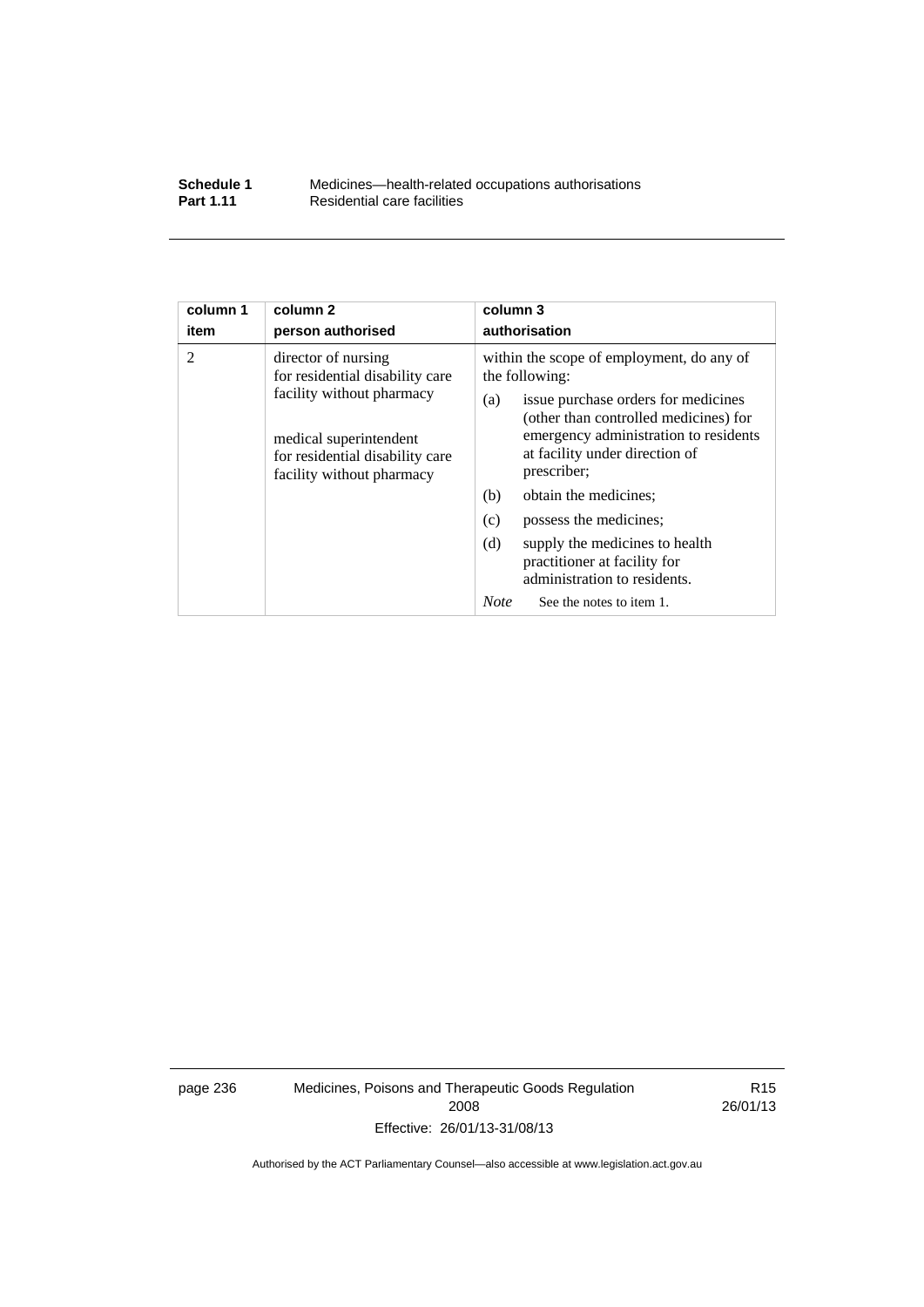# **Part 1.12 Sales representatives for medicines manufacturers and wholesalers**

| column 1 | column 2                                                                                                                                                                                                                                                                                                                                                      | column 3                                                                                                                                                                                                                                                                                                                                                                                                                                                                                          |
|----------|---------------------------------------------------------------------------------------------------------------------------------------------------------------------------------------------------------------------------------------------------------------------------------------------------------------------------------------------------------------|---------------------------------------------------------------------------------------------------------------------------------------------------------------------------------------------------------------------------------------------------------------------------------------------------------------------------------------------------------------------------------------------------------------------------------------------------------------------------------------------------|
| item     | person authorised                                                                                                                                                                                                                                                                                                                                             | authorisation                                                                                                                                                                                                                                                                                                                                                                                                                                                                                     |
| 1        | representative of person<br>authorised (however described)<br>under corresponding law to<br>manufacture medicines<br>representative of medicines<br>wholesalers licence-holder<br>representative of person<br>authorised to supply medicines<br>under the Act, s $20(4)$ (which is<br>about wholesalers who do not<br>have a place of business in the<br>ACT) | for purpose of supplying medicines (other<br>than controlled medicines) under<br>medicines Australia code of conduct, and<br>within the scope of employment, do any of<br>the following:<br>obtain manufacturer's packs of<br>(a)<br>medicines (other than controlled<br>medicines) from manufacturer or<br>wholesaler;<br>(b)<br>possess medicines obtained under<br>par(a);<br>supply manufacturer's packs of<br>(c)<br>medicines in accordance with<br>medicines Australia code of<br>conduct. |

R15 26/01/13 Medicines, Poisons and Therapeutic Goods Regulation 2008 Effective: 26/01/13-31/08/13

page 237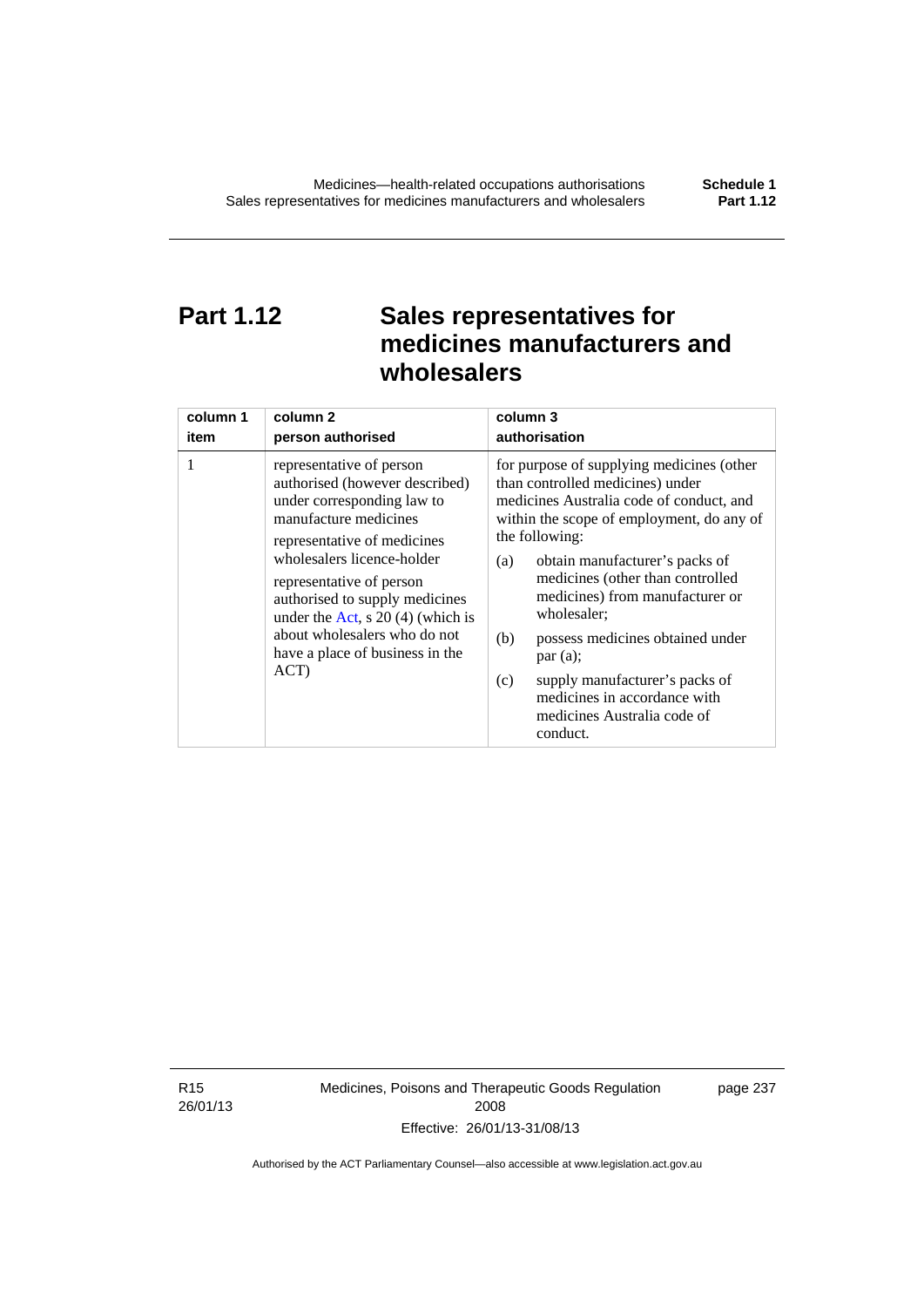# **Part 1.13 Veterinary surgeons and employees**

| column 1 | column <sub>2</sub> | column 3                                                                                                                                                                                          |
|----------|---------------------|---------------------------------------------------------------------------------------------------------------------------------------------------------------------------------------------------|
| item     | person authorised   | authorisation                                                                                                                                                                                     |
| 1        | veterinary surgeon  | to the extent necessary to practise<br>veterinary medicine and, if employed,<br>within the scope of employment, do any of<br>the following:                                                       |
|          |                     | issue purchase orders for medicines;<br>(a)                                                                                                                                                       |
|          |                     | (b)<br>obtain medicines;                                                                                                                                                                          |
|          |                     | possess medicines;<br>(c)                                                                                                                                                                         |
|          |                     | administer medicines;<br>(d)                                                                                                                                                                      |
|          |                     | prescribe medicines;<br>(e)                                                                                                                                                                       |
|          |                     | (f)<br>$supply$ —                                                                                                                                                                                 |
|          |                     | pharmacy medicines if labelled<br>(i)<br>with words to the effect of 'for<br>animal treatment only'; or                                                                                           |
|          |                     | pharmacist only medicines<br>(ii)<br>supplied in person by<br>veterinary surgeon, or trainee<br>veterinary surgeon, if labelled<br>with words to the effect of 'for<br>animal treatment only'; or |
|          |                     | medicines to custodians of<br>(iii)<br>animals during consultations if<br>labelled in accordance with<br>s 161.                                                                                   |

*Note 1 Veterinary surgeon* does not include a trainee veterinary surgeon (see dict).

*Note 2 Custodian*, of an animal—see the dictionary.

page 238 Medicines, Poisons and Therapeutic Goods Regulation 2008 Effective: 26/01/13-31/08/13

R15 26/01/13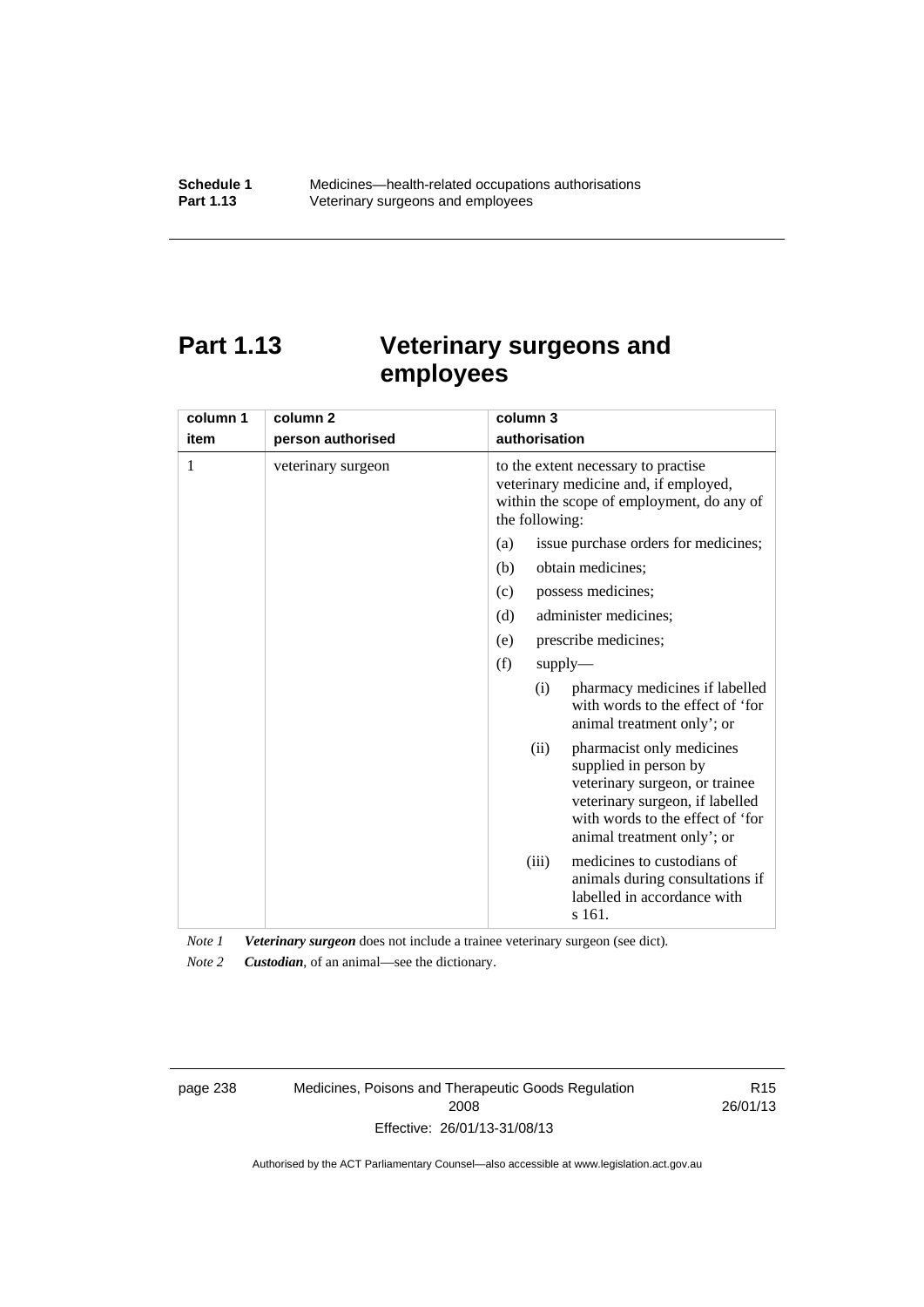| column 1       | column <sub>2</sub>        | column 3                                                                                                                                                                                          |
|----------------|----------------------------|---------------------------------------------------------------------------------------------------------------------------------------------------------------------------------------------------|
| item           | person authorised          | authorisation                                                                                                                                                                                     |
| $\overline{2}$ | trainee veterinary surgeon | to the extent necessary to practise<br>veterinary medicine or undertake training,<br>and under supervision of veterinary<br>surgeon, do any of the following:                                     |
|                |                            | obtain medicines;<br>(a)                                                                                                                                                                          |
|                |                            | (b)<br>possess medicines;                                                                                                                                                                         |
|                |                            | administer medicines in accordance<br>(c)<br>with prescription (whether or not<br>issued themself or by veterinary<br>surgeon);                                                                   |
|                |                            | (d)<br>supply                                                                                                                                                                                     |
|                |                            | pharmacy medicines if labelled<br>(i)<br>with words to the effect of 'for<br>animal treatment only'; or                                                                                           |
|                |                            | (ii)<br>pharmacist only medicines<br>supplied in person by<br>veterinary surgeon, or trainee<br>veterinary surgeon, if labelled<br>with words to the effect of 'for<br>animal treatment only'; or |
|                |                            | (iii)<br>medicines supplied in person<br>by a veterinary surgeon at the<br>surgery if labelled in<br>accordance with s 161;                                                                       |
|                |                            | prescribe medicines for<br>(e)<br>administration at veterinary surgery.                                                                                                                           |

R15 26/01/13 Medicines, Poisons and Therapeutic Goods Regulation 2008 Effective: 26/01/13-31/08/13

page 239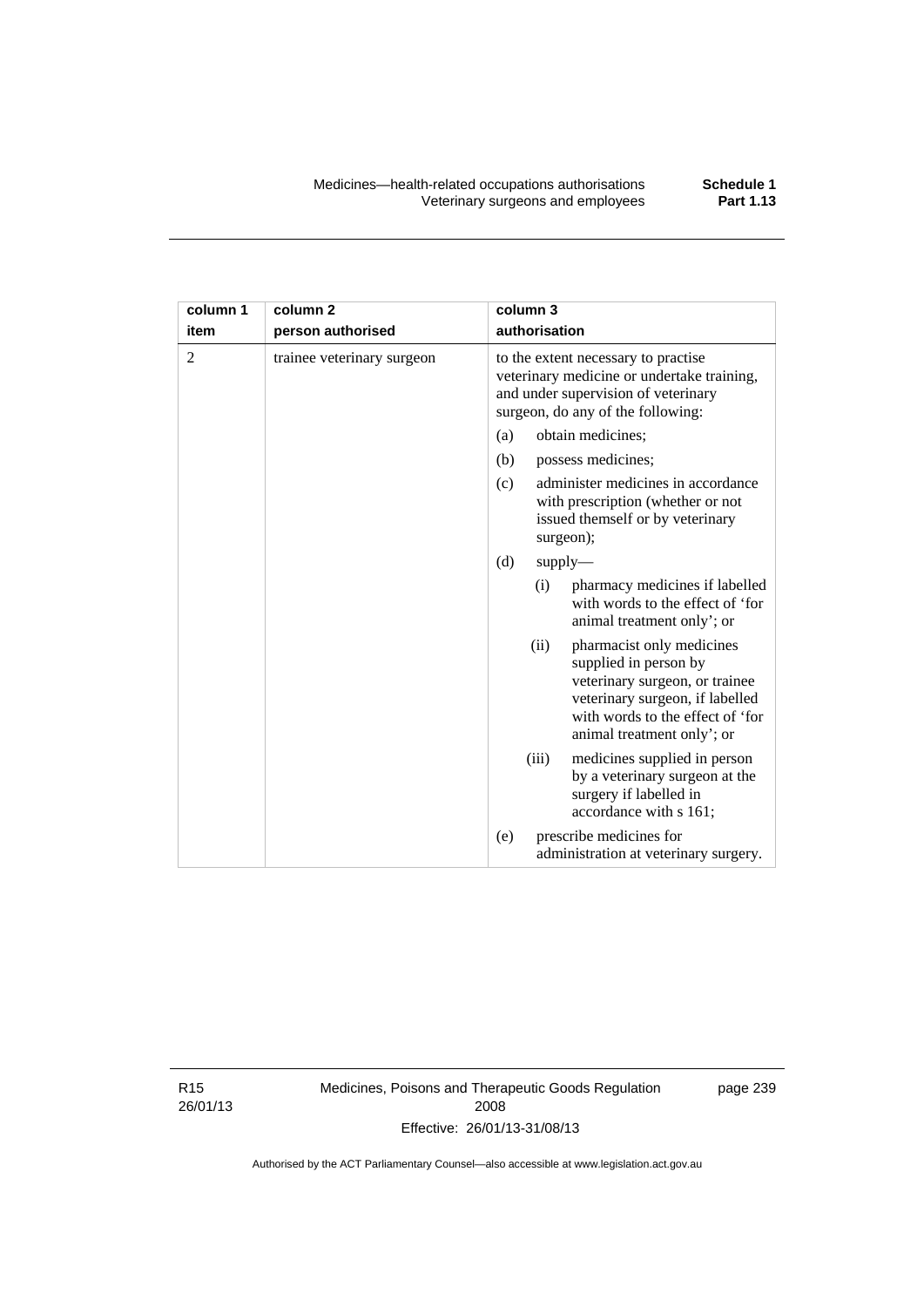### **Schedule 1** Medicines—health-related occupations authorisations<br>**Part 1.13** Veterinary surgeons and employees Veterinary surgeons and employees

| column 1 | column <sub>2</sub>                                                                            | column 3                                                                                                                                                                               |  |
|----------|------------------------------------------------------------------------------------------------|----------------------------------------------------------------------------------------------------------------------------------------------------------------------------------------|--|
| item     | person authorised                                                                              | authorisation                                                                                                                                                                          |  |
| 3        | veterinary surgeon's employee<br>public employee assisting<br>veterinary surgeon who is public | within the scope of employment and under<br>supervision of veterinary surgeon, do any<br>of the following:                                                                             |  |
|          | employee                                                                                       | obtain medicines from veterinary<br>(a)<br>surgeon authorised to possess them;                                                                                                         |  |
|          |                                                                                                | possess medicines mentioned in<br>(b)<br>par(a);                                                                                                                                       |  |
|          |                                                                                                | administer medicines mentioned in<br>(c)<br>par (a) in accordance with veterinary<br>surgeon's prescription;                                                                           |  |
|          |                                                                                                | (d)<br>supply pharmacy medicines if<br>labelled with words to the effect of<br>'for animal treatment only';                                                                            |  |
|          |                                                                                                | supply pharmacist only medicines<br>(e)<br>supplied in person by veterinary<br>surgeon, or trainee veterinary<br>surgeon, if supply is for purpose of<br>sale or delivery of medicine; |  |
|          |                                                                                                | supply medicines supplied in person<br>(f)<br>by a veterinary surgeon at the place<br>of employment if labelled in<br>accordance with s 161.                                           |  |

page 240 Medicines, Poisons and Therapeutic Goods Regulation 2008 Effective: 26/01/13-31/08/13

R15 26/01/13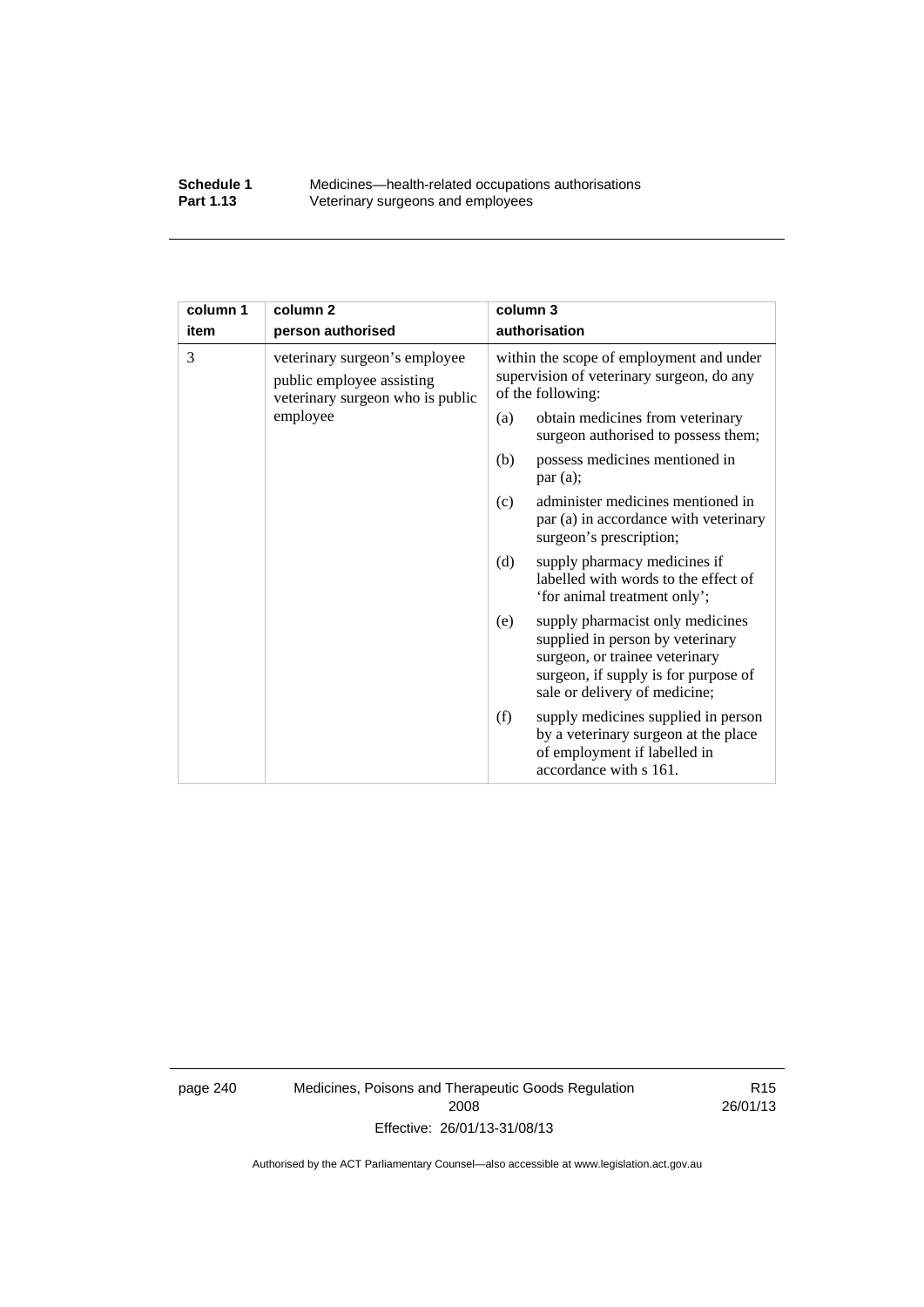# **Schedule 3 Designated appendix D medicines—standing approvals**

(see s 31, s 33, s 41, s 160, s 591, s 592 and s 593)

# **Part 3.1 Approval conditions**

# **3.1 Definitions—sch 3**

In this schedule:

*condition 1*, for a doctor prescribing or supplying a designated appendix D medicine to a woman of child-bearing age, means the doctor must ensure that the possibility of pregnancy by the woman has been excluded prior to commencement of treatment.

*condition 2*, for a doctor prescribing or supplying a designated appendix D medicine to a woman of child-bearing age, means the doctor must advise the woman to avoid becoming pregnant during, or for a period of 1 month after the completion of, treatment.

*condition 3*, for a doctor prescribing or supplying a designated appendix D medicine to a woman of child-bearing age, means the doctor must advise the woman to avoid becoming pregnant during, or for a period of 3 months after the completion of, treatment.

*condition 4*, for a doctor prescribing or supplying a designated appendix D medicine to a woman of child-bearing age, means the doctor must advise the woman to avoid becoming pregnant during, or for a period of 24 months after the completion of, treatment.

R15 26/01/13 page 241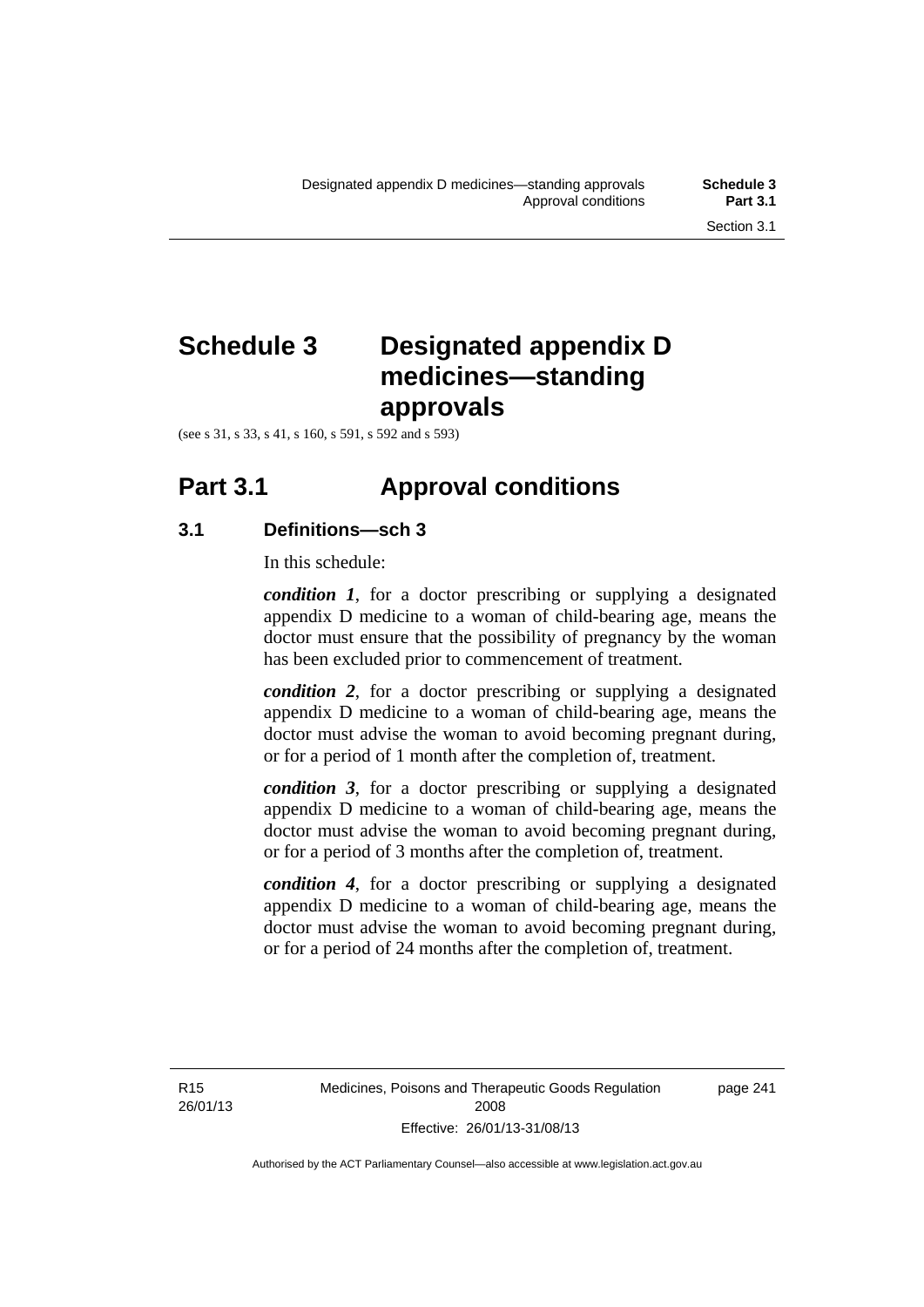# **Part 3.2 Standing approvals for designated appendix D medicines**

| column 1<br>item | column 2<br>doctor                                                                               | column 3<br>medicine                                                                                                                                                                                                                                                                                                                                                                                | column 4<br>conditions (if any)                                                                            |
|------------------|--------------------------------------------------------------------------------------------------|-----------------------------------------------------------------------------------------------------------------------------------------------------------------------------------------------------------------------------------------------------------------------------------------------------------------------------------------------------------------------------------------------------|------------------------------------------------------------------------------------------------------------|
| 1                | specialist practising<br>in specialist area of<br>dermatology                                    | acitretin for human use<br>alefacept for human use<br>bexarotene for human use<br>etretinate for human use<br>isotretinoin for human oral use<br>thalidomide for human use                                                                                                                                                                                                                          | conditions 1 and 4<br>conditions 1 and 2<br>conditions 1 and 4<br>conditions 1 and 2<br>conditions 1 and 2 |
| 2                | specialist practising<br>in specialist area of<br>endocrinology,<br>gynaecology or<br>obstetrics | clomiphene for human use<br>cyclofenil for human use<br>dinoprost for human use<br>dinoprostone for human use<br>follitropin alpha (recombinant human<br>follicle-stimulating hormone) for<br>human use<br>follitropin beta (recombinant human<br>follicle-stimulating hormone) for<br>human use<br>luteinising hormone for human use<br>urofollitropin (human<br>follicle-stimulating hormone) for |                                                                                                            |

page 242 Medicines, Poisons and Therapeutic Goods Regulation 2008 Effective: 26/01/13-31/08/13

R15 26/01/13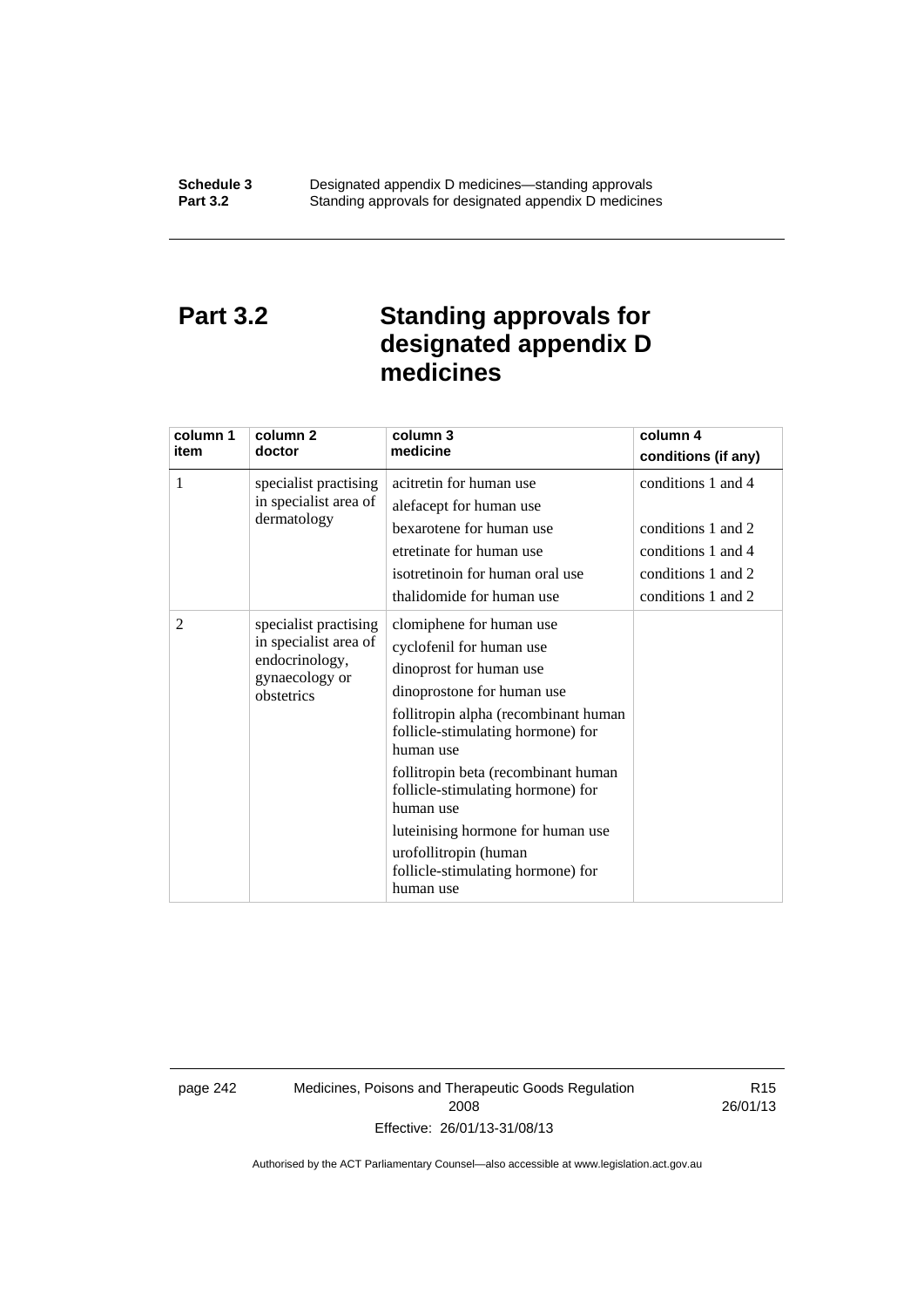Designated appendix D medicines—standing approvals **Schedule 3** Standing approvals for designated appendix D medicines

| column 1<br>item | column <sub>2</sub><br>doctor                                                                                                                                  | column 3<br>medicine            | column 4<br>conditions (if any) |
|------------------|----------------------------------------------------------------------------------------------------------------------------------------------------------------|---------------------------------|---------------------------------|
| 3                | specialist practising<br>in specialist area of<br>mental health                                                                                                | clozapine for human use         |                                 |
|                  | doctor employed by<br>Territory and<br>working under<br>supervision of chief<br>psychiatrist under<br><b>Mental Health</b><br>(Treatment and Care)<br>Act 1994 |                                 |                                 |
| 4                | specialist physician                                                                                                                                           | ambrisentan for human use       | conditions 1 and 3              |
|                  |                                                                                                                                                                | acitretin for human use         | conditions 1 and 4              |
|                  |                                                                                                                                                                | etretinate for human use        | conditions 1 and 4              |
|                  |                                                                                                                                                                | bexarotene for human use        | conditions 1 and 2              |
|                  |                                                                                                                                                                | bosentan for human use          | conditions 1 and 3              |
|                  |                                                                                                                                                                | isotretinoin for human oral use | conditions 1 and 2              |
|                  |                                                                                                                                                                | lenalidomide for human use      | conditions 1 and 2              |
|                  |                                                                                                                                                                | sitaxentan for human use        | conditions 1 and 3              |
|                  |                                                                                                                                                                | teriparatide for human use      |                                 |
|                  |                                                                                                                                                                | thalidomide for human use       | conditions 1 and 2              |
|                  |                                                                                                                                                                | tretinoin for human oral use    | conditions 1 and 2              |

*Note Specialist* includes a doctor training in a specialist area—see the dictionary.

R15 26/01/13 Medicines, Poisons and Therapeutic Goods Regulation 2008 Effective: 26/01/13-31/08/13

page 243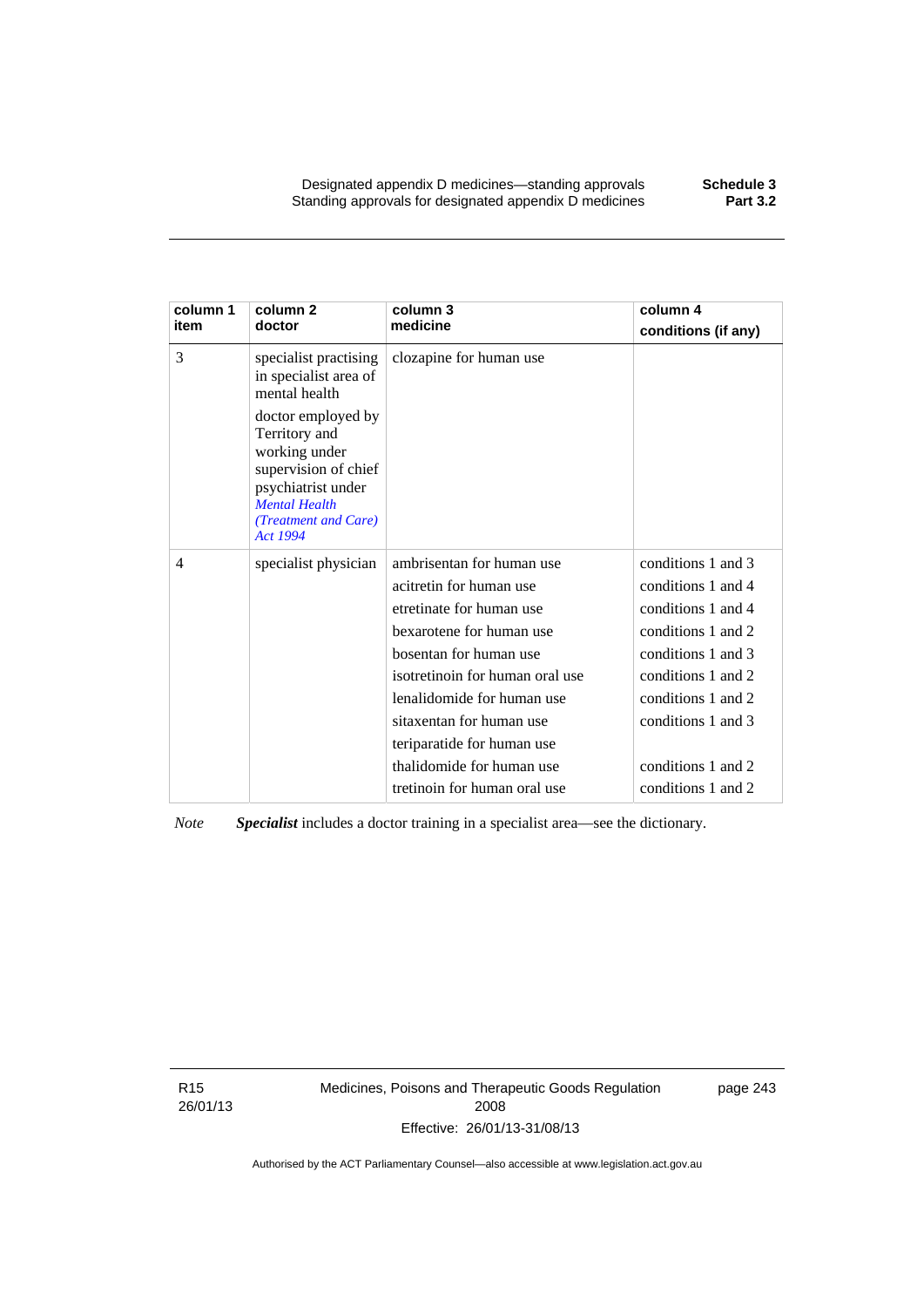# **Schedule 4 Dangerous poisons manufacturing etc authorisations**

(see s 690)

| column 1<br>item | column <sub>2</sub><br>people                                             | column 3<br>dangerous poison | column 4<br>prescribed purpose                                         |
|------------------|---------------------------------------------------------------------------|------------------------------|------------------------------------------------------------------------|
| 1                | manufacturers of glass                                                    | arsenic                      | manufacturing glass                                                    |
|                  | metallurgists                                                             |                              | manufacturing alloys                                                   |
| $\overline{2}$   | manufacturers of dyes or<br>pharmaceuticals                               | benzene                      | manufacturing dyes or<br>pharmaceuticals                               |
|                  | manufacturers of lacquers,<br>linoleum, protective cloths<br>or varnishes |                              | manufacturing lacquers,<br>linoleum, protective<br>cloths or varnishes |
| 3                | manufacturers of<br>chemicals or<br>pharmaceuticals                       | carbon tetrachloride         | manufacturing<br>chemicals or<br>pharmaceuticals                       |
|                  | manufacturers of lacquers,<br>paints or varnishes                         |                              | manufacturing lacquers,<br>paints or varnishes                         |
| $\overline{4}$   | managers of swimming<br>pools, other than domestic<br>swimming pools      | chlorine                     | purifying water in pools                                               |
|                  | manufacturers of<br>chemicals, plastics or<br>synthetic rubber            |                              | manufacturing<br>chemicals, plastics or<br>synthetic rubber            |
|                  | metallurgists                                                             |                              | cleaning metals                                                        |
|                  | people working at sewage<br>treatment centres                             |                              | treating sewage at<br>treatment centres                                |
|                  | people working at water<br>treatment centres                              |                              | purifying water at<br>treatment centres                                |
| 5                | electroplaters                                                            | cyanides                     | electroplating                                                         |

page 244 Medicines, Poisons and Therapeutic Goods Regulation 2008 Effective: 26/01/13-31/08/13

R15 26/01/13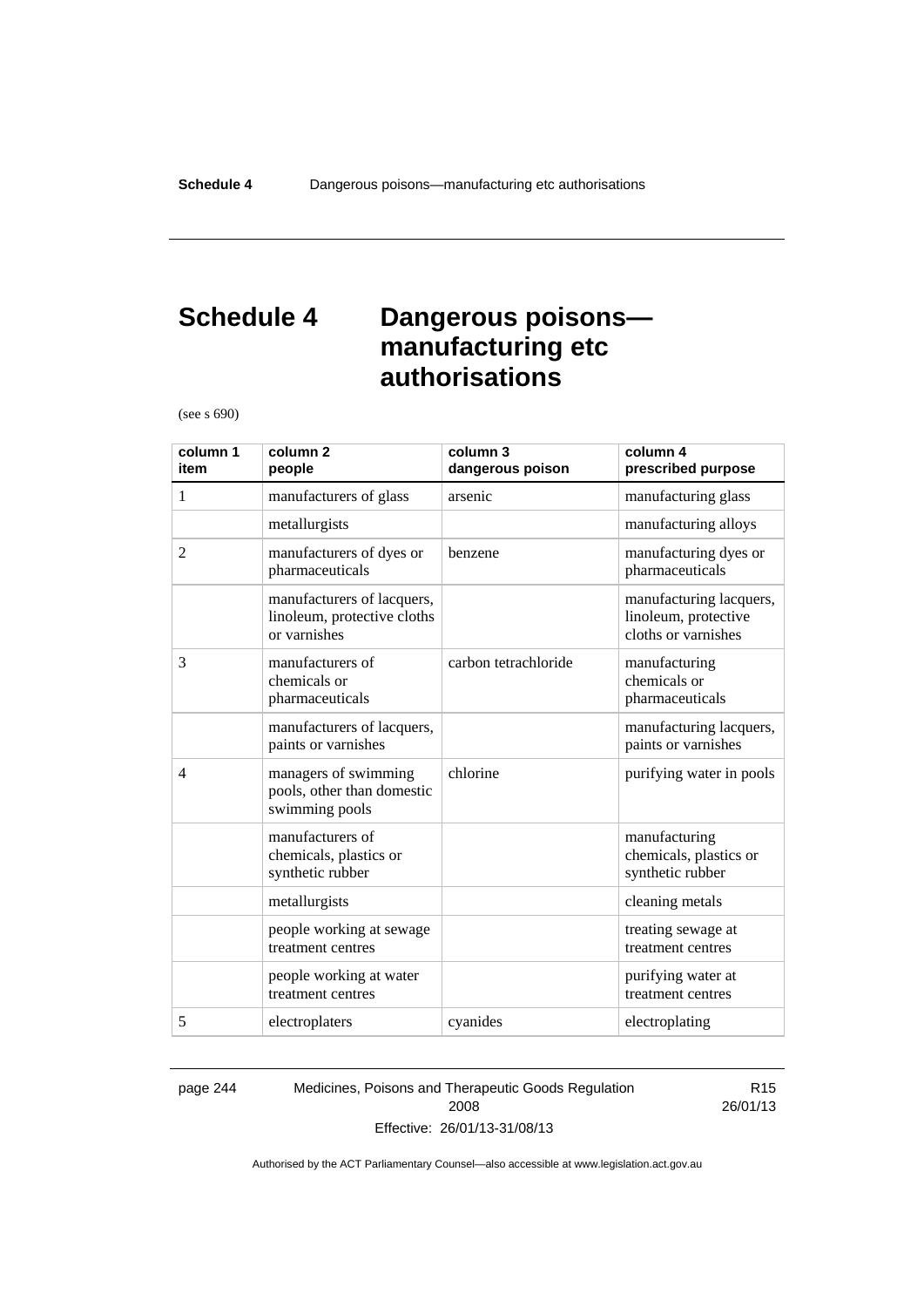| column 1<br>item | column <sub>2</sub><br>people                                   | column 3<br>dangerous poison                      | column 4<br>prescribed purpose                                  |
|------------------|-----------------------------------------------------------------|---------------------------------------------------|-----------------------------------------------------------------|
|                  | jewellers                                                       |                                                   | manufacturing gold<br>jewellery                                 |
|                  | miners                                                          |                                                   | extracting or processing<br>gold                                |
| 6                | manufacturers of lacquers,<br>paints or varnishes               | epichlorohydrin                                   | manufacturing lacquers,<br>paints or varnishes                  |
| 7                | manufacturers of<br>chemicals or detergents                     | ethylene oxide                                    | manufacturing<br>chemicals or detergents                        |
|                  | sterilising technologists                                       |                                                   | sterilising surgical<br>instruments                             |
| 8                | glass workers                                                   | hydrofluoric acid                                 | etching glass                                                   |
|                  | masons                                                          |                                                   | cleaning building<br>materials                                  |
|                  | metal workers                                                   |                                                   | cleaning or etching<br>metals                                   |
|                  | miners                                                          |                                                   | extracting or processing<br>gold                                |
|                  | potters                                                         |                                                   | cleaning ceramics                                               |
| 9                | manufacturers of lamps,<br>mirrors or scientific<br>instruments | mercury                                           | manufacturing of lamps,<br>mirrors or scientific<br>instruments |
|                  | manufacturers of mercury<br>salts or organic<br>compounds       |                                                   | manufacturing mercury<br>salts or organic<br>compounds          |
|                  | miners                                                          |                                                   | extracting metals from<br>ores                                  |
| 10               | manufacturers of plastics                                       | 4, 4'-methylenebis<br>[2-chloroaniline]<br>(MOCA) | manufacturing plastics                                          |

R15 26/01/13 Medicines, Poisons and Therapeutic Goods Regulation 2008 Effective: 26/01/13-31/08/13

page 245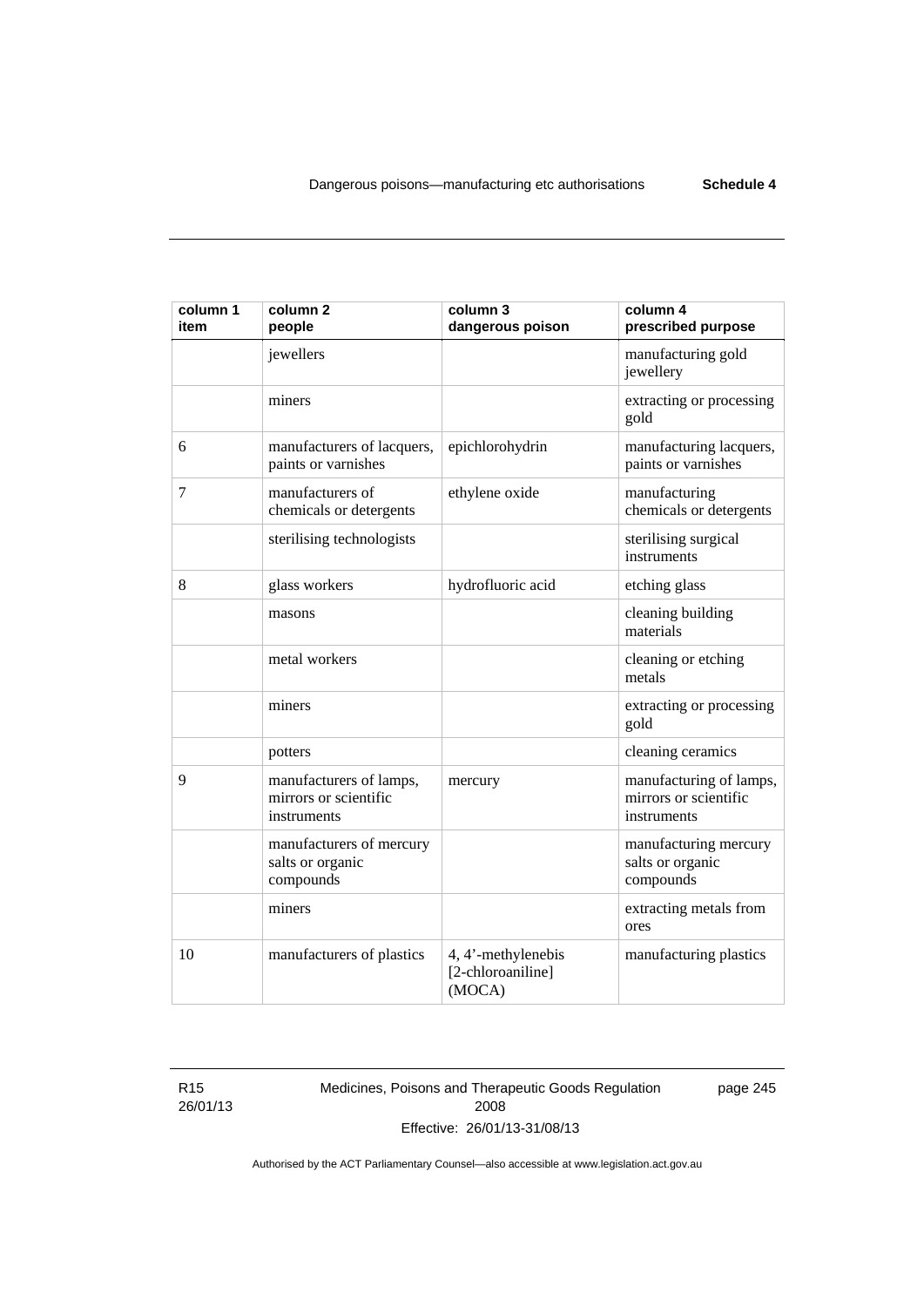### **Schedule 4** Dangerous poisons—manufacturing etc authorisations

| column 1<br>item | column <sub>2</sub><br>people                                                        | column 3<br>dangerous poison | column 4<br>prescribed purpose                                                    |
|------------------|--------------------------------------------------------------------------------------|------------------------------|-----------------------------------------------------------------------------------|
| 11               | manufacturers of<br>detergents, lubricants or<br>organic compounds                   | propylene oxide              | manufacturing<br>detergents, lubricants or<br>organic compounds                   |
| 12               | manufacturers of organic<br>compounds, paints, rust<br>removers or varnishes         | tetrachloroethane            | manufacturing organic<br>compounds, paints, rust<br>removers or varnishes         |
| 13               | manufacturers of dyes                                                                | ortho-tolidine               | manufacturing dyes                                                                |
| 14               | manufacturers of<br>disinfectants, household<br>cleaners or industrial<br>deodorants | trichloroisocyanuric acid    | manufacturing<br>disinfectants, household<br>cleaners or industrial<br>deodorants |

page 246 Medicines, Poisons and Therapeutic Goods Regulation 2008 Effective: 26/01/13-31/08/13

R15 26/01/13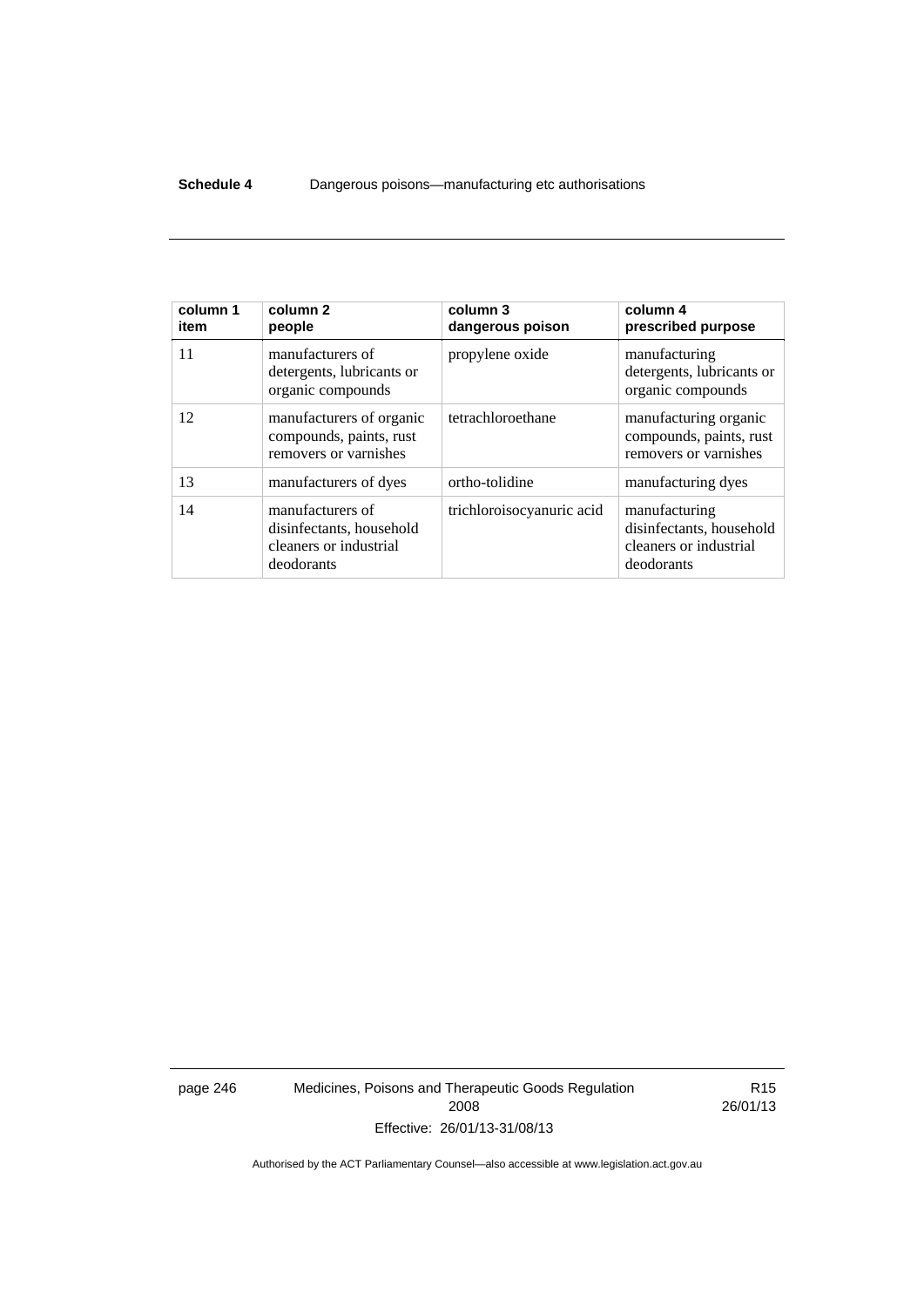# **Schedule 5 Requirements for storage receptacles**

(see s 531 and s 533)

# **Part 5.1 Medicines cabinets**

## **5.1 Medicines cabinets—general requirements**

A medicines cabinet must be constructed to prevent ready access to the cabinet's contents by cutting, sawing or unbolting.

### **5.2 Medicines cabinets—body requirements**

- (1) The body of a medicines cabinet must be constructed of a single layer of black mild steel plate at least 10mm thick and with continuous welding of all joints.
- (2) The body must have, for installation—
	- (a) 4 suitably sized holes in the cabinet's back plate; or
	- (b) 2 suitably sized holes in the back plate and 2 suitably sized holes in the cabinet's base.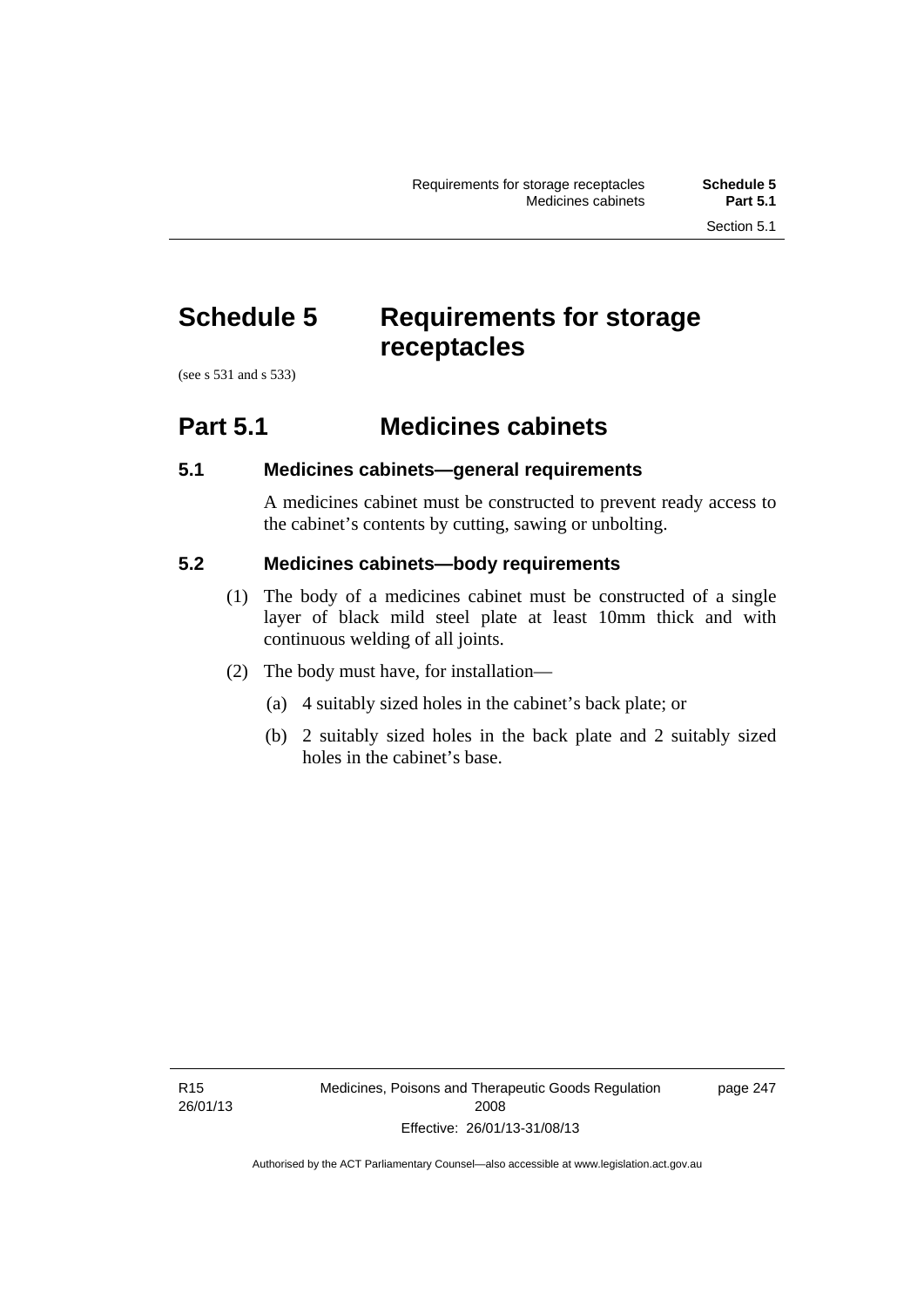### **5.3 Medicines cabinets—door requirements**

- (1) The door of a medicines cabinet must be constructed of black mild steel plate at least 10mm thick.
- (2) When the medicines cabinet door is closed, the door must—
	- (a) fit flush with the cabinet; and
	- (b) have a clearance around the door of not more than 1.5mm.
- (3) The door must be fitted with a fixed locking bar, welded to the inside face of the door near the hinge edge, that engages in a rebate in the cabinet when closed.
- (4) The hinges on the door must be—
	- (a) constructed of heavy duty steel; and
	- (b) continuous welded to the door and body of the cabinet.

### **5.4 Medicines cabinets—lock requirements**

- (1) A medicines cabinet lock must be—
	- (a) a 6-lever pick-proof lock; or
	- (b) a lock mechanism of a level of security equal to, or greater than, a 6-lever pick-proof lock.
- (2) The lock must be securely attached to the inside face of the door.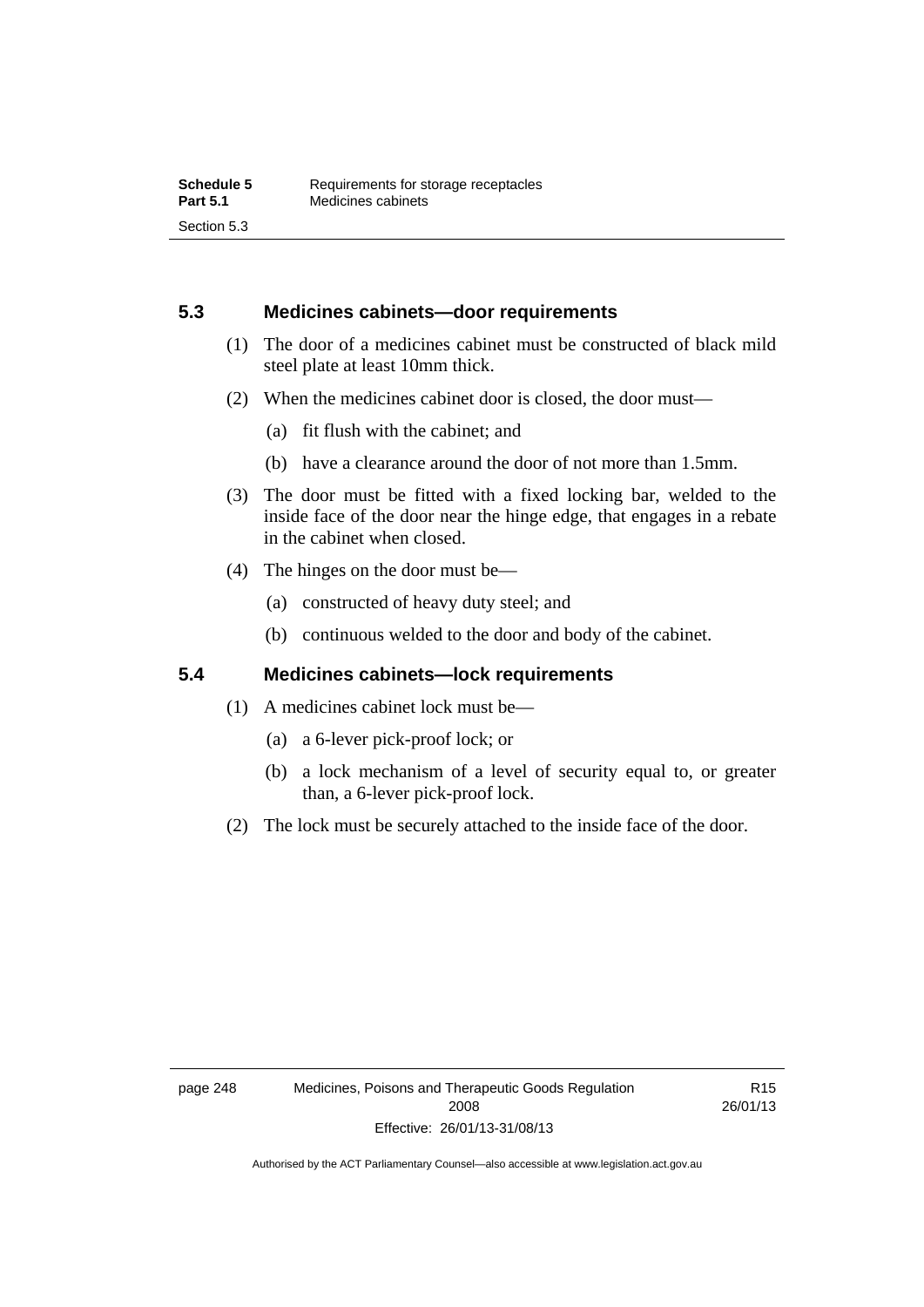### **5.5 Medicines cabinets—mounting requirements**

- (1) A medicines cabinet must be—
	- (a) embedded in a floor of reinforced concrete of at least 10mpa compressive strength; or
	- (b) securely fixed to a wall or floor (or both) in accordance with this section.
- (2) If the wall and floor are brick or concrete, the medicines cabinet must be fixed to the wall or floor (or both) by at least 4 expanding bolts.
- (3) If the wall is timber, but the floor is brick or concrete, the medicines cabinet must be fixed—
	- (a) to the floor by at least 4 expanding bolts; and
	- (b) to the wall by at least 2 coach screws into the studs as close to the top of the wall face as is possible.
- (4) If the wall and floor are timber, the medicines cabinet must be fixed to the timber frame of the wall or floor in a way that will ensure that the cabinet cannot be removed from the floor or wall within 30 minutes.
- (5) The bolts and coach screws must be at least 10mm in diameter.

page 249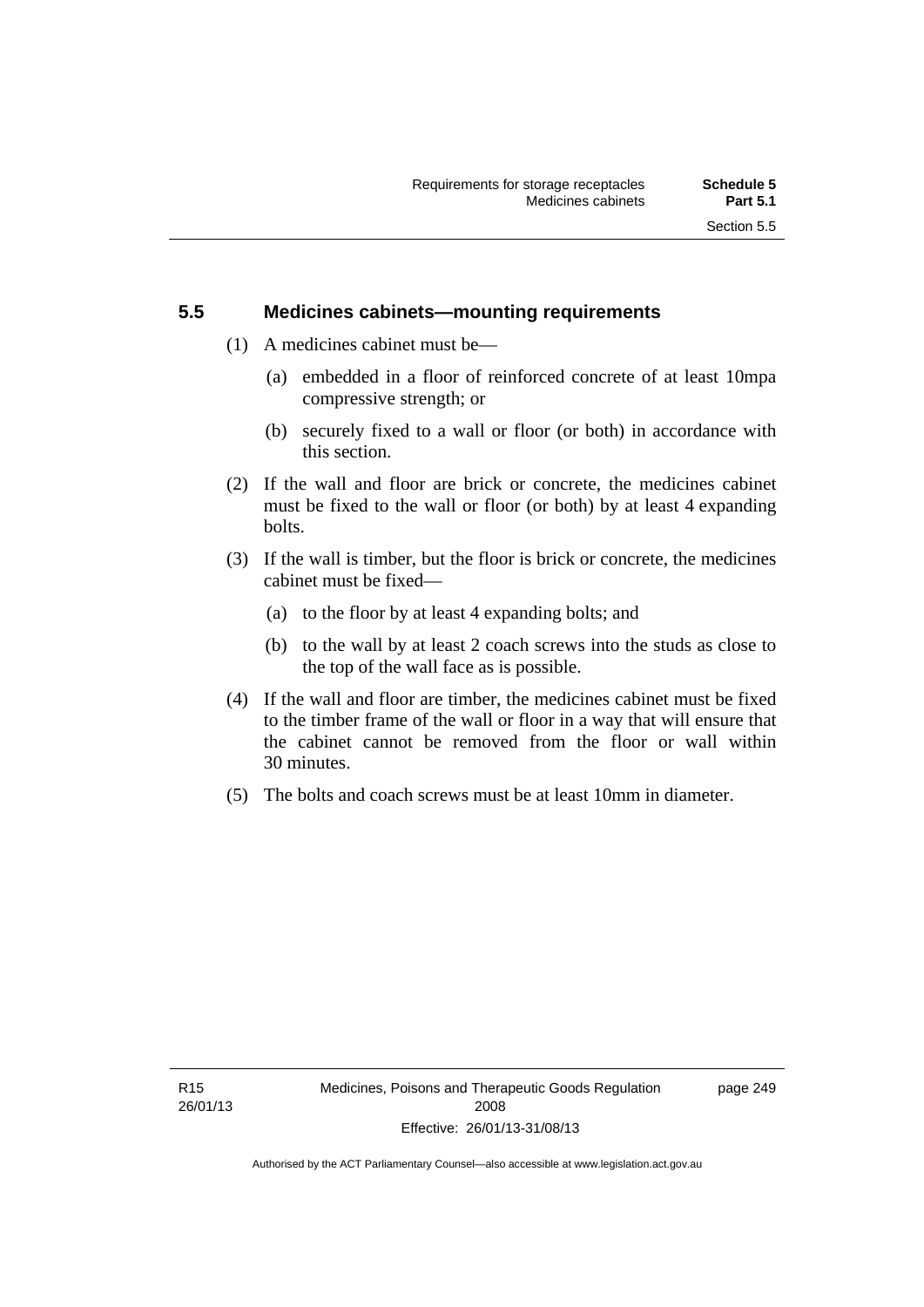# **Part 5.2 Safes, strong rooms and vaults**

### **5.6 Requirements for safes**

- (1) A safe must be constructed to prevent ready access to the safe's contents by cutting, sawing or unbolting.
- (2) When locked, a safe must reasonably be expected to resist attempts to gain entry by tools, torch or explosives for at least 30 minutes.
- $(3)$  A safe-
	- (a) may be freestanding if it weighs more than 350kg; or
	- (b) must be securely attached to, or embedded in, a concrete floor or a concrete or brick wall in a way that will ensure that the cabinet cannot be removed from the floor or wall within 30 minutes.

### **5.7 Requirements for strong rooms**

- (1) The walls, floor and ceiling of a strong room must be brick or concrete.
- (2) The strong room must be fitted with a door.
- (3) When locked, the strong room must reasonably be expected to resist attempts to gain entry by tools, torch or explosives for at least 1 hour.

### **5.8 Requirements for vaults**

- (1) The walls, floor and ceiling of a vault must be reinforced concrete.
- (2) The vault must be fitted with a door.
- (3) When locked, the vault must reasonably be expected to resist attempts to gain entry by tools, torch or explosives for at least 1 hour.

page 250 Medicines, Poisons and Therapeutic Goods Regulation 2008 Effective: 26/01/13-31/08/13

R15 26/01/13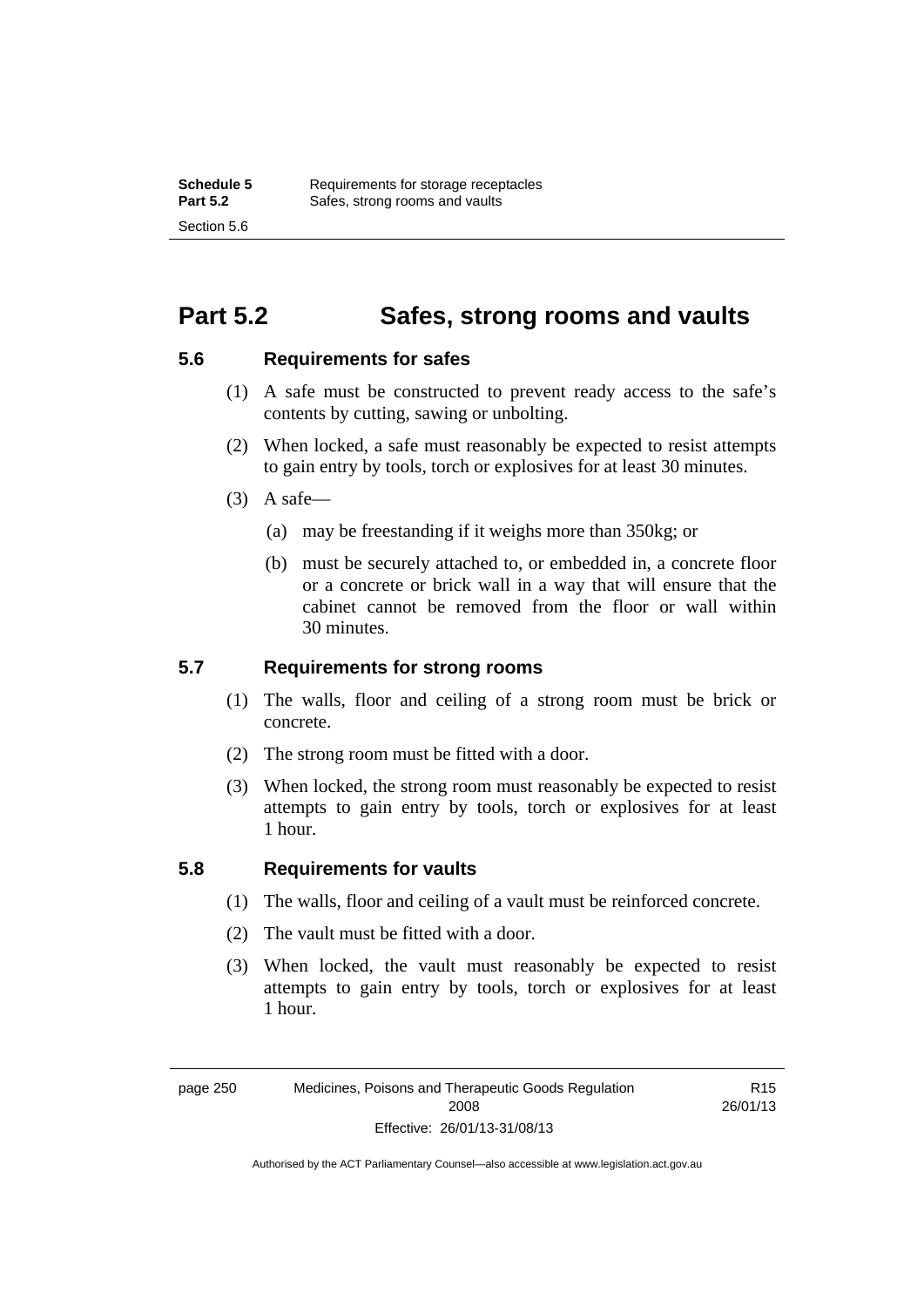# **Dictionary**

(see s 3)

- *Note 1* The [Legislation Act](http://www.legislation.act.gov.au/a/2001-14) contains definitions and other provisions relevant to this regulation.
- *Note 2* For example, the [Legislation Act,](http://www.legislation.act.gov.au/a/2001-14) dict, pt 1, defines the following terms:
	- child
	- correctional centre
	- doctor
	- enrolled nurse
	- home address
	- nurse
	- nurse practitioner
	- optometrist
	- public employee
	- reviewable decision notice.
- *Note 3* Terms used in this regulation have the same meaning that they have in the *[Medicines, Poisons and Therapeutic Goods Act 2008](http://www.legislation.act.gov.au/a/2008-26)* (see [Legislation Act,](http://www.legislation.act.gov.au/a/2001-14) s 148). For example, the following terms are defined in the *[Medicines, Poisons and Therapeutic Goods Act 2008](http://www.legislation.act.gov.au/a/2008-26)*, dictionary:
	- controlled medicine (see s 11)
	- dangerous poison (see s 12)
	- deals, with a regulated substance (see s 19)
	- deals, with a regulated therapeutic good (see s 21)
	- health practitioner
	- hospital
	- institution
	- medicines and poisons standard (see s 15)
	- prescription only medicine (see s 11)
	- prohibited substance (see s 13)
	- purchase order
	- regulated substance (see s 10)

R15 26/01/13 Medicines, Poisons and Therapeutic Goods Regulation 2008 Effective: 26/01/13-31/08/13

page 251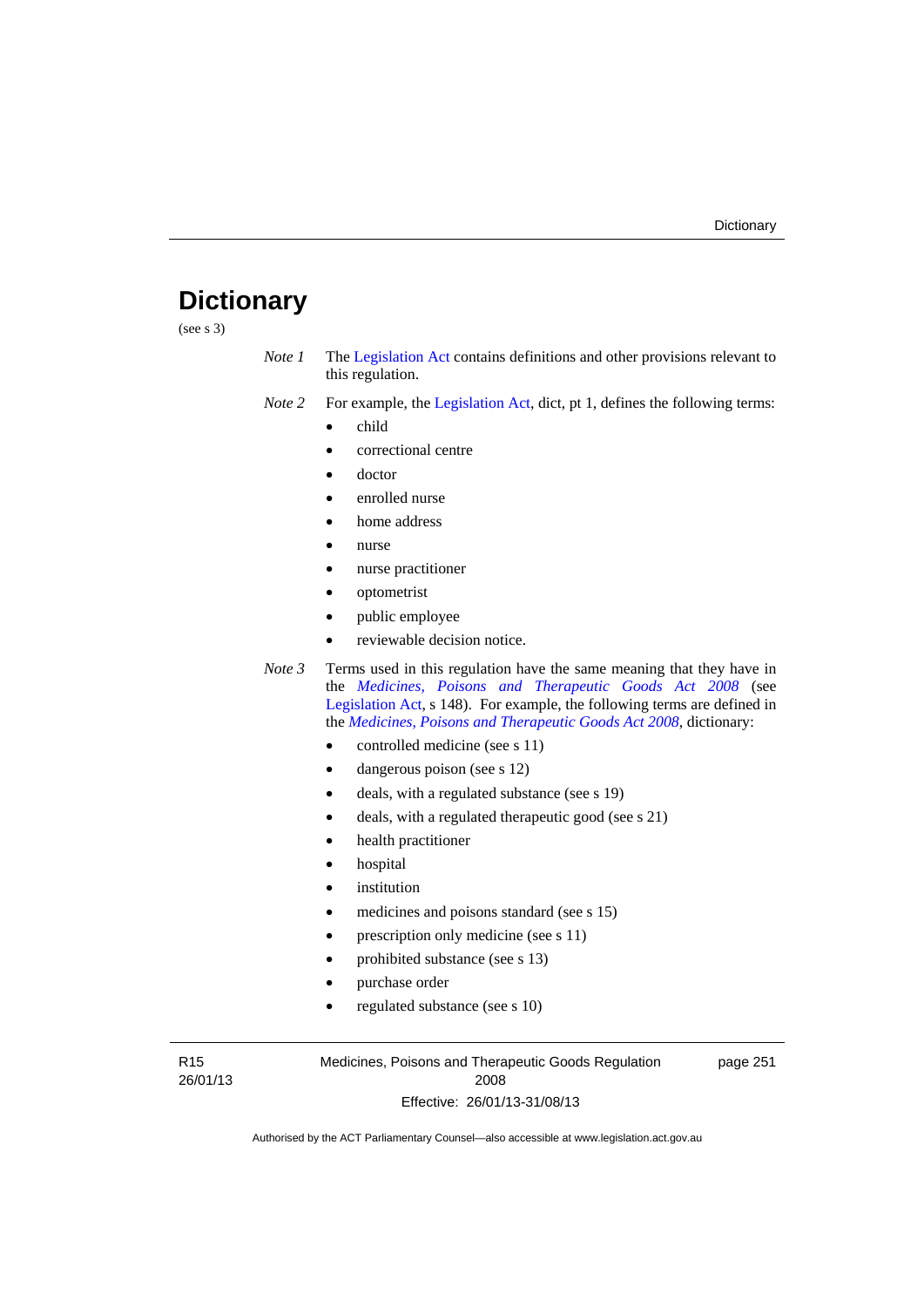- residential aged care facility
- signs
- supply (see s 24)
- supply authority (see s 23)
- ward
- written.

*appendix D medicines approval*—see section 590.

### *approved analyst* means—

- (a) an analyst appointed under the *[Public Health Act 1997](http://www.legislation.act.gov.au/a/1997-69)*, section 15 who is authorised under that Act to exercise a function under the Act; or
- (b) an analyst appointed or authorised under another territory law or a law of the Commonwealth, a State or another Territory.

*Australian code of good wholesaling practice for therapeutic goods for human use* means the *Australian Code of Good Wholesaling Practice for Therapeutic Goods for Human Use*  prepared by the National Coordinating Committee on Therapeutic Goods, as in force from time to time.

*Note* The code is accessible at [www.tga.gov.au](http://www.tga.gov.au/).

*authorised midwife*—see the *[National Health Act 1953](http://www.comlaw.gov.au/Series/C1953A00095)* (Cwlth), section 84 (1), definition of *authorised midwife***.**

*bioequivalent*—a form of a substance is the *bioequivalent* of another form of the substance if the forms are physiologically equivalent in their clinical effect.

*CHO* means chief health officer.

*community pharmacy* means a pharmacy at a place other than an institution.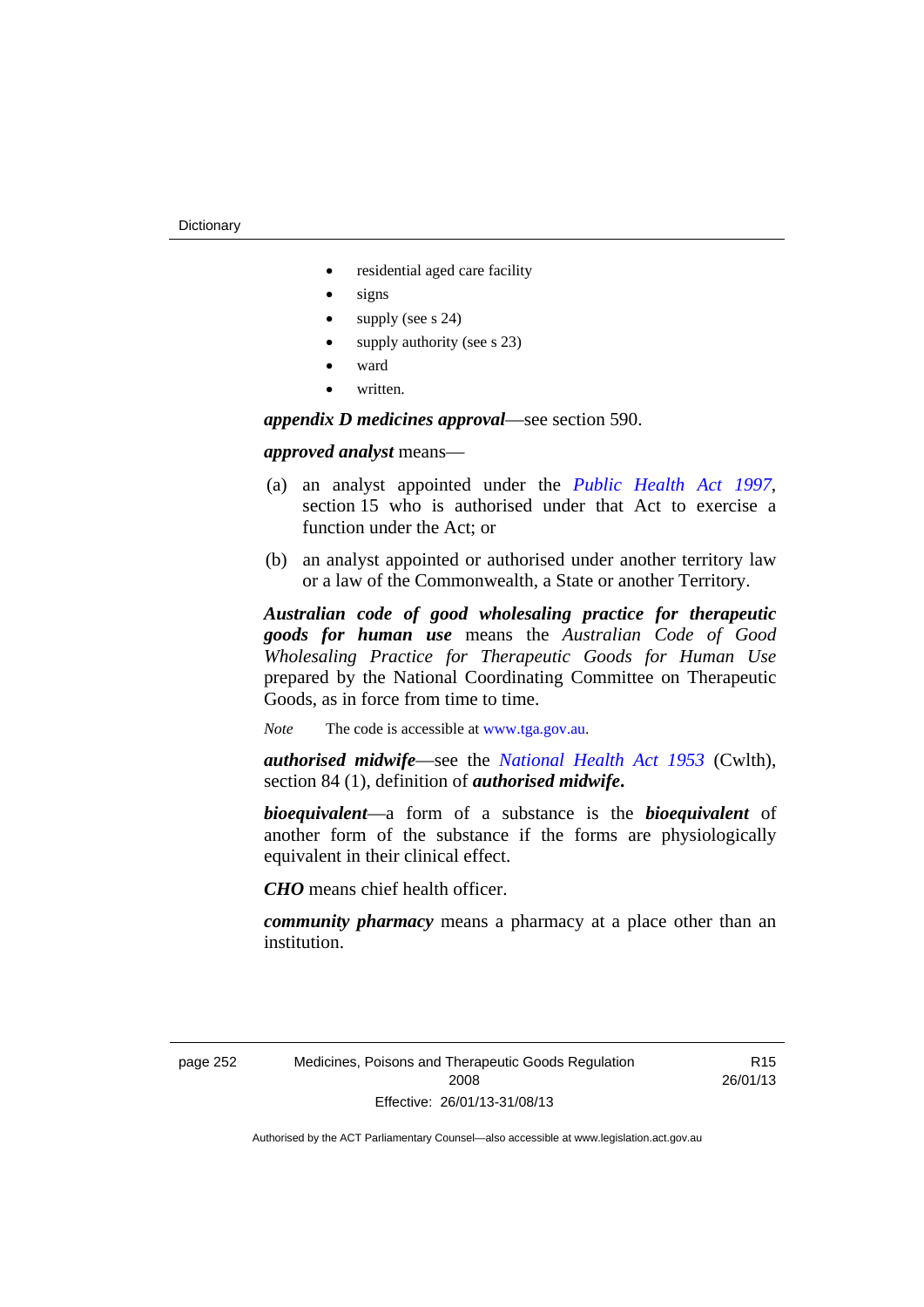*complying purchase order* means—

- (a) for a medicine—a purchase order that complies with section 62; or
- (b) for a dangerous poison—a purchase order that complies with section 721; or
- (c) for an appendix C substance or prohibited substance—see section 772.

*condition 1*, for a doctor prescribing or supplying a designated appendix D medicine to a woman of child-bearing age, for schedule 3 (Designated appendix D medicines—standing approvals)—see schedule 3, section 3.1.

*condition 2*, for a doctor prescribing or supplying a designated appendix D medicine to a woman of child-bearing age, for schedule 3—see schedule 3, section 3.1.

*condition 3*, for a doctor prescribing or supplying a designated appendix D medicine to a woman of child-bearing age, for schedule 3—see schedule 3, section 3.1.

*condition 4*, for a doctor prescribing or supplying a designated appendix D medicine to a woman of child-bearing age, for schedule 3—see schedule 3, section 3.1.

*controlled medicines approval*—see section 550.

*controlled medicines register* means a register for controlled medicines.

*controlled medicines research and education program licence* see section 600.

*custodian*, of an animal, means—

- (a) an adult who has lawful custody of the animal; or
- (b) if the animal is owned by a child or a person with a guardian a parent or guardian of the child or person.

R15 26/01/13 Medicines, Poisons and Therapeutic Goods Regulation 2008 Effective: 26/01/13-31/08/13 page 253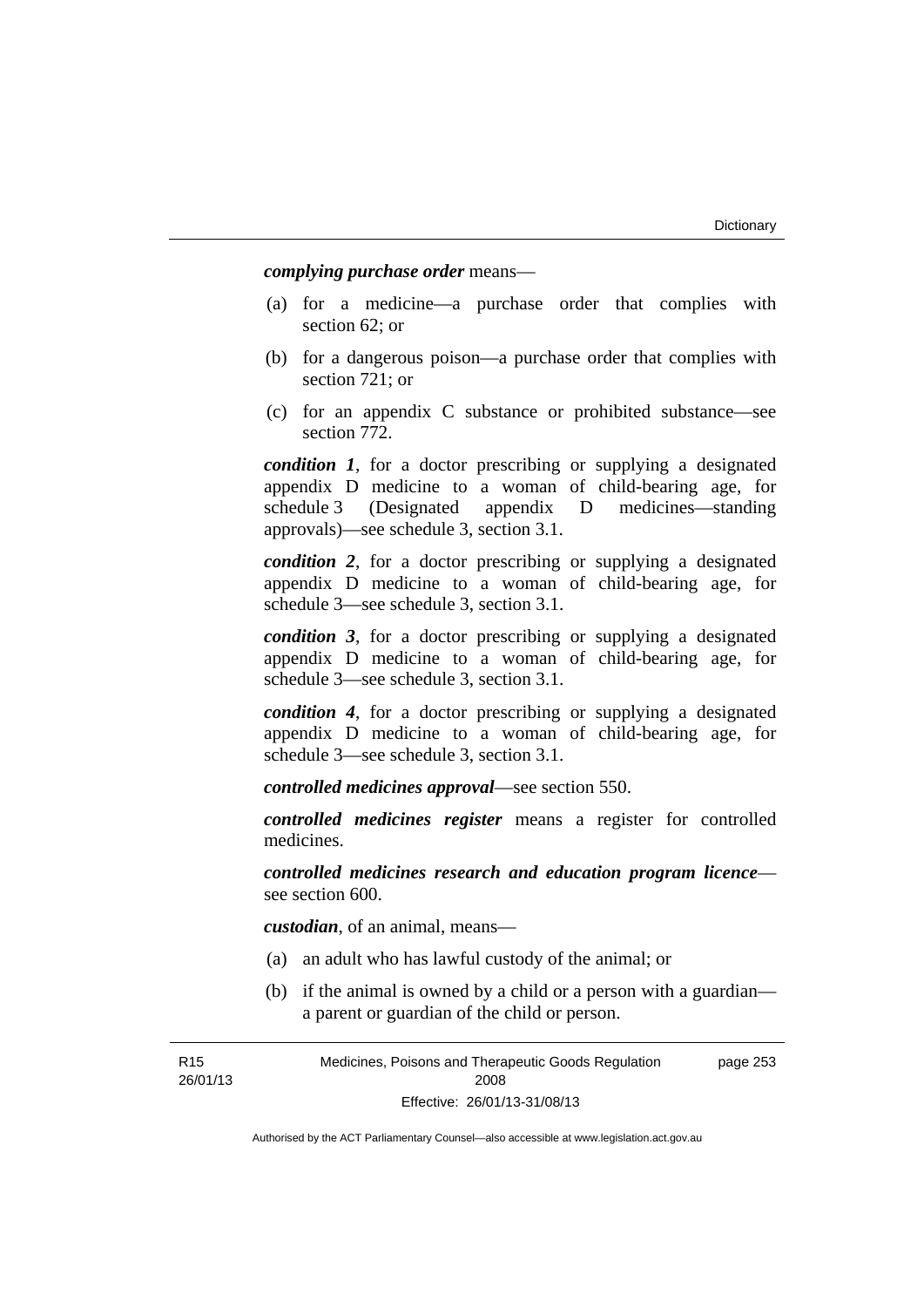*CYP authorised person*—see the *[Children and Young People](http://www.legislation.act.gov.au/a/2008-19)  [Act 2008](http://www.legislation.act.gov.au/a/2008-19)*, dictionary, definition of *authorised person*.

*CYP detention place* means a detention place under the *[Children](http://www.legislation.act.gov.au/a/2008-19)  [and Young People Act 2008](http://www.legislation.act.gov.au/a/2008-19)*.

*dangerous poisons manufacturers licence*—see section 700.

*dangerous poisons register* means a register for dangerous poisons.

*dangerous poisons research and education program licence*—see section 700.

*dangerous poisons suppliers licence*—see section 700.

*day hospital* means a facility where a person is admitted for surgical or medical treatment and discharged on the same day.

*dentist* does not include a trainee dentist.

*Note* See the definition of *trainee*.

*designated appendix D medicine* means a medicine listed in schedule 3, (Designated appendix D medicines—standing approvals), part 3.2, column 3.

*Note* The medicines are included in the [medicines and poisons standard,](http://www.comlaw.gov.au/Series/F2012L01200) appendix D.

*designated prescriber*, for part 13.1 (Controlled medicines approvals)—see section 551.

*designated prescription only medicine*, for part 4.3 (Authorisation to supply without prescription in emergencies)—see section 250.

*detainee*—see the *[Corrections Management Act 2007](http://www.legislation.act.gov.au/a/2007-15)*, section 6.

*disability care* means care that is provided to a person with a disability in a residential facility in which the person is also provided with accommodation that includes—

 (a) appropriate staff to meet the nursing and personal care needs of the person; and

R15 26/01/13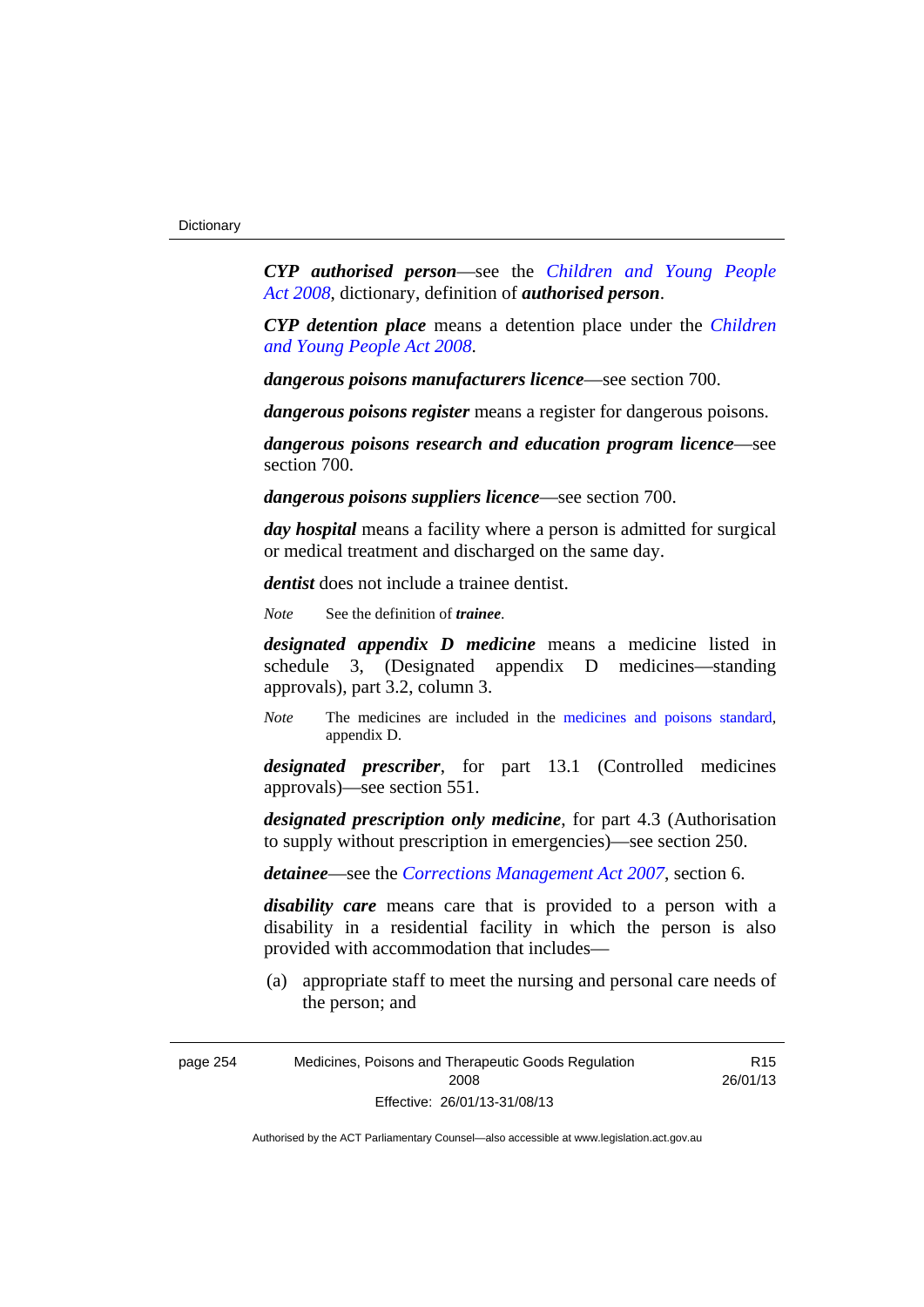- (b) meals and cleaning services; and
- (c) furnishings, furniture and equipment for the provision of the care and accommodation.

*doctor* does not include an intern doctor.

*Note* See the definition of *intern*.

*eligible midwife*—see the *[National Health Act 1953](http://www.comlaw.gov.au/Series/C1953A00095)* (Cwlth), section 84AAE**.**

*endorsement*, for division 13.1.4 (Endorsements to treat drug-dependency)—see section 580.

*environmental authorisation* means—

- (a) an environmental authorisation under the *[Environment](http://www.legislation.act.gov.au/a/1997-92)  [Protection Act 1997](http://www.legislation.act.gov.au/a/1997-92)*; or
- (b) an authorisation (however described) under a Commonwealth or State law that corresponds to the environmental authorisation mentioned in paragraph (a).

*first-aid kit* includes a portable bag or container of medicines and other medical supplies kept by a person for health care or emergency treatment.

*first-aid kit licence*—see section 600.

*health profession* means—

- (a) a health profession under the *[Health Practitioner Regulation](http://www.legislation.act.gov.au/a/db_39269/default.asp)  [National Law \(ACT\)](http://www.legislation.act.gov.au/a/db_39269/default.asp)*, section 5 (Definitions); and
- (b) includes a health profession under the *[Health Professionals](http://www.legislation.act.gov.au/a/2004-38)  [Act 2004](http://www.legislation.act.gov.au/a/2004-38)*, dictionary.

*health professional* means a person who is registered under the *[Health Professionals Act 2004](http://www.legislation.act.gov.au/a/2004-38)*.

R15 26/01/13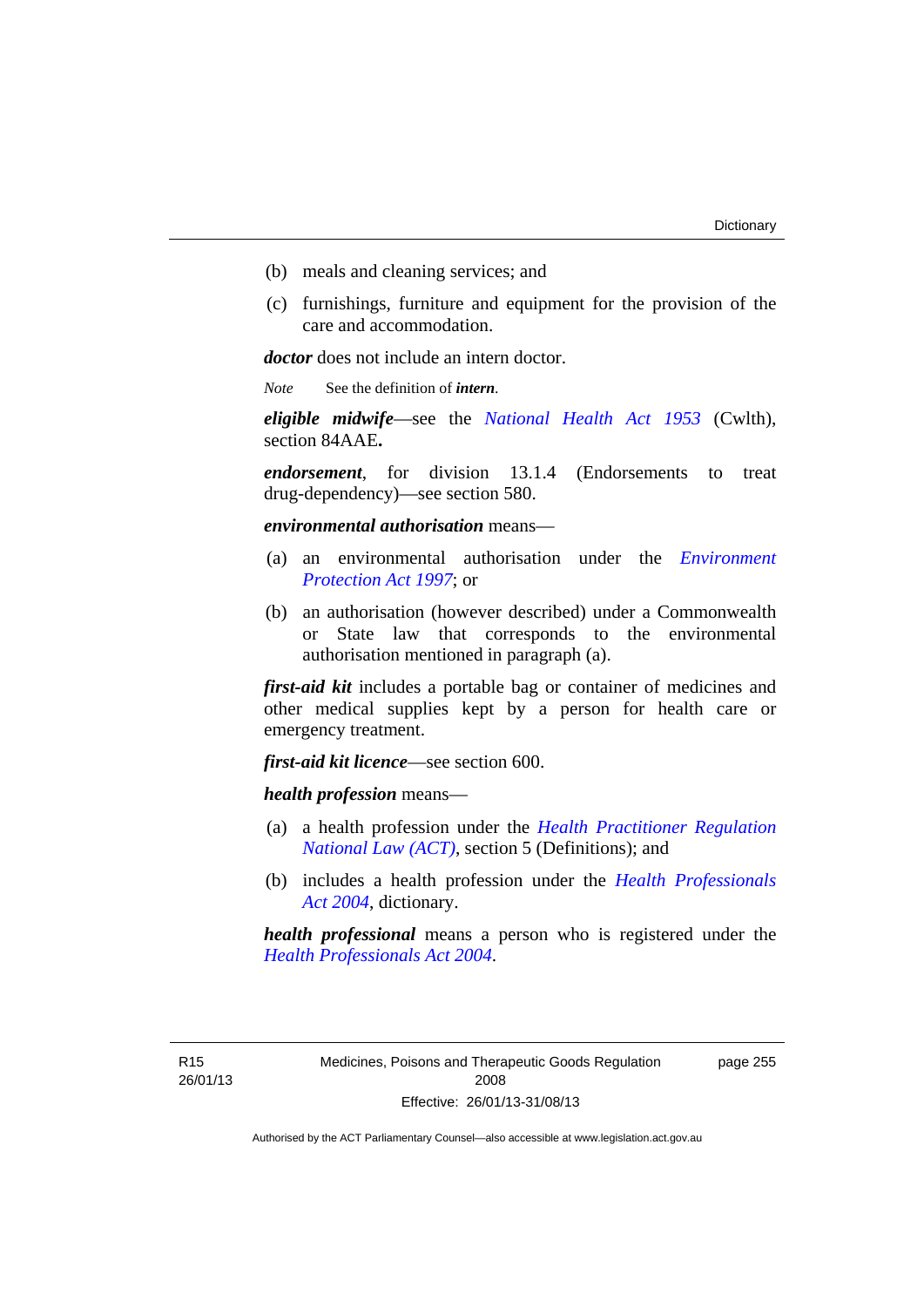*in-patient*, at an institution, includes—

- (a) a patient being treated at an emergency department of the institution; and
- (b) for a correctional centre—a detainee; and
- (c) for a CYP detention place—a young detainee.
- *Note* A correctional centre and a CYP detention place is an institution (see s 652).

*intern*, in relation to a doctor or pharmacist, means—

- (a) for a doctor—a person holding limited or provisional registration to practise in the medical profession under the *[Health Practitioner Regulation National Law \(ACT\)](http://www.legislation.act.gov.au/a/db_39269/default.asp)*, for the purpose of undertaking a period of supervised practice that the person has started; and
- (b) for a pharmacist—a person holding limited or provisional registration to practise in the pharmacy profession under the *[Health Practitioner Regulation National Law \(ACT\)](http://www.legislation.act.gov.au/a/db_39269/default.asp)*, for the purpose of undertaking a period of supervised practice or course of training, or both, to allow the person to be registered to practice without supervision.

*key*, for chapter 11 (Storage of medicines)—see section 511.

*manufacturer's pack* means a primary pack for a medicine that is supplied by a manufacturer.

*Note* See the definition of *primary pack*.

*medical records* includes—

- (a) for a person at an institution—the person's clinical records and a medication chart for the person at the institution; and
- (b) for a person who is not at an institution and is being treated by a prescriber—any record the prescriber keeps about the person.

page 256 Medicines, Poisons and Therapeutic Goods Regulation 2008 Effective: 26/01/13-31/08/13

R15 26/01/13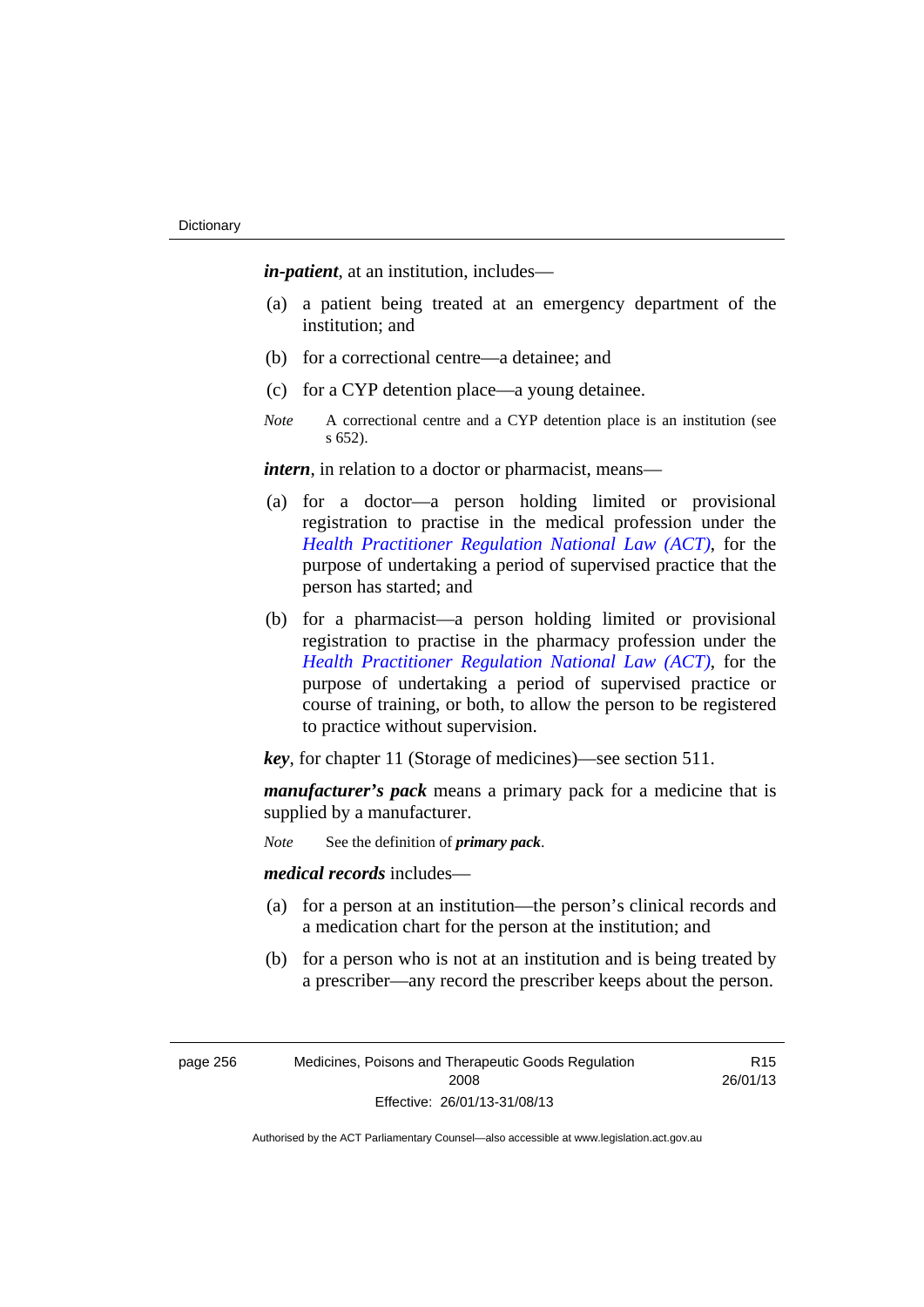*medicines Australia code of conduct* means the *Medicines Australia Code of Conduct*, authorised by the Australian Competition and Consumer Commission, as in force from time to time.

*Note* The code is accessible at [www.medicinesaustralia.com.au.](http://www.medicinesaustralia.com.au/)

*medicines wholesalers licence*—see section 600.

*national list* means the list in the Optometry Endorsement Scheduled Medicines Registration Standard, table 1.

*nurse practitioner*, for chapter 11 and chapter 12, does not include a person holding limited or provisional registration to practise as a nurse practitioner.

*opioid dependency treatment guidelines* means the guidelines approved under section 630 (Guidelines for treatment of opioid dependency).

*opioid dependency treatment licence*—see section 600.

*optical device*, for chapter 22 (Therapeutic goods)—see section 800.

*Optometry Endorsement Scheduled Medicines Registration Standard* means the Optometry Endorsement Scheduled Medicines Registration Standard approved by the Ministerial Council under the *Health Practitioner Regulation National Law (ACT)*, section 12 as in force from time to time.

*Note* The Optometry Endorsement Scheduled Medicines Registration Standard is accessible at [www.optometryboard.gov.au](http://www.optometryboard.gov.au/).

*personal custody*, of a key by a person, for part 11.4 (Additional storage requirements for controlled medicines)—see section 530.

*pharmaceutical benefits scheme* means the scheme for the supply of pharmaceutical benefits established under the *[National Health](http://www.comlaw.gov.au/Series/C1953A00095)  [Act 1953](http://www.comlaw.gov.au/Series/C1953A00095)* (Cwlth), part 7.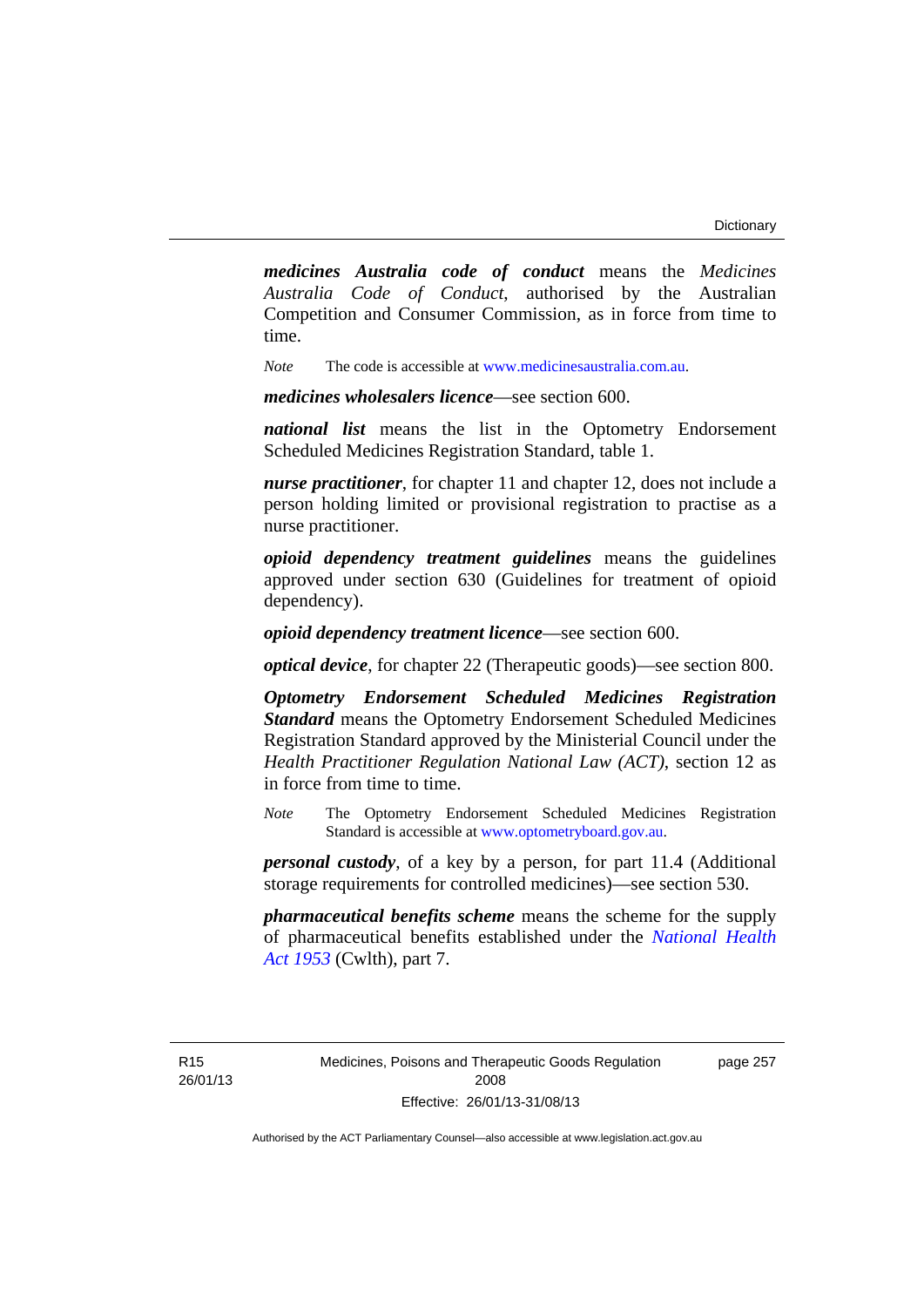*pharmacist* does not include an intern pharmacist.

*Note* See the definition of *intern*.

*pharmacy medicines rural communities licence*—see section 600.

*prescribed person*, for chapter 11 (Storage of medicines)—see section 510.

*prescriber*, in relation to a medicine, means a person in relation to whom prescribing the medicine is included in schedule 1, column 3 in relation to the person.

*prescription*, in relation to an optical device, for chapter 22 (Therapeutic Goods)—see section 800.

*Note Prescription*, in relation to a medicine—see the [Act](http://www.legislation.act.gov.au/a/2008-26/default.asp), dictionary.

*primary pack* means the pack in which a regulated substance and its immediate container or immediate wrapper or measure pack are presented for sale or supply.

*Note* This is the same as the definition in the [medicines and poisons standard,](http://www.comlaw.gov.au/Series/F2012L01200) par 1 (l), and is included because of its relationship to the meaning of *manufacturer's pack*. Other terms defined in the standard have the same meaning in this regulation, see the [Act](http://www.legislation.act.gov.au/a/2008-26/default.asp), s 16 (1).

*prohibited substance*, for chapter 21 (Prohibited and appendix C substances)—see section 760.

*prohibited substances register* means a register for prohibited substances.

*prohibited substances research and education program licence* see section 761.

*pseudoephedrine record*—see section 171 (c).

*recognised research institution*—see the [Act](http://www.legislation.act.gov.au/a/2008-26/default.asp), section 20 (5).

*relevant expiry date*, for a medicine, means—

 (a) if the medicine is from 1 batch—the expiry date for the batch; or

R15

page 258 Medicines, Poisons and Therapeutic Goods Regulation 2008 Effective: 26/01/13-31/08/13 26/01/13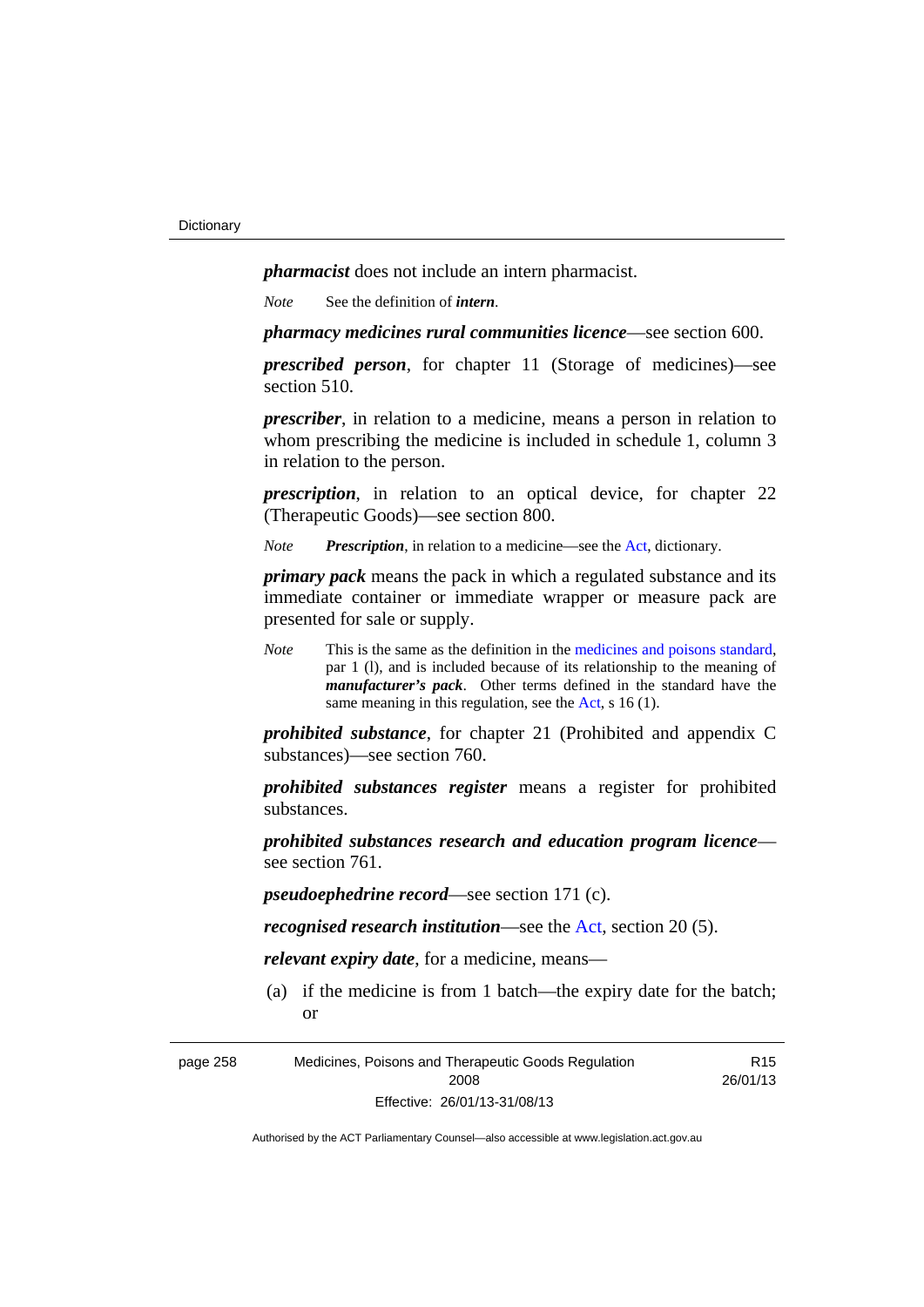(b) if the medicine is from more than 1 batch—the expiry date that is closest to the date of dispensing.

### *relevant law*—

- (a) for chapter 16 (Low and moderate harm poisons)—see section 660; and
- (b) for part 19.3 (Packaging and labelling of dangerous poisons) see section 730.

*requisition* includes issue a requisition.

*reviewable decision*, for chapter 23 (Notification and review of decisions)—see section 850.

*retail sale*, for division 4.2.7 (Selling pseudoephedrine by retail) see section 170.

*schedule 1*—a reference to *schedule 1* includes a reference to a provision of the schedule.

*scientifically qualified person* means—

- (a) a dentist, doctor, pharmacist, or veterinary surgeon; or
- (b) a person who has been awarded a doctorate for scientific studies by the person.
- *Note Dentist*, *doctor*, *pharmacist* and *veterinary surgeon* does not include an intern or trainee (see defs of these terms).

*scope of employment* includes scope of engagement as a contractor.

*specialist* means—

- (a) a person holding specialist registration to practise in the medical profession under the *[Health Practitioner Regulation](http://www.legislation.act.gov.au/a/db_39269/default.asp)  [National Law \(ACT\)](http://www.legislation.act.gov.au/a/db_39269/default.asp)*; or
- (b) a person holding limited or provisional registration to practise in the medical profession under the *[Health Practitioner](http://www.legislation.act.gov.au/a/db_39269/default.asp)  [Regulation National Law \(ACT\)](http://www.legislation.act.gov.au/a/db_39269/default.asp)*, for the purpose of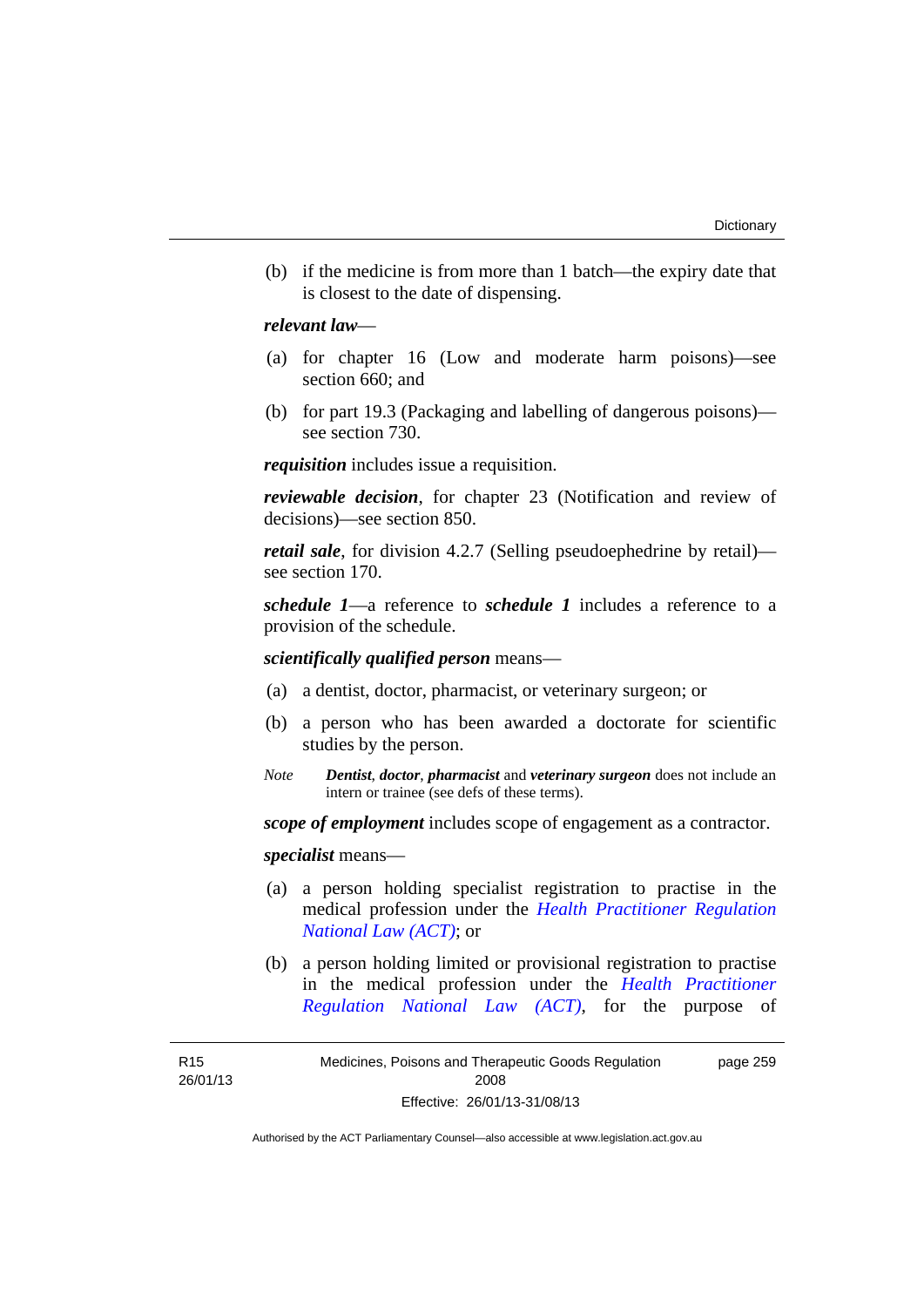undertaking a period of supervised practice under the supervision of a person mentioned in paragraph (a), the successful completion of which means that the person is eligible for specialist registration under that Law.

*specialist area*, for a health profession, means—

- (a) a recognised speciality under the *[Health Practitioner](http://www.legislation.act.gov.au/a/db_39269/default.asp)  [Regulation National Law \(ACT\)](http://www.legislation.act.gov.au/a/db_39269/default.asp)*; or
- (b) a specialist area under the *[Health Professionals](http://www.legislation.act.gov.au/sl/2004-41)  [Regulation 2004](http://www.legislation.act.gov.au/sl/2004-41)*.

*terminal illness*—a person has a *terminal illness* if a specialist diagnoses the person as having a terminal illness and estimates the person's life expectancy to be less than 1 year.

*Note Specialist* includes a doctor training in a specialist area (see def *specialist*).

*trainee*, in relation to a health practitioner (other than a doctor or pharmacist) means a person holding limited or provisional registration to practise in a health profession under the *[Health](http://www.legislation.act.gov.au/a/db_39269/default.asp)  [Practitioner Regulation National Law \(ACT\)](http://www.legislation.act.gov.au/a/db_39269/default.asp)* for the purpose of undertaking a period of supervised practice or course of training, or both, to allow the person to be registered to practice without supervision.

### **Examples—references to trainee**

trainee dentist, trainee nurse and trainee veterinary surgeon

- *Note 1* For doctors and pharmacists, see the definition of *intern*.
- *Note 2* An example is part of the regulation, is not exhaustive and may extend, but does not limit, the meaning of the provision in which it appears (see [Legislation Act,](http://www.legislation.act.gov.au/a/2001-14) s 126 and s 132).

*veterinary surgeon* does not include a trainee veterinary surgeon.

*Note* See the definition of *trainee*.

page 260 Medicines, Poisons and Therapeutic Goods Regulation 2008 Effective: 26/01/13-31/08/13

R15 26/01/13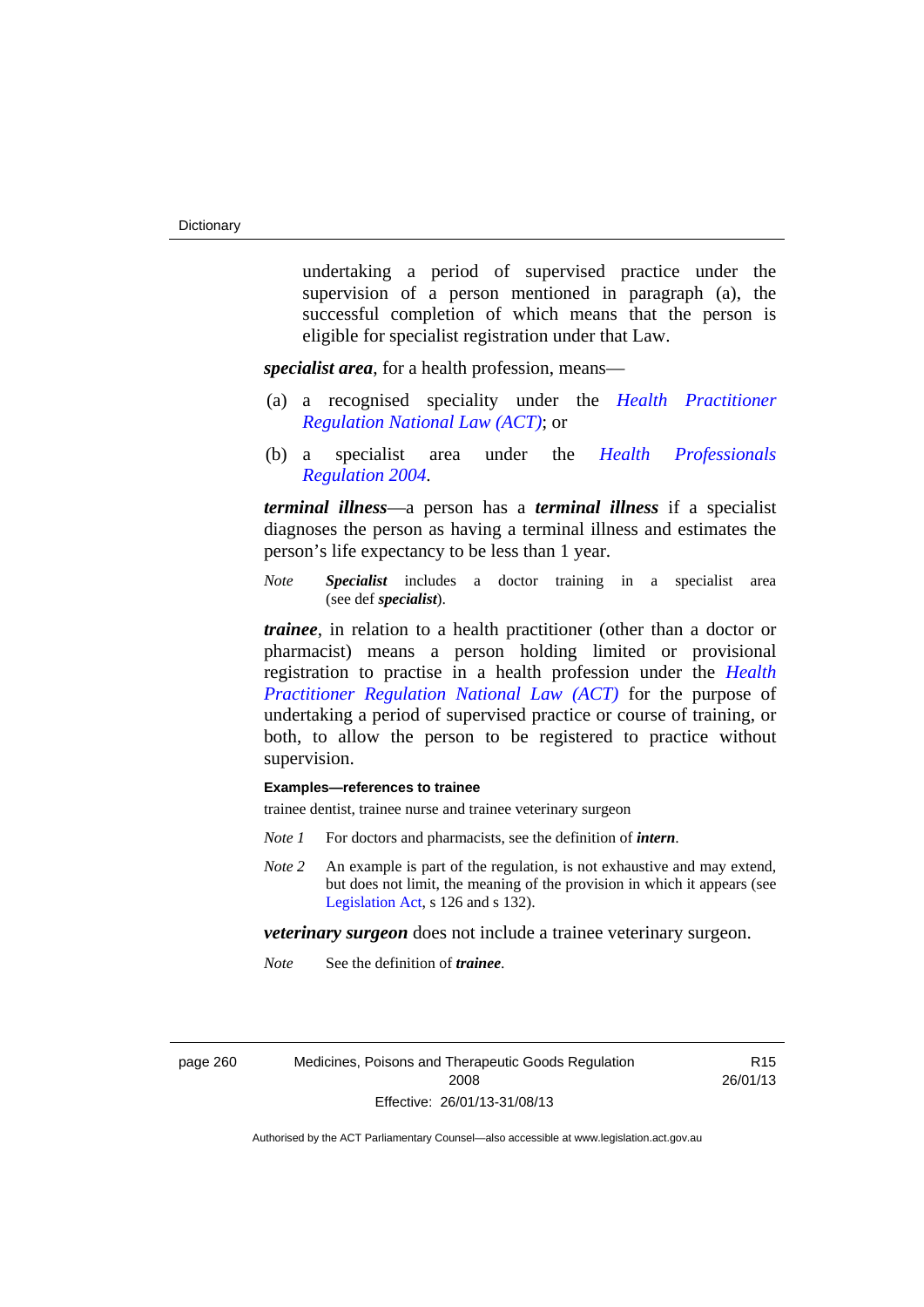*walk-in centre* means a non-residential facility operated by the Territory for the treatment and care for people with minor illness or injury.

*young detainee*—see the *[Children and Young People Act 2008](http://www.legislation.act.gov.au/a/2008-19)*, section 95.

R15 26/01/13 Medicines, Poisons and Therapeutic Goods Regulation 2008 Effective: 26/01/13-31/08/13

page 261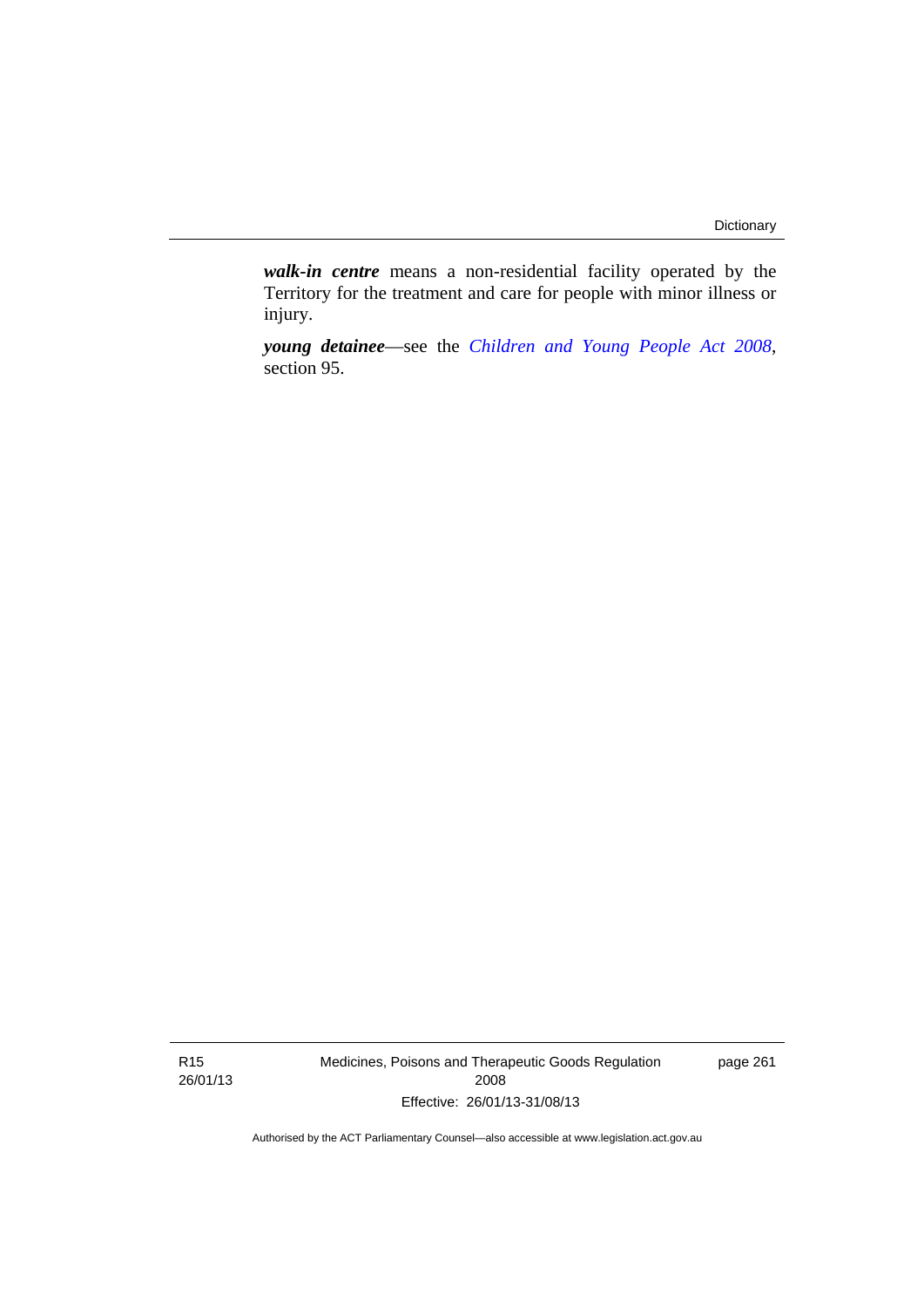#### **Endnotes**

1 About the endnotes

# **Endnotes**

### **1 About the endnotes**

Amending and modifying laws are annotated in the legislation history and the amendment history. Current modifications are not included in the republished law but are set out in the endnotes.

Not all editorial amendments made under the *[Legislation Act 2001](http://www.legislation.act.gov.au/a/2001-14)*, part 11.3 are annotated in the amendment history. Full details of any amendments can be obtained from the Parliamentary Counsel's Office.

Uncommenced amending laws are not included in the republished law. The details of these laws are underlined in the legislation history. Uncommenced expiries are underlined in the legislation history and amendment history.

If all the provisions of the law have been renumbered, a table of renumbered provisions gives details of previous and current numbering.

The endnotes also include a table of earlier republications.

### **2 Abbreviation key**

page 262 Medicines, Poisons and Therapeutic Goods Regulation 2008 Effective: 26/01/13-31/08/13

R15 26/01/13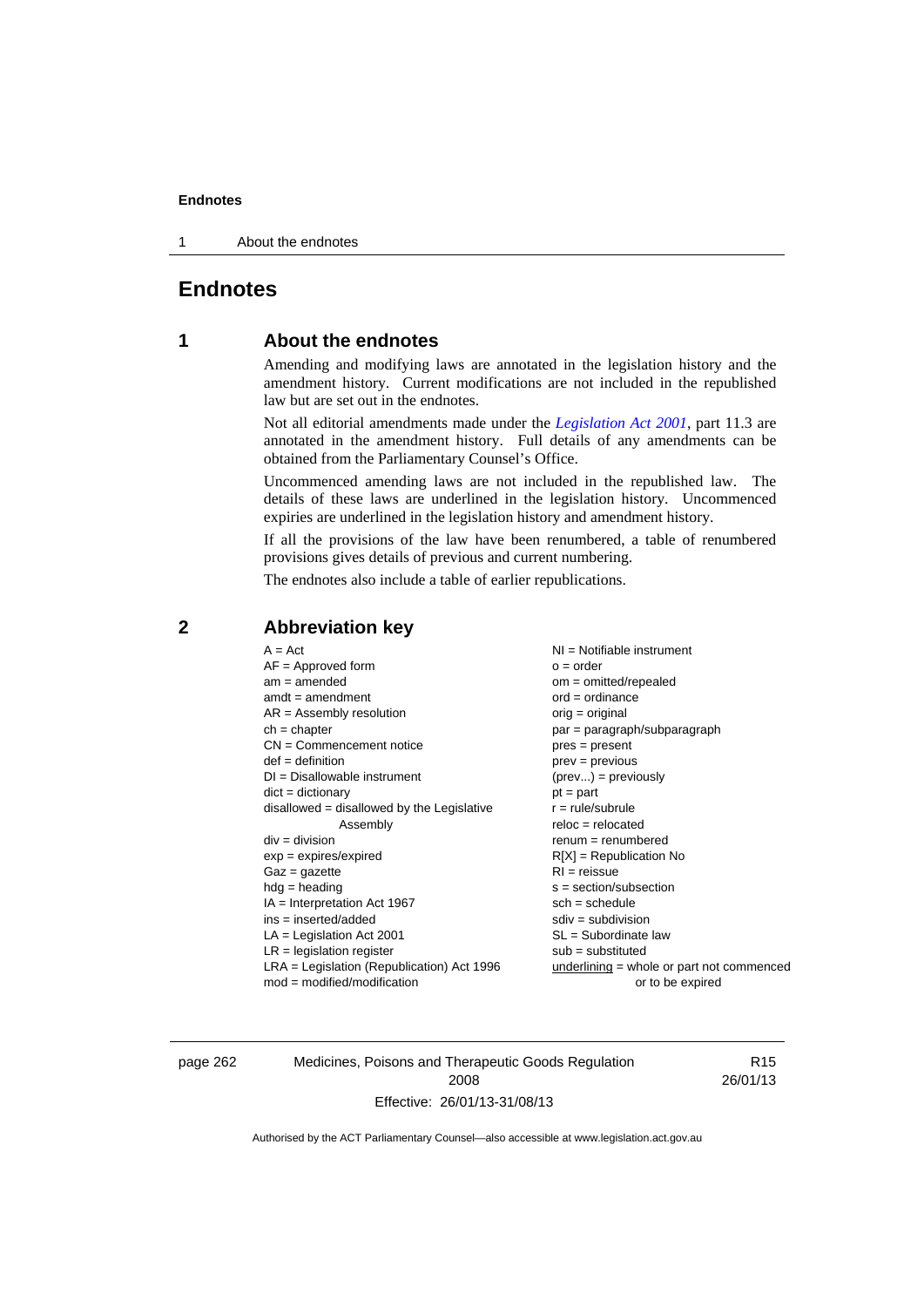#### **Endnotes**

### **3 Legislation history**

### **[Medicines, Poisons and Therapeutic Goods Regulation 2008](http://www.legislation.act.gov.au/sl/2008-42) SL2008-42**

notified LR 15 September 2008

s 1, s 2 commenced 15 September 2008 (LA s 75 (1)) remainder commenced 14 February 2009 (s 2 and see [Medicines,](http://www.legislation.act.gov.au/a/2008-26)  [Poisons and Therapeutic Goods Act 2008](http://www.legislation.act.gov.au/a/2008-26) A2008-26, s 2 and LA s 79)

as amended by

### **[Medicines, Poisons and Therapeutic Goods Amendment](http://www.legislation.act.gov.au/sl/2009-27)  [Regulation 2009 \(No 1\)](http://www.legislation.act.gov.au/sl/2009-27) SL2009-27**

notified LR 5 June 2009 s 1, s 2 commenced 5 June 2009 (LA s 75 (1)) remainder commenced 6 June 2009 (s 2)

#### **[Statute Law Amendment Act 2009 \(No 2\)](http://www.legislation.act.gov.au/a/2009-49) A2009-49 sch 3 pt 3.51**

notified LR 26 November 2009 s 1, s 2 commenced 26 November 2009 (LA s 75 (1)) sch 3 pt 3.51 commenced 17 December 2009 (s 2)

#### **[Medicines, Poisons and Therapeutic Goods Amendment](http://www.legislation.act.gov.au/sl/2010-1)  [Regulation 2010 \(No 1\)](http://www.legislation.act.gov.au/sl/2010-1) SL2010-1**

notified LR 21 January 2010 s 1, s 2 commenced 21 January 2010 (LA s 75 (1)) remainder commenced 22 January 2010 (s 2)

#### **[Medicines, Poisons and Therapeutic Goods Amendment](http://www.legislation.act.gov.au/sl/2010-2)  [Regulation 2010 \(No 2\)](http://www.legislation.act.gov.au/sl/2010-2) SL2010-2**

notified LR 21 January 2010 s 1, s 2 commenced 21 January 2010 (LA s 75 (1)) remainder commenced 22 January 2010 (s 2)

#### **[Health Practitioner Regulation National Law \(ACT\) Act 2010](http://www.legislation.act.gov.au/a/2010-10) A2010-10 sch 2 pt 2.15**

notified LR 31 March 2010 s 1, s 2 commenced 31 March 2010 (LA s 75 (1)) sch 2 pt 2.15 commenced 1 July 2010 (s 2 (1) (a))

R15 26/01/13 Medicines, Poisons and Therapeutic Goods Regulation 2008 Effective: 26/01/13-31/08/13

page 263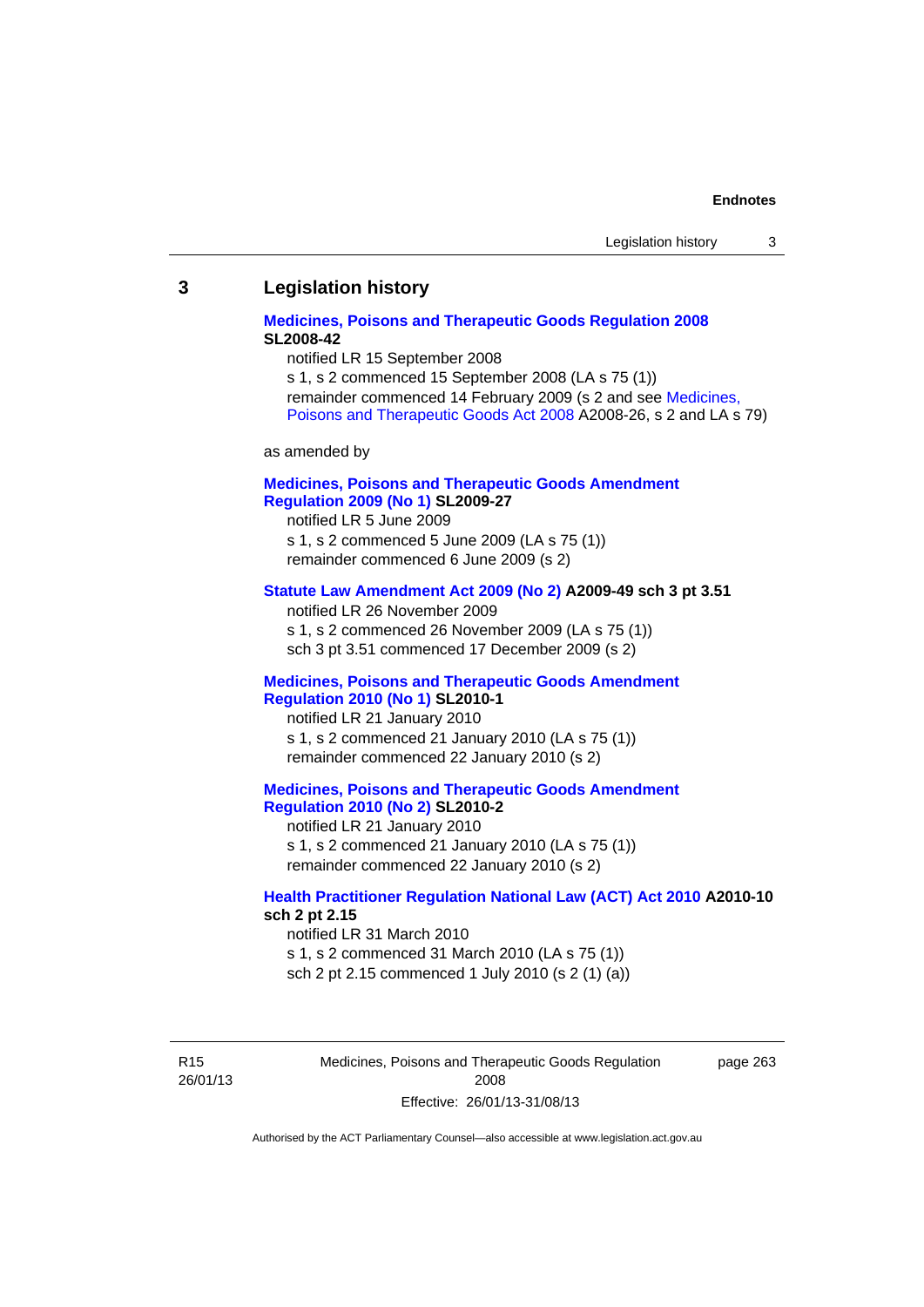#### **Endnotes**

| 3 | Legislation history |  |
|---|---------------------|--|
|---|---------------------|--|

### **[Medicines, Poisons and Therapeutic Goods Amendment](http://www.legislation.act.gov.au/sl/2010-16)  [Regulation 2010 \(No 3\)](http://www.legislation.act.gov.au/sl/2010-16) SL2010-16**

notified LR 10 May 2010

s 1, s 2 commenced 10 May 2010 (LA s 75 (1)) sch 1 commenced 1 July 2010 (s 2 (2) and see [Health Practitioner](http://www.legislation.act.gov.au/a/2010-10)  [Regulation National Law \(ACT\) Act 2010](http://www.legislation.act.gov.au/a/2010-10) A2010-10 s 2 (1) (a)) remainder commenced 11 May 2010 (s 2 (1))

#### **[Medicines, Poisons and Therapeutic Goods Amendment](http://www.legislation.act.gov.au/sl/2010-20)  [Regulation 2010 \(No 4\)](http://www.legislation.act.gov.au/sl/2010-20) SL2010-20**

notified LR 3 June 2010 s 1, s 2 commenced 3 June 2010 (LA s 75 (1)) remainder commenced 1 July 2010 (s 2 and see [Health Practitioner](http://www.legislation.act.gov.au/a/2010-10)  [Regulation National Law \(ACT\) Act 2010](http://www.legislation.act.gov.au/a/2010-10) A2010-10 s 2 (1) (a))

#### **[Liquor \(Consequential Amendments\) Act 2010](http://www.legislation.act.gov.au/a/2010-43) A2010-43 sch 1 pt 1.14**

notified LR 8 November 2010 s 1, s 2 commenced 8 November 2010 (LA s 75 (1)) sch 1 pt 1.14 commenced 1 December 2010 (s 2 (4) and see [Liquor Act 2010](http://www.legislation.act.gov.au/a/2010-35) A2010-35, s 2 (3) (as am by [A2010-43](http://www.legislation.act.gov.au/a/2010-43) amdt 1.19) and [CN2010-14](http://www.legislation.act.gov.au/cn/2010-14/default.asp))

#### **[Medicines, Poisons and Therapeutic Goods Amendment](http://www.legislation.act.gov.au/sl/2010-45)  [Regulation 2010 \(No 5\)](http://www.legislation.act.gov.au/sl/2010-45) SL2010-45**

notified LR 22 November 2010 s 1, s 2 commenced 22 November 2010 (LA s 75 (1)) remainder commenced 23 November 2010 (s 2)

#### **[Justice and Community Safety Legislation Amendment Act 2010](http://www.legislation.act.gov.au/a/2010-50)  [\(No 4\)](http://www.legislation.act.gov.au/a/2010-50) A2010-50 sch 1 pt 1.6**

notified LR 14 December 2010 s 1, s 2 commenced 14 December 2010 (LA s 75 (1)) sch 1 pt 1.6 commenced 21 December 2010 (s 2 (1))

#### **[Statute Law Amendment Act 2011 \(No 3\)](http://www.legislation.act.gov.au/a/2011-52) A2011-52 sch 1 pt 1.5**  notified LR 28 November 2011

s 1, s 2 commenced 28 November 2011 (LA s 75 (1)) sch 1 pt 1.5 commenced 12 December 2011 (s 2)

page 264 Medicines, Poisons and Therapeutic Goods Regulation 2008 Effective: 26/01/13-31/08/13

R15 26/01/13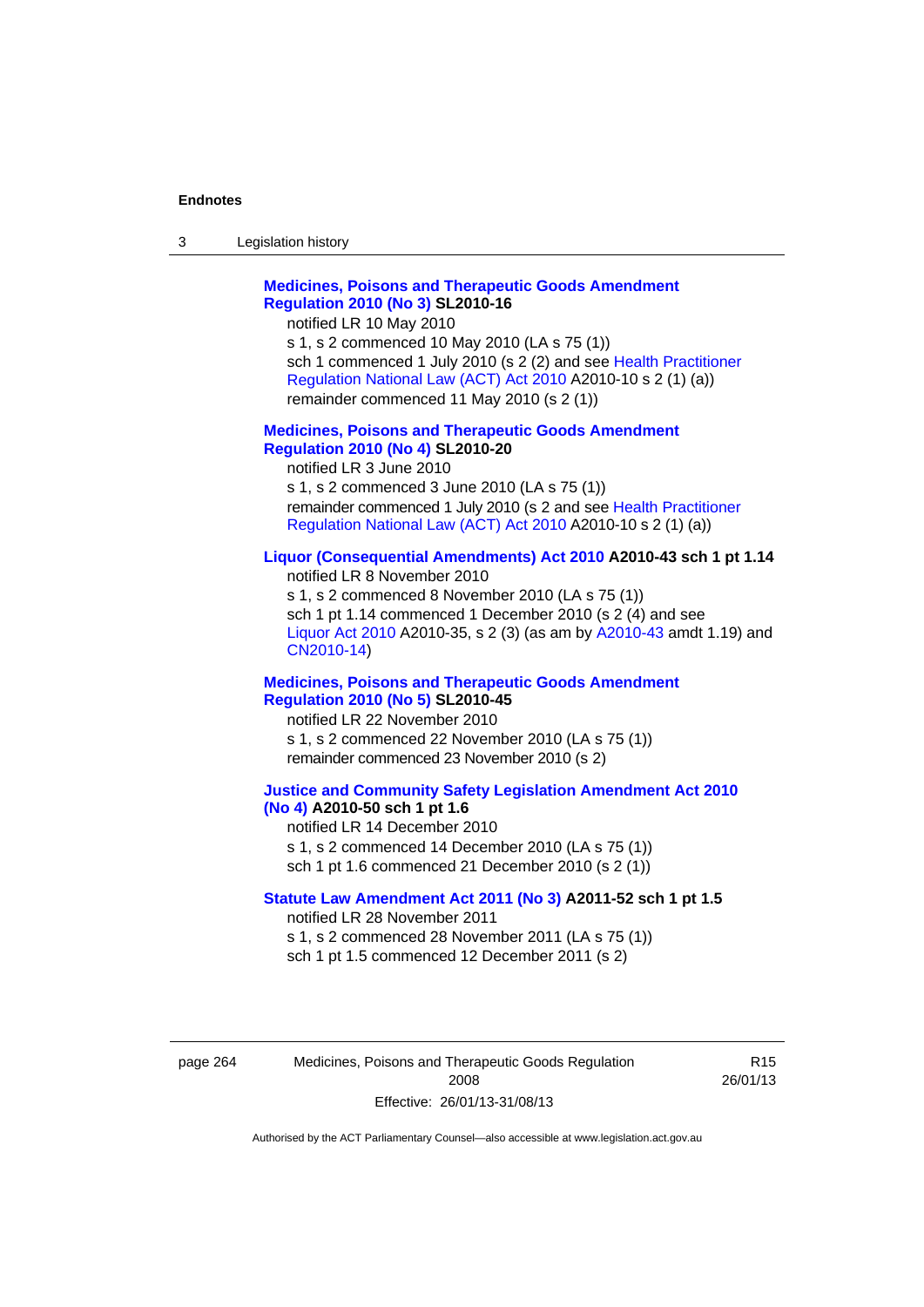## **[Medicines, Poisons and Therapeutic Goods Amendment](http://www.legislation.act.gov.au/sl/2012-5)  [Regulation 2012 \(No 1\)](http://www.legislation.act.gov.au/sl/2012-5) SL2012-5**

notified LR 9 February 2012 s 1, s 2 commenced 9 February 2012 (LA s 75 (1)) remainder commenced 10 February 2012 (s 2)

## **[Medicines, Poisons and Therapeutic Goods \(Prescribing](http://www.legislation.act.gov.au/sl/2012-34)  [Authorisation—Optometrists\) Amendment Regulation 2012 \(No 1\)](http://www.legislation.act.gov.au/sl/2012-34) SL2012-34**

notified LR 2 August 2012 s 1, s 2 commenced 2 August 2012 (LA s 75 (1)) remainder commenced 3 August 2012 (s 2)

## **[Medicines, Poisons and Therapeutic Goods \(Kava Exemption\)](http://www.legislation.act.gov.au/sl/2013-1/default.asp)  [Amendment Regulation 2013 \(No 1\)](http://www.legislation.act.gov.au/sl/2013-1/default.asp) SL2013-1**

notified LR 25 January 2013 s 1, s 2 commenced 25 January 2013 (LA s 75 (1)) remainder commenced 26 January 2013 (s 2)

R15 26/01/13 Medicines, Poisons and Therapeutic Goods Regulation 2008 Effective: 26/01/13-31/08/13

page 265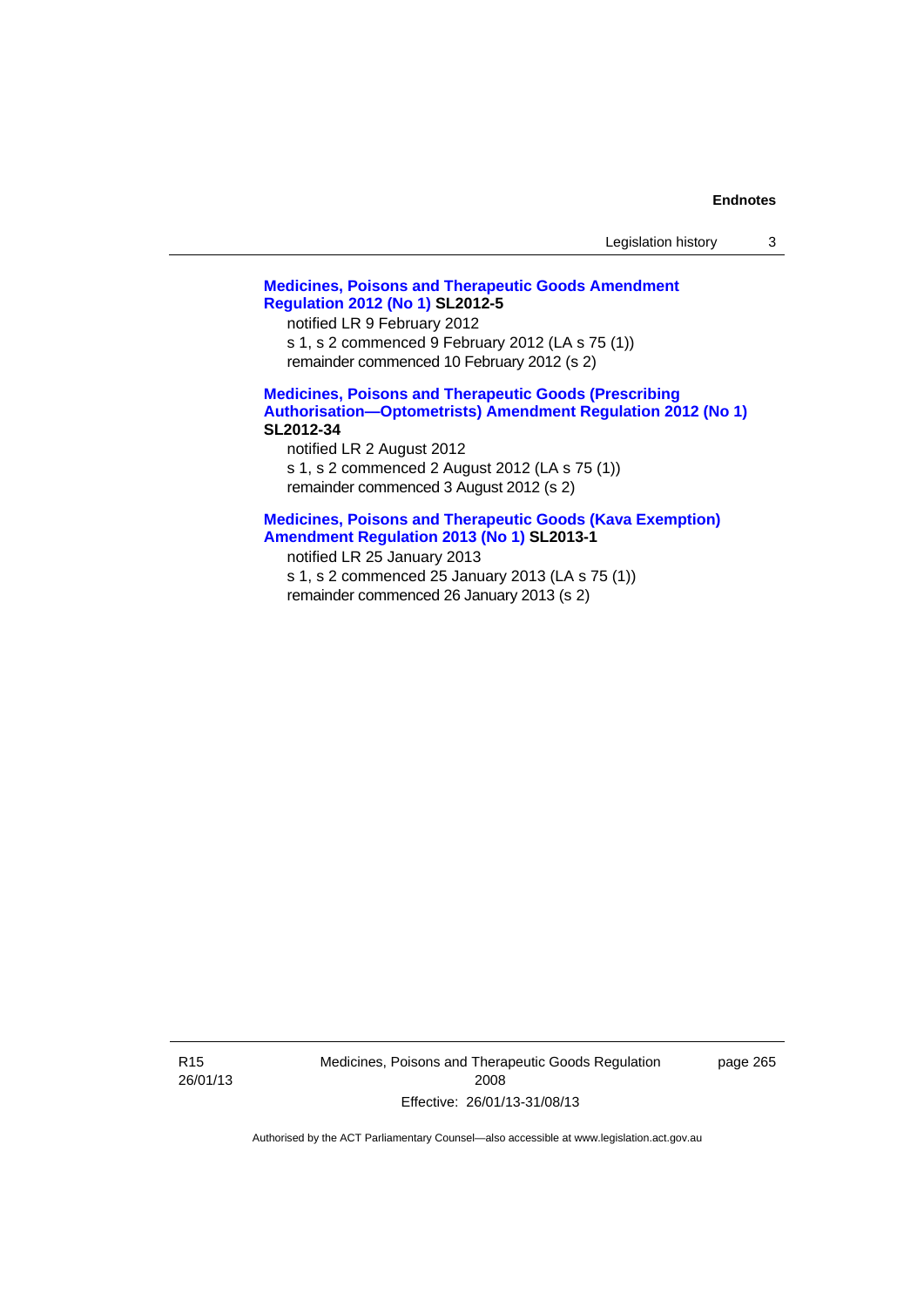4 Amendment history

## **4 Amendment history**

page 266 Medicines, Poisons and Therapeutic Goods Regulation 2008 R15 26/01/13 **Commencement**  s 2 om LA s 89 (4) **General overview of authorisations for medicines**  s 10 am [A2010-10](http://www.legislation.act.gov.au/a/2010-10) amdt 2.85 **Overview of medicines authorisations under this regulation**  s 11 **am [SL2010-2](http://www.legislation.act.gov.au/sl/2010-2) s 4; pars renum R4 LA General overview of authorisation conditions for medicines**  s 12 am [SL2012-34](http://www.legislation.act.gov.au/sl/2012-34) s 4 **Relationship with registration laws**  pt 2.2 hdg sub [A2010-10](http://www.legislation.act.gov.au/a/2010-10) amdt 2.86 **Medicines authorisations subject to Health Practitioner Regulation National Law (ACT) restrictions**  s 20 sub [A2010-10](http://www.legislation.act.gov.au/a/2010-10) amdt 2.86 **Medicines authorisations subject to Health Professionals Act restrictions**  s 21 ins [A2010-10](http://www.legislation.act.gov.au/a/2010-10) amdt 2.86 **Authorisation under sch 1 to prescribe medicines—Act, s 40 (1) (b), (2) (b) and (3) (b)**  am [SL2010-45](http://www.legislation.act.gov.au/sl/2010-45) s 4 **Particulars for prescriptions**  s 41 **am [SL2010-1](http://www.legislation.act.gov.au/sl/2010-1) s 4; [SL2010-45](http://www.legislation.act.gov.au/sl/2010-45) s 5; pars renum R8 LA Standing orders for walk-in centre**   $div$  3.4.3 hda ins  $SL<sub>2010-2</sub> s 5$ **Authorisation of CHO to issue standing orders for supply and administration of medicines at walk-in centre—Act, s 42 (b)**  s 77 ins [SL2010-2](http://www.legislation.act.gov.au/sl/2010-2) s 5 **Particulars for CHO standing orders for supply and administration of medicines at walk-in centre**  s 78 ins [SL2010-2](http://www.legislation.act.gov.au/sl/2010-2) s 5 **Authorisation under sch 1 to supply medicines—Act, s 26 (1) (b) and (2) (b)**  s 110 am [A2010-10](http://www.legislation.act.gov.au/a/2010-10) amdt 2.87 **How medicines are dispensed**  s 121 am [A2010-10](http://www.legislation.act.gov.au/a/2010-10) amdt 2.88, amdt 2.89 **Labelling dispensed medicines—Act, s 60 (1) (c) (i) and (2) (c) (i)**  s 123 am [SL2010-45](http://www.legislation.act.gov.au/sl/2010-45) s 6; pars renum R8 LA **Labelling medicines supplied during consultations**  s 161 am [SL2010-45](http://www.legislation.act.gov.au/sl/2010-45) s 7; pars renum R8 LA

Effective: 26/01/13-31/08/13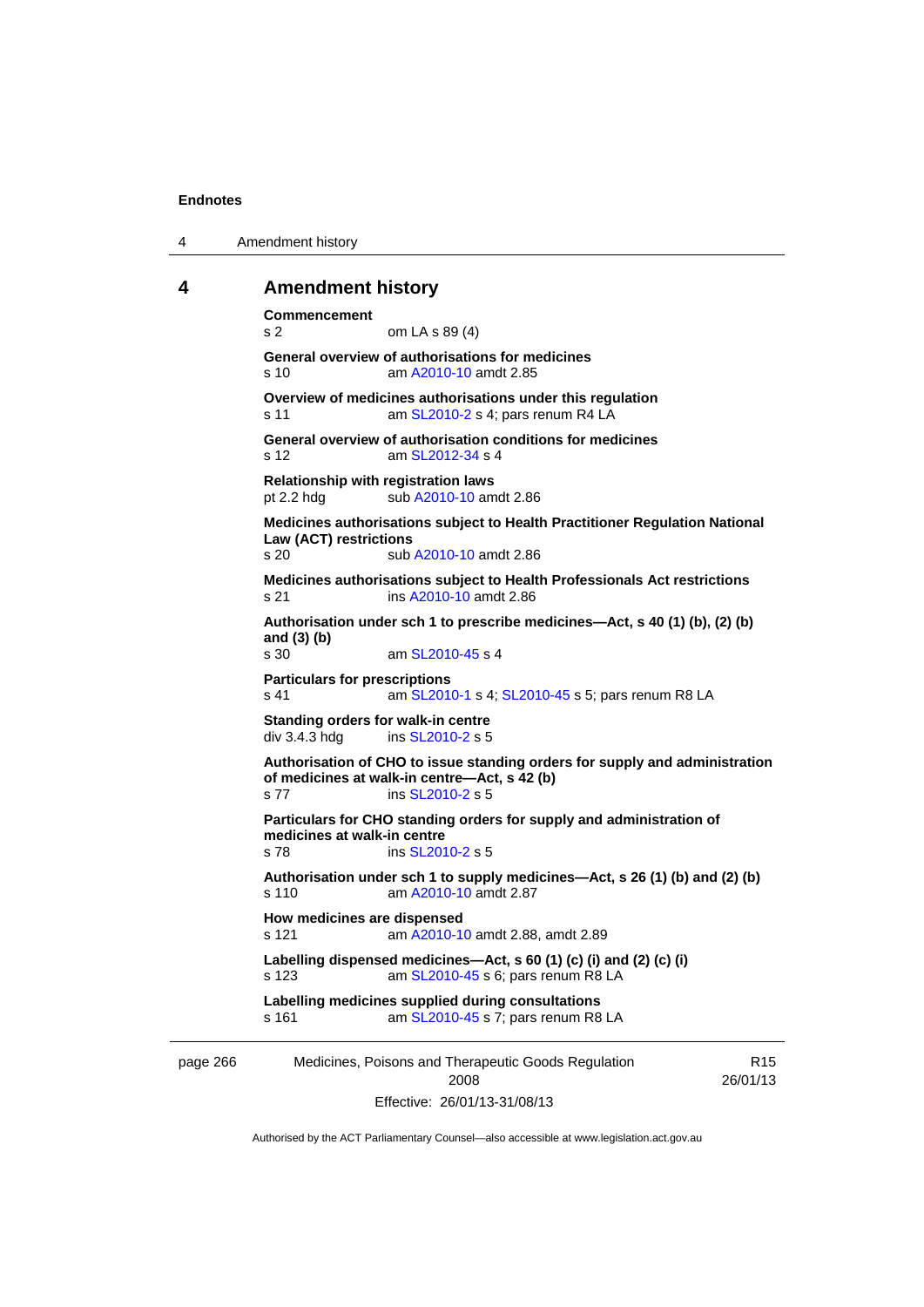**Required information for pseudoephedrine sales records**  s 173 am [A2010-43](http://www.legislation.act.gov.au/a/2010-43) amdt 1.57 **Authorisation for self-administration etc of medicines—Act, s 37 (2) (b) and (3) (b)**  am [SL2010-45](http://www.legislation.act.gov.au/sl/2010-45) s 8 **Authorisations to deliver medicines under supply authorities—Act, s 26 (1) (b), (2) (b), s 35 (1) (b), (2) (b) and s 36 (b)**  s 400 am [A2010-10](http://www.legislation.act.gov.au/a/2010-10) amdts 2.90-2.92 **When pharmacy medicines and pharmacist only medicines to be supplied in manufacturer's packs—Act, s 59 (1) (c) (i) and (2) (c) (i)**  s 500 am [A2010-10](http://www.legislation.act.gov.au/a/2010-10) amdt 2.93 **Meaning of** *prescribed person***—ch 11**  s 510 am [SL2010-16](http://www.legislation.act.gov.au/sl/2010-16) s 4, s 5, amdt 1.1; [SL2010-45](http://www.legislation.act.gov.au/sl/2010-45) s 9 **Storage of controlled medicines for certain health-related occupations—Act, s 61 (b) and (c)**<br>**s 532** am [SL2010-16](http://www.legislation.act.gov.au/sl/2010-16) s 6, s 7, amdt 1.1 **Storage of controlled medicines by certain other prescribed people— Act, s 61 (b) and (c)**  s 533 am [SL2010-16](http://www.legislation.act.gov.au/sl/2010-16) s 8 **Keeping of controlled medicines registers by certain people—Act, s 48 (a) and s 50 (1) (b) and (2) (b)**  s 540 table 540 am [SL2010-16](http://www.legislation.act.gov.au/sl/2010-16) s 9 **Keeping of controlled medicines registers by first-aid kit holders—Act, s 48 (a) and s 50 (1) (b) and (2) (b)**  s 541 **am [SL2010-16](http://www.legislation.act.gov.au/sl/2010-16) s 10, s 11, amdt 1.1 Prescribed witnesses for administration of controlled medicines—Act, s 53 (a) and (b)**  s 544 am [SL2010-20](http://www.legislation.act.gov.au/sl/2010-20) s 4 **Standing interim approval to prescribe buprenorphine and methadone for patients of certain institutions**<br>s 557 hdg sub SL2010 s 557 hdg sub [SL2010-1](http://www.legislation.act.gov.au/sl/2010-1) s 5<br>s 557 am SL2010-1 s 6: am [SL2010-1](http://www.legislation.act.gov.au/sl/2010-1) s 6; pars renum R4 LA **Restrictions on CHO power to approve applications for approvals**  s 563 am [SL2010-1](http://www.legislation.act.gov.au/sl/2010-1) s 7 **First-aid kit licences**<br>pt 14.3 note are am [A2010-10](http://www.legislation.act.gov.au/a/2010-10) amdt 2.104 **Additional information for first-aid kit licences—Act, s 88 (1) (k)**  s 612 am [A2009-49](http://www.legislation.act.gov.au/a/2009-49) amdt 3.121

R15 26/01/13 Medicines, Poisons and Therapeutic Goods Regulation 2008 Effective: 26/01/13-31/08/13

page 267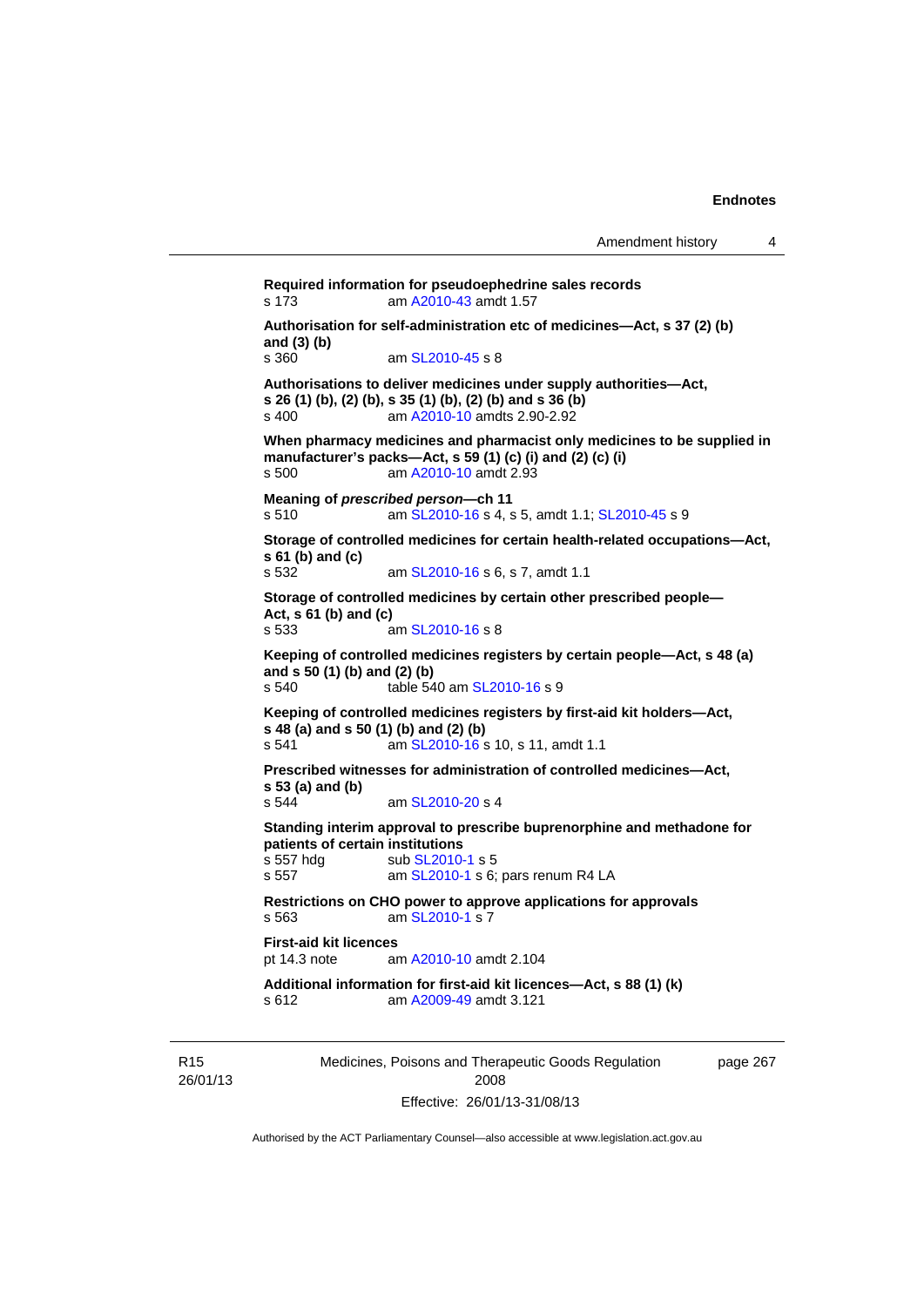4 Amendment history

```
page 268 Medicines, Poisons and Therapeutic Goods Regulation 
                                     2008 
                                                                               R15
           Medicines advisory committee—ending appointments 
           s 644 A2011-52 amdt 1.8
           Meaning of reviewable decision—ch 23 
                            SL2009-27 s 4
           Reviewable decision notices 
           SL2009-27 s 5
           Applications for review 
           SL2009-27 s 5
           Other authorisations for public employees—Act, s 20 (1) (a), (2) (a) and 
           s 74 (1) (b) 
                             SL2010-45 s 10
           Displacement of Legislation Act, s 47 (6) <br>s 863 am SL2012-34 s 5, s 6
                            SL2012-34 s 5, s 6
           Exemption of piper methysticum (kava)—Act, s 190 (1) (a) 
           s 864 om LA s 89 (3) 
                             ins SL2012-5 s 4
                            exp 12 February 2012 (s 864 (3)) 
                             ins SL2013-1 s 4
           Transitional 
                            exp 31 March 2010 (s 1008)
           Definitions—ch 30 
           s 1000 exp 31 March 2010 (s 1008) 
                             def DODA exp 31 March 2010 (s 1008) 
                             def PADA exp 31 March 2010 (s 1008) 
           DODA wholesaler's licences—Act, s 520 (2) 
           s 1001 exp 31 March 2010 (s 1008) 
           Poisons Act licences—Act, s 520 (2) 
                            exp 31 March 2010 (s 1008)
           PADA licences—Act, s 520 (2) 
           s 1003 exp 31 March 2010 (s 1008) 
           DODA authorisations—Act, s 522 (2) 
                            exp 31 March 2010 (s 1008)
           PADA authorisations—Act, s 522 (2) 
           s 1005 exp 31 March 2010 (s 1008) 
           Public Health (Prohibited Drugs) Act authorisations—Act, s 522 (2) 
           s 1006 exp 31 March 2010 (s 1008) 
           DODA approvals to prescribe drugs of dependence—Act, s 531 (2) 
           s 1007 exp 31 March 2010 (s 1008)
```
Effective: 26/01/13-31/08/13

26/01/13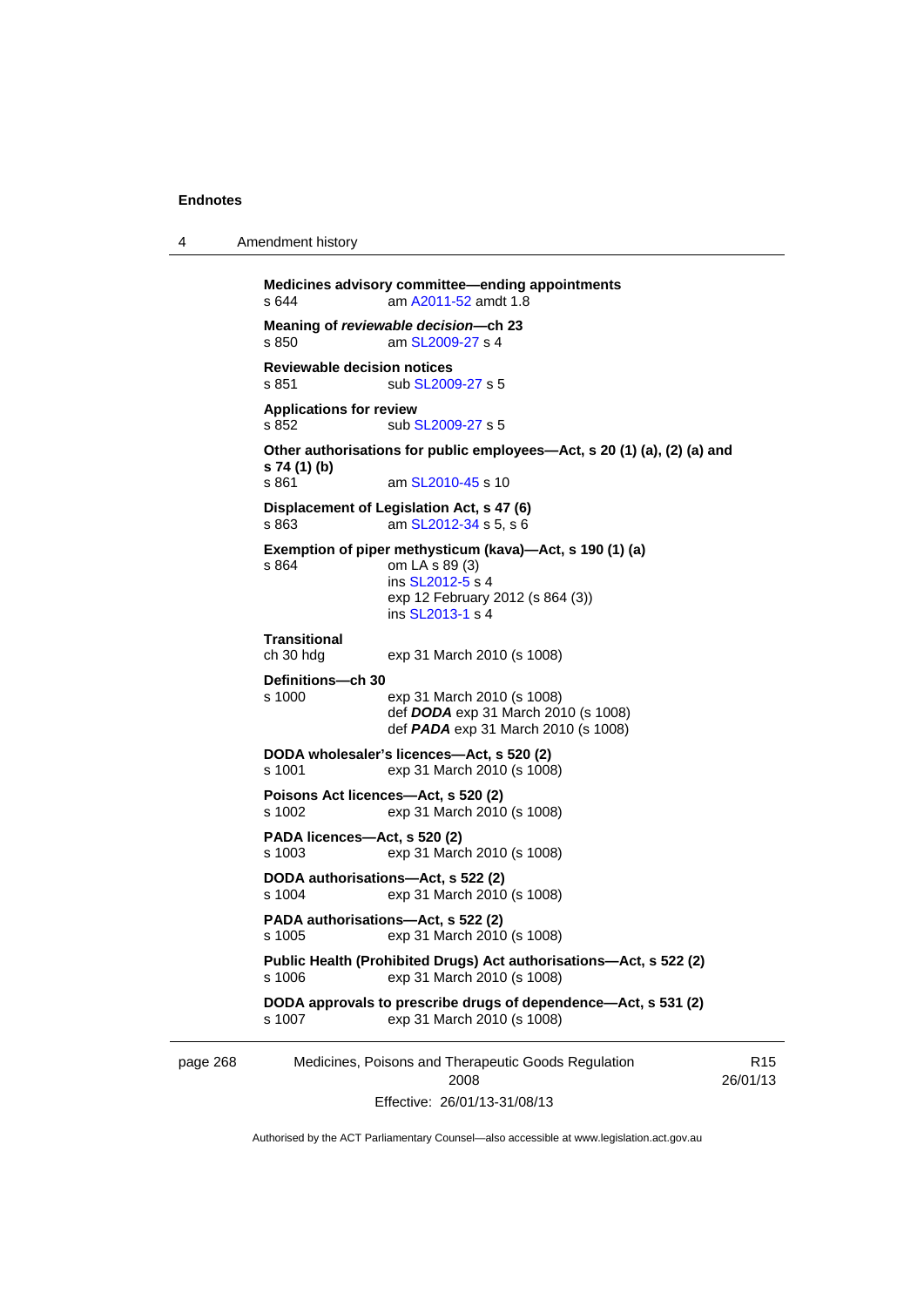Amendment history 4

```
Medicines, Poisons and Therapeutic Goods Regulation 
                           2008 
                 Effective: 26/01/13-31/08/13 
                                                           page 269 
Expiry—ch 30 
                exp 31 March 2010 (s 1008)
Modification of Act 
 SL2009-27 s 6
                 om A2010-50 amdt 1.13
Modification of Act, ch 14—Act, s 501 (2) 
s 1100 ins SL2009-27 s 6 
                 om A2010-50 amdt 1.13
Expiry—ch 31 
SL2009-27 s 6
                om A2010-50 amdt 1.13
Dentists, dental hygienists and dental therapists 
sch 1 pt 1.2 am A2010-10 amdt 2.104
Doctors 
sch 1 pt 1.3 am A2010-10 amdt 2.104
Health practitioners and health professionals at institutions 
 A2010-10 amdt 2.94
Midwives 
sch 1 pt 1.5 am A2010-10 amdt 2.104; SL2010-45 s 11 
Nurses 
 SL2010-16A2010-10  SL2010-20 s 5;
                 items renum R7 LA 
Opioid dependency treatment centres operated by Territory 
sch 1 pt 1.7 am A2010-10 amdt 2.104
Optometrists 
sch 1 pt 1.8 am A2010-10 amdt 2.95; SL2012-34 s 7 
Residential care facilities 
sch 1 pt 1.11 am A2010-10 amdt 2.104
Optometry medicines 
sch 2 am A2010-10 amdt 2.96
                 om SL2012-34 s 8 
Designated appendix D medicines—standing approvals 
sch 3 am SL2010-45 s 12 
Health Professionals Regulation 2004 
sch 6 om LA s 89 (3) 
Modification—Crimes Act 1900 
                SL2009-27 s 7
                 om A2010-50 amdt 1.14
```
Authorised by the ACT Parliamentary Counsel—also accessible at www.legislation.act.gov.au

R15 26/01/13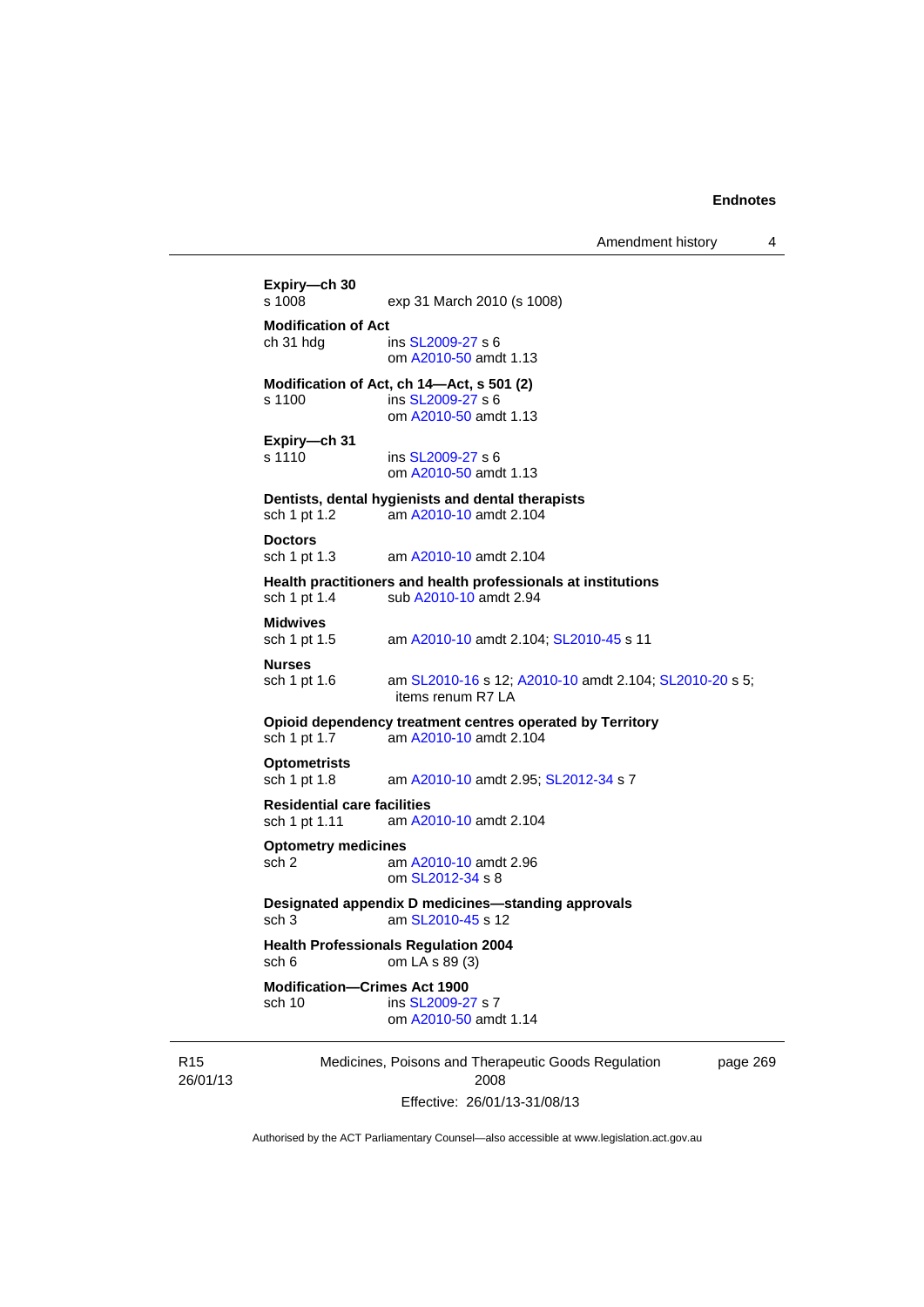4 Amendment history

**Dictionary**  am [SL2009-27](http://www.legislation.act.gov.au/sl/2009-27) s 8; [A2009-49](http://www.legislation.act.gov.au/a/2009-49) amdt 3.122; [A2010-10](http://www.legislation.act.gov.au/a/2010-10) amdt 2.97, amdt 2.98 def *authorised midwife* ins [SL2010-45](http://www.legislation.act.gov.au/sl/2010-45) s 13 def *eligible midwife* ins [SL2010-45](http://www.legislation.act.gov.au/sl/2010-45) s 13 def *enrolled nurse* om [SL2010-20](http://www.legislation.act.gov.au/sl/2010-20) s 6 def *enrolled nurse (medications)* sub [A2010-10](http://www.legislation.act.gov.au/a/2010-10) amdt 2.99 om [SL2010-20](http://www.legislation.act.gov.au/sl/2010-20) s 7 def *health profession* sub [A2010-10](http://www.legislation.act.gov.au/a/2010-10) amdt 2.100 def *intern* sub [A2010-10](http://www.legislation.act.gov.au/a/2010-10) amdt 2.101 def *national list* ins [SL2012-34](http://www.legislation.act.gov.au/sl/2012-34) s 9 def *nurse practitioner* ins [SL2010-16](http://www.legislation.act.gov.au/sl/2010-16) s 13 am [SL2010-16](http://www.legislation.act.gov.au/sl/2010-16) amdt 1.1 def *Optometry Endorsement Scheduled Medicines Registration Standard* ins [SL2012-34](http://www.legislation.act.gov.au/sl/2012-34) s 9 def *pharmaceutical benefits scheme* ins [SL2010-45](http://www.legislation.act.gov.au/sl/2010-45) s 13 def *specialist* sub [A2010-10](http://www.legislation.act.gov.au/a/2010-10) amdt 2.102 def *specialist area* sub [A2010-10](http://www.legislation.act.gov.au/a/2010-10) amdt 2.102 def *trainee* am [A2010-10](http://www.legislation.act.gov.au/a/2010-10) amdt 2.103 def *walk-in centre* ins [SL2010-2](http://www.legislation.act.gov.au/sl/2010-2) s 6

page 270 Medicines, Poisons and Therapeutic Goods Regulation 2008 Effective: 26/01/13-31/08/13

R15 26/01/13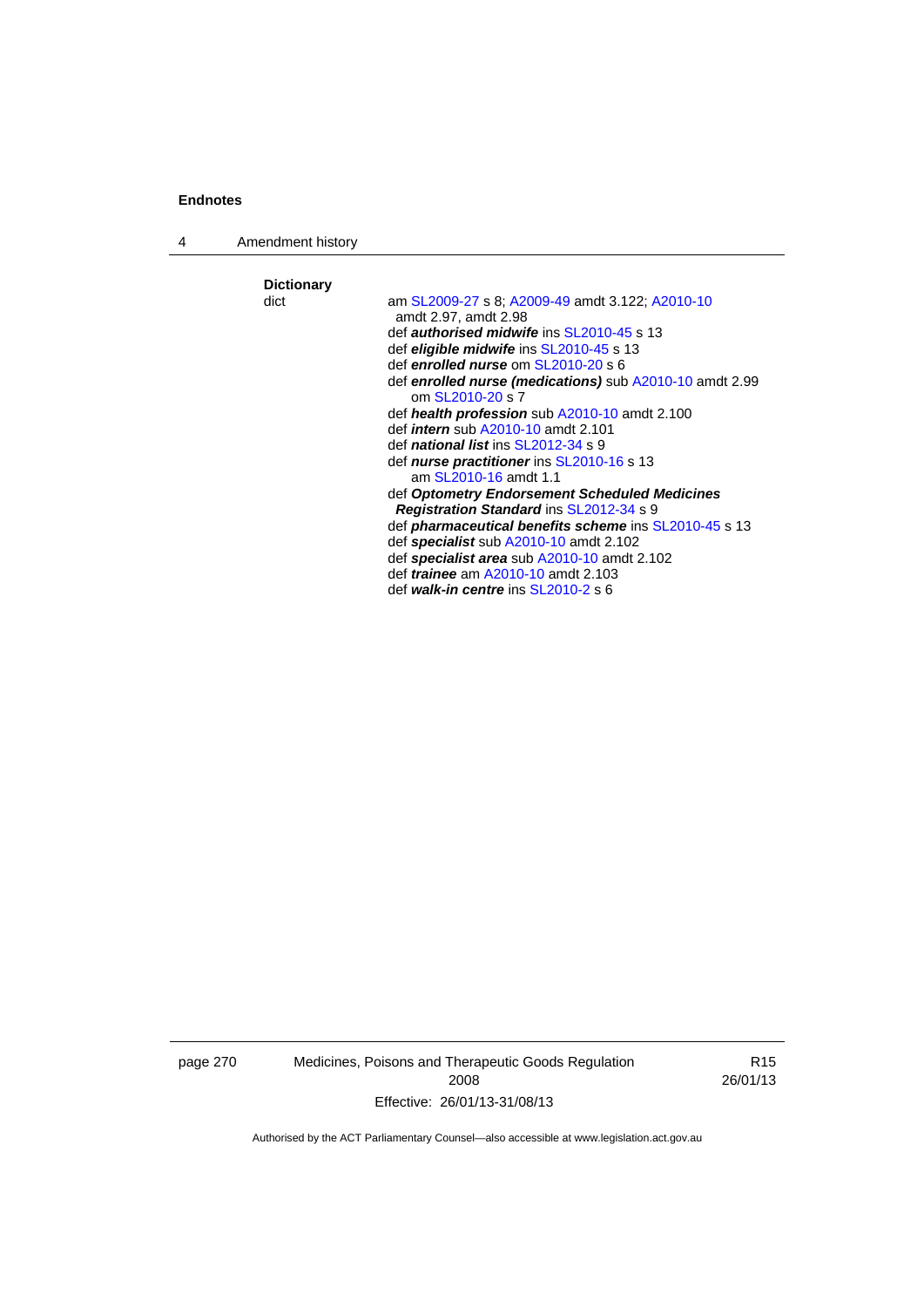# **5 Earlier republications**

Some earlier republications were not numbered. The number in column 1 refers to the publication order.

Since 12 September 2001 every authorised republication has been published in electronic pdf format on the ACT legislation register. A selection of authorised republications have also been published in printed format. These republications are marked with an asterisk (\*) in column 1. Electronic and printed versions of an authorised republication are identical.

| <b>Republication</b><br>No and date | <b>Effective</b>            | Last<br>amendment<br>made by | <b>Republication</b><br>for                              |
|-------------------------------------|-----------------------------|------------------------------|----------------------------------------------------------|
| R <sub>1</sub><br>14 Feb 2009       | 14 Feb 2009-<br>5 June 2009 | not amended                  | new regulation                                           |
| R <sub>2</sub>                      | 6 June 2009-                | SL2009-27                    | amendments by                                            |
| 6 June 2009                         | 16 Dec 2009                 |                              | SL2009-27                                                |
| R <sub>3</sub>                      | 17 Dec 2009-                | A2009-49                     | amendments by                                            |
| 17 Dec 2009                         | 21 Jan 2010                 |                              | A2009-49                                                 |
| R4<br>22 Jan 2010                   | 22 Jan 2010-<br>31 Mar 2010 | SL2010-2                     | amendments by<br>SL2010-1 and<br>SL2010-2                |
| R <sub>5</sub><br>1 Apr 2010        | 1 Apr 2010-<br>10 May 2010  | A2010-10                     | commenced expiry                                         |
| R <sub>6</sub>                      | 11 May 2010-                | SL2010-16                    | amendments by                                            |
| 11 May 2010                         | 30 June 2010                |                              | SL2010-16                                                |
| R7<br>1 July 2010                   | 1 July 2010-<br>22 Nov 2010 | SL2010-20                    | amendments by<br>A2010-10,<br>SL2010-16 and<br>SL2010-20 |
| R <sub>8</sub>                      | 23 Nov 2010-                | SL2010-45                    | amendments by                                            |
| 23 Nov 2010                         | 30 Nov 2010                 |                              | SL2010-45                                                |
| R <sub>9</sub>                      | 1 Dec 2010-                 | SL2010-45                    | amendments by                                            |
| 1 Dec 2010                          | 20 Dec 2010                 |                              | A2010-43                                                 |
| R <sub>10</sub>                     | 21 Dec 2010-                | A2010-50                     | amendments by                                            |
| 21 Dec 2010                         | 11 Dec 2011                 |                              | A2010-50                                                 |
| R <sub>11</sub>                     | 12 Dec 2011-                | A2011-52                     | amendments by                                            |
| 12 Dec 2011                         | 9 Feb 2012                  |                              | A2011-52                                                 |
|                                     |                             |                              |                                                          |

R15 26/01/13 Medicines, Poisons and Therapeutic Goods Regulation 2008 Effective: 26/01/13-31/08/13

page 271